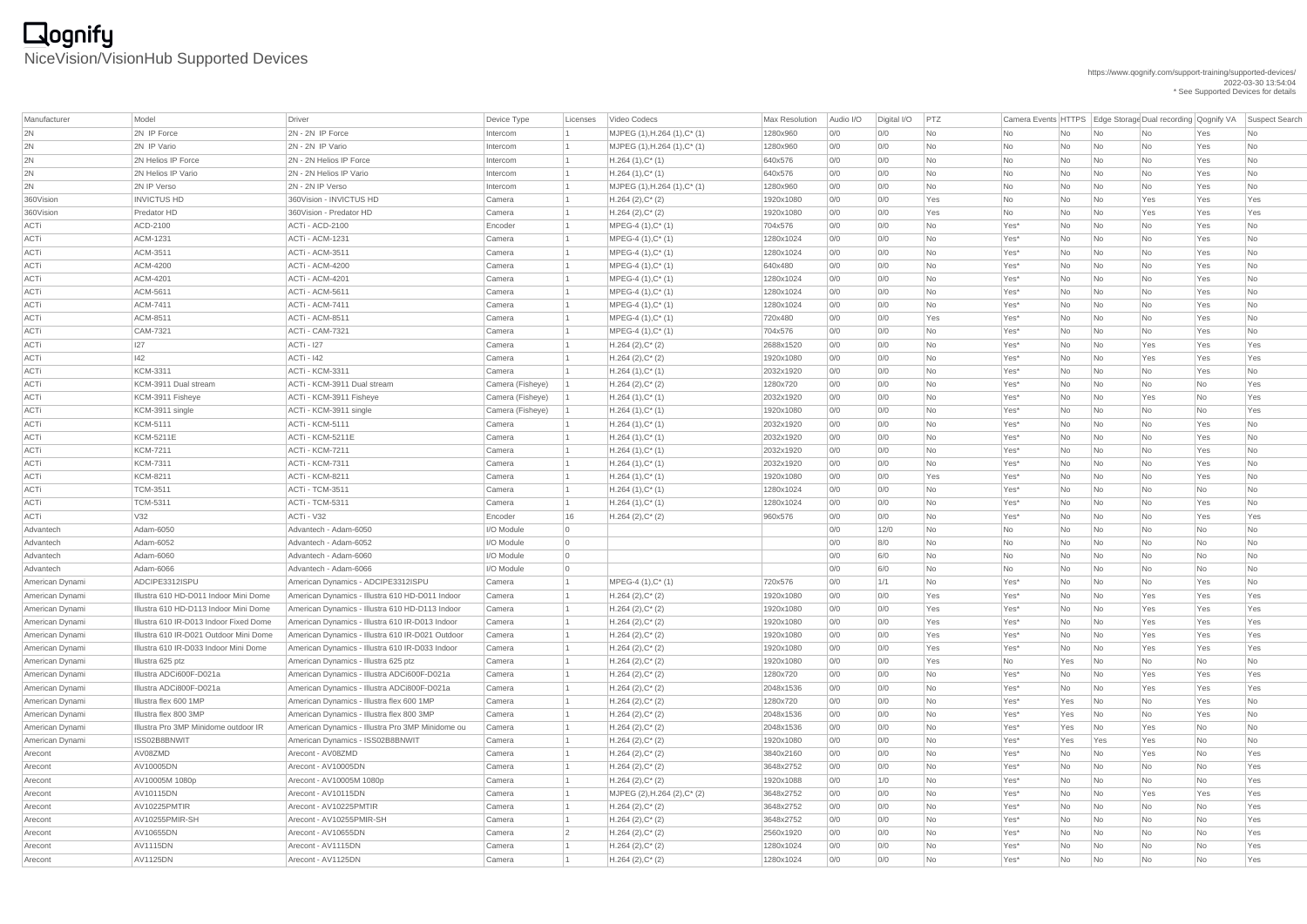| Manufacturer | Model            | <b>Driver</b>         | Device Type | Licenses       | Video Codecs                         | Max Resolution | Audio I/O | Digital I/O | PTZ       |        |     |                             |     |           | Camera Events HTTPS Edge Storage Dual recording Qognify VA Suspect Search |
|--------------|------------------|-----------------------|-------------|----------------|--------------------------------------|----------------|-----------|-------------|-----------|--------|-----|-----------------------------|-----|-----------|---------------------------------------------------------------------------|
| Arecont      | <b>AV12176DN</b> | Arecont - AV12176DN   | Camera      |                | $H.264 (2), C^*(2)$                  | 2048x1536      | 0/0       | 0/0         | No        | Yes*   | No  | No                          | Yes | Yes       | Yes                                                                       |
| Arecont      | AV12186DN        | Arecont - AV12186DN   | Camera      | $\overline{4}$ | $H.264 (2), C^*(2)$                  | 2048x1536      | 0/0       | 0/0         | No        | Yes*   | No  | No                          | No  | No        | Yes                                                                       |
| Arecont      | AV12275          | Arecont - AV12275     | Camera      |                | $H.264 (2), C^*(2)$                  | 2048x1536      | 0/0       | 0/0         | No        | Yes*   | No  | No                          | Yes | No        | Yes                                                                       |
| Arecont      | AV12276          | Arecont - AV12276     | Camera      |                | $H.264 (2), C^*(2)$                  | 2048x1536      | 0/0       | 0/0         | No        | Yes*   | No  | No                          | Yes | No        | Yes                                                                       |
| Arecont      | AV12366          | Arecont - AV12366     | Camera      |                | $H.264 (2), C^*(2)$                  | 2048x1536      | 0/0       | 0/0         | No        | Yes*   | No  | No                          | Yes | Yes       | Yes                                                                       |
| Arecont      | AV1255AM         | Arecont - AV1255AM    | Camera      |                | $H.264 (2), C^*(2)$                  | 1280x1024      | 0/0       | 0/0         | <b>No</b> | Yes*   | No  | No                          | No  | No        | Yes                                                                       |
| Arecont      | AV1255AMIR       | Arecont - AV1255AMIR  | Camera      |                | $H.264 (2), C^*(2)$                  | 1280x1024      | 0/0       | 0/0         | <b>No</b> | Yes*   | No  | No                          | Yes | No        | Yes                                                                       |
| Arecont      | AV12565DN        | Arecont2 - AV12565DN  | Camera      | $\vert 4$      | $H.264 (2), C^*(2)$                  | 2048x1536      | 0/0       | O/O         | No        | Yes*   | No  | No                          | Yes | Yes       | Yes                                                                       |
| Arecont      | AV12585          | Arecont - AV12585     | Camera      |                | $H.264 (2), C^*(2)$                  | 2048x1536      | 0/0       | 0/0         | No        | Yes*   | No  | No                          | Yes | No        | Yes                                                                       |
| Arecont      | AV12586          | Arecont - AV12586     | Camera      |                | $H.264 (2), C^*(2)$                  | 2048x1536      | 0/0       | 0/0         | No        | Yes*   | No  | $\overline{\mathsf{No}}$    | Yes | No        | Yes                                                                       |
| Arecont      | <b>AV12586DN</b> | Arecont - AV12586DN   | Camera      | $\overline{4}$ | $H.264 (2), C^*(2)$                  | 2048x1536      | 0/0       | 0/0         | No        | Yes*   | No  | No                          | No  | No        | Yes                                                                       |
| Arecont      | AV1300           | Arecont - AV1300      | Camera      |                | $MJPEG (1), C^*(1)$                  | 1280x1024      | 0/0       | O/O         | No        | Yes*   | No  | No                          | No  | No        | No                                                                        |
| Arecont      | AV1305           | Arecont - AV1305      | Camera      |                | MJPEG $(2)$ , H.264 $(2)$ , C* $(2)$ | 1280x1024      | 0/0       | 0/0         | No        | Yes*   | No  | No                          | No  | No        | Yes                                                                       |
| Arecont      | <b>AV1305DN</b>  | Arecont - AV1305DN    | Camera      |                | $H.264 (2), C^*(2)$                  | 1280x1024      | 0/0       | O/O         | No        | Yes*   | No  | No                          | No  | No        | Yes                                                                       |
| Arecont      | <b>AV1315DN</b>  | Arecont - AV1315DN    | Camera      |                | $H.264 (2), C^*(2)$                  | 1280x1024      | 0/0       | 0/0         | No        | Yes*   | No  | No                          | No  | No        | Yes                                                                       |
| Arecont      | <b>AV1325IR</b>  | Arecont - AV1325IR    | Camera      |                | $H.264 (2), C^*(2)$                  | 1280x1024      | 0/0       | 0/0         | No        | Yes*   | No  | No                          | No  | No        | Yes                                                                       |
| Arecont      | AV1355           | Arecont - AV1355      | Camera      |                | $H.264 (2), C^*(2)$                  | 1280x1024      | 0/0       | 0/0         | No        | Yes*   | No  | No                          | No  | <b>No</b> | Yes                                                                       |
| Arecont      | <b>AV1455DN</b>  | Arecont - AV1455DN    | Camera      |                | $H.264 (2), C^*(2)$                  | 1280x1024      | 0/0       | O/O         | No        | Yes*   | No  | No                          | No  | <b>No</b> | Yes                                                                       |
| Arecont      | AV20175DN        | Arecont - AV20175DN   | Camera      |                | $H.264 (2), C^*(2)$                  | 2048x1536      | 0/0       | 0/0         | <b>No</b> | Yes*   | No  | No                          | Yes | No        | No                                                                        |
| Arecont      | AV20185DN        | Arecont - AV20185DN   | Camera      | $\overline{4}$ | $H.264 (2), C^*(2)$                  | 2560x1600      | 0/0       | O/O         | No        | Yes*   | No  | No                          | Yes | No        | Yes                                                                       |
| Arecont      | AV20275          | Arecont - AV20275     | Camera      |                | $H.264 (2), C^*(2)$                  | 2560x1600      | 0/0       | O/O         | No        | Yes*   | No  | No                          | Yes | No        | Yes                                                                       |
| Arecont      | AV20365DN        | Arecont - AV20365DN   | Camera      |                | $H.264 (2), C^*(2)$                  | 2560x1600      | 0/0       | 0/0         | No        | Yes*   | No  | No                          | No  | No        | Yes                                                                       |
| Arecont      | AV20565DN        | Arecont - AV20565DN   | Camera      | $\overline{4}$ | $H.264 (2), C^*(2)$                  | 2560x1920      | 0/0       | O/O         | No        | Yes*   | No  | No                          | No  | No        | Yes                                                                       |
| Arecont      | AV20585          | Arecont - AV20585     | Camera      |                | $H.264 (2), C^*(2)$                  | 2560x1600      | 0/0       | O/O         | No        | Yes*   | No  | No                          | Yes | <b>No</b> | Yes                                                                       |
| Arecont      | AV2100           | Arecont - AV2100      | Camera      |                | $MJPEG (1), C^*(1)$                  | 1600x1200      | 0/0       | 0/0         | No        | Yes*   | No  | No                          | No  | No        | No                                                                        |
| Arecont      | AV2105           | Arecont - AV2105      | Camera      |                | MJPEG (2), H.264 (2), C* (2)         | 1600x1184      | 0/0       | 0/0         | No        | Yes*   | No. | No                          | Yes | No        | Yes                                                                       |
| Arecont      | AV2105DN         | Arecont - AV2105DN    | Camera      |                | $H.264 (2), C^*(2)$                  | 1600x1200      | 0/0       | O/O         | No        | Yes*   | No  | No                          | Yes | <b>No</b> | Yes                                                                       |
| Arecont      | AV2110           | Arecont - AV2110      | Camera      |                | MJPEG $(2),C^*$ $(2)$                | 1600x1200      | 0/0       | 0/0         | No        | Yes*   | No  | No                          | No  | No        | No                                                                        |
| Arecont      | AV2115           | Arecont - AV2115      | Camera      |                | $H.264 (2), C^*(2)$                  | 1920x1080      | 0/0       | 0/0         | No        | Yes*   | No  | No                          | No  | No        | Yes                                                                       |
| Arecont      | <b>AV2115DN</b>  | Arecont - AV2115DN    | Camera      |                | $H.264 (2), C^*(2)$                  | 1920x1088      | 0/0       | 0/0         | <b>No</b> | Yes*   | No  | No                          | No  | <b>No</b> | Yes                                                                       |
| Arecont      | <b>AV2125IR</b>  | Arecont - AV2125IR    | Camera      |                | $H.264 (2), C^*(2)$                  | 1920x1080      | 0/0       | 0/0         | No        | Yes*   | No  | No                          | No  | No        | Yes                                                                       |
| Arecont      | AV2155           | Arecont - AV2155      | Camera      |                | $H.264 (2), C^*(2)$                  | 1600x1184      | 0/0       | O/O         | No        | Yes*   | No  | No                          | No  | No        | Yes                                                                       |
| Arecont      | <b>AV2196DN</b>  | Arecont - AV2196DN    | Camera      |                | $H.264 (2), C^*(2)$                  | 1920x1080      | 0/0       | 0/1         | No        | Yes*   | No  | No                          | No  | No        | Yes                                                                       |
| Arecont      | AV2215DN/PM      | Arecont - AV2215DN/PM | Camera      |                | $H.264 (2), C^*(2)$                  | 1920x1080      | 0/0       | 0/0         | No        | Yes*   | No  | No                          | No  | <b>No</b> | Yes                                                                       |
| Arecont      | AV2226PMIR       | Arecont - AV2226PMIR  | Camera      |                | $H.264 (2), C^*(2)$                  | 1920x1080      | 0/0       | 0/0         | No        | Yes*   | No  | No                          | No  | <b>No</b> | Yes                                                                       |
| Arecont      | AV2255           | Arecont - AV2255      | Camera      |                | $H.264 (2), C^*(2)$                  | 1920x1088      | 1/0       | 0/0         | No        | Yes*   | No  | No                          | No  | <b>No</b> | Yes                                                                       |
| Arecont      | AV2256           | Arecont - AV2256      | Camera      |                | $H.264 (2), C^*(2)$                  | 1920x1088      | 0/0       | 0/0         | No        | Yes*   | No  | No                          | No  | <b>No</b> | Yes                                                                       |
| Arecont      | AV2325DNIR       | Arecont - AV2325DNIR  | Camera      |                | $H.264 (2), C^*(2)$                  | 1920x1080      | 0/0       | 0/0         | No        | Yes*   | No  | No                          | No  | No        | Yes                                                                       |
| Arecont      | AV2355PM         | Arecont2 - AV2355PM   | Camera      |                | $H.264 (2), C^*(2)$                  | 1920x1080      | 0/0       | 0/1         | No        | Yes*   | No  | No                          | No  | <b>No</b> | Yes                                                                       |
| Arecont      | AV2355RS         | Arecont - AV2355RS    | Camera      |                | $H.264 (2), C^*(2)$                  | 1920x1080      | 0/0       | 0/1         | No        | Yes*   | No  | No                          | No  | <b>No</b> | Yes                                                                       |
| Arecont      | AV2356PM         | Arecont - AV2356PM    | Camera      |                | $H.264 (2), C^*(2)$                  | 1920x1080      | 0/0       | 0/1         | No        | Yes*   | No  | No                          | No  | No        | Yes                                                                       |
| Arecont      | <b>AV2455DN</b>  | Arecont - AV2455DN    | Camera      |                | $H.264 (2), C^*(2)$                  | 1920x1080      | 0/0       | 0/0         | No        | Yes*   | No  | No                          | No  | <b>No</b> | Yes                                                                       |
| Arecont      | <b>AV2456DN</b>  | Arecont - AV2456DN    | Camera      |                | $H.264 (2), C^*(2)$                  | 1920x1080      | 0/0       | 0/0         | No        | Yes*   | No  | No                          | No  | No        | Yes                                                                       |
| Arecont      | AV2805           | Arecont - AV2805      | Camera      |                | $H.264 (2), C^*(2)$                  | 1920x1088      | 0/0       | 0/0         | No        | Yes*   | No  | No                          | No  | No        | Yes                                                                       |
| Arecont      | AV2815           | Arecont - AV2815      | Camera      |                | $H.264 (2), C^*(2)$                  | 1920x1088      | 0/0       | 0/0         | No        | Yes*   | No  | No                          | No  | <b>No</b> | Yes                                                                       |
| Arecont      | <b>AV2825IR</b>  | Arecont - AV2825IR    | Camera      |                | $H.264 (2), C^*(2)$                  | 1920x1080      | 0/0       | 0/0         | No        | Yes*   | No  | No                          | No  | <b>No</b> | Yes                                                                       |
| Arecont      | AV3100           | Arecont - AV3100      | Camera      |                | $MJPEG (1), C^* (1)$                 | 2048x1536      | 0/0       | 0/0         | No        | Yes*   | No  | No                          | No  | No        | No                                                                        |
| Arecont      | AV3105           | Arecont - AV3105      | Camera      |                | MJPEG (1), H.264 (2), C* (2)         | 2048x1536      | 0/0       | 0/0         | No        | Yes*   | No  | No                          | No  | <b>No</b> | Yes                                                                       |
| Arecont      | AV3110           | Arecont - AV3110      | Camera      |                | $MJPEG (2), C^*(2)$                  | 2048x1536      | 0/0       | O/O         | No        | Yes*   | No  | No                          | No  | <b>No</b> | No                                                                        |
| Arecont      | AV3115           | Arecont - AV3115      | Camera      |                | $H.264 (2), C^*(2)$                  | 2048x1536      | 0/0       | 0/0         | No        | Yes*   | No  | No                          | No  | No        | Yes                                                                       |
| Arecont      | AV3115DNv1       | Arecont - AV3115DNv1  | Camera      |                | $H.264 (2), C^*(2)$                  | 2048x1536      | 0/0       | O/O         | <b>No</b> | Yes*   | No  | No                          | Yes | No        | Yes                                                                       |
| Arecont      | AV3125DN         | Arecont - AV3125DN    | Camera      |                | H.264 (2), C* (2)                    | 2048x1536      | 0/0       | 0/0         | <b>No</b> | Yes*   | No  | No                          | No  | <b>No</b> | Yes                                                                       |
| Arecont      | AV3130           | Arecont - AV3130      | Camera      |                | $MJPEG (1), C^*(1)$                  | 2048x1536      | 0/0       | 0/0         | No        | $Yes*$ | No  | $\overline{\phantom{a}}$ No | No  | No        | No                                                                        |
| Arecont      | AV3135           | Arecont - AV3135      | Camera      |                | $H.264(1),C^*(1)$                    | 2048x1536      | 0/0       | 0/0         | No        | $Yes*$ | No  | $\overline{\mathsf{No}}$    | No  | No        | No                                                                        |
| Arecont      | AV3155           | Arecont - AV3155      | Camera      |                | $H.264 (2), C^*(2)$                  | 2048x1536      | 0/0       | 0/0         | No        | Yes*   | No  | No                          | No  | No        | Yes                                                                       |
| Arecont      | AV3195DN         | Arecont - AV3195DN    | Camera      |                | $H.264 (2), C^*(2)$                  | 2048x1536      | 0/0       | 0/0         | No        | $Yes*$ | No  | $\overline{\phantom{a}}$ No | Yes | <b>No</b> | Yes                                                                       |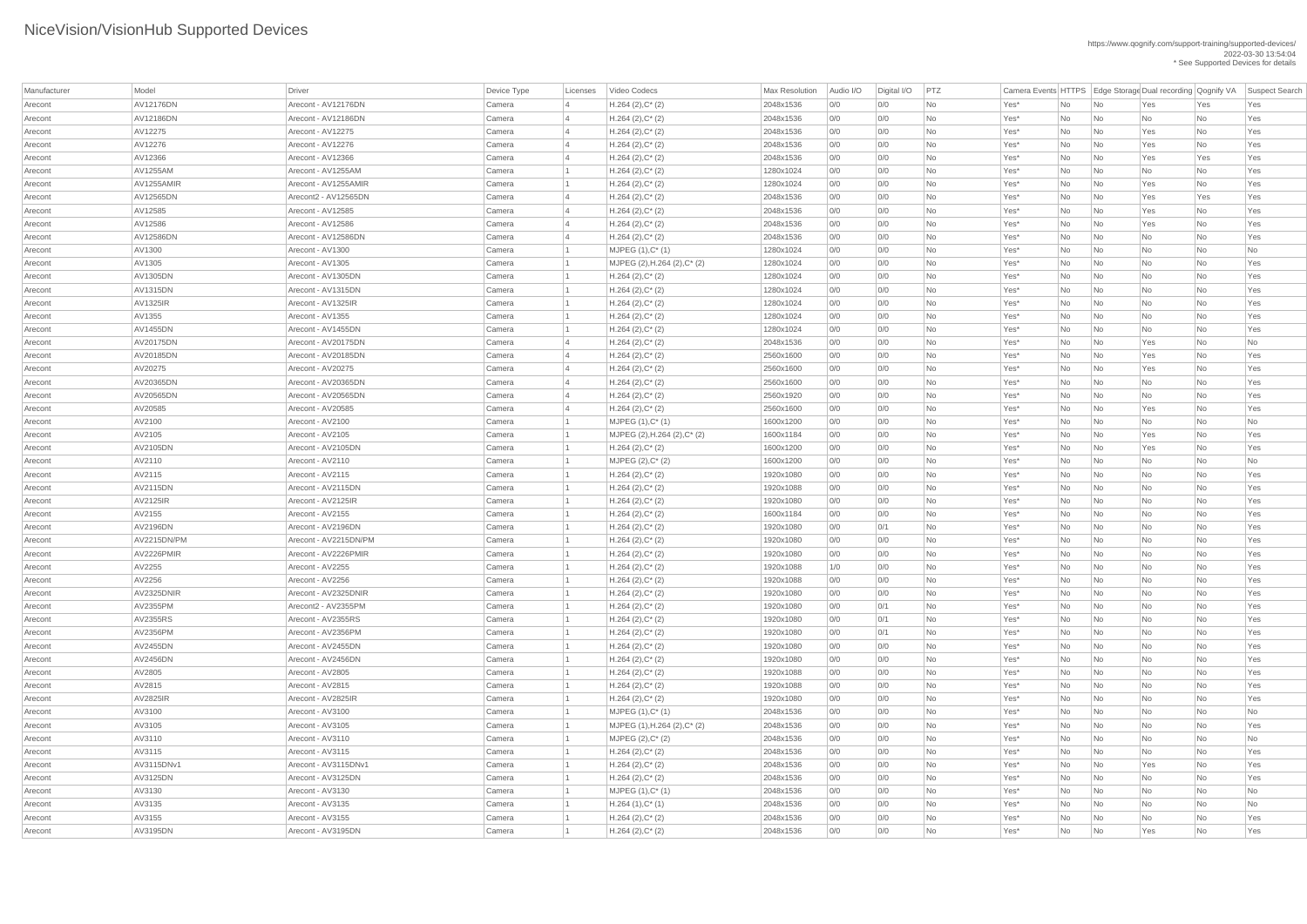| Manufacturer | Model                 | <b>Driver</b>             | Device Type      | Licenses | Video Codecs                               | <b>Max Resolution</b>  | Audio I/O  | Digital I/O | PTZ             |              |           |                             | Camera Events HTTPS   Edge Storage Dual recording   Qognify VA |           | Suspect Search  |
|--------------|-----------------------|---------------------------|------------------|----------|--------------------------------------------|------------------------|------------|-------------|-----------------|--------------|-----------|-----------------------------|----------------------------------------------------------------|-----------|-----------------|
| Arecont      | AV3215DN              | Arecont - AV3215DN        | Camera           |          | $H.264 (2), C^*(2)$                        | 2048x1536              | 0/0        | 0/0         | No              | Yes*         | No        | $\overline{\mathsf{No}}$    | Yes                                                            | No        | Yes             |
| Arecont      | AV3215PM              | Arecont - AV3215PM        | Camera           |          | $H.264 (2), C^*(2)$                        | 2048x1536              | 0/0        | 0/0         | <b>No</b>       | Yes*         | No        | $\overline{\mathsf{No}}$    | Yes                                                            | No        | Yes             |
| Arecont      | AV3215PM-S            | Arecont - AV3215PM-S      | Camera           |          | $H.264 (2), C^*(2)$                        | 2048x1536              | 0/0        | 0/0         | No              | Yes*         | No        | $\overline{\mathsf{No}}$    | Yes                                                            | No        | Yes             |
| Arecont      | AV3225PMTIR-S         | Arecont - AV3225PMTIR-S   | Camera           |          | $H.264 (2), C^*(2)$                        | 2048x1536              | 0/0        | 0/0         | No              | Yes*         | No        | No                          | Yes                                                            | Yes       | Yes             |
| Arecont      | AV3226PMTIR-S         | Arecont - AV3226PMTIR-S   | Camera           |          | $H.264 (2), C^*(2)$                        | 2048x1536              | 0/0        | 0/0         | No              | Yes*         | No        | $\overline{\mathsf{No}}$    | Yes                                                            | Yes       | Yes             |
| Arecont      | <b>AV3256/PMIR</b>    | Arecont - AV3256/PMIR     | Camera           |          | $H.264 (2), C^*(2)$                        | 2048x1536              | 0/0        | 0/0         | <b>No</b>       | Yes*         | No        | $\overline{\mathsf{No}}$    | Yes                                                            | Yes       | Yes             |
| Arecont      | AV3256PM              | Arecont - AV3256PM        | Camera           |          | $H.264 (2), C^*(2)$                        | 2048x1536              | 0/0        | 0/0         | No              | Yes*         | No        | No                          | Yes                                                            | Yes       | Yes             |
| Arecont      | AV3256PMIR-S          | Arecont - AV3256PMIR-S    | Camera           |          | $H.264 (2), C^*(2)$                        | 2048x1536              | 0/0        | 0/0         | No              | Yes*         | No        | $\overline{\mathsf{No}}$    | No                                                             | Yes       | Yes             |
| Arecont      | AV3356PMIR-SA         | Arecont - AV3356PMIR-SA   | Camera           |          | $H.264 (2), C^*(2)$                        | 2048x1536              | 0/0        | 0/0         | <b>No</b>       | Yes*         | No        | No                          | Yes                                                            | No        | Yes             |
| Arecont      | AV3455DN              | Arecont - AV3455DN        | Camera           |          | $H.264 (2), C^*(2)$                        | 2048x1536              | 1/0        | 0/0         | No              | Yes*         | No        | No                          | No                                                             | No        | Yes             |
| Arecont      | AV3556DN              | Arecont - AV3556DN        | Camera           |          | $H.264 (2), C^*(2)$                        | 2048x1536              | 0/0        | 0/0         | No              | Yes*         | No        | $\overline{\mathsf{No}}$    | Yes                                                            | Yes       | Yes             |
| Arecont      | AV40185DN             | Arecont - AV40185DN       | Camera           |          | $H.264 (2), C^*(2)$                        | 3648x2752              | 0/0        | 0/0         | <b>No</b>       | Yes*         | No        | $\overline{\mathsf{No}}$    | No                                                             | No        | Yes             |
| Arecont      | AV4655DN              | Arecont - AV4655DN        | Camera           |          | $H.264 (2), C^*(2)$                        | 1920x1080              | 0/0        | 0/0         | No              | Yes*         | No        | No                          | No                                                             | No        | Yes             |
| Arecont      | AV5100                | Arecont - AV5100          | Camera           |          | $MJPEG (1), C^* (1)$                       | 2560x1600              | 0/0        | 0/0         | No              | Yes*         | No        | No                          | No                                                             | No        | No              |
| Arecont      | AV5105DN              | Arecont - AV5105DN        | Camera           |          | $H.264(1),C^*(1)$                          | 2560x1600              | 0/0        | 0/0         | <b>No</b>       | Yes*         | No        | No                          | No                                                             | No        | Yes             |
| Arecont      | AV5105DN Full         | Arecont - AV5105DN Full   | Camera           |          | $H.264(1),C^*(1)$                          | 2560x1920              | 0/0        | 0/0         | No              | Yes*         | No        | No                          | No                                                             | No        | Yes             |
| Arecont      | AV5115                | Arecont - AV5115          | Camera           |          | $H.264 (2), C^*(2)$                        | 2560x1920              | 0/0        | 0/0         | No              | Yes*         | No        | $\overline{\mathsf{No}}$    | No                                                             | Yes       | Yes             |
| Arecont      | AV5125DN              | Arecont - AV5125DN        | Camera           |          | $H.264 (2), C^*(2)$                        | 2560x1920              | 0/0        | 0/0         | <b>No</b>       | Yes*         | No        | $\overline{\mathsf{No}}$    | No                                                             | No        | Yes             |
| Arecont      | AV5155                | Arecont - AV5155          | Camera           |          | $H.264 (2), C^*(2)$                        | 2560x1600              | 0/0        | 0/0         | <b>No</b>       | Yes*         | No        | No                          | No                                                             | No        | Yes             |
| Arecont      | AV5225PMIR-S          | Arecont - AV5225PMIR-S    | Camera           |          | $H.264 (2), C^*(2)$                        | 2592x1944              | 0/0        | 0/0         | No              | Yes*         | No        | No                          | No                                                             | Yes       | Yes             |
| Arecont      | AV5245                | Arecont - AV5245          | Camera           |          | $H.264 (2), C^*(2)$                        | 2560x1600              | 0/0        | 0/0         | <b>No</b>       | Yes*         | No        | No                          | No                                                             | No        | Yes             |
| Arecont      | AV5255/DN             | Arecont - AV5255/DN       | Camera           |          | $H.264 (2), C^*(2)$                        | 2560x1920              | 0/0        | 0/0         | No              | Yes*         | No        | $\overline{\mathsf{No}}$    | No                                                             | Yes       | Yes             |
| Arecont      | AV5255PMIR-SAH        | Arecont - AV5255PMIR-SAH  | Camera           |          | $H.264 (2), C^*(2)$                        | 2592x1944              | 0/0        | 0/0         | No              | Yes*         | No        | $\overline{\mathsf{No}}$    | No                                                             | Yes       | Yes             |
| Arecont      | AV5355PM-H            | Arecont2 - AV5355PM-H     | Camera           |          | $H.264 (2), C^*(2)$                        | 2560x1920              | 0/0        | 0/0         | No              | Yes*         | No        | $\overline{\mathsf{No}}$    | No                                                             | Yes       | Yes             |
| Arecont      | AV5355PMIR-SH         | Arecont2 - AV5355PMIR-SH  | Camera           |          | $H.264 (2), C^*(2)$                        | 2560x1920              | 0/0        | 0/0         | <b>No</b>       | Yes*         | No        | No                          | No                                                             | Yes       | Yes             |
| Arecont      | AV5455-DN             | Arecont - AV5455-DN       | Camera           |          | $H.264 (2), C^*(2)$                        | 2560x1600              | 0/0        | 0/0         | No              | Yes*         | No        | $\overline{\mathsf{No}}$    | No                                                             | No        | Yes             |
| Arecont      | AV5555-DN             | Arecont - AV5555-DN       | Camera           |          | $H.264 (2), C^*(2)$                        | 2560x1600              | 0/0        | 0/0         | No              | Yes*         | No        | $\overline{\mathsf{No}}$    | No                                                             | No        | Yes             |
|              | AV5585                | Arecont - AV5585          | Camera           |          | $H.264 (2), C^*(2)$                        | 1280x960               | 0/0        | 0/0         | No              | Yes*         |           | $\overline{\mathsf{No}}$    |                                                                | No        | Yes             |
| Arecont      | AV6656DN              | Arecont - AV6656DN        |                  |          |                                            | 2048x1536              |            |             | No              |              | No        |                             | No                                                             |           | Yes             |
| Arecont      | AV8180                | Arecont - AV8180          | Camera<br>Camera |          | $H.264 (2), C^*(2)$<br>$MJPEG (1), C^*(1)$ | 1600x1200              | 0/0<br>0/0 | 0/0<br>0/0  | No              | Yes*         | No        | $\overline{\mathsf{No}}$    | No<br>No                                                       | No<br>No  | No              |
| Arecont      | AV8185                | Arecont - AV8185          |                  |          |                                            |                        | 0/0        | 0/0         |                 | No           | No        | $\overline{\phantom{a}}$ No |                                                                |           |                 |
| Arecont      | AV8185DN              | Arecont - AV8185DN        | Camera<br>Camera |          | $H.264(1),C^*(1)$                          | 1600x1200<br>1600x1200 | 0/0        | 0/0         | No<br><b>No</b> | Yes*<br>Yes* | No        | $\overline{\mathsf{No}}$    | Yes                                                            | No        | Yes<br>Yes      |
| Arecont      | AV8360                | Arecont - AV8360          |                  |          | $H.264 (2), C^*(2)$                        | 1600x1200              | 0/0        |             | No              |              | No        | No                          | Yes                                                            | No        |                 |
| Arecont      | AV8365                | Arecont - AV8365          | Camera           |          | $MJPEG (1), C^*(1)$                        |                        | 0/0        | 0/0<br>0/0  |                 | No           | No        | $\overline{\mathsf{No}}$    | No                                                             | No        | No              |
| Arecont      | AV8365DN              | Arecont - AV8365DN        | Camera           |          | $H.264(1),C^*(1)$                          | 1600x1200              |            |             | No              | Yes*         | No        | $\overline{\mathsf{No}}$    | No                                                             | No        | Yes             |
| Arecont      | CAM-IPE-SERIES        | Aventura - CAM-IPE-SERIES | Camera           |          | $H.264(1),C^*(1)$                          | 1600x1200<br>1920x1080 | 0/0        | 0/0         | No              | Yes*         | No        | $\overline{\mathsf{No}}$    | No                                                             | No<br>Yes | Yes             |
| Aventura     | 1.0C-H4A-12G-B1       | ONVIF-                    | Camera           |          | $H.264 (2), C^*(2)$                        |                        | 0/0        | 0/0<br>0/0  | No<br><b>No</b> | No           | No        | $\overline{\mathsf{No}}$    | Yes                                                            |           | No<br><b>No</b> |
| Avigilon     |                       | ONVIF-                    | Camera           |          | $H.264 (2), C^*(2)$                        | 1280x720               | 0/0        |             |                 | Yes*         | No        | $\overline{\mathsf{No}}$    | Yes                                                            | Yes       |                 |
| Avigilon     | 1.0C-H4A-12G-BO1-IR-B | ONVIF-                    | Camera           |          | $H.264 (2), C^*(2)$                        | 1280x720               | 0/0        | 0/0         | No              | Yes*         | No        | $\overline{\mathsf{No}}$    | Yes                                                            | Yes       | No              |
| Avigilon     | 1.0C-H4A-12G-BO2-IR-B |                           | Camera           |          | $H.264 (2), C^*(2)$                        | 1280x720               | 0/0        | 0/0         | No              | Yes*         | No        | $\overline{\mathsf{No}}$    | Yes                                                            | Yes       | No              |
| Avigilon     | 1.0C-H4A-12G-DO1-IR-B | ONVIF-                    | Camera           |          | $H.264 (2), C^*(2)$                        | 1280x720               | 0/0        | 0/0         | No              | Yes*         | No        | No                          | Yes                                                            | Yes       | No              |
| Avigilon     | 1.0C-H4A-12G-DP1-IR-B | ONVIF-                    | Camera           |          | $H.264 (2), C^*(2)$                        | 1280x720               | 0/0        | 0/0         | No              | Yes*         | No        | $\overline{\mathsf{No}}$    | Yes                                                            | Yes       | No              |
| Avigilon     | 1.0C-H4A-B1-B         | ONVIF-                    | Camera           |          | $H.264 (2), C^*(2)$                        | 1280x720               | 0/0        | 0/0         | No              | Yes*         | No        | No                          | Yes                                                            | Yes       | Yes             |
| Avigilon     | 1.0C-H4A-B2-B         | ONVIF-                    | Camera           |          | $H.264 (2), C^*(2)$                        | 1280x720               | 0/0        | 0/0         | <b>No</b>       | Yes*         | No        | No                          | Yes                                                            | Yes       | Yes             |
| Avigilon     | 1.0C-H4A-B3-B         | ONVIF-                    | Camera           |          | $H.264 (2), C^*(2)$                        | 1280x720               | 0/0        | 0/0         | <b>No</b>       | Yes*         | No        | No                          | Yes                                                            | Yes       | Yes             |
| Avigilon     | 1.0C-H4A-BO1-IR-B     | ONVIF-                    | Camera           |          | $H.264 (2), C^*(2)$                        | 1280x720               | 0/0        | 0/0         | No              | Yes*         | No        | $\overline{\mathsf{No}}$    | Yes                                                            | Yes       | Yes             |
| Avigilon     | 1.0C-H4A-BO2-IR-B     | ONVIF-                    | Camera           |          | $H.264 (2), C^*(2)$                        | 1280x720               | 0/0        | 0/0         | No              | Yes*         | No        | $\overline{\mathsf{No}}$    | Yes                                                            | Yes       | Yes             |
| Avigilon     | 1.0C-H4A-D1-B         | ONVIF-                    | Camera           |          | $H.264 (2), C^*(2)$                        | 1280x720               | 0/0        | 0/0         | No              | Yes*         | No        | $\overline{\mathsf{No}}$    | Yes                                                            | Yes       | Yes             |
| Avigilon     | 1.0C-H4A-D1-IR-B      | ONVIF-                    | Camera           |          | $H.264 (2), C^*(2)$                        | 1280x720               | 0/0        | 0/0         | No              | Yes*         | No        | No                          | Yes                                                            | Yes       | Yes             |
| Avigilon     | 1.0C-H4A-D2-B         | ONVIF-                    | Camera           |          | $H.264 (2), C^*(2)$                        | 1280x720               | 0/0        | 0/0         | No              | Yes*         | No        | $\overline{\mathsf{No}}$    | Yes                                                            | Yes       | Yes             |
| Avigilon     | 1.0C-H4A-DC1-B        | ONVIF-                    | Camera           |          | $H.264 (2), C^*(2)$                        | 1280x720               | 0/0        | 0/0         | <b>No</b>       | Yes*         | No        | $\overline{\mathsf{No}}$    | Yes                                                            | Yes       | Yes             |
| Avigilon     | 1.0C-H4A-DC2-B        | ONVIF -                   | Camera           |          | $H.264 (2), C^*(2)$                        | 1280x720               | 0/0        | 0/0         | <b>No</b>       | Yes*         | No        | No                          | Yes                                                            | Yes       | Yes             |
| Avigilon     | 1.0C-H4A-DO1-B        | ONVIF                     | Camera           |          | $H.264 (2), C^*(2)$                        | 1280x720               | 0/0        | 0/0         | No              | Yes*         | No        | $\overline{\mathsf{No}}$    | Yes                                                            | Yes       | Yes             |
| Avigilon     | 1.0C-H4A-DO1-IR-B     | ONVIF -                   | Camera           |          | $H.264 (2), C^*(2)$                        | 1280x720               | 0/0        | 0/0         | No              | Yes*         | <b>No</b> | N <sub>o</sub>              | Yes                                                            | Yes       | Yes             |
| Avigilon     | 1.0C-H4A-DO2-B        | ONVIF-                    | Camera           |          | $H.264 (2), C^*(2)$                        | 1280x720               | 0/0        | 0/0         | No              | Yes*         | No        | $\overline{\mathsf{No}}$    | Yes                                                            | Yes       | Yes             |
| Avigilon     | $1.0C$ -H4A-DP1-B     | ONVIF -                   | Camera           |          | $H.264 (2), C^*(2)$                        | 1280x720               | 0/0        | 0/0         | No              | Yes*         | No        | N <sub>o</sub>              | Yes                                                            | Yes       | Yes             |
| Avigilon     | $1.0C-H4A-DP1-IR-B$   | ONVIF-                    | Camera           |          | $H.264 (2), C^*(2)$                        | 1280x720               | 0/0        | 0/0         | No              | Yes*         | No        | $\overline{\phantom{a}}$ No | Yes                                                            | Yes       | Yes             |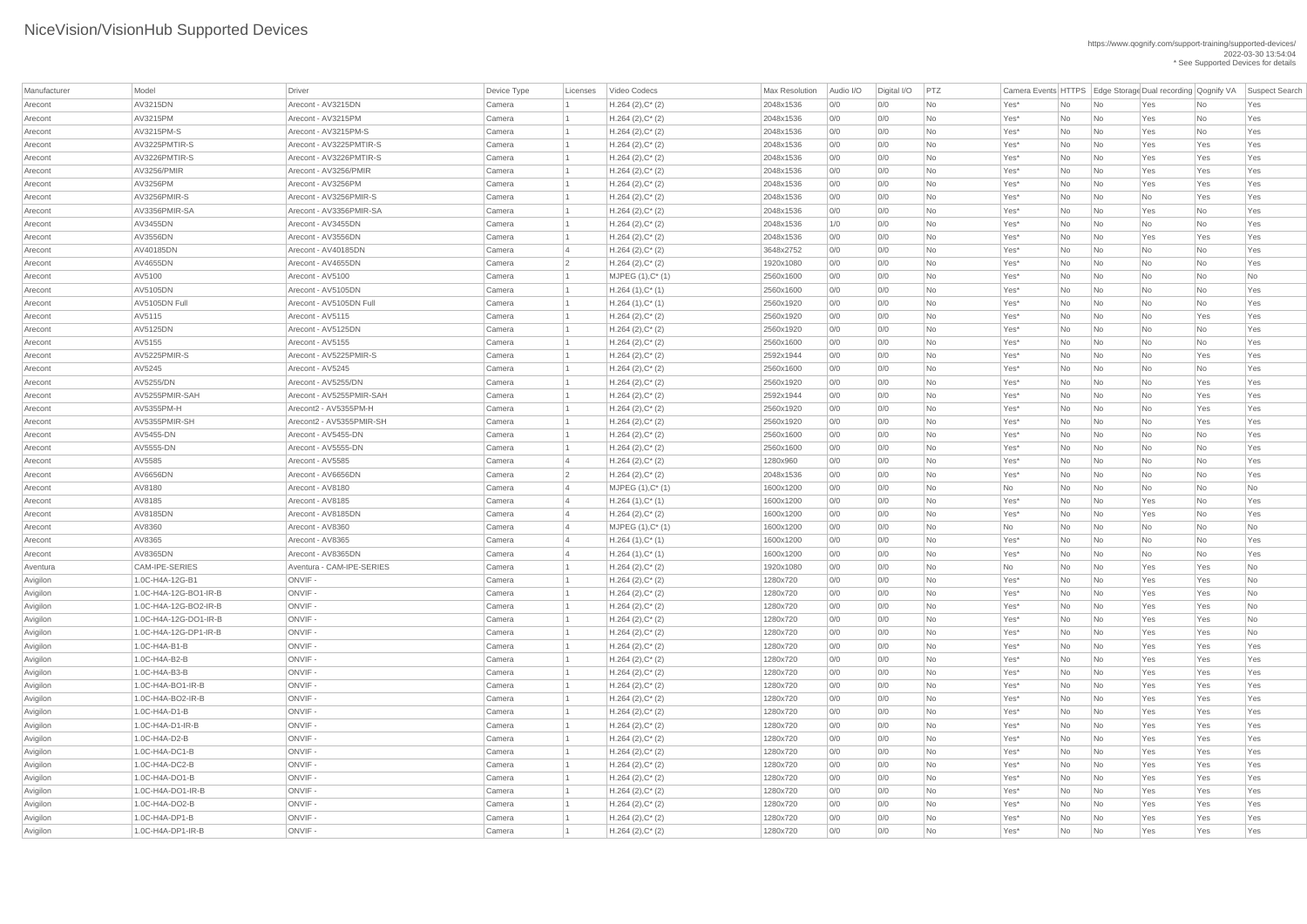| Manufacturer | Model                 | Driver  | Device Type | Licenses  | Video Codecs        | <b>Max Resolution</b> | Audio I/O | Digital I/O | PTZ       |         |                |                             |     |     | Camera Events HTTPS Edge Storage Dual recording Qognify VA Suspect Search |
|--------------|-----------------------|---------|-------------|-----------|---------------------|-----------------------|-----------|-------------|-----------|---------|----------------|-----------------------------|-----|-----|---------------------------------------------------------------------------|
| Avigilon     | 1.0C-H4A-DP2-B        | ONVIF-  | Camera      |           | $H.264 (2), C^*(2)$ | 1280x720              | 0/0       | 0/0         | <b>No</b> | Yes*    | No             | No                          | Yes | Yes | Yes                                                                       |
| Avigilon     | 1.3C-H4M-D1           | ONVIF-  | Camera      |           | $H.264 (2), C^*(2)$ | 1280x1024             | 0/0       | 0/0         | No        | Yes*    | No             | $\overline{\mathsf{No}}$    | Yes | Yes | No                                                                        |
| Avigilon     | 1.3C-H4M-D1-IR        | ONVIF-  | Camera      |           | $H.264 (2), C^*(2)$ | 1280x1024             | 0/0       | O/O         | No        | Yes*    | No             | $\overline{\mathsf{No}}$    | Yes | Yes | No                                                                        |
| Avigilon     | 1.3C-H5SL-BO1-IR      | ONVIF-  | Camera      |           | $H.264 (2), C^*(2)$ | 1280x1024             | 0/0       | 0/0         | No        | Yes*    | No             | No                          | Yes | Yes | <b>No</b>                                                                 |
| Avigilon     | 1.3C-H5SL-D1          | ONVIF-  | Camera      |           | $H.264 (2), C^*(2)$ | 1280x1024             | 0/0       | 0/0         | No        | Yes*    | No             | No                          | Yes | Yes | No                                                                        |
| Avigilon     | 1.3C-H5SL-D1-IR       | ONVIF-  | Camera      |           | $H.264 (2), C^*(2)$ | 1280x1024             | 0/0       | O/O         | No        | Yes*    | No             | $\overline{\mathsf{No}}$    | Yes | Yes | No                                                                        |
| Avigilon     | 1.3C-H5SL-DO1-IR      | ONVIF-  | Camera      |           | $H.264 (2), C^*(2)$ | 1280x1024             | 0/0       | O/O         | <b>No</b> | Yes*    | No             | No                          | Yes | Yes | <b>No</b>                                                                 |
| Avigilon     | 12.0-H4F-DO1-IR       | ONVIF-  | Camera      |           | $H.264 (2), C^*(2)$ | 2992x2992             | 0/0       | 0/0         | No        | Yes*    | No             | No                          | Yes | Yes | No                                                                        |
| Avigilon     | 12C-H4A-4MH-360       | ONVIF-  | Camera      | $\vert 4$ | $H.264 (2), C^*(2)$ | 2048x1536             | 0/0       | 0/0         | No        | Yes*    | No             | $\overline{\mathsf{No}}$    | Yes | Yes | No                                                                        |
| Avigilon     | 12L-H4PRO-B           | ONVIF-  | Camera      |           | $H.264 (2), C^*(2)$ | 4608x2592             | 0/0       | 0/0         | No        | Yes*    | No             | $\overline{\mathsf{No}}$    | Yes | Yes | No                                                                        |
| Avigilon     | 15C-H4A-3MH-180       | ONVIF-  | Camera      | 3         | $H.264 (2), C^*(2)$ | 2592x1944             | 0/0       | 0/0         | No        | Yes*    | No             | No                          | Yes | Yes | No                                                                        |
| Avigilon     | 15C-H4A-3MH-270       | ONVIF-  | Camera      | 3         | $H.264 (2), C^*(2)$ | 2592x1944             | 0/0       | O/O         | No        | Yes*    | No             | $\overline{\mathsf{No}}$    | Yes | Yes | No                                                                        |
| Avigilon     | 16L-H4PRO-B           | ONVIF-  | Camera      |           | $H.264 (2), C^*(2)$ | 4944x3280             | 0/0       | 0/0         | No        | Yes*    | No             | $\overline{\mathsf{No}}$    | Yes | Yes | No                                                                        |
| Avigilon     | 2.0C-H4A-25G-B1       | ONVIF-  | Camera      |           | $H.264 (2), C^*(2)$ | 1920x1080             | 0/0       | 0/0         | <b>No</b> | Yes*    | No             | No                          | Yes | Yes | <b>No</b>                                                                 |
| Avigilon     | 2.0C-H4A-25G-BO1-IR-B | ONVIF-  | Camera      |           | $H.264 (2), C^*(2)$ | 1920x1080             | 0/0       | 0/0         | No        | Yes*    | No             | $\overline{\mathsf{No}}$    | Yes | Yes | No                                                                        |
| Avigilon     | 2.0C-H4A-25G-BO2-IR-B | ONVIF-  | Camera      |           | $H.264 (2), C^*(2)$ | 1920x1080             | 0/0       | 0/0         | No        | Yes*    | No             | $\overline{\mathsf{No}}$    | Yes | Yes | No                                                                        |
| Avigilon     | 2.0C-H4A-25G-DO1-IR-B | ONVIF-  | Camera      |           | $H.264 (2), C^*(2)$ | 1920x1080             | 0/0       | 0/0         | No        | Yes*    | No             | No                          | Yes | Yes | No                                                                        |
| Avigilon     | 2.0C-H4A-25G-DP1-IR-B | ONVIF-  | Camera      |           | $H.264 (2), C^*(2)$ | 1920x1080             | 0/0       | 0/0         | No        | Yes*    | No             | $\overline{\mathsf{No}}$    | Yes | Yes | No                                                                        |
| Avigilon     | 2.0C-H4A-B1-B         | ONVIF-  | Camera      |           | $H.264 (2), C^*(2)$ | 1920x1080             | 0/0       | O/O         | No        | Yes*    | No             | $\overline{\mathsf{No}}$    | Yes | Yes | Yes                                                                       |
| Avigilon     | 2.0C-H4A-B2-B         | ONVIF-  | Camera      |           | $H.264 (2), C^*(2)$ | 1920x1080             | 0/0       | 0/0         | No        | Yes*    | No             | No                          | Yes | Yes | Yes                                                                       |
| Avigilon     | 2.0C-H4A-B3-B         | ONVIF-  | Camera      |           | $H.264 (2), C^*(2)$ | 1920x1080             | 0/0       | 0/0         | No        | Yes*    | No             | $\overline{\mathsf{No}}$    | Yes | Yes | Yes                                                                       |
| Avigilon     | 2.0C-H4A-BO1-IR-B     | ONVIF-  | Camera      |           | $H.264 (2), C^*(2)$ | 1920x1080             | 0/0       | 0/0         | No        | Yes*    | No             | $\overline{\mathsf{No}}$    | Yes | Yes | Yes                                                                       |
| Avigilon     | 2.0C-H4A-BO2-IR-B     | ONVIF-  | Camera      |           | $H.264 (2), C^*(2)$ | 1920x1080             | 0/0       | 0/0         | No        | Yes*    | No             | No                          | Yes | Yes | Yes                                                                       |
| Avigilon     | 2.0C-H4A-D1-B         | ONVIF-  | Camera      |           | $H.264 (2), C^*(2)$ | 1920x1080             | 0/0       | 0/0         | No        | Yes*    | <b>No</b>      | $\overline{\mathsf{No}}$    | Yes | Yes | Yes                                                                       |
| Avigilon     | $2.0C-H4A-D1-IR-B$    | ONVIF-  | Camera      |           | $H.264 (2), C^*(2)$ | 1920x1080             | 0/0       | 0/0         | No        | Yes*    | No             | No                          | Yes | Yes | Yes                                                                       |
| Avigilon     | 2.0C-H4A-D2-B         | ONVIF-  | Camera      |           | $H.264 (2), C^*(2)$ | 1920x1080             | 0/0       | 0/0         | No        | Yes*    | No             | No                          | Yes | Yes | Yes                                                                       |
| Avigilon     | 2.0C-H4A-DC1-B        | ONVIF - | Camera      |           | $H.264 (2), C^*(2)$ | 1920x1080             | 0/0       | 0/0         | No        | Yes*    | <b>No</b>      | $\overline{\mathsf{No}}$    | Yes | Yes | Yes                                                                       |
| Avigilon     | 2.0C-H4A-DC2-B        | ONVIF-  | Camera      |           | $H.264 (2), C^*(2)$ | 1920x1080             | 0/0       | 0/0         | No        | Yes*    | No             | $\overline{\mathsf{No}}$    | Yes | Yes | Yes                                                                       |
| Avigilon     | 2.0C-H4A-DO1-B        | ONVIF-  | Camera      |           | $H.264 (2), C^*(2)$ | 1920x1080             | 0/0       | 0/0         | No        | Yes*    | No             | No                          | Yes | Yes | Yes                                                                       |
| Avigilon     | 2.0C-H4A-DO1-IR-B     | ONVIF-  | Camera      |           | $H.264 (2), C^*(2)$ | 1920x1080             | 0/0       | 0/0         | No        | Yes*    | No             | No                          | Yes | Yes | Yes                                                                       |
| Avigilon     | 2.0C-H4A-DO2-B        | ONVIF-  | Camera      |           | $H.264 (2), C^*(2)$ | 1920x1080             | 0/0       | O/O         | No        | Yes*    | No             | $\overline{\mathsf{No}}$    | Yes | Yes | Yes                                                                       |
| Avigilon     | 2.0C-H4A-DP1-B        | ONVIF-  | Camera      |           | $H.264 (2), C^*(2)$ | 1920x1080             | 0/0       | 0/0         | <b>No</b> | Yes*    | No             | $\overline{\mathsf{No}}$    | Yes | Yes | Yes                                                                       |
| Avigilon     | 2.0C-H4A-DP1-IR-B     | ONVIF-  | Camera      |           | $H.264 (2), C^*(2)$ | 1920x1080             | 0/0       | 0/0         | No        | Yes*    | No             | $\overline{\mathsf{No}}$    | Yes | Yes | Yes                                                                       |
| Avigilon     | 2.0C-H4A-DP2-B        | ONVIF-  | Camera      |           | $H.264 (2), C^*(2)$ | 1920x1080             | 0/0       | 0/0         | No        | Yes*    | N <sub>o</sub> | $\overline{\mathsf{No}}$    | Yes | Yes | Yes                                                                       |
| Avigilon     | 2.0C-H4M-D1           | ONVIF-  | Camera      |           | $H.264 (2), C^*(2)$ | 1920x1080             | 0/0       | 0/0         | No        | Yes*    | No             | No                          | Yes | Yes | No                                                                        |
| Avigilon     | 2.0C-H4M-D1-IR        | ONVIF-  | Camera      |           | $H.264 (2), C^*(2)$ | 1920x1080             | 0/0       | 0/0         | No        | Yes*    | No             | $\overline{\mathsf{No}}$    | Yes | Yes | No                                                                        |
| Avigilon     | 2.0C-H5A-B1           | ONVIF-  | Camera      |           | $H.264 (2), C^*(2)$ | 1920x1080             | 0/0       | O/O         | No        | Yes*    | No             | $\overline{\mathsf{No}}$    | Yes | Yes | Yes                                                                       |
| Avigilon     | 2.0C-H5A-B2           | ONVIF-  | Camera      |           | $H.264 (2), C^*(2)$ | 1920x1080             | 0/0       | 0/0         | No        | Yes*    | No             | $\overline{\mathsf{No}}$    | Yes | Yes | Yes                                                                       |
| Avigilon     | 2.0C-H5A-BO1-IR       | ONVIF - | Camera      |           | $H.264 (2), C^*(2)$ | 1920x1080             | 0/0       | 0/0         | No        | Yes*    | No             | No                          | Yes | Yes | Yes                                                                       |
| Avigilon     | 2.0C-H5A-BO2-IR       | ONVIF-  | Camera      |           | $H.264 (2), C^*(2)$ | 1920x1080             | 0/0       | 0/0         | No        | Yes*    | No             | $\overline{\mathsf{No}}$    | Yes | Yes | Yes                                                                       |
| Avigilon     | 2.0C-H5A-D1           | ONVIF-  | Camera      |           | $H.264 (2), C^*(2)$ | 1920x1080             | 0/0       | 0/0         | No        | Yes*    | No             | $\overline{\mathsf{No}}$    | Yes | Yes | Yes                                                                       |
| Avigilon     | 2.0C-H5A-D1-IR        | ONVIF-  | Camera      |           | $H.264 (2), C^*(2)$ | 1920x1080             | 0/0       | 0/0         | No        | Yes*    | No             | No                          | Yes | Yes | Yes                                                                       |
| Avigilon     | 2.0C-H5A-D2           | ONVIF-  | Camera      |           | $H.264 (2), C^*(2)$ | 1920x1080             | 0/0       | 0/0         | No        | Yes*    | No             | $\overline{\mathsf{No}}$    | Yes | Yes | Yes                                                                       |
| Avigilon     | 2.0C-H5A-DC1          | ONVIF-  | Camera      |           | $H.264 (2), C^*(2)$ | 1920x1080             | 0/0       | 0/0         | No        | Yes*    | No             | $\overline{\mathsf{No}}$    | Yes | Yes | Yes                                                                       |
| Avigilon     | 2.0C-H5A-DC1-IR       | ONVIF-  | Camera      |           | $H.264 (2), C^*(2)$ | 1920x1080             | 0/0       | 0/0         | No        | Yes*    | No             | $\overline{\mathsf{No}}$    | Yes | Yes | Yes                                                                       |
| Avigilon     | 2.0C-H5A-DC2          | ONVIF-  | Camera      |           | $H.264 (2), C^*(2)$ | 1920x1080             | 0/0       | 0/0         | No        | Yes*    | No             | $\overline{\mathsf{No}}$    | Yes | Yes | Yes                                                                       |
| Avigilon     | 2.0C-H5A-DO1          | ONVIF-  | Camera      |           | $H.264 (2), C^*(2)$ | 1920x1080             | 0/0       | 0/0         | No        | Yes*    | No             | $\overline{\mathsf{No}}$    | Yes | Yes | Yes                                                                       |
| Avigilon     | 2.0C-H5A-DO1-IR       | ONVIF-  | Camera      |           | $H.264 (2), C^*(2)$ | 1920x1080             | 0/0       | 0/0         | No        | Yes*    | No             | No                          | Yes | Yes | Yes                                                                       |
| Avigilon     | 2.0C-H5A-DO2          | ONVIF-  | Camera      |           | $H.264 (2), C^*(2)$ | 1920x1080             | 0/0       | 0/0         | No        | Yes*    | No             | $\overline{\mathsf{No}}$    | Yes | Yes | Yes                                                                       |
| Avigilon     | 2.0C-H5A-DP1          | ONVIF-  | Camera      |           | $H.264 (2), C^*(2)$ | 1920x1080             | 0/0       | 0/0         | No        | Yes*    | No             | $\overline{\mathsf{No}}$    | Yes | Yes | Yes                                                                       |
| Avigilon     | 2.0C-H5A-DP1-IR       | ONVIF-  | Camera      |           | $H.264 (2), C^*(2)$ | 1920x1080             | 0/0       | O/O         | No        | Yes*    | <b>No</b>      | No                          | Yes | Yes | Yes                                                                       |
| Avigilon     | 2.0C-H5A-DP2          | ONVIF - | Camera      |           | $H.264 (2), C^*(2)$ | 1920x1080             | 0/0       | 0/0         | No        | $Yes^*$ | No             | No                          | Yes | Yes | Yes                                                                       |
| Avigilon     | 2.0C-H5SL-BO1-IR      | ONVIF-  | Camera      |           | $H.264 (2), C^*(2)$ | 1920x1080             | 0/0       | 0/0         | No        | $Yes^*$ | No             | $\overline{\phantom{a}}$ No | Yes | Yes | No                                                                        |
| Avigilon     | 2.0C-H5SL-D1          | ONVIF-  | Camera      |           | $H.264 (2), C^*(2)$ | 1920x1080             | 0/0       | 0/0         | No        | $Yes^*$ | <b>No</b>      | $\overline{\phantom{1}}$ No | Yes | Yes | No                                                                        |
| Avigilon     | 2.0C-H5SL-D1-IR       | ONVIF-  | Camera      |           | $H.264 (2), C^*(2)$ | 1920x1080             | 0/0       | 0/0         | No        | $Yes^*$ | No             | $\overline{\mathsf{No}}$    | Yes | Yes | No                                                                        |
| Avigilon     | 2.0C-H5SL-DO1-IR      | ONVIF-  | Camera      |           | $H.264 (2), C^*(2)$ | 1920x1080             | 0/0       | 0/0         | No        | $Yes^*$ | No             | $\overline{\phantom{a}}$ No | Yes | Yes | No                                                                        |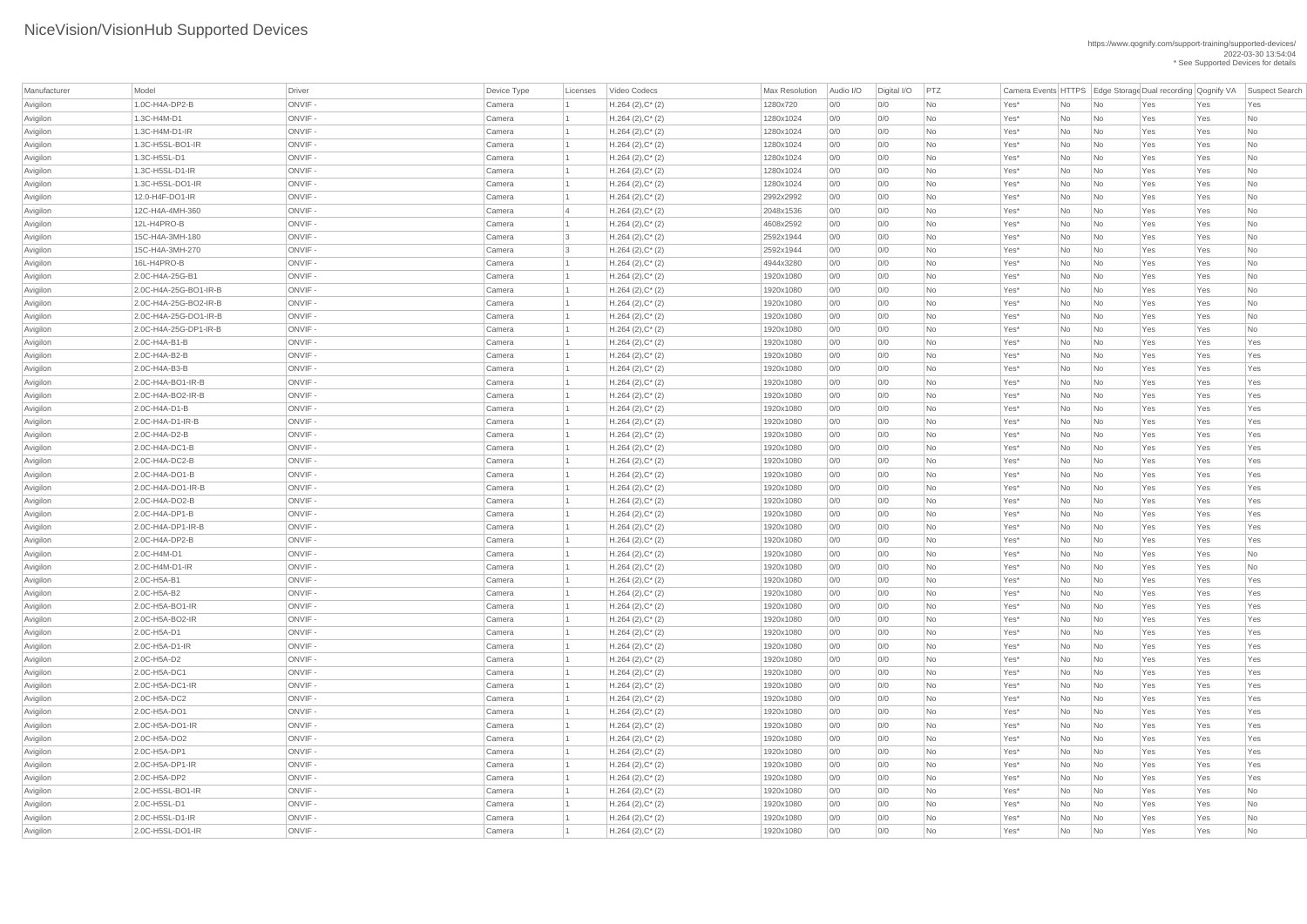| Manufacturer | Model                 | Driver           | Device Type | Licenses                | Video Codecs        | <b>Max Resolution</b> | Audio I/O | Digital I/O | PTZ       | Camera Events HTTPS   Edge Storage Dual recording   Qognify VA |           |                             |     |     | Suspect Search |
|--------------|-----------------------|------------------|-------------|-------------------------|---------------------|-----------------------|-----------|-------------|-----------|----------------------------------------------------------------|-----------|-----------------------------|-----|-----|----------------|
| Avigilon     | 2.0MP                 | Avigilon - 2.0MP | Camera      |                         | $H.264(1),C^*(1)$   | 1440x1080             | 0/0       | 0/0         | No        | Yes*                                                           | No        | No                          | No  | No  | No             |
| Avigilon     | 20C-H4A-4MH-360       | ONVIF-           | Camera      |                         | $H.264 (2), C^*(2)$ | 2592x1944             | 0/0       | 0/0         | <b>No</b> | Yes*                                                           | No        | No                          | Yes | Yes | No             |
| Avigilon     | 24C-H4A-3MH-180       | ONVIF-           | Camera      | $\overline{\mathbf{3}}$ | $H.264 (2), C^*(2)$ | 3840x2160             | 0/0       | 0/0         | No        | Yes*                                                           | No        | No                          | Yes | Yes | No             |
| Avigilon     | 24C-H4A-3MH-270       | ONVIF-           | Camera      |                         | $H.264 (2), C^*(2)$ | 3840x2160             | 0/0       | 0/0         | No        | Yes*                                                           | No        | No                          | Yes | Yes | No             |
| Avigilon     | 3.0C-H4A-25G-B1       | ONVIF-           | Camera      |                         | $H.264 (2), C^*(2)$ | 2048x1536             | 0/0       | 0/0         | No        | Yes*                                                           | No        | No                          | Yes | Yes | No             |
| Avigilon     | 3.0C-H4A-25G-BO1-IR-B | ONVIF-           | Camera      |                         | $H.264 (2), C^*(2)$ | 2048x1536             | 0/0       | 0/0         | No        | Yes*                                                           | No        | No                          | Yes | Yes | No             |
| Avigilon     | 3.0C-H4A-25G-BO2-IR-B | ONVIF-           | Camera      |                         | $H.264 (2), C^*(2)$ | 2048x1536             | 0/0       | 0/0         | No        | Yes*                                                           | No        | No                          | Yes | Yes | No             |
| Avigilon     | 3.0C-H4A-25G-DO1-IR-B | ONVIF-           | Camera      |                         | $H.264 (2), C^*(2)$ | 2048x1536             | 0/0       | 0/0         | <b>No</b> | Yes*                                                           | No        | No                          | Yes | Yes | <b>No</b>      |
| Avigilon     | 3.0C-H4A-25G-DP1-IR-B | ONVIF-           | Camera      |                         | $H.264 (2), C^*(2)$ | 2048x1536             | 0/0       | 0/0         | No        | Yes*                                                           | No        | No                          | Yes | Yes | No             |
| Avigilon     | 3.0C-H4A-B1-B         | ONVIF-           | Camera      |                         | $H.264 (2), C^*(2)$ | 2048x1536             | 0/0       | 0/0         | No        | Yes*                                                           | No        | No                          | Yes | Yes | Yes            |
| Avigilon     | 3.0C-H4A-B2-B         | ONVIF-           | Camera      |                         | $H.264 (2), C^*(2)$ | 2048x1536             | 0/0       | 0/0         | No        | Yes*                                                           | No        | No                          | Yes | Yes | Yes            |
| Avigilon     | 3.0C-H4A-B3-B         | ONVIF-           | Camera      |                         | $H.264 (2), C^*(2)$ | 2048x1536             | 0/0       | 0/0         | No        | Yes*                                                           | No        | No                          | Yes | Yes | Yes            |
| Avigilon     | 3.0C-H4A-BO1-IR-B     | ONVIF-           | Camera      |                         | $H.264 (2), C^*(2)$ | 2048x1536             | 0/0       | 0/0         | No        | Yes*                                                           | No        | No                          | Yes | Yes | Yes            |
| Avigilon     | 3.0C-H4A-BO2-IR-B     | ONVIF-           | Camera      |                         | $H.264 (2), C^*(2)$ | 2048x1536             | 0/0       | 0/0         | No        | Yes*                                                           | No        | No                          | Yes | Yes | Yes            |
| Avigilon     | 3.0C-H4A-D1-B         | ONVIF-           | Camera      |                         | $H.264 (2), C^*(2)$ | 2048x1536             | 0/0       | 0/0         | No        | Yes*                                                           | No        | No                          | Yes | Yes | Yes            |
| Avigilon     | $3.0C$ -H4A-D1-IR-B   | ONVIF-           | Camera      |                         | $H.264 (2), C^*(2)$ | 2048x1536             | 0/0       | 0/0         | No        | Yes*                                                           | No        | No                          | Yes | Yes | Yes            |
| Avigilon     | 3.0C-H4A-D2-B         | ONVIF-           | Camera      |                         | $H.264 (2), C^*(2)$ | 2048x1536             | 0/0       | 0/0         | <b>No</b> | Yes*                                                           | No        | No                          | Yes | Yes | Yes            |
| Avigilon     | $3.0C$ -H4A-DC1-B     | ONVIF-           | Camera      |                         | $H.264 (2), C^*(2)$ | 2048x1536             | 0/0       | 0/0         | No        | Yes*                                                           | No        | No                          | Yes | Yes | Yes            |
| Avigilon     | 3.0C-H4A-DC2-B        | ONVIF-           | Camera      |                         | $H.264 (2), C^*(2)$ | 2048x1536             | 0/0       | 0/0         | No        | Yes*                                                           | No        | No                          | Yes | Yes | Yes            |
| Avigilon     | 3.0C-H4A-DO1-B        | ONVIF-           | Camera      |                         | $H.264 (2), C^*(2)$ | 2048x1536             | 0/0       | 0/0         | No        | Yes*                                                           | No        | No                          | Yes | Yes | Yes            |
| Avigilon     | 3.0C-H4A-DO1-IR-B     | ONVIF-           | Camera      |                         | $H.264 (2), C^*(2)$ | 2048x1536             | 0/0       | 0/0         | <b>No</b> | Yes*                                                           | No        | No                          | Yes | Yes | Yes            |
| Avigilon     | 3.0C-H4A-DO2-B        | ONVIF-           | Camera      |                         | $H.264 (2), C^*(2)$ | 2048x1536             | 0/0       | 0/0         | No        | Yes*                                                           | No        | No                          | Yes | Yes | Yes            |
| Avigilon     | 3.0C-H4A-DP1-B        | ONVIF-           | Camera      |                         | $H.264 (2), C^*(2)$ | 2048x1536             | 0/0       | 0/0         | No        | Yes*                                                           | No        | No                          | Yes | Yes | Yes            |
| Avigilon     | $3.0C$ -H4A-DP1-IR-B  | ONVIF-           | Camera      |                         | $H.264 (2), C^*(2)$ | 2048x1536             | 0/0       | 0/0         | No        | Yes*                                                           | No        | No                          | Yes | Yes | Yes            |
| Avigilon     | 3.0C-H4A-DP2-B        | ONVIF-           | Camera      |                         | $H.264 (2), C^*(2)$ | 2048x1536             | 0/0       | 0/0         | <b>No</b> | Yes*                                                           | No        | No                          | Yes | Yes | Yes            |
| Avigilon     | 3.0C-H4M-D1           | ONVIF -          | Camera      |                         | $H.264 (2), C^*(2)$ | 2048x1536             | 0/0       | 0/0         | No        | Yes*                                                           | No        | No                          | Yes | Yes | No             |
| Avigilon     | 3.0C-H4M-D1-IR        | ONVIF -          | Camera      |                         | $H.264 (2), C^*(2)$ | 2048x1536             | 0/0       | 0/0         | No        | Yes*                                                           | No        | No                          | Yes | Yes | No             |
| Avigilon     | 3.0C-H5SL-BO1-IR      | ONVIF-           | Camera      |                         | $H.264 (2), C^*(2)$ | 2048x1536             | 0/0       | 0/0         | No        | Yes*                                                           | No        | No                          | Yes | Yes | No             |
| Avigilon     | 3.0C-H5SL-BO2-IR      | ONVIF -          | Camera      |                         | $H.264 (2), C^*(2)$ | 2048x1536             | 0/0       | 0/0         | <b>No</b> | Yes*                                                           | No        | No                          | Yes | Yes | No             |
| Avigilon     | 3.0C-H5SL-D1          | ONVIF-           | Camera      |                         | $H.264 (2), C^*(2)$ | 2048x1536             | 0/0       | 0/0         | No        | Yes*                                                           | No        | No                          | Yes | Yes | No             |
| Avigilon     | 3.0C-H5SL-D1-IR       | ONVIF-           | Camera      |                         | $H.264 (2), C^*(2)$ | 2048x1536             | 0/0       | 0/0         | No        | Yes*                                                           | No        | No                          | Yes | Yes | No             |
| Avigilon     | 3.0C-H5SL-DO1-IR      | ONVIF-           | Camera      |                         | $H.264 (2), C^*(2)$ | 2048x1536             | 0/0       | 0/0         | <b>No</b> | Yes*                                                           | No        | No                          | Yes | Yes | No             |
| Avigilon     | 32C-H4A-4MH-360       | ONVIF-           | Camera      | $\overline{4}$          | $H.264 (2), C^*(2)$ | 3840x2160             | 0/0       | 0/0         | No        | Yes*                                                           | No        | No                          | Yes | Yes | No             |
| Avigilon     | 4.0C-H5A-B2           | ONVIF-           | Camera      |                         | $H.264 (2), C^*(2)$ | 2304x1728             | 0/0       | 0/0         | No        | Yes*                                                           | No        | No                          | Yes | Yes | Yes            |
| Avigilon     | 4.0C-H5A-B3           | ONVIF-           | Camera      |                         | $H.264 (2), C^*(2)$ | 2304x1728             | 0/0       | 0/0         | No        | Yes*                                                           | No        | No                          | Yes | Yes | Yes            |
| Avigilon     | 4.0C-H5A-BO1-IR       | ONVIF-           | Camera      |                         | $H.264 (2), C^*(2)$ | 2304x1728             | 0/0       | 0/0         | No        | Yes*                                                           | No        | No                          | Yes | Yes | Yes            |
| Avigilon     | 4.0C-H5A-BO2-IR       | ONVIF-           | Camera      |                         | $H.264 (2), C^*(2)$ | 2304x1728             | 0/0       | 0/0         | No        | Yes*                                                           | No        | No                          | Yes | Yes | Yes            |
| Avigilon     | 4.0C-H5A-D1           | ONVIF-           | Camera      |                         | $H.264 (2), C^*(2)$ | 2304x1728             | 0/0       | 0/0         | <b>No</b> | Yes*                                                           | No        | No                          | Yes | Yes | Yes            |
| Avigilon     | 4.0C-H5A-D1-IR        | ONVIF-           | Camera      |                         | $H.264 (2), C^*(2)$ | 2304x1728             | 0/0       | 0/0         | No        | Yes*                                                           | No        | No                          | Yes | Yes | Yes            |
| Avigilon     | 4.0C-H5A-D2           | ONVIF-           | Camera      |                         | $H.264 (2), C^*(2)$ | 2304x1728             | 0/0       | 0/0         | No        | Yes*                                                           | No        | No                          | Yes | Yes | Yes            |
| Avigilon     | 4.0C-H5A-DC1          | ONVIF-           | Camera      |                         | $H.264 (2), C^*(2)$ | 2304x1728             | 0/0       | 0/0         | No        | Yes*                                                           | No        | No                          | Yes | Yes | Yes            |
| Avigilon     | 4.0C-H5A-DC1-IR       | ONVIF-           | Camera      |                         | $H.264 (2), C^*(2)$ | 2304x1728             | 0/0       | 0/0         | No        | Yes*                                                           | No        | No                          | Yes | Yes | Yes            |
| Avigilon     | 4.0C-H5A-DC2          | ONVIF-           | Camera      |                         | $H.264 (2), C^*(2)$ | 2304x1728             | 0/0       | 0/0         | No        | Yes*                                                           | No        | No                          | Yes | Yes | Yes            |
| Avigilon     | 4.0C-H5A-DO1          | ONVIF-           | Camera      |                         | $H.264 (2), C^*(2)$ | 2304x1728             | 0/0       | 0/0         | <b>No</b> | Yes*                                                           | No        | No                          | Yes | Yes | Yes            |
| Avigilon     | 4.0C-H5A-DO1-IR       | ONVIF-           | Camera      |                         | $H.264 (2), C^*(2)$ | 2304x1728             | 0/0       | 0/0         | No        | Yes*                                                           | No        | No                          | Yes | Yes | Yes            |
| Avigilon     | 4.0C-H5A-DO2          | ONVIF-           | Camera      |                         | $H.264 (2), C^*(2)$ | 2304x1728             | 0/0       | 0/0         | No        | Yes*                                                           | No        | No                          | Yes | Yes | Yes            |
| Avigilon     | 4.0C-H5A-DP1          | ONVIF-           | Camera      |                         | $H.264 (2), C^*(2)$ | 2304x1728             | 0/0       | 0/0         | No        | Yes*                                                           | No        | No                          | Yes | Yes | Yes            |
| Avigilon     | 4.0C-H5A-DP1-IR       | ONVIF-           | Camera      |                         | $H.264 (2), C^*(2)$ | 2304x1728             | 0/0       | 0/0         | No        | Yes*                                                           | No        | No                          | Yes | Yes | Yes            |
| Avigilon     | 4.0C-H5A-DP2          | ONVIF-           | Camera      |                         | $H.264 (2), C^*(2)$ | 2304x1728             | 0/0       | 0/0         | No        | Yes*                                                           | No        | No                          | Yes | Yes | Yes            |
| Avigilon     | 5.0C-H5A-BO2-IR       | ONVIF-           | Camera      |                         | $H.264 (2), C^*(2)$ | 2592x1944             | 0/0       | 0/0         | No        | Yes*                                                           | No        | No                          | Yes | Yes | Yes            |
| Avigilon     | 5.0C-H5A-DO2          | ONVIF -          | Camera      |                         | $H.264 (2), C^*(2)$ | 2592x1944             | 0/0       | 0/0         | <b>No</b> | Yes*                                                           | <b>No</b> | No                          | Yes | Yes | Yes            |
| Avigilon     | 5.0C-H5A-DP2          | <b>ONVIF</b>     | Camera      |                         | $H.264 (2), C^*(2)$ | 2592x1944             | 0/0       | 0/0         | No        | Yes*                                                           | No        | $\overline{\phantom{a}}$ No | Yes | Yes | Yes            |
| Avigilon     | 5.0C-H5SL-BO1-IR      | ONVIF-           | Camera      |                         | $H.264 (2), C^*(2)$ | 2592x1944             | 0/0       | 0/0         | No        | Yes*                                                           | No        | $\overline{\mathsf{No}}$    | Yes | Yes | No             |
| Avigilon     | 5.0C-H5SL-BO2-IR      | ONVIF-           | Camera      |                         | $H.264 (2), C^*(2)$ | 2592x1944             | 0/0       | 0/0         | No        | Yes*                                                           | No        | $\overline{\mathsf{No}}$    | Yes | Yes | No             |
| Avigilon     | 5.0C-H5SL-D1          | ONVIF-           | Camera      |                         | $H.264 (2), C^*(2)$ | 2592x1944             | 0/0       | 0/0         | No        | $Yes^*$                                                        | No        | $\overline{\mathsf{No}}$    | Yes | Yes | No             |
| Avigilon     | 5.0C-H5SL-D1-IR       | ONVIF-           | Camera      |                         | $H.264 (2), C^*(2)$ | 2592x1944             | 0/0       | 0/0         | No        | $Yes^*$                                                        | No        | $\overline{\phantom{1}}$ No | Yes | Yes | No             |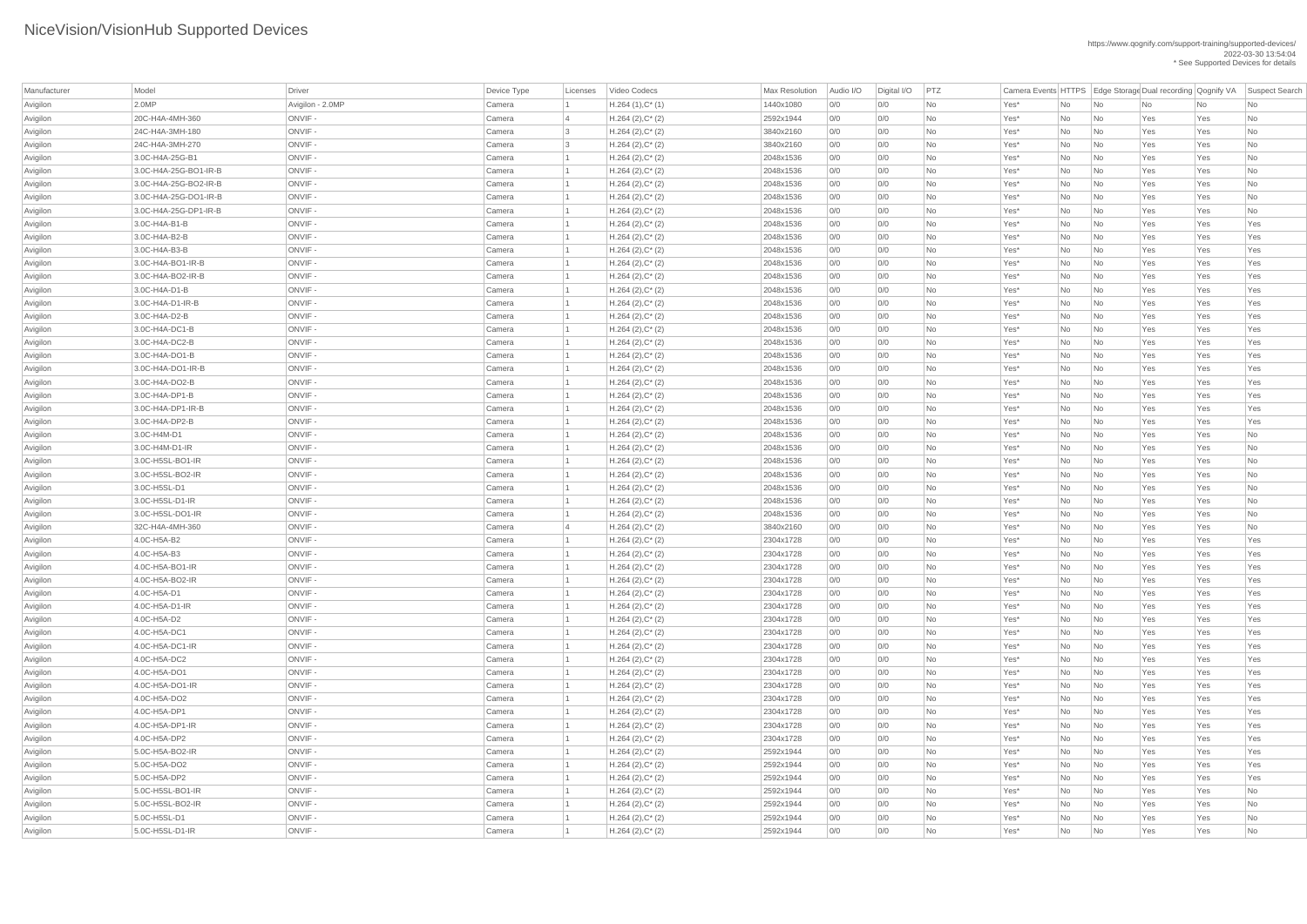| Manufacturer | Model                | Driver                  | Device Type | Licenses | Video Codecs           | Max Resolution | Audio I/O | Digital I/O | PTZ       | Camera Events HTTPS   Edge Storage Dual recording   Qognify VA |                |                          |     |     | Suspect Search |
|--------------|----------------------|-------------------------|-------------|----------|------------------------|----------------|-----------|-------------|-----------|----------------------------------------------------------------|----------------|--------------------------|-----|-----|----------------|
| Avigilon     | 5.0C-H5SL-DO1-IR     | ONVIF-                  | Camera      |          | $H.264 (2), C^*(2)$    | 2592x1944      | 0/0       | 0/0         | <b>No</b> | Yes*                                                           | No             | No                       | Yes | Yes | No             |
| Avigilon     | 5.0L-H4A-B2-B        | ONVIF-                  | Camera      |          | $H.264 (2), C^*(2)$    | 2592x1944      | 0/0       | 0/0         | <b>No</b> | Yes*                                                           | No             | No                       | Yes | Yes | Yes            |
| Avigilon     | 5.0L-H4A-B3-B        | ONVIF-                  | Camera      |          | $H.264$ (2), $C^*$ (2) | 2592x1944      | 0/0       | 0/0         | No        | Yes*                                                           | No             | No                       | Yes | Yes | Yes            |
| Avigilon     | 5.0L-H4A-BO1-IR-B    | ONVIF-                  | Camera      |          | $H.264 (2), C^*(2)$    | 2592x1944      | 0/0       | 0/0         | No        | Yes*                                                           | No             | No                       | Yes | Yes | Yes            |
| Avigilon     | 5.0L-H4A-BO2-IR-B    | ONVIF-                  | Camera      |          | $H.264 (2), C^*(2)$    | 2592x1944      | 0/0       | 0/0         | No        | Yes*                                                           | No             | No                       | Yes | Yes | Yes            |
| Avigilon     | 5.0L-H4A-D1-B        | ONVIF-                  | Camera      |          | $H.264 (2), C^*(2)$    | 2592x1944      | 0/0       | 0/0         | No        | Yes*                                                           | No             | No                       | Yes | Yes | Yes            |
| Avigilon     | 5.0L-H4A-D1-IR-B     | ONVIF-                  | Camera      |          | $H.264 (2), C^*(2)$    | 2592x1944      | 0/0       | 0/0         | <b>No</b> | Yes*                                                           | No             | No                       | Yes | Yes | Yes            |
| Avigilon     | 5.0L-H4A-D2-B        | ONVIF-                  | Camera      |          | $H.264 (2), C^*(2)$    | 2592x1944      | 0/0       | 0/0         | <b>No</b> | Yes*                                                           | No             | No                       | Yes | Yes | Yes            |
| Avigilon     | 5.0L-H4A-DC1-B       | ONVIF-                  | Camera      |          | $H.264 (2), C^*(2)$    | 2592x1944      | 0/0       | 0/0         | No        | Yes*                                                           | No             | No                       | Yes | Yes | Yes            |
| Avigilon     | 5.0L-H4A-DC2-B       | ONVIF-                  | Camera      |          | $H.264$ (2), $C^*$ (2) | 2592x1944      | 0/0       | 0/0         | No        | Yes*                                                           | No             | No                       | Yes | Yes | Yes            |
| Avigilon     | 5.0L-H4A-DO1-B       | ONVIF-                  | Camera      |          | $H.264(2),C^*(2)$      | 2592x1944      | 0/0       | 0/0         | No        | Yes*                                                           | No             | No                       | Yes | Yes | Yes            |
| Avigilon     | 5.0L-H4A-DO1-IR-B    | ONVIF-                  | Camera      |          | $H.264 (2), C^*(2)$    | 2592x1944      | 0/0       | 0/0         | No        | Yes*                                                           | No             | No                       | Yes | Yes | Yes            |
| Avigilon     | 5.0L-H4A-DO2-B       | ONVIF-                  | Camera      |          | $H.264 (2), C^*(2)$    | 2592x1944      | 0/0       | 0/0         | No        | Yes*                                                           | No             | No                       | Yes | Yes | Yes            |
| Avigilon     | 5.0L-H4A-DP1-B       | ONVIF-                  | Camera      |          | $H.264 (2), C^*(2)$    | 2592x1944      | 0/0       | 0/0         | <b>No</b> | Yes*                                                           | N <sub>o</sub> | No                       | Yes | Yes | Yes            |
| Avigilon     | $5.0L-H4A-DP1-IR-B$  | ONVIF-                  | Camera      |          | $H.264 (2), C^*(2)$    | 2592x1944      | 0/0       | 0/0         | No        | Yes*                                                           | No             | No                       | Yes | Yes | Yes            |
| Avigilon     | 5.0L-H4A-DP2-B       | ONVIF-                  | Camera      |          | $H.264 (2), C^*(2)$    | 2592x1944      | 0/0       | 0/0         | No        | Yes*                                                           | No             | No                       | Yes | Yes | Yes            |
| Avigilon     | 6.0C-H5A-B2          | ONVIF-                  | Camera      |          | $H.264(2),C^*(2)$      | 3072x2048      | 0/0       | 0/0         | No        | Yes*                                                           | N <sub>o</sub> | No                       | Yes | Yes | Yes            |
| Avigilon     | $6.0C$ -H5A-BO1-IR   | ONVIF-                  | Camera      |          | $H.264 (2), C^*(2)$    | 3072x2048      | 0/0       | 0/0         | No        | Yes*                                                           | No             | No                       | Yes | Yes | Yes            |
| Avigilon     | 6.0C-H5A-D1          | ONVIF-                  | Camera      |          | $H.264 (2), C^*(2)$    | 3072x2048      | 0/0       | 0/0         | No        | Yes*                                                           | No             | No                       | Yes | Yes | Yes            |
| Avigilon     | 6.0C-H5A-D1-IR       | ONVIF-                  | Camera      |          | $H.264 (2), C^*(2)$    | 3072x2048      | 0/0       | 0/0         | <b>No</b> | Yes*                                                           | N <sub>o</sub> | No                       | Yes | Yes | Yes            |
| Avigilon     | 6.0C-H5A-DC1         | ONVIF-                  | Camera      |          | $H.264 (2), C^*(2)$    | 3072x2048      | 0/0       | 0/0         | <b>No</b> | Yes*                                                           | No             | No                       | Yes | Yes | Yes            |
| Avigilon     | 6.0C-H5A-DC1-IR      | ONVIF-                  | Camera      |          | $H.264 (2), C^*(2)$    | 3072x2048      | 0/0       | 0/0         | No        | Yes*                                                           | No             | No                       | Yes | Yes | Yes            |
| Avigilon     | 6.0C-H5A-DO1         | ONVIF-                  | Camera      |          | $H.264(2),C^*(2)$      | 3072x2048      | 0/0       | 0/0         | No        | Yes*                                                           | No             | No                       | Yes | Yes | Yes            |
| Avigilon     | 6.0C-H5A-DO1-IR      | ONVIF-                  | Camera      |          | $H.264 (2), C^*(2)$    | 3072x2048      | 0/0       | 0/0         | No        | Yes*                                                           | No             | No                       | Yes | Yes | Yes            |
| Avigilon     | 6.0C-H5A-DP1         | ONVIF-                  | Camera      |          | $H.264 (2), C^*(2)$    | 3072x2048      | 0/0       | 0/0         | <b>No</b> | Yes*                                                           | No             | No                       | Yes | Yes | Yes            |
| Avigilon     | 6.0C-H5A-DP1-IR      | ONVIF -                 | Camera      |          | $H.264(2),C^*(2)$      | 3072x2048      | 0/0       | 0/0         | No        | Yes*                                                           | No             | No                       | Yes | Yes | Yes            |
| Avigilon     | 6.0L-H4F-DO1-IR      | ONVIF-                  | Camera      |          | $H.264 (2), C^*(2)$    | 2000x2000      | 0/0       | 0/0         | No        | Yes*                                                           | No             | No                       | Yes | Yes | No             |
| Avigilon     | 8.0-H4A-B2-B         | ONVIF-                  | Camera      |          | $H.264(2),C^*(2)$      | 3840x2160      | 0/0       | 0/0         | No        | Yes*                                                           | No             | No                       | Yes | Yes | Yes            |
| Avigilon     | 8.0-H4A-BO1-IR-B     | ONVIF-                  | Camera      |          | $H.264 (2), C^*(2)$    | 3840x2160      | 0/0       | 0/0         | No        | Yes*                                                           | No             | No                       | Yes | Yes | Yes            |
| Avigilon     | $8.0 - H4A - D1 - B$ | ONVIF-                  | Camera      |          | $H.264 (2), C^*(2)$    | 3840x2160      | 0/0       | 0/0         | No        | Yes*                                                           | No             | No                       | Yes | Yes | Yes            |
| Avigilon     | 8.0-H4A-D1-IR-B      | ONVIF-                  | Camera      |          | $H.264 (2), C^*(2)$    | 3840x2160      | 0/0       | 0/0         | No        | Yes*                                                           | No             | No                       | Yes | Yes | Yes            |
| Avigilon     | 8.0-H4A-DC1-B        | ONVIF-                  | Camera      |          | $H.264 (2), C^*(2)$    | 3840x2160      | 0/0       | 0/0         | No        | Yes*                                                           | No             | No                       | Yes | Yes | Yes            |
| Avigilon     | 8.0-H4A-DO1-B        | ONVIF-                  | Camera      |          | $H.264 (2), C^*(2)$    | 3840x2160      | 0/0       | 0/0         | No        | Yes*                                                           | No             | No                       | Yes | Yes | Yes            |
| Avigilon     | 8.0-H4A-DO1-IR-B     | ONVIF-                  | Camera      |          | $H.264(2),C^*(2)$      | 3840x2160      | 0/0       | 0/0         | No        | Yes*                                                           | No             | No                       | Yes | Yes | Yes            |
| Avigilon     | 8.0-H4A-DP1-B        | ONVIF-                  | Camera      |          | $H.264 (2), C^*(2)$    | 3840x2160      | 0/0       | 0/0         | No        | Yes*                                                           | No             | No                       | Yes | Yes | Yes            |
| Avigilon     | $8.0-H4A-DP1-IR-B$   | ONVIF-                  | Camera      |          | $H.264 (2), C^*(2)$    | 3840x2160      | 0/0       | 0/0         | No        | Yes*                                                           | No             | No                       | Yes | Yes | Yes            |
| Avigilon     | 8.0C-H5A-B2          | ONVIF-                  | Camera      |          | $H.264 (2), C^*(2)$    | 3840x2160      | 0/0       | 0/0         | No        | Yes*                                                           | No             | No                       | Yes | Yes | Yes            |
| Avigilon     | 8.0C-H5A-BO1-IR      | ONVIF-                  | Camera      |          | $H.264(2),C^*(2)$      | 3840x2160      | 0/0       | 0/0         | No        | Yes*                                                           | No             | No                       | Yes | Yes | Yes            |
| Avigilon     | 8.0C-H5A-D1          | ONVIF-                  | Camera      |          | $H.264 (2), C^*(2)$    | 3840x2160      | 0/0       | 0/0         | No        | Yes*                                                           | No             | No                       | Yes | Yes | Yes            |
| Avigilon     | 8.0C-H5A-D1-IR       | ONVIF-                  | Camera      |          | $H.264(2),C^*(2)$      | 3840x2160      | 0/0       | 0/0         | No        | Yes*                                                           | No             | No                       | Yes | Yes | Yes            |
| Avigilon     | 8.0C-H5A-DC1         | ONVIF-                  | Camera      |          | $H.264(2),C^*(2)$      | 3840x2160      | 0/0       | 0/0         | No        | Yes*                                                           | No             | No                       | Yes | Yes | Yes            |
| Avigilon     | 8.0C-H5A-DC1-IR      | ONVIF-                  | Camera      |          | $H.264 (2), C^*(2)$    | 3840x2160      | 0/0       | 0/0         | No        | Yes*                                                           | No             | No                       | Yes | Yes | Yes            |
| Avigilon     | 8.0C-H5A-DO1         | ONVIF-                  | Camera      |          | $H.264 (2), C^*(2)$    | 3840x2160      | 0/0       | 0/0         | No        | Yes*                                                           | No             | No                       | Yes | Yes | Yes            |
| Avigilon     | 8.0C-H5A-DO1-IR      | ONVIF-                  | Camera      |          | $H.264(2),C^*(2)$      | 3840x2160      | 0/0       | 0/0         | No        | Yes*                                                           | No             | No                       | Yes | Yes | Yes            |
| Avigilon     | 8.0C-H5A-DP1         | ONVIF-                  | Camera      |          | $H.264 (2), C^*(2)$    | 3840x2160      | 0/0       | 0/0         | No        | Yes*                                                           | No             | No                       | Yes | Yes | Yes            |
| Avigilon     | 8.0C-H5A-DP1-IR      | ONVIF-                  | Camera      |          | $H.264 (2), C^*(2)$    | 3840x2160      | 0/0       | 0/0         | No        | Yes*                                                           | No             | No                       | Yes | Yes | Yes            |
| Avigilon     | 8L-H4PRO-B           | ONVIF-                  | Camera      |          | $H.264(2),C^*(2)$      | 3840x2160      | 0/0       | 0/0         | No        | Yes*                                                           | No             | No                       | Yes | Yes | No             |
| Avigilon     | 9C-H4A-3MH-180       | ONVIF-                  | Camera      |          | $H.264 (2), C^*(2)$    | 2048x1536      | 0/0       | 0/0         | No        | Yes*                                                           | No             | No                       | Yes | Yes | No             |
| Avigilon     | 9C-H4A-3MH-270       | ONVIF-                  | Camera      |          | $H.264 (2), C^*(2)$    | 2048x1536      | 0/0       | 0/0         | No        | Yes*                                                           | No             | No                       | Yes | Yes | No             |
| Avigilon     | <b>VAA-A4-H500G</b>  | Avigilon - VAA-A4-H500G | Encoder     |          | $H.264(1),C^*(1)$      | 704x480        | 2/2       | 4/4         | Yes       | Yes*                                                           | No             | Yes                      | No  | Yes | Yes            |
| Avigilon     | VAA-A4-S40G          | Avigilon - VAA-A4-S40G  | Encoder     |          | $H.264(1),C^*(1)$      | 704x480        | 2/2       | 4/4         | Yes       | Yes*                                                           | <b>No</b>      | Yes                      | No  | Yes | Yes            |
| Avigilon     | <b>VAA-I4-H500G</b>  | Avigilon - VAA-I4-H500G | Encoder     |          | $H.264(1),C^*(1)$      | 1920x1080      | 2/2       | 4/4         | Yes       | Yes*                                                           | No             | Yes                      | No  | Yes | No             |
| Avigilon     | <b>VAA-I4-S40GB</b>  | Avigilon - VAA-I4-S40GB | Encoder     |          | $H.264(1),C^*(1)$      | 1920x1080      | 2/2       | 4/4         | Yes       | Yes*                                                           | No             | Yes                      | No  | Yes | No             |
| Avigilon     | <b>VIQ-RI4-H50</b>   | Avigilon - VIQ-RI4-H50  | Encoder     |          | $H.264(1),C^*(1)$      | 1920x1080      | 2/2       | 4/4         | Yes       | Yes*                                                           | No             | Yes                      | No  | Yes | No             |
| Axis         | 209FD                | Axis - 209FD            | Camera      |          | $MJPEG (1), C^*(1)$    | 640x480        | 0/0       | 0/0         | <b>No</b> | $Yes^*$                                                        | No             | $\overline{\mathsf{No}}$ | Yes | No  | No             |
| Axis         | 209FD-R              | Axis - 209FD-R          | Camera      |          | $MPEG-4 (1), C^*(1)$   | 640x480        | 0/0       | 0/0         | <b>No</b> | Yes*                                                           | Yes            | N <sub>o</sub>           | Yes | Yes | Yes            |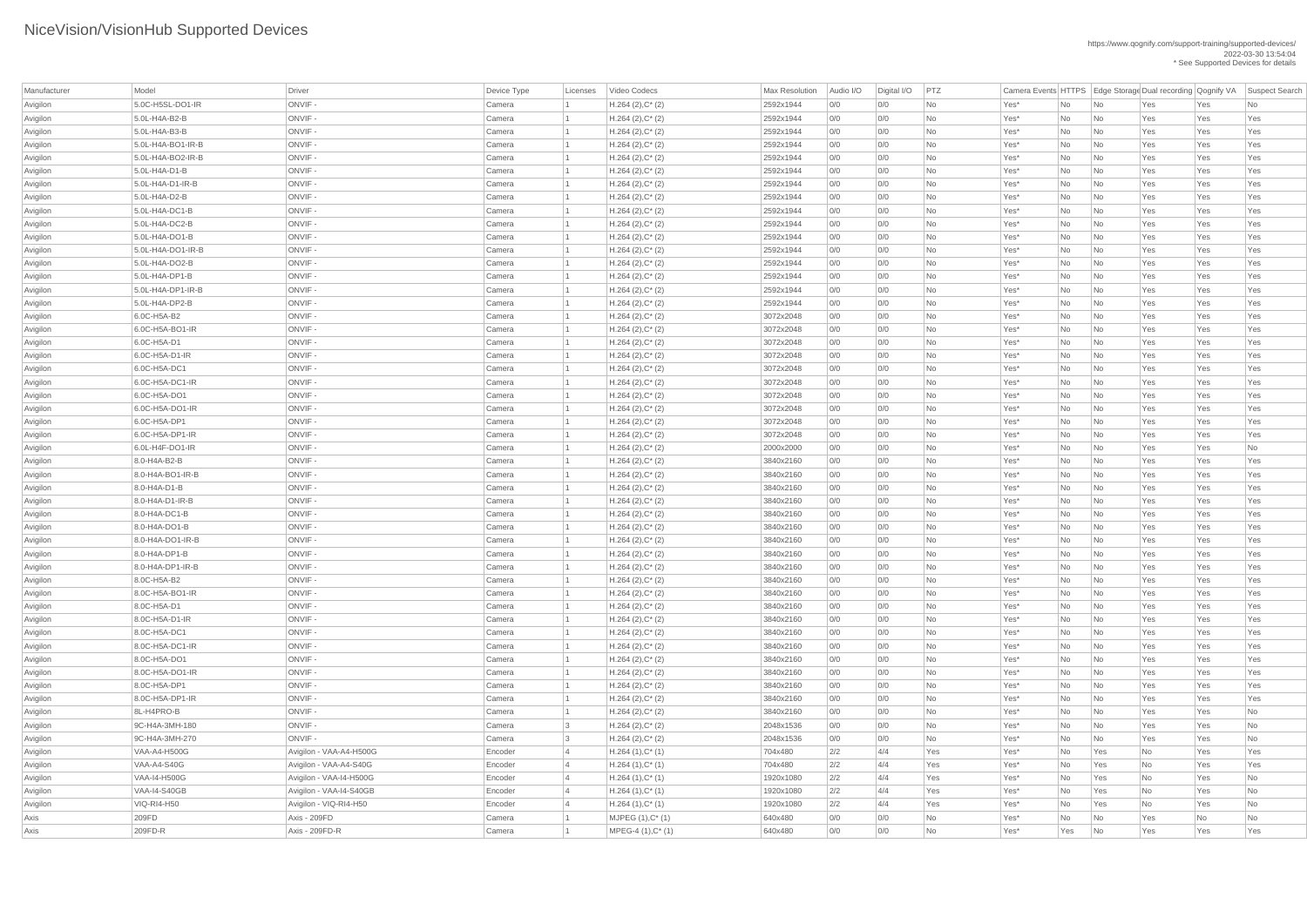| Manufacturer | Model                      | Driver                              | Device Type         | Licenses       | Video Codecs                                             | <b>Max Resolution</b> | Audio I/O  | Digital I/O | PTZ              | Camera Events HTTPS   Edge Storage Dual recording   Qognify VA |           |                          |           |           | Suspect Search   |
|--------------|----------------------------|-------------------------------------|---------------------|----------------|----------------------------------------------------------|-----------------------|------------|-------------|------------------|----------------------------------------------------------------|-----------|--------------------------|-----------|-----------|------------------|
| Axis         | 209MFD MP                  | Axis - 209MFD MP                    | Camera              |                | $MJPEG (1), C^* (1)$                                     | 1280x1024             | 0/0        | 0/0         | No               | Yes*                                                           | No        | No                       | <b>No</b> | <b>No</b> | <b>No</b>        |
| Axis         | 209MFD MP Legacy           | Axis 2 - 209MFD MP Legacy           | Camera              |                | $MPEG-4 (1), C^*(1)$                                     | 1280x1024             | 0/0        | 0/0         | No               | Yes*                                                           | No        | No                       | Yes       | No        | No               |
| Axis         | 210                        | Axis - 210                          | Camera              |                | $MJPEG (1), MPEG-4 (1), C^* (1)$                         | 640x480               | 0/0        | 1/1         | <b>No</b>        | Yes*                                                           | No        | No                       | Yes       | Yes       | Yes              |
| Axis         | 2100                       | Axis - 2100                         | Camera              |                | $MJPEG (1), C^* (1)$                                     | 640x480               | 0/0        | 1/1         | <b>No</b>        | No                                                             | No        | No                       | No        | <b>No</b> | <b>No</b>        |
| Axis         | 210A                       | Axis - 210A                         | Camera              |                | $MJPEG (1), MPEG-4 (1), C^* (1)$                         | 640x480               | 1/1        | 1/1         | <b>No</b>        | Yes*                                                           | No        | No                       | Yes       | Yes       | Yes              |
| Axis         | 211                        | Axis - 211                          | Camera              |                | $MJPEG (1), MPEG-4 (1), C^* (1)$                         | 640x480               | 0/0        | 2/1         | No               | Yes*                                                           | No        | No                       | Yes       | Yes       | Yes              |
| Axis         | 211A                       | <b>Axis - 211A</b>                  | Camera              |                | $MJPEG (1), MPEG-4 (1), C^* (1)$                         | 640x480               | 1/1        | 2/1         | <b>No</b>        | Yes*                                                           | <b>No</b> | No                       | No        | Yes       | Yes              |
| Axis         | 211M                       | <b>Axis - 211M</b>                  | Camera              |                | $MPEG-4 (1), C^*(1)$                                     | 1280x1024             | 0/0        | 0/0         | <b>No</b>        | Yes*                                                           | No        | No                       | No        | <b>No</b> | Yes              |
| Axis         | 211W                       | <b>Axis - 211W</b>                  | Camera              |                | $MPEG-4 (1), C^*(1)$                                     | 640x480               | 0/0        | 1/1         | <b>No</b>        | Yes*                                                           | No        | No                       | No        | Yes       | Yes              |
| Axis         | 212                        | Axis - 212                          | Camera              |                | $MJPEG (1), MPEG-4 (1), C^* (1)$                         | 640x480               | 1/1        | 0/0         | Yes              | Yes*                                                           | No        | No                       | <b>No</b> | Yes       | Yes              |
| Axis         | 2120                       | Axis - 2120                         | Camera              |                | $MJPEG (1), C^* (1)$                                     | 704x576               | 0/0        | 1/1         | <b>No</b>        | $Yes*$                                                         | No        | No                       | No        | No        | <b>No</b>        |
| Axis         | 213                        | Axis - 213                          | Camera              |                | $MJPEG (1), MPEG-4 (1), C^* (1)$                         | 704x576               | 0/0        | O/O         | Yes              | Yes*                                                           | No        | No                       | <b>No</b> | Yes       | Yes              |
| Axis         | 214                        | Axis 2 - 214                        | Camera              |                | $MPEG-4 (1), C^*(1)$                                     | 704x576               | 1/1        | 1/1         | <b>No</b>        | Yes*                                                           | No        | No                       | No        | Yes       | <b>No</b>        |
| Axis         | 215                        | Axis - 215                          | Camera              |                | MJPEG (1), MPEG-4 (1), C* (1)                            | 704x576               | 0/0        | 1/1         | Yes              | Yes*                                                           | No        | No                       | Yes       | Yes       | Yes              |
| Axis         | 215-E                      | Axis 2 - 215-E                      | Camera              |                | $MPEG-4 (1), C^*(1)$                                     | 704x576               | 0/0        | 1/1         | Yes              | Yes*                                                           | No        | No                       | Yes       | Yes       | <b>No</b>        |
| Axis         | 216FD                      | Axis - 216FD                        | Camera              |                | MJPEG (1), MPEG-4 (1), C* (1)                            | 640x480               | 1/1        | 1/1         | <b>No</b>        | Yes*                                                           | Yes       | No                       | Yes       | Yes       | Yes              |
| Axis         | 216MFD                     | Axis - 216MFD                       | Camera              |                | $MJPEG (1), MPEG-4 (1), C^* (1)$                         | 640x480               | 1/1        | 1/1         | <b>No</b>        | Yes*                                                           | Yes       | N <sub>0</sub>           | No        | Yes       | Yes              |
| Axis         | 216MFD MP                  | Axis - 216MFD MP                    | Camera              |                | $MJPEG (1), C^* (1)$                                     | 1280x1024             | 0/0        | 1/1         | No               | Yes*                                                           | No        | No                       | No        | No        | <b>No</b>        |
| Axis         | 221                        | Axis - 221                          | Camera              |                | $MJPEG (1), MPEG-4 (1), C^* (1)$                         | 640x480               | 0/0        | 2/1         | <b>No</b>        | Yes*                                                           | No        | No                       | Yes       | Yes       | Yes              |
| Axis         | 223M                       | <b>Axis - 223M</b>                  | Camera              |                | MJPEG (1), MPEG-4 (1), C* (1)                            | 640x480               | 0/0        | 2/1         | <b>No</b>        | Yes*                                                           | No        | No                       | No        | Yes       | Yes              |
| Axis         | 223M MP                    | Axis - 223M MP                      | Camera              |                | $MJPEG (1), C^* (1)$                                     | 1600x1200             | 0/0        | 2/1         | No               | Yes*                                                           | No        | No                       | No        | No        | No               |
| Axis         | 225FD                      | Axis - 225FD                        | Camera              |                | MJPEG (1), MPEG-4 (1), C* (1)                            | 640x480               | 0/0        | 2/1         | <b>No</b>        | Yes*                                                           | Yes       | No                       | No        | Yes       | Yes              |
| Axis         | 231D                       | <b>Axis - 231D</b>                  | Camera              |                | MJPEG (1), MPEG-4 (1), C* (1)                            | 704x576               | 0/0        | 4/4         | Yes              | Yes*                                                           | No        | No                       | No        | Yes       | Yes              |
| Axis         | $231D+$                    | Axis - 231D+                        | Camera              |                | $MJPEG (1), MPEG-4 (1), C^* (1)$                         | 704x576               | 0/0        | 4/4         | Yes              | Yes*                                                           | No        | No                       | No        | Yes       | Yes              |
| Axis         | 232D                       | <b>Axis - 232D</b>                  | Camera              |                | $MJPEG (1), MPEG-4 (1), C^* (1)$                         | 704x576               | 0/0        | 4/4         | Yes              | Yes*                                                           | No        | No                       | Yes       | Yes       | Yes              |
| Axis         | 232D+                      | Axis - 232D+                        | Camera              |                | MJPEG (1), MPEG-4 (1), C* (1)                            | 704x576               | 0/0        | 4/4         | Yes              | Yes*                                                           | No        | $\overline{\mathsf{No}}$ | No        | Yes       | Yes              |
| Axis         | 233D                       | Axis - 233D                         | Camera              |                | MJPEG (1), MPEG-4 (1), C* (1)                            | 704x576               | 0/0        | 4/4         | Yes              | Yes*                                                           | No        | No                       | No        | Yes       | Yes              |
| Axis         | 2400                       | Axis - 2400                         | Encoder             | $\vert$ 4      | $MJPEG (1), C^* (1)$                                     | 704x576               | 0/0        | 4/0         | No               | No                                                             | No        | No                       | No        | <b>No</b> | <b>No</b>        |
| Axis         | 2400Plus                   | Axis - 2400Plus                     | Encoder             |                | $MJPEG (1), C^* (1)$                                     | 704x576               | 0/0        | 4/0         | No               | No                                                             | No        | No                       | No        | <b>No</b> | <b>No</b>        |
| Axis         | 2401                       | Axis - 2401                         | Encoder             |                | $MJPEG (1), C^* (1)$                                     | 704x576               | 0/0        | 4/0         | No               | No                                                             | No        | No                       | No        | No        | <b>No</b>        |
| Axis         | 2401Plus                   | Axis - 2401 Plus                    | Encoder             |                | $MJPEG (1), C^* (1)$                                     | 704x576               | 0/0        | 4/0         | No               | No                                                             | No        | No                       | No        | <b>No</b> | <b>No</b>        |
| Axis         | 240Q                       | Axis 4 - 240Q                       | Encoder             | $\overline{4}$ | $MJPEG (1), C^* (1)$                                     | 704x576               | 0/0        | 4/4         | No               | Yes*                                                           | No        | No                       | No        | <b>No</b> | <b>No</b>        |
| Axis         | 241Q                       | Axis - 241Q                         | Encoder             |                | MJPEG (1), MPEG-4 (1), C* (1)                            | 704x576               | 0/0        | 4/4         | Yes              | Yes*                                                           | No        | No                       | Yes       | Yes       | Yes              |
| Axis         | 241QA                      | Axis - 241QA                        | Encoder             | $\overline{4}$ | $MJPEG (1), MPEG-4 (1), C^* (1)$                         | 704x576               | 1/1        | 4/4         | Yes              | Yes*                                                           | No        | No                       | Yes       | Yes       | Yes              |
| Axis         | 241S<br>2420               | Axis - 241S<br>Axis - 2420          | Encoder<br>Camera   |                | $MJPEG (1), MPEG-4 (1), C^* (1)$<br>$MJPEG (1), C^* (1)$ | 704x576               | 0/0        | 4/4<br>0/0  | Yes<br><b>No</b> | Yes*                                                           | No        | No                       | Yes       | Yes       | Yes<br><b>No</b> |
| Axis         | 243Q                       | <b>Axis - 243Q</b>                  | Encoder             |                | MJPEG (1), MPEG-4 (1), C* (1)                            | 704x576<br>704x576    | 0/0<br>0/0 | 1/1         | Yes              | Yes*<br>Yes*                                                   | No<br>No  | No<br>No                 | No<br>Yes | No<br>Yes | Yes              |
| Axis<br>Axis | 243SA                      | Axis - 243SA                        | Encoder             |                | MPEG-4 (1), C* (1)                                       | 704x576               | 1/1        | 4/4         | Yes              | Yes*                                                           | No        | No                       | No        | Yes       | Yes              |
| Axis         | 247S                       | Axis 3 - 247S                       | Encoder             |                | $H.264 (2), C^*(2)$                                      | 704x576               | 1/0        | 1/1         | Yes              | Yes*                                                           | No        | No                       | Yes       | Yes       | <b>No</b>        |
| Axis         | 282                        | <b>Axis - 282</b>                   | Encoder             |                | $MPEG-4 (1), C^*(1)$                                     | 704x576               | 0/0        | 0/0         | Yes              | Yes*                                                           | No        | No                       | Yes       | Yes       | Yes              |
| Axis         | A8004-VE                   | Axis 3 - A8004-VE                   | Camera              |                | $H.264 (2), C^*(2)$                                      | 1280x960              | 1/1        | 4/2         | No               | Yes*                                                           | Yes       | N <sub>0</sub>           | Yes       | Yes       | <b>No</b>        |
| Axis         | A8105-E                    | Axis 3 - A8105-E                    | Camera              |                | $H.264 (2), C^*(2)$                                      | 1920x1200             | 1/1        | 2/0         | No               | Yes*                                                           | Yes       | N <sub>0</sub>           | Yes       | Yes       | Yes              |
| Axis         | A8207-VE                   | Axis 6 - A8207-VE                   | Camera              |                | $H.264 (2), C^*(2)$                                      | 3072x2048             | 1/1        | 2/2         | No               | Yes*                                                           | Yes       | Yes                      | Yes       | Yes       | <b>No</b>        |
| Axis         | A8207-VE Mk II             | Axis 6 - A8207-VE Mk II             | Camera              |                | $H.264 (2), C^*(2)$                                      | 3072x2048             | 1/1        | 2/2         | <b>No</b>        | Yes*                                                           | Yes       | Yes                      | Yes       | Yes       | <b>No</b>        |
| Axis         | A9161                      | Axis 7 - A9161                      | I/O Module          | $\overline{0}$ | $H.264(1),C^*(1)$                                        | 0x0                   | 0/0        | 6/1         | <b>No</b>        | Yes*                                                           | No        | No                       | Yes       | No        | Yes              |
| Axis         | C1004-E                    | Axis 4 - C1004-E                    | <b>Audio Device</b> | $\overline{0}$ |                                                          |                       | 1/1        | 0/0         | No               | No                                                             | No        | No                       | Yes       | No        | <b>No</b>        |
| Axis         | C1310-E                    | Axis 6 - C1310-E                    | Audio Device        | $\overline{0}$ |                                                          |                       | 1/1        | 0/0         | No               | No                                                             | No        | No                       | Yes       | <b>No</b> | <b>No</b>        |
| Axis         | C2005                      | Axis 4 - C2005                      | <b>Audio Device</b> | $\overline{0}$ |                                                          |                       | 1/1        | 0/0         | <b>No</b>        | No                                                             | No        | No                       | Yes       | <b>No</b> | <b>No</b>        |
| Axis         | C3003-E                    | Axis 3 - C3003-E                    | Audio Device        | $\overline{0}$ |                                                          |                       | 1/1        | O/O         | No               | <b>No</b>                                                      | No        | No                       | Yes       | No        | <b>No</b>        |
| Axis         | C8210                      | Axis 7 - C8210                      | Audio Device        | $\overline{0}$ |                                                          |                       | 1/1        | 0/0         | No               | No                                                             | No        | No                       | Yes       | No        | <b>No</b>        |
| Axis         | D2050-VE                   | Axis 5 - D2050-VE                   | Radar               |                | $H.264 (2), C^*(2)$                                      | 1920x1080             | 0/0        | 2/2         | No               | Yes*                                                           | Yes       | Yes                      | Yes       | No        | <b>No</b>        |
| Axis         | D2110-VE                   | Axis 7 - D2110-VE                   | Radar               |                | $H.264 (2), C^*(2)$                                      | 1920x1080             | 0/0        | 2/2         | No               | $Yes*$                                                         | Yes       | Yes                      | Yes       | No        | <b>No</b>        |
| Axis         | F34                        | Axis 4 - F34                        | Camera              |                | $H.264 (2), C^*(2)$                                      | 1920x1080             | 1/1        | 0/0         | No               | $Yes^*$                                                        | Yes       | Yes                      | Yes       | Yes       | Yes              |
| Axis         | F41                        | Axis 3 - F41                        | Camera              |                | $H.264 (2), C^*(2)$                                      | 1920x1080             | 1/1        | 4/4         | No               | $Yes^*$                                                        | Yes       | Yes                      | Yes       | Yes       | Yes              |
| Axis         | F44                        | Axis 3 - F44                        | Camera              |                | $H.264 (2), C^*(2)$                                      | 1920x1080             | 1/1        | 4/4         | No               | $Yes*$                                                         | Yes       | Yes                      | Yes       | Yes       | Yes              |
| Axis         | F44-1080p Dual Audio Input | Axis 4 - F44-1080p Dual Audio Input | Camera              |                | $H.264 (2), C^*(2)$                                      | 1920x1080             | 2/2        | 4/4         | No               | $Yes*$                                                         | Yes       | Yes                      | Yes       | Yes       | Yes              |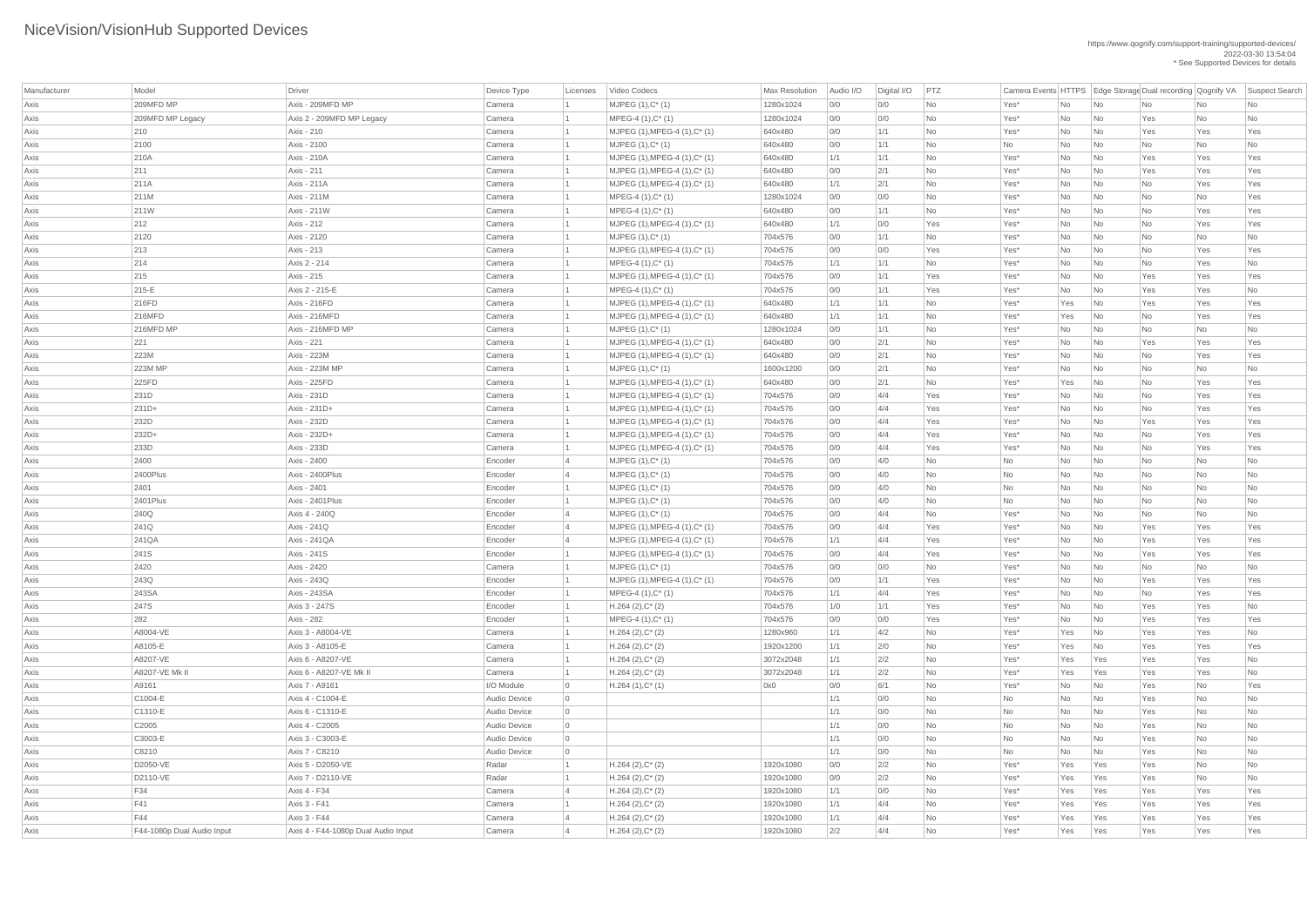| Manufacturer | Model                        | <b>Driver</b>                         | Device Type                | Licenses | Video Codecs                                        | <b>Max Resolution</b> | Audio I/O  | Digital I/O | PTZ       | Camera Events HTTPS   Edge Storage Dual recording   Qognify VA |            |                          |                  |            | Suspect Search           |
|--------------|------------------------------|---------------------------------------|----------------------------|----------|-----------------------------------------------------|-----------------------|------------|-------------|-----------|----------------------------------------------------------------|------------|--------------------------|------------------|------------|--------------------------|
| Axis         | F44-720p Dual Audio Input    | Axis 4 - F44-720p Dual Audio Input    | Camera                     |          | $H.264 (2), C^*(2)$                                 | 1280x720              | 2/2        | 4/4         | <b>No</b> | Yes*                                                           | Yes        | Yes                      | Yes              | Yes        | Yes                      |
| Axis         | <b>FA54</b>                  | Axis 5 - FA54                         | Camera                     |          | $H.264 (2), C^*(2)$                                 | 1920x1080             | 2/2        | 4/4         | <b>No</b> | Yes*                                                           | Yes        | Yes                      | Yes              | Yes        | Yes                      |
| Axis         | 18016-LVE                    | Axis 7 - 18016-LVE                    | Intercom                   |          | $H.264 (2), C^*(2)$                                 | 2592x1944             | 1/1        | 1/1         | <b>No</b> | Yes*                                                           | Yes        | Yes                      | Yes              | Yes        | Yes                      |
| Axis         | M1004-W                      | Axis 6 - M1004-W                      | Camera                     |          | $H.264 (2), C^*(2)$                                 | 1280x800              | 0/0        | 0/0         | No        | Yes*                                                           | No         | $\overline{\mathsf{No}}$ | Yes              | Yes        | Yes                      |
| Axis         | M1011                        | Axis - M1011                          | Camera                     |          | MJPEG (2), H.264 (2), MPEG-4 (2), C*                | 640x480               | 0/0        | 1/1         | <b>No</b> | Yes*                                                           | No         | $\overline{\mathsf{No}}$ | Yes              | Yes        | Yes                      |
| Axis         | M1011-W                      | Axis - M1011-W                        | Camera                     |          | MJPEG (2), H.264 (2), MPEG-4 (2), C*                | 640x480               | 0/0        | 1/1         | <b>No</b> | Yes*                                                           | No         | $\overline{\mathsf{No}}$ | Yes              | Yes        | Yes                      |
| Axis         | M1013                        | Axis 2 - M1013                        | Camera                     |          | $H.264 (2), C^*(2)$                                 | 800x600               | 0/0        | 0/0         | <b>No</b> | Yes*                                                           | No         | $\overline{\mathsf{No}}$ | No               | Yes        | No                       |
| Axis         | M1014                        | Axis 2 - M1014                        | Camera                     |          | $H.264$ (2), $C^*$ (2)                              | 1280x800              | 0/0        | 0/0         | <b>No</b> | Yes*                                                           | No         | No                       | No               | Yes        | $\overline{\mathsf{No}}$ |
| Axis         | M1025                        | Axis 4 - M1025                        | Camera                     |          | $H.264 (2), C^*(2)$                                 | 1920x1080             | 0/0        | 0/0         | <b>No</b> | Yes*                                                           | Yes        | Yes                      | Yes              | Yes        | Yes                      |
| Axis         | M1031-W                      | Axis - M1031-W                        | Camera                     |          | MJPEG (2), H.264 (2), MPEG-4 (2), C*                | 640x480               | 1/1        | 0/0         | No        | Yes*                                                           | No         | $\overline{\mathsf{No}}$ | No               | Yes        | Yes                      |
| Axis         | M1033-W                      | Axis 3 - M1033-W                      | Camera                     |          | $H.264 (2), C^*(2)$                                 | 800x600               | 1/1        | 1/1         | No        | Yes*                                                           | No         | $\overline{\mathsf{No}}$ | Yes              | Yes        | No                       |
| Axis         | M1034                        | Axis 3 - M1034                        | Camera                     |          | $H.264 (2), C^*(2)$                                 | 1280x800              | 1/1        | 1/1         | <b>No</b> | Yes*                                                           | Yes        | $\overline{\mathsf{No}}$ | Yes              | Yes        | Yes                      |
| Axis         | M1054                        | Axis - M1054                          | Camera                     |          | $H.264 (2), C^*(2)$                                 | 1280x720              | 1/1        | 1/1         | No        | Yes*                                                           | No         | $\overline{\mathsf{No}}$ | No               | Yes        | Yes                      |
| Axis         | M1065-L                      | Axis 7 - M1065-L                      | Camera                     |          | $H.264 (2), C^*(2)$                                 | 1920x1080             | 1/1        | 1/1         | <b>No</b> | Yes*                                                           | Yes        | Yes                      | Yes              | Yes        | Yes                      |
| Axis         | M1065-LW                     | Axis 4 - M1065-LW                     | Camera                     |          | $H.264 (2), C^*(2)$                                 | 1920x1080             | 1/1        | 1/1         | <b>No</b> | Yes*                                                           | Yes        | Yes                      | Yes              | Yes        | Yes                      |
| Axis         | M1104                        | Axis 2 - M1104                        | Camera                     |          | $H.264 (2), C^*(2)$                                 | 1280x800              | 0/0        | 0/0         | No        | Yes*                                                           | No         | No                       | Yes              | Yes        | No                       |
| Axis         | M1113                        | Axis - M1113                          | Camera                     |          | $H.264 (2), C^*(2)$                                 | 800x600               | 0/0        | 0/0         | No        | Yes*                                                           | No         | $\overline{\mathsf{No}}$ | Yes              | Yes        | Yes                      |
| Axis         | M1114                        | Axis - M1114                          | Camera                     |          | $H.264 (2), C^*(2)$                                 | 1280x800              | 0/0        | 0/0         | <b>No</b> | Yes*                                                           | No         | $\overline{\mathsf{No}}$ | Yes              | Yes        | Yes                      |
| Axis         | M1124                        | Axis 3 - M1124                        | Camera                     |          | $H.264 (2), C^*(2)$                                 | 1280x720              | 0/0        | 1/1         | <b>No</b> | Yes*                                                           | Yes        | $\overline{\mathsf{No}}$ | Yes              | Yes        | Yes                      |
| Axis         | M1124-E                      | Axis 3 - M1124-E                      | Camera                     |          | $H.264 (2), C^*(2)$                                 | 1280x720              | 0/0        | 1/1         | No        | Yes*                                                           | Yes        | No                       | Yes              | Yes        | Yes                      |
| Axis         | M1125                        | Axis 3 - M1125                        | Camera                     |          | $H.264 (2), C^*(2)$                                 | 1920x1080             | 0/0        | 1/1         | <b>No</b> | Yes*                                                           | Yes        | Yes                      | Yes              | Yes        | Yes                      |
| Axis         | M1125-E                      | Axis 3 - M1125-E                      | Camera                     |          | $H.264(2),C^*(2)$                                   | 1920x1080             | 0/0        | 1/1         | No        | Yes*                                                           | Yes        | Yes                      | Yes              | Yes        | Yes                      |
| Axis         | M1134                        | Axis 7 - M1134                        | Camera                     |          | $H.264 (2), C^*(2)$                                 | 1280x720              | 0/0        | 1/1         | No        | Yes*                                                           | Yes        | Yes                      | Yes              | Yes        | Yes                      |
| Axis         | M1135                        | Axis 7 - M1135                        | Camera                     |          | $H.264 (2), C^*(2)$                                 | 1920x1080             | 0/0        | 1/1         | No        | Yes*                                                           | Yes        | Yes                      | Yes              | Yes        | Yes                      |
| Axis         | M1137                        | Axis 7 - M1137                        | Camera                     |          | $H.264 (2), C^*(2)$                                 | 2592x1944             | 0/0        | 1/1         | <b>No</b> | Yes*                                                           | Yes        | Yes                      | Yes              | Yes        | Yes                      |
| Axis         | M1144-L                      | Axis 2 - M1144-L                      | Camera                     |          | $H.264 (2), C^*(2)$                                 | 1280x800              | 0/0        | 1/1         | No        | Yes*                                                           | Yes        | $\overline{\mathsf{No}}$ | Yes              | Yes        | No                       |
| Axis         | M1145                        | Axis 3 - M1145                        | Camera                     |          | $H.264 (2), C^*(2)$                                 | 1920x1080             | 0/0        | 1/1         | No        | Yes*                                                           | Yes        | $\overline{\mathsf{No}}$ | Yes              | Yes        | Yes                      |
| Axis         | M1145-L                      | Axis 3 - M1145-L                      | Camera                     |          | $H.264 (2), C^*(2)$                                 | 1920x1080             | 0/0        | 1/1         | No        | Yes*                                                           | Yes        | $\overline{\mathsf{No}}$ | Yes              | Yes        | Yes                      |
| Axis         | M2014-E                      | Axis 2 - M2014-E                      | Camera                     |          | $H.264 (2), C^*(2)$                                 | 1280x720              | 0/0        | 1/1         | No        | Yes*                                                           | No         | $\overline{\mathsf{No}}$ | Yes              | Yes        | No                       |
| Axis         | M2025-LE                     | Axis 4 - M2025-LE                     | Camera                     |          | $H.264 (2), C^*(2)$                                 | 1920x1080             | 0/0        | 0/0         | No        | Yes*                                                           | Yes        | Yes                      | Yes              | Yes        | Yes                      |
| Axis         | M2026-LE 3.5MP               | Axis 4 - M2026-LE 3.5MP               | Camera                     |          | $H.264 (2), C^*(2)$                                 | 2560x1440             | 0/0        | 0/0         | No        | Yes*                                                           | Yes        | Yes                      | Yes              | Yes        | Yes                      |
| Axis         | M2026-LE 4MP                 | Axis 4 - M2026-LE 4MP                 | Camera                     |          | $H.264 (2), C^*(2)$                                 | 2688x1520             | 0/0        | 0/0         | <b>No</b> | Yes*                                                           | Yes        | Yes                      | Yes              | Yes        | Yes                      |
| Axis         | M2026-LE MK II               | Axis 6 - M2026-LE MK II               | Camera                     |          | $H.264 (2), C^*(2)$                                 | 2688x1520             | 0/0        | 0/0         | No        | Yes*                                                           | Yes        | Yes                      | Yes              | Yes        | Yes                      |
| Axis         | M2026-LE MK II 4MP           | Axis 5 - M2026-LE MK II 4MP           | Camera                     |          | $H.264 (2), C^*(2)$                                 | 2688x1520             | 0/0        | 0/0         | No        | Yes*                                                           | Yes        | Yes                      | Yes              | Yes        | Yes                      |
| Axis         | M3004-V                      | Axis 2 - M3004-V                      | Camera                     |          | $H.264 (2), C^*(2)$                                 | 1280x800              | 0/0        | 0/0         | No        | Yes*                                                           | Yes        | Yes                      | Yes              | Yes        | Yes                      |
| Axis         | M3005-V                      | Axis 2 - M3005-V                      | Camera                     |          | $H.264 (2), C^*(2)$                                 | 1920x1080             | 0/0        | 0/0         | No        | Yes*                                                           | Yes        | No                       | Yes              | Yes        | No                       |
| Axis         | M3006-V                      | Axis 2 - M3006-V                      | Camera                     |          | $H.264 (2), C^*(2)$                                 | 2048x1536             | 0/0        | 0/0         | <b>No</b> | Yes*                                                           | No         | $\overline{\mathsf{No}}$ | Yes              | Yes        | Yes                      |
| Axis         | M3007 Double panorama Corner | Axis 3 - M3007 Double panorama Corner | Camera (Fisheye)           |          | $H.264(2),C^*(2)$                                   | 1920x1440             | 0/0        | 0/0         | <b>No</b> | Yes*                                                           | Yes        | Yes                      | Yes              | Yes        | Yes                      |
| Axis         | M3007 Panorama Corner Left   | Axis 3 - M3007 Panorama Corner Left   | Camera (Fisheye)           |          | $H.264 (2), C^*(2)$                                 | 1920x720              | 0/0        | 0/0         | No        | Yes*                                                           | Yes        | Yes                      | Yes              | Yes        | Yes                      |
| Axis         | M3007 Panorama Corner Right  | Axis 3 - M3007 Panorama Corner Right  | Camera (Fisheye)           |          | $H.264 (2), C^*(2)$                                 | 1920x720              | 0/0        | 0/0         | No        | Yes*                                                           | Yes        | Yes                      | Yes              | Yes        | Yes                      |
| Axis         | M3007-P                      | Axis 2 - M3007-P                      | Camera (Fisheye)           |          | $H.264 (2), C^*(2)$                                 | 2592x1944             | 0/0        | 0/0         | No        | Yes*                                                           | Yes        | Yes                      | Yes              | Yes        | Yes                      |
| Axis         | M3007-P/PV-OverView          | Axis 2 - M3007-P/PV-OverView          | Camera (Fisheye)           |          | $H.264 (2), C^*(2)$                                 | 2592x1944             | 0/0        | 0/0         | No        | Yes*                                                           | Yes        | Yes                      | Yes              | Yes        | Yes                      |
| Axis         | M3007-P/PV-QUAD              | Axis 2 - M3007-P/PV-QUAD              | Camera (Fisheye)           |          | $H.264 (2), C^*(2)$                                 | 1600x1200             | 0/0        | 0/0         | <b>No</b> | Yes*                                                           | Yes        | Yes                      | Yes              | Yes        | Yes                      |
| Axis         | M3007-P/PV-ViewArea1         | Axis 2 - M3007-P/PV-ViewArea1         | Camera (Fisheye)           |          | $H.264 (2), C^*(2)$                                 | 800x600               | 0/0        | 0/0         | <b>No</b> | Yes*                                                           | Yes        | Yes                      | Yes              | Yes        | Yes                      |
| Axis         | M3007-PV                     | Axis 2 - M3007-PV                     | Camera (Fisheye)           |          | $H.264 (2), C^*(2)$                                 | 2592x1944             | 0/0        | 0/0         | No        | Yes*                                                           | Yes        | Yes                      | Yes              | Yes        | Yes                      |
|              | M3007-PV-double panorama     | Axis 2 - M3007-PV-double panorama     | Camera (Fisheye)           |          | $H.264 (2), C^*(2)$                                 | 1600x1200             | 0/0        | 0/0         | <b>No</b> | Yes*                                                           | Yes        | Yes                      | Yes              | Yes        | Yes                      |
| Axis<br>Axis | M3007-PV-Panorama            | Axis 2 - M3007-PV-Panorama            | Camera (Fisheye)           |          | $H.264 (2), C^*(2)$                                 | 1600x600              | 0/0        | 0/0         | No        | Yes*                                                           | Yes        | Yes                      | Yes              | No         | Yes                      |
|              |                              |                                       |                            |          |                                                     |                       |            |             |           |                                                                |            |                          |                  |            |                          |
| Axis         | M3007-V<br>M3011             | Axis 2 - M3007-V<br>Axis - M3011      | Camera (Fisheye)<br>Camera |          | $H.264 (2), C^*(2)$<br>MJPEG (2), H.264 (2), C* (2) | 2592x1944<br>640x480  | 0/0<br>0/0 | 0/0<br>0/0  | No<br>No  | Yes*<br>Yes*                                                   | Yes<br>No  | Yes<br>No                | Yes<br><b>No</b> | Yes<br>Yes | Yes<br>Yes               |
| Axis         |                              |                                       |                            |          |                                                     |                       |            |             |           |                                                                |            |                          |                  |            |                          |
| Axis         | M3014                        | Axis - M3014                          | Camera                     |          | MJPEG (2), H.264 (2), C* (2)                        | 1280x800              | 0/0        | 0/0         | <b>No</b> | Yes*                                                           | Yes        | $\overline{\mathsf{No}}$ | No               | Yes        | Yes                      |
| Axis         | M3015                        | Axis 6 - M3015                        | Camera                     |          | $H.264 (2), C^*(2)$                                 | 1920x1080             | 0/0        | 0/0         | Yes       | Yes*                                                           | Yes        | Yes                      | Yes              | Yes        | Yes                      |
| Axis         | M3016                        | Axis 6 - M3016                        | Camera                     |          | $H.264 (2), C^*(2)$                                 | 2016x1512             | 0/0        | 0/0         | No        | Yes*                                                           | Yes        | Yes                      | Yes              | Yes        | Yes                      |
| Axis         | M3024-LVE                    | Axis 2 - M3024-LVE                    | Camera                     |          | $H.264 (2), C^*(2)$                                 | 1440x900              | 0/0        | 0/0         | No        | $Yes^*$                                                        | Yes        | N <sub>O</sub>           | Yes              | Yes        | No                       |
| Axis         | M3025-LE                     | Axis 4 - M3025-LE                     | Camera                     |          | $H.264 (2), C^*(2)$                                 | 1920x1080             | 0/0        | 0/0         | No        | Yes*                                                           | Yes        | Yes                      | Yes              | Yes        | Yes                      |
| Axis         | M3025-VE                     | Axis 2 - M3025-VE                     | Camera                     |          | $H.264 (2), C^*(2)$                                 | 1920x1080             | 0/0        | 1/1         | No        | $Yes^*$                                                        | Yes        | N <sub>o</sub>           | Yes              | Yes        | No                       |
| Axis         | M3026-VE                     | Axis 2 - M3026-VE                     | Camera                     |          | $H.264 (2), C^*(2)$                                 | 2048x1536             | 0/0        | 1/1         | No        | Yes*                                                           | $Yes$ $No$ |                          | Yes              | Yes        | $\overline{\mathsf{No}}$ |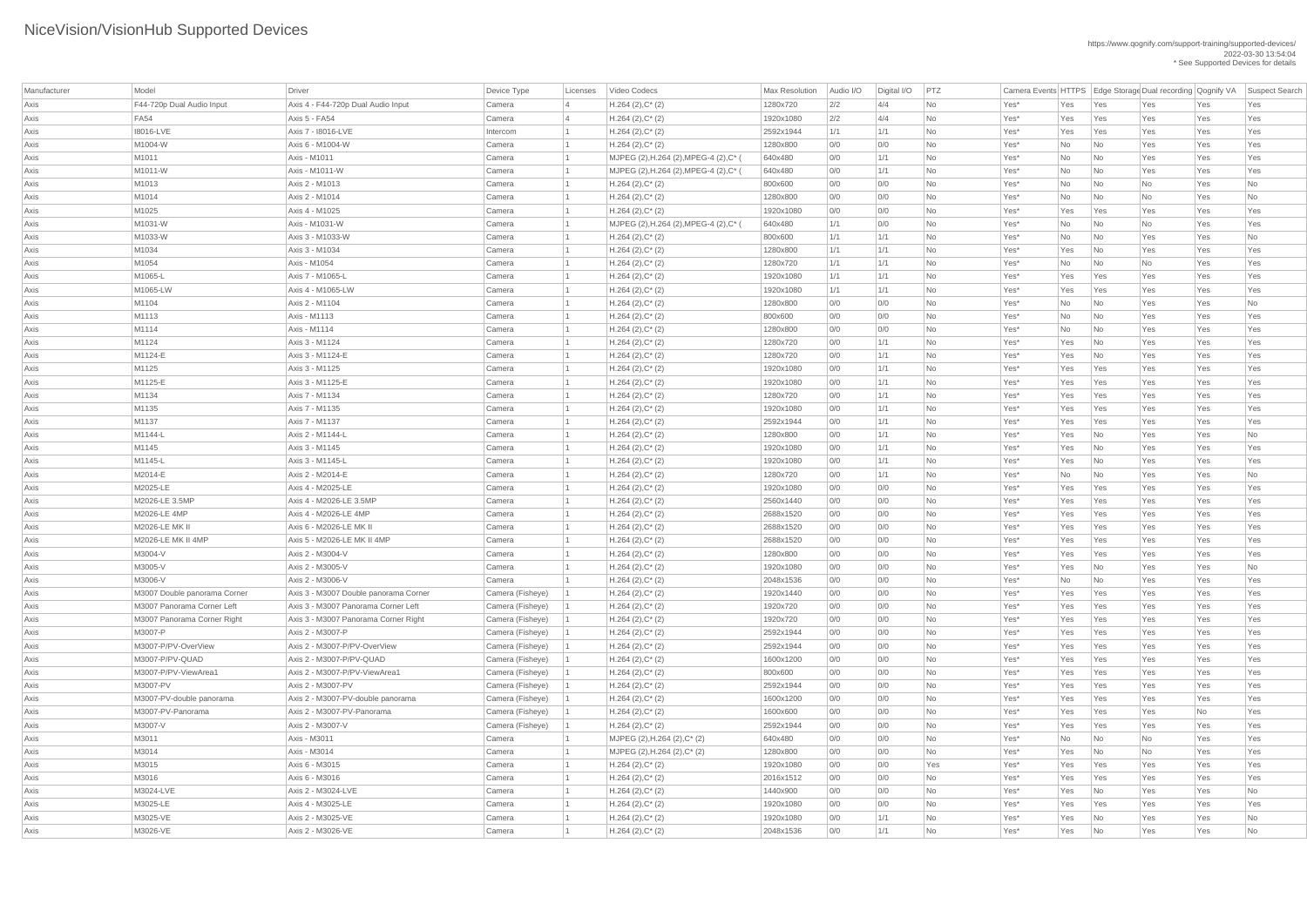| Manufacturer | Model                               | <b>Driver</b>                                      | Device Type      | Licenses | Video Codecs           | Max Resolution | Audio I/O | Digital I/O | PTZ       | Camera Events HTTPS   Edge Storage Dual recording   Qognify VA |     |                          |     |           | Suspect Search |
|--------------|-------------------------------------|----------------------------------------------------|------------------|----------|------------------------|----------------|-----------|-------------|-----------|----------------------------------------------------------------|-----|--------------------------|-----|-----------|----------------|
| Axis         | M3027 Double Panorama               | Axis 2 - M3027 Double Panorama                     | Camera (Fisheye) |          | $H.264 (2), C^*(2)$    | 1920x1440      | 0/0       | 1/1         | No        | Yes*                                                           | Yes | <b>No</b>                | Yes | No        | No             |
| Axis         | M3027 Double Panorama Corner        | Axis 3 - M3027 Double Panorama Corner              | Camera (Fisheye) |          | $H.264 (2), C^*(2)$    | 1920x1440      | 0/0       | 1/1         | <b>No</b> | Yes*                                                           | Yes | No                       | Yes | No        | No             |
| Axis         | M3027 OverView                      | Axis 2 - M3027 OverView                            | Camera (Fisheye) |          | $H.264 (2), C^*(2)$    | 2592x1944      | 0/0       | 1/1         | <b>No</b> | Yes*                                                           | Yes | No                       | Yes | No        | No             |
| Axis         | M3027 Panorama                      | Axis 2 - M3027 Panorama                            | Camera (Fisheye) |          | $H.264 (2), C^*(2)$    | 1920x720       | 0/0       | 1/1         | No        | Yes*                                                           | Yes | No                       | Yes | No        | No             |
| Axis         | M3027 QUAD                          | Axis 2 - M3027 QUAD                                | Camera (Fisheye) |          | $H.264 (2), C^*(2)$    | 1920x1440      | 0/0       | 1/1         | No        | Yes*                                                           | Yes | No                       | Yes | No        | No             |
| Axis         | M3027 ViewArea1                     | Axis 2 - M3027 ViewArea1                           | Camera (Fisheye) |          | $H.264 (2), C^*(2)$    | 1920x1440      | 0/0       | 1/1         | No        | Yes*                                                           | Yes | $\overline{\mathsf{No}}$ | Yes | No        | No             |
| Axis         | M3027 ViewArea2                     | Axis 4 - M3027 ViewArea2                           | Camera (Fisheye) |          | $H.264 (2), C^*(2)$    | 1920x1440      | 0/0       | 1/1         | <b>No</b> | Yes*                                                           | Yes | No                       | Yes | No        | No             |
| Axis         | M3027 ViewArea3                     | Axis 4 - M3027 ViewArea3                           | Camera (Fisheye) |          | $H.264 (2), C^*(2)$    | 1920x1440      | 0/0       | 1/1         | <b>No</b> | Yes*                                                           | Yes | No                       | Yes | No        | No             |
| Axis         | M3027 ViewArea4                     | Axis 4 - M3027 ViewArea4                           | Camera (Fisheye) |          | $H.264 (2), C^*(2)$    | 1920x1440      | 0/0       | 1/1         | No        | Yes*                                                           | Yes | No                       | Yes | <b>No</b> | No             |
| Axis         | M3037-PVE OverView                  | Axis 4 - M3037-PVE OverView                        | Camera (Fisheye) |          | $H.264 (2), C^*(2)$    | 2592x1944      | 1/1       | 0/0         | No        | Yes*                                                           | Yes | Yes                      | Yes | Yes       | Yes            |
| Axis         | M3037-PVE Panorama                  | Axis 4 - M3037-PVE Panorama                        | Camera (Fisheye) |          | $H.264 (2), C^*(2)$    | 1600x600       | 1/1       | 0/0         | No        | Yes*                                                           | Yes | Yes                      | Yes | No        | Yes            |
| Axis         | M3037-PVE Quad                      | Axis 6 - M3037-PVE Quad                            | Camera (Fisheye) |          | $H.264 (2), C^*(2)$    | 1600x1200      | 1/1       | 0/0         | No        | No                                                             | Yes | Yes                      | Yes | Yes       | Yes            |
| Axis         | M3037-PVE ViewArea1                 | Axis 4 - M3037-PVE ViewArea1                       | Camera (Fisheye) |          | $H.264 (2), C^*(2)$    | 1920x1440      | 1/1       | 1/1         | <b>No</b> | Yes*                                                           | Yes | Yes                      | Yes | No        | Yes            |
| Axis         | M3044-V                             | Axis 3 - M3044-V                                   | Camera           |          | $H.264 (2), C^*(2)$    | 1280x720       | 0/0       | 0/0         | <b>No</b> | Yes*                                                           | Yes | Yes                      | Yes | Yes       | Yes            |
| Axis         | M3045-V                             | Axis 3 - M3045-V                                   | Camera           |          | $H.264 (2), C^*(2)$    | 1920x1080      | 0/0       | 0/0         | <b>No</b> | Yes*                                                           | Yes | Yes                      | Yes | Yes       | Yes            |
| Axis         | M3045-WV                            | Axis 4 - M3045-WV                                  | Camera           |          | $H.264 (2), C^*(2)$    | 1920x1080      | 0/0       | 0/0         | No        | Yes*                                                           | Yes | Yes                      | Yes | Yes       | Yes            |
| Axis         | M3046-V                             | Axis 3 - M3046-V                                   | Camera           |          | $H.264(2),C^*(2)$      | 2560x1440      | 0/0       | 0/0         | No        | Yes*                                                           | Yes | Yes                      | Yes | Yes       | Yes            |
| Axis         | M3046-V 1.8MM 16:9                  | Axis 4 - M3046-V 1.8MM 16:9                        | Camera           |          | $H.264(2),C^*(2)$      | 2304x1296      | 0/0       | 0/0         | <b>No</b> | Yes*                                                           | Yes | Yes                      | Yes | Yes       | Yes            |
| Axis         | M3046-V 1.8MM 4:3                   | Axis 4 - M3046-V 1.8MM 4:3                         | Camera           |          | $H.264 (2), C^*(2)$    | 2016x1512      | 0/0       | 0/0         | <b>No</b> | Yes*                                                           | Yes | Yes                      | Yes | Yes       | Yes            |
| Axis         | M3047-P 16:9 Corridor               | Axis 5 - M3047-P 16:9 Corridor                     | Camera (Fisheye) |          | $H.264$ (2), $C^*$ (2) | 2304x1296      | 0/0       | 0/0         | <b>No</b> | Yes*                                                           | Yes | Yes                      | Yes | Yes       | Yes            |
| Axis         | M3047-P 16:9 Double Panorama        | Axis 5 - M3047-P 16:9 Double Panorama              | Camera (Fisheye) |          | $H.264 (2), C^*(2)$    | 2304x1296      | 0/0       | 0/0         | <b>No</b> | Yes*                                                           | Yes | Yes                      | Yes | Yes       | Yes            |
| Axis         | M3047-P 16:9 Double Panorama Corner | Axis 5 - M3047-P 16:9 Double Panorama Corner       | Camera (Fisheye) |          | $H.264 (2), C^*(2)$    | 1728x1296      | 0/0       | 0/0         | <b>No</b> | Yes*                                                           | Yes | Yes                      | Yes | Yes       | Yes            |
| Axis         | M3047-P 16:9 Panorama               | Axis 5 - M3047-P 16:9 Panorama                     | Camera (Fisheye) |          | $H.264 (2), C^*(2)$    | 2304x648       | 0/0       | 0/0         | No        | Yes*                                                           | Yes | Yes                      | Yes | Yes       | Yes            |
| Axis         | M3047-P 16:9 Panorama Corner Left   | Axis 5 - M3047-P 16:9 Panorama Corner Left         | Camera (Fisheye) |          | $H.264 (2), C^*(2)$    | 1728x646       | 0/0       | 0/0         | <b>No</b> | Yes*                                                           | Yes | Yes                      | Yes | Yes       | Yes            |
| Axis         | M3047-P 16:9 Panorama Corner Right  | Axis 5 - M3047-P 16:9 Panorama Corner Right        | Camera (Fisheye) |          | $H.264 (2), C^*(2)$    | 1728x646       | 0/0       | 0/0         | No.       | Yes <sup>*</sup>                                               | Yes | Yes                      | Yes | Yes       | Yes            |
| Axis         | M3047-P 16:9 Quad                   | Axis 5 - M3047-P 16:9 Quad                         | Camera (Fisheye) |          | $H.264 (2), C^*(2)$    | 2304x1296      | 0/0       | 0/0         | No        | Yes*                                                           | Yes | Yes                      | Yes | Yes       | Yes            |
| Axis         | M3047-P 16:9 ViewArea1              | Axis 5 - M3047-P 16:9 ViewArea1                    | Camera (Fisheye) |          | $H.264 (2), C^*(2)$    | 1920x1080      | 0/0       | 0/0         | <b>No</b> | Yes*                                                           | Yes | Yes                      | Yes | Yes       | Yes            |
| Axis         | M3047-P 16:9 ViewArea2              | Axis 5 - M3047-P 16:9 ViewArea2                    | Camera (Fisheye) |          | $H.264(2),C^*(2)$      | 1920x1080      | 0/0       | 0/0         | <b>No</b> | Yes*                                                           | Yes | Yes                      | Yes | Yes       | Yes            |
| Axis         | M3047-P 4:3 Corridor                | Axis 4 - M3047-P 4:3 Corridor                      | Camera (Fisheye) |          | $H.264 (2), C^*(2)$    | 1920x1440      | 0/0       | 0/0         | <b>No</b> | Yes*                                                           | Yes | Yes                      | Yes | Yes       | Yes            |
| Axis         | M3047-P 4:3 Double Panorama         | Axis 4 - M3047-P 4:3 Double Panorama               | Camera (Fisheye) |          | $H.264 (2), C^*(2)$    | 1920x1440      | 0/0       | 0/0         | <b>No</b> | Yes*                                                           | Yes | Yes                      | Yes | Yes       | Yes            |
| Axis         | M3047-P 4:3 Double Panorama Corner  | Axis 4 - M3047-P 4:3 Double Panorama Corner        | Camera (Fisheye) |          | $H.264 (2), C^*(2)$    | 1920x1440      | 0/0       | 0/0         | <b>No</b> | Yes*                                                           | Yes | Yes                      | Yes | Yes       | Yes            |
| Axis         | M3047-P 4:3 Panorama                | Axis 4 - M3047-P 4:3 Panorama                      | Camera (Fisheye) |          | $H.264 (2), C^*(2)$    | 1920x720       | 0/0       | 0/0         | <b>No</b> | Yes*                                                           | Yes | Yes                      | Yes | Yes       | Yes            |
| Axis         | M3047-P 4:3 Panorama Corner Left    | Axis 4 - M3047-P 4:3 Panorama Corner Left          | Camera (Fisheye) |          | $H.264 (2), C^*(2)$    | 1920x720       | 0/0       | 0/0         | <b>No</b> | Yes*                                                           | Yes | Yes                      | Yes | Yes       | Yes            |
| Axis         | M3047-P 4:3 Panorama Corner Right   | Axis 4 - M3047-P 4:3 Panorama Corner Right         | Camera (Fisheye) |          | $H.264 (2), C^*(2)$    | 1920x720       | 0/0       | 0/0         | No        | Yes*                                                           | Yes | Yes                      | Yes | Yes       | Yes            |
| Axis         | M3047-P 4:3 Quad                    | Axis 4 - M3047-P 4:3 Quad                          | Camera (Fisheye) |          | $H.264 (2), C^*(2)$    | 1920x1440      | 0/0       | 0/0         | No        | Yes*                                                           | Yes | Yes                      | Yes | Yes       | Yes            |
| Axis         | M3047-P 4:3 ViewArea1               | Axis 4 - M3047-P 4:3 ViewArea1                     | Camera (Fisheye) |          | $H.264 (2), C^*(2)$    | 1920x1440      | 0/0       | 0/0         | No        | Yes*                                                           | Yes | Yes                      | Yes | Yes       | Yes            |
| Axis         | M3047-P 4:3 ViewArea2               | Axis 4 - M3047-P 4:3 ViewArea2                     | Camera (Fisheye) |          | $H.264 (2), C^*(2)$    | 1920x1440      | 0/0       | 0/0         | No        | Yes*                                                           | Yes | Yes                      | Yes | Yes       | Yes            |
| Axis         | M3047-P Fisheye Overview            | Axis 4 - M3047-P Fisheye Overview                  | Camera (Fisheye) |          | $H.264 (2), C^*(2)$    | 2048x2048      | 0/0       | 0/0         | <b>No</b> | Yes*                                                           | Yes | Yes                      | Yes | Yes       | Yes            |
| Axis         | M3047-P HDMI Corridor               | Axis 5 - M3047-P HDMI Corridor                     | Camera (Fisheye) |          | $H.264 (2), C^*(2)$    | 2304x1296      | 0/0       | 0/0         | <b>No</b> | Yes*                                                           | Yes | Yes                      | Yes | Yes       | Yes            |
| Axis         | M3047-P HDMI Double Panorama        | Axis 5 - M3047-P HDMI Double Panorama              | Camera (Fisheye) |          | $H.264 (2), C^*(2)$    | 2304x1296      | 0/0       | 0/0         | No        | Yes*                                                           | Yes | Yes                      | Yes | Yes       | Yes            |
| Axis         | M3047-P HDMI Panorama               | Axis 5 - M3047-P HDMI Panorama                     | Camera (Fisheye) |          | $H.264 (2), C^*(2)$    | 2560x720       | 0/0       | 0/0         | <b>No</b> | Yes*                                                           | Yes | Yes                      | Yes | Yes       | Yes            |
| Axis         | M3048-P Fisheye Overview            | Axis 5 - M3048-P Fisheye Overview                  | Camera (Fisheye) |          | $H.264(2),C^*(2)$      | 2880x2880      | 0/0       | 0/0         | No        | Yes*                                                           | Yes | Yes                      | Yes | Yes       | Yes            |
|              | M3048-P HDMI Corridor               | Axis 5 - M3048-P HDMI Corridor                     | Camera (Fisheye) |          | $H.264 (2), C^*(2)$    | 2560x1440      | 0/0       | 0/0         | No        | Yes*                                                           | Yes | Yes                      | Yes | Yes       | Yes            |
| Axis         | M3048-P HDMI Double Panorama        | Axis 5 - M3048-P HDMI Double Panorama              | Camera (Fisheye) |          | $H.264 (2), C^*(2)$    | 2560x1440      | 0/0       | 0/0         | No        | Yes*                                                           | Yes | Yes                      | Yes | Yes       | Yes            |
| Axis         | M3048-P HDMI Panorama               | Axis 5 - M3048-P HDMI Panorama                     | Camera (Fisheye) |          | $H.264 (2), C^*(2)$    | 2304x648       | 0/0       | 0/0         | <b>No</b> | Yes*                                                           | Yes | Yes                      | Yes | Yes       | Yes            |
| Axis         | M3057 Corridor                      | Axis 5 - M3057 Corridor                            | Camera (Fisheye) |          | $H.264 (2), C^*(2)$    | 2560x1920      | 0/0       | 0/0         | No        | Yes*                                                           | Yes | Yes                      | Yes | Yes       | Yes            |
| Axis         | M3057 Double Panorama               | Axis 5 - M3057 Double Panorama                     | Camera (Fisheye) |          |                        | 2560x1920      | 0/0       | 0/0         | <b>No</b> | Yes*                                                           |     | Yes                      | Yes | Yes       | Yes            |
| Axis         | M3057 Double Panorama Corner        | Axis 5 - M3057 Double Panorama Corner              |                  |          | $H.264 (2), C^*(2)$    |                |           |             |           |                                                                | Yes |                          |     |           |                |
| Axis         |                                     |                                                    | Camera (Fisheye) |          | $H.264(2),C^*(2)$      | 1728x646       | 0/0       | 0/0         | No        | Yes*                                                           | Yes | Yes                      | Yes | Yes       | Yes            |
| Axis         | M3057 Overview<br>M3057 Panorama    | Axis 5 - M3057 Overview<br>Axis 5 - M3057 Panorama | Camera (Fisheye) |          | $H.264 (2), C^*(2)$    | 2048x2048      | 0/0       | 0/0         | No        | Yes*                                                           | Yes | Yes                      | Yes | Yes       | Yes            |
| Axis         |                                     |                                                    | Camera (Fisheye) |          | $H.264 (2), C^*(2)$    | 2560x960       | 0/0       | 0/0         | No        | Yes*                                                           | Yes | Yes                      | Yes | Yes       | Yes            |
| Axis         | M3057 Panorama Corner Left          | Axis 5 - M3057 Panorama Corner Left                | Camera (Fisheye) |          | $H.264 (2), C^*(2)$    | 2400x1200      | 0/0       | 0/0         | No        | Yes*                                                           | Yes | Yes                      | Yes | Yes       | Yes            |
| Axis         | M3057 Panorama Corner Right         | Axis 5 - M3057 Panorama Corner Right               | Camera (Fisheye) |          | $H.264 (2), C^*(2)$    | 2400x1200      | 0/0       | 0/0         | No        | Yes*                                                           | Yes | Yes                      | Yes | Yes       | Yes            |
| Axis         | M3057 PLVE Corridor                 | Axis 6 - M3057 PLVE Corridor                       | Camera (Fisheye) |          | $H.264 (2), C^*(2)$    | 2560x1920      | 0/0       | 0/0         | No        | Yes*                                                           | Yes | Yes                      | Yes | Yes       | Yes            |
| Axis         | M3057 PLVE Double Panorama          | Axis 6 - M3057 PLVE Double Panorama                | Camera (Fisheye) |          | $H.264 (2), C^*(2)$    | 2560x1920      | 0/0       | 0/0         | No        | Yes*                                                           | Yes | Yes                      | Yes | Yes       | Yes            |
| Axis         | M3057 PLVE Double Panorama Corner   | Axis 6 - M3057 PLVE Double Panorama Corner         | Camera (Fisheye) |          | $H.264 (2), C^*(2)$    | 1728x646       | 0/0       | 0/0         | <b>No</b> | Yes*                                                           | Yes | Yes                      | Yes | Yes       | Yes            |
| Axis         | M3057 PLVE Mk II Corridor           | Axis 7 - M3057 PLVE Mk II Corridor                 | Camera (Fisheye) |          | $H.264 (2), C^*(2)$    | 2560x1920      | 0/0       | 0/0         | No        | Yes*                                                           | Yes | Yes                      | Yes | Yes       | Yes            |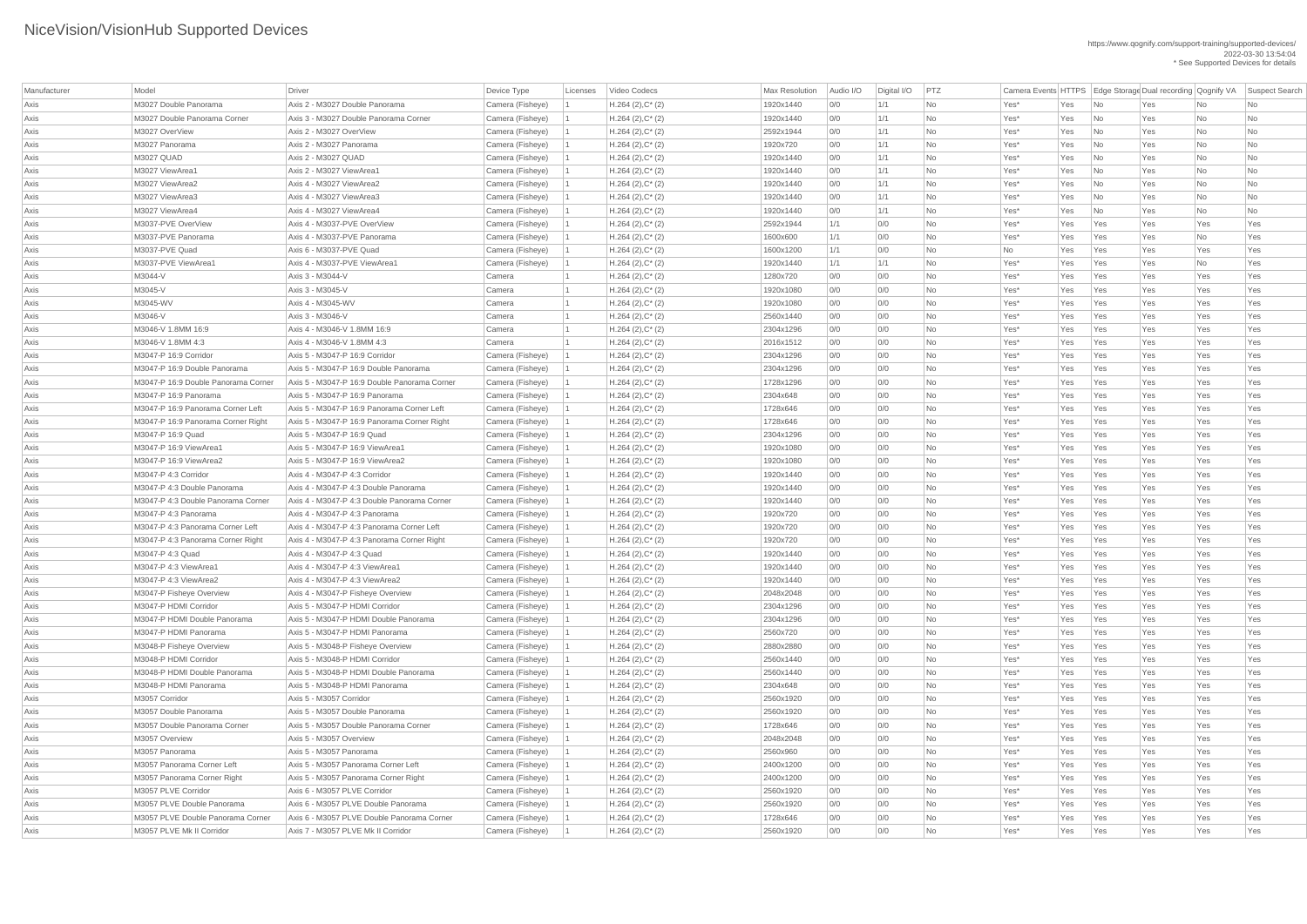| Manufacturer | Model                                 | Driver                                                                                   | Device Type      | Licenses | Video Codecs           | <b>Max Resolution</b> | Audio I/O | Digital I/O | PTZ       | Camera Events HTTPS   Edge Storage Dual recording   Qognify VA |     |                          |     |     | Suspect Search |
|--------------|---------------------------------------|------------------------------------------------------------------------------------------|------------------|----------|------------------------|-----------------------|-----------|-------------|-----------|----------------------------------------------------------------|-----|--------------------------|-----|-----|----------------|
| Axis         | M3057 PLVE Mk II Double Panorama      | Axis 7 - M3057 PLVE Mk II Double Panorama                                                | Camera (Fisheye) |          | $H.264(2),C^*(2)$      | 2560x1920             | 0/0       | 0/0         | No        | Yes*                                                           | Yes | Yes                      | Yes | Yes | Yes            |
| Axis         |                                       | M3057 PLVE Mk II Double Panorama Corne Axis 7 - M3057 PLVE Mk II Double Corner           | Camera (Fisheye) |          | $H.264 (2), C^*(2)$    | 2016x2016             | 0/0       | 0/0         | <b>No</b> | Yes*                                                           | Yes | Yes                      | Yes | Yes | Yes            |
| Axis         | M3057 PLVE Mk II Overview             | Axis 7 - M3057 PLVE Mk II Overview                                                       | Camera (Fisheye) |          | $H.264$ (2), $C^*$ (2) | 2048x2048             | 0/0       | 0/0         | <b>No</b> | Yes*                                                           | Yes | Yes                      | Yes | Yes | Yes            |
| Axis         | M3057 PLVE Mk II Panorama             | Axis 7 - M3057 PLVE Mk II Panorama                                                       | Camera (Fisheye) |          | $H.264 (2), C^*(2)$    | 2560x960              | 0/0       | 0/0         | <b>No</b> | Yes*                                                           | Yes | Yes                      | Yes | Yes | Yes            |
| Axis         | M3057 PLVE Mk II Panorama Corner Left | Axis 7 - M3057 PLVE Mk II Panorama Corner Left                                           | Camera (Fisheye) |          | $H.264(2),C^*(2)$      | 2400x1200             | 0/0       | 0/0         | No        | Yes*                                                           | Yes | Yes                      | Yes | Yes | Yes            |
| Axis         |                                       | M3057 PLVE Mk II Panorama Corner Right   Axis 7 - M3057 PLVE Mk II Panorama Corner Right | Camera (Fisheye) |          | $H.264(2),C^*(2)$      | 2400x1200             | 0/0       | 0/0         | No        | Yes*                                                           | Yes | Yes                      | Yes | Yes | Yes            |
| Axis         | M3057 PLVE Mk II Quad                 | Axis 7 - M3057 PLVE Mk II Quad                                                           | Camera (Fisheye) |          | $H.264 (2), C^*(2)$    | 3584x2688             | 0/0       | 0/0         | No        | Yes*                                                           | Yes | Yes                      | Yes | Yes | Yes            |
| Axis         | M3057 PLVE Mk II ViewArea1            | Axis 7 - M3057 PLVE Mk II ViewArea1                                                      | Camera (Fisheye) |          | $H.264(2),C^*(2)$      | 1920x1440             | 0/0       | 0/0         | <b>No</b> | Yes*                                                           | Yes | Yes                      | Yes | Yes | Yes            |
| Axis         | M3057 PLVE Mk II ViewArea2            | Axis 7 - M3057 PLVE Mk II ViewArea2                                                      | Camera (Fisheye) |          | $H.264(2),C^*(2)$      | 1920x1440             | 0/0       | 0/0         | <b>No</b> | Yes*                                                           | Yes | Yes                      | Yes | Yes | Yes            |
| Axis         | M3057 PLVE Overview                   | Axis 6 - M3057 PLVE Overview                                                             | Camera (Fisheye) |          | $H.264$ (2), $C^*$ (2) | 2048x2048             | 0/0       | 0/0         | No        | Yes*                                                           | Yes | Yes                      | Yes | Yes | Yes            |
| Axis         | M3057 PLVE Panorama                   | Axis 6 - M3057 PLVE Panorama                                                             | Camera (Fisheye) |          | $H.264(2),C^*(2)$      | 2560x960              | 0/0       | 0/0         | No        | Yes*                                                           | Yes | Yes                      | Yes | Yes | Yes            |
| Axis         | M3057 PLVE Panorama Corner Left       | Axis 6 - M3057 PLVE Panorama Corner Left                                                 | Camera (Fisheye) |          | $H.264(2),C^*(2)$      | 2400x1200             | 0/0       | 0/0         | <b>No</b> | Yes*                                                           | Yes | Yes                      | Yes | Yes | Yes            |
| Axis         | M3057 PLVE Panorama Corner Right      | Axis 6 - M3057 PLVE Panorama Corner Right                                                | Camera (Fisheye) |          | $H.264 (2), C^*(2)$    | 2400x1200             | 0/0       | 0/0         | No        | Yes*                                                           | Yes | Yes                      | Yes | Yes | Yes            |
| Axis         | M3057 PLVE Quad                       | Axis 6 - M3057 PLVE Quad                                                                 | Camera (Fisheye) |          | $H.264 (2), C^*(2)$    | 3584x2688             | 0/0       | 0/0         | <b>No</b> | Yes*                                                           | Yes | Yes                      | Yes | Yes | Yes            |
| Axis         | M3057 PLVE ViewArea1                  | Axis 6 - M3057 PLVE ViewArea1                                                            | Camera (Fisheye) |          | $H.264$ (2), $C^*$ (2) | 1920x1440             | 0/0       | 0/0         | <b>No</b> | Yes*                                                           | Yes | Yes                      | Yes | Yes | Yes            |
| Axis         | M3057 PLVE ViewArea2                  | Axis 6 - M3057 PLVE ViewArea2                                                            | Camera (Fisheye) |          | $H.264 (2), C^*(2)$    | 1920x1440             | 0/0       | 0/0         | No        | Yes*                                                           | Yes | Yes                      | Yes | Yes | Yes            |
| Axis         | M3057 Quad                            | Axis 5 - M3057 Quad                                                                      | Camera (Fisheye) |          | $H.264(2),C^*(2)$      | 3584x2688             | 0/0       | 0/0         | <b>No</b> | Yes*                                                           | Yes | Yes                      | Yes | Yes | Yes            |
| Axis         | M3057 ViewArea1                       | Axis 5 - M3057 ViewArea1                                                                 | Camera (Fisheye) |          | $H.264(2),C^*(2)$      | 1920x1440             | 0/0       | 0/0         | <b>No</b> | Yes*                                                           | Yes | Yes                      | Yes | Yes | Yes            |
| Axis         | M3057 ViewArea2                       | Axis 5 - M3057 ViewArea2                                                                 | Camera (Fisheye) |          | $H.264 (2), C^*(2)$    | 1920x1440             | 0/0       | 0/0         | No        | Yes*                                                           | Yes | Yes                      | Yes | Yes | Yes            |
| Axis         | M3058 Corridor                        | Axis 5 - M3058 Corridor                                                                  | Camera (Fisheye) |          | $H.264 (2), C^*(2)$    | 3584x2688             | 0/0       | 0/0         | No        | Yes*                                                           | Yes | Yes                      | Yes | Yes | Yes            |
|              | M3058 Double Panorama                 | Axis 5 - M3058 Double Panorama                                                           | Camera (Fisheye) |          | $H.264(2),C^*(2)$      | 3584x2688             | 0/0       | 0/0         | <b>No</b> | Yes*                                                           | Yes | Yes                      | Yes | Yes | Yes            |
| Axis<br>Axis | M3058 Double Panorama Corner          | Axis 5 - M3058 Double Panorama Corner                                                    | Camera (Fisheye) |          | $H.264$ (2), $C^*$ (2) | 1728x646              | 0/0       | 0/0         | No        | Yes*                                                           | Yes | Yes                      | Yes | Yes | Yes            |
|              | M3058 Overview                        | Axis 5 - M3058 Overview                                                                  |                  |          |                        | 2992x2992             | 0/0       | 0/0         | No        | Yes*                                                           |     |                          |     | Yes |                |
| Axis         | M3058 Panorama                        | Axis 5 - M3058 Panorama                                                                  | Camera (Fisheye) |          | $H.264 (2), C^*(2)$    | 3584x1344             |           |             |           |                                                                | Yes | Yes                      | Yes |     | Yes            |
| Axis         | M3058 Panorama Corner Left            | Axis 5 - M3058 Panorama Corner Left                                                      | Camera (Fisheye) |          | $H.264 (2), C^*(2)$    |                       | 0/0       | 0/0<br>0/0  | No        | Yes*<br>Yes*                                                   | Yes | Yes                      | Yes | Yes | Yes            |
| Axis         |                                       |                                                                                          | Camera (Fisheye) |          | $H.264 (2), C^*(2)$    | 3200x1600             | 0/0       |             | No        |                                                                | Yes | Yes                      | Yes | Yes | Yes            |
| Axis         | M3058 Panorama Corner Right           | Axis 5 - M3058 Panorama Corner Right                                                     | Camera (Fisheye) |          | $H.264 (2), C^*(2)$    | 3200x1600             | 0/0       | 0/0         | No        | Yes*                                                           | Yes | Yes                      | Yes | Yes | Yes            |
| Axis         | M3058 PLVE Double Panorama            | Axis 6 - M3058 PLVE Double Panorama                                                      | Camera (Fisheye) |          | $H.264 (2), C^*(2)$    | 3584x2688             | 0/0       | 0/0         | <b>No</b> | Yes*                                                           | Yes | Yes                      | Yes | Yes | Yes            |
| Axis         | M3058 PLVE Overview                   | Axis 6 - M3058 PLVE Overview                                                             | Camera (Fisheye) |          | $H.264$ (2), $C^*$ (2) | 2992x2992             | 0/0       | 0/0         | <b>No</b> | Yes*                                                           | Yes | Yes                      | Yes | Yes | Yes            |
| Axis         | M3058 PLVE Panorama                   | Axis 6 - M3058 PLVE Panorama                                                             | Camera (Fisheye) |          | $H.264(2),C^*(2)$      | 3584x1344             | 0/0       | 0/0         | <b>No</b> | Yes*                                                           | Yes | Yes                      | Yes | Yes | Yes            |
| Axis         | M3058 PLVE Quad                       | Axis 6 - M3058 PLVE Quad                                                                 | Camera (Fisheye) |          | $H.264(2),C^*(2)$      | 3584x2688             | 0/0       | 0/0         | No        | Yes*                                                           | Yes | Yes                      | Yes | Yes | Yes            |
| Axis         | M3058 PLVE ViewArea1                  | Axis 6 - M3058 PLVE ViewArea1                                                            | Camera (Fisheye) |          | $H.264(2),C^*(2)$      | 2048x1536             | 0/0       | 0/0         | <b>No</b> | Yes*                                                           | Yes | Yes                      | Yes | Yes | Yes            |
| Axis         | M3058 Quad                            | Axis 5 - M3058 Quad                                                                      | Camera (Fisheye) |          | $H.264 (2), C^*(2)$    | 3584x2688             | 0/0       | 0/0         | No        | Yes*                                                           | Yes | Yes                      | Yes | Yes | Yes            |
| Axis         | M3058 ViewArea1                       | Axis 5 - M3058 ViewArea1                                                                 | Camera (Fisheye) |          | $H.264(2),C^*(2)$      | 2048x1536             | 0/0       | 0/0         | <b>No</b> | Yes*                                                           | Yes | Yes                      | Yes | Yes | Yes            |
| Axis         | M3058 ViewArea2                       | Axis 5 - M3058 ViewArea2                                                                 | Camera (Fisheye) |          | $H.264(2),C^*(2)$      | 2048x1536             | 0/0       | 0/0         | <b>No</b> | Yes*                                                           | Yes | Yes                      | Yes | Yes | Yes            |
| Axis         | M3064-V                               | Axis 6 - M3064-V                                                                         | Camera           |          | $H.264 (2), C^*(2)$    | 1280x720              | 0/0       | 0/0         | <b>No</b> | Yes*                                                           | Yes | No                       | Yes | Yes | Yes            |
| Axis         | M3065-V                               | Axis 6 - M3065-V                                                                         | Camera           |          | $H.264(2),C^*(2)$      | 1920x1080             | 0/0       | 0/0         | No        | Yes*                                                           | Yes | No                       | Yes | Yes | Yes            |
| Axis         | M3066-V                               | Axis 6 - M3066-V                                                                         | Camera           |          | $H.264(2),C^*(2)$      | 2304x1728             | 0/0       | 0/0         | <b>No</b> | Yes*                                                           | Yes | No                       | Yes | Yes | Yes            |
| Axis         | M3067-P Corridor                      | Axis 7 - M3067-P Corridor                                                                | Camera (Fisheye) |          | $H.264 (2), C^*(2)$    | 2560x1920             | 0/0       | 0/0         | No        | Yes*                                                           | Yes | Yes                      | Yes | Yes | Yes            |
| Axis         | M3067-P Double Panorama               | Axis 7 - M3067-P Double Panorama                                                         | Camera (Fisheye) |          | $H.264(2),C^*(2)$      | 3072x1728             | 0/0       | 0/0         | <b>No</b> | Yes*                                                           | Yes | Yes                      | Yes | Yes | Yes            |
| Axis         | M3067-P Double Panorama Corner        | Axis 7 - M3067-P Double Panorama Corner                                                  | Camera (Fisheye) |          | $H.264$ (2), $C^*$ (2) | 2016x2016             | 0/0       | 0/0         | No        | Yes*                                                           | Yes | Yes                      | Yes | Yes | Yes            |
| Axis         | M3067-P Overview                      | Axis 7 - M3067-P Overview                                                                | Camera (Fisheye) |          | $H.264(2),C^*(2)$      | 2016x2016             | 0/0       | 0/0         | <b>No</b> | Yes*                                                           | Yes | Yes                      | Yes | Yes | Yes            |
| Axis         | M3067-P Panorama                      | Axis 7 - M3067-P Panorama                                                                | Camera (Fisheye) |          | $H.264(2),C^*(2)$      | 2560x1440             | 0/0       | 0/0         | No        | Yes*                                                           | Yes | Yes                      | Yes | Yes | Yes            |
| Axis         | M3067-P Panorama Corner Left          | Axis 7 - M3067-P Panorama Corner Left                                                    | Camera (Fisheye) |          | $H.264(2),C^*(2)$      | 2368x1184             | 0/0       | 0/0         | <b>No</b> | Yes*                                                           | Yes | Yes                      | Yes | Yes | Yes            |
| Axis         | M3067-P Panorama Corner Right         | Axis 7 - M3067-P Panorama Corner Right                                                   | Camera (Fisheye) |          | $H.264 (2), C^*(2)$    | 2368x1184             | 0/0       | 0/0         | No        | Yes*                                                           | Yes | Yes                      | Yes | Yes | Yes            |
| Axis         | M3067-P Quad                          | Axis 7 - M3067-P Quad                                                                    | Camera (Fisheye) |          | $H.264(2),C^*(2)$      | 2560x1920             | 0/0       | 0/0         | <b>No</b> | Yes*                                                           | Yes | Yes                      | Yes | Yes | Yes            |
| Axis         | M3067-P ViewArea1                     | Axis 7 - M3067-P ViewArea1                                                               | Camera (Fisheye) |          | $H.264(2),C^*(2)$      | 1920x1440             | 0/0       | 0/0         | <b>No</b> | Yes*                                                           | Yes | Yes                      | Yes | Yes | Yes            |
| Axis         | M3068-P Double Panorama               | Axis 7 - M3068-P Double Panorama                                                         | Camera (Fisheye) |          | $H.264 (2), C^*(2)$    | 3584x2016             | 0/0       | 0/0         | <b>No</b> | Yes*                                                           | Yes | Yes                      | Yes | Yes | Yes            |
| Axis         | M3068-P Overview                      | Axis 7 - M3068-P Overview                                                                | Camera (Fisheye) |          | $H.264(2),C^*(2)$      | 2880x2880             | 0/0       | 0/0         | No        | Yes*                                                           | Yes | Yes                      | Yes | Yes | Yes            |
| Axis         | M3068-P Panorama                      | Axis 7 - M3068-P Panorama                                                                | Camera (Fisheye) |          | $H.264 (2), C^*(2)$    | 3584x1344             | 0/0       | 0/0         | <b>No</b> | Yes*                                                           | Yes | Yes                      | Yes | Yes | Yes            |
| Axis         | M3068-P Quad                          | Axis 7 - M3068-P Quad                                                                    | Camera (Fisheye) |          | $H.264 (2), C^*(2)$    | 3584x2016             | 0/0       | 0/0         | No        | Yes*                                                           | Yes | Yes                      | Yes | Yes | Yes            |
| Axis         | M3068-P ViewArea1                     | Axis 7 - M3068-P ViewArea1                                                               | Camera (Fisheye) |          | $H.264 (2), C^*(2)$    | 2048x1536             | 0/0       | 0/0         | <b>No</b> | Yes*                                                           | Yes | Yes                      | Yes | Yes | Yes            |
| Axis         | M3075-V                               | Axis 6 - M3075-V                                                                         | Camera           |          | $H.264 (2), C^*(2)$    | 1920x1080             | 0/0       | 0/0         | No        | Yes*                                                           | Yes | $\overline{\mathsf{No}}$ | Yes | Yes | Yes            |
| Axis         | M3077 PLVE Corridor                   | Axis 7 - M3077 PLVE Corridor                                                             | Camera (Fisheye) |          | $H.264 (2), C^*(2)$    | 2560x1920             | 0/0       | 0/0         | No        | Yes*                                                           | Yes | Yes                      | Yes | Yes | Yes            |
| Axis         | M3077 PLVE Double Panorama            | Axis 7 - M3077 PLVE Double Panorama                                                      | Camera (Fisheye) |          | $H.264 (2), C^*(2)$    | 3072x1728             | 0/0       | 0/0         | No        | Yes*                                                           | Yes | Yes                      | Yes | Yes | Yes            |
| Axis         | M3077 PLVE Double Panorama Corner     | Axis 7 - M3077 PLVE Double Panorama Corner                                               | Camera (Fisheye) |          | $H.264 (2), C^*(2)$    | 2016x2016             | 0/0       | 0/0         | No        | Yes*                                                           | Yes | Yes                      | Yes | Yes | Yes            |
| Axis         | M3077 PLVE Overview                   | Axis 7 - M3077 PLVE Overview                                                             | Camera (Fisheye) |          | $H.264 (2), C^*(2)$    | 2016x2016             | 0/0       | 0/0         | No        | Yes*                                                           | Yes | Yes                      | Yes | Yes | Yes            |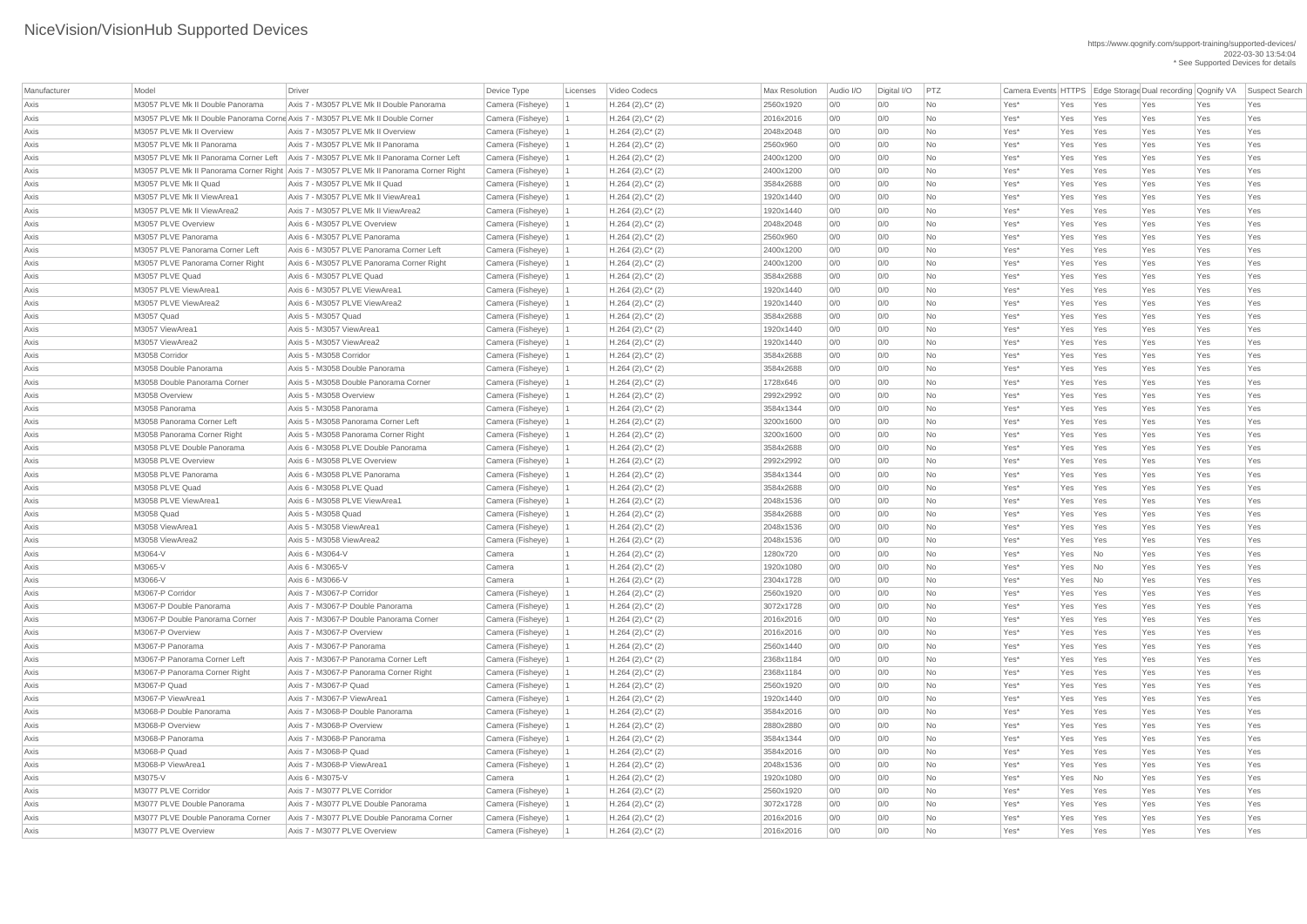| Manufacturer | Model                            | Driver                                    | Device Type      | Licenses | Video Codecs                    | <b>Max Resolution</b> | Audio I/O | Digital I/O | PTZ       |         |                |                             | Camera Events HTTPS Edge Storage Dual recording Qognify VA |     | Suspect Search |
|--------------|----------------------------------|-------------------------------------------|------------------|----------|---------------------------------|-----------------------|-----------|-------------|-----------|---------|----------------|-----------------------------|------------------------------------------------------------|-----|----------------|
| Axis         | M3077 PLVE Panorama              | Axis 7 - M3077 PLVE Panorama              | Camera (Fisheye) |          | $H.264 (2), C^*(2)$             | 2560x1440             | 0/0       | 0/0         | <b>No</b> | Yes*    | Yes            | Yes                         | Yes                                                        | Yes | Yes            |
| Axis         | M3077 PLVE Panorama Corner Left  | Axis 7 - M3077 PLVE Panorama Corner Left  | Camera (Fisheye) |          | $H.264 (2), C^*(2)$             | 2368x1184             | 0/0       | 0/0         | <b>No</b> | Yes*    | Yes            | Yes                         | Yes                                                        | Yes | Yes            |
| Axis         | M3077 PLVE Panorama Corner Right | Axis 7 - M3077 PLVE Panorama Corner Right | Camera (Fisheye) |          | $H.264 (2), C^*(2)$             | 2368x1184             | 0/0       | 0/0         | <b>No</b> | Yes*    | Yes            | Yes                         | Yes                                                        | Yes | Yes            |
| Axis         | M3077 PLVE Quad                  | Axis 7 - M3077 PLVE Quad                  | Camera (Fisheye) |          | $H.264 (2), C^*(2)$             | 2560x1920             | 0/0       | 0/0         | <b>No</b> | Yes*    | Yes            | Yes                         | Yes                                                        | Yes | Yes            |
| Axis         | M3077 PLVE ViewArea1             | Axis 7 - M3077 PLVE ViewArea1             | Camera (Fisheye) |          | $H.264 (2), C^*(2)$             | 1920x1440             | 0/0       | 0/0         | <b>No</b> | Yes*    | Yes            | Yes                         | Yes                                                        | Yes | Yes            |
| Axis         | M3104-LVE                        | Axis 6 - M3104-LVE                        | Camera           |          | $H.264 (2), C^*(2)$             | 1920x1080             | 0/0       | 0/0         | Yes       | $Yes^*$ | Yes            | Yes                         | Yes                                                        | Yes | Yes            |
| Axis         | M3105-L                          | Axis 6 - M3105-L                          | Camera           |          | $H.264 (2), C^*(2)$             | 1920x1080             | 0/0       | 0/0         | Yes       | Yes*    | Yes            | Yes                         | Yes                                                        | Yes | Yes            |
| Axis         | M3105-LVE                        | Axis 6 - M3105-LVE                        | Camera           |          | $H.264(2),C^*(2)$               | 1920x1080             | 0/0       | 0/0         | Yes       | Yes*    | Yes            | Yes                         | Yes                                                        | Yes | Yes            |
| Axis         | M3106-L 3.5MP                    | Axis 4 - M3106-L 3.5MP                    | Camera           |          | $H.264 (2), C^*(2)$             | 2560x1440             | 0/0       | 0/0         | <b>No</b> | Yes*    | Yes            | Yes                         | Yes                                                        | Yes | Yes            |
| Axis         | M3106-L 4MP                      | Axis 4 - M3106-L 4MP                      | Camera           |          | $H.264(2),C^*(2)$               | 2688x1520             | 0/0       | 0/0         | No        | Yes*    | Yes            | Yes                         | Yes                                                        | Yes | Yes            |
| Axis         | M3106-L Mk II                    | Axis 6 - M3106-L Mk II                    | Camera           |          | $H.264 (2), C^*(2)$             | 2688x1520             | 0/0       | 0/0         | <b>No</b> | Yes*    | Yes            | Yes                         | Yes                                                        | Yes | Yes            |
| Axis         | M3106-LVE                        | Axis 5 - M3106-LVE                        | Camera           |          | $H.264 (2), C^*(2)$             | 2688x1520             | 0/0       | 0/0         | No        | Yes*    | Yes            | Yes                         | Yes                                                        | Yes | Yes            |
| Axis         | M3106-LVE Mk II                  | Axis 4 - M3106-LVE Mk II                  | Camera           |          | $H.264 (2), C^*(2)$             | 2688x1520             | 0/0       | 0/0         | No        | Yes*    | Yes            | Yes                         | Yes                                                        | Yes | Yes            |
| Axis         | M3113-R                          | Axis - M3113-R                            | Camera           |          | $H.264 (2), C^*(2)$             | 800x600               | 0/0       | 0/0         | <b>No</b> | Yes*    | N <sub>o</sub> | No                          | No                                                         | Yes | Yes            |
| Axis         | M3114-R                          | Axis - M3114-R                            | Camera           |          | $H.264$ (2), $C^*$ (2)          | 1280x800              | 0/0       | 0/0         | <b>No</b> | Yes*    | No             | Yes                         | Yes                                                        | Yes | Yes            |
| Axis         | M3114-VE                         | Axis 2 - M3114-VE                         | Camera           |          | $H.264(2),C^*(2)$               | 1280x800              | 0/0       | 0/0         | No        | Yes*    | No             | No                          | Yes                                                        | No  | No             |
| Axis         | M3115-LVE 4MP                    | Axis 7 - M3115-LVE 4MP                    | Camera           |          | $H.264(2),C^*(2)$               | 2688x1520             | 0/0       | 0/0         | <b>No</b> | Yes*    | Yes            | Yes                         | Yes                                                        | Yes | Yes            |
| Axis         | M3116-LVE 4MP                    | Axis 7 - M3116-LVE 4MP                    | Camera           |          | $H.264 (2), C^*(2)$             | 2688x1520             | 0/0       | 0/0         | No        | Yes*    | Yes            | Yes                         | Yes                                                        | Yes | Yes            |
| Axis         | M3203                            | Axis - M3203                              | Camera           |          | $H.264 (2), C^*(2)$             | 800x600               | 0/0       | 0/0         | No        | Yes*    | Yes            | No                          | Yes                                                        | Yes | Yes            |
| Axis         | M3204                            | Axis - M3204                              | Camera           |          | $H.264(2),C^*(2)$               | 1280x800              | 0/0       | 0/0         | <b>No</b> | Yes*    | Yes            | No                          | Yes                                                        | Yes | Yes            |
| Axis         | M3205-LVE                        | Axis 7 - M3205-LVE                        | Camera           |          | $H.264 (2), C^*(2)$             | 1920x1080             | 0/0       | 0/0         | <b>No</b> | Yes*    | Yes            | No                          | Yes                                                        | Yes | Yes            |
| Axis         | M3206-LVE                        | Axis 7 - M3206-LVE                        | Camera           |          | $H.264(2),C^*(2)$               | 2304x1728             | 0/0       | 0/0         | No        | Yes*    | Yes            | No                          | Yes                                                        | Yes | Yes            |
| Axis         | M4206-LV                         | Axis 6 - M4206-LV                         | Camera           |          | $H.264(2),C^*(2)$               | 2048x1536             | 0/0       | 0/0         | <b>No</b> | Yes*    | Yes            | Yes                         | Yes                                                        | Yes | Yes            |
| Axis         | M4206-V                          | Axis 6 - M4206-V                          | Camera           |          | $H.264 (2), C^*(2)$             | 2048x1536             | 0/0       | 0/0         | No        | Yes*    | Yes            | Yes                         | Yes                                                        | Yes | Yes            |
| Axis         | M5013                            | Axis - M5013                              | Camera           |          | $H.264 (2), C^*(2)$             | 800x600               | 0/0       | 0/0         | <b>No</b> | Yes*    | No             | No                          | Yes                                                        | No  | No             |
| Axis         | M5014                            | Axis - M5014                              | Camera           |          | $H.264(2),C^*(2)$               | 1280x720              | 1/0       | 0/0         | Yes       | Yes*    | No             | No                          | Yes                                                        | No  | No             |
| Axis         | <b>M5014 XGA</b>                 | Axis 2 - M5014 XGA                        | Camera           |          | $H.264 (2), C^*(2)$             | 1024x768              | 1/0       | 0/0         | Yes       | Yes*    | No             | No                          | Yes                                                        | Yes | No             |
| Axis         | M5014-V                          | Axis 2 - M5014-V                          | Camera           |          | $H.264(2),C^*(2)$               | 800x600               | 1/0       | 0/0         | Yes       | Yes*    | No             | No                          | Yes                                                        | Yes | No             |
| Axis         | M5054                            | Axis 5 - M5054                            | Camera           |          | $H.264 (2), C^*(2)$             | 1920x1080             | 1/1       | 1/1         | Yes       | Yes*    | Yes            | Yes                         | Yes                                                        | Yes | Yes            |
| Axis         | M5055                            | Axis 6 - M5055                            | Camera           |          | $H.264 (2), C^*(2)$             | 1920x1080             | 2/2       | 0/0         | Yes       | Yes*    | Yes            | Yes                         | Yes                                                        | Yes | Yes            |
| Axis         | M5065                            | Axis 5 - M5065                            | Camera           |          | $H.264 (2), C^*(2)$             | 1920x1080             | 1/1       | 1/1         | Yes       | Yes*    | Yes            | Yes                         | Yes                                                        | Yes | Yes            |
| Axis         | M5525                            | Axis 6 - M5525                            | Camera           |          | $H.264 (2), C^*(2)$             | 1920x1080             | 1/1       | 2/2         | Yes       | Yes*    | Yes            | Yes                         | Yes                                                        | Yes | Yes            |
| Axis         | M5525-E                          | Axis 4 - M5525-E                          | Camera           |          | $H.264 (2), C^*(2)$             | 1920x1080             | 1/1       | 2/2         | Yes       | Yes*    | Yes            | Yes                         | Yes                                                        | Yes | Yes            |
| Axis         | M7001                            | Axis - M7001                              | Encoder          |          | MJPEG (2), H.264 (1), C* (2)    | 704x576               | 0/0       | 2/2         | Yes       | Yes*    | Yes            | No                          | Yes                                                        | Yes | Yes            |
| Axis         | M7010                            | Axis 2 - M7010                            | Encoder          |          | $H.264 (2), C^*(2)$             | 720x576               | 0/0       | 0/0         | Yes       | Yes*    | No             | No                          | <b>No</b>                                                  | Yes | No             |
| Axis         | M7011                            | Axis 3 - M7011                            | Encoder          |          | $H.264 (2), C^*(2)$             | 720x576               | 0/0       | 0/0         | Yes       | Yes*    | Yes            | $\overline{\mathsf{No}}$    | Yes                                                        | Yes | No             |
| Axis         | M7014                            | Axis - M7014                              | Encoder          |          | $H.264 (2), C^*(2)$             | 704x576               | 0/0       | 0/0         | Yes       | Yes*    | Yes            | $\overline{\phantom{a}}$ No | Yes                                                        | Yes | Yes            |
| Axis         | M7016                            | Axis 2 - M7016                            | Encoder          |          | $H.264(2),C^*(2)$               | 720x576               | 0/0       | 0/0         | Yes       | Yes*    | No             | No                          | Yes                                                        | Yes | No             |
| Axis         | M7104                            | Axis 6 - M7104                            | Encoder          |          | $H.264 (2), C^*(2)$             | 720x576               | 0/0       | 0/0         | Yes       | Yes*    | Yes            | No                          | Yes                                                        | Yes | Yes            |
| Axis         | P12 Thermal-P1290/P1280          | Axis 6 - P12 Thermal-P1290/P1280          | Camera           |          | $H.264(2),C^*(2)$               | 640x480               | 0/0       | 0/0         | No        | Yes*    | Yes            | Yes                         | Yes                                                        | Yes | No             |
| Axis         | P12-MkII P1254/P1244             | Axis 4 - P12-Mkll P1254/P1244             | Camera           |          | $H.264 (2), C^*(2)$             | 1280x720              | 0/0       | 1/0         | No        | Yes*    | Yes            | Yes                         | Yes                                                        | Yes | Yes            |
| Axis         | P12-MkII P1265                   | Axis 7 - P12-MkII P1265                   | Camera           |          | $H.264 (2), C^*(2)$             | 1920x1080             | 0/0       | 1/0         | No        | Yes*    | Yes            | Yes                         | Yes                                                        | Yes | Yes            |
| Axis         | P12/M20                          | Axis 3 - P12/M20                          | Camera           |          | $H.264 (2), C^*(2)$             | 1280x720              | 0/0       | 1/0         | No        | Yes*    | Yes            | No                          | Yes                                                        | Yes | No             |
| Axis         | P1204                            | Axis 2 - P1204                            | Camera           |          | $H.264(2),C^*(2)$               | 1280x720              | 0/0       | 1/0         | No        | Yes*    | No             | No                          | Yes                                                        | Yes | No             |
| Axis         | P1214                            | Axis 2 - P1214                            | Camera           |          | $H.264$ (2), $C^*$ (2)          | 1280x720              | 0/0       | 1/0         | <b>No</b> | Yes*    | Yes            | Yes                         | Yes                                                        | Yes | Yes            |
| Axis         | P1214-E                          | Axis 2 - P1214-E                          | Camera           |          | $H.264 (2), C^*(2)$             | 1280x720              | 0/0       | 1/0         | No        | Yes*    | Yes            | Yes                         | Yes                                                        | Yes | Yes            |
| Axis         | P1224-E                          | Axis 2 - P1224-E                          | Camera           |          | $H.264(2),C^*(2)$               | 1280x720              | 0/0       | 1/1         | No        | Yes*    | Yes            | Yes                         | Yes                                                        | Yes | No             |
| Axis         | P1311                            | Axis - P1311                              | Camera           |          | $H.264 (2), C^*(2)$             | 640x480               | 1/1       | 0/0         | No        | Yes*    | No             | No                          | Yes                                                        | Yes | Yes            |
| Axis         | P1325-Z                          | Axis 5 - P1325-Z                          | Camera           |          | $H.264 (2), C^*(2)$             | 1920x1080             | 0/0       | 0/0         | No        | Yes*    | Yes            | Yes                         | Yes                                                        | Yes | Yes            |
| Axis         | P1343                            | Axis - P1343                              | Camera           |          | $H.264(2),C^*(2)$               | 800x600               | 1/1       | 0/0         | No        | Yes*    | No             | No                          | Yes                                                        | Yes | Yes            |
| Axis         | P1343-E                          | Axis - P1343-E                            | Camera           |          | $H.264 (2), C^*(2)$             | 800x600               | 1/1       | 0/0         | <b>No</b> | Yes*    | No             | No                          | Yes                                                        | Yes | Yes            |
| Axis         | P1344                            | Axis - P1344                              | Camera           |          | MJPEG (2), H.264 (2), $C^*$ (2) | 1280x720              | 1/1       | 1/1         | No        | Yes*    | Yes            | Yes                         | Yes                                                        | Yes | Yes            |
| Axis         | P1344-E                          | Axis 2 - P1344-E                          | Camera           |          | $H.264 (2), C^*(2)$             | 1280x720              | 1/1       | 1/1         | No        | Yes*    | Yes            | Yes                         | Yes                                                        | Yes | Yes            |
| Axis         | P1346 2MP                        | Axis 2 - P1346 2MP                        | Camera           |          | $H.264 (2), C^*(2)$             | 1600x1200             | 1/0       | 1/1         | No        | Yes*    | No             | Yes                         | Yes                                                        | No  | No             |
| Axis         | P1346 3MP                        | Axis - P1346 3MP                          | Camera           |          | $H.264 (2), C^*(2)$             | 2048x1536             | 1/0       | 1/1         | <b>No</b> | $Yes^*$ | No             | Yes                         | No                                                         | No  | No             |
| Axis         | <b>P1346 HDTV</b>                | Axis - P1346 HDTV                         | Camera           |          | $H.264 (2), C^*(2)$             | 1920x1080             | 1/0       | 1/1         | No        | Yes*    | No             | Yes                         | Yes                                                        | Yes | Yes            |
|              |                                  |                                           |                  |          |                                 |                       |           |             |           |         |                |                             |                                                            |     |                |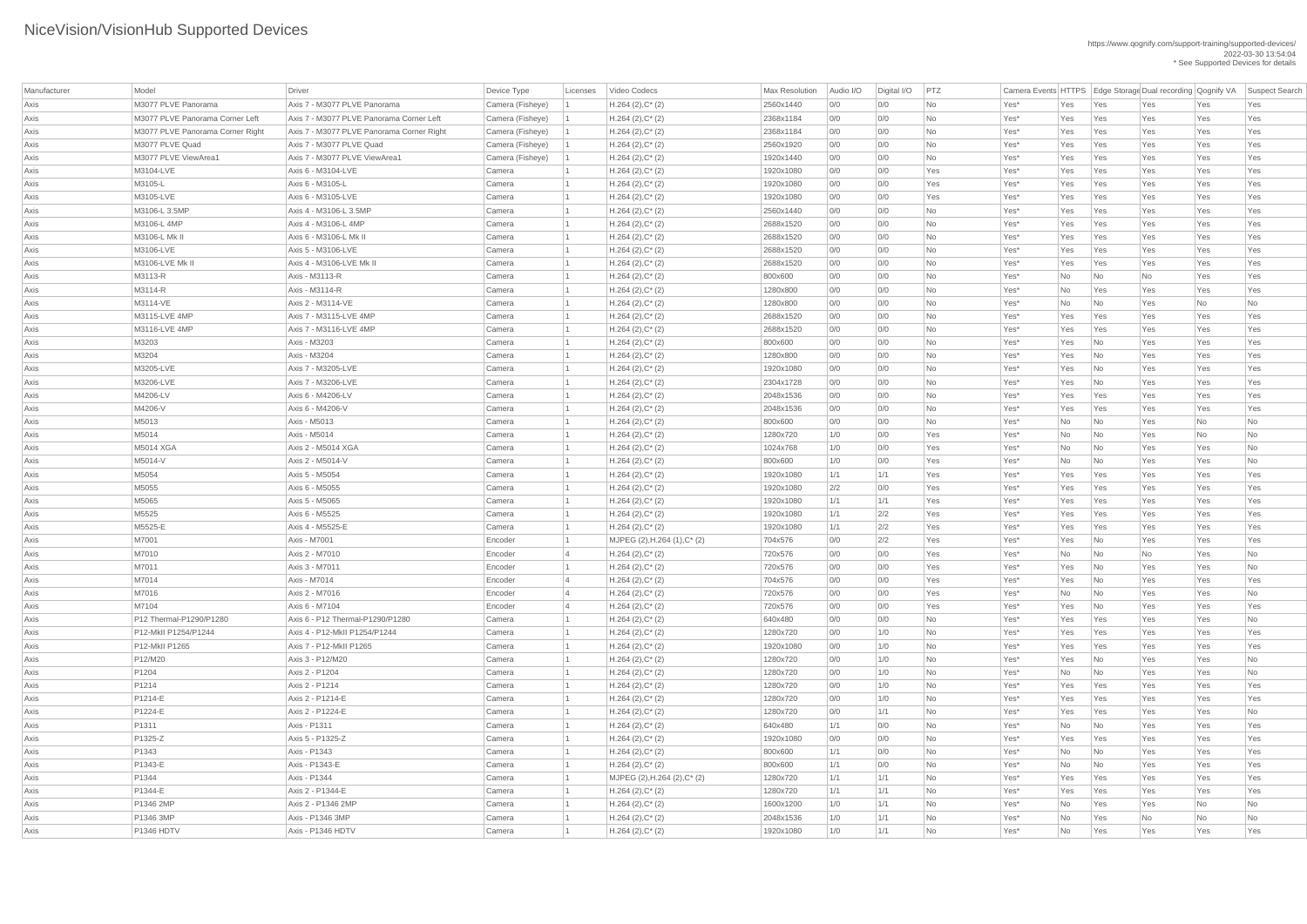| Manufacturer | Model                         | Driver                                   | Device Type      | Licenses | Video Codecs                               | Max Resolution        | Audio I/O  | Digital I/O | PTZ       | Camera Events HTTPS   Edge Storage Dual recording   Qognify VA |            |                             |            |            | Suspect Search           |
|--------------|-------------------------------|------------------------------------------|------------------|----------|--------------------------------------------|-----------------------|------------|-------------|-----------|----------------------------------------------------------------|------------|-----------------------------|------------|------------|--------------------------|
| Axis         | P1346 VA                      | Axis - P1346 VA                          | Camera           |          | $H.264 (2), C^*(2)$                        | 1920x1080             | 1/1        | 1/1         | <b>No</b> | Yes*                                                           | No         | Yes                         | No         | No         | Yes                      |
| Axis         | P1346-CA                      | Axis - P1346-CA                          | Camera           |          | $H.264 (2), C^*(2)$                        | 2048x1536             | 1/0        | 1/1         | <b>No</b> | Yes*                                                           | No         | Yes                         | No         | Yes        | Yes                      |
| Axis         | P1346-E 2MP                   | Axis 2 - P1346-E 2MP                     | Camera           |          | $H.264 (2), C^*(2)$                        | 1600x1200             | 1/0        | 1/1         | <b>No</b> | Yes*                                                           | No         | Yes                         | Yes        | No         | $\overline{\mathsf{No}}$ |
| Axis         | P1346-E 3MP                   | Axis 2 - P1346-E 3MP                     | Camera           |          | $H.264 (2), C^*(2)$                        | 2048x1536             | 1/0        | 1/1         | No        | Yes*                                                           | No         | Yes                         | Yes        | Yes        | Yes                      |
| Axis         | <b>P1346-E CA</b>             | Axis 2 - P1346-E CA                      | Camera           |          | $H.264 (2), C^*(2)$                        | 2048x1536             | 1/0        | 1/1         | No        | Yes*                                                           | No         | Yes                         | No         | Yes        | $\overline{\mathsf{No}}$ |
| Axis         | <b>P1346-E HDTV</b>           | Axis 2 - P1346-E HDTV                    | Camera           |          | $H.264 (2), C^*(2)$                        | 1920x1080             | 1/0        | 1/1         | No        | Yes*                                                           | No         | Yes                         | Yes        | Yes        | $\overline{\mathsf{No}}$ |
| Axis         | P1347                         | Axis - P1347                             | Camera           |          | $H.264 (2), C^*(2)$                        | 2560x1920             | 1/1        | 1/0         | No        | Yes*                                                           | No         | No                          | Yes        | No         | No                       |
| Axis         | P1347 1080p                   | Axis - P1347 1080p                       | Camera           |          | $H.264 (2), C^*(2)$                        | 1920x1080             | 1/1        | 1/0         | No        | Yes*                                                           | No         | No                          | Yes        | Yes        | Yes                      |
| Axis         | P1347 2.0MP                   | Axis 2 - P1347 2.0MP                     | Camera           |          | $H.264 (2), C^*(2)$                        | 1600x1200             | 1/1        | 1/0         | <b>No</b> | Yes*                                                           | No         | No                          | Yes        | No         | No                       |
| Axis         | P1347 3.0MP                   | Axis 2 - P1347 3.0MP                     | Camera           |          | $H.264 (2), C^*(2)$                        | 2048x1536             | 1/1        | 1/0         | No        | Yes*                                                           | No         | No                          | Yes        | No         | No                       |
| Axis         | P1353-E                       | Axis 2 - P1353-E                         | Camera           |          | $H.264 (2), C^*(2)$                        | 800x600               | 1/1        | 1/1         | No        | Yes*                                                           | No         | No                          | Yes        | Yes        | $\overline{\mathsf{No}}$ |
| Axis         | P1354                         | Axis 2 - P1354                           | Camera           |          | $H.264 (2), C^*(2)$                        | 1280x960              | 1/1        | 1/1         | No        | Yes*                                                           | No         | No                          | Yes        | Yes        | Yes                      |
| Axis         | P1354-E                       | Axis 2 - P1354-E                         | Camera           |          | $H.264 (2), C^*(2)$                        | 1280x960              | 1/1        | 1/1         | No        | Yes*                                                           | No         | No                          | Yes        | Yes        | Yes                      |
| Axis         | P1355                         | Axis 2 - P1355                           | Camera           |          | $H.264 (2), C^*(2)$                        | 1920x1080             | 1/1        | 1/1         | <b>No</b> | Yes*                                                           | No         | Yes                         | Yes        | Yes        | No                       |
| Axis         | P1355-E                       | Axis 2 - P1355-E                         | Camera           |          | $H.264 (2), C^*(2)$                        | 1920x1080             | 1/1        | 1/1         | No        | Yes*                                                           | No         | Yes                         | Yes        | Yes        | No                       |
| Axis         | P1357                         | Axis 2 - P1357                           | Camera           |          | $H.264 (2), C^*(2)$                        | 2592x1944             | 1/1        | 1/1         | No        | Yes*                                                           | Yes        | No                          | Yes        | Yes        | No                       |
| Axis         | P1357-E                       | Axis 2 - P1357-E                         | Camera           |          | $H.264 (2), C^*(2)$                        | 2592x1944             | 1/1        | 1/1         | <b>No</b> | Yes*                                                           | Yes        | N <sub>0</sub>              | Yes        | Yes        | $\overline{\mathsf{No}}$ |
| Axis         | P1364                         | Axis 3 - P1364                           | Camera           |          | $H.264 (2), C^*(2)$                        | 1280x960              | 1/1        | 1/1         | No        | Yes*                                                           | Yes        | Yes                         | Yes        | Yes        | Yes                      |
| Axis         | P1364-E                       | Axis 5 - P1364-E                         | Camera           |          | $H.264 (2), C^*(2)$                        | 1280x960              | 1/1        | 1/1         | No        | Yes*                                                           | Yes        | Yes                         | Yes        | Yes        | Yes                      |
| Axis         | P1365                         | Axis 3 - P1365                           | Camera           |          | $H.264 (2), C^*(2)$                        | 1920x1080             | 1/1        | 1/1         | <b>No</b> | Yes*                                                           | Yes        | Yes                         | Yes        | Yes        | Yes                      |
| Axis         | P1365 Mk II                   | Axis 4 - P1365 Mk II                     | Camera           |          | $H.264 (2), C^*(2)$                        | 1920x1080             | 1/1        | 1/1         | <b>No</b> | Yes*                                                           | Yes        | Yes                         | Yes        | Yes        | Yes                      |
| Axis         | P1365-E                       | Axis 3 - P1365-E                         | Camera           |          | $H.264 (2), C^*(2)$                        | 1920x1080             | 1/1        | 1/1         | No        | Yes*                                                           | Yes        | Yes                         | Yes        | Yes        | Yes                      |
| Axis         | P1365-E Mk II                 | Axis 4 - P1365-E Mk II                   | Camera           |          | $H.264 (2), C^*(2)$                        | 1920x1080             | 1/1        | 1/1         | No        | Yes*                                                           | Yes        | Yes                         | Yes        | Yes        | Yes                      |
| Axis         | P1367 6MP                     | Axis 4 - P1367 6MP                       | Camera           |          | $H.264 (2), C^*(2)$                        | 3072x1728             | 1/1        | 0/0         | No        | Yes*                                                           | Yes        | Yes                         | Yes        | Yes        | Yes                      |
| Axis         | P1367-E                       | Axis 5 - P1367-E                         | Camera           |          | $H.264 (2), C^*(2)$                        | 3072x1728             | 0/0        | 0/0         | <b>No</b> | Yes <sup>*</sup>                                               | Yes        | Yes                         | Yes        | Yes        | Yes                      |
| Axis         | P1368-E                       | Axis 5 - P1368-E                         | Camera           |          | $H.264 (2), C^*(2)$                        | 3840x2160             | 1/1        | 0/0         | No        | Yes*                                                           | Yes        | Yes                         | Yes        | Yes        | Yes                      |
| Axis         | P1375 4K                      | Axis 6 - P1375 4K                        | Camera           |          | $H.264 (2), C^*(2)$                        | 3840x2160             | 1/1        | 1/1         | No        | Yes*                                                           | Yes        | Yes                         | Yes        | Yes        | Yes                      |
| Axis         | P1375-E 4K                    | Axis 6 - P1375-E 4K                      | Camera           |          | $H.264 (2), C^*(2)$                        | 3840x2160             | 1/1        | 1/1         | No        | Yes*                                                           | Yes        | Yes                         | Yes        | Yes        | Yes                      |
| Axis         | P1377                         | Axis 6 - P1377                           | Camera           |          | $H.264 (2), C^*(2)$                        | 3840x2160             | 1/1        | 1/1         | No        | Yes*                                                           | Yes        | Yes                         | Yes        | Yes        | Yes                      |
| Axis         | <b>P1377-LE</b>               | Axis 6 - P1377-LE                        | Camera           |          | $H.264 (2), C^*(2)$                        | 3840x2160             | 1/1        | 1/1         | No        | Yes*                                                           | Yes        | Yes                         | Yes        | Yes        | Yes                      |
| Axis         | P1378                         | Axis 6 - P1378                           | Camera           |          | $H.264 (2), C^*(2)$                        | 3840x2160             | 1/1        | 1/1         | No        | Yes*                                                           | Yes        | Yes                         | Yes        | Yes        | Yes                      |
| Axis         | P1378-LE                      | Axis 6 - P1378-LE                        | Camera           |          | $H.264 (2), C^*(2)$                        | 3840x2160             | 1/1        | 1/1         | No        | Yes*                                                           | Yes        | Yes                         | Yes        | Yes        | Yes                      |
| Axis         | P1405-E                       | Axis 3 - P1405-E                         | Camera           |          | $H.264 (2), C^*(2)$                        | 1920x1080             | 0/0        | 0/0         | No        | Yes*                                                           | Yes        | Yes                         | Yes        | Yes        | Yes                      |
| Axis         | P1405-LE                      | Axis 3 - P1405-LE                        | Camera           |          | $H.264 (2), C^*(2)$                        | 1920x1080             | 0/0        | 0/0         | No        | Yes*                                                           | Yes        | Yes                         | Yes        | Yes        | Yes                      |
| Axis         | P1405-LE Mk II                | Axis 4 - P1405-LE Mk II                  | Camera           |          | $H.264 (2), C^*(2)$                        | 1920x1080             | 0/0        | 0/0         | No        | Yes*                                                           | Yes        | Yes                         | Yes        | Yes        | Yes                      |
| Axis         | P1425-E                       | Axis 3 - P1425-E                         | Camera           |          | $H.264 (2), C^*(2)$                        | 1920x1080             | 0/0        | 0/0         | No        | Yes*                                                           | Yes        | Yes                         | Yes        | Yes        | Yes                      |
| Axis         | P1425-LE                      | Axis 3 - P1425-LE                        | Camera           |          | $H.264 (2), C^*(2)$                        | 1920x1080             | 0/0        | 0/0         | No        | Yes*                                                           | Yes        | Yes                         | Yes        | Yes        | Yes                      |
| Axis         | P1425-LE Mk II                | Axis 4 - P1425-LE Mk II                  | Camera           |          | $H.264 (2), C^*(2)$                        | 1920x1080             | 0/0        | 0/0         | No        | Yes*                                                           | Yes        | Yes                         | Yes        | Yes        | Yes                      |
| Axis         | P1427-E                       | Axis 3 - P1427-E                         | Camera           |          | $H.264 (2), C^*(2)$                        | 2592x1944             | 0/0        | 0/0         | No        | Yes*                                                           | Yes        | Yes                         | Yes        | Yes        | Yes                      |
| Axis         | <b>P1427-LE</b>               | Axis 3 - P1427-LE                        | Camera           |          | $H.264 (2), C^*(2)$                        | 2592x1944             | 0/0        | 0/0         | No        | Yes*                                                           | Yes        | Yes                         | Yes        | Yes        | Yes                      |
| Axis         | P1428-E                       | Axis 3 - P1428-E                         | Camera           |          | $H.264 (2), C^*(2)$                        | 3840x2160             | 0/0        | 2/2         | No        | Yes*                                                           | Yes        | $\overline{\mathsf{No}}$    | Yes        | Yes        | Yes                      |
| Axis         | P1428-LE                      | Axis 3 - P1428-LE                        | Camera           |          | $H.264 (2), C^*(2)$                        | 3840x2160             | 0/0        | 2/2         | No        | Yes*                                                           | Yes        | $\overline{\mathsf{No}}$    | Yes        | Yes        | Yes                      |
| Axis         | P1435-E                       | Axis 4 - P1435-E                         | Camera           |          | $H.264 (2), C^*(2)$                        | 1920x1080             | 0/0        | 0/0         | No        | Yes*                                                           | Yes        | Yes                         | Yes        | Yes        | Yes                      |
| Axis         | P1435-LE                      | Axis 3 - P1435-LE                        | Camera           |          | $H.264 (2), C^*(2)$                        | 1920x1080             | 0/0        | 0/0         | No        | Yes*                                                           | Yes        | Yes                         | Yes        | Yes        | Yes                      |
| Axis         | P1445-LE                      | Axis 6 - P1445-LE                        | Camera           |          | $H.264 (2), C^*(2)$                        | 1920x1080             | 1/1        | 1/1         | No        | Yes*                                                           | Yes        | Yes                         | Yes        | Yes        | Yes                      |
| Axis         | P1445-LE-3<br><b>P1447-LE</b> | Axis 6 - P1445-LE-3<br>Axis 5 - P1447-LE | Camera           |          | $H.264 (2), C^*(2)$                        | 1920x1080             | 1/1        | 1/1         | No        | Yes*                                                           | Yes        | Yes                         | Yes        | Yes        | Yes                      |
| Axis         | P1448-LE                      | Axis 5 - P1448-LE                        | Camera           |          | $H.264 (2), C^*(2)$                        | 3072x1728             | 1/0        | 0/0         | Yes       | Yes*                                                           | Yes        | Yes                         | Yes        | Yes        | Yes                      |
| Axis         | P1455-LE                      |                                          | Camera           |          | $H.264 (2), C^*(2)$                        | 3840x2160             | 0/0        | 0/0         | No        | Yes*                                                           | Yes        | Yes                         | Yes        | Yes        | Yes<br>Yes               |
| Axis         | P3214-V                       | Axis 7 - P1455-LE<br>Axis 3 - P3214-V    | Camera           |          | $H.264 (2), C^*(2)$                        | 1920x1080             | 1/1        | 1/1         | No        | Yes*                                                           | Yes        | Yes                         | Yes        | Yes        |                          |
| Axis         |                               |                                          | Camera           |          | $H.264 (2), C^*(2)$                        | 1280x960              | 0/0        | 0/0         | No        | Yes*                                                           | Yes        | Yes                         | Yes        | Yes        | Yes                      |
| Axis         | P3214-VE                      | Axis 3 - P3214-VE                        | Camera           |          | $H.264 (2), C^*(2)$                        | 1280x960              | 0/0        | 0/0         | No        | Yes*                                                           | Yes        | Yes                         | Yes        | Yes        | Yes                      |
| Axis         | P3215-V                       | Axis 3 - P3215-V                         | Camera           |          | $H.264 (2), C^*(2)$                        | 1920x1080             | 0/0        | 0/0         | No        | Yes*                                                           | Yes        | Yes                         | Yes        | Yes        | Yes<br>Yes               |
| Axis         | P3215-VE<br>P3224-LV          | Axis 3 - P3215-VE<br>Axis 3 - P3224-LV   | Camera           |          | $H.264 (2), C^*(2)$                        | 1920x1080<br>1280x960 | 0/0        | 0/0         | No        | Yes*                                                           | Yes<br>Yes | Yes                         | Yes        | Yes<br>Yes | Yes                      |
| Axis         | P3224-LV Mk II                | Axis 4 - P3224-LV Mk II                  | Camera<br>Camera |          | $H.264 (2), C^*(2)$<br>$H.264 (2), C^*(2)$ | 1280x960              | 0/0<br>0/0 | 0/0<br>0/0  | No<br>No  | $Yes^*$<br>$Yes^*$                                             | Yes        | No<br>Yes                   | Yes<br>Yes | Yes        | Yes                      |
| Axis         | P3224-LVE                     | Axis 3 - P3224-LVE                       |                  |          |                                            |                       |            |             |           | Yes*                                                           |            |                             |            |            |                          |
| Axis         |                               |                                          | Camera           |          | $H.264 (2), C^*(2)$                        | 1280x960              | 0/0        | 0/0         | No        |                                                                | Yes        | $\overline{\phantom{a}}$ No | Yes        | Yes        | Yes                      |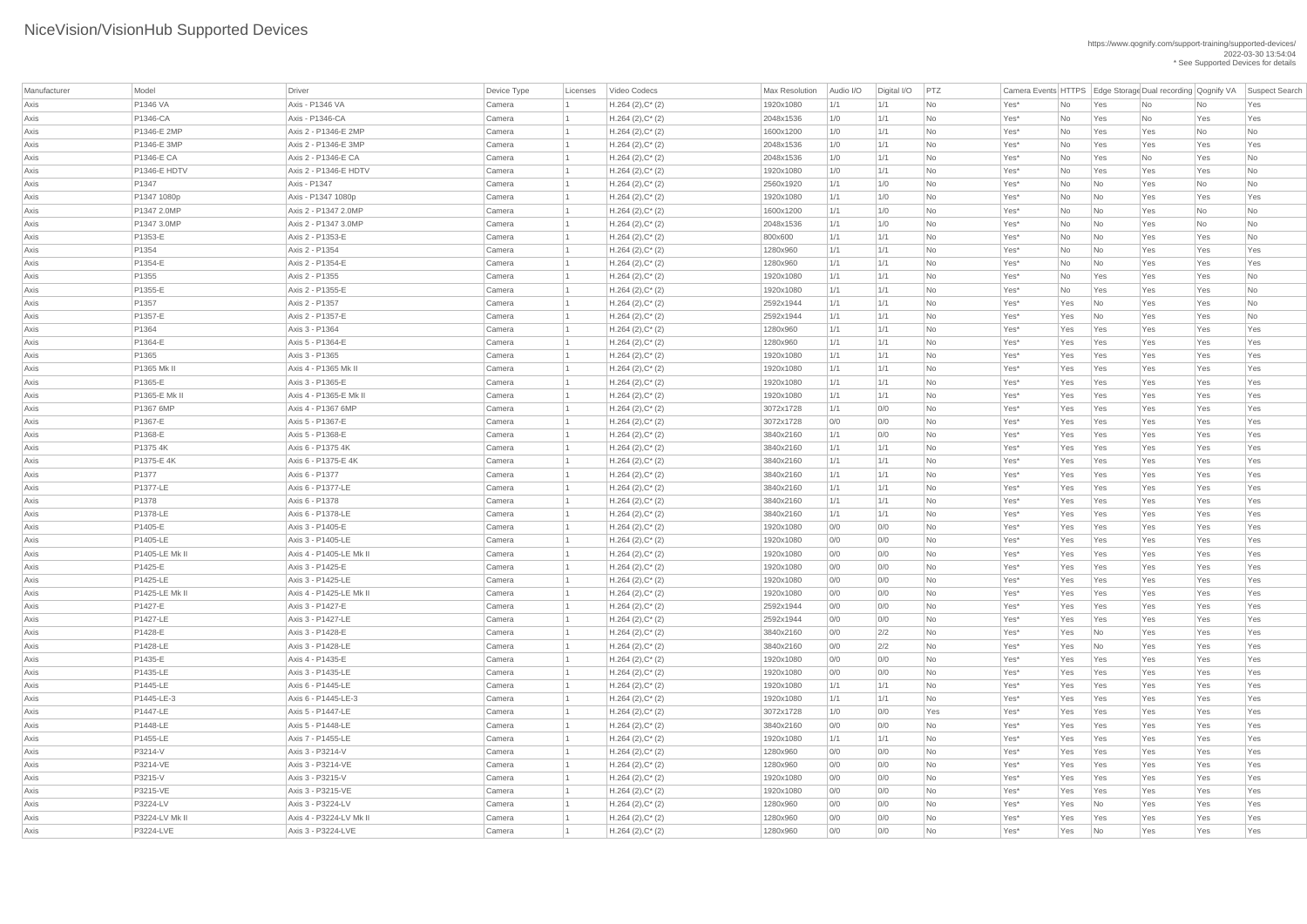| Manufacturer | Model                  | Driver                       | Device Type | Licenses | Video Codecs                                     | <b>Max Resolution</b> | Audio I/O | Digital I/O | PTZ       |        |     |     |     |     | Camera Events HTTPS   Edge Storage Dual recording   Qognify VA   Suspect Search |
|--------------|------------------------|------------------------------|-------------|----------|--------------------------------------------------|-----------------------|-----------|-------------|-----------|--------|-----|-----|-----|-----|---------------------------------------------------------------------------------|
| Axis         | <b>P3224-LVE Mk II</b> | Axis 4 - P3224-LVE Mk II     | Camera      |          | $H.264 (2), C^*(2)$                              | 1280x960              | 0/0       | 0/0         | No        | Yes*   | Yes | Yes | Yes | Yes | Yes                                                                             |
| Axis         | P3224-V Mk II          | Axis 4 - P3224-V Mk II       | Camera      |          | $H.264 (2), C^*(2)$                              | 1280x960              | 0/0       | O/O         | No        | Yes*   | Yes | Yes | Yes | Yes | Yes                                                                             |
| Axis         | P3224-VE Mk II         | Axis 4 - P3224-VE Mk II      | Camera      |          | $H.264 (2), C^*(2)$                              | 1280x960              | 0/0       | 0/0         | No        | Yes*   | Yes | Yes | Yes | Yes | Yes                                                                             |
| Axis         | P3225-LV               | Axis 3 - P3225-LV            | Camera      |          | $H.264 (2), C^*(2)$                              | 1920x1080             | 0/0       | 0/0         | No        | Yes*   | Yes | Yes | Yes | Yes | Yes                                                                             |
| Axis         | P3225-LV Mk II         | Axis 4 - P3225-LV Mk II      | Camera      |          | $H.264 (2), C^*(2)$                              | 1920x1080             | 0/0       | 0/0         | No        | Yes*   | Yes | Yes | Yes | Yes | Yes                                                                             |
| Axis         | P3225-LVE              | Axis 3 - P3225-LVE           | Camera      |          | $H.264 (2), C^*(2)$                              | 1920x1080             | 0/0       | 0/0         | No        | Yes*   | Yes | Yes | Yes | Yes | Yes                                                                             |
| Axis         | P3225-LVE Mk II        | Axis 4 - P3225-LVE Mk II     | Camera      |          | $H.264 (2), C^*(2)$                              | 1920x1080             | 0/0       | O/O         | No        | Yes*   | Yes | Yes | Yes | Yes | Yes                                                                             |
| Axis         | P3225-V Mk II          | Axis 4 - P3225-V Mk II       | Camera      |          | $H.264 (2), C^*(2)$                              | 1920x1080             | 0/0       | 0/0         | <b>No</b> | Yes*   | Yes | Yes | Yes | Yes | Yes                                                                             |
| Axis         | P3225-VE Mk II         | Axis 4 - P3225-VE Mk II      | Camera      |          | $H.264 (2), C^*(2)$                              | 1920x1080             | 0/0       | 0/0         | No        | Yes*   | Yes | Yes | Yes | Yes | Yes                                                                             |
| Axis         | P3227-LV               | Axis 4 - P3227-LV            | Camera      |          | MJPEG (2), H.264 (2), C* (2)                     | 3072x2048             | 0/0       | 0/0         | No        | Yes*   | Yes | Yes | Yes | Yes | Yes                                                                             |
| Axis         | P3227-LVE              | Axis 4 - P3227-LVE           | Camera      |          | MJPEG (2), H.264 (2), C* (2)                     | 3072x2048             | 0/0       | 0/0         | No        | Yes*   | Yes | Yes | Yes | Yes | Yes                                                                             |
| Axis         | P3228-LV               | Axis 4 - P3228-LV            | Camera      |          | $H.264 (2), C^*(2)$                              | 3840x2160             | 0/0       | 0/0         | No        | Yes*   | Yes | No  | Yes | Yes | Yes                                                                             |
| Axis         | P3228-LVE              | Axis 4 - P3228-LVE           | Camera      |          | $H.264 (2), C^*(2)$                              | 3840x2160             | 0/0       | 0/0         | No        | Yes*   | Yes | No  | Yes | Yes | Yes                                                                             |
| Axis         | P3235-LV               | Axis 6 - P3235-LV            | Camera      |          | $H.264 (2), C^*(2)$                              | 1920x1080             | 0/0       | O/O         | <b>No</b> | Yes*   | Yes | Yes | Yes | Yes | Yes                                                                             |
| Axis         | P3235-LVE              | Axis 6 - P3235-LVE           | Camera      |          | $H.264 (2), C^*(2)$                              | 1920x1080             | 0/0       | 0/0         | No        | Yes*   | Yes | Yes | Yes | Yes | Yes                                                                             |
| Axis         | P3245-LV               | Axis 6 - P3245-LV            | Camera      |          | $H.264 (2), C^*(2)$                              | 1920x1080             | 0/0       | 0/0         | No        | Yes*   | Yes | Yes | Yes | Yes | Yes                                                                             |
| Axis         | P3245-LVE              | Axis 6 - P3245-LVE           | Camera      |          | $H.264 (2), C^*(2)$                              | 1920x1080             | 0/0       | 0/0         | No        | Yes*   | Yes | Yes | Yes | Yes | Yes                                                                             |
| Axis         | P3245-V                | Axis 6 - P3245-V             | Camera      |          | $H.264 (2), C^*(2)$                              | 1920x1080             | 0/0       | 0/0         | No        | Yes*   | Yes | Yes | Yes | Yes | Yes                                                                             |
| Axis         | P3245-VE               | Axis 6 - P3245-VE            | Camera      |          | $H.264 (2), C^*(2)$                              | 1920x1080             | 0/0       | 0/0         | No        | Yes*   | Yes | Yes | Yes | Yes | Yes                                                                             |
| Axis         | P3247-LV               | Axis 7 - P3247-LV            | Camera      |          | $H.264 (2), C^*(2)$                              | 2688x1512             | 1/1       | O/O         | <b>No</b> | Yes*   | Yes | Yes | Yes | Yes | Yes                                                                             |
| Axis         | P3247-LVE              | Axis 7 - P3247-LVE           | Camera      |          | $H.264 (2), C^*(2)$                              | 2688x1512             | 1/1       | 0/0         | No        | Yes*   | Yes | Yes | Yes | Yes | Yes                                                                             |
| Axis         | P3248-LV               | Axis 7 - P3248-LV            | Camera      |          | $H.264 (2), C^*(2)$                              | 3840x2160             | 1/1       | 0/0         | No        | Yes*   | Yes | Yes | Yes | Yes | Yes                                                                             |
| Axis         | P3248-LVE              | Axis 7 - P3248-LVE           | Camera      |          | $H.264 (2), C^*(2)$                              | 3840x2160             | 1/1       | 0/0         | <b>No</b> | Yes*   | Yes | Yes | Yes | Yes | Yes                                                                             |
| Axis         | P3255-LVE              | Axis 7 - P3255-LVE           | Camera      |          | $H.264 (2), C^*(2)$                              | 1920x1080             | 0/0       | 0/0         | No        | Yes*   | Yes | Yes | Yes | Yes | Yes                                                                             |
| Axis         | P3265-LV               | Axis 7 - P3265-LV            | Camera      |          | $H.264 (2), C^*(2)$                              | 1920x1080             | 1/1       | 0/0         | <b>No</b> | Yes*   | Yes | Yes | Yes | Yes | Yes                                                                             |
| Axis         | P3265-LVE              | Axis 7 - P3265-LVE           | Camera      |          | $H.264 (2), C^*(2)$                              | 1920x1080             | 1/1       | 0/0         | No        | Yes*   | Yes | Yes | Yes | Yes | Yes                                                                             |
| Axis         | P3265-V                | Axis 7 - P3265-V             | Camera      |          | $H.264 (2), C^*(2)$                              | 1920x1080             | 1/1       | O/O         | No        | Yes*   | Yes | Yes | Yes | Yes | Yes                                                                             |
| Axis         | P3301                  | Axis - P3301                 | Camera      |          | MJPEG (2), H.264 (2), C* (2)                     | 640x480               | 1/1       | 1/1         | No        | Yes*   | Yes | No  | Yes | Yes | Yes                                                                             |
| Axis         | P3304                  | Axis - P3304                 | Camera      |          | MJPEG (2), H.264 (2), C* (2)                     | 1280x800              | 1/1       | 1/1         | No        | Yes*   | Yes | No  | Yes | Yes | Yes                                                                             |
| Axis         | P3314-Z                | Axis 4 - P3314-Z             | Camera      |          | $H.264 (2), C^*(2)$                              | 1280x960              | 1/1       | 1/1         | No        | Yes*   | Yes | Yes | Yes | Yes | Yes                                                                             |
| Axis         | P3315-Z                | Axis 5 - P3315-Z             | Camera      |          | $H.264 (2), C^*(2)$                              | 1920x1080             | 1/1       | 1/1         | No        | Yes*   | Yes | Yes | Yes | Yes | Yes                                                                             |
| Axis         | P3343                  | Axis - P3343                 | Camera      |          | MJPEG (2), H.264 (2), C* (2)                     | 640x480               | 1/1       | 1/1         | No        | Yes*   | Yes | Yes | Yes | Yes | Yes                                                                             |
| Axis         | P3343-SVGA             | Axis - P3343-SVGA            | Camera      |          | $H.264 (2), C^*(2)$                              | 800x600               | 1/1       | 1/1         | No        | Yes*   | Yes | Yes | Yes | Yes | Yes                                                                             |
| Axis         | P3343-VE               | Axis 2 - P3343-VE            | Camera      |          | $H.264 (2), C^*(2)$                              | 800x600               | 1/1       | 1/1         | No        | Yes*   | Yes | Yes | Yes | Yes | Yes                                                                             |
| Axis         | P3344                  | Axis - P3344                 | Camera      |          | MJPEG (2), H.264 (2), C* (2)                     | 1280x800              | 1/1       | 1/1         | No        | Yes*   | Yes | Yes | Yes | Yes | Yes                                                                             |
| Axis         | P3344-VE               | Axis 2 - P3344-VE            | Camera      |          | MJPEG (2), H.264 (2), C* (2)                     | 1280x800              | 1/1       | 1/1         | No        | Yes*   | Yes | Yes | Yes | Yes | Yes                                                                             |
| Axis         | P3346 3MP              | Axis - P3346 3MP             | Camera      |          | MJPEG $(2)$ , H.264 $(2)$ , C <sup>*</sup> $(2)$ | 2048x1536             | 1/1       | 1/1         | No        | Yes*   | Yes | Yes | Yes | No  | Yes                                                                             |
| Axis         | P3346 HDTV             | Axis - P3346 HDTV            | Camera      |          | MJPEG (2), H.264 (2), C* (2)                     | 1920x1080             | 1/1       | 1/1         | No        | Yes*   | Yes | Yes | Yes | Yes | Yes                                                                             |
| Axis         | <b>P3346 SXGA</b>      | Axis - P3346 SXGA            | Camera      |          | MJPEG (2), H.264 (2), C* (2)                     | 1280x1024             | 1/1       | 1/1         | <b>No</b> | Yes*   | Yes | Yes | Yes | Yes | Yes                                                                             |
| Axis         | P3353                  | Axis - P3353                 | Camera      |          | $H.264 (2), C^*(2)$                              | 800x600               | 0/0       | 0/0         | No        | Yes*   | Yes | Yes | Yes | Yes | Yes                                                                             |
| Axis         | P3354                  | Axis - P3354                 | Camera      |          | $H.264 (2), C^*(2)$                              | 1280x960              | 0/0       | O/O         | Yes       | Yes*   | Yes | No  | Yes | Yes | Yes                                                                             |
| Axis         | P3354-720p             | Axis 3 - P3354-720p          | Camera      |          | $H.264 (2), C^*(2)$                              | 1280x720              | 0/0       | 0/0         | Yes       | Yes*   | Yes | No  | Yes | Yes | Yes                                                                             |
| Axis         | P3363 /V               | Axis - P3363 /V              | Camera      |          | $H.264 (2), C^*(2)$                              | 800x600               | 1/1       | 1/1         | No        | Yes*   | Yes | Yes | Yes | Yes | Yes                                                                             |
| Axis         | P3363-VE               | Axis 2 - P3363-VE            | Camera      |          | $H.264 (2), C^*(2)$                              | 800x600               | 1/1       | 1/1         | No        | Yes*   | No  | Yes | Yes | Yes | Yes                                                                             |
| Axis         | P3364                  | Axis - P3364                 | Camera      |          | $H.264 (2), C^*(2)$                              | 1280x960              | 1/1       | 1/1         | Yes       | Yes*   | Yes | Yes | Yes | Yes | Yes                                                                             |
| Axis         | P3364-720p             | Axis 3 - P3364-720p          | Camera      |          | $H.264 (2), C^*(2)$                              | 1280x720              | 1/1       | 1/1         | Yes       | Yes*   | Yes | Yes | Yes | Yes | Yes                                                                             |
| Axis         | P3364-LV               | Axis 2 - P3364-LV            | Camera      |          | $H.264 (2), C^*(2)$                              | 1280x960              | 1/1       | 1/1         | Yes       | Yes*   | Yes | Yes | Yes | Yes | Yes                                                                             |
| Axis         | P3364-LVE              | Axis 2 - P3364-LVE           | Camera      |          | $H.264 (2), C^*(2)$                              | 1280x960              | 1/1       | 1/1         | Yes       | Yes*   | Yes | Yes | Yes | Yes | Yes                                                                             |
| Axis         | P3364-V                | Axis 2 - P3364-V             | Camera      |          | $H.264 (2), C^*(2)$                              | 1280x960              | 1/1       | 1/1         | Yes       | Yes*   | Yes | Yes | Yes | Yes | Yes                                                                             |
| Axis         | P3364-VE               | Axis 2 - P3364-VE            | Camera      |          | $H.264 (2), C^*(2)$                              | 1280x960              | 1/1       | 1/1         | Yes       | Yes*   | Yes | Yes | Yes | Yes | Yes                                                                             |
| Axis         | P3365/ V/ VE           | Axis 2 - P3365/ V/ VE        | Camera      |          | MJPEG (2), H.264 (2), C* (2)                     | 1920x1080             | 1/1       | 1/1         | <b>No</b> | Yes*   | Yes | Yes | Yes | Yes | Yes                                                                             |
| Axis         | P3367-V 2.0MP          | Axis - P3367-V 2.0MP         | Camera      |          | $MJPEG (2), H.264 (2), C^* (2)$                  | 1600x1200             | 1/1       | 1/1         | No        | Yes*   | Yes | Yes | Yes | Yes | Yes                                                                             |
| Axis         | P3367-V 3.0MP          | Axis 2 - P3367-V 3.0MP       | Camera      |          | MJPEG (2), H.264 (2), C* (2)                     | 2048x1536             | 1/1       | 1/1         | <b>No</b> | Yes*   | Yes | Yes | Yes | Yes | Yes                                                                             |
| Axis         | P3367-V 5.0MP          | Axis - P3367-V 5.0MP         | Camera      |          | MJPEG (2), H.264 (2), $C^*$ (2)                  | 2592x1944             | 1/1       | 1/1         | No        | Yes*   | Yes | Yes | Yes | No  | No                                                                              |
| Axis         | P3367-VE 2.0MP         | Axis 2 - P3367-VE 2.0MP      | Camera      |          | MJPEG (2), H.264 (2), $C^*$ (2)                  | 1600x1200             | 1/1       | 1/1         | No        | $Yes*$ | Yes | Yes | Yes | Yes | Yes                                                                             |
| Axis         | P3367-VE 3MP and VA    | Axis 3 - P3367-VE 3MP and VA | Camera      |          | MJPEG (2), H.264 (2), $C^*$ (2)                  | 2048x1536             | 1/1       | 1/1         | No        | $Yes*$ | Yes | Yes | Yes | Yes | Yes                                                                             |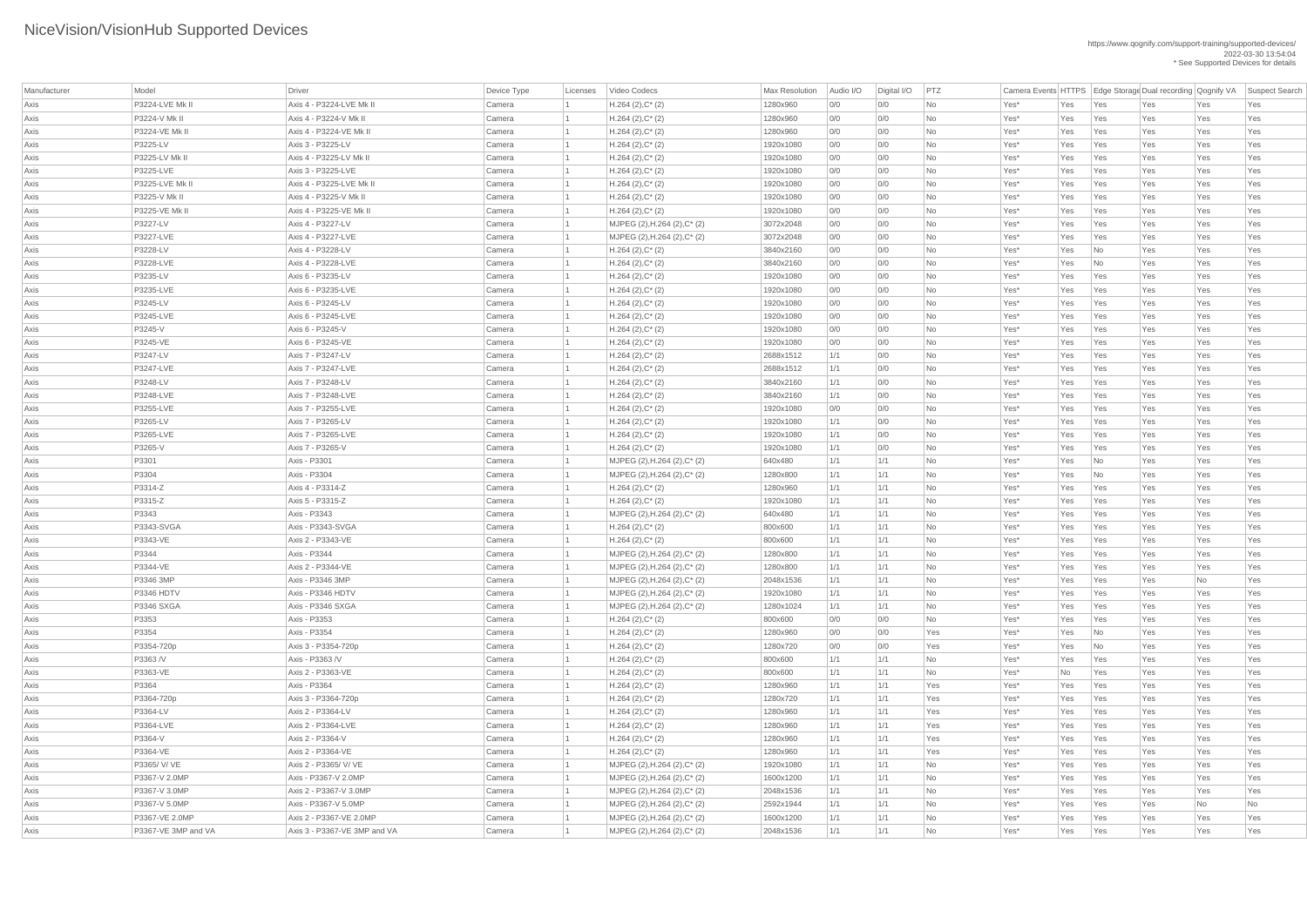| Manufacturer | Model                  | Driver                          | Device Type | Licenses       | Video Codecs                    | <b>Max Resolution</b> | Audio I/O | Digital I/O | PTZ       |      |     |                             |                          |           | Camera Events HTTPS Edge Storage Dual recording Qognify VA Suspect Search |
|--------------|------------------------|---------------------------------|-------------|----------------|---------------------------------|-----------------------|-----------|-------------|-----------|------|-----|-----------------------------|--------------------------|-----------|---------------------------------------------------------------------------|
| Axis         | P3367-VE 5.0MP         | Axis 2 - P3367-VE 5.0MP         | Camera      |                | $H.264 (2), C^*(2)$             | 2592x1944             | 1/1       | 1/1         | No        | Yes* | Yes | Yes                         | Yes                      | No        | No                                                                        |
| Axis         | P3374-LV 720p          | Axis 5 - P3374-LV 720p          | Camera      |                | $H.264 (2), C^*(2)$             | 1280x720              | 1/1       | 1/1         | No        | Yes* | Yes | Yes                         | Yes                      | Yes       | Yes                                                                       |
| Axis         | P3374-V 720p           | Axis 5 - P3374-V 720p           | Camera      |                | $H.264 (2), C^*(2)$             | 1280x720              | 1/1       | 1/1         | <b>No</b> | Yes* | Yes | Yes                         | Yes                      | Yes       | Yes                                                                       |
| Axis         | P3375-LV 1080p         | Axis 5 - P3375-LV 1080p         | Camera      |                | $H.264 (2), C^*(2)$             | 1920x1080             | 2/1       | 1/1         | No        | Yes* | Yes | Yes                         | Yes                      | Yes       | Yes                                                                       |
| Axis         | P3375-LVE 1080p        | Axis 5 - P3375-LVE 1080p        | Camera      |                | $H.264 (2), C^*(2)$             | 1920x1080             | 2/1       | 1/1         | No        | Yes* | Yes | Yes                         | Yes                      | Yes       | Yes                                                                       |
| Axis         | P3375-V 1080p          | Axis 5 - P3375-V 1080p          | Camera      |                | $H.264 (2), C^*(2)$             | 1920x1080             | 2/1       | 1/1         | No        | Yes* | Yes | Yes                         | Yes                      | Yes       | Yes                                                                       |
| Axis         | P3375-VE 1080p         | Axis 5 - P3375-VE 1080p         | Camera      |                | $H.264 (2), C^*(2)$             | 1920x1080             | 2/1       | 1/1         | No        | Yes* | Yes | Yes                         | Yes                      | Yes       | Yes                                                                       |
| Axis         | P3384-V                | Axis 2 - P3384-V                | Camera      |                | $H.264 (2), C^*(2)$             | 1280x960              | 1/1       | 1/1         | Yes       | Yes* | Yes | Yes                         | Yes                      | Yes       | Yes                                                                       |
| Axis         | P3384-V(800x450,720p)  | Axis 2 - P3384-V(800x450,720p)  | Camera      |                | $H.264 (2), C^*(2)$             | 1280x720              | 1/1       | 1/1         | Yes       | Yes* | Yes | Yes                         | Yes                      | Yes       | Yes                                                                       |
| Axis         | P3384-VE               | Axis 2 - P3384-VE               | Camera      |                | $H.264 (2), C^*(2)$             | 1280x960              | 1/1       | 1/1         | Yes       | Yes* | Yes | Yes                         | Yes                      | Yes       | Yes                                                                       |
| Axis         | P3384-VE(800x450,720p) | Axis 2 - P3384-VE(800x450,720p) | Camera      |                | $H.264 (2), C^*(2)$             | 1280x720              | 1/1       | 1/1         | Yes       | Yes* | Yes | Yes                         | Yes                      | Yes       | Yes                                                                       |
| Axis         | P3707-PE               | Axis 3 - P3707-PE               | Camera      | - 5            | $H.264 (2), C^*(2)$             | 1920x1440             | 0/0       | 0/0         | No        | Yes* | Yes | Yes                         | Yes                      | Yes       | Yes                                                                       |
| Axis         | P3715-PLVE             | Axis 7 - P3715-PLVE             | Camera      | - 3            | $H.264 (2), C^*(2)$             | 1920x1080             | 0/0       | 0/0         | No        | Yes* | Yes | Yes                         | Yes                      | Yes       | Yes                                                                       |
| Axis         | P3717-PLE              | Axis 5 - P3717-PLE              | Camera      | -5             | $H.264 (2), C^*(2)$             | 1920x1080             | 0/0       | 0/0         | No        | Yes* | Yes | Yes                         | Yes                      | Yes       | Yes                                                                       |
| Axis         | P3719-PLE              | Axis 6 - P3719-PLE              | Camera      | 5              | $H.264 (2), C^*(2)$             | 2560x1440             | 0/0       | 0/0         | No        | Yes* | Yes | Yes                         | Yes                      | No        | Yes                                                                       |
| Axis         | P3807-PVE (16:9)       | Axis 6 - P3807-PVE (16:9)       | Camera      |                | $H.264 (2), C^*(2)$             | 3648x2052             | 0/0       | 0/0         | No        | Yes* | Yes | Yes                         | Yes                      | Yes       | Yes                                                                       |
| Axis         | P3904-R                | Axis 3 - P3904-R                | Camera      |                | $H.264 (2), C^*(2)$             | 1280x720              | 0/0       | 1/1         | No        | Yes* | Yes | $\overline{\mathsf{No}}$    | Yes                      | Yes       | No                                                                        |
| Axis         | P3905-R                | Axis 3 - P3905-R                | Camera      |                | $H.264 (2), C^*(2)$             | 1920x1080             | 1/0       | 1/1         | No        | Yes* | Yes | Yes                         | Yes                      | Yes       | Yes                                                                       |
| Axis         | P3905-R Mk II          | Axis 5 - P3905-R Mk II          | Camera      |                | $H.264 (2), C^*(2)$             | 1920x1080             | 1/0       | 1/1         | No        | Yes* | Yes | Yes                         | Yes                      | Yes       | Yes                                                                       |
| Axis         | P3905-RE               | Axis 3 - P3905-RE               | Camera      |                | $H.264 (2), C^*(2)$             | 1920x1080             | 1/0       | 1/1         | No        | Yes* | Yes | Yes                         | Yes                      | Yes       | Yes                                                                       |
| Axis         | P3915-R                | Axis 3 - P3915-R                | Camera      |                | $H.264 (2), C^*(2)$             | 1920x1080             | 1/0       | 1/1         | No        | Yes* | Yes | Yes                         | Yes                      | Yes       | Yes                                                                       |
| Axis         | P3915-R Mk II          | Axis 5 - P3915-R Mk II          | Camera      |                | $H.264 (2), C^*(2)$             | 1920x1080             | 1/0       | 1/1         | No        | Yes* | Yes | Yes                         | Yes                      | Yes       | Yes                                                                       |
| Axis         | P5414                  | Axis 3 - P5414                  | Camera      |                | $H.264 (2), C^*(2)$             | 1280x720              | 0/0       | 4/4         | Yes       | Yes* | Yes | $\overline{\mathsf{No}}$    | Yes                      | Yes       | No                                                                        |
| Axis         | P5414-E                | Axis 3 - P5414-E                | Camera      |                | $H.264 (2), C^*(2)$             | 1280x720              | 0/0       | 4/4         | Yes       | Yes* | Yes | $\overline{\mathsf{No}}$    | Yes                      | Yes       | <b>No</b>                                                                 |
| Axis         | P5415-E                | Axis 3 - P5415-E                | Camera      |                | $H.264 (2), C^*(2)$             | 1920x1080             | 1/1       | 4/0         | Yes       | Yes* | Yes | No                          | Yes                      | Yes       | No                                                                        |
| Axis         | P5512                  | Axis - P5512                    | Camera      |                | $H.264 (2), C^*(2)$             | 704x576               | 0/0       | 0/0         | Yes       | Yes* | No  | $\overline{\mathsf{No}}$    | Yes                      | Yes       | Yes                                                                       |
| Axis         | P5512-E                | Axis - P5512-E                  | Camera      |                | $H.264 (2), C^*(2)$             | 704x576               | 0/0       | 0/0         | Yes       | Yes* | No  | $\overline{\mathsf{No}}$    | Yes                      | Yes       | Yes                                                                       |
| Axis         | P5514                  | Axis 3 - P5514                  | Camera      |                | MJPEG (2), H.264 (2), C* (2)    | 1920x1080             | 0/0       | 0/0         | Yes       | Yes* | Yes | $\overline{\mathsf{No}}$    | Yes                      | Yes       | Yes                                                                       |
| Axis         | P5514-E                | Axis 3 - P5514-E                | Camera      |                | MJPEG (2), H.264 (2), C* (2)    | 1920x1080             | 0/0       | 0/0         | Yes       | Yes* | Yes | No                          | Yes                      | Yes       | Yes                                                                       |
| Axis         | P5515                  | Axis 3 - P5515                  | Camera      |                | MJPEG (2), H.264 (2), C* (2)    | 1920x1080             | 0/0       | 0/0         | Yes       | Yes* | Yes | N <sub>o</sub>              | Yes                      | Yes       | Yes                                                                       |
| Axis         | P5515-E                | Axis 3 - P5515-E                | Camera      |                | $MJPEG (2), H.264 (2), C^* (2)$ | 1920x1080             | 0/0       | 0/0         | Yes       | Yes* | Yes | $\overline{\mathsf{No}}$    | Yes                      | Yes       | Yes                                                                       |
| Axis         | P5522                  | Axis - P5522                    | Camera      |                | $H.264 (2), C^*(2)$             | 704x576               | 0/0       | 0/0         | Yes       | Yes* | No  | No                          | Yes                      | Yes       | Yes                                                                       |
| Axis         | P5522-E                | Axis - P5522-E                  | Camera      |                | $H.264 (2), C^*(2)$             | 704x576               | 0/0       | 0/0         | Yes       | Yes* | No  | No                          | Yes                      | Yes       | Yes                                                                       |
| Axis         | P5532                  | Axis - P5532                    | Camera      |                | MJPEG (2), H.264 (2), C* (2)    | 720x576               | 0/0       | 0/0         | Yes       | Yes* | No  | $\overline{\mathsf{No}}$    | Yes                      | No        | <b>No</b>                                                                 |
| Axis         | P5532-E                | Axis - P5532-E                  | Camera      |                | MJPEG (2), H.264 (2), C* (2)    | 720x576               | 0/0       | 0/0         | Yes       | Yes* | No  | No                          | No                       | Yes       | Yes                                                                       |
| Axis         | P5534                  | Axis - P5534                    | Camera      |                | MJPEG (2), H.264 (2), C* (2)    | 1280x720              | 1/1       | 0/0         | Yes       | Yes* | No  | Yes                         | Yes                      | <b>No</b> | No                                                                        |
| Axis         | P5534-E                | Axis - P5534-E                  | Camera      |                | MJPEG (2), H.264 (2), C* (2)    | 1280x720              | 0/0       | 0/0         | Yes       | Yes* | No  | Yes                         | Yes                      | No        | <b>No</b>                                                                 |
| Axis         | P5544                  | Axis 2 - P5544                  | Camera      |                | $H.264 (2), C^*(2)$             | 1280x720              | 1/1       | 0/0         | Yes       | Yes* | No  | No                          | No                       | No        | <b>No</b>                                                                 |
| Axis         | P5624-E                | Axis 3 - P5624-E                | Camera      |                | $H.264 (2), C^*(2)$             | 1280x720              | 0/0       | 0/0         | Yes       | Yes* | Yes | $\overline{\mathsf{No}}$    | Yes                      | Yes       | Yes                                                                       |
| Axis         | P5624-E Mk II          | Axis 4 - P5624-E Mk II          | Camera      |                | $H.264 (2), C^*(2)$             | 1280x720              | 0/0       | 0/0         | Yes       | Yes* | Yes | $\overline{\mathsf{No}}$    | Yes                      | Yes       | Yes                                                                       |
| Axis         | <b>P5624-E MkII</b>    | Axis 4 - P5624-E MkII           | Camera      |                | $H.264 (2), C^*(2)$             | 1280x720              | 0/0       | 0/0         | Yes       | Yes* | Yes | No                          | Yes                      | Yes       | Yes                                                                       |
| Axis         | P5635-E                | Axis 3 - P5635-E                | Camera      |                | $H.264 (2), C^*(2)$             | 1920x1080             | 1/1       | 0/0         | Yes       | Yes* | Yes | Yes                         | Yes                      | Yes       | Yes                                                                       |
| Axis         | P5635-E Mk II          | Axis 4 - P5635-E Mk II          | Camera      |                | $H.264 (2), C^*(2)$             | 1920x1080             | 1/1       | 0/0         | Yes       | Yes* | Yes | Yes                         | Yes                      | Yes       | Yes                                                                       |
| Axis         | <b>P5635-E MkII</b>    | Axis 4 - P5635-E MkII           | Camera      |                | $H.264 (2), C^*(2)$             | 1920x1080             | 1/1       | 0/0         | Yes       | Yes* | Yes | Yes                         | Yes                      | Yes       | Yes                                                                       |
| Axis         | P5654-E                | Axis 7 - P5654-E                | Camera      |                | $H.264 (2), C^*(2)$             | 1280x720              | 1/1       | 2/2         | Yes       | Yes* | Yes | Yes                         | Yes                      | Yes       | Yes                                                                       |
| Axis         | P5655-E                | Axis 6 - P5655-E                | Camera      |                | $H.264 (2), C^*(2)$             | 1920x1080             | 1/1       | 2/2         | Yes       | Yes* | Yes | Yes                         | Yes                      | Yes       | Yes                                                                       |
| Axis         | P7210                  | Axis - P7210                    | Encoder     |                | $H.264 (2), C^*(2)$             | 704x576               | 2/1       | 2/2         | Yes       | Yes* | No  | No                          | Yes                      | Yes       | Yes                                                                       |
| Axis         | P7214                  | Axis - P7214                    | Encoder     |                | $H.264 (2), C^*(2)$             | 704x576               | 2/1       | 2/2         | Yes       | Yes* | No  | Yes                         | Yes                      | Yes       | Yes                                                                       |
| Axis         | P7216                  | Axis 2 - P7216                  | Encoder     |                | $H.264 (2), C^*(2)$             | 720x576               | 2/1       | 2/2         | Yes       | Yes* | No  | No                          | Yes                      | Yes       | No                                                                        |
| Axis         | P7224                  | Axis 3 - P7224                  | Encoder     |                | $H.264 (2), C^*(2)$             | 720x576               | 2/1       | 0/0         | Yes       | Yes* | No  | Yes                         | Yes                      | Yes       | Yes                                                                       |
| Axis         | P7304                  | Axis 6 - P7304                  | Encoder     |                | $H.264 (2), C^*(2)$             | 720x576               | 2/1       | 2/0         | Yes       | Yes* | Yes | No                          | Yes                      | Yes       | Yes                                                                       |
| Axis         | P8221                  | Axis 2 - P8221                  | I/O Module  | $\overline{0}$ | $H.264 (2), C^*(2)$             | 800x600               | 2/2       | 8/8         | No        | Yes* | No  | $\overline{\mathsf{No}}$    | $\overline{\mathsf{No}}$ | Yes       | No                                                                        |
| Axis         | P8513                  | Axis 2 - P8513                  | Camera      |                | $H.264 (2), C^*(2)$             | 800x600               | 0/0       | 0/0         | No        | Yes* | No  | $\overline{\phantom{1}}$ No | Yes                      | Yes       | <b>No</b>                                                                 |
| Axis         | P8514                  | Axis 2 - P8514                  | Camera      |                | $H.264 (2), C^*(2)$             | 1280x800              | 0/0       | 0/0         | No        | Yes* | No  | $\overline{\mathsf{No}}$    | Yes                      | Yes       | No                                                                        |
| Axis         | P9106-V                | Axis 6 - P9106-V                | Camera      |                | $H.264 (2), C^*(2)$             | 1920x1080             | 1/1       | 1/1         | No        | Yes* | Yes | Yes                         | Yes                      | Yes       | Yes                                                                       |
| Axis         | Q1602                  | Axis - Q1602                    | Camera      |                | $H.264 (2), C^*(2)$             | 768x576               | 0/0       | 0/0         | No        | Yes* | Yes | N <sub>O</sub>              | Yes                      | Yes       | Yes                                                                       |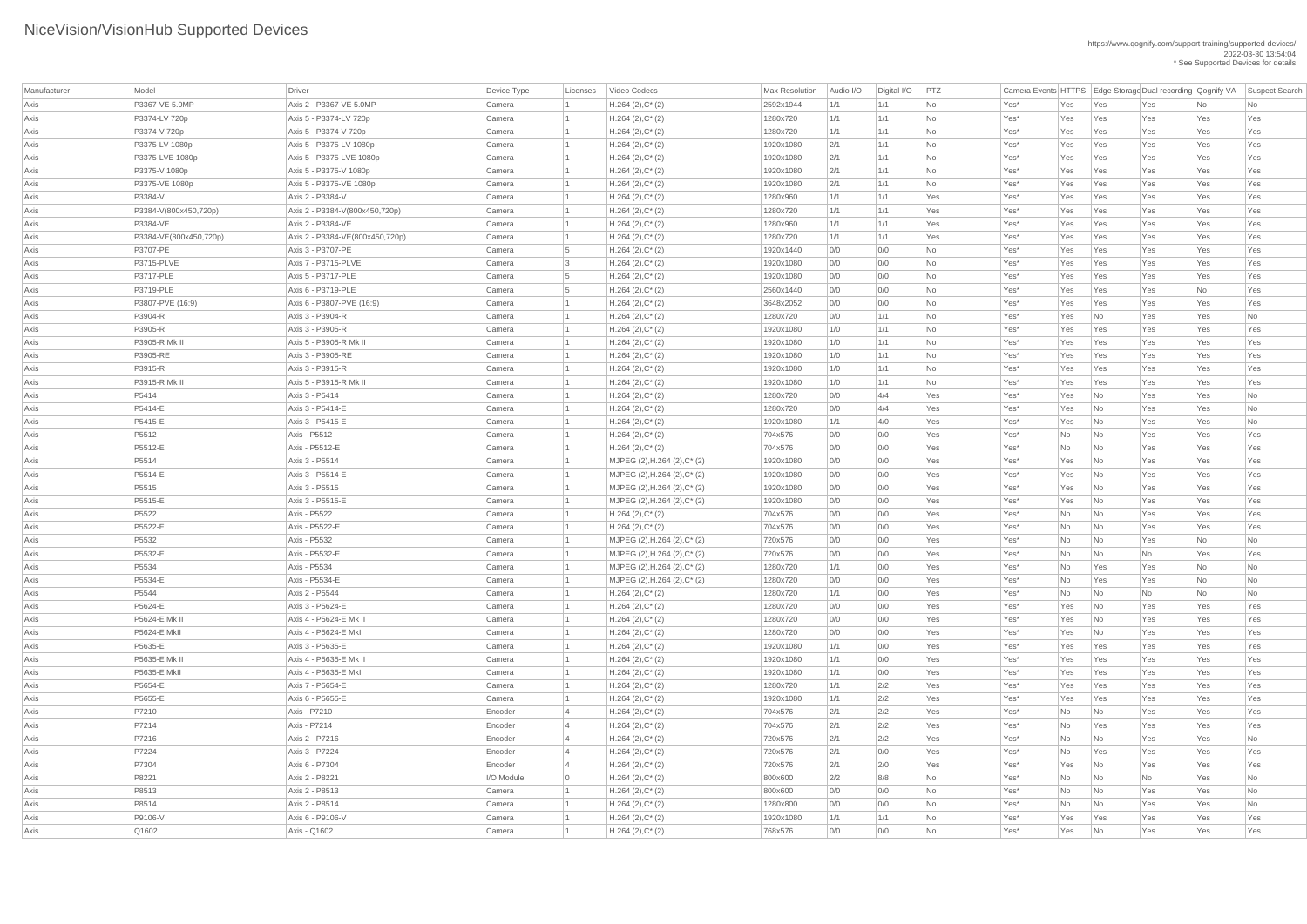| Manufacturer | Model                    | Driver                                     | Device Type      | Licenses | Video Codecs                 | <b>Max Resolution</b>  | Audio I/O   | Digital I/O | PTZ       |                  |     |                             | Camera Events HTTPS Edge Storage Dual recording Qognify VA |     | Suspect Search |
|--------------|--------------------------|--------------------------------------------|------------------|----------|------------------------------|------------------------|-------------|-------------|-----------|------------------|-----|-----------------------------|------------------------------------------------------------|-----|----------------|
| Axis         | Q1602-E                  | Axis 2 - Q1602-E                           | Camera           |          | $H.264 (2), C^*(2)$          | 768x576                | 0/0         | 0/0         | No        | Yes*             | Yes | $\overline{\mathsf{No}}$    | Yes                                                        | Yes | No             |
| Axis         | Q1604                    | Axis - Q1604                               | Camera           |          | $H.264 (2), C^*(2)$          | 1280x960               | 0/0         | 0/0         | No        | Yes*             | No  | $\overline{\mathsf{No}}$    | Yes                                                        | Yes | Yes            |
| Axis         | Q1604-E                  | Axis - Q1604-E                             | Camera           |          | $H.264 (2), C^*(2)$          | 1280x960               | 0/0         | 0/0         | No        | Yes*             | No  | $\overline{\mathsf{No}}$    | Yes                                                        | Yes | Yes            |
| Axis         | Q1604-E-720p             | Axis 3 - Q1604-E -720p                     | Camera           |          | $H.264 (2), C^*(2)$          | 1280x720               | 0/0         | 0/0         | No        | Yes*             | No  | $\overline{\mathsf{No}}$    | Yes                                                        | Yes | Yes            |
| Axis         | Q1614                    | Axis 2 - Q1614                             | Camera           |          | $H.264 (2), C^*(2)$          | 1280x720               | 1/1         | 1/1         | No        | Yes*             | Yes | $\overline{\mathsf{No}}$    | Yes                                                        | Yes | No             |
| Axis         | Q1615 / E                | Axis 3 - Q1615 / E                         | Camera           |          | $H.264 (2), C^*(2)$          | 1920x1080              | 1/1         | 1/1         | <b>No</b> | Yes*             | Yes | $\overline{\mathsf{No}}$    | Yes                                                        | Yes | Yes            |
| Axis         | Q1615 Mk II              | Axis 4 - Q1615 Mk II                       | Camera           |          | $H.264 (2), C^*(2)$          | 1920x1080              | 1/1         | 0/0         | No        | Yes*             | Yes | Yes                         | Yes                                                        | Yes | Yes            |
| Axis         | Q1615 Mk III             | Axis 7 - Q1615 Mk III                      |                  |          | $H.264 (2), C^*(2)$          | 1920x1080              | 1/1         | 0/0         | No        | Yes*             | Yes | Yes                         | Yes                                                        | Yes | Yes            |
| Axis         | Q1615-E Mk II            | Axis 4 - Q1615-E Mk II                     | Camera           |          | $H.264 (2), C^*(2)$          | 1920x1080              | 1/1         | 0/0         | No        | Yes*             | Yes | Yes                         | Yes                                                        | Yes | Yes            |
| Axis         | Q1615-E Mk III           | Axis 7 - Q1615-E Mk III                    |                  |          | $H.264 (2), C^*(2)$          | 1920x1080              | 1/1         | 0/0         | No        | Yes*             | Yes | Yes                         | Yes                                                        | Yes | Yes            |
| Axis         | Q1635                    | Axis 3 - Q1635                             | Camera           |          | $H.264 (2), C^*(2)$          | 1920x1080              | 1/1         | 1/1         | No        | Yes*             | Yes | Yes                         | Yes                                                        | Yes | Yes            |
| Axis         | Q1645                    | Axis 6 - Q1645                             | Camera           |          | $H.264 (2), C^*(2)$          | 1920x1080              | 0/0         | 0/0         | No        | Yes*             | Yes | Yes                         | Yes                                                        | Yes | Yes            |
| Axis         | Q1645-LE                 | Axis 6 - Q1645-LE                          | Camera           |          | $H.264 (2), C^*(2)$          | 1920x1080              | 0/0         | 0/0         | No        | Yes*             | Yes | Yes                         | Yes                                                        | Yes | Yes            |
| Axis         | Q1647                    | Axis 6 - Q1647                             | Camera           |          | $H.264 (2), C^*(2)$          | 2880x2160              | 1/1         | 2/2         | No        | Yes*             | Yes | Yes                         | Yes                                                        | Yes | Yes            |
| Axis         | Q1647-LE                 | Axis 6 - Q1647-LE                          | Camera           |          | $H.264 (2), C^*(2)$          | 2880x2160              | 1/1         | 2/2         | No        | Yes*             | Yes | Yes                         | Yes                                                        | Yes | Yes            |
| Axis         | Q1659 20MP               | Axis 4 - Q1659 20MP                        | Camera           |          | $H.264 (2), C^*(2)$          | 5472x3648              | 1/1         | 1/1         | No        | Yes*             | Yes | $\overline{\mathsf{No}}$    | Yes                                                        | Yes | Yes            |
| Axis         | Q1659 4k                 | Axis 4 - Q1659 4k                          | Camera           |          | $H.264 (2), C^*(2)$          | 3840x2160              | 1/1         | 1/1         | No        | Yes*             | Yes | No                          | Yes                                                        | Yes | Yes            |
| Axis         | Q1700-LE                 | Axis 6 - Q1700-LE                          | Camera           |          | $H.264 (2), C^*(2)$          | 1920x1080              | 0/0         | 0/0         | Yes       | Yes*             | Yes | Yes                         | Yes                                                        | Yes | Yes            |
| Axis         | Q1755                    | Axis - Q1755                               | Camera           |          | MJPEG (2), H.264 (2), C* (2) | 1920x1080              | 1/1         | 1/1         | No        | Yes*             | No  | Yes                         | Yes                                                        | Yes | Yes            |
| Axis         | Q1755-E                  | Axis 2 - Q1755-E                           | Camera           |          | $H.264 (2), C^*(2)$          | 1920x1080              | 1/1         | 1/1         | No        | Yes*             | No  | Yes                         | Yes                                                        | Yes | No             |
| Axis         | Q1755-PT                 | Axis 4 - Q1755-PT                          | Camera           |          | $H.264 (2), C^*(2)$          | 1920x1080              | 1/1         | 1/1         | Yes       | Yes*             | No  | Yes                         | Yes                                                        | Yes | Yes            |
| Axis         | Q1765                    | Axis 3 - Q1765                             | Camera           |          | $H.264 (2), C^*(2)$          | 1920x1080              | 0/0         | 1/1         | No        | Yes*             | Yes | Yes                         | Yes                                                        | Yes | Yes            |
| Axis         | Q1765-LE                 | Axis 2 - Q1765-LE                          | Camera           |          | $H.264 (2), C^*(2)$          | 1920x1080              | 1/1         | 1/1         | Yes       | Yes*             | Yes | Yes                         | Yes                                                        | Yes | No             |
| Axis         | Q1765-LE-PT Mount        | Axis 3 - Q1765-LE-PT Mount                 | Camera           |          | $H.264 (2), C^*(2)$          | 1920x1080              | 0/0         | 1/1         | Yes       | Yes*             | Yes | Yes                         | Yes                                                        | Yes | No             |
| Axis         | Q1775                    | Axis 3 - Q1775                             | Camera           |          | $H.264 (2), C^*(2)$          | 1920x1080              | 1/1         | 1/1         | No        | Yes*             | Yes | Yes                         | Yes                                                        | Yes | Yes            |
| Axis         | Q1785-LE                 | Axis 6 - Q1785-LE                          | Camera           |          | $H.264 (2), C^*(2)$          | 1920x1080              | 0/0         | 0/0         | Yes       | Yes <sup>*</sup> | Yes | Yes                         | Yes                                                        | Yes | Yes            |
| Axis         | Q1786-LE                 | Axis 6 - Q1786-LE                          | Camera           |          | $H.264 (2), C^*(2)$          | 2560x1440              | 1/0         | 0/0         | Yes       | Yes*             | Yes | Yes                         | Yes                                                        | Yes | No             |
| Axis         | Q1798-LE                 | Axis 6 - Q1798-LE                          | Camera           |          | MJPEG (2), H.264 (2), C* (2) | 3712x2784              | 1/0         | 0/0         | Yes       | Yes*             | Yes | Yes                         | Yes                                                        | Yes | Yes            |
| Axis         | Q1910-E                  | Axis - Q1910-E                             | Camera           |          | $H.264 (2), C^*(2)$          | 720x576                | 0/0         | 0/0         | No        | Yes*             | No  | $\overline{\mathsf{No}}$    | No                                                         | Yes | Yes            |
| Axis         | Q1921                    | Axis - Q1921                               | Camera           |          | $H.264 (2), C^*(2)$          | 768x576                | 0/0         | 0/0         | No        | Yes*             | No  | $\overline{\mathsf{No}}$    | Yes                                                        | Yes | Yes            |
| Axis         | Q1921-E                  | Axis 2 - Q1921-E                           | Camera           |          | $H.264 (2), C^*(2)$          | 720x576                | 1/1         | 0/0         | No        | Yes*             | No  | $\overline{\mathsf{No}}$    | Yes                                                        | Yes | No             |
| Axis         | Q1922                    | Axis 2 - Q1922                             | Camera           |          | $H.264 (2), C^*(2)$          | 800x600                | 1/1         | 2/0         | No        | Yes*             | No  | $\overline{\phantom{a}}$ No | Yes                                                        | Yes | Yes            |
| Axis         | Q1922-E                  | Axis 2 - Q1922-E                           | Camera           |          | $H.264 (2), C^*(2)$          | 800x600                | 1/1         | 2/0         | No        | Yes*             | No  | $\overline{\mathsf{No}}$    | Yes                                                        | Yes | No             |
| Axis         | Q1931-E                  | Axis 3 - Q1931-E                           | Camera           |          | $H.264 (2), C^*(2)$          | 768x576                | 1/1         | 1/1         | No        | Yes*             | No  | $\overline{\mathsf{No}}$    | Yes                                                        | Yes | No             |
| Axis         | Q1931-E PT Mount         | Axis 3 - Q1931-E PT Mount                  | Camera           |          | $H.264 (2), C^*(2)$          | 768x576                | $\vert$ 1/1 | 1/1         | No        | Yes*             | Yes | $\overline{\phantom{a}}$ No | Yes                                                        | Yes | No             |
| Axis         | Q1932-E                  | Axis 3 - Q1932-E                           | Camera           |          | $H.264 (2), C^*(2)$          | 800x600                | 1/1         | 1/1         | No        | Yes*             | Yes | $\overline{\mathsf{No}}$    | Yes                                                        | Yes | No             |
| Axis         | Q1932-E PT Mount         | Axis 4 - Q1932-E PT Mount                  | Camera           |          | $H.264 (2), C^*(2)$          | 800x600                | 0/0         | 1/1         | Yes       | Yes*             | Yes | No                          | Yes                                                        | Yes | <b>No</b>      |
| Axis         | Q1941-E                  | Axis 3 - Q1941-E                           | Camera           |          | $H.264 (2), C^*(2)$          | 768x576                | 1/1         | 1/1         | No        | Yes*             | Yes | Yes                         | Yes                                                        | Yes | No             |
| Axis         | Q1941-E PT Mount         | Axis 4 - Q1941-E PT Mount                  | Camera           |          | $H.264 (2), C^*(2)$          | 768x576                | 1/1         | 1/1         | No        | Yes*             | Yes | Yes                         | Yes                                                        | Yes | No             |
| Axis         | Q1942-E                  | Axis 3 - Q1942-E                           | Camera           |          | $H.264 (2), C^*(2)$          | 800x600                | 1/1         | 2/0         | No        | Yes*             | Yes | Yes                         | Yes                                                        | Yes | No             |
| Axis         | Q1942-E PT Mount         | Axis 4 - Q1942-E PT Mount                  | Camera           |          | $H.264 (2), C^*(2)$          | 640x480                | $\vert$ 1/1 | 0/0         | Yes       | Yes*             | Yes | Yes                         | Yes                                                        | Yes | No             |
| Axis         | Q2901-E                  | Axis 3 - Q2901-E                           | Camera           |          | $H.264 (2), C^*(2)$          | 720x576                | 1/1         | 1/1         | No        | Yes*             | Yes | $\overline{\mathsf{No}}$    | Yes                                                        | Yes | No             |
| Axis         | Q2901-E PT Mount         | Axis 4 - Q2901-E PT Mount                  | Camera           |          | $H.264 (2), C^*(2)$          | 720x576                | 1/1         | 1/1         | No        | Yes*             | Yes | No                          | Yes                                                        | Yes | No             |
| Axis         | Q3504-V                  | Axis 4 - Q3504-V                           | Camera           |          | $H.264 (2), C^*(2)$          | 1280x720               | 1/1         | 1/1         | No        | Yes*             | Yes | Yes                         | Yes                                                        | Yes | Yes            |
|              | Q3505-V/VE               | Axis 3 - Q3505-V/VE                        | Camera           |          | $H.264 (2), C^*(2)$          | 1920x1080              | 1/1         | 1/1         | No        | Yes*             | Yes | Yes                         | Yes                                                        | Yes | Yes            |
| Axis         | Q3505-V/VE Mk II         | Axis 4 - Q3505-V/VE Mk II                  | Camera           |          | $H.264 (2), C^*(2)$          | 1920x1080              | 1/1         | 1/1         | No        | Yes*             | Yes |                             |                                                            | Yes | Yes            |
| Axis         | Q3515-LV 1080p           | Axis 5 - Q3515-LV 1080p                    | Camera           |          | $H.264 (2), C^*(2)$          | 1920x1080              |             |             |           | Yes*             | Yes | Yes                         | Yes                                                        | Yes | Yes            |
| Axis         |                          |                                            |                  |          |                              |                        | 0/0         | 0/0         | No        |                  |     | Yes                         | Yes                                                        |     |                |
| Axis         | Q3515-LVE 1080p<br>Q3517 | Axis 5 - Q3515-LVE 1080p<br>Axis 5 - Q3517 | Camera<br>Camera |          | $H.264 (2), C^*(2)$          | 1920x1080<br>3072x1728 | 0/0<br>0/0  | 0/0         | No<br>No  | Yes*             | Yes | Yes                         | Yes                                                        | Yes | Yes            |
| Axis         | Q3517-LV                 |                                            |                  |          | $H.264 (2), C^*(2)$          |                        |             | 0/0         |           | Yes*             | Yes | No                          | Yes                                                        | Yes | Yes            |
| Axis         |                          | Axis 4 - Q3517-LV                          | Camera           |          | $H.264 (2), C^*(2)$          | 3072x1728              | 0/0         | 0/0         | No        | Yes*             | Yes | $\overline{\mathsf{No}}$    | Yes                                                        | Yes | Yes            |
| Axis         | Q3517-LVE                | Axis 4 - Q3517-LVE                         | Camera           |          | $H.264 (2), C^*(2)$          | 3072x1728              | 0/0         | 0/0         | No        | Yes*             | Yes | $\overline{\mathsf{No}}$    | Yes                                                        | Yes | Yes            |
| Axis         | Q3518/LVE                | Axis 6 - Q3518/LVE                         | Camera           |          | $H.264 (2), C^*(2)$          | 3840x2160              | 1/1         | 0/0         | <b>No</b> | Yes*             | Yes | Yes                         | Yes                                                        | Yes | Yes            |
| Axis         | Q3615 1080p              | Axis 4 - Q3615 1080p                       | Camera           |          | $H.264 (2), C^*(2)$          | 1920x1080              | 0/0         | 0/0         | No        | Yes*             | Yes | Yes                         | Yes                                                        | Yes | Yes            |
| Axis         | Q3617-VE 4MP 16:9        | Axis 4 - Q3617-VE 4MP 16:9                 | Camera           |          | $H.264 (2), C^*(2)$          | 2720x1536              | 0/0         | 0/0         | No        | $Yes^*$          | Yes | $\overline{\phantom{1}}$ No | Yes                                                        | Yes | Yes            |
| Axis         | Q3617-VE 4MP 4:3         | Axis 4 - Q3617-VE 4MP 4:3                  | Camera           |          | $H.264 (2), C^*(2)$          | 2304x1728              | 0/0         | 0/0         | No        | Yes*             | Yes | $\overline{\mathsf{No}}$    | Yes                                                        | Yes | Yes            |
| Axis         | Q3617-VE 6MP             | Axis 4 - Q3617-VE 6MP                      | Camera           |          | $H.264 (2), C^*(2)$          | 3072x2048              | 0/0         | 0/0         | No        | $Yes^*$          | Yes | $\overline{\phantom{a}}$ No | Yes                                                        | Yes | Yes            |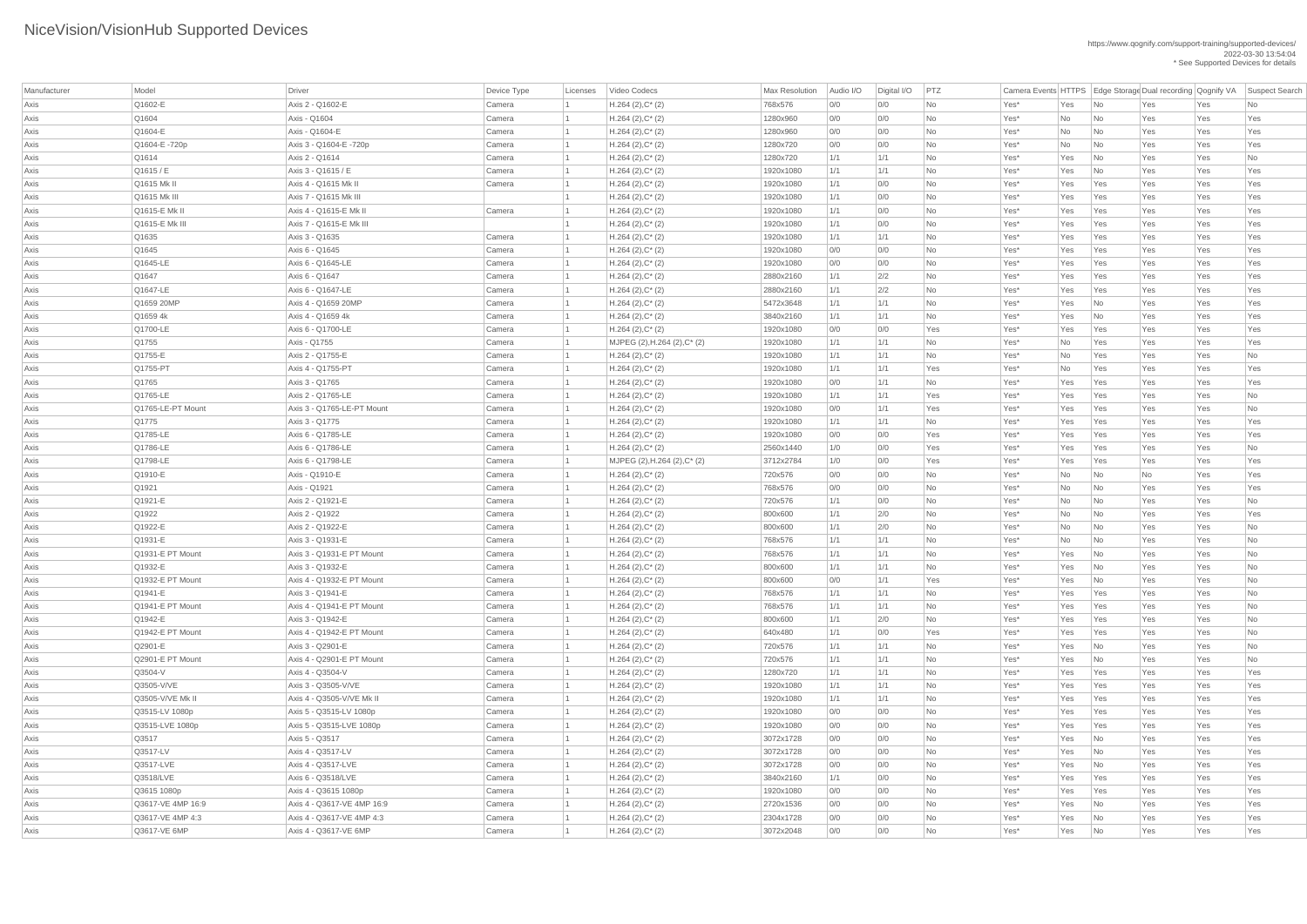| Manufacturer | Model                          | Driver                        | Device Type | Licenses       | Video Codecs                    | <b>Max Resolution</b> | Audio I/O | Digital I/O | PTZ       |         |     |                             | Camera Events HTTPS Edge Storage Dual recording Qognify VA |           | Suspect Search |
|--------------|--------------------------------|-------------------------------|-------------|----------------|---------------------------------|-----------------------|-----------|-------------|-----------|---------|-----|-----------------------------|------------------------------------------------------------|-----------|----------------|
| Axis         | Q3708-PVE 5MP                  | Axis 3 - Q3708-PVE 5MP        | Camera      | $\overline{3}$ | $H.264 (2), C^*(2)$             | 2560x1920             | 0/0       | 0/0         | <b>No</b> | Yes*    | Yes | Yes                         | Yes                                                        | Yes       | Yes            |
| Axis         | Q3708-PVE QHD                  | Axis 3 - Q3708-PVE QHD        | Camera      | -3             | $H.264 (2), C^*(2)$             | 2560x1440             | 0/0       | 0/0         | No        | Yes*    | Yes | Yes                         | Yes                                                        | No        | Yes            |
| Axis         | Q3709-PVE Center (11 MP Mode)  | Axis 3 - Q3709-PVE Center     | Camera      |                | $H.264 (2), C^*(2)$             | 3840x2880             | 0/0       | 0/0         | No        | Yes*    | Yes | No                          | Yes                                                        | Yes       | Yes            |
| Axis         | Q3709-PVE Center (4K UHD Mode) | Axis 4 - Q3709-PVE UHD Center | Camera      |                | $H.264 (2), C^*(2)$             | 3840x2160             | 0/0       | 0/0         | <b>No</b> | Yes*    | Yes | N <sub>0</sub>              | Yes                                                        | Yes       | Yes            |
| Axis         | Q3709-PVE Left (11 MP Mode)    | Axis 3 - Q3709-PVE Left       | Camera      |                | $H.264 (2), C^*(2)$             | 3840x2880             | 0/0       | 0/0         | <b>No</b> | Yes*    | Yes | $\overline{\mathsf{No}}$    | Yes                                                        | Yes       | Yes            |
| Axis         | Q3709-PVE Left (4K UHD Mode)   | Axis 4 - Q3709-PVE UHD Left   | Camera      |                | $H.264 (2), C^*(2)$             | 3840x2160             | 0/0       | 0/0         | <b>No</b> | Yes*    | Yes | No                          | Yes                                                        | Yes       | Yes            |
| Axis         | Q3709-PVE Right (11 MP Mode)   | Axis 3 - Q3709-PVE Right      | Camera      |                | $H.264 (2), C^*(2)$             | 3840x2880             | 0/0       | 0/0         | <b>No</b> | Yes*    | Yes | No                          | Yes                                                        | Yes       | Yes            |
| Axis         | Q3709-PVE Right (4K UHD Mode)  | Axis 4 - Q3709-PVE UHD Right  | Camera      |                | $H.264 (2), C^*(2)$             | 3840x2160             | 0/0       | 0/0         | No        | Yes*    | Yes | No                          | Yes                                                        | Yes       | Yes            |
| Axis         | Q3819-PVE                      | Axis 7 - Q3819-PVE            |             |                | $H.264 (2), C^*(2)$             | 8192x1728             | 0/0       | 0/0         | No        | Yes*    | Yes | Yes                         | Yes                                                        | No        | Yes            |
| Axis         | Q6000-E                        | Axis 3 - Q6000-E              | Camera      |                | $H.264 (2), C^*(2)$             | 1280x720              | 0/0       | 0/0         | <b>No</b> | Yes*    | Yes | Yes                         | Yes                                                        | Yes       | Yes            |
| Axis         | Q6000-E MK II 1080p            | Axis 4 - Q6000-E MK II 1080p  | Camera      |                | $H.264 (2), C^*(2)$             | 1920x1440             | 0/0       | 0/0         | No        | Yes*    | Yes | Yes                         | Yes                                                        | Yes       | Yes            |
| Axis         | Q6000-E MK II 720p             | Axis 4 - Q6000-E MK II 720p   | Camera      |                | $H.264 (2), C^*(2)$             | 1280x720              | 0/0       | 0/0         | No        | Yes*    | Yes | Yes                         | Yes                                                        | Yes       | Yes            |
| Axis         | Q6000-E MK II Quad             | Axis 4 - Q6000-E MK II Quad   | Camera      | 4              | $H.264 (2), C^*(2)$             | 1920x1440             | 0/0       | 0/0         | <b>No</b> | Yes*    | Yes | Yes                         | Yes                                                        | Yes       | No             |
| Axis         | Q6010-E                        | Axis 7 - Q6010-E              | Camera      | $\vert$ 4      | $H.264 (2), C^*(2)$             | 2592x1944             | 0/0       | 0/0         | <b>No</b> | Yes*    | Yes | Yes                         | Yes                                                        | Yes       | Yes            |
| Axis         | Q6032                          | Axis 2 - Q6032                | Camera      |                | MJPEG (2), H.264 (2), C* (2)    | 704x576               | 0/0       | 0/0         | Yes       | Yes*    | Yes | $\overline{\mathsf{No}}$    | Yes                                                        | Yes       | No             |
| Axis         | Q6032-E                        | Axis - Q6032-E                | Camera      |                | MJPEG (2), H.264 (2), C* (2)    | 704x576               | 0/0       | 0/0         | Yes       | Yes*    | Yes | $\overline{\mathsf{No}}$    | Yes                                                        | Yes       | Yes            |
| Axis         | Q6034                          | Axis - Q6034                  | Camera      |                | $H.264 (2), C^*(2)$             | 1280x720              | 0/0       | 0/0         | Yes       | Yes*    | Yes | $\overline{\mathsf{No}}$    | Yes                                                        | Yes       | Yes            |
| Axis         | Q6034-E                        | Axis - Q6034-E                | Camera      |                | $H.264 (2), C^*(2)$             | 1280x720              | 0/0       | 0/0         | Yes       | Yes*    | Yes | $\overline{\mathsf{No}}$    | Yes                                                        | Yes       | Yes            |
| Axis         | Q6035                          | Axis - Q6035                  | Camera      |                | $H.264 (2), C^*(2)$             | 1920x1080             | 1/1       | 0/0         | Yes       | Yes*    | No  | $\overline{\mathsf{No}}$    | Yes                                                        | Yes       | Yes            |
| Axis         | Q6035-C                        | Axis 2 - Q6035-C              | Camera      |                | $H.264 (2), C^*(2)$             | 1920x1080             | 0/0       | 1/1         | Yes       | Yes*    | No  | No                          | Yes                                                        | Yes       | Yes            |
| Axis         | Q6035-E                        | Axis - Q6035-E                | Camera      |                | $H.264 (2), C^*(2)$             | 1920x1080             | 0/0       | 0/0         | Yes       | Yes*    | No  | $\overline{\mathsf{No}}$    | Yes                                                        | Yes       | Yes            |
| Axis         | Q6042                          | Axis 2 - Q6042                | Camera      |                | $H.264 (2), C^*(2)$             | 720x576               | 1/1       | 4/4         | Yes       | Yes*    | Yes | $\overline{\mathsf{No}}$    | Yes                                                        | Yes       | Yes            |
| Axis         | Q6042-C                        | Axis 2 - Q6042-C              | Camera      |                | $H.264 (2), C^*(2)$             | 720x576               | 0/0       | 1/1         | Yes       | Yes*    | Yes | No                          | Yes                                                        | Yes       | Yes            |
| Axis         | Q6042-E                        | Axis 2 - Q6042-E              | Camera      |                | $H.264 (2), C^*(2)$             | 720x576               | 0/0       | 0/0         | Yes       | Yes*    | Yes | No                          | Yes                                                        | Yes       | Yes            |
| Axis         | Q6044                          | Axis 2 - Q6044                | Camera      |                | $H.264 (2), C^*(2)$             | 1280x720              | 1/1       | 4/4         | Yes       | Yes*    | Yes | No                          | Yes                                                        | Yes       | Yes            |
| Axis         | Q6044-C                        | Axis 2 - Q6044-C              | Camera      |                | $H.264 (2), C^*(2)$             | 1280x720              | 0/0       | 1/1         | Yes       | Yes*    | Yes | $\overline{\mathsf{No}}$    | Yes                                                        | Yes       | Yes            |
| Axis         | Q6044-E                        | Axis 2 - Q6044-E              | Camera      |                | $H.264 (2), C^*(2)$             | 1280x720              | 0/0       | 0/0         | Yes       | Yes*    | Yes | $\overline{\mathsf{No}}$    | Yes                                                        | Yes       | Yes            |
| Axis         | Q6044-S                        | Axis 3 - Q6044-S              | Camera      |                | $H.264 (2), C^*(2)$             | 1280x720              | 1/1       | 4/4         | Yes       | Yes*    | Yes | No                          | Yes                                                        | Yes       | Yes            |
| Axis         | Q6045                          | Axis 2 - Q6045                | Camera      |                | MJPEG (2), H.264 (2), C* (2)    | 1920x1080             | 1/1       | 4/4         | Yes       | Yes*    | Yes | Yes                         | Yes                                                        | Yes       | Yes            |
| Axis         | Q6045 Mk II                    | Axis 3 - Q6045 Mk II          | Camera      |                | $MJPEG (2), H.264 (2), C^* (2)$ | 1920x1080             | 1/1       | 4/4         | Yes       | Yes*    | Yes | Yes                         | Yes                                                        | Yes       | Yes            |
| Axis         | Q6045-C                        | Axis 2 - Q6045-C              | Camera      |                | $H.264 (2), C^*(2)$             | 1920x1080             | 0/0       | 1/1         | Yes       | Yes*    | Yes | No                          | Yes                                                        | Yes       | Yes            |
| Axis         | Q6045-E                        | Axis 2 - Q6045-E              | Camera      |                | MJPEG (2), H.264 (2), C* (2)    | 1920x1080             | 0/0       | 0/0         | Yes       | Yes*    | Yes | No                          | Yes                                                        | Yes       | Yes            |
| Axis         | Q6045-E Mk II                  | Axis 3 - Q6045-E Mk II        | Camera      |                | MJPEG (2), H.264 (2), C* (2)    | 1920x1080             | 1/1       | 4/4         | Yes       | Yes*    | Yes | Yes                         | Yes                                                        | Yes       | Yes            |
| Axis         | Q6045-S                        | Axis 3 - Q6045-S              | Camera      |                | $H.264 (2), C^*(2)$             | 1920x1080             | 1/1       | 4/4         | Yes       | Yes*    | Yes | Yes                         | Yes                                                        | Yes       | Yes            |
| Axis         | Q6045-S Mk II                  | Axis 3 - Q6045-S Mk II        | Camera      |                | $H.264 (2), C^*(2)$             | 1920x1080             | 1/1       | 4/4         | Yes       | Yes*    | Yes | Yes                         | Yes                                                        | Yes       | Yes            |
| Axis         | Q6052                          | Axis 5 - Q6052                | Camera      |                | $H.264 (2), C^*(2)$             | 720x576               | 0/0       | 0/0         | Yes       | Yes*    | Yes | Yes                         | Yes                                                        | Yes       | Yes            |
| Axis         | Q6052-E                        | Axis 4 - Q6052-E              | Camera      |                | $H.264 (2), C^*(2)$             | 720x576               | 0/0       | 0/0         | Yes       | Yes*    | Yes | Yes                         | Yes                                                        | Yes       | Yes            |
| Axis         | Q6054                          | Axis 4 - Q6054                | Camera      |                | $H.264 (2), C^*(2)$             | 1280x720              | 1/1       | 0/0         | Yes       | Yes*    | Yes | Yes                         | Yes                                                        | No        | Yes            |
| Axis         | Q6054 Mk II                    | Axis 5 - Q6054 Mk II          | Camera      |                | $H.264 (2), C^*(2)$             | 1280x720              | 0/0       | O/O         | Yes       | Yes*    | Yes | Yes                         | Yes                                                        | Yes       | Yes            |
| Axis         | Q6054 Mk III                   | Axis 6 - Q6054 Mk III         | Camera      |                | $H.264 (2), C^*(2)$             | 1280x720              | 0/0       | 0/0         | Yes       | Yes*    | Yes | Yes                         | Yes                                                        | Yes       | Yes            |
| Axis         | Q6054-E                        | Axis 4 - Q6054-E              | Camera      |                | $H.264 (2), C^*(2)$             | 1280x720              | 0/0       | 0/0         | Yes       | Yes*    | Yes | Yes                         | Yes                                                        | No        | Yes            |
| Axis         | Q6054-E Mk II                  | Axis 5 - Q6054-E Mk II        | Camera      |                | $H.264 (2), C^*(2)$             | 1280x720              | 0/0       | 0/0         | Yes       | Yes*    | Yes | Yes                         | Yes                                                        | Yes       | Yes            |
| Axis         | Q6054-E Mk III                 | Axis 5 - Q6054-E Mk III       | Camera      |                | $H.264 (2), C^*(2)$             | 1280x720              | 0/0       | 0/0         | Yes       | Yes*    | Yes | Yes                         | Yes                                                        | Yes       | Yes            |
| Axis         | Q6055                          | Axis 4 - Q6055                | Camera      |                | MJPEG (2), H.264 (2), C* (2)    | 1920x1080             | 1/1       | 0/0         | Yes       | Yes*    | Yes | Yes                         | Yes                                                        | <b>No</b> | Yes            |
| Axis         | Q6055-C                        | Axis 4 - Q6055-C              | Camera      |                | MJPEG (2), H.264 (2), C* (2)    | 1920x1080             | 1/1       | O/O         | Yes       | Yes*    | Yes | Yes                         | Yes                                                        | <b>No</b> | Yes            |
| Axis         | Q6055-E                        | Axis 4 - Q6055-E              | Camera      |                | MJPEG (2), H.264 (2), C* (2)    | 1920x1080             | 0/0       | 0/0         | Yes       | Yes*    | Yes | Yes                         | Yes                                                        | No        | Yes            |
| Axis         | Q6055-S                        | Axis 5 - Q6055-S              | Camera      |                | $H.264 (2), C^*(2)$             | 1920x1080             | 1/1       | 0/0         | Yes       | Yes*    | Yes | Yes                         | Yes                                                        | No        | Yes            |
| Axis         | Q6074                          | Axis 6 - Q6074                | Camera      |                | $H.264 (2), C^*(2)$             | 1280x720              | 1/1       | 2/2         | Yes       | Yes*    | Yes | Yes                         | Yes                                                        | <b>No</b> | Yes            |
| Axis         | Q6074-E                        | Axis 6 - Q6074-E              | Camera      |                | $H.264 (2), C^*(2)$             | 1280x720              | 0/0       | 0/0         | Yes       | Yes*    | Yes | Yes                         | Yes                                                        | No        | Yes            |
| Axis         | Q6075                          | Axis 6 - Q6075                | Camera      |                | $H.264 (2), C^*(2)$             | 1920x1080             | 0/0       | 0/0         | Yes       | Yes*    | Yes | Yes                         | Yes                                                        | Yes       | Yes            |
| Axis         | Q6075-E                        | Axis 6 - Q6075-E              | Camera      |                | $H.264 (2), C^*(2)$             | 1920x1080             | 0/0       | 0/0         | Yes       | Yes*    | Yes | Yes                         | Yes                                                        | Yes       | Yes            |
| Axis         | Q6078-E                        | Axis 7 - Q6078-E              | Camera      |                | $H.264 (2), C^*(2)$             | 3840x2160             | 0/0       | 0/0         | No        | $Yes^*$ | Yes | Yes                         | Yes                                                        | No        | Yes            |
| Axis         | Q6100-E                        | Axis 7 - Q6100-E              | Camera      |                | $H.264 (2), C^*(2)$             | 2592x1944             | 0/0       | 0/0         | No        | $Yes^*$ | No  | No                          | Yes                                                        | No        | No             |
| Axis         | Q6114-E                        | Axis 3 - Q6114-E              | Camera      |                | $H.264 (2), C^*(2)$             | 1280x720              | 0/0       | 0/0         | Yes       | $Yes^*$ | Yes | Yes                         | Yes                                                        | Yes       | Yes            |
| Axis         | Q6115-E                        | Axis 3 - Q6115-E              | Camera      |                | $H.264 (2), C^*(2)$             | 1920x1080             | 0/0       | 0/0         | Yes       | $Yes^*$ | Yes | $\overline{\phantom{a}}$ No | Yes                                                        | Yes       | Yes            |
| Axis         | Q6124-E                        | Axis 5 - Q6124-E              | Camera      |                | $H.264 (2), C^*(2)$             | 1280x768              | 0/0       | 0/0         | Yes       | Yes*    | Yes | Yes                         | Yes                                                        | Yes       | Yes            |
|              |                                |                               |             |                |                                 |                       |           |             |           |         |     |                             |                                                            |           |                |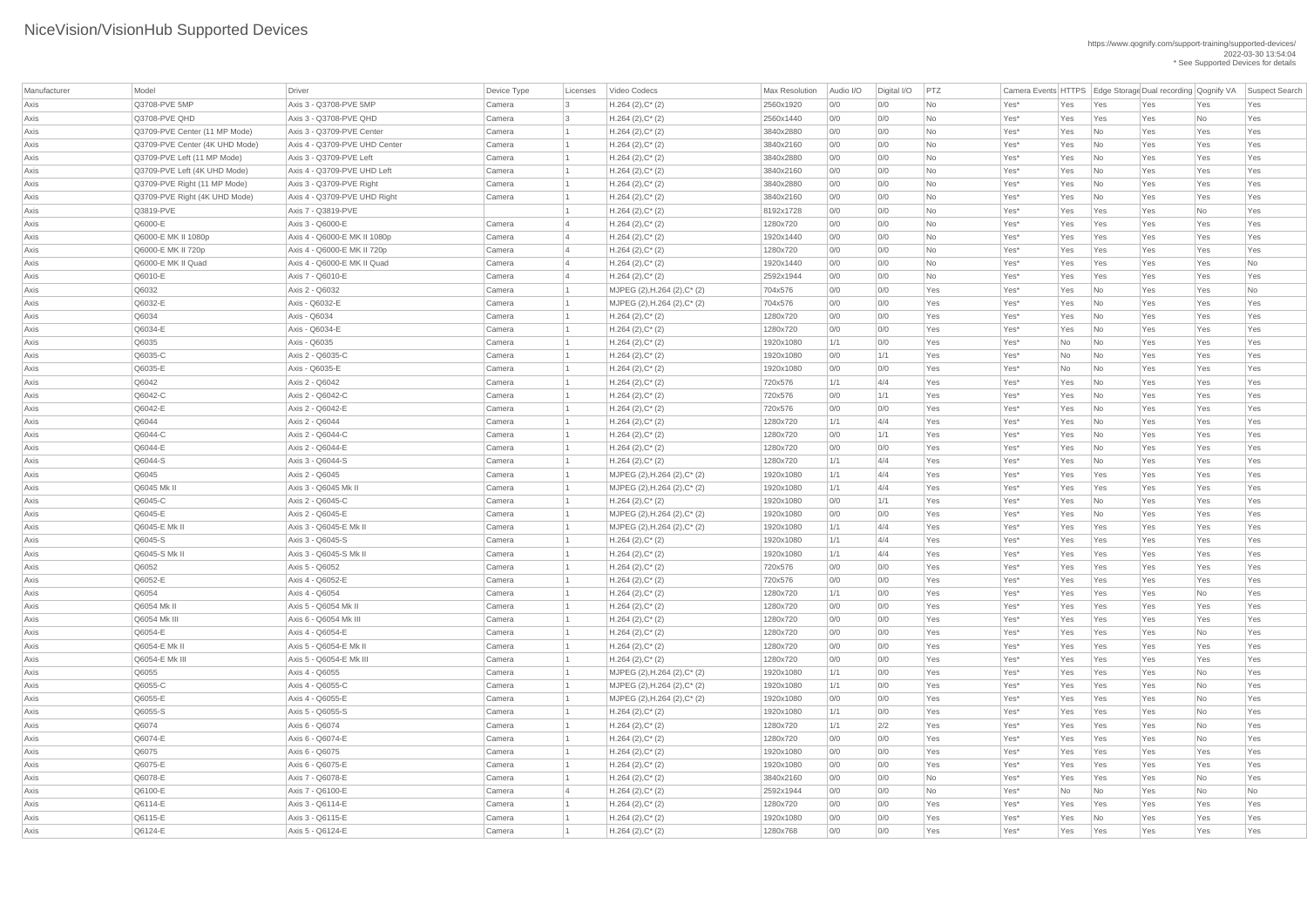| Manufacturer | Model                            | Driver                                                    | Device Type | Licenses | Video Codecs                 | Max Resolution | Audio I/O         | Digital I/O | PTZ       |         |     |                             | Camera Events HTTPS Edge Storage Dual recording Qognify VA |           | Suspect Search |
|--------------|----------------------------------|-----------------------------------------------------------|-------------|----------|------------------------------|----------------|-------------------|-------------|-----------|---------|-----|-----------------------------|------------------------------------------------------------|-----------|----------------|
| Axis         | Q6125-LE                         | Axis 5 - Q6125-LE                                         | Camera      |          | $H.264(2),C^*(2)$            | 1920x1080      | 0/0               | 0/0         | Yes       | Yes*    | Yes | Yes                         | Yes                                                        | Yes       | Yes            |
| Axis         | Q6128-E                          | Axis 3 - Q6128-E                                          | Camera      |          | $H.264 (2), C^*(2)$          | 3840x2160      | 0/0               | 0/0         | Yes       | Yes*    | Yes | Yes                         | Yes                                                        | No        | No             |
| Axis         | Q6135-LE                         | Axis 7 - Q6135-LE                                         | Camera      |          | $H.264 (2), C^*(2)$          | 1920x1080      | 0/0               | 0/0         | Yes       | Yes*    | Yes | Yes                         | Yes                                                        | Yes       | Yes            |
| Axis         | Q6155-E                          | Axis 4 - Q6155-E                                          | Camera      |          | $H.264 (2), C^*(2)$          | 1920x1080      | 0/0               | 0/0         | Yes       | Yes*    | Yes | Yes                         | Yes                                                        | No        | Yes            |
| Axis         | Q6215-LE                         | Axis 6 - Q6215-LE                                         | Camera      |          | $H.264 (2), C^*(2)$          | 1920x1080      | 0/0               | 0/0         | Yes       | Yes*    | Yes | Yes                         | Yes                                                        | Yes       | Yes            |
| Axis         | Q6315-LE                         | Axis 7 - Q6315-LE                                         | Camera      |          | $H.264 (2), C^*(2)$          | 1920x1080      | 0/0               | 0/0         | Yes       | Yes*    | Yes | Yes                         | Yes                                                        | Yes       | Yes            |
| Axis         | Q7401                            | Axis - Q7401                                              | Encoder     |          | MJPEG (2), H.264 (2), C* (2) | 704x576        | 1/1               | 2/2         | Yes       | Yes*    | No  | No                          | Yes                                                        | Yes       | Yes            |
| Axis         | Q7404                            | Axis - Q7404                                              | Encoder     |          | $H.264(2),C^*(2)$            | 720x576        | 1/1               | 4/4         | Yes       | Yes*    | Yes | No                          | Yes                                                        | Yes       | Yes            |
| Axis         | Q7406                            | Axis - Q7406                                              | Encoder     |          | $H.264 (2), C^*(2)$          | 704x576        | 0/0               | 2/2         | Yes       | Yes*    | No  | No                          | Yes                                                        | Yes       | Yes            |
| Axis         | Q7411                            | Axis 2 - Q7411                                            | Encoder     |          | $H.264 (2), C^*(2)$          | 720x576        | 1/1               | 2/2         | Yes       | Yes*    | No  | Yes                         | Yes                                                        | Yes       | No             |
| Axis         | Q7414                            | Axis 3 - Q7414                                            | Encoder     |          | $H.264 (2), C^*(2)$          | 720x576        | 4/2               | 0/0         | Yes       | Yes*    | No  | No                          | Yes                                                        | Yes       | No             |
| Axis         | $Q7424-R$                        | Axis 2 - Q7424-R                                          | Encoder     |          | $H.264 (2), C^*(2)$          | 704x576        | 1/1               | 4/4         | Yes       | Yes*    | No  | No                          | Yes                                                        | Yes       | Yes            |
| Axis         | Q7424-R Mk II                    | Axis 3 - Q7424-R Mk II                                    | Encoder     |          | $H.264 (2), C^*(2)$          | 704x576        | 1/1               | 4/4         | Yes       | Yes*    | Yes | No                          | Yes                                                        | Yes       | No             |
| Axis         | Q7436                            | Axis 2 - Q7436                                            | Encoder     |          | $H.264 (2), C^*(2)$          | 720x576        | 0/0               | 0/0         | Yes       | Yes*    | Yes | No                          | Yes                                                        | Yes       | No             |
| Axis         | Q8414-LVS                        | Axis 3 - Q8414-LVS                                        | Camera      |          | $H.264 (2), C^*(2)$          | 1280x960       | 1/0               | 0/0         | No        | Yes*    | Yes | No                          | Yes                                                        | Yes       | No             |
| Axis         | Q8632-E                          | Axis 3 - Q8632-E                                          | Camera      |          | $H.264 (2), C^*(2)$          | 800x600        | 0/0               | 0/0         | Yes       | Yes*    | Yes | No                          | Yes                                                        | Yes       | No             |
| Axis         | Q8665-E                          | Axis 4 - Q8665-E                                          | Camera      |          | $H.264 (2), C^*(2)$          | 1920x1080      | 0/0               | 1/1         | Yes       | Yes*    | Yes | No                          | Yes                                                        | Yes       | No             |
| Axis         | Q8665-LE                         | Axis 3 - Q8665-LE                                         | Camera      |          | $H.264 (2), C^*(2)$          | 1920x1080      | 0/0               | 1/1         | Yes       | Yes*    | Yes | No                          | Yes                                                        | Yes       | No             |
| Axis         | Q8675-ZE                         | Axis 5 - Q8675-ZE                                         | Camera      |          | $H.264 (2), C^*(2)$          | 1920x1080      | 1/1               | 0/0         | Yes       | Yes*    | Yes | Yes                         | Yes                                                        | Yes       | Yes            |
| Axis         | Q8685-E                          | Axis 5 - Q8685-E                                          | Camera      |          | $H.264 (2), C^*(2)$          | 1920x1080      | 0/0               | 0/0         | Yes       | Yes*    | Yes | Yes                         | Yes                                                        | Yes       | Yes            |
| Axis         | Q8685-LE                         | Axis 5 - Q8685-LE                                         | Camera      |          | $H.264 (2), C^*(2)$          | 1920x1080      | 0/0               | 0/0         | Yes       | Yes*    | Yes | Yes                         | Yes                                                        | Yes       | Yes            |
| Axis         | Q8741-E 1080p                    | Axis 6 - Q8741-E 1080p                                    | Camera      |          | $H.264 (2), C^*(2)$          | 1920x1080      | 0/0               | 2/0         | Yes       | Yes*    | Yes | Yes                         | Yes                                                        | Yes       | Yes            |
| Axis         | Q8742-E 1080p                    | Axis 5 - Q8742-E 1080p                                    | Camera      |          | $H.264 (2), C^*(2)$          | 1920x1080      | 0/0               | 2/0         | Yes       | Yes*    | Yes | Yes                         | Yes                                                        | Yes       | Yes            |
| Axis         | Q8742-E 1080p Zoom               | Axis 7 - Q8742-E 1080p Zoom                               | Camera      |          | $H.264 (2), C^*(2)$          | 1920x1080      | 0/0               | 2/0         | Yes       | Yes*    | Yes | Yes                         | Yes                                                        | Yes       | Yes            |
| Axis         | Q8742-LE 1080p                   | Axis 6 - Q8742-LE 1080p                                   | Camera      |          | $H.264 (2), C^*(2)$          | 1920x1080      | 0/0               | 2/0         | Yes       | Yes*    | Yes | Yes                         | Yes                                                        | Yes       | Yes            |
| Axis         | Q8742-LE 1080p Zoom              | Axis 5 - Q8742-LE 1080p Zoom                              | Camera      |          | $H.264 (2), C^*(2)$          | 1920x1080      | 0/0               | 2/0         | Yes       | Yes*    | Yes | Yes                         | Yes                                                        | Yes       | Yes            |
| Axis         | Q8752-E                          | Axis 7 - Q8752-E                                          | Camera      |          | $H.264 (2), C^*(2)$          | 1920x1080      | 0/0               | 4/0         | Yes       | Yes*    | Yes | Yes                         | Yes                                                        | Yes       | Yes            |
| Axis         | Q9216-SLV                        | Axis 7 - Q9216-SLV                                        | Camera      |          | $H.264(2),C^*(2)$            | 2304x1728      | 0/0               | 0/0         | No        | Yes*    | Yes | Yes                         | Yes                                                        | Yes       | Yes            |
| Axis         | V5914                            | Axis 4 - V5914                                            | Camera      |          | $H.264 (2), C^*(2)$          | 1280x720       | 1/1               | 1/1         | Yes       | No      | Yes | Yes                         | Yes                                                        | No        | No             |
| Axis         | V5915                            | Axis 3 - V5915                                            | Camera      |          | $H.264 (2), C^*(2)$          | 1920x1080      | 1/1               | 1/1         | Yes       | No      | Yes | Yes                         | Yes                                                        | <b>No</b> | No             |
| <b>Bosch</b> | Auto Dome Easy IP II             | Bosch - Auto Dome Easy IP II                              | Camera      |          | $H.264 (2), C^*(2)$          | 704x576        | 0/0               | 1/0         | No        | Yes*    | No  | No                          | <b>No</b>                                                  | Yes       | Yes            |
| Bosch        | <b>AUTODOME IP 4000 HD</b>       | Bosch - AUTODOME IP 4000 HD                               | Camera      |          | $H.264 (2), C^*(2)$          | 1920x1080      | 0/0               | 1/0         | Yes       | Yes*    | No  | No                          | Yes                                                        | Yes       | Yes            |
| <b>Bosch</b> | AUTODOME IP 4000i                | Bosch 2 - AUTODOME IP 4000i                               | Camera      |          | $H.264 (2), C^*(2)$          | 1920x1080      | 1/0               | 0/0         | Yes       | Yes*    | No  | Yes                         | Yes                                                        | Yes       | Yes            |
| Bosch        | AUTODOME IP 5000 HD              | Bosch 2 - AUTODOME IP 5000 HD                             | Camera      |          | $H.264 (2), C^*(2)$          | 1920x1080      | 0/0               | 1/0         | Yes       | Yes*    | No  | Yes                         | Yes                                                        | Yes       | Yes            |
| <b>Bosch</b> | <b>AUTODOME IP 5000 IR</b>       | Bosch 2 - AUTODOME IP 5000 IR                             | Camera      |          | $H.264 (2), C^*(2)$          | 1920x1080      | 0/0               | 1/0         | Yes       | Yes*    | No  | Yes                         | Yes                                                        | Yes       | Yes            |
| <b>Bosch</b> | <b>AUTODOME IP 5000i</b>         | Bosch 2 - AUTODOME IP 5000i                               | Camera      |          | $H.264 (2), C^*(2)$          | 1920x1080      | 0/0               | 0/0         | Yes       | Yes*    | No  | Yes                         | Yes                                                        | Yes       | Yes            |
| Bosch        | AUTODOME IP 5000i IR             | Bosch 2 - AUTODOME IP 5000i IR                            | Camera      |          | $H.264 (2), C^*(2)$          | 1920x1080      | 0/0               | 1/0         | Yes       | Yes*    | No  | Yes                         | Yes                                                        | Yes       | Yes            |
| Bosch        | <b>AUTODOME IP 7000 HD</b>       | Bosch - AUTODOME IP 7000 HD                               | Camera      |          | $H.264(2),C^*(2)$            | 1920x1080      | 1/1               | 0/0         | Yes       | Yes*    | No  | No                          | Yes                                                        | Yes       | Yes            |
| Bosch        | AUTODOME IP dynamic 7000 HD      | Bosch - AUTODOME IP dynamic 7000 HD                       | Camera      |          | $H.264 (2), C^*(2)$          | 1920x1080      | 1/1               | 0/0         | Yes       | Yes*    | No  | No                          | Yes                                                        | Yes       | Yes            |
| Bosch        | AUTODOME IP starlight 5000i IR   | Bosch 2 - AUTODOME IP starlight 5000i IR                  | Camera      |          | $H.264 (2), C^*(2)$          | 1920x1080      | 0/0               | 1/0         | Yes       | Yes*    | No  | Yes                         | Yes                                                        | Yes       | Yes            |
| Bosch        | AUTODOME IP starlight 7000 1080p | Bosch 2 - AUTODOME IP starlight 7000 1080p                | Camera      |          | $H.264 (2), C^*(2)$          | 1920x1080      | 1/1               | 0/0         | Yes       | Yes*    | No  | No                          | Yes                                                        | Yes       | Yes            |
| Bosch        | AUTODOME IP starlight 7000 720p  | Bosch - AUTODOME IP starlight 7000 720p                   | Camera      |          | $H.264 (2), C^*(2)$          | 1280x720       | 1/1               | 0/0         | Yes       | Yes*    | No  | No                          | Yes                                                        | Yes       | Yes            |
| Bosch        | AUTODOME IP starlight 7000i      | Bosch 2 - AUTODOME IP starlight 7000i                     | Camera      |          | $H.264 (2), C^*(2)$          | 1920x1080      | 0/0               | 0/0         | Yes       | Yes*    | No  | Yes                         | Yes                                                        | Yes       | Yes            |
| Bosch        | DINION capture 5000 IP           | Bosch - DINION capture 5000 IP                            | Camera      |          | $H.264 (2), C^*(2)$          | 704x576        | 0/0               | 0/0         | <b>No</b> | Yes*    | No  | No                          | No                                                         | Yes       | Yes            |
| <b>Bosch</b> | DINION IP 3000i IR 2MP           | Bosch 2 - DINION IP 3000i IR 2MP                          | Camera      |          | $H.264 (2), C^*(2)$          | 1920x1080      | 0/0               | 0/0         | No        | Yes*    | No  | No                          | Yes                                                        | Yes       | Yes            |
| Bosch        | DINION IP 3000i IR 5MP           | Bosch 2 - DINION IP 3000i IR 5MP                          | Camera      |          |                              | 3072x1728      | 0/0               | 0/0         | No        | Yes*    | No  | $\overline{\mathsf{No}}$    | Yes                                                        | Yes       | Yes            |
|              | DINION IP 4000 HD                | Bosch - DINION IP 4000 HD                                 |             |          | $H.264 (2), C^*(2)$          |                | 1/1               |             |           |         |     |                             | Yes                                                        |           |                |
| Bosch        | Dinion IP 5000 HD                | Bosch - Dinion IP 5000 HD                                 | Camera      |          | $H.264 (2), C^*(2)$          | 1280x720       | 0/0               | 1/0<br>0/0  | No<br>No  | Yes*    | No  | No                          |                                                            | Yes       | Yes<br>Yes     |
| Bosch        |                                  |                                                           | Camera      |          | $H.264 (2), C^*(2)$          | 1920x1080      |                   |             |           | Yes*    | No  | Yes                         | Yes                                                        | Yes       |                |
| <b>Bosch</b> | DINION IP 5000 MP                | Bosch - DINION IP 5000 MP<br>Bosch 2 - DINION IP 5000i IR | Camera      |          | $H.264 (2), C^*(2)$          | 2592x1944      | 0/0               | 0/0         | No        | Yes*    | No  | No                          | <b>No</b>                                                  | Yes       | Yes            |
| Bosch        | DINION IP 5000i IR               |                                                           | Camera      |          | $H.264 (2), C^*(2)$          | 3072x1728      | 0/0               | 2/0         | No        | Yes*    | No  | No                          | Yes                                                        | Yes       | Yes            |
| Bosch        | DINION IP 6000i IR               | Bosch 2 - DINION IP 6000i IR                              | Camera      |          | $H.264 (2), C^*(2)$          | 1920x1080      | 0/0<br>$1/\Omega$ | 2/0         | <b>No</b> | Yes*    | No  | No                          | Yes                                                        | Yes       | Yes            |
| Bosch        | Dinion IP 7000 HD                | Bosch - Dinion IP 7000 HD                                 | Camera      |          | $H.264(2),C^*(2)$            | 1920x1080      |                   | 2/0         | <b>No</b> | Yes*    | No  | No                          | Yes                                                        | Yes       | Yes            |
| Bosch        | DINION IP bullet 4000 HD - NTI   | Bosch 2 - DINION IP bullet 4000 HD - NTI                  | Camera      |          | $H.264 (2), C^*(2)$          | 1280x720       | 0/0               | 1/0         | <b>No</b> | $Yes^*$ | No  | Yes                         | Yes                                                        | Yes       | Yes            |
| Bosch        | DINION IP bullet 5000 HD         | Bosch - DINION IP bullet 5000 HD                          | Camera      |          | $H.264 (2), C^*(2)$          | 1920x1080      | 0/0               | 1/0         | Yes       | Yes*    | No  | Yes                         | Yes                                                        | Yes       | Yes            |
| Bosch        | DINION IP bullet 5000 HD - NTI   | Bosch 2 - DINION IP bullet 5000 HD - NTI                  | Camera      |          | $H.264 (2), C^*(2)$          | 1920x1080      | 0/0               | 1/0         | Yes       | Yes*    | No  | $\overline{\mathsf{No}}$    | Yes                                                        | Yes       | Yes            |
| Bosch        | DINION IP bullet 5000i           | Bosch 2 - DINION IP bullet 5000i                          | Camera      |          | $H.264 (2), C^*(2)$          | 1920x1080      | 0/0               | 1/0         | No        | Yes*    | No  | $\overline{\phantom{a}}$ No | Yes                                                        | Yes       | Yes            |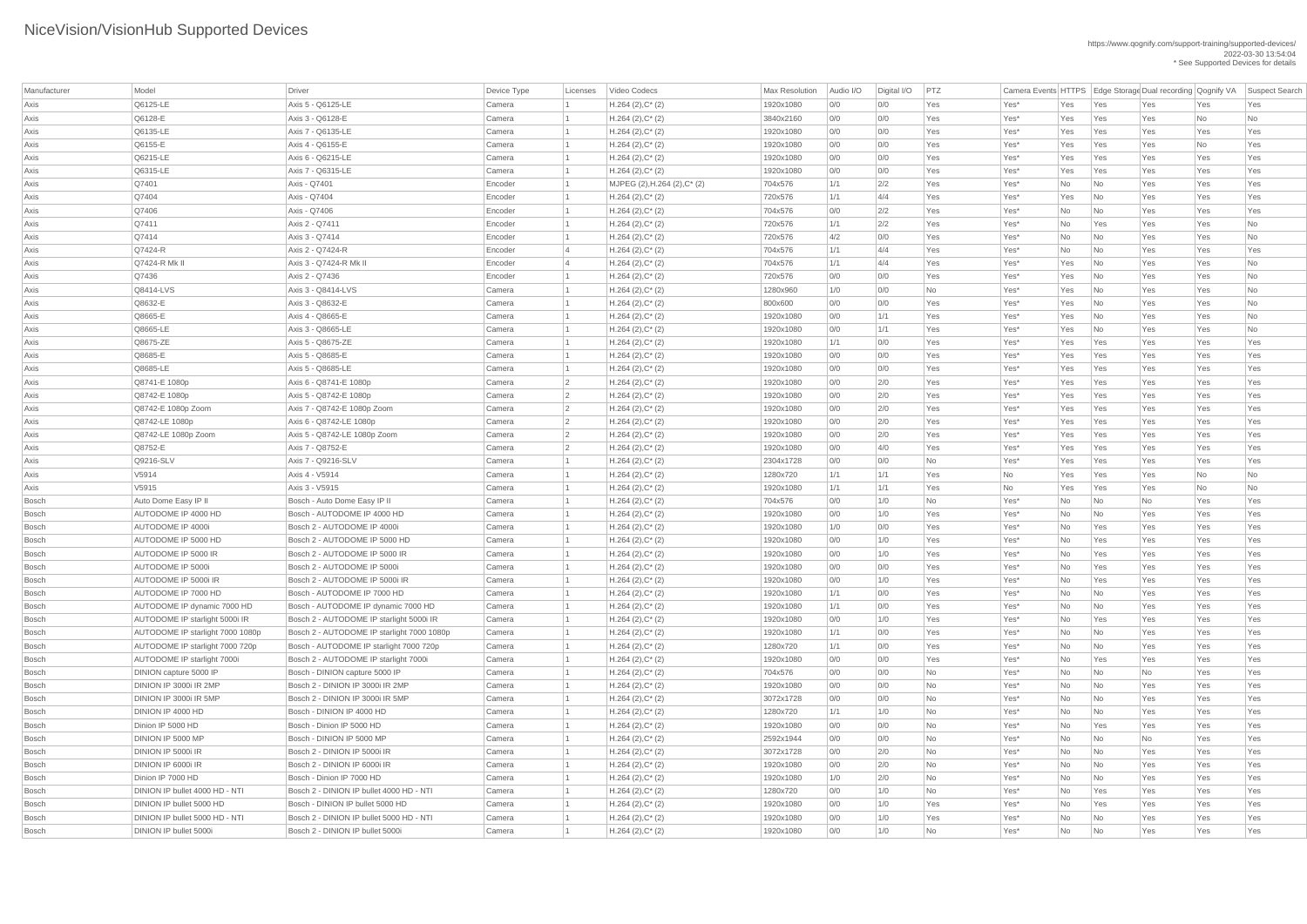| Manufacturer | Model                              | Driver                                     | Device Type | Licenses       | Video Codecs                                | <b>Max Resolution</b> | Audio I/O | Digital I/O | PTZ       | Camera Events HTTPS Edge Storage Dual recording Qognify VA |           |                             |           |           | Suspect Search |
|--------------|------------------------------------|--------------------------------------------|-------------|----------------|---------------------------------------------|-----------------------|-----------|-------------|-----------|------------------------------------------------------------|-----------|-----------------------------|-----------|-----------|----------------|
| <b>Bosch</b> | DINION IP imager 9000 HD           | Bosch 2 - DINION IP imager 9000 HD         | Camera      |                | $H.264 (2), C^*(2)$                         | 1920x1080             | 0/0       | 1/0         | Yes       | Yes*                                                       | No        | Yes                         | Yes       | Yes       | Yes            |
| <b>Bosch</b> | DINION IP starlight 6000 HD        | Bosch 2 - DINION IP starlight 6000 HD      | Camera      |                | $H.264 (2), C^*(2)$                         | 1920x1080             | 0/0       | 1/0         | No        | Yes <sup>*</sup>                                           | No        | Yes                         | Yes       | Yes       | Yes            |
| <b>Bosch</b> | DINION IP Starlight 6000i IR       | Bosch 2 - DINION IP Starlight 6000i IR     | Camera      |                | $H.264 (2), C^*(2)$                         | 1920x1080             | 0/0       | 2/0         | No        | Yes*                                                       | No        | No                          | Yes       | Yes       | Yes            |
| <b>Bosch</b> | DINION IP starlight 7000 1080P     | Bosch 2 - DINION IP starlight 7000 1080P   | Camera      |                | $H.264 (2), C^*(2)$                         | 1920x1080             | 0/0       | 2/0         | No        | Yes*                                                       | No        | No                          | Yes       | Yes       | Yes            |
| <b>Bosch</b> | DINION IP starlight 7000 720p      | Bosch 2 - DINION IP starlight 7000 720p    | Camera      |                | $H.264 (2), C^*(2)$                         | 1280x720              | 0/0       | 2/0         | No        | Yes*                                                       | No        | $\overline{\mathsf{No}}$    | Yes       | Yes       | Yes            |
| <b>Bosch</b> | DINION IP starlight 7000 HD        | Bosch - DINION IP starlight 7000 HD        | Camera      |                | $H.264 (2), C^*(2)$                         | 1280x720              | 0/0       | 2/0         | No        | Yes*                                                       | No        | No                          | Yes       | Yes       | Yes            |
| <b>Bosch</b> | DINION IP starlight 7000 HD 1.3MP  | Bosch - DINION IP starlight 7000 HD 1.3MP  | Camera      |                | $H.264 (2), C^*(2)$                         | 1280x1024             | 0/0       | 2/0         | No        | Yes*                                                       | No        | No                          | Yes       | No        | No             |
| <b>Bosch</b> |                                    | Bosch - DINION IP starlight 8000 MP        | Camera      |                |                                             |                       | 1/1       | 0/0         | No        |                                                            |           |                             |           |           | Yes            |
|              | DINION IP starlight 8000 MP        |                                            |             |                | $H.264 (2), C^*(2)$                         | 2992x1680             |           |             |           | Yes*                                                       | No        | Yes                         | Yes       | Yes       |                |
| <b>Bosch</b> | DINION IP starlight 8000 MP 1080p  | Bosch - DINION IP starlight 8000 MP 1080p  | Camera      |                | $H.264 (2), C^*(2)$                         | 2992x1680             | 1/1       | 0/0         | No        | Yes*                                                       | No        | Yes                         | Yes       | Yes       | Yes            |
| <b>Bosch</b> | DINION IP starlight 8000 MP(4:3)   | Bosch - DINION IP starlight 8000 MP(4:3)   | Camera      |                | $H.264 (2), C^*(2)$                         | 2704x2032             | 1/1       | 0/0         | No        | Yes*                                                       | No        | Yes                         | Yes       | Yes       | Yes            |
| <b>Bosch</b> | DINION IP thermal 8000             | Bosch 2 - DINION IP thermal 8000           | Camera      |                | $H.264 (2), C^*(2)$                         | 640x480               | 0/0       | 0/0         | No        | Yes*                                                       | No        | No                          | Yes       | Yes       | No             |
| <b>Bosch</b> | DINION IP ultra 8000 MP            | Bosch 2 - DINION IP ultra 8000 MP          | Camera      |                | $H.264 (2), C^*(2)$                         | 3840x2160             | 0/0       | 0/0         | No        | Yes*                                                       | No        | Yes                         | Yes       | Yes       | Yes            |
| <b>Bosch</b> | DINION IP ultra 8000 MP 12MP       | Bosch - DINION IP ultra 8000 MP 12MP       | Camera      |                | $H.264(1),C^*(1)$                           | 4000x3000             | 0/0       | 0/0         | No        | Yes*                                                       | No        | Yes                         | Yes       | No        | No             |
| <b>Bosch</b> | DINION IP ultra 8000 MP 4K         | Bosch - DINION IP ultra 8000 MP 4K         | Camera      |                | $H.264 (2), C^*(2)$                         | 3840x2160             | 0/0       | 0/0         | No        | Yes*                                                       | No        | Yes                         | Yes       | Yes       | Yes            |
| <b>Bosch</b> | Dinion NBC-265                     | Bosch - Dinion NBC-265                     | Camera      |                | $H.264 (2), C^*(2)$                         | 1280x720              | 0/0       | 1/0         | No        | Yes*                                                       | No        | No                          | No        | Yes       | Yes            |
| <b>Bosch</b> | Dinion NBN498                      | Bosch - Dinion NBN498                      | Camera      |                | $H.264 (2), C^*(2)$                         | 704x576               | 0/0       | 2/0         | No        | Yes*                                                       | No        | No                          | Yes       | Yes       | Yes            |
| <b>Bosch</b> | Dinion NBN498 IVA                  | Bosch - Dinion NBN498 IVA                  | Camera      |                | $H.264 (2), C^*(2)$                         | 704x576               | 0/0       | 2/0         | No        | Yes*                                                       | No        | No                          | No        | Yes       | Yes            |
| <b>Bosch</b> | Dinion NBN832 IVA                  | Bosch - Dinion NBN832 IVA                  | Camera      |                | $H.264 (2), C^*(2)$                         | 1920x1080             | 1/0       | 2/0         | No        | Yes*                                                       | No        | No                          | Yes       | Yes       | Yes            |
| <b>Bosch</b> | Dinion NBN921 IVA                  | Bosch - Dinion NBN921 IVA                  | Camera      |                | $H.264 (2), C^*(2)$                         | 1280x720              | 1/0       | 2/0         | No        | Yes*                                                       | No        | No                          | No        | Yes       | Yes            |
| <b>Bosch</b> | Dinion NBN932                      | Bosch - Dinion NBN932                      | Camera      |                | $H.264 (2), C^*(2)$                         | 1920x1080             | 1/1       | 2/0         | <b>No</b> | Yes*                                                       | No        | No                          | Yes       | Yes       | Yes            |
| <b>Bosch</b> | Dinion NDC-265                     | Bosch - Dinion NDC-265                     | Camera      |                | $H.264 (2), C^*(2)$                         | 1280x720              | 0/0       | 1/0         | No        | Yes*                                                       | No        | No                          | No        | Yes       | Yes            |
| <b>Bosch</b> | Dinion NDC-274 P                   | Bosch - Dinion NDC-274 P                   | Camera      |                | $H.264 (2), C^*(2)$                         | 1920x1080             | 0/0       | 0/0         | No        | Yes*                                                       | No        | No                          | No        | Yes       | Yes            |
| <b>Bosch</b> | Dinion NDC-274 PT                  | Bosch - Dinion NDC-274 PT                  | Camera      |                | $H.264 (2), C^*(2)$                         | 1920x1080             | 0/0       | 0/0         | No        | Yes*                                                       | No        | No                          | <b>No</b> | Yes       | Yes            |
| <b>Bosch</b> | Dinion NEI-30IR Imager             | Bosch - Dinion NEI-30IR Imager             | Camera      |                | $H.264 (2), C^*(2)$                         | 704x576               | 0/0       | 0/0         | No        | Yes*                                                       | No        | No                          | Yes       | Yes       | Yes            |
| <b>Bosch</b> | Dinion NWC0455                     | Bosch - Dinion NWC0455                     | Camera      |                | $H.264$ (2), MPEG-4 (2), C* (2)             | 704x576               | 0/0       | 1/0         | <b>No</b> | Yes*                                                       | No        | No                          | Yes       | No        | No             |
| <b>Bosch</b> | Dinion NWC0495                     | Bosch - Dinion NWC0495                     | Camera      |                | $H.264$ (2), MPEG-4 (2), C* (2)             | 704x576               | 0/0       | 1/0         | No        | Yes*                                                       | No        | $\overline{\mathsf{No}}$    | Yes       | Yes       | Yes            |
| <b>Bosch</b> | <b>EX85</b>                        | Bosch - EX85                               | Camera      |                | $MJPEG (1), C^* (1)$                        | 2048x1536             | 0/0       | 0/0         | No        | No                                                         | No        | No                          | No        | <b>No</b> | No             |
| <b>Bosch</b> | FLEXIDOME IP 1080p outdoor 5000 IR | Bosch - FLEXIDOME IP 1080p outdoor 5000 IR | Camera      |                | $H.264 (2), C^*(2)$                         | 1920x1080             | 0/0       | 1/0         | No        | Yes*                                                       | No        | Yes                         | Yes       | Yes       | Yes            |
| <b>Bosch</b> | FLEXIDOME IP 3000i IR 2MP          | Bosch 2 - FLEXIDOME IP 3000i IR 2MP        | Camera      |                | $H.264 (2), C^*(2)$                         | 1920x1080             | 0/0       | 0/0         | <b>No</b> | Yes*                                                       | No        | No                          | Yes       | Yes       | Yes            |
| <b>Bosch</b> | FLEXIDOME IP 3000i IR 4MP          | Bosch 2 - FLEXIDOME IP 3000i IR 4MP        | Camera      |                | $H.264 (2), C^*(2)$                         | 2688x1512             | 0/0       | 0/0         | No        | Yes*                                                       | No        | No                          | Yes       | Yes       | Yes            |
| <b>Bosch</b> | FLEXIDOME IP 3000i IR 5MP          | Bosch 2 - FLEXIDOME IP 3000i IR 5MP        | Camera      |                | $H.264 (2), C^*(2)$                         | 3072x1728             | 0/0       | 0/0         | No        | Yes*                                                       | No        | $\overline{\mathsf{No}}$    | Yes       | Yes       | Yes            |
| <b>Bosch</b> | FLEXIDOME IP 3000i IR 5MP Split    | Bosch 2 - FLEXIDOME IP 3000i IR 5MP Split  |             | $\overline{2}$ | $H.264(1),C^*(1)$                           | 3072x1728             | 0/0       | 1/0         | <b>No</b> | Yes*                                                       | <b>No</b> | $\overline{\mathsf{No}}$    | Yes       | Yes       | Yes            |
| <b>Bosch</b> | FLEXIDOME IP 3000i IR Split        | Bosch 2 - FLEXIDOME IP 3000i IR Split      | Camera      | $\vert$ 2      | $H.264(1),C^*(1)$                           | 1920x1080             | 0/0       | 1/0         | No        | Yes*                                                       | No        | No                          | Yes       | Yes       | Yes            |
| <b>Bosch</b> | FLEXIDOME IP 4000i                 | Bosch 2 - FLEXIDOME IP 4000i               | Camera      |                | $H.264 (2), C^*(2)$                         | 1920x1080             | 1/0       | 1/0         | No        | Yes*                                                       | No        | Yes                         | Yes       | Yes       | Yes            |
| <b>Bosch</b> | FLEXIDOME IP 5000i IR              | Bosch 2 - FLEXIDOME IP 5000i IR            | Camera      |                | $H.264 (2), C^*(2)$                         | 3072x1728             | 0/0       | 2/0         | <b>No</b> | Yes*                                                       | <b>No</b> | N <sub>o</sub>              | Yes       | Yes       | Yes            |
| <b>Bosch</b> | FLEXIDOME IP 5MP outdoor 5000 IR   | Bosch 2 - FLEXIDOME IP 5MP outdoor 5000 IR | Camera      |                | $H.264 (2), C^*(2)$                         | 2592x1944             | 1/0       | 1/0         | No        | Yes*                                                       | No        | Yes                         | Yes       | Yes       | Yes            |
| <b>Bosch</b> | FLEXIDOME IP 7000 VR               | Bosch - FLEXIDOME IP 7000 VR               | Camera      |                | $H.264 (2), C^*(2)$                         | 1920x1080             | 1/1       | 2/0         | No        | Yes*                                                       | No        | No                          | Yes       | Yes       | Yes            |
| <b>Bosch</b> | FLEXIDOME IP corner 9000 MP        | Bosch - FLEXIDOME IP corner 9000 MP        | Camera      |                | $H.264 (2), C^*(2)$                         | 1440x1080             | 1/1       | 1/0         | <b>No</b> | Yes*                                                       | <b>No</b> | $\overline{\mathsf{No}}$    | Yes       | Yes       | Yes            |
| <b>Bosch</b> | FLEXIDOME IP Dynamic 7000 VR       | Bosch - FLEXIDOME IP Dynamic 7000 VR       | Camera      |                | $H.264 (2), C^*(2)$                         | 1920x1080             | 0/0       | 1/0         | No        | Yes*                                                       | No        | $\overline{\mathsf{No}}$    | Yes       | Yes       | Yes            |
| <b>Bosch</b> | FLEXIDOME IP indoor 4000 HD        | Bosch - FLEXIDOME IP indoor 4000 HD        | Camera      |                | $H.264 (2), C^*(2)$                         | 1280x720              | 1/1       | 1/0         | No        | Yes*                                                       | No        | $\overline{\mathsf{No}}$    | Yes       | Yes       | Yes            |
| <b>Bosch</b> | FLEXIDOME IP indoor 4000 IR        | Bosch 2 - FLEXIDOME IP indoor 4000 IR      | Camera      |                | $H.264 (2), C^*(2)$                         | 1280x720              | 1/1       | 1/0         | <b>No</b> | Yes*                                                       | No        | No                          | Yes       | Yes       | Yes            |
| <b>Bosch</b> | FLEXIDOME IP indoor 5000 HD        | Bosch - FLEXIDOME IP indoor 5000 HD        | Camera      |                | $H.264 (2), C^*(2)$                         | 1920x1080             | 0/0       | 1/0         | No        | Yes*                                                       | No        | $\overline{\mathsf{No}}$    | No        | Yes       | Yes            |
| <b>Bosch</b> | FLEXIDOME IP indoor 5000 IR        | Bosch - FLEXIDOME IP indoor 5000 IR        | Camera      |                | $H.264 (2), C^*(2)$                         | 1920x1080             | 0/0       | 1/0         | No        | Yes*                                                       | No        | No                          | No        | Yes       | Yes            |
| <b>Bosch</b> | FLEXIDOME IP indoor 5000 MP        | Bosch - FLEXIDOME IP indoor 5000 MP        | Camera      |                | $H.264 (2), C^*(2)$                         | 2592x1944             | 0/0       | 1/0         | <b>No</b> | Yes*                                                       | <b>No</b> | No                          | <b>No</b> | Yes       | Yes            |
| <b>Bosch</b> | FLEXIDOME IP indoor 8000i HD       | Bosch 2 - FLEXIDOME IP indoor 8000i HD     | Camera      |                | $H.264 (2), C^*(2)$                         | 1920x1080             | 0/0       | 2/0         | No        | Yes*                                                       | No        | Yes                         | Yes       | Yes       | Yes            |
| <b>Bosch</b> | FLEXIDOME IP micro 5000 HD         | Bosch - FLEXIDOME IP micro 5000 HD         | Camera      |                | $H.264 (2), C^*(2)$                         | 1920x1080             | 0/0       | 0/0         | No        | Yes*                                                       | No        | Yes                         | Yes       | Yes       | Yes            |
| <b>Bosch</b> | FLEXIDOME IP micro 5000 MP         | Bosch - FLEXIDOME IP micro 5000 MP         | Camera      |                | $H.264 (2), C^*(2)$                         | 2592x1944             | 0/0       | 0/0         | No        | Yes*                                                       | No        | N <sub>o</sub>              | Yes       | Yes       | Yes            |
|              | FlexiDome IP NDN265-PIO            | Bosch - FlexiDome IP NDN265-PIO            |             |                |                                             |                       |           | 0/0         |           |                                                            |           |                             |           | Yes       |                |
| <b>Bosch</b> |                                    |                                            | Camera      |                | $H.264 (2), C^*(2)$                         | 1280x720              | 0/0       |             | No        | Yes*                                                       | <b>No</b> | $\overline{\mathsf{No}}$    | No        |           | Yes            |
| <b>Bosch</b> | FlexiDome IP NDN498                | Bosch - FlexiDome IP NDN498                | Camera      |                | $H.264 (2), C^*(2)$                         | 704x576               | 0/0       | 1/0         | No        | Yes*                                                       | No        | No                          | No        | Yes       | Yes            |
| <b>Bosch</b> | FlexiDome IP NDN498 IVA            | Bosch - FlexiDome IP NDN498 IVA            | Camera      |                | $H.264 (2), C^*(2)$                         | 704x576               | 0/0       | 1/0         | <b>No</b> | Yes*                                                       | No        | No                          | <b>No</b> | Yes       | No             |
| <b>Bosch</b> | FlexiDome IP NDN921                | Bosch - FlexiDome IP NDN921                | Camera      |                | $H.264 (2), C^*(2)$                         | 1280x720              | 0/0       | 0/0         | No        | Yes*                                                       | No        | N <sub>o</sub>              | <b>No</b> | Yes       | Yes            |
| Bosch        | FlexiDome IP NDN921 IVA            | Bosch - FlexiDome IP NDN921 IVA            | Camera      |                | $H.264 (2), C^*(2)$                         | 1280x720              | 0/0       | 0/0         | No        | $Yes^*$                                                    | No        | No                          | No        | Yes       | Yes            |
| Bosch        | FlexiDome IP NWD-455               | Bosch - FlexiDome IP NWD-455               | Camera      |                | MPEG-4 (2), C* (2)                          | 704x576               | 0/0       | 0/0         | No        | Yes*                                                       | No        | N <sub>o</sub>              | Yes       | Yes       | Yes            |
| Bosch        | FlexiDome IP NWD-495               | Bosch - FlexiDome IP NWD-495               | Camera      |                | $H.264$ (2), MPEG-4 (2), C <sup>*</sup> (2) | 704x576               | 0/0       | 1/0         | No        | Yes*                                                       | No        | No                          | Yes       | No        | No             |
| <b>Bosch</b> | FLEXIDOME IP outdoor 4000 HD       | Bosch - FLEXIDOME IP outdoor 4000 HD       | Camera      |                | $H.264 (2), C^*(2)$                         | 1280x720              | 1/1       | 1/0         | No        | $Yes^*$                                                    | No        | $\overline{\mathsf{No}}$    | Yes       | Yes       | Yes            |
| Bosch        | FLEXIDOME IP outdoor 4000 IR       | Bosch - FLEXIDOME IP outdoor 4000 IR       | Camera      |                | $H.264 (2), C^*(2)$                         | 1280x720              | 1/1       | 1/0         | No        | Yes*                                                       | No        | $\overline{\phantom{1}}$ No | Yes       | Yes       | Yes            |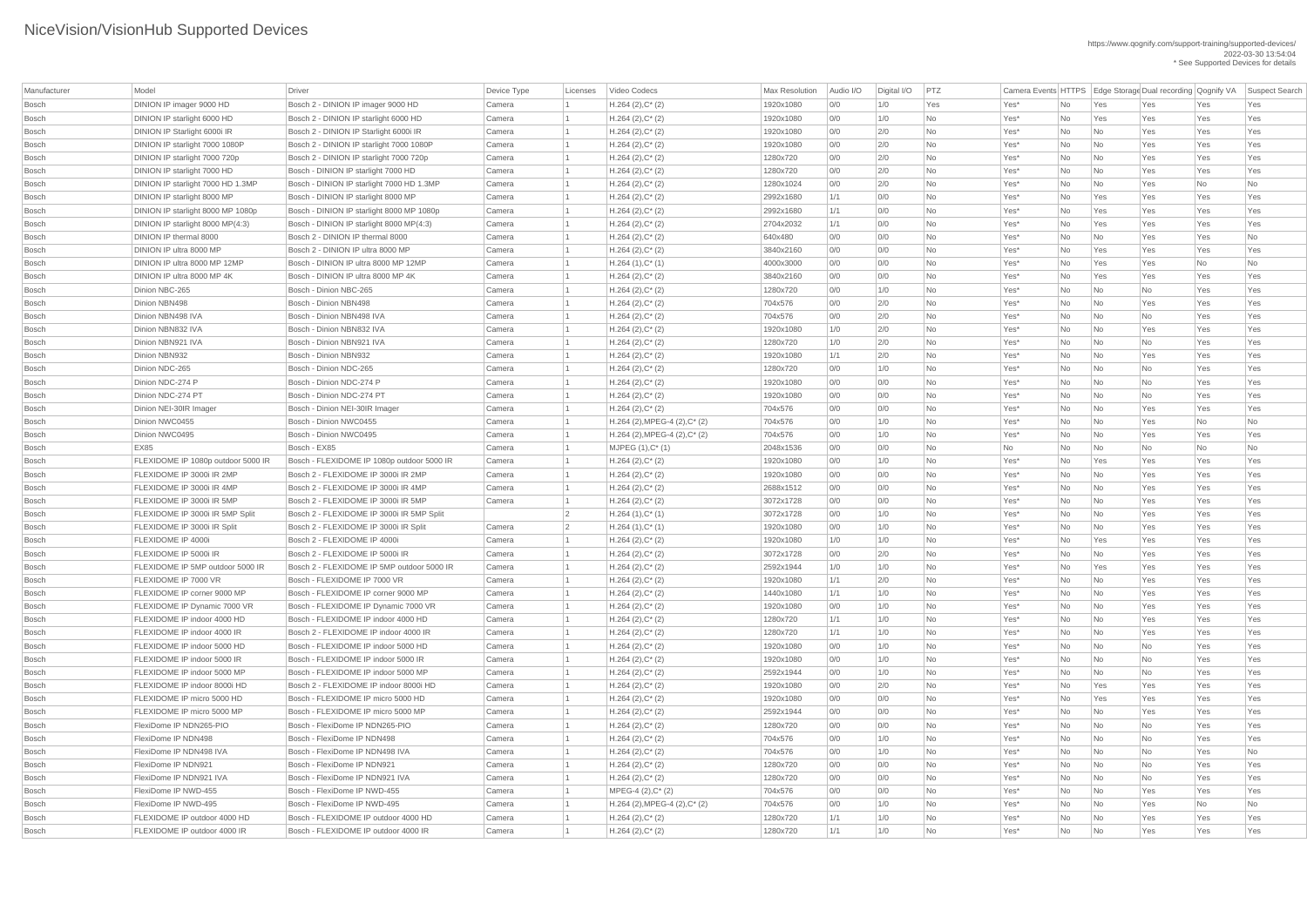| Manufacturer | Model                                 | Driver                                                                                       | Device Type | Licenses        | Video Codecs                                | Max Resolution | Audio I/O  | Digital I/O | PTZ       | Camera Events HTTPS Edge Storage Dual recording Qognify VA |           |                          |           |     | Suspect Search |
|--------------|---------------------------------------|----------------------------------------------------------------------------------------------|-------------|-----------------|---------------------------------------------|----------------|------------|-------------|-----------|------------------------------------------------------------|-----------|--------------------------|-----------|-----|----------------|
|              | FLEXIDOME IP outdoor 5000 HD          | Bosch - FLEXIDOME IP outdoor 5000 HD                                                         |             |                 |                                             |                |            |             |           |                                                            |           |                          |           |     |                |
| Bosch        |                                       |                                                                                              | Camera      |                 | $H.264 (2), C^*(2)$                         | 1920x1080      | 0/0        | 1/0         | <b>No</b> | Yes*                                                       | No        | Yes                      | Yes       | Yes | Yes            |
| Bosch        | FLEXIDOME IP outdoor 5000 HD Basic    | Bosch - FLEXIDOME IP outdoor 5000 HD Basic                                                   | Camera      |                 | $H.264 (2), C^*(2)$                         | 1920x1080      | 0/0        | 1/0         | <b>No</b> | Yes*                                                       | No        | No                       | No        | Yes | Yes            |
| Bosch        | FLEXIDOME IP panoramic 5000 3.2MP     | Bosch 2 - FLEXIDOME IP panoramic 5000 3.2MP                                                  |             |                 | $H.264 (2), C^*(2)$                         | 1792x1792      | 0/0        | 0/0         | <b>No</b> | Yes <sup>*</sup>                                           | No        | $\overline{\mathsf{No}}$ | Yes       | Yes | Yes            |
| Bosch        | FLEXIDOME IP panoramic 5000 MP        | Bosch 2 - FLEXIDOME IP panoramic 5000 MP                                                     | Camera      |                 | $H.264 (2), C^*(2)$                         | 1792x1792      | O/O        | 0/0         | <b>No</b> | Yes <sup>*</sup>                                           | No        | $\overline{\mathsf{No}}$ | Yes       | Yes | Yes            |
| Bosch        | FLEXIDOME IP panoramic 5000 MP(16:9)  | Bosch - FLEXIDOME IP panoramic 5000 MP(16:9)                                                 | Camera      |                 | $H.264 (2), C^*(2)$                         | 1792x1792      | 0/0        | 0/0         | <b>No</b> | Yes*                                                       | No        | $\overline{\mathsf{No}}$ | Yes       | Yes | Yes            |
| Bosch        | FLEXIDOME IP panoramic 6000 IC(180D)  | Bosch 2 - FLEXIDOME IP panoramic 6000 IC(180D)                                               | Camera      |                 | $H.264 (2), C^*(2)$                         | 2640x2640      | 0/0        | 0/0         | <b>No</b> | Yes*                                                       | No        | Yes                      | Yes       | No  | No             |
| Bosch        | FLEXIDOME IP panoramic 6000 IC(360D)  | Bosch 2 - FLEXIDOME IP panoramic 6000 IC(360D)                                               | Camera      |                 | $H.264 (2), C^*(2)$                         | 3648x2160      | 0/0        | 0/0         | <b>No</b> | Yes <sup>*</sup>                                           | No        | Yes                      | Yes       | No  | No             |
| Bosch        | <b>FLEXIDOME IP panoramic 7000 IC</b> | Bosch 2 - FLEXIDOME IP panoramic 7000 IC                                                     | Camera      |                 | $H.264 (2), C^*(2)$                         | 2640x2640      | 0/0        | 0/0         | <b>No</b> | Yes*                                                       | No        | Yes                      | Yes       | No  | No             |
| Bosch        |                                       | FLEXIDOME IP panoramic 7000 MP 180D   Bosch - FLEXIDOME IP panoramic 7000 MP 180D            | Camera      |                 | $H.264(1),C^*(1)$                           | 3648x2160      | 0/0        | 0/0         | <b>No</b> | Yes <sup>*</sup>                                           | No        | Yes                      | Yes       | No  | Yes            |
| Bosch        |                                       | FLEXIDOME IP panoramic 7000 MP 180D HBosch 2 - FLEXIDOME IP panoramic 7000 MP 180D HR Camera |             |                 | $H.264 (2), C^*(2)$                         | 3648x2160      | 0/0        | 0/0         | <b>No</b> | Yes*                                                       | No        | Yes                      | Yes       | No  | Yes            |
| Bosch        | FLEXIDOME IP panoramic 7000 MP 360D   | Bosch - FLEXIDOME IP panoramic 7000 MP 360D                                                  | Camera      |                 | $H.264 (2), C^*(2)$                         | 2640x2640      | O/O        | 0/0         | <b>No</b> | Yes*                                                       | No        | Yes                      | Yes       | No  | Yes            |
| Bosch        | FLEXIDOME IP starlight 6000 HD        | Bosch 2 - FLEXIDOME IP starlight 6000 HD                                                     | Camera      |                 | $H.264 (2), C^*(2)$                         | 1920x1080      | 0/0        | 1/0         | <b>No</b> | Yes*                                                       | No        | Yes                      | Yes       | Yes | Yes            |
| Bosch        | FLEXIDOME IP starlight 6000 VR 1080p  | Bosch 2 - FLEXIDOME IP starlight 6000 VR 1080p                                               | Camera      |                 | $H.264 (2), C^*(2)$                         | 1920x1080      | 1/0        | 1/0         | <b>No</b> | Yes <sup>*</sup>                                           | No        | Yes                      | Yes       | Yes | Yes            |
| Bosch        | FLEXIDOME IP starlight 6000 VR 720p   | Bosch 2 - FLEXIDOME IP starlight 6000 VR 720p                                                | Camera      |                 | $H.264 (2), C^*(2)$                         | 1280x720       | 1/0        | 1/0         | No.       | Yes*                                                       | No        | Yes                      | Yes       | Yes | Yes            |
| Bosch        | <b>FLEXIDOME IP starlight 7000 RD</b> | Bosch - FLEXIDOME IP starlight 7000 RD                                                       | Camera      |                 | $H.264 (2), C^*(2)$                         | 1280x720       | 0/0        | 1/0         | <b>No</b> | Yes <sup>*</sup>                                           | No        | $\overline{\mathsf{No}}$ | Yes       | Yes | Yes            |
| Bosch        | <b>FLEXIDOME IP starlight 7000 VR</b> | Bosch - FLEXIDOME IP starlight 7000 VR                                                       | Camera      |                 | $H.264 (2), C^*(2)$                         | 1280x720       | 1/1        | 1/0         | <b>No</b> | Yes <sup>*</sup>                                           | No        | $\overline{\mathsf{No}}$ | Yes       | Yes | Yes            |
| Bosch        | FLEXIDOME IP starlight 7000 VR 1.3MP  | Bosch - FLEXIDOME IP starlight 7000 VR 1.3MP                                                 | Camera      |                 | $H.264(1),C^*(1)$                           | 1280x1024      | 1/0        | 1/0         | <b>No</b> | Yes*                                                       | No        | $\overline{\mathsf{No}}$ | Yes       | No  | No             |
| Bosch        | FLEXIDOME IP starlight 7000 VR 1080p  | Bosch 2 - FLEXIDOME IP starlight 7000 VR 1080p                                               | Camera      |                 | $H.264 (2), C^*(2)$                         | 1920x1080      | 1/0        | 1/0         | <b>No</b> | Yes*                                                       | No        | Yes                      | Yes       | Yes | Yes            |
| Bosch        | FLEXIDOME IP starlight 8000i 6MP      | Bosch 2 - FLEXIDOME IP starlight 8000i 6MP                                                   | Camera      |                 | $H.264 (2), C^*(2)$                         | 3264x1840      | 0/0        | 2/0         | No        | Yes <sup>*</sup>                                           | No        | Yes                      | Yes       | Yes | Yes            |
| Bosch        | FLEXIDOME IP starlight 8000i HD       | Bosch 2 - FLEXIDOME IP starlight 8000i HD                                                    | Camera      |                 | $H.264 (2), C^*(2)$                         | 1920x1080      | 0/0        | 2/0         | <b>No</b> | Yes*                                                       | No        | Yes                      | Yes       | Yes | Yes            |
| Bosch        | Flexidome NDC-284-PT                  | Bosch - Flexidome NDC-284-PT                                                                 | Camera      |                 | $H.264 (2), C^*(2)$                         | 2592x1944      | 0/0        | 0/0         | <b>No</b> | Yes <sup>*</sup>                                           | No        | $\overline{\mathsf{No}}$ | No        | Yes | Yes            |
| Bosch        | FlexiDome NDC225                      | Bosch - FlexiDome NDC225                                                                     | Camera      |                 | $H.264 (2), C^*(2)$                         | 640x480        | 0/0        | 0/0         | <b>No</b> | Yes*                                                       | No        | $\overline{\mathsf{No}}$ | No        | Yes | No             |
| Bosch        | FlexiDome NDC455                      | Bosch - FlexiDome NDC455                                                                     | Camera      |                 | $H.264 (2), C^*(2)$                         | 704x576        | 0/0        | 1/0         | <b>No</b> | Yes*                                                       | No        | $\overline{\mathsf{No}}$ | No        | Yes | Yes            |
| Bosch        | FlexiDome NDN-932                     | Bosch - FlexiDome NDN-932                                                                    | Camera      |                 | $H.264 (2), C^*(2)$                         | 1920x1080      | 0/0        | 1/0         | No        | Yes*                                                       | No        | $\overline{\mathsf{No}}$ | Yes       | Yes | Yes            |
| Bosch        | FlexiDome NDN832                      | Bosch - FlexiDome NDN832                                                                     | Camera      |                 | $H.264 (2), C^*(2)$                         | 1920x1080      | 1/1        | 2/0         | <b>No</b> | Yes*                                                       | No        | $\overline{\mathsf{No}}$ | Yes       | Yes | Yes            |
| Bosch        | Junior HD Fixed IVA                   | Bosch - Junior HD Fixed IVA                                                                  | Camera      |                 | $H.264(1),C^*(1)$                           | 1920x1080      | 1/0        | 2/0         | <b>No</b> | Yes <sup>*</sup>                                           | No        | $\overline{\mathsf{No}}$ | <b>No</b> | No  | No             |
| Bosch        | Junior HD PTZ IVA                     | Bosch - Junior HD PTZ IVA                                                                    | Camera      |                 | $H.264(1),C^*(1)$                           | 1920x1080      | 0/0        | 2/0         | Yes       | Yes*                                                       | No        | $\overline{\mathsf{No}}$ | Yes       | No  | No             |
| Bosch        | MIC IP dynamic 7000 HD                | Bosch - MIC IP dynamic 7000 HD                                                               | Camera      |                 | $H.264 (2), C^*(2)$                         | 1920x1080      | 0/0        | 1/0         | Yes       | Yes <sup>*</sup>                                           | No        | $\overline{\mathsf{No}}$ | Yes       | Yes | Yes            |
| <b>Bosch</b> | MIC IP Fusion 9000i                   | Bosch 2 - MIC IP Fusion 9000i                                                                | Camera      | $\overline{2}$  | $H.264 (2), C^*(2)$                         | 1920x1080      | 0/0        | 0/0         | Yes       | Yes*                                                       | No        | Yes                      | Yes       | Yes | Yes            |
| Bosch        | MIC IP starlight 7000 HD              | Bosch - MIC IP starlight 7000 HD                                                             | Camera      |                 | $H.264 (2), C^*(2)$                         | 1280x720       | 0/0        | 1/0         | Yes       | Yes*                                                       | No        | $\overline{\mathsf{No}}$ | Yes       | Yes | Yes            |
| Bosch        | MIC IP starlight 7000i                | Bosch 2 - MIC IP starlight 7000i                                                             | Camera      |                 | $H.264 (2), C^*(2)$                         | 1920x1080      | 0/0        | 0/0         | Yes       | Yes*                                                       | No        | Yes                      | Yes       | Yes | Yes            |
| Bosch        | MIC IP ultra 7100i                    | Bosch 2 - MIC IP ultra 7100i                                                                 | Camera      |                 | $H.264 (2), C^*(2)$                         | 3840x2160      | 0/0        | 0/0         | Yes       | Yes <sup>*</sup>                                           | No        | Yes                      | Yes       | Yes | Yes            |
| Bosch        | MIC VIP                               | Bosch - MIC VIP                                                                              | Camera      |                 | $H.264 (2), C^*(2)$                         | 704x576        | 0/0        | 1/0         | Yes       | Yes*                                                       | No        | $\overline{\mathsf{No}}$ | Yes       | Yes | Yes            |
| Bosch        | NBE-4502-AL DINION IP 4000i IR        | Bosch 2 - DINION IP 4000i IR                                                                 | Camera      |                 |                                             | 1920x1080      | 0/0        | 2/0         | <b>No</b> | Yes <sup>*</sup>                                           |           | $\overline{\mathsf{No}}$ |           | Yes | Yes            |
| Bosch        | <b>NDC-225-P</b>                      | Bosch - NDC-225-P                                                                            | Camera      |                 | $H.264 (2), C^*(2)$                         | 640x480        |            | 0/0         | <b>No</b> | Yes*                                                       | No        |                          | Yes       |     | Yes            |
| Bosch        | <b>NDC-255-P</b>                      | Bosch - NDC-255-P                                                                            |             |                 | $H.264 (2), C^*(2)$                         | 640x480        | 0/0<br>0/0 | 0/0         | <b>No</b> | Yes*                                                       | No        | $\overline{\mathsf{No}}$ | No        | Yes | Yes            |
|              |                                       |                                                                                              | Camera      |                 | $H.264 (2), C^*(2)$                         |                |            |             |           |                                                            | No        | $\overline{\mathsf{No}}$ | Yes       | Yes |                |
| Bosch        | <b>NEC-360</b>                        | Bosch - NEC-360                                                                              | Camera      |                 | MPEG-4 (2), C* (2)                          | 704x576        | 0/0        | 0/0         | No        | Yes <sup>*</sup>                                           | No        | $\overline{\mathsf{No}}$ | No        | No  | No             |
| Bosch        | <b>NEI-369</b>                        | Bosch - NEI-369                                                                              | Camera      |                 | $MPEG-4 (2), C^*(2)$                        | 704x576        | O/O        | 0/0         | <b>No</b> | Yes <sup>*</sup>                                           | No        | $\overline{\mathsf{No}}$ | No        | Yes | Yes            |
| Bosch        | <b>NTC-255-PI</b>                     | Bosch - NTC-255-PI                                                                           | Camera      |                 | $H.264 (2), C^*(2)$                         | 640x480        | 0/0        | 1/0         | <b>No</b> | Yes*                                                       | No        | $\overline{\mathsf{No}}$ | No        | Yes | Yes            |
| Bosch        | <b>NWC-700</b>                        | Bosch - NWC-700                                                                              | Camera      |                 | $MJPEG (1), C^*(1)$                         | 1600x1200      | 0/0        | 0/0         | <b>No</b> | Yes <sup>*</sup>                                           | No        | $\overline{\mathsf{No}}$ | No        | No  | No             |
| Bosch        | <b>NWC-800</b>                        | Bosch - NWC-800                                                                              | Camera      |                 | $MJPEG (1), C^*(1)$                         | 2048x1536      | 0/0        | 0/0         | <b>No</b> | Yes <sup>*</sup>                                           | No        | $\overline{\mathsf{No}}$ | No        | No  | No             |
| Bosch        | VG4 AutoDome 300                      | Bosch - VG4 AutoDome 300                                                                     | Camera      |                 | $H.264$ (2), MPEG-4 (2), C <sup>*</sup> (2) | 704x576        | 0/0        | 0/0         | Yes       | No                                                         | No        | $\overline{\mathsf{No}}$ | Yes       | Yes | Yes            |
| Bosch        | VG4 AutoDome 313                      | Bosch - VG4 AutoDome 313                                                                     | Camera      |                 | $H.264 (2), C^*(2)$                         | 704x576        | 0/0        | 2/0         | <b>No</b> | Yes <sup>*</sup>                                           | No        | $\overline{\mathsf{No}}$ | No        | No  | No             |
| Bosch        | VG4 AutoDome 500                      | Bosch - VG4 AutoDome 500                                                                     | Camera      |                 | $H.264 (2), C^*(2)$                         | 704x576        | 0/0        | 4/0         | Yes       | Yes <sup>*</sup>                                           | No        | $\overline{\mathsf{No}}$ | Yes       | Yes | Yes            |
| Bosch        | VG4 AutoDome 500 Gen.2                | Bosch - VG4 AutoDome 500 Gen.2                                                               | Camera      |                 | $H.264 (2), C^*(2)$                         | 704x576        | 0/0        | O/O         | <b>No</b> | Yes <sup>*</sup>                                           | No        | $\overline{\mathsf{No}}$ | No        | No  | No             |
| Bosch        | VG4 AutoDome IVA                      | Bosch - VG4 AutoDome IVA                                                                     | Camera      |                 | $H.264 (2), C^*(2)$                         | 704x576        | 0/0        | 2/0         | Yes       | Yes <sup>*</sup>                                           | No        | $\overline{\mathsf{No}}$ | Yes       | Yes | Yes            |
| Bosch        | VG5 AutoDome 700                      | Bosch - VG5 AutoDome 700                                                                     | Camera      |                 | $H.264 (2), C^*(2)$                         | 704x576        | 0/0        | 0/0         | Yes       | Yes <sup>*</sup>                                           | No        | $\overline{\mathsf{No}}$ | Yes       | No  | No             |
| Bosch        | VG5 Autodome 7000 IP                  | Bosch - VG5 Autodome 7000 IP                                                                 | Camera      |                 | $H.264 (2), C^*(2)$                         | 704x576        | 0/0        | O/O         | Yes       | Yes*                                                       | No        | $\overline{\mathsf{No}}$ | Yes       | Yes | Yes            |
| Bosch        | VG5 Autodome 800 HD                   | Bosch - VG5 Autodome 800 HD                                                                  | Camera      |                 | $H.264 (2), C^*(2)$                         | 1920x1080      | 0/0        | 0/0         | Yes       | Yes <sup>*</sup>                                           | No        | $\overline{\mathsf{No}}$ | Yes       | Yes | Yes            |
| Bosch        | VG5 AutoDome HD IVA                   | Bosch - VG5 AutoDome HD IVA                                                                  | Camera      |                 | $H.264 (2), C^*(2)$                         | 1920x1080      | 1/0        | 2/0         | Yes       | Yes*                                                       | No        | $\overline{\mathsf{No}}$ | Yes       | Yes | Yes            |
| Bosch        | VideoJet 10 XT                        | Bosch - VideoJet 10 XT                                                                       | Encoder     |                 | $MPEG-4 (2), C^*(2)$                        | 704x576        | O/O        | 1/0         | <b>No</b> | Yes*                                                       | <b>No</b> | $\overline{\mathsf{No}}$ | Yes       | No  | No             |
| Bosch        | VideoJet 8008                         | Bosch - VideoJet 8008                                                                        | Encoder     |                 | $MPEG-4 (2), C^*(2)$                        | 704x576        | 0/0        | 10/0        | No        | $Yes^*$                                                    | No        | $\overline{\mathsf{No}}$ | Yes       | No  | No             |
| Bosch        | VIDEOJET multi 4000                   | Bosch - VIDEOJET multi 4000                                                                  | Encoder     | 16              | $H.264 (2), C^*(2)$                         | 704x576        | 0/0        | 8/0         | Yes       | Yes*                                                       | No        | $\overline{\mathsf{No}}$ | No        | Yes | Yes            |
| Bosch        | VideoJet X10                          | Bosch - VideoJet X10                                                                         | Encoder     |                 | $MPEG-4 (2), C^*(2)$                        | 704x576        | 0/0        | 4/0         | No        | $Yes^*$                                                    | No        | $\overline{\mathsf{No}}$ | Yes       | No  | No             |
| Bosch        | VideoJet X20                          | Bosch - VideoJet X20                                                                         | Encoder     | $\vert 2 \vert$ | $MPEG-4 (2), C^*(2)$                        | 704x576        | 0/0        | 4/0         | No        | Yes*                                                       | No        | $\overline{\mathsf{No}}$ | Yes       | No  | No             |
| Bosch        | VideoJet X20 XF-E                     | Bosch - VideoJet X20 XF-E                                                                    | Encoder     | 2               | $H.264 (2), C^*(2)$                         | 704x576        | 2/1        | 2/0         | Yes       | Yes*                                                       | No        | $\overline{\mathsf{No}}$ | No        | Yes | Yes            |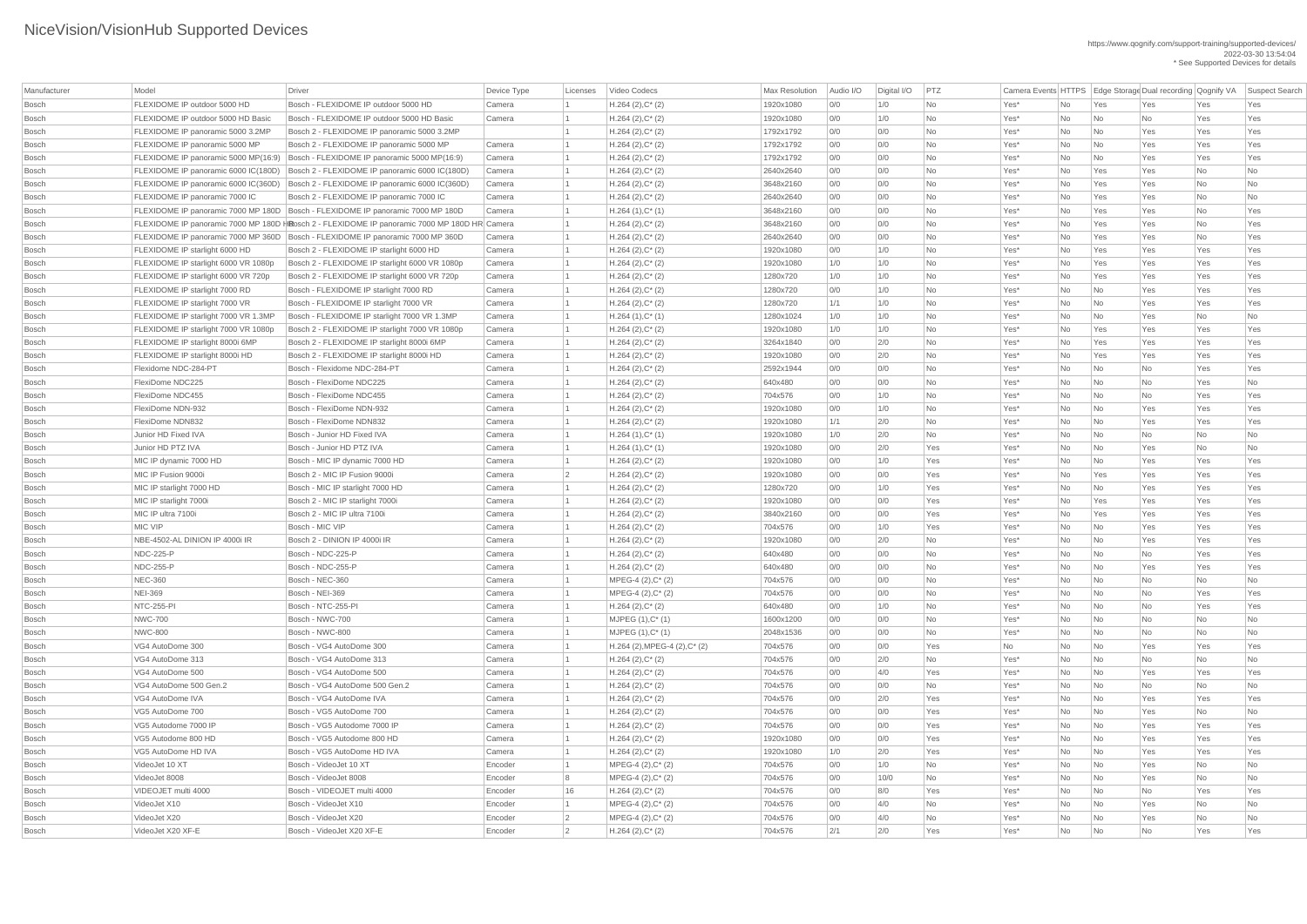| Manufacturer | Model                         | Driver                                | Device Type | Licenses       | Video Codecs         | <b>Max Resolution</b> | Audio I/O | Digital I/O | PTZ       |         |                |                             | Camera Events HTTPS Edge Storage Dual recording Qognify VA |           | Suspect Search |
|--------------|-------------------------------|---------------------------------------|-------------|----------------|----------------------|-----------------------|-----------|-------------|-----------|---------|----------------|-----------------------------|------------------------------------------------------------|-----------|----------------|
| <b>Bosch</b> | VideoJet X40 XF-E             | Bosch - VideoJet X40 XF-E             | Encoder     |                | $H.264 (2), C^*(2)$  | 704x576               | 0/0       | 4/0         | No        | Yes*    | No             | No                          | No                                                         | Yes       | No             |
| <b>Bosch</b> | <b>VIP 10</b>                 | Bosch - VIP 10                        | Encoder     |                | MPEG-4 (2), C* (2)   | 704x576               | 0/0       | 2/0         | Yes       | Yes*    | <b>No</b>      | No                          | No                                                         | No        | No             |
| <b>Bosch</b> | VIP X1                        | Bosch - VIP X1                        | Encoder     |                | $MPEG-4 (2), C^*(2)$ | 704x576               | 0/0       | 4/0         | No        | Yes*    | No             | $\overline{\mathsf{No}}$    | No                                                         | No        | <b>No</b>      |
| <b>Bosch</b> | VIP X1 XF IVA                 | Bosch - VIP X1 XF IVA                 | Encoder     |                | $H.264 (2), C^*(2)$  | 704x576               | 1/1       | 2/0         | No        | No      | No             | No                          | No                                                         | Yes       | Yes            |
| <b>Bosch</b> | VIP X1 XF-E                   | Bosch - VIP X1 XF-E                   | Encoder     |                | $H.264 (2), C^*(2)$  | 704x576               | 1/1       | 1/0         | Yes       | Yes*    | No             | No                          | No                                                         | Yes       | Yes            |
| <b>Bosch</b> | VIP X16 XF                    | Bosch - VIP X16 XF                    | Encoder     | 16             | $H.264 (2), C^*(2)$  | 704x576               | 2/0       | O/O         | <b>No</b> | Yes*    | No             | No                          | No                                                         | Yes       | Yes            |
| <b>Bosch</b> | <b>VIP X1600</b>              | Bosch - VIP X1600                     | Encoder     |                | $H.264 (2), C^*(2)$  | 704x576               | 1/1       | 2/0         | <b>No</b> | No      | No             | $\overline{\mathsf{No}}$    | <b>No</b>                                                  | Yes       | Yes            |
| <b>Bosch</b> | <b>VIP X1600 XF</b>           | Bosch - VIP X1600 XF                  | Encoder     | 4              | $H.264 (2), C^*(2)$  | 704x576               | 1/1       | O/O         | <b>No</b> | Yes*    | No             | No                          | No                                                         | Yes       | Yes            |
| <b>Bosch</b> | VIP X2                        | Bosch - VIP X2                        | Encoder     | $\overline{2}$ | $MPEG-4 (2), C^*(2)$ | 704x576               | 0/0       | 4/0         | <b>No</b> | Yes*    | No             | $\overline{\mathsf{No}}$    | No                                                         | No        | <b>No</b>      |
| <b>Bosch</b> | VOT_320 Thermal IP            | Bosch - VOT_320 Thermal IP            | Camera      |                | $H.264 (2), C^*(2)$  | 640x480               | 0/0       | 2/0         | No        | Yes*    | No             | $\overline{\mathsf{No}}$    | Yes                                                        | Yes       | Yes            |
| <b>Bwt</b>   | <b>BFD-9536IP</b>             | Bwt - BFD-9536IP                      | Camera      |                | $H.264 (2), C^*(2)$  | 720x576               | 1/0       | O/O         | <b>No</b> | Yes*    | No             | No                          | No                                                         | Yes       | No             |
| <b>Bwt</b>   | BSC-W300DN_Dual_Stream        | Bwt - BSC-W300DN_Dual_Stream          | Camera      |                | $H.264(1),C^*(1)$    | 1920x1072             | 1/0       | 1/1         | <b>No</b> | Yes*    | No             | No                          | No                                                         | Yes       | <b>No</b>      |
| <b>Bwt</b>   | BSC-W300DN_Single_Stream      | Bwt - BSC-W300DN_Single_Stream        | Camera      |                | $H.264(1),C^*(1)$    | 2048x1536             | 1/0       | 1/1         | No        | Yes*    | No             | $\overline{\mathsf{No}}$    | No                                                         | Yes       | No             |
| CP-Plus      | CP-UNC-BE21-VMD               | CP-Plus - CP-UNC-BE21-VMD             | Camera      |                | $H.264 (2), C^*(2)$  | 1920x1080             | 1/1       | O/O         | Yes       | Yes*    | No             | Yes                         | Yes                                                        | Yes       | Yes            |
| CP-Plus      | CP-UNC-TA21L3-M               | CP-Plus - CP-UNC-TA21L3-M             | Camera      |                | $H.264 (2), C^*(2)$  | 1920x1080             | 1/1       | O/O         | Yes       | Yes*    | No             | Yes                         | Yes                                                        | Yes       | Yes            |
| CP-Plus      | CP-UNC-TB81ZL6-VMDS           | CP-Plus - CP-UNC-TB81ZL6-VMDS         | Camera      |                | $H.264 (2), C^*(2)$  | 3840x2160             | 0/0       | 0/0         | Yes       | Yes*    | No             | Yes                         | Yes                                                        | Yes       | Yes            |
| CP-Plus      | CP-UNC-VB21ZL3S-VMD           | CP-Plus - CP-UNC-VB21ZL3S-VMD         | Camera      |                | $H.264 (2), C^*(2)$  | 1920x1080             | 1/1       | O/O         | Yes       | Yes*    | No             | Yes                         | Yes                                                        | Yes       | Yes            |
| CP-Plus      | CP-UNP-E3041L15               | CP-Plus - CP-UNP-E3041L15             | Camera      |                | $H.264 (2), C^*(2)$  | 2592x1520             | 0/0       | O/O         | Yes       | Yes*    | No             | Yes                         | Yes                                                        | Yes       | Yes            |
| CP-Plus      | CP-UNP-F3021L20-DAP           | CP-Plus - CP-UNP-F3021L20-DAP         | Camera      |                | $H.264 (2), C^*(2)$  | 1920x1080             | 1/1       | 0/0         | Yes       | Yes*    | No             | Yes                         | Yes                                                        | Yes       | Yes            |
| Camlux       | <b>PTI403-P</b>               | Camlux - PTI403-P                     | Camera      |                | $H.264(1),C^*(1)$    | 704x576               | 0/0       | 0/0         | <b>No</b> | Yes*    | No             | No                          | No                                                         | Yes       | <b>No</b>      |
| Canon        | VB-C50iR                      | Canon - VB-C50iR                      | Camera      |                | $MJPEG (1), C^* (1)$ | 640x480               | 0/0       | O/O         | Yes       | No      | No             | No                          | No                                                         | No        | <b>No</b>      |
| Canon        | $VB-H41$                      | Canon - VB-H41                        | Camera      |                | $H.264(1),C^*(1)$    | 1920x1080             | 0/0       | 0/0         | Yes       | No      | No             | $\overline{\mathsf{No}}$    | No                                                         | No        | No             |
| Canon        | VB-H43 1080p                  | Canon - VB-H43 1080p                  | Camera      |                | $H.264 (2), C^*(2)$  | 1920x1080             | 1/0       | 0/0         | Yes       | No      | No             | No                          | Yes                                                        | No        | <b>No</b>      |
| Canon        | VB-H43 720p                   | Canon - VB-H43 720p                   | Camera      |                | $H.264 (2), C^*(2)$  | 1280x720              | 1/0       | O/O         | Yes       | Yes*    | No             | No                          | Yes                                                        | No        | Yes            |
| Canon        | VB-H43 SXGA-                  | Canon - VB-H43 SXGA-                  | Camera      |                | $H.264 (2), C^*(2)$  | 1280x960              | 1/0       | 0/0         | Yes       | No      | <b>No</b>      | No                          | Yes                                                        | Yes       | Yes            |
| Canon        | <b>VB-H610VE</b>              | Canon - VB-H610VE                     | Camera      |                | $H.264(1),C^*(1)$    | 1920x1080             | 0/0       | 0/0         | No.       | No.     | No.            | No                          | No                                                         | No        | No             |
| Canon        | <b>VB-H710</b>                | Canon - VB-H710                       | Camera      |                | $H.264(1),C^*(1)$    | 1920x1080             | 0/0       | O/O         | No        | No      | <b>No</b>      | $\overline{\mathsf{No}}$    | No                                                         | No        | <b>No</b>      |
| Canon        | VB-H730F 1080p DualStream     | Canon - VB-H730F 1080p DualStream     | Camera      |                | $H.264 (2), C^*(2)$  | 1920x1080             | 0/0       | 0/0         | No        | Yes*    | N <sub>o</sub> | $\overline{\mathsf{No}}$    | Yes                                                        | No        | Yes            |
| Canon        | VB-H730F 1080p SingleStream   | Canon - VB-H730F 1080p SingleStream   | Camera      |                | $H.264(1),C^*(1)$    | 1920x1080             | 0/0       | 0/0         | No        | Yes*    | No             | $\overline{\mathsf{No}}$    | Yes                                                        | No        | Yes            |
| Canon        | VB-H730F 720p                 | Canon - VB-H730F 720p                 | Camera      |                | $H.264 (2), C^*(2)$  | 1280x720              | 0/0       | O/O         | <b>No</b> | Yes*    | No             | No                          | Yes                                                        | Yes       | Yes            |
| Canon        | VB-H730F SXGA-                | Canon - VB-H730F SXGA-                | Camera      |                | $H.264 (2), C^*(2)$  | 1280x960              | 0/0       | 0/0         | No        | Yes*    | No             | $\overline{\mathsf{No}}$    | Yes                                                        | Yes       | Yes            |
| Canon        | VB-H761LVE 1080p DualStream   | Canon - VB-H761LVE 1080p DualStream   | Camera      |                | $H.264 (2), C^*(2)$  | 1920x1080             | 1/0       | 0/0         | Yes       | Yes*    | No             | $\overline{\mathsf{No}}$    | Yes                                                        | No        | Yes            |
| Canon        | VB-H761LVE 1080p SingleStream | Canon - VB-H761LVE 1080p SingleStream | Camera      |                | $H.264(1),C^*(1)$    | 1920x1080             | 1/0       | O/O         | Yes       | Yes*    | No             | $\overline{\mathsf{No}}$    | Yes                                                        | No        | Yes            |
| Canon        | VB-H761LVE 720p               | Canon - VB-H761LVE 720p               | Camera      |                | $H.264 (2), C^*(2)$  | 1280x720              | 1/0       | 0/0         | Yes       | Yes*    | No             | $\overline{\mathsf{No}}$    | Yes                                                        | No        | No             |
| Canon        | VB-H761LVE SXGA-              | Canon - VB-H761LVE SXGA-              | Camera      |                | $H.264 (2), C^*(2)$  | 1280x960              | 0/0       | 0/0         | Yes       | Yes*    | No             | $\overline{\mathsf{No}}$    | Yes                                                        | Yes       | Yes            |
| Canon        | <b>VB-M40</b>                 | Canon - VB-M40                        | Camera      |                | $H.264(1),C^*(1)$    | 1280x960              | 0/0       | O/O         | Yes       | No      | No             | $\overline{\mathsf{No}}$    | No                                                         | Yes       | Yes            |
| Canon        | VB-M42 720p                   | Canon - VB-M42 720p                   | Camera      |                | $H.264 (2), C^*(2)$  | 1280x720              | 1/0       | O/O         | Yes       | No      | No             | $\overline{\mathsf{No}}$    | Yes                                                        | Yes       | Yes            |
| Canon        | VB-M42 SXGA-                  | Canon - VB-M42 SXGA-                  | Camera      |                | $H.264 (2), C^*(2)$  | 1280x960              | 1/0       | 0/0         | Yes       | Yes*    | No             | $\overline{\mathsf{No}}$    | Yes                                                        | Yes       | Yes            |
| Canon        | <b>VB-M600</b>                | Canon - VB-M600                       | Camera      |                | $H.264(1),C^*(1)$    | 1280x960              | 0/0       | O/O         | No        | No      | No             | $\overline{\mathsf{No}}$    | No                                                         | Yes       | Yes            |
| Canon        | VB-M720F 720p                 | Canon - VB-M720F 720p                 | Camera      |                | $H.264 (2), C^*(2)$  | 1280x720              | 1/0       | 0/0         | Yes       | Yes*    | No             | $\overline{\mathsf{No}}$    | Yes                                                        | No        | No             |
| Canon        | VB-M720F SXGA-                | Canon - VB-M720F SXGA-                | Camera      |                | $H.264 (2), C^*(2)$  | 1280x960              | 0/0       | 0/0         | Yes       | Yes*    | No             | $\overline{\mathsf{No}}$    | Yes                                                        | Yes       | Yes            |
| Canon        | VB-M741LE 720p                | Canon - VB-M741LE 720p                | Camera      |                | $H.264 (2), C^*(2)$  | 1280x720              | 1/0       | O/O         | Yes       | Yes*    | No             | No                          | Yes                                                        | No        | No             |
| Canon        | VB-M741LE SXGA-               | Canon - VB-M741LE SXGA-               | Camera      |                | $H.264 (2), C^*(2)$  | 1280x960              | 0/0       | 0/0         | Yes       | Yes*    | No             | No                          | Yes                                                        | Yes       | Yes            |
| Canon        | <b>VB-R10VE 720p</b>          | Canon - VB-R10VE 720p                 | Camera      |                | $H.264 (2), C^*(2)$  | 1280x720              | 0/0       | 0/0         | Yes       | No      | No             | $\overline{\mathsf{No}}$    | Yes                                                        | No        | No             |
| Canon        | VB-R10VE SXGA-                | Canon - VB-R10VE SXGA-                | Camera      |                | $H.264 (2), C^*(2)$  | 1280x960              | 0/0       | O/O         | Yes       | No      | No             | $\overline{\mathsf{No}}$    | Yes                                                        | Yes       | Yes            |
| Canon        | VB-R11 720p                   | Canon - VB-R11 720p                   | Camera      |                | $H.264 (2), C^*(2)$  | 1280x720              | 0/0       | 0/0         | Yes       | No      | No             | No                          | Yes                                                        | No        | No             |
| Canon        | VB-R11 SXGA-                  | Canon - VB-R11 SXGA-                  | Camera      |                | $H.264 (2), C^*(2)$  | 1280x960              | 0/0       | 0/0         | Yes       | No      | No             | $\overline{\mathsf{No}}$    | Yes                                                        | Yes       | Yes            |
| Canon        | VB-S30D 1080p                 | Canon - VB-S30D 1080p                 | Camera      |                | $H.264 (2), C^*(2)$  | 1920x1080             | 1/0       | O/O         | Yes       | Yes*    | No             | No                          | Yes                                                        | No        | Yes            |
| Canon        | VB-S30D 720p                  | Canon - VB-S30D 720p                  | Camera      |                | $H.264 (2), C^*(2)$  | 1280x720              | 1/0       | 0/0         | Yes       | Yes*    | No             | No                          | Yes                                                        | No        | Yes            |
| Canon        | VB-S30D SXGA-                 | Canon - VB-S30D SXGA-                 | Camera      |                | $H.264 (2), C^*(2)$  | 1280x960              | 1/0       | 0/0         | Yes       | Yes*    | No             | $\overline{\mathsf{No}}$    | No                                                         | Yes       | Yes            |
| Canon        | VB-S31D 1080p DualStream      | Canon - VB-S31D 1080p DualStream      | Camera      |                | $H.264 (2), C^*(2)$  | 1920x1080             | 0/0       | O/O         | Yes       | Yes*    | No             | No                          | Yes                                                        | No        | Yes            |
| Canon        | VB-S31D 1080p SingleStream    | Canon - VB-S31D 1080p SingleStream    | Camera      |                | $H.264(1),C^*(1)$    | 1920x1080             | O/O       | 0/0         | Yes       | Yes*    | <b>No</b>      | <b>No</b>                   | Yes                                                        | <b>No</b> | Yes            |
| Canon        | VB-S31D 720p                  | Canon - VB-S31D 720p                  | Camera      |                | $H.264 (2), C^*(2)$  | 1280x720              | 0/0       | 0/0         | Yes       | $Yes^*$ | No             | $\overline{\phantom{a}}$ No | Yes                                                        | Yes       | Yes            |
| Canon        | VB-S31D SXGA-                 | Canon - VB-S31D SXGA-                 | Camera      |                | $H.264 (2), C^*(2)$  | 1280x960              | 0/0       | 0/0         | Yes       | $Yes^*$ | No             | $\overline{\mathsf{No}}$    | Yes                                                        | Yes       | Yes            |
| Canon        | VB-S800D 1080p                | Canon - VB-S800D 1080p                | Camera      |                | $H.264 (2), C^*(2)$  | 1920x1080             | 1/0       | 0/0         | Yes       | Yes*    | No             | $\overline{\mathsf{No}}$    | Yes                                                        | No        | Yes            |
| Canon        | <b>VB-S800D 720P</b>          | Canon - VB-S800D 720P                 | Camera      |                | $H.264 (2), C^*(2)$  | 1280x720              | 1/0       | 0/0         | No        | Yes*    | No             | $\overline{\phantom{a}}$ No | Yes                                                        | Yes       | Yes            |
|              |                               |                                       |             |                |                      |                       |           |             |           |         |                |                             |                                                            |           |                |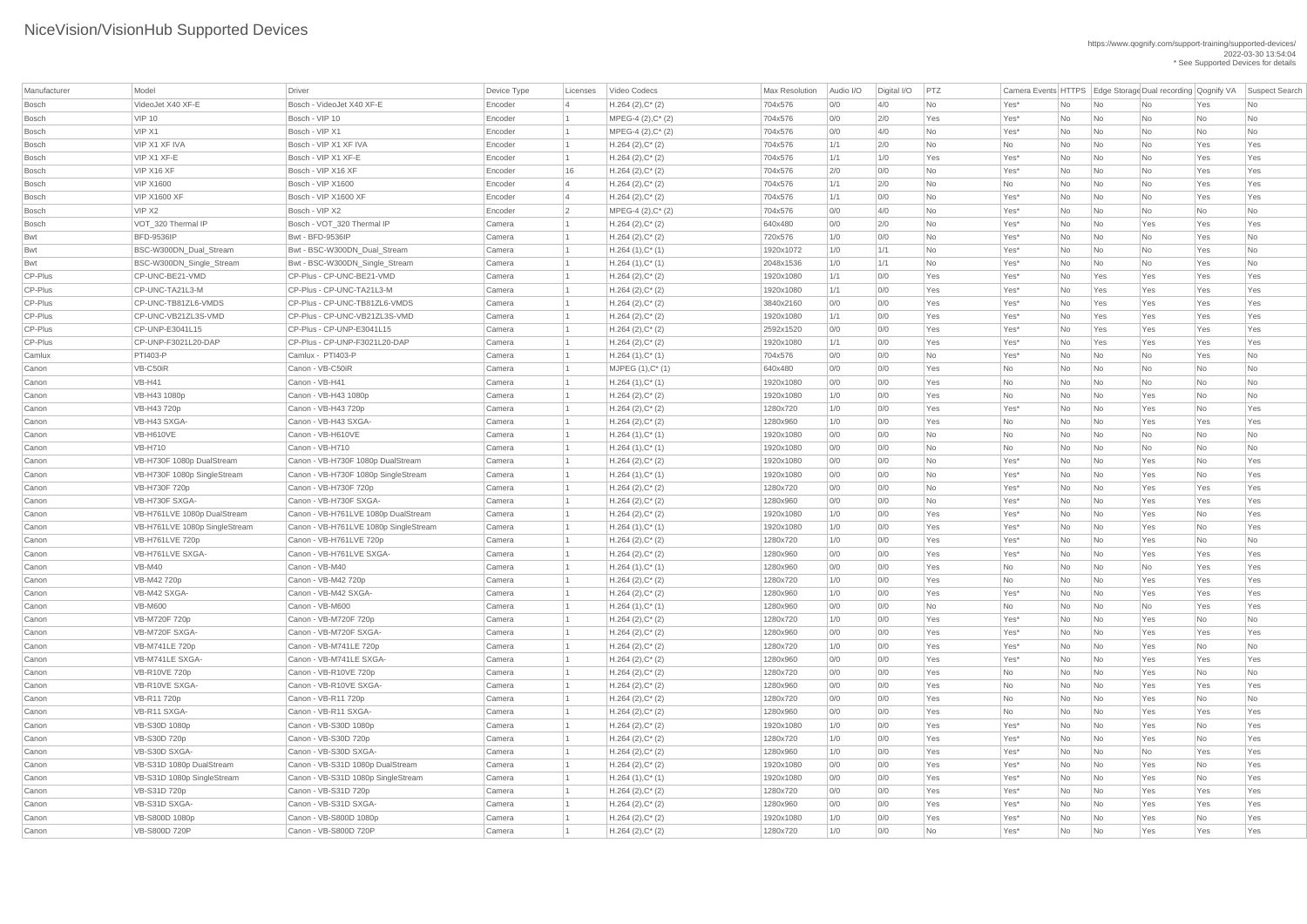| Manufacturer | Model                            | Driver                                   | Device Type | Licenses       | Video Codecs         | <b>Max Resolution</b> | Audio I/O | Digital I/O | PTZ       |           |     |                          |           |           | Camera Events HTTPS Edge Storage Dual recording Qognify VA Suspect Search |
|--------------|----------------------------------|------------------------------------------|-------------|----------------|----------------------|-----------------------|-----------|-------------|-----------|-----------|-----|--------------------------|-----------|-----------|---------------------------------------------------------------------------|
| Canon        | VB-S800D SXGA-                   | Canon - VB-S800D SXGA-                   | Camera      |                | $H.264 (2), C^*(2)$  | 1280x960              | 1/0       | 0/0         | <b>No</b> | Yes*      | No  | $\overline{\mathsf{No}}$ | No        | Yes       | Yes                                                                       |
| Canon        | VB-S900F 1080p                   | Canon - VB-S900F 1080p                   | Camera      |                | $H.264 (2), C^*(2)$  | 1920x1080             | 0/0       | 0/0         | No        | Yes*      | No  | $\overline{\mathsf{No}}$ | Yes       | No        | Yes                                                                       |
| Canon        | <b>VB-S900F 720P</b>             | Canon - VB-S900F 720P                    | Camera      |                | $H.264 (2), C^*(2)$  | 1280x720              | 0/0       | 0/0         | Yes       | Yes*      | No  | $\overline{\mathsf{No}}$ | Yes       | Yes       | Yes                                                                       |
| Canon        | VB-S900F SXGA-                   | Canon - VB-S900F SXGA-                   | Camera      |                | $H.264 (2), C^*(2)$  | 1280x960              | 0/0       | 0/0         | <b>No</b> | Yes*      | No  | $\overline{\mathsf{No}}$ | Yes       | Yes       | Yes                                                                       |
| Canon        | VB-S905F 720P                    | Canon - VB-S905F 720P                    | Camera      |                | $H.264 (2), C^*(2)$  | 1280x720              | 0/0       | 0/0         | Yes       | Yes*      | No  | $\overline{\mathsf{No}}$ | Yes       | Yes       | Yes                                                                       |
| Canon        | VB-S905F SXGA-                   | Canon - VB-S905F SXGA-                   | Camera      |                | $H.264 (2), C^*(2)$  | 1280x960              | 0/0       | 0/0         | <b>No</b> | Yes*      | No  | No                       | Yes       | Yes       | Yes                                                                       |
| Castel       | Castel 1 Button                  | Castel - Castel 1 Button                 | Intercom    |                | $H.264(1),C^*(1)$    | 352x288               | 0/0       | 0/0         | <b>No</b> | Yes*      | No  | $\overline{\mathsf{No}}$ | No        | No        | No                                                                        |
| Cisco        | CIVS-IPC-2500                    | Cisco - CIVS-IPC-2500                    | Camera      |                | $MPEG-4 (1), C^*(1)$ | 720x576               | 0/0       | 0/0         | No        | Yes*      | No  | $\overline{\mathsf{No}}$ | No        | Yes       | Yes                                                                       |
| Cisco        | CIVS-IPC-2531V                   | Cisco - CIVS-IPC-2531V                   | Camera      |                | $MPEG-4 (1), C^*(1)$ | 720x576               | 0/0       | 0/0         | <b>No</b> | Yes*      | No  | $\overline{\mathsf{No}}$ | No        | Yes       | Yes                                                                       |
| Cisco        | CIVS-IPC-2600                    | Cisco - CIVS-IPC-2600                    | Camera      |                | $H.264(1),C^*(1)$    | 704x576               | 0/0       | 0/0         | <b>No</b> | Yes*      | No  | $\overline{\mathsf{No}}$ | No        | No        | Yes                                                                       |
| Cisco        | CIVS-IPC-2621V                   | Cisco - CIVS-IPC-2621V                   | Camera      |                | $H.264(1),C^*(1)$    | 720x576               | 0/0       | 0/0         | No        | Yes*      | No  | $\overline{\mathsf{No}}$ | No        | Yes       | Yes                                                                       |
| Cisco        | CIVS-IPC-2630V                   | Cisco - CIVS-IPC-2630V                   | Camera      |                | $H.264(1),C^*(1)$    | 720x576               | 0/0       | 0/0         | No        | Yes*      | No  | No                       | No        | Yes       | Yes                                                                       |
| Cisco        | CIVS-IPC-2935                    | Cisco - CIVS-IPC-2935                    | Camera      |                | $H.264 (2), C^*(2)$  | 704x576               | 0/0       | 0/0         | <b>No</b> | Yes*      | No  | $\overline{\mathsf{No}}$ | No        | Yes       | Yes                                                                       |
| Cisco        | CIVS-IPC-3520                    | Cisco - CIVS-IPC-3520                    | Camera      |                | $H.264 (2), C^*(2)$  | 1280x800              | 0/0       | 0/0         | No        | Yes*      | No  | $\overline{\mathsf{No}}$ | Yes       | Yes       | Yes                                                                       |
| Cisco        | CIVS-IPC-3530                    | Cisco - CIVS-IPC-3530                    | Camera      |                | $H.264 (2), C^*(2)$  | 1280x800              | 0/0       | 0/0         | <b>No</b> | Yes*      | No  | $\overline{\mathsf{No}}$ | Yes       | Yes       | Yes                                                                       |
| Cisco        | CIVS-IPC-4300                    | Cisco - CIVS-IPC-4300                    | Camera      |                | $H.264(1),C^*(1)$    | 1920x1080             | 0/0       | 0/0         | <b>No</b> | No        | No  | $\overline{\mathsf{No}}$ | No        | Yes       | Yes                                                                       |
| Cisco        | CIVS-IPC-4300E                   | Cisco - CIVS-IPC-4300E                   | Camera      |                | $H.264(1),C^*(1)$    | 1920x1080             | 0/0       | 0/0         | No        | No        | No  | $\overline{\mathsf{No}}$ | No        | Yes       | Yes                                                                       |
| Cisco        | CIVS-IPC-4500                    | Cisco - CIVS-IPC-4500                    | Camera      |                | $H.264(1),C^*(1)$    | 1920x1080             | 0/0       | 0/0         | No        | No        | No  | $\overline{\mathsf{No}}$ | No        | No        | Yes                                                                       |
| Cisco        | CIVS-IPC-5011                    | Cisco - CIVS-IPC-5011                    | Camera      |                | $H.264 (2), C^*(2)$  | 1280x960              | 0/0       | 0/0         | <b>No</b> | Yes*      | No  | $\overline{\mathsf{No}}$ | No        | Yes       | Yes                                                                       |
| Cisco        | CIVS-IPC-6020                    | Cisco - CIVS-IPC-6020                    | Camera      |                | $H.264 (2), C^*(2)$  | 1920x1080             | 0/0       | 0/0         | No        | No        | No  | $\overline{\mathsf{No}}$ | Yes       | Yes       | Yes                                                                       |
| Cisco        | CIVS-IPC-6030                    | Cisco - CIVS-IPC-6030                    | Camera      |                | $H.264 (2), C^*(2)$  | 1920x1080             | 0/0       | 0/0         | No        | No        | No  | $\overline{\mathsf{No}}$ | Yes       | Yes       | Yes                                                                       |
| Cisco        | CIVS-IPC-6500PD                  | Cisco - CIVS-IPC-6500PD                  | Camera      |                | $H.264 (2), C^*(2)$  | 1920x1080             | 0/0       | 0/0         | <b>No</b> | <b>No</b> | No  | $\overline{\mathsf{No}}$ | Yes       | Yes       | Yes                                                                       |
| Cisco        | CIVS-IPC-6930                    | Cisco - CIVS-IPC-6930                    | Camera      |                | $H.264 (2), C^*(2)$  | 1920x1080             | 0/0       | 0/0         | Yes       | No        | No  | $\overline{\mathsf{No}}$ | Yes       | Yes       | Yes                                                                       |
| Cisco        | CIVS-IPC-7030                    | Cisco - CIVS-IPC-7030                    | Camera      |                | $H.264 (2), C^*(2)$  | 2560x1920             | 0/0       | 0/0         | No        | Yes*      | No  | $\overline{\mathsf{No}}$ | Yes       | Yes       | Yes                                                                       |
| Cohu         | 3960HD                           | Cohu - 3960HD                            | Camera      |                | $H.264 (2), C^*(2)$  | 1280x720              | O/O       | 0/0         | No        | Yes*      | No  | $\overline{\mathsf{No}}$ | No        | No        | No                                                                        |
| Cohu         | 3960HD720                        | Cohu - 3960HD720                         | Camera      |                | $H.264 (2), C^*(2)$  | 1280x720              | 0/0       | 0/0         | No        | Yes*      | No. | No                       | <b>No</b> | Yes       | Yes                                                                       |
| Commend      | WS211VICM                        | Commend - WS211VICM                      | Intercom    |                | $MJPEG (1), C^*(1)$  | 640x480               | 0/0       | 0/0         | No        | Yes*      |     | $\overline{\mathsf{No}}$ | No        | No        | No                                                                        |
| <b>DVTel</b> | CF-5212, CF-5222                 | DVTel - CF-5212-00                       | Camera      |                | $H.264(1),C^*(1)$    | 1280x720              | 1/0       | 0/0         | <b>No</b> | No        | No  | $\overline{\mathsf{No}}$ | No        | <b>No</b> | No                                                                        |
| Dahua        | DH-HDBW5288E-PD                  | Dahua - DH-HDBW5288E-PD                  |             |                | $H.264 (2), C^*(2)$  | 1920x1080             | O/O       | 0/0         | <b>No</b> | Yes*      | No  | $\overline{\mathsf{No}}$ |           | Yes       | Yes                                                                       |
| Dahua        | DH-IPC-HDB5221E-Z                | Dahua - DH-IPC-HDB5221E-Z                | Camera      |                |                      |                       |           |             | <b>No</b> |           | No  |                          | Yes       |           |                                                                           |
|              | DH-IPC-HDBW2431R-ZS              | Dahua - DH-IPC-HDBW2431R-ZS              | Camera      |                | $H.264 (2), C^*(2)$  | 1920x1080             | 0/0       | 0/0         |           | Yes*      | No  | No                       | Yes       | Yes       | Yes                                                                       |
| Dahua        |                                  | Dahua - DH-IPC-HDBW5243R-ZYL-AS          | Camera      |                | $H.264 (2), C^*(2)$  | 2688x1520             | 0/0       | 0/0         | <b>No</b> | Yes*      | No  | $\overline{\mathsf{No}}$ | Yes       | Yes       | Yes                                                                       |
| Dahua        | DH-IPC-HDBW5243R-ZYL-AS          |                                          | Camera      |                | $H.264 (2), C^*(2)$  | 1920x1080             | 0/0       | 0/0         | <b>No</b> | Yes*      | No  | $\overline{\mathsf{No}}$ | Yes       | Yes       | Yes                                                                       |
| Dahua        | DH-IPC-HDBW5243R-ZYL-AS Corridor | Dahua - DH-IPC-HDBW5243R-ZYL-AS Corridor | Camera      |                | $H.264 (2), C^*(2)$  | 1920x1080             | 0/0       | 0/0         | No        | Yes*      | No  | $\overline{\mathsf{No}}$ | Yes       | Yes       | Yes                                                                       |
| Dahua        | DH-IPC-HDBW52CWHR1Y-PD           | Dahua - DH-IPC-HDBW52CWHR1Y-PD           | Camera      |                | $H.264 (2), C^*(2)$  | 1920x1080             | 0/0       | 0/0         | <b>No</b> | Yes*      | No  | $\overline{\mathsf{No}}$ | Yes       | Yes       | Yes                                                                       |
| Dahua        | DH-IPC-HDBW5443R1-ZYL            | Dahua - DH-IPC-HDBW5443R1-ZYL            | Camera      |                | $H.264 (2), C^*(2)$  | 1920x1080             | 0/0       | 0/0         | <b>No</b> | Yes*      | No  | $\overline{\mathsf{No}}$ | Yes       | Yes       | Yes                                                                       |
| Dahua        | DH-IPC-HDBW8288E-PD              | Dahua - DH-IPC-HDBW8288E-PD              | Camera      |                | $H.264 (2), C^*(2)$  | 1920x1080             | 0/0       | 0/0         | <b>No</b> | Yes*      | No  | No                       | Yes       | Yes       | Yes                                                                       |
| Dahua        | DH-IPC-HDBW8449E-ZRL             | Dahua - DH-IPC-HDBW8449E-ZRL             | Camera      |                | $H.264 (2), C^*(2)$  | 2688x1520             | 0/0       | 0/0         | <b>No</b> | Yes*      | No  | $\overline{\mathsf{No}}$ | Yes       | Yes       | Yes                                                                       |
| Dahua        | DH-IPC-HDBW8449E-ZRL Corridor    | Dahua - DH-IPC-HDBW8449E-ZRL Corridor    | Camera      |                | $H.264 (2), C^*(2)$  | 2688x1520             | 0/0       | 0/0         | <b>No</b> | Yes*      | No  | $\overline{\mathsf{No}}$ | Yes       | Yes       | Yes                                                                       |
| Dahua        | DH-IPC-HDW2431T-ZS               | Dahua - DH-IPC-HDW2431T-ZS               | Camera      |                | $H.264 (2), C^*(2)$  | 2688x1520             | 0/0       | 0/0         | No        | Yes*      | No  | No                       | Yes       | Yes       | Yes                                                                       |
| Dahua        | DH-IPC-HDW4433C-A                | Dahua - DH-IPC-HDW4433C-A                | Camera      |                | $H.264 (2), C^*(2)$  | 2592x1520             | 0/0       | 0/0         | <b>No</b> | Yes*      | No  | $\overline{\mathsf{No}}$ | Yes       | Yes       | Yes                                                                       |
| Dahua        | DH-IPC-HF5221E                   | Dahua - DH-IPC-HF5221E                   | Camera      |                | $H.264 (2), C^*(2)$  | 1920x1080             | 0/0       | 0/0         | <b>No</b> | Yes*      | No  | $\overline{\mathsf{No}}$ | Yes       | Yes       | Yes                                                                       |
| Dahua        | DH-IPC-HF8289E-PD                | Dahua - DH-IPC-HF8289E-PD                | Camera      |                | $H.264 (2), C^*(2)$  | 1920x1080             | 0/0       | 0/0         | <b>No</b> | Yes*      | No  | No                       | Yes       | Yes       | Yes                                                                       |
| Dahua        | DH-IPC-HFW5288M-PD               | Dahua - DH-IPC-HFW5288M-PD               | Camera      |                | $H.264 (2), C^*(2)$  | 1920x1080             | 0/0       | 0/0         | <b>No</b> | Yes*      | No  | $\overline{\mathsf{No}}$ | Yes       | Yes       | Yes                                                                       |
| Dahua        | DH-IPC-HFW5541E-ZE               | Dahua - DH-IPC-HFW5541E-ZE               | Camera      |                | $H.264 (2), C^*(2)$  | 2592x1944             | 0/0       | 0/0         | <b>No</b> | Yes*      | No  | $\overline{\mathsf{No}}$ | Yes       | Yes       | Yes                                                                       |
| Dahua        | DH-IPC-HFW88CWKI-PD              | Dahua - DH-IPC-HFW88CWKI-PD              | Camera      |                | $H.264 (2), C^*(2)$  | 3840x2160             | 0/0       | 0/0         | <b>No</b> | Yes*      | No  | $\overline{\mathsf{No}}$ | Yes       | Yes       | Yes                                                                       |
| Dahua        | DH-IPC-PDBW5831                  | Dahua - DH-IPC-PDBW5831                  | Camera      |                | $H.264 (2), C^*(2)$  | 1920x1080             | 0/0       | 0/0         | <b>No</b> | Yes*      | No  | $\overline{\mathsf{No}}$ | Yes       | Yes       | Yes                                                                       |
| Dahua        | DH-PSD81602N-A360                | Dahua - DH-PSD81602N-A360                | Camera      | $\overline{3}$ | $H.264 (2), C^*(2)$  | 4096x1800             | 0/0       | 0/0         | Yes       | Yes*      | No  | $\overline{\mathsf{No}}$ | Yes       | Yes       | Yes                                                                       |
| Dahua        | DH-PTZ19245U-IRB-N               | Dahua - DH-PTZ19245U-IRB-N               | Camera      |                | $H.264 (2), C^*(2)$  | 1920x1080             | 0/0       | 0/0         | Yes       | Yes*      | No  | No                       | Yes       | Yes       | Yes                                                                       |
| Dahua        | DH-SD-6A9288UB-PD                | Dahua - DH-SD-6A9288UB-PD                | Camera      |                | $H.264 (2), C^*(2)$  | 1920x1080             | 0/0       | 0/0         | Yes       | Yes*      | No  | $\overline{\mathsf{No}}$ | Yes       | Yes       | Yes                                                                       |
| Dahua        | DH-SD59225U-HNI                  | Dahua - DH-SD59225U-HNI                  | Camera      |                | $H.264 (2), C^*(2)$  | 1920x1080             | 0/0       | 0/0         | Yes       | Yes*      | No  | $\overline{\mathsf{No}}$ | Yes       | Yes       | Yes                                                                       |
| Dahua        | DH-SD59230U-HNI                  | Dahua - DH-SD59230U-HNI                  | Camera      |                | $H.264 (2), C^*(2)$  | 1920x1080             | 0/0       | 0/0         | Yes       | Yes*      | No. | No                       | Yes       | Yes       | Yes                                                                       |
| Dahua        | <b>DH-SD59430U-HNI</b>           | Dahua - DH-SD59430U-HNI                  | Camera      |                | $H.264 (2), C^*(2)$  | 2592x1520             | 0/0       | 0/0         | Yes       | Yes*      | No  | $\overline{\mathsf{No}}$ | Yes       | Yes       | Yes                                                                       |
| Dahua        | DH-SD5A225XA-HNR                 | Dahua - DH-SD5A225XA-HNR                 | Camera      |                | $H.264 (2), C^*(2)$  | 1920x1080             | 0/0       | 0/0         | Yes       | $Yes^*$   | No  | N <sub>o</sub>           | Yes       | Yes       | Yes                                                                       |
| Dahua        | <b>DH-SD60230U-HNI</b>           | Dahua - DH-SD60230U-HNI                  | Camera      |                | $H.264 (2), C^*(2)$  | 1920x1080             | 0/0       | 0/0         | Yes       | $Yes^*$   | No  | $\overline{\mathsf{No}}$ | Yes       | Yes       | Yes                                                                       |
| Dahua        | DH-SD60230U-HNI-SL               | Dahua - DH-SD60230U-HNI-SL               | Camera      |                | $H.264 (2), C^*(2)$  | 1920x1080             | 0/0       | 0/0         | Yes       | Yes*      | No  | $\overline{\mathsf{No}}$ | Yes       | Yes       | Yes                                                                       |
| Dahua        | DH-SD6AL230F-HNI                 | Dahua - DH-SD6AL230F-HNI                 | Camera      |                | $H.264 (2), C^*(2)$  | 1920x1080             | 0/0       | 0/0         | Yes       | Yes*      | No  | $\overline{\mathsf{No}}$ | Yes       | Yes       | Yes                                                                       |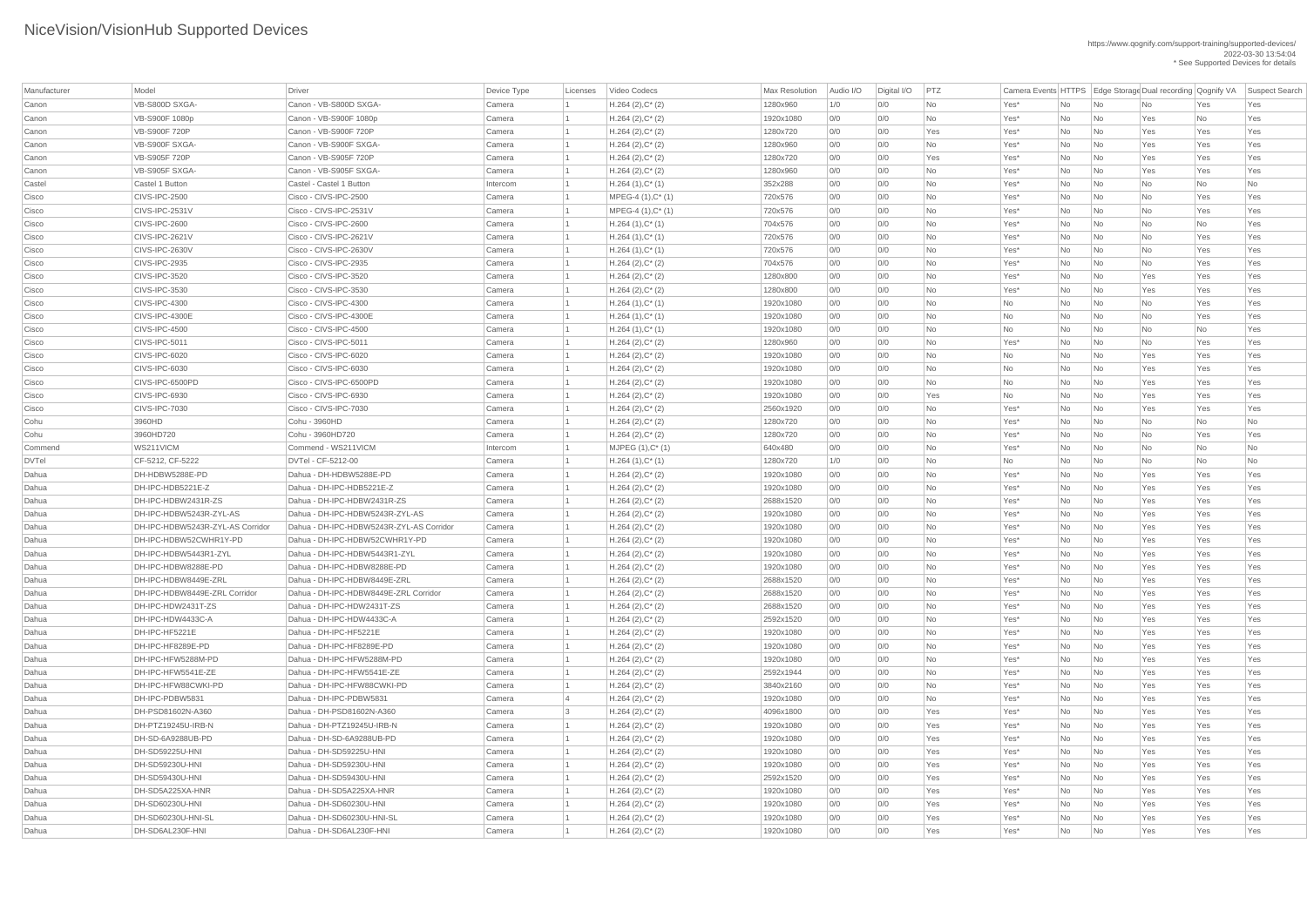| Manufacturer           | Model                                       | Driver                                                       | Device Type      | Licenses       | Video Codecs           | Max Resolution       | Audio I/O  | Digital I/O | PTZ        |                  |           |                             | Camera Events HTTPS Edge Storage Dual recording Qognify VA |           | Suspect Search |
|------------------------|---------------------------------------------|--------------------------------------------------------------|------------------|----------------|------------------------|----------------------|------------|-------------|------------|------------------|-----------|-----------------------------|------------------------------------------------------------|-----------|----------------|
| Dahua                  | DH-SD6AL230F-HNI-Motorola                   | Dahua - DH-SD6AL230F-HNI-Motorola                            | Camera           |                | $H.264 (2), C^*(2)$    | 1920x1080            | 0/0        | 0/0         | Yes        | Yes*             | No        | No                          | Yes                                                        | Yes       | Yes            |
| Dahua                  | DH-SD6CE230U-HNI                            | Dahua - DH-SD6CE230U-HNI                                     | Camera           |                | $H.264$ (2), $C^*$ (2) | 1920x1080            | 0/0        | 0/0         | Yes        | Yes*             | No        | No                          | Yes                                                        | Yes       | Yes            |
| Dahua                  | DH-SDALA230FN-HNI                           | Dahua - DH-SDALA230FN-HNI                                    | Camera           |                | $H.264 (2), C^*(2)$    | 1920x1080            | 0/0        | 0/0         | Yes        | Yes*             | No        | No                          | Yes                                                        | Yes       | Yes            |
| Dahua                  | DH-SDZW2030U-SL                             | Dahua - DH-SDZW2030U-SL                                      | Camera           |                | $H.264$ (2), $C^*$ (2) | 1920x1080            | 0/0        | 0/0         | Yes        | Yes*             | No        | No                          | Yes                                                        | Yes       | Yes            |
| Dahua                  | DH-TPC-BF3221-T                             | Dahua - DH-TPC-BF3221-T                                      | Camera           |                | $H.264 (2), C^*(2)$    | 1920x1080            | 0/0        | 0/0         | No         | Yes*             | No        | No                          | Yes                                                        | Yes       | Yes            |
| Dahua                  | DH-TPC-BF5421-T                             | Dahua - DH-TPC-BF5421-T                                      | Camera           |                | $H.264 (2), C^*(2)$    | 1920x1080            | 0/0        | 0/0         | No         | Yes*             | No        | No                          | Yes                                                        | Yes       | Yes            |
| Dahua                  | IPC-HD2100P                                 | Dahua - IPC-HD2100P                                          | Camera           |                | $H.264 (2), C^*(2)$    | 1280x960             | 0/0        | 0/0         | No         | Yes*             | No        | No                          | Yes                                                        | Yes       | Yes            |
| Dahua                  | IPC-HDBW2421R-ZS                            | Dahua - IPC-HDBW2421R-ZS                                     | Camera           |                | $H.264$ (2), $C^*$ (2) | 2688x1520            | 0/0        | 0/0         | <b>No</b>  | Yes*             | No        | No                          | Yes                                                        | Yes       | Yes            |
| Dahua                  | IPC-HFW1220S                                | Dahua - IPC-HFW1220S                                         | Camera           |                | $H.264 (2), C^*(2)$    | 1920x1080            | 0/0        | 0/0         | No         | Yes*             | No        | No                          | Yes                                                        | Yes       | Yes            |
| Dahua                  | IPC-HFW2221R-VFS-IRE6                       | Dahua - IPC-HFW2221R-VFS-IRE6                                | Camera           |                | $H.264$ (2), $C^*$ (2) | 1920x1080            | 0/0        | 0/0         | No         | Yes*             | No        | No                          | Yes                                                        | Yes       | Yes            |
| Dahua                  | IPC-HFW2421R-Z-IRE6                         | Dahua - IPC-HFW2421R-Z-IRE6                                  | Camera           |                | $H.264 (2), C^*(2)$    | 2688x1520            | 0/0        | 0/0         | <b>No</b>  | Yes*             | No        | No                          | Yes                                                        | Yes       | Yes            |
| Dahua                  | IPC-HFW2421R-ZS-IRE6                        | Dahua - IPC-HFW2421R-ZS-IRE6                                 | Camera           |                | $H.264 (2), C^*(2)$    | 2688x1520            | 0/0        | 0/0         | No         | Yes*             | No        | No                          | Yes                                                        | Yes       | Yes            |
| Dahua                  | IPC-HFW2431T-ZS                             | Dahua - IPC-HFW2431T-ZS                                      | Camera           |                | $H.264 (2), C^*(2)$    | 2688x1520            | 0/0        | 0/0         | No         | Yes*             | No        | No                          | Yes                                                        | Yes       | Yes            |
| Dahua                  | IPC-HFW5120R-Z                              | Dahua - IPC-HFW5120R-Z                                       | Camera           |                | $H.264 (2), C^*(2)$    | 1280x960             | 0/0        | 0/0         | <b>No</b>  | Yes*             | No        | No                          | Yes                                                        | Yes       | Yes            |
| Dahua                  | <b>IPC-HFW5200E-Z12</b>                     | Dahua - IPC-HFW5200E-Z12                                     | Camera           |                | $H.264$ (2), $C^*$ (2) | 1920x1080            | 0/0        | 0/0         | No         | Yes*             | No        | No                          | Yes                                                        | Yes       | Yes            |
| Dahua                  | <b>IPC-HFW5231E-Z12E</b>                    | Dahua - IPC-HFW5231E-Z12E                                    | Camera           |                | $H.264$ (2), $C^*$ (2) | 1920x1080            | 0/0        | 0/0         | No         | Yes*             | No        | No                          | Yes                                                        | Yes       | Yes            |
| Dahua                  | <b>IPC-HFW5241E-Z12E</b>                    | Dahua - IPC-HFW5241E-Z12E                                    | Camera           |                | $H.264(2),C^*(2)$      | 1920x1080            | 0/0        | 0/0         | No         | Yes*             | No        | No                          | Yes                                                        | Yes       | Yes            |
| Dahua                  | IPC-HFW5241EP-Z12E                          | Dahua - IPC-HFW5241EP-Z12E                                   | Camera           |                | $H.264 (2), C^*(2)$    | 1920x1080            | 0/0        | 0/0         | No         | Yes*             | No        | No                          | Yes                                                        | Yes       | Yes            |
| Dahua                  | IPC-HFW7442H-ZFR                            | Dahua - IPC-HFW7442H-ZFR                                     |                  |                | $H.264 (2), C^*(2)$    | 2688x1520            | 0/0        | 0/0         | No         | Yes <sup>*</sup> | No        | No                          | Yes                                                        | Yes       | Yes            |
| Dahua                  | IPC-HFW8331E-Z                              | Dahua - IPC-HFW8331E-Z                                       | Camera           |                | $H.264$ (2), $C^*$ (2) | 2048x1536            | 0/0        | 0/0         | <b>No</b>  | No               | No        | No                          | Yes                                                        | No        | <b>No</b>      |
| Dahua                  | N24BG52                                     | Dahua - N24BG52                                              | Camera           |                | $H.264 (2), C^*(2)$    | 1920x1080            | 1/0        | 0/0         | <b>No</b>  | Yes <sup>*</sup> | No        | No                          | Yes                                                        | Yes       | Yes            |
| Dahua                  | <b>N24BL52</b>                              | Dahua - N24BL52                                              | Camera           |                | $H.264$ (2), $C^*$ (2) | 1920x1080            | 1/0        | 0/0         | No         | Yes*             | No        | No                          | Yes                                                        | Yes       | Yes            |
| Dahua                  | <b>N24BN52</b>                              | Dahua - N24BN52                                              | Camera           |                |                        | 1920x1080            | 1/0        | 0/0         | <b>No</b>  | Yes*             | No        | No                          | Yes                                                        | Yes       | Yes            |
| Dahua                  | NK8BR4                                      | Dahua - NK8BR4                                               |                  |                | $H.264(2),C^*(2)$      |                      |            |             |            |                  |           |                             |                                                            |           |                |
| Datavision             | DV-DVS01C                                   | Datavision - DV-DVS01C                                       | Camera (Fisheye) |                | $H.264 (2), C^*(2)$    | 4000x3000<br>352x288 | 0/0<br>1/0 | 0/0<br>4/0  | No         | Yes*<br>Yes*     | No        | No                          | Yes                                                        | Yes       | No             |
|                        |                                             |                                                              | Camera           |                | $H.264 (2), C^*(2)$    |                      |            |             | Yes        |                  | No        | No                          | No                                                         | No        | No             |
| Datavision             | DV_IP09                                     | Datavision - DV_IP09                                         | Camera           |                | $H.264 (2), C^*(2)$    | 1600x1200            | 1/0        | 1/0         | No         | Yes*             | No        | No                          | No                                                         | No        | No             |
| Davantis               | Davantis                                    | Davantis - Davantis                                          | Camera           |                | $H.264(1),C^*(1)$      | 1920x1080            | 0/0        | 0/0         | <b>No</b>  | Yes*             | No        | No                          | No                                                         | No        | Yes            |
| Drs                    | <b>DRS-3000</b>                             | Drs - DRS-3000                                               | Camera           |                | $H.264(1),C^*(1)$      | 320x240              | 0/0        | 0/0         | Yes        | No               | No        | No                          | Yes                                                        | Yes       | No             |
| Drs                    | DRS-3000 Ultra<br><b>DRS-6000</b>           | Drs - DRS-3000 Ultra<br>Drs - DRS-6000                       | Camera           |                | $H.264(1),C^*(1)$      | 320x240              | 0/0        | 0/0         | Yes        | <b>No</b>        | No        | No                          | Yes                                                        | Yes       | No             |
| Drs                    | <b>GANZA THERMAL PTZ 640</b>                | Drs - GANZA THERMAL PTZ 640                                  | Camera           |                | $H.264(1),C^*(1)$      | 640x480              | 0/0        | 0/0         | <b>No</b>  | No               | No        | No                          | No                                                         | Yes       | No             |
| Drs                    |                                             |                                                              | Camera<br>Camera |                | $H.264(1),C^*(1)$      | 640x480              | 0/0        | 0/0<br>0/0  | Yes<br>Yes | No               | No        | No                          | Yes                                                        | Yes       | No             |
| DynaColor              | DynaHawk 820W2-F3                           | DynaColor - DynaHawk 820W2-F3<br>DynaColor - DynaHawk W2S1-J |                  |                | $H.264 (2), C^*(2)$    | 1920x1080            | 0/0        | 0/0         |            | Yes*             | No        | No                          | No                                                         | Yes       | No             |
| DynaColor              | DynaHawk W2S1-J                             |                                                              | Camera           |                | $H.264(2),C^*(2)$      | 1920x1080            | 0/0        |             | <b>No</b>  | Yes*             | No        | No                          | No                                                         | Yes       | Yes            |
| DynaColor              | <b>DynaHawk XA Series</b>                   | DynaColor - DynaHawk XA Series                               | Camera           |                | $H.264(2),C^*(2)$      | 1920x1080            | 0/0        | 0/0         | <b>No</b>  | Yes*             | No        | No                          | No                                                         | Yes       | Yes            |
| E_vision               | EVIPPTZ30                                   | E vision - EVIPPTZ30                                         | Camera           |                | $H.264 (2), C^*(2)$    | 2304x1296            | 0/0        | 0/0         | Yes        | Yes*             | No        | Yes                         | Yes                                                        | Yes       | Yes            |
| Emcom                  | EmVista                                     | Emcom - EmVista                                              | Audio Device     | $\Omega$       | $H.264(1),C^*(1)$      | 704x576              | 32/0       | 0/0         | <b>No</b>  | No               | No        | No                          | No                                                         | No        | No             |
| Emza                   | WiseEye 2.0                                 | Emza - WiseEye 2.0                                           | Camera           |                | $MJPEG (1), C^* (1)$   | 640x480              | 0/0        | 0/0         | <b>No</b>  | Yes*             | No        | No                          | No                                                         | No        | No             |
| Epiphan                | VGA Brodcaster<br><b>VGADVI Broadcaster</b> | Epiphan - VGA Brodcaster<br>Epiphan - VGADVI Broadcaster     | Encoder          |                | MJPEG (1), C* (1)      | 1600x1200            | 0/0        | 0/0         | No         | No               | No        | No                          | No                                                         | No        | No             |
| Epiphan                |                                             |                                                              | Encoder          |                | $H.264(1),C^*(1)$      | 2048x2048            | 0/0        | 0/0         | <b>No</b>  | No               | No        | No                          | No                                                         | No        | No             |
| FLIR Systems In        | A310 PT-Series                              | FLIR Systems Inc - A310 PT-Series                            | Camera           |                | $H.264(1),C^*(1)$      | 720x576              | 0/0        | 0/0         | Yes        | Yes*             | No        | No                          | Yes                                                        | Yes       | Yes            |
| FLIR Systems In        | A310 PT-Series trk101-VA                    | FLIR Systems Inc - A310 PT-Series trk101-VA                  | Camera           |                | $H.264(1),C^*(1)$      | 720x576              | 0/0        | 0/0         | Yes        | Yes*             | No        | No                          | Yes                                                        | Yes       | Yes            |
| FLIR Systems In        | CB-3102-01-I, CB-3102-11-I                  | FLIR Systems Inc - CB-3102-11-I                              | Camera           |                | $H.264(2),C^*(2)$      | 1920x1080            | 0/0        | 0/0         | No         | No               | No        | No                          | Yes                                                        | No        | Yes            |
| FLIR Systems In        | CB-3304-11-I, CB-3304-21-I                  | <b>FLIR Systems Inc - CB-3304</b>                            | Camera           |                | $H.264(2),C^*(2)$      | 2560x1440            | 0/0        | 0/0         | <b>No</b>  | No               | No        | No                          | Yes                                                        | No        | Yes            |
| FLIR Systems In        | CM-3102-01-I, CM-3102-11-I                  | FLIR Systems Inc - CM-3102-11-I                              | Camera           |                | $H.264(2),C^*(2)$      | 1920x1080            | 0/0        | 0/0         | No         | No               | No        | No                          | Yes                                                        | No        | Yes            |
| FLIR Systems In        | CM-3202                                     | FLIR Systems Inc - CM-3202                                   | Camera           |                | $H.264$ (2), $C^*$ (2) | 1920x1080            | 0/0        | 0/0         | <b>No</b>  | No               | No        | No                          | Yes                                                        | <b>No</b> | Yes            |
| FLIR Systems In        | CM-3304-11-I, CM-3304-21-I                  | FLIR Systems Inc - CM-3304-21-I                              | Camera           |                | $H.264(2),C^*(2)$      | 2560x1440            | 0/0        | 0/0         | <b>No</b>  | No               | No        | No                          | Yes                                                        | No        | Yes            |
| FLIR Systems In        | CP-6302-31-I                                | FLIR Systems Inc - CP-6302-31-I                              | Camera           |                | $H.264(2),C^*(2)$      | 1920x1080            | 0/0        | 0/0         | Yes        | No               | No        | No                          | Yes                                                        | Yes       | Yes            |
| FLIR Systems In        | CP-6408 Quasar 4K PTZ                       | FLIR Systems Inc - CP-6408                                   | Camera           | $\overline{2}$ | $H.264(1),C^*(1)$      | 3840x2160            | 0/0        | 0/0         | Yes        | No               | No        | No                          | Yes                                                        | No        | No             |
| FLIR Systems In        | D-Series                                    | <b>FLIR Systems Inc - D-Series</b>                           | Camera           |                | $H.264(2),C^*(2)$      | 720x576              | 0/0        | 0/0         | Yes        | No               | No        | No                          | Yes                                                        | Yes       | Yes            |
| FLIR Systems In        | DNZ30TL2R                                   | FLIR Systems Inc - DNZ30TL2R                                 | Camera           |                | $H.264(2),C^*(2)$      | 1920x1080            | 0/0        | 0/0         | Yes        | No               | No        | No                          | Yes                                                        | Yes       | Yes            |
| FLIR Systems In        | DX-624                                      | FLIR Systems Inc - DX-624                                    | Camera           |                | $H.264(1),C^*(1)$      | 3840x2160            | 0/0        | 0/0         | Yes        | No               | <b>No</b> | No                          | Yes                                                        | No        | <b>No</b>      |
| <b>FLIR Systems In</b> | F-324                                       | FLIR Systems Inc - F-324                                     | Camera           |                | $H.264 (2), C^*(2)$    | 704x576              | 0/0        | 0/0         | No         | No               | No        | No                          | Yes                                                        | Yes       | Yes            |
| FLIR Systems In        | $F-3xx$                                     | FLIR Systems Inc - F-3xx                                     | Camera           |                | $H.264 (2), C^*(2)$    | 704x576              | 0/0        | 0/0         | No         | No               | No        | $\overline{\mathsf{No}}$    | Yes                                                        | Yes       | Yes            |
| FLIR Systems In        | F-6xx                                       | FLIR Systems Inc - F-6xx                                     | Camera           |                | $H.264 (2), C^*(2)$    | 704x576              | 0/0        | 0/0         | No         | No               | No        | N <sub>0</sub>              | Yes                                                        | Yes       | Yes            |
| FLIR Systems In        | <b>F-Series</b>                             | <b>FLIR Systems Inc - F-Series</b>                           | Camera           |                | $H.264 (2), C^*(2)$    | 720x576              | 0/0        | 0/0         | <b>No</b>  | Yes*             | No        | $\overline{\mathsf{No}}$    | Yes                                                        | Yes       | Yes            |
| FLIR Systems In        | F-Series ID                                 | FLIR Systems Inc - F-Series ID                               | Camera           |                | $H.264 (2), C^*(2)$    | 640x512              | 0/0        | 0/0         | <b>No</b>  | Yes*             | No        | $\overline{\phantom{a}}$ No | Yes                                                        | Yes       | Yes            |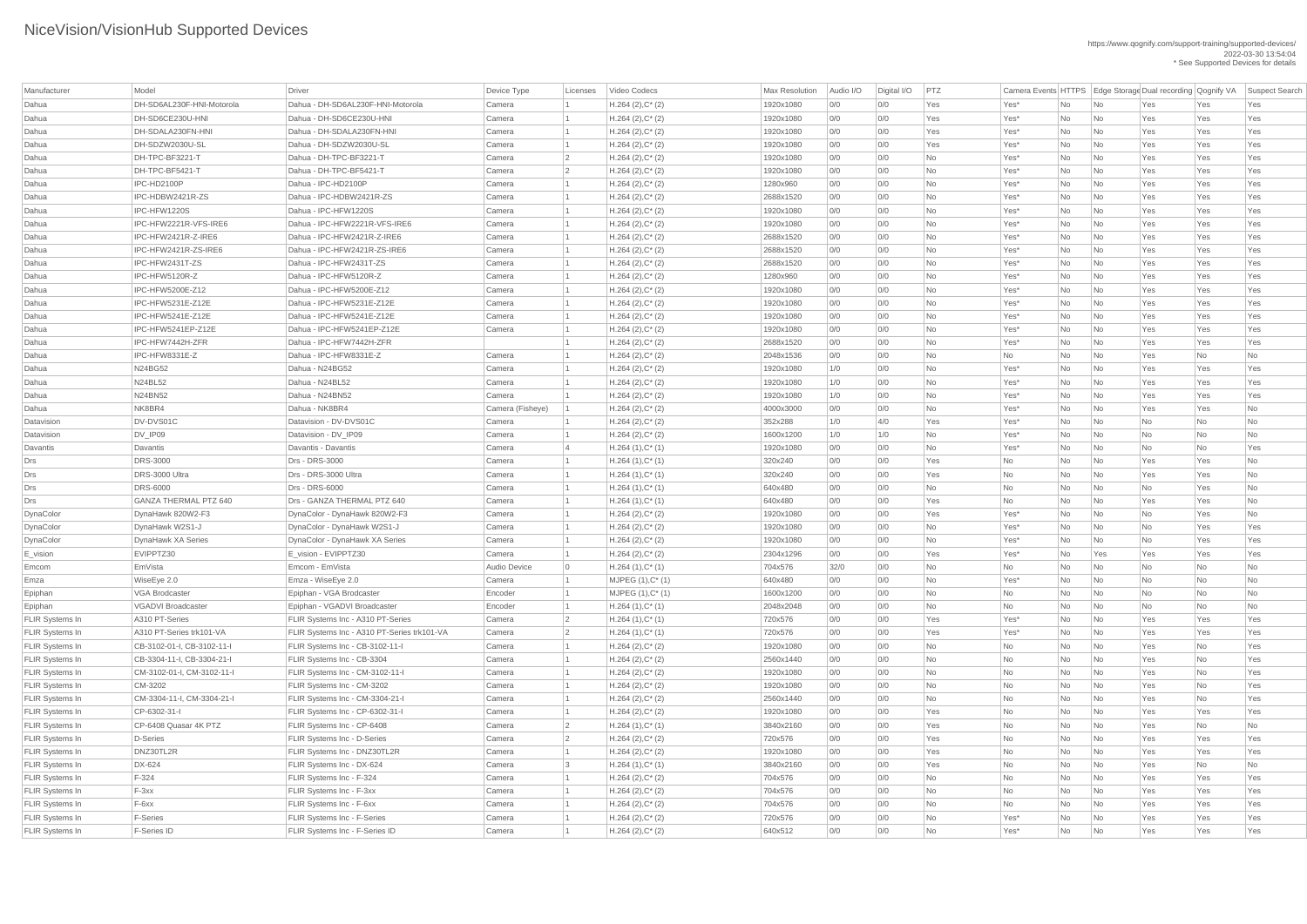| Manufacturer                       | Model                          | <b>Driver</b>                                                                   | Device Type      | Licenses       | Video Codecs                               | <b>Max Resolution</b>  | Audio I/O  | Digital I/O | PTZ             |                  |          |                                                      | Camera Events HTTPS Edge Storage Dual recording Qognify VA |            | <b>Suspect Search</b> |
|------------------------------------|--------------------------------|---------------------------------------------------------------------------------|------------------|----------------|--------------------------------------------|------------------------|------------|-------------|-----------------|------------------|----------|------------------------------------------------------|------------------------------------------------------------|------------|-----------------------|
| <b>FLIR Systems In</b>             | <b>FC-Series</b>               | <b>FLIR Systems Inc - FC-Series</b>                                             | Camera           |                | $H.264 (2), C^*(2)$                        | 720x576                | 0/0        | 0/0         | <b>No</b>       | Yes*             | No       | No                                                   | Yes                                                        | Yes        | Yes                   |
| <b>FLIR Systems In</b>             | FC-Series trk101-VA            | FLIR Systems Inc - FC-Series trk101-VA                                          | Camera           |                | $H.264 (2), C^*(2)$                        | 720x576                | 0/0        | 0/0         | No              | Yes*             | No       | No                                                   | Yes                                                        | Yes        | Yes                   |
| <b>FLIR Systems In</b>             | FH-6xx                         | <b>FLIR Systems Inc - FH-6xx</b>                                                | Camera           | $\overline{2}$ | $H.264(1),C^*(1)$                          | 3840x2160              | 0/0        | O/O         | <b>No</b>       | N <sub>o</sub>   | No       | $\overline{\mathsf{No}}$                             | Yes                                                        | Yes        | Yes                   |
| <b>FLIR Systems In</b>             | HDC-MS                         | FLIR Systems Inc - HDC-MS                                                       | Camera           | 2              | $H.264(1),C^*(1)$                          | 1280x720               | 0/0        | 0/0         | Yes             | N <sub>o</sub>   | No       | $\overline{\mathsf{No}}$                             | Yes                                                        | <b>No</b>  | Yes                   |
| <b>FLIR Systems In</b>             | IOI CB-5222-11                 | FLIR Systems Inc - IOI CB-5222-11                                               | Camera           |                | $H.264(1),C^*(1)$                          | 1920x1080              | 0/0        | 0/0         | Yes             | Yes*             | No       | $\overline{\mathsf{No}}$                             | Yes                                                        | No         | Yes                   |
| <b>FLIR Systems In</b>             | IOI CB-5222-21                 | FLIR Systems Inc - IOI CB-5222-21                                               | Camera           |                | $H.264(1),C^*(1)$                          | 1920x1080              | 0/0        | 0/0         | Yes             | Yes*             | No       | $\overline{\mathsf{No}}$                             | Yes                                                        | <b>No</b>  | Yes                   |
| <b>FLIR Systems In</b>             | IOI CB-5222-31                 | FLIR Systems Inc - IOI CB-5222-31                                               | Camera           |                | $H.264(1),C^*(1)$                          | 1920x1080              | 0/0        | O/O         | Yes             | Yes*             | No       | No                                                   | Yes                                                        | <b>No</b>  | Yes                   |
| <b>FLIR Systems In</b>             | IOI CF-5212, CF-5222           | FLIR Systems Inc - IOI CF-5222-00                                               | Camera           |                | $H.264(1),C^*(1)$                          | 1920x1080              | 0/0        | 0/0         | No              | Yes*             | No       | $\overline{\mathsf{No}}$                             | Yes                                                        | <b>No</b>  | Yes                   |
| <b>FLIR Systems In</b>             | ioibox trk101                  | FLIR Systems Inc - ioibox trk101                                                | Encoder          |                | $H.264(1),C^*(1)$                          | 704x576                | 0/0        | 1/0         | <b>No</b>       | Yes*             | No       | $\overline{\mathsf{No}}$                             | Yes                                                        | Yes        | Yes                   |
| <b>FLIR Systems In</b>             | ioibox trk101 VA Events        | FLIR Systems Inc - ioibox trk101 VA Events                                      | Encoder          |                | $H.264(1),C^*(1)$                          | 640x480                | 0/0        | O/O         | Yes             | Yes*             | No       | $\overline{\mathsf{No}}$                             | No                                                         | Yes        | Yes                   |
| <b>FLIR Systems In</b>             | ioibox trk101-P                | FLIR Systems Inc - ioibox trk101-P                                              | Encoder          |                | $H.264(1),C^*(1)$                          | 704x576                | 0/0        | 1/0         | Yes             | Yes*             | No       | $\overline{\mathsf{No}}$                             | Yes                                                        | Yes        | Yes                   |
| <b>FLIR Systems In</b>             | ioibox trk101-P VA Events      | FLIR Systems Inc - ioibox trk101-P VA Events                                    | Camera           |                | $H.264(1),C^*(1)$                          | 640x480                | 0/0        | O/O         | Yes             | Yes*             | No       | No                                                   | <b>No</b>                                                  | Yes        | Yes                   |
| <b>FLIR Systems In</b>             | <b>ITS-Series Rail</b>         | <b>FLIR Systems Inc - ITS-Series Rail</b>                                       | Camera           |                | $H.264 (2), C^*(2)$                        | 640x512                | 0/0        | O/O         | No              | Yes*             | No       | No                                                   | Yes                                                        | No         | <b>No</b>             |
| <b>FLIR Systems In</b>             | <b>N237BE</b>                  | <b>FLIR Systems Inc - N237BE</b>                                                | Camera           |                | $H.264 (2), C^*(2)$                        | 2048x1536              | 0/0        | O/O         | <b>No</b>       | N <sub>o</sub>   | No       | No                                                   | Yes                                                        | Yes        | Yes                   |
| <b>FLIR Systems In</b>             | N243VW4                        | FLIR Systems Inc - N243VW4                                                      | Camera           |                | $H.264 (2), C^*(2)$                        | 2688x1520              | 0/0        | 0/0         | <b>No</b>       | N <sub>o</sub>   | No       | $\overline{\mathsf{No}}$                             | Yes                                                        | Yes        | Yes                   |
| <b>FLIR Systems In</b>             | N247B3                         | FLIR Systems Inc - N247B3                                                       | Camera           |                | $H.264 (2), C^*(2)$                        | 2048x1536              | 0/0        | 0/0         | <b>No</b>       | No               | No       | $\overline{\mathsf{No}}$                             | Yes                                                        | Yes        | Yes                   |
| <b>FLIR Systems In</b>             | <b>N347BW4</b>                 | FLIR Systems Inc - N347BW4                                                      | Camera (Fisheye) |                | $H.264 (2), C^*(2)$                        | 2688x1520              | 0/0        | O/O         | <b>No</b>       | No               | No       | $\overline{\mathsf{No}}$                             | Yes                                                        | Yes        | Yes                   |
| <b>FLIR Systems In</b>             | N347VW4                        | FLIR Systems Inc - N347VW4                                                      | Camera (Fisheye) |                | $H.264 (2), C^*(2)$                        | 2688x1520              | 0/0        | O/O         | <b>No</b>       | No               | No       | No                                                   | Yes                                                        | Yes        | Yes                   |
| <b>FLIR Systems In</b>             | PT-612                         | FLIR Systems Inc - PT-612                                                       | Camera           | $\overline{2}$ | $H.264 (2), C^*(2)$                        | 704x576                | 0/0        | 0/0         | Yes             | N <sub>o</sub>   | No       | No                                                   | Yes                                                        | Yes        | Yes                   |
| <b>FLIR Systems In</b>             | PT-6xx                         | <b>FLIR Systems Inc - PT-6xx</b>                                                | Camera           | $\overline{2}$ | $H.264 (2), C^*(2)$                        | 720x576                | 0/0        | O/O         | Yes             | N <sub>o</sub>   | No       | No                                                   | Yes                                                        | Yes        | Yes                   |
| <b>FLIR Systems In</b>             | PT-Series-HD                   | <b>FLIR Systems Inc - PT-Series-HD</b>                                          | Camera           | $\overline{2}$ | $H.264 (2), C^*(2)$                        | 1920x1080              | 0/0        | O/O         | Yes             | N <sub>o</sub>   | No       | No                                                   | Yes                                                        | <b>No</b>  | Yes                   |
| <b>FLIR Systems In</b>             | Saros                          | FLIR Systems Inc - Saros                                                        | Camera           | 3              | $H.264(1),C^*(1)$                          | 1920x1080              | 1/1        | 0/1         | Yes             | Yes*             | No       | $\overline{\mathsf{No}}$                             | Yes                                                        | <b>No</b>  | Yes                   |
| <b>FLIR Systems In</b>             | <b>TCX T4332ZU</b>             | FLIR Systems Inc - TCX T4332ZU                                                  | Camera           |                | $H.264 (2), C^*(2)$                        | 1280x1024              | 0/0        | O/O         | Yes             | Yes*             | No       | $\overline{\mathsf{No}}$                             | Yes                                                        | <b>No</b>  | No                    |
| <b>FLIR Systems In</b>             | Thermicam                      | <b>FLIR Systems Inc - Thermicam</b>                                             | Camera           |                | $H.264$ (2), MPEG-4 (2), C* (2)            | 704x576                | 0/0        | O/O         | No              | No               | No       | $\overline{\mathsf{No}}$                             | No                                                         | Yes        | Yes                   |
| <b>FLIR Systems In</b>             | <b>Trafibot HD</b>             | <b>FLIR Systems Inc - Trafibot HD</b>                                           | Camera           |                | $H.264 (2), C^*(2)$                        | 1920x1080              | 0/0        | O/O         | Yes             | N <sub>o</sub>   | No       | No                                                   | Yes                                                        | Yes        | Yes                   |
| GE                                 | <b>GEC-IPDRH</b>               | <b>GE - GEC-IPDRH</b>                                                           | Camera           |                | MPEG-4 (1), C* (1)                         | 704x576                | 0/0        | 1/0         | No              | Yes <sup>*</sup> | No.      | $\overline{\mathsf{No}}$                             | No                                                         | Yes        | No.                   |
| <b>GE</b>                          | <b>GEC-IPDRH-DN</b>            | <b>GE - GEC-IPDRH-DN</b>                                                        | Camera           |                | $MPEG-4 (1), C^*(1)$                       | 704x576                | 0/0        | 1/0         | No              | Yes*             | No       | $\overline{\mathsf{No}}$                             | No                                                         | Yes        | No                    |
| <b>GE</b>                          | KTC-615-D26-IP                 | GE - KTC-615-D26-IP                                                             | Camera           |                | $H.264 (2), C^*(2)$                        | 704x576                | 0/0        | 0/0         | Yes             | Yes*             | No       | $\overline{\mathsf{No}}$                             | <b>No</b>                                                  | Yes        | No                    |
| <b>GE</b>                          | KTC-D-712-IP-POE               | GE-KTC-D-712-IP-POE                                                             | Camera           |                | $H.264 (2), C^*(2)$                        | 704x576                | 0/0        | 0/0         | No              | Yes*             | No       | $\overline{\mathsf{No}}$                             | No                                                         | Yes        | No                    |
| GE                                 | KTC-D793IP-POEVP               | GE - KTC-D793IP-POEVP                                                           | Camera           |                | $H.264 (2), C^*(2)$                        | 704x576                | 0/0        | 0/0         | <b>No</b>       | Yes*             | No       | No                                                   | No                                                         | Yes        | No                    |
| GE                                 | KTC-D793WDIP-POE               | GE - KTC-D793WDIP-POE                                                           | Camera           |                | $H.264 (2), C^*(2)$                        | 704x576                | 0/0        | O/O         | <b>No</b>       | Yes*             | No       | No                                                   | <b>No</b>                                                  | Yes        | <b>No</b>             |
| GSTech                             | 4K Encoder A                   | <b>GSTech - 4K Encoder A</b>                                                    | Encoder          |                | $H.264 (2), C^*(2)$                        | 3840x2160              | 0/0        | O/O         | <b>No</b>       | N <sub>o</sub>   | No       | No                                                   | Yes                                                        | Yes        | Yes                   |
| GSTech                             | <b>HD Encoder A</b>            | <b>GSTech - HD Encoder A</b>                                                    | Encoder          |                | $H.264 (2), C^*(2)$                        | 1920x1080              | 0/0        | 0/0         | No              | No               | No       | $\overline{\mathsf{No}}$                             | Yes                                                        | Yes        | Yes                   |
| Ganz                               | ZN-D2024                       | Ganz - ZN-D2024                                                                 | Camera           |                | MJPEG (1), MPEG-4 (2), C* (2)              | 640x480                | 0/0        | O/O         | <b>No</b>       | Yes*             | No       | No                                                   | No                                                         | Yes        | No                    |
| Ganz                               | ZN-PT236P-XT                   | Ganz - ZN-PT236P-XT                                                             | Camera           |                | $H.264 (2), C^*(2)$                        | 720x480                | 0/0        | 0/0         | Yes             | Yes*             | No       | Yes                                                  | No                                                         | Yes        | Yes                   |
| Grundig                            | <b>GCI-K1523V</b>              | Grundig - GCI-K1523V                                                            | Camera           |                | $H.264 (2), C^*(2)$                        | 1920x1080              | 0/0        | 0/0         | No              | Yes*             | No       | No                                                   | No                                                         | Yes        | No                    |
| Grundig                            | <b>GCI-K1527V</b>              | Grundig - GCI-K1527V                                                            | Camera           |                | $H.264 (2), C^*(2)$                        | 1920x1080              | 0/0        | O/O         | No              | Yes*             | No       | $\overline{\mathsf{No}}$                             | No                                                         | Yes        | No                    |
| Grundig                            | <b>GCI-K1555Z</b>              | Grundig - GCI-K1555Z                                                            | Camera           |                | $H.264 (2), C^*(2)$                        | 1920x1080              | 0/0        | 0/0         | Yes             | Yes*             | No       | No                                                   | No                                                         | Yes        | No                    |
| Grundig                            | <b>GCI-K3505B</b>              | Grundig - GCI-K3505B                                                            | Camera           |                | $H.264 (2), C^*(2)$                        | 1920x1080              | 0/0        | O/O         | <b>No</b>       | Yes*             | No       | $\overline{\mathsf{No}}$                             | No                                                         | Yes        | No                    |
| Grundig                            | GD-CI-BC4637V                  | Grundig - GD-CI-BC4637V                                                         | Camera           |                | $H.264 (2), C^*(2)$                        | 2560x1440              | 0/0        | 0/0         | <b>No</b>       | Yes*             | No       | Yes                                                  | Yes                                                        | Yes        | Yes                   |
| Grundig                            | GD-CI-BC4637V 1080p            | Grundig - GD-CI-BC4637V 1080p                                                   | Camera           |                | $H.264 (2), C^*(2)$                        | 1920x1080              | 0/0        | 0/0         | No              | Yes*             | No       | Yes                                                  | Yes                                                        | Yes        | Yes                   |
| Grundig                            | GD-CI-BT2505B                  | Grundig - GD-CI-BT2505B                                                         | Camera           |                | $H.264 (2), C^*(2)$                        | 1920x1080              | 0/0        | 0/0         | <b>No</b>       | Yes*             | No       | Yes                                                  | Yes                                                        | Yes        | Yes                   |
| Grundig                            | GD-CI-BT2505B 1080p            | Grundig - GD-CI-BT2505B 1080p                                                   | Camera           |                | $H.264 (2), C^*(2)$                        | 1920x1080              | 0/0        | 0/0         | <b>No</b>       | Yes*             | No       | Yes                                                  | Yes                                                        | Yes        | Yes                   |
| Hanwha Techwin(                    | iPolis 5084                    | Hanwha Techwin(Samsung) - iPolis 5084                                           | Camera           |                | $H.264 (2), C^*(2)$                        | 1280x1024              | 0/0        | O/O         | No              | Yes*             | No       | No                                                   | Yes                                                        | Yes        | Yes                   |
| Hanwha Techwin(                    | iPolis 6012                    | Hanwha Techwin(Samsung)2 - iPolis 6012                                          | Camera           |                | $H.264 (2), C^*(2)$                        | 1920x1080              | 0/0        | 0/0         | <b>No</b>       | Yes*             | No       | $\overline{\mathsf{No}}$                             | Yes                                                        | Yes        | Yes                   |
| Hanwha Techwin(                    | iPolis 6320/RH                 | Hanwha Techwin(Samsung) - iPolis 6320/RH                                        | Camera           |                | $H.264 (2), C^*(2)$                        | 1920x1080              | 0/0        | 0/0         | Yes             | Yes*             | No       | $\overline{\mathsf{No}}$                             | Yes                                                        | Yes        | Yes                   |
| Hanwha Techwin(                    | iPolis 6321                    | Hanwha Techwin(Samsung)2 - iPolis 6321                                          | Camera           |                | $H.264 (2), C^*(2)$                        | 1920x1080              | 0/0        | 0/0         | Yes             | Yes*             | No       | $\overline{\mathsf{No}}$                             | No                                                         | Yes        | Yes                   |
|                                    |                                |                                                                                 |                  |                |                                            |                        |            |             |                 |                  |          |                                                      |                                                            |            |                       |
| Hanwha Techwin(<br>Hanwha Techwin( | iPolis 7084<br>iPolis SNx-6013 | Hanwha Techwin(Samsung) - iPolis 7084<br>Hanwha Techwin(Samsung)2 - iPolis 6013 | Camera<br>Camera |                | $H.264 (2), C^*(2)$<br>$H.264 (2), C^*(2)$ | 2048x1536<br>1920x1080 | 0/0<br>0/0 | 0/0<br>O/O  | No<br><b>No</b> | Yes*<br>Yes*     | No<br>No | $\overline{\mathsf{No}}$<br>$\overline{\mathsf{No}}$ | Yes<br><b>No</b>                                           | Yes<br>Yes | Yes<br>Yes            |
|                                    |                                |                                                                                 |                  |                |                                            |                        |            |             |                 |                  |          |                                                      |                                                            |            |                       |
| Hanwha Techwin(                    | NVR XRN-1610S                  | Hanwha Techwin(Samsung)2 - NVR XRN-1610S                                        | Encoder          | 16             | $H.264 (2), C^*(2)$                        | 1920x1080              | 0/0        | O/O         | Yes             | Yes*             | No       | $\overline{\mathsf{No}}$                             | Yes                                                        | Yes        | Yes                   |
| Hanwha Techwin(                    | <b>PNB-A9001</b>               | Hanwha Techwin(Samsung)2 - PNB-A9001                                            | Camera           |                | $H.264 (2), C^*(2)$                        | 1920x1080              | 0/0        | 0/0         | Yes             | Yes*             | No       | No                                                   | Yes                                                        | Yes        | Yes                   |
| Hanwha Techwin(                    | <b>PND-9080R 12MP</b>          | Hanwha Techwin(Samsung)2 - PND-9080R 12MP                                       | Camera           |                | $H.264 (2), C^*(2)$                        | 4000x3000              | 1/0        | 0/0         | No              | Yes*             | No       |                                                      | Yes                                                        | No         | Yes                   |
| Hanwha Techwin(                    | <b>PND-9080R 8MP</b>           | Hanwha Techwin(Samsung)2 - PND-9080R 8MP                                        | Camera           |                | $H.264 (2), C^*(2)$                        | 4096x2160              | 1/0        | 0/0         | No              | Yes <sup>*</sup> | No       | $\overline{\mathsf{No}}$                             | Yes                                                        | No         | Yes                   |
| Hanwha Techwin(                    | PND-A9081RF                    | Hanwha Techwin(Samsung)2 - PND-A9081RF                                          | Camera           |                | $H.264 (2), C^*(2)$                        | 1920x1080              | 0/0        | 0/0         | Yes             | Yes*             | No       | $\overline{\phantom{a}}$ No                          | Yes                                                        | Yes        | Yes                   |
| Hanwha Techwin(                    | PND-A9081RV                    | Hanwha Techwin(Samsung)2 - PND-A9081RV                                          | Camera           |                | $H.264 (2), C^*(2)$                        | 1920x1080              | 0/0        | 0/0         | Yes             | Yes*             | No       | $\overline{\mathsf{No}}$                             | Yes                                                        | Yes        | Yes                   |
| Hanwha Techwin(                    | <b>PNF-9010RV 12MP</b>         | Hanwha Techwin(Samsung)2 - PNF-9010RV 12MP                                      | Camera (Fisheye) |                | $H.264 (2), C^*(2)$                        | 4000x3000              | 0/0        | 0/0         | No              | Yes*             | No       | $\overline{\phantom{a}}$ No                          | No                                                         | Yes        | No                    |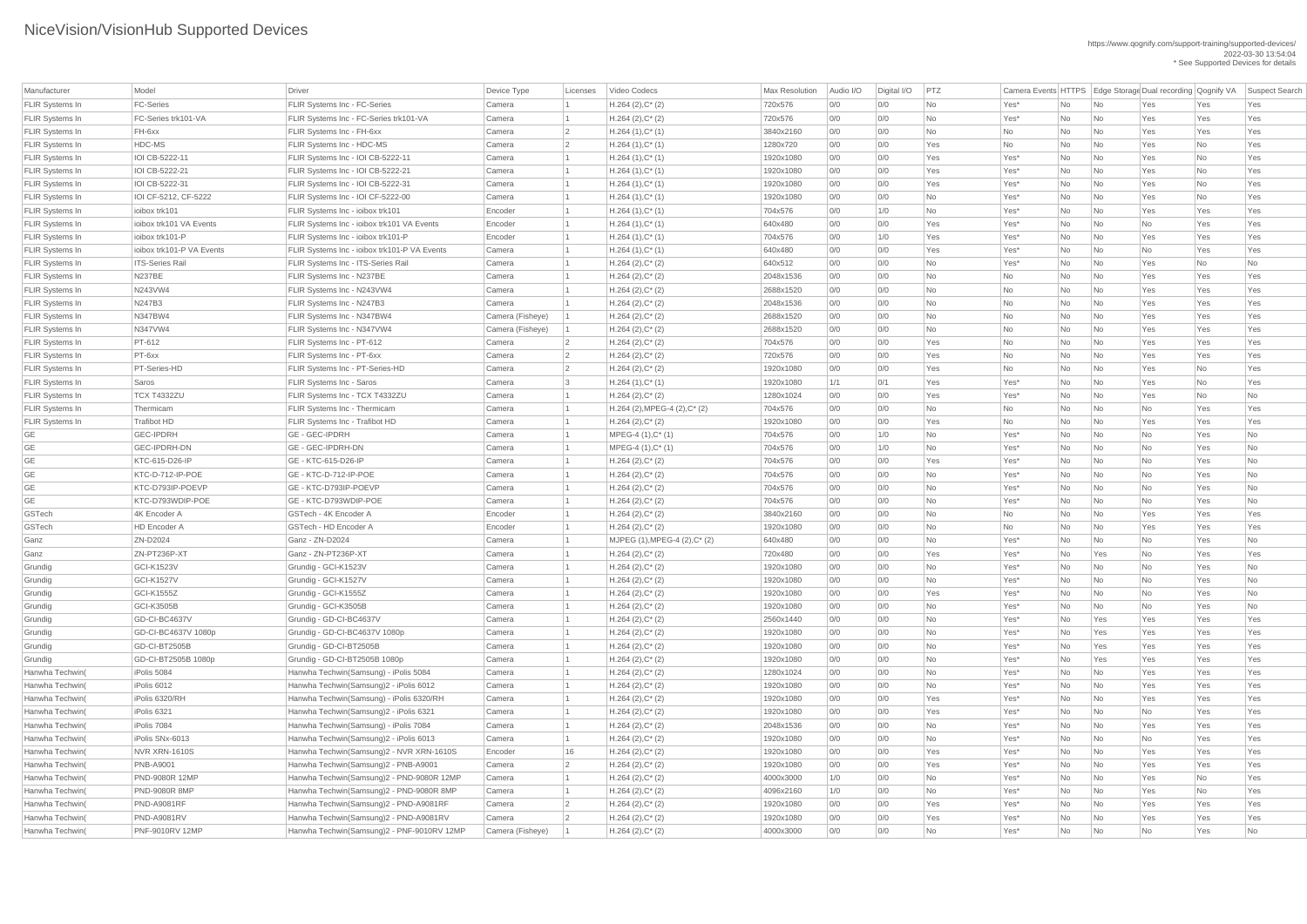| Manufacturer    | Model                     | Driver                                                   | Device Type      | Licenses        | Video Codecs           | Max Resolution | Audio I/O | Digital I/O | PTZ       | Camera Events HTTPS Edge Storage Dual recording Qognify VA |    |                             |           |     | Suspect Search           |
|-----------------|---------------------------|----------------------------------------------------------|------------------|-----------------|------------------------|----------------|-----------|-------------|-----------|------------------------------------------------------------|----|-----------------------------|-----------|-----|--------------------------|
| Hanwha Techwin( | PNF-9010RV 9MP            | Hanwha Techwin(Samsung)2 - PNF-9010RV 9MP                | Camera (Fisheye) |                 | $H.264(2),C^*(2)$      | 2992x2992      | 0/0       | 0/0         | <b>No</b> | Yes*                                                       | No | $\overline{\mathsf{No}}$    | No        | Yes | No.                      |
| Hanwha Techwin( | <b>PNM-7000VD</b>         | Hanwha Techwin(Samsung)2 - PNM-7000VD                    | Camera           |                 | $H.264 (2), C^*(2)$    | 2560x1920      | 0/0       | 0/0         | No        | Yes*                                                       | No | No                          | Yes       | Yes | Yes                      |
| Hanwha Techwin( | <b>PNM-7002VD</b>         | Hanwha Techwin(Samsung)2 - PNM-7002VD                    | Camera           | $\vert 2 \vert$ | $H.264$ (2), $C^*$ (2) | 1920x1080      | 0/0       | 0/0         | No        | Yes*                                                       | No | No                          | No        | Yes | Yes                      |
| Hanwha Techwin( | <b>PNM-9000VD</b>         | Hanwha Techwin(Samsung)2 - PNM-9000VD                    | Camera           |                 | $H.264 (2), C^*(2)$    | 1920x1080      | 0/0       | 0/0         | <b>No</b> | Yes*                                                       | No | No                          | Yes       | Yes | Yes                      |
| Hanwha Techwin( | <b>PNM-9000VQ</b>         | Hanwha Techwin(Samsung)2 - PNM-9000VQ                    | Camera           |                 | $H.264(2),C^*(2)$      | 1920x1080      | 0/0       | 0/0         | No        | Yes*                                                       | No | No                          | Yes       | Yes | Yes                      |
| Hanwha Techwin( | <b>PNM-9020V</b>          | Hanwha Techwin(Samsung)2 - PNM-9020V                     | Camera           |                 | $H.264(2),C^*(2)$      | 4096x1800      | 0/0       | 0/0         | <b>No</b> | Yes*                                                       | No | $\overline{\mathsf{No}}$    | Yes       | No  | Yes                      |
| Hanwha Techwin( | PNM-9020V - LeftHalfView  | Hanwha Techwin(Samsung)2 - PNM-9020V - LeftHalfV         | Camera           |                 | $H.264 (2), C^*(2)$    | 2048x1536      | 0/0       | 0/0         | <b>No</b> | Yes*                                                       | No | No                          | Yes       | No  | Yes                      |
| Hanwha Techwin( | PNM-9020V - RightHalfView | Hanwha Techwin(Samsung)2 - PNM-9020V - RightHalf         | Camera           |                 | $H.264 (2), C^*(2)$    | 2048x1536      | 0/0       | 0/0         | <b>No</b> | Yes*                                                       | No | No                          | Yes       | No  | Yes                      |
| Hanwha Techwin( | <b>PNM-9030V</b>          | Hanwha Techwin(Samsung)2 - PNM-9030V                     | Camera           |                 | $H.264 (2), C^*(2)$    | 6096x2540      | 0/0       | 0/0         | No        | Yes*                                                       | No | No                          | Yes       | No  | Yes                      |
| Hanwha Techwin( | <b>PNM-9080VQ</b>         | Hanwha Techwin(Samsung)2 - PNM-9080VQ                    | Camera           |                 | $H.264$ (2), $C^*$ (2) | 1920x1080      | 0/0       | 0/0         | <b>No</b> | Yes*                                                       | No | No                          | Yes       | Yes | Yes                      |
| Hanwha Techwin( | <b>PNM-9081VQ</b>         | Hanwha Techwin(Samsung)2 - PNM-9081VQ                    | Camera           |                 | $H.264 (2), C^*(2)$    | 2560x1920      | 0/0       | 0/0         | <b>No</b> | Yes*                                                       | No | No                          | Yes       | Yes | Yes                      |
| Hanwha Techwin( | <b>PNM-9084QZ</b>         | Hanwha Techwin(Samsung)2 - PNM-9084QZ                    | Camera           |                 | $H.264(2),C^*(2)$      | 1920x1080      | 0/0       | 0/0         | <b>No</b> | Yes*                                                       | No | $\overline{\mathsf{No}}$    | Yes       | Yes | Yes                      |
| Hanwha Techwin( | PNM-9084RQZ               | Hanwha Techwin(Samsung)2 - PNM-9084RQZ                   | Camera           |                 | $H.264 (2), C^*(2)$    | 1920x1080      | 0/0       | 0/0         | <b>No</b> | Yes*                                                       | No | No                          | Yes       | Yes | Yes                      |
| Hanwha Techwin( | <b>PNM-9085RQZ</b>        | Hanwha Techwin(Samsung)2 - PNM-9085RQZ                   | Camera           |                 | $H.264 (2), C^*(2)$    | 2560x1920      | O/O       | 0/0         | <b>No</b> | Yes*                                                       | No | No                          | Yes       | Yes | Yes                      |
| Hanwha Techwin( | <b>PNM-9320VQP</b>        | Hanwha Techwin(Samsung)2 - PNM-9320VQP                   | Camera           |                 |                        | 1920x1080      | 0/0       | 0/0         | Yes       | Yes*                                                       |    | No                          | Yes       | Yes | Yes                      |
|                 |                           |                                                          |                  |                 | $H.264$ (2), $C^*$ (2) |                |           |             |           |                                                            | No |                             |           |     |                          |
| Hanwha Techwin( | <b>PNM-9322VQP</b>        | Hanwha Techwin(Samsung)3 - PNM-9322VQP                   | Camera           |                 | $H.264 (2), C^*(2)$    | 2560x1920      | 1/0       | 0/0         | Yes       | Yes*                                                       | No | No                          | Yes       | Yes | Yes                      |
| Hanwha Techwin( | <b>PNO-A9081R</b>         | Hanwha Techwin(Samsung)2 - PNO-A9081R                    | Camera           |                 | $H.264$ (2), $C^*$ (2) | 1920x1080      | 0/0       | 0/0         | Yes       | Yes*                                                       | No | No                          | Yes       | Yes | Yes                      |
| Hanwha Techwin( | <b>PNP-9200RH</b>         | Hanwha Techwin(Samsung)2 - PNP-9200RH                    | Camera           |                 | $H.264(2),C^*(2)$      | 3840x2160      | 0/0       | 0/0         | Yes       | Yes*                                                       | No | $\overline{\mathsf{No}}$    | Yes       | No  | Yes                      |
| Hanwha Techwin( | <b>PNV-9080R 12MP</b>     | Hanwha Techwin(Samsung)2 - PNV-9080R 12MP                | Camera           |                 | $H.264 (2), C^*(2)$    | 4000x3000      | 1/0       | 0/0         | <b>No</b> | Yes*                                                       | No | No                          | Yes       | No  | Yes                      |
| Hanwha Techwin( | <b>PNV-9080R 8MP</b>      | Hanwha Techwin(Samsung)2 - PNV-9080R 8MP                 | Camera           |                 | $H.264 (2), C^*(2)$    | 4096x2160      | 1/0       | 0/0         | <b>No</b> | Yes*                                                       | No | No                          | Yes       | No  | Yes                      |
| Hanwha Techwin( | <b>PNV-A9081R</b>         | Hanwha Techwin(Samsung)2 - PNV-A9081R                    | Camera           |                 | $H.264 (2), C^*(2)$    | 1920x1080      | 0/0       | 0/0         | Yes       | Yes*                                                       | No | No                          | Yes       | Yes | Yes                      |
| Hanwha Techwin( | QND-6011                  | Hanwha Techwin(Samsung)3 - QND-6011                      | Camera           |                 | $H.264$ (2), $C^*$ (2) | 1920x1080      | 0/0       | 0/0         | <b>No</b> | Yes*                                                       | No | No                          | Yes       | Yes | Yes                      |
| Hanwha Techwin( | <b>QND-7080R</b>          | Hanwha Techwin(Samsung)2 - QND-7080R                     | Camera           |                 | $H.264 (2), C^*(2)$    | 2592x1520      | 1/1       | 0/0         | No        | Yes*                                                       | No | No                          | Yes       | Yes | Yes                      |
| Hanwha Techwin( | QNO-6010R 2MP             | Hanwha Techwin(Samsung)2 - iPolis QNO-6010R 2MP Camera   |                  |                 | $H.264(2),C^*(2)$      | 1920x1080      | 0/0       | 0/0         | Yes       | Yes*                                                       | No | $\overline{\mathsf{No}}$    | No        | Yes | Yes                      |
| Hanwha Techwin( | <b>QNO-6020R 2MP</b>      | Hanwha Techwin(Samsung)2 - iPolis QNO-6020R 2MP Camera   |                  |                 | $H.264 (2), C^*(2)$    | 1920x1080      | 0/0       | 0/0         | Yes       | Yes*                                                       | No | No                          | No        | Yes | Yes                      |
| Hanwha Techwin( | QNO-6030R 2MP             | Hanwha Techwin(Samsung)2 - iPolis QNO-6030R 2MP   Camera |                  |                 | $H.264 (2), C^*(2)$    | 1920x1080      | 0/0       | 0/0         | Yes       | Yes*                                                       | No | $\overline{\mathsf{No}}$    | No        | Yes | Yes                      |
| Hanwha Techwin( | QNO-7010R 2MP             | Hanwha Techwin(Samsung)2 - iPolis QNO-7010R 2MP Camera   |                  |                 | $H.264 (2), C^*(2)$    | 1920x1080      | 0/0       | 0/0         | Yes       | Yes*                                                       | No | No                          | No        | Yes | Yes                      |
| Hanwha Techwin( | <b>QNO-7010R 4MP</b>      | Hanwha Techwin(Samsung)2 - iPolis QNO-7010R 4MP Camera   |                  |                 | $H.264$ (2), $C^*$ (2) | 2592x1520      | 0/0       | 0/0         | <b>No</b> | Yes*                                                       | No | $\overline{\mathsf{No}}$    | No        | Yes | Yes                      |
| Hanwha Techwin( | QNO-7020R 2MP             | Hanwha Techwin(Samsung)2 - iPolis QNO-7020R 2MP Camera   |                  |                 | $H.264 (2), C^*(2)$    | 1920x1080      | 0/0       | 0/0         | Yes       | Yes*                                                       | No | No                          | No        | Yes | Yes                      |
| Hanwha Techwin( | QNO-7020R 4MP             | Hanwha Techwin(Samsung)2 - iPolis QNO-7020R 4MP Camera   |                  |                 | $H.264(2),C^*(2)$      | 2592x1520      | 0/0       | 0/0         | No        | Yes*                                                       | No | $\overline{\phantom{a}}$ No | No        | Yes | Yes                      |
| Hanwha Techwin( | <b>QNO-7030R 2MP</b>      | Hanwha Techwin(Samsung)2 - iPolis QNO-7030R 2MP Camera   |                  |                 | $H.264(2),C^*(2)$      | 1920x1080      | 0/0       | 0/0         | Yes       | Yes*                                                       | No | No                          | <b>No</b> | Yes | Yes                      |
| Hanwha Techwin( | QNO-7030R 4MP             | Hanwha Techwin(Samsung)2 - iPolis QNO-7030R 4MP   Camera |                  |                 | $H.264 (2), C^*(2)$    | 2592x1520      | 0/0       | 0/0         | <b>No</b> | Yes*                                                       | No | No                          | No        | Yes | Yes                      |
| Hanwha Techwin( | <b>QNO-7080R</b>          | Hanwha Techwin(Samsung)2 - QNO-7080R                     | Camera           |                 | $H.264 (2), C^*(2)$    | 2592x1520      | 1/1       | 0/0         | No        | Yes*                                                       | No | No                          | Yes       | Yes | Yes                      |
| Hanwha Techwin( | <b>QNV-6070R</b>          | Hanwha Techwin(Samsung)2 - iPolis QNV-6070R              | Camera           |                 | $H.264 (2), C^*(2)$    | 1920x1080      | 0/0       | 0/0         | Yes       | Yes*                                                       | No | $\overline{\mathsf{No}}$    | No        | Yes | Yes                      |
| Hanwha Techwin( | <b>QNV-7080R</b>          | Hanwha Techwin(Samsung)2 - QNV-7080R                     | Camera           |                 | $H.264(2),C^*(2)$      | 2592x1520      | 1/1       | 0/0         | <b>No</b> | Yes*                                                       | No | $\overline{\mathsf{No}}$    | Yes       | Yes | Yes                      |
| Hanwha Techwin( | SNB-3000                  | Hanwha Techwin(Samsung) - iPolis SNB-3000                | Camera           |                 | $H.264(1),C^*(1)$      | 704x576        | 0/0       | 0/0         | No        | Yes*                                                       | No | $\overline{\mathsf{No}}$    | No        | Yes | No                       |
| Hanwha Techwin( | SNB-3002                  | Hanwha Techwin(Samsung) - iPolis SNB-3002                | Camera           |                 | $H.264(2),C^*(2)$      | 704x576        | 0/0       | 0/0         | No        | Yes*                                                       | No | No                          | No        | Yes | No                       |
| Hanwha Techwin( | SNB-5000                  | Hanwha Techwin(Samsung) - iPolis SNB-5000                | Camera           |                 | $H.264 (2), C^*(2)$    | 1280x1024      | 1/1       | 1/0         | No        | Yes*                                                       | No | $\overline{\mathsf{No}}$    | No        | Yes | Yes                      |
| Hanwha Techwin( | <b>SNB-5000 VA</b>        | Hanwha Techwin(Samsung) - iPolis SNB-5000 VA             | Camera           |                 | $H.264 (2), C^*(2)$    | 1280x1024      | 1/1       | 1/0         | No        | Yes*                                                       | No | No                          | No        | Yes | Yes                      |
| Hanwha Techwin( | SNB-5001                  | Hanwha Techwin(Samsung) - iPolis SNB-5001                | Camera           |                 | $H.264$ (2), $C^*$ (2) | 1280x1024      | 0/0       | 1/0         | No        | Yes*                                                       | No | $\overline{\mathsf{No}}$    | No        | Yes | Yes                      |
| Hanwha Techwin( | SNB-5004                  | Hanwha Techwin(Samsung) - iPolis SNB-5004                | Camera           |                 | $H.264 (2), C^*(2)$    | 1280x1024      | 0/0       | 0/0         | <b>No</b> | Yes*                                                       | No | No                          | No        | Yes | Yes                      |
| Hanwha Techwin( | SNB-6004                  | Hanwha Techwin(Samsung)2 - iPolis SNB-6004               | Camera           |                 | $H.264(2),C^*(2)$      | 1920x1080      | 0/0       | 0/0         | No        | Yes*                                                       | No | $\overline{\mathsf{No}}$    | No        | Yes | Yes                      |
| Hanwha Techwin( | <b>SNB-7000</b>           | Hanwha Techwin(Samsung) - iPolis SNB-7000                | Camera           |                 | $H.264(2),C^*(2)$      | 2048x1536      | 0/0       | 1/0         | <b>No</b> | Yes*                                                       | No | No                          | No        | Yes | Yes                      |
| Hanwha Techwin( | <b>SNB-7001</b>           | Hanwha Techwin(Samsung) - iPolis SNB-7001                | Camera           |                 | $H.264 (2), C^*(2)$    | 1920x1080      | 0/0       | 0/0         | No        | Yes*                                                       | No | No                          | No        | Yes | Yes                      |
| Hanwha Techwin( | <b>SNB-7004</b>           | Hanwha Techwin(Samsung) - iPolis SNB-7004                | Camera           |                 | $H.264 (2), C^*(2)$    | 2048x1536      | 0/0       | 0/0         | No        | Yes*                                                       | No | No                          | <b>No</b> | Yes | Yes                      |
| Hanwha Techwin( | SNB-9000                  | Hanwha Techwin(Samsung)2 - iPolis SNB-9000               | Camera           |                 | $H.264 (2), C^*(2)$    | 4000x3000      | 0/0       | 0/0         | No        | Yes*                                                       | No | $\overline{\mathsf{No}}$    | Yes       | No  | Yes                      |
| Hanwha Techwin( | <b>SND-3080C</b>          | Hanwha Techwin(Samsung) - iPolis SND-3080C               | Camera           |                 | $H.264(1),C^*(1)$      | 704x576        | 0/0       | 0/0         | <b>No</b> | No                                                         | No | $\overline{\mathsf{No}}$    | No        | Yes | No                       |
| Hanwha Techwin( | SND-3082                  | Hanwha Techwin(Samsung) - iPolis SND-3082                | Camera           |                 | $H.264 (2), C^*(2)$    | 704x576        | 0/0       | 0/0         | <b>No</b> | Yes*                                                       | No | $\overline{\mathsf{No}}$    | No        | Yes | No                       |
| Hanwha Techwin( | <b>SND-5011P</b>          | Hanwha Techwin(Samsung) - iPolis SND-5011P               | Camera           |                 | $H.264(2),C^*(2)$      | 1280x1024      | 0/0       | 0/0         | No        | Yes*                                                       | No | $\overline{\mathsf{No}}$    | No        | Yes | Yes                      |
| Hanwha Techwin( | SND-5061                  | Hanwha Techwin(Samsung) - iPolis SND-5061                | Camera           |                 | $H.264 (2), C^*(2)$    | 1280x1024      | 0/0       | 0/0         | <b>No</b> | Yes*                                                       | No | $\overline{\mathsf{No}}$    | No        | Yes | Yes                      |
| Hanwha Techwin( | SND-5080                  | Hanwha Techwin(Samsung) - iPolis SND-5080                | Camera           |                 | $H.264 (2), C^*(2)$    | 640x480        | 0/0       | 0/0         | <b>No</b> | Yes*                                                       | No | No                          | <b>No</b> | Yes | Yes                      |
| Hanwha Techwin( | SND-5080 SXGA             | Hanwha Techwin(Samsung) - iPolis SND-5080 SXGA   Camera  |                  |                 | $H.264 (2), C^*(2)$    | 1280x1024      | 0/0       | 0/0         | No        | Yes*                                                       | No | $\overline{\mathsf{No}}$    | No        | Yes | Yes                      |
| Hanwha Techwin( | SND-6084 /R               | Hanwha Techwin(Samsung) - iPolis SND-6084 R              | Camera           |                 |                        | 1920x1080      | 1/1       | 0/0         | <b>No</b> | Yes*                                                       |    | N <sub>o</sub>              |           | Yes | Yes                      |
|                 |                           |                                                          |                  |                 | $H.264 (2), C^*(2)$    |                |           |             |           |                                                            | No |                             | No        |     |                          |
| Hanwha Techwin( | SND-7061(2MP)             | Hanwha Techwin(Samsung) - iPolis SND-7061(2MP)           | Camera           |                 | $H.264 (2), C^*(2)$    | 1920x1080      | 0/0       | 0/0         | No        | Yes*                                                       | No | $\overline{\mathsf{No}}$    | No        | Yes | Yes                      |
| Hanwha Techwin( | <b>SND-7080</b>           | Hanwha Techwin(Samsung) - iPolis SND-7080                | Camera           |                 | $H.264 (2), C^*(2)$    | 2048x1536      | 0/0       | 1/0         | <b>No</b> | Yes*                                                       | No | $\overline{\mathsf{No}}$    | No        | Yes | $\overline{\mathsf{No}}$ |
| Hanwha Techwin( | <b>SND-7080F</b>          | Hanwha Techwin(Samsung) - iPolis SND-7080F               | Camera           |                 | $H.264 (2), C^*(2)$    | 1920x1080      | 0/0       | 0/0         | No        | Yes*                                                       | No | $\overline{\mathsf{No}}$    | No        | Yes | Yes                      |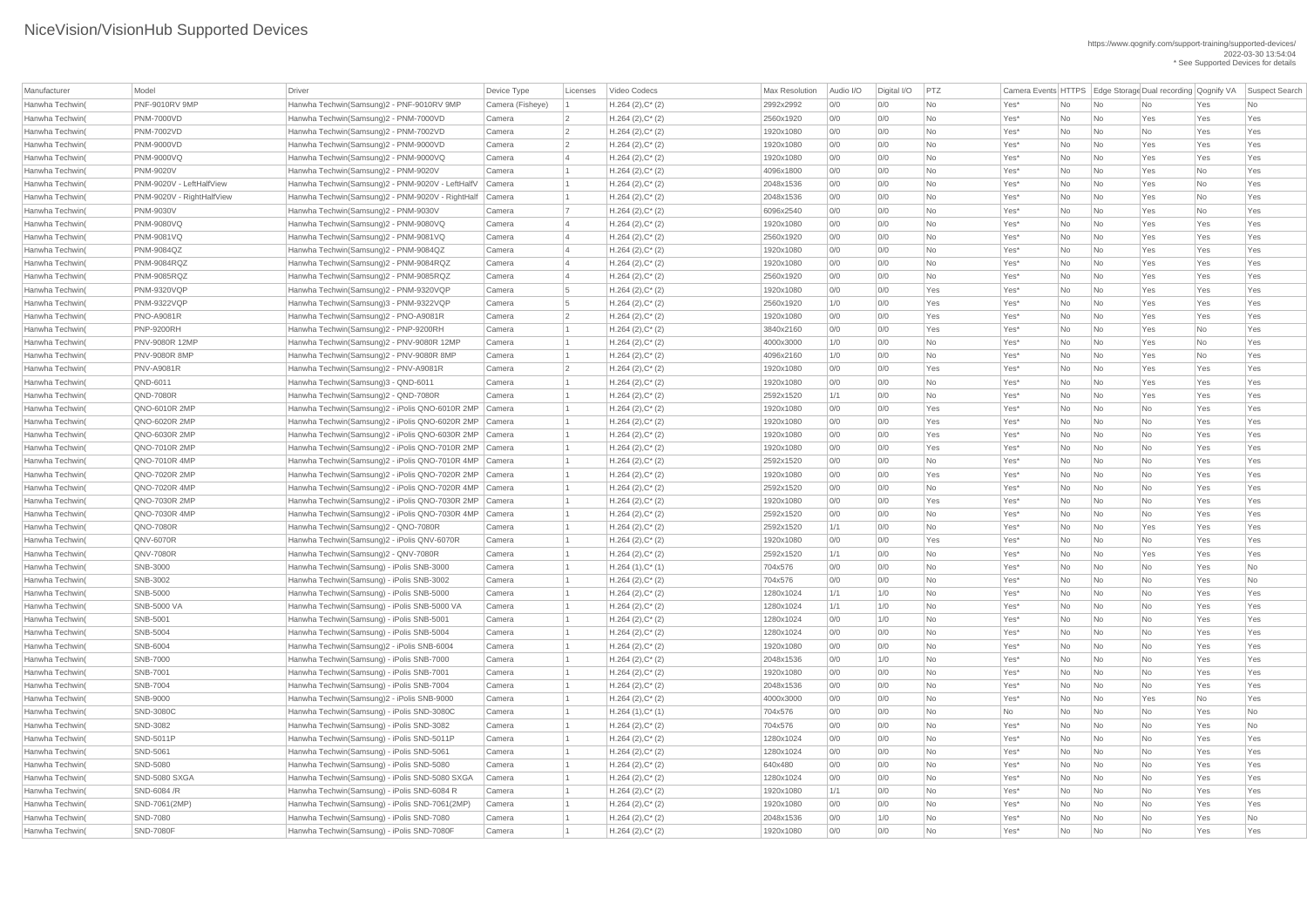| Manufacturer                       | Model              | Driver                                                                                   | Device Type        | Licenses | Video Codecs                               | <b>Max Resolution</b>  | Audio I/O  | Digital I/O | PTZ             |              |          |                                                      | Camera Events   HTTPS   Edge Storage Dual recording   Qognify VA |            | <b>Suspect Search</b> |
|------------------------------------|--------------------|------------------------------------------------------------------------------------------|--------------------|----------|--------------------------------------------|------------------------|------------|-------------|-----------------|--------------|----------|------------------------------------------------------|------------------------------------------------------------------|------------|-----------------------|
| Hanwha Techwin(                    | <b>SND-7082F</b>   | Hanwha Techwin(Samsung) - iPolis SND-7082F                                               | Camera             |          | $H.264 (2), C^*(2)$                        | 2048x1536              | 0/0        | 0/0         | No              | Yes*         | No       | $\overline{\phantom{a}}$ No                          | No.                                                              | Yes        | Yes                   |
| Hanwha Techwin(                    | <b>SND-L5083R</b>  | Hanwha Techwin(Samsung)2 - iPolis SND-L5083R                                             | Camera             |          | $H.264 (2), C^*(2)$                        | 1280x1024              | 0/0        | 0/0         | No              | Yes*         | No       | $\overline{\mathsf{No}}$                             | Yes                                                              | Yes        | Yes                   |
| Hanwha Techwin(                    | <b>SNF-7010</b>    | Hanwha Techwin(Samsung)2 - iPolis SNF-7010                                               | Camera (Fisheye)   |          | $H.264 (2), C^*(2)$                        | 2048x1536              | 1/1        | 0/0         | Yes             | Yes*         | No       | No                                                   | No                                                               | Yes        | Yes                   |
| Hanwha Techwin(                    | <b>SNF-8010</b>    | Hanwha Techwin(Samsung)2 - iPolis SNF-8010                                               | Camera (Fisheye)   |          | $H.264 (2), C^*(2)$                        | 2560x2048              | 0/0        | 1/1         | <b>No</b>       | Yes*         | No       | $\overline{\mathsf{No}}$                             | Yes                                                              | Yes        | Yes                   |
| Hanwha Techwin(                    | <b>SNF-8010P</b>   | Hanwha Techwin(Samsung)2 - iPolis SNF-8010P                                              | Camera (Fisheye)   |          | $H.264 (2), C^*(2)$                        | 2560x2048              | 0/0        | 1/1         | <b>No</b>       | Yes*         | No       | $\overline{\mathsf{No}}$                             | Yes                                                              | Yes        | Yes                   |
| Hanwha Techwin(                    | <b>SNO-1080R</b>   | Hanwha Techwin(Samsung) - iPolis SNO-1080R                                               | Camera             |          | $H.264 (2), C^*(2)$                        | 640x480                | 0/0        | 0/0         | <b>No</b>       | Yes*         | No       | No                                                   | Yes                                                              | Yes        | Yes                   |
| Hanwha Techwin(                    | <b>SNO-5080R</b>   | Hanwha Techwin(Samsung) - iPolis SNO-5080R                                               | Camera             |          | $H.264 (2), C^*(2)$                        | 1280x1024              | 0/0        | 0/0         | <b>No</b>       | Yes*         | No       | No                                                   | No                                                               | Yes        | Yes                   |
| Hanwha Techwin(                    | SNO-6011R          | Hanwha Techwin(Samsung)2 - SNO-6011R                                                     | Camera             |          | $H.264 (2), C^*(2)$                        | 1920x1080              | 0/0        | 2/2         | <b>No</b>       | Yes*         | No       | $\overline{\mathsf{No}}$                             | Yes                                                              | Yes        | Yes                   |
| Hanwha Techwin(                    | <b>SNO-7080R</b>   | Hanwha Techwin(Samsung) - iPolis SNO-7080R                                               | Camera             |          | $H.264 (2), C^*(2)$                        | 2048x1536              | 0/0        | 1/0         | No              | Yes*         | No       | No                                                   | No                                                               | Yes        | Yes                   |
| Hanwha Techwin(                    | <b>SNO-L5083R</b>  | Hanwha Techwin(Samsung)2 - SNO-L5083R                                                    | Camera             |          | $H.264 (2), C^*(2)$                        | 1280x1024              | 0/0        | 0/0         | <b>No</b>       | Yes*         | No       | $\overline{\mathsf{No}}$                             | Yes                                                              | Yes        | Yes                   |
| Hanwha Techwin(                    | <b>SNO-L6013R</b>  | Hanwha Techwin(Samsung)2 - SNO-L6013R                                                    | Camera             |          | $H.264 (2), C^*(2)$                        | 1920x1080              | 0/0        | 0/0         | <b>No</b>       | Yes*         | No       | No                                                   | Yes                                                              | Yes        | Yes                   |
| Hanwha Techwin(                    | SNP-3120           | Hanwha Techwin(Samsung) - iPolis SNP-3120                                                | Camera             |          | $H.264 (2), C^*(2)$                        | 704x576                | 1/1        | 0/0         | Yes             | Yes*         | No       | No                                                   | No                                                               | Yes        | Yes                   |
| Hanwha Techwin(                    | SNP-3301H          | Hanwha Techwin(Samsung)2 - iPolis SNP-3301H                                              | Camera             |          | $H.264(1),C^*(1)$                          | 704x576                | 0/0        | 0/0         | Yes             | Yes*         | No       | $\overline{\mathsf{No}}$                             | <b>No</b>                                                        | Yes        | Yes                   |
| Hanwha Techwin(                    | SNP-3302           | Hanwha Techwin(Samsung) - iPolis SNP-3302                                                | Camera             |          | $H.264 (2), C^*(2)$                        | 704x576                | 1/1        | 0/0         | Yes             | Yes*         | No       | No                                                   | No                                                               | Yes        | No                    |
| Hanwha Techwin(                    | SNP-3371           | Hanwha Techwin(Samsung)2 - iPolis SNP-3371                                               | Camera             |          | $H.264 (2), C^*(2)$                        | 704x576                | 1/0        | 0/0         | Yes             | Yes*         | No       | No                                                   | No                                                               | Yes        | No                    |
| Hanwha Techwin(                    | SNP-3750           | Hanwha Techwin(Samsung) - iPolis SNP-3750                                                | Camera             |          | MPEG-4 $(1),C^*$ $(1)$                     | 704x576                | 0/0        | 0/0         | Yes             | Yes*         | No       | No                                                   | No                                                               | Yes        | No                    |
| Hanwha Techwin(                    | <b>SNP-5200H</b>   | Hanwha Techwin(Samsung) - iPolis SNP-5200H                                               | Camera             |          | $H.264 (2), C^*(2)$                        | 1280x1024              | 1/1        | 4/0         | Yes             | Yes*         | No       | $\overline{\mathsf{No}}$                             | No                                                               | Yes        | Yes                   |
| Hanwha Techwin(                    | <b>SNP-5200HP</b>  | Hanwha Techwin(Samsung) - iPolis SNP-5200HP                                              | Camera             |          | $H.264 (2), C^*(2)$                        | 1280x1024              | 1/1        | 4/0         | Yes             | Yes*         | No       | No                                                   | No                                                               | Yes        | Yes                   |
| Hanwha Techwin(                    | SNP-5321H          | Hanwha Techwin(Samsung)2 - SNP-5321H                                                     | Camera             |          | $H.264 (2), C^*(2)$                        | 1280x1024              | 1/1        | 0/0         | Yes             | Yes*         | No       | $\overline{\mathsf{No}}$                             | Yes                                                              | Yes        | Yes                   |
| Hanwha Techwin(                    | SNP-5430           | Hanwha Techwin(Samsung)2 - iPolis SNP-5430                                               | Camera             |          | $H.264 (2), C^*(2)$                        | 1280x1024              | 0/0        | 0/0         | Yes             | Yes*         | No       | No                                                   | No                                                               | Yes        | Yes                   |
| Hanwha Techwin(                    | <b>SNP-6200P</b>   | Hanwha Techwin(Samsung) - iPolis SNP-6200P                                               | Camera             |          | $H.264 (2), C^*(2)$                        | 1920x1080              | 0/0        | 0/0         | <b>No</b>       | Yes*         | No       | No                                                   | No                                                               | Yes        | Yes                   |
| Hanwha Techwin(                    | <b>SNP-6201H</b>   | Hanwha Techwin(Samsung)2 - iPolis SNP-6201H                                              | Camera             |          | $H.264 (2), C^*(2)$                        | 1920x1080              | 0/0        | 0/0         | <b>No</b>       | Yes*         | No       | No                                                   | No                                                               | Yes        | Yes                   |
| Hanwha Techwin(                    | <b>SNP-L6233</b>   | Hanwha Techwin(Samsung)2 - SNP-L6233                                                     | Camera             |          | $H.264 (2), C^*(2)$                        | 1920x1080              | 0/0        | 2/2         | Yes             | Yes*         | No       | No                                                   | Yes                                                              | Yes        | Yes                   |
| Hanwha Techwin(                    | SNP-L6233H         | Hanwha Techwin(Samsung)2 - SNP-L6233H                                                    | Camera             |          | $H.264 (2), C^*(2)$                        | 1920x1080              | 0/0        | 2/2         | Yes             | Yes*         | No       | $\overline{\mathsf{No}}$                             | Yes                                                              | Yes        | Yes                   |
| Hanwha Techwin(                    | SNPL6233RH         | Hanwha Techwin(Samsung)2 - SNPL6233RH                                                    | Camera             |          | $H.264 (2), C^*(2)$                        | 1920x1080              | 0/0        | 0/0         | Yes             | Yes*         | No       | $\overline{\mathsf{No}}$                             | Yes                                                              | Yes        | Yes                   |
| Hanwha Techwin(                    | <b>SNV-3080</b>    | Hanwha Techwin(Samsung) - iPolis SNV-3080                                                | Camera             |          |                                            | 704x576                | 0/0        | 0/0         |                 |              |          | $\overline{\mathsf{No}}$                             | No                                                               |            |                       |
| Hanwha Techwin(                    | <b>SNV-3082N</b>   | Hanwha Techwin(Samsung) - iPolis SNV-3082N                                               | Camera             |          | $H.264(1),C^*(1)$                          | 704x576                | 0/0        | 0/0         | No<br>No        | Yes*<br>Yes* | No<br>No | $\overline{\mathsf{No}}$                             | No                                                               | Yes<br>Yes | No<br>Yes             |
| Hanwha Techwin(                    | <b>SNV-5080</b>    | Hanwha Techwin(Samsung) - iPolis SNV-5080                                                |                    |          | $H.264 (2), C^*(2)$<br>$H.264 (2), C^*(2)$ | 1280x1024              | 0/0        | 0/0         | No              | Yes*         |          |                                                      |                                                                  | Yes        | Yes                   |
| Hanwha Techwin(                    | <b>SNV-5080R</b>   | Hanwha Techwin(Samsung) - iPolis SNV-5080R                                               | Camera             |          |                                            |                        | 0/0        | 0/0         | No              | Yes*         | Yes      | $\overline{\mathsf{No}}$                             | Yes                                                              |            |                       |
| Hanwha Techwin(                    | SNV-6019           | Hanwha Techwin(Samsung)2 - iPolis SNV-6019                                               | Camera<br>Camera   |          | $H.264 (2), C^*(2)$<br>$H.264 (2), C^*(2)$ | 1280x1024<br>1920x1080 | 0/0        | 0/0         | No              | Yes*         | Yes      | $\overline{\mathsf{No}}$<br>$\overline{\mathsf{No}}$ | Yes<br>Yes                                                       | Yes<br>Yes | Yes<br>Yes            |
|                                    | SNV-6084 /R        | Hanwha Techwin(Samsung) - iPolis SNV-6084 R                                              |                    |          |                                            |                        |            |             | No              |              | No       |                                                      |                                                                  |            |                       |
| Hanwha Techwin(                    | <b>SNV-7080</b>    | Hanwha Techwin(Samsung) - iPolis SNV-7080                                                | Camera             |          | $H.264 (2), C^*(2)$                        | 1920x1080              | 0/0<br>0/0 | 0/0<br>1/0  | No              | Yes*<br>Yes* | No       | $\overline{\mathsf{No}}$<br>No                       | No<br>No                                                         | Yes        | Yes<br>Yes            |
| Hanwha Techwin(                    | <b>SNV-7082N</b>   | Hanwha Techwin(Samsung) - iPolis SNV-7082N                                               | Camera<br>Camera   |          | $H.264 (2), C^*(2)$                        | 2048x1536<br>2048x1536 | 0/0        | 0/0         | No              | Yes*         | No       | No                                                   | No                                                               | Yes<br>Yes | Yes                   |
| Hanwha Techwin(                    | SNV-8080 2MP       | Hanwha Techwin(Samsung)2 - iPolis SNV-8080 2MP                                           |                    |          | $H.264 (2), C^*(2)$                        |                        | 0/0        | 0/0         | No              | Yes*         | No       |                                                      |                                                                  |            | Yes                   |
| Hanwha Techwin(                    | SNV-8080 5MP       |                                                                                          | Camera             |          | $H.264 (2), C^*(2)$                        | 1920x1080              |            |             |                 | Yes*         | No       | No                                                   | No                                                               | Yes        |                       |
| Hanwha Techwin(<br>Hanwha Techwin( | SNV-L6014RM        | Hanwha Techwin(Samsung)2 - iPolis SNV-8080 5MP<br>Hanwha Techwin(Samsung)2 - SNV-L6014RM | Camera             |          | $H.264 (2), C^*(2)$                        | 2592x1944              | 0/0        | 0/0         | No<br><b>No</b> | Yes*         | No<br>No | $\overline{\mathsf{No}}$                             | No<br>Yes                                                        | Yes<br>Yes | Yes                   |
|                                    | <b>SPE-100</b>     | Hanwha Techwin(Samsung) - iPolis SPE-100                                                 | Camera<br>Encoder  |          | $H.264 (2), C^*(2)$                        | 1920x1080              | 1/0        | 0/0<br>0/0  | Yes             | Yes*         |          | $\overline{\mathsf{No}}$                             |                                                                  |            | Yes                   |
| Hanwha Techwin(                    | <b>SPE-101</b>     | Hanwha Techwin(Samsung) - iPolis SPE-101                                                 |                    |          | $H.264 (2), C^*(2)$                        | 704x576                | 0/0        | 0/0         | Yes             |              | No       | $\overline{\mathsf{No}}$                             | No                                                               | Yes        | Yes                   |
| Hanwha Techwin(<br>Hanwha Techwin( | SPE-1610 Encoder   | Hanwha Techwin(Samsung)2 - SPE-1610 Encoder                                              | Encoder<br>Encoder | 16       | $H.264 (2), C^*(2)$<br>$H.264 (2), C^*(2)$ | 704x576<br>928x576     | 0/0<br>4/4 | 16/4        | Yes             | Yes*<br>Yes* | No<br>No | No<br>$\overline{\mathsf{No}}$                       | No<br>Yes                                                        | Yes<br>Yes | Yes<br>Yes            |
| Hanwha Techwin(                    | <b>SPE-400</b>     | Hanwha Techwin(Samsung) - iPolis SPE-400                                                 |                    |          | $H.264 (2), C^*(2)$                        | 704x576                | 0/0        | 0/0         | Yes             | Yes*         |          | No                                                   | No                                                               | Yes        | Yes                   |
| Hanwha Techwin(                    | <b>TNM-3620TDY</b> | Hanwha Techwin(Samsung)2 - TNM-3620TDY                                                   | Encoder            |          |                                            |                        | 0/0        | 0/0         | No              | Yes*         | No       | No                                                   | Yes                                                              |            |                       |
| Hanwha Techwin(                    | XNB-6000           | Hanwha Techwin(Samsung)3 - XNB-6000                                                      | Camera<br>Camera   |          | $H.264 (2), C^*(2)$                        | 1920x1080              | 0/0        | 0/0         | No              | Yes*         | No<br>No | $\overline{\mathsf{No}}$                             | Yes                                                              | Yes<br>Yes | Yes<br>Yes            |
| Hanwha Techwin(                    | <b>XNB-8000</b>    | Hanwha Techwin(Samsung)2 - XNB-8000                                                      | Camera             |          | $H.264 (2), C^*(2)$<br>$H.264 (2), C^*(2)$ | 1920x1080<br>2560x1920 | 0/0        | 1/1         | No              | Yes*         | No       | No                                                   | Yes                                                              | Yes        | Yes                   |
|                                    | XNB-8002           | Hanwha Techwin(Samsung)3 - XNB-8002                                                      | Camera             |          |                                            |                        | 0/0        | 0/0         | No              | Yes*         |          | No                                                   | Yes                                                              |            | Yes                   |
| Hanwha Techwin(                    |                    |                                                                                          |                    |          | $H.264 (2), C^*(2)$                        | 3328x1872              |            |             |                 |              | No       |                                                      |                                                                  | No         |                       |
| Hanwha Techwin(                    | XNB-9002           | Hanwha Techwin(Samsung)3 - XNB-9002                                                      | Camera             |          | $H.264 (2), C^*(2)$                        | 3840x2160              | 0/0        | 0/0         | No              | Yes*         | No       | $\overline{\mathsf{No}}$                             | Yes                                                              | No         | Yes                   |
| Hanwha Techwin(                    | XND-6010           | Hanwha Techwin(Samsung)2 - XND-6010                                                      | Camera             |          | $H.264 (2), C^*(2)$                        | 1920x1080              | 1/0        | 1/1         | No              | Yes*         | No       | $\overline{\mathsf{No}}$                             | Yes                                                              | Yes        | Yes                   |
| Hanwha Techwin(                    | <b>XND-6011F</b>   | Hanwha Techwin(Samsung)2 - XND-6011F                                                     | Camera             |          | $H.264 (2), C^*(2)$                        | 1920x1080              | 1/0        | 2/2         | No              | Yes*         | No       | No                                                   | Yes                                                              | Yes        | Yes                   |
| Hanwha Techwin(                    | XND-6080           | Hanwha Techwin(Samsung)2 - XND-6080                                                      | Camera             |          | $H.264 (2), C^*(2)$                        | 1920x1080              | 1/0        | 1/1         | <b>No</b>       | Yes*         | No       | $\overline{\mathsf{No}}$                             | Yes                                                              | Yes        | Yes                   |
| Hanwha Techwin(                    | <b>XND-6080R</b>   | Hanwha Techwin(Samsung)2 - XND-6080R                                                     | Camera             |          | $H.264 (2), C^*(2)$                        | 1920x1080              | 1/0        | 1/1         | No              | Yes*         | No       | $\overline{\mathsf{No}}$                             | Yes                                                              | Yes        | Yes                   |
| Hanwha Techwin(                    | <b>XND-6080RV</b>  | Hanwha Techwin(Samsung)2 - XND-6080RV                                                    | Camera             |          | $H.264 (2), C^*(2)$                        | 1920x1080              | 1/0        | 1/1         | No              | Yes*         | No       | No                                                   | Yes                                                              | Yes        | Yes                   |
| Hanwha Techwin(                    | XND-6080\          | Hanwha Techwin(Samsung)2 - XND-6080V                                                     | Camera             |          | $H.264 (2), C^*(2)$                        | 1920x1080              | 1/0        | 1/1         | <b>No</b>       | Yes*         | No       | No                                                   | Yes                                                              | Yes        | Yes                   |
| Hanwha Techwin(                    | <b>XND-6081F</b>   | Hanwha Techwin(Samsung)3 - XND-6081F                                                     | Camera             |          | $H.264 (2), C^*(2)$                        | 1920x1080              | 0/0        | 0/0         | No              | Yes*         | No       | $\overline{\phantom{a}}$ No                          | Yes                                                              | Yes        | Yes                   |
| Hanwha Techwin(                    | XND-6081REV        | Hanwha Techwin(Samsung)2 - XND-6081REV                                                   | Camera             |          | $H.264 (2), C^*(2)$                        | 1920x1080              | 0/0        | 0/0         | No              | Yes*         | No       | N <sub>o</sub>                                       | Yes                                                              | Yes        | Yes                   |
| Hanwha Techwin(                    | <b>XND-6081RF</b>  | Hanwha Techwin(Samsung)3 - XND-6081RF                                                    | Camera             |          | $H.264 (2), C^*(2)$                        | 1920x1080              | 0/0        | 0/0         | No              | Yes*         | No       | $\overline{\mathsf{No}}$                             | Yes                                                              | Yes        | Yes                   |
| Hanwha Techwin(                    | <b>XND-6081RV</b>  | Hanwha Techwin(Samsung)3 - XND-6081RV                                                    | Camera             |          | $H.264 (2), C^*(2)$                        | 1920x1080              | 0/0        | 0/0         | No              | Yes*         | No       | $\overline{\mathsf{No}}$                             | Yes                                                              | Yes        | Yes                   |
| Hanwha Techwin(                    | <b>XND-6081V</b>   | Hanwha Techwin(Samsung)3 - XND-6081V                                                     | Camera             |          | $H.264 (2), C^*(2)$                        | 1920x1080              | 0/0        | 0/0         | No              | $Yes^*$      | No       | $\overline{\phantom{a}}$ No                          | Yes                                                              | Yes        | Yes                   |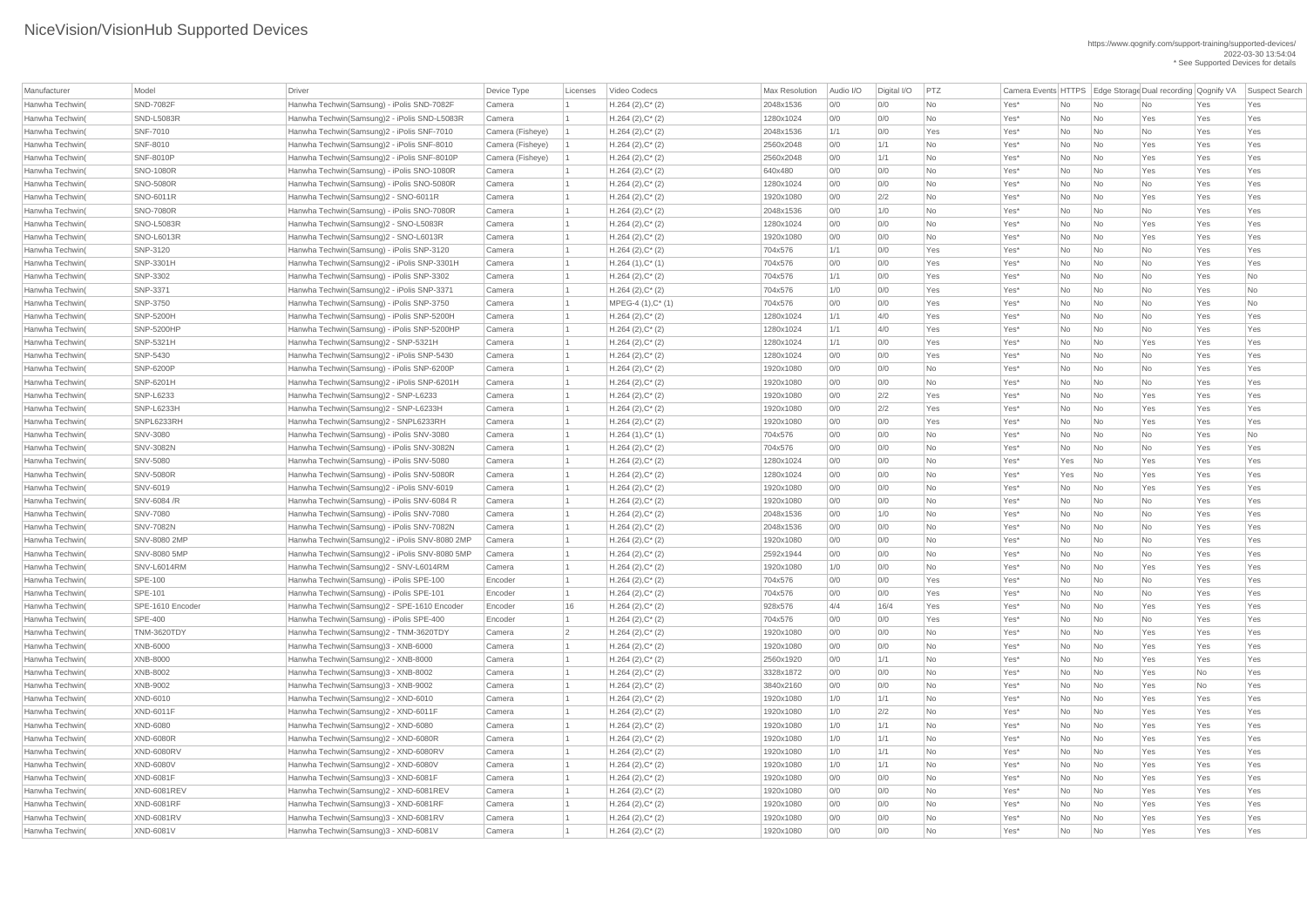| Manufacturer           | Model                 | Driver                                 | Device Type      | Licenses | Video Codecs        | <b>Max Resolution</b> | Audio I/O  | Digital I/O | PTZ             |      |           |                             | Camera Events HTTPS   Edge Storage Dual recording   Qognify VA |            | Suspect Search |
|------------------------|-----------------------|----------------------------------------|------------------|----------|---------------------|-----------------------|------------|-------------|-----------------|------|-----------|-----------------------------|----------------------------------------------------------------|------------|----------------|
| Hanwha Techwin(        | <b>XND-8020F</b>      | Hanwha Techwin(Samsung)2 - XND-8020F   | Camera           |          | $H.264 (2), C^*(2)$ | 2560x1920             | 0/0        | 1/1         | <b>No</b>       | Yes* | No        | $\overline{\mathsf{No}}$    | Yes                                                            | Yes        | Yes            |
| Hanwha Techwin(        | <b>XND-8080R</b>      | Hanwha Techwin(Samsung)2 - XND-8080R   | Camera           |          | $H.264 (2), C^*(2)$ | 2560x1920             | 0/0        | 1/1         | No              | Yes* | No        | $\overline{\mathsf{No}}$    | Yes                                                            | Yes        | Yes            |
| Hanwha Techwin(        | <b>XND-8080RV</b>     | Hanwha Techwin(Samsung)2 - XND-8080RV  | Camera           |          | $H.264 (2), C^*(2)$ | 2560x1920             | 0/0        | 1/1         | No              | Yes* | No        | $\overline{\mathsf{No}}$    | Yes                                                            | Yes        | Yes            |
| Hanwha Techwin(        | XND-8081REV           | Hanwha Techwin(Samsung)2 - XND-8081REV | Camera           |          | $H.264 (2), C^*(2)$ | 2560x1920             | 0/0        | 0/0         | <b>No</b>       | Yes* | No        | $\overline{\mathsf{No}}$    | Yes                                                            | Yes        | Yes            |
| Hanwha Techwin(        | <b>XND-8082RF</b>     | Hanwha Techwin(Samsung)3 - XND-8082RF  | Camera           |          | $H.264 (2), C^*(2)$ | 3328x1872             | 0/0        | 0/0         | <b>No</b>       | Yes* | No        | $\overline{\mathsf{No}}$    | Yes                                                            | No         | Yes            |
| Hanwha Techwin(        | <b>XND-8082RV</b>     | Hanwha Techwin(Samsung)3 - XND-8082RV  | Camera           |          | $H.264 (2), C^*(2)$ | 3328x1872             | 0/0        | 0/0         | <b>No</b>       | Yes* | No        | $\overline{\mathsf{No}}$    | Yes                                                            | No         | Yes            |
| Hanwha Techwin(        | <b>XND-9082RF</b>     | Hanwha Techwin(Samsung)3 - XND-9082RF  | Camera           |          | $H.264 (2), C^*(2)$ | 3840x2160             | 0/0        | 0/0         | <b>No</b>       | Yes* | No        | $\overline{\mathsf{No}}$    | Yes                                                            | No         | Yes            |
| Hanwha Techwin(        | <b>XND-9082RV</b>     | Hanwha Techwin(Samsung)3 - XND-9082RV  | Camera           |          | $H.264 (2), C^*(2)$ | 3840x2160             | 0/0        | 0/0         | <b>No</b>       | Yes* | No        | $\overline{\mathsf{No}}$    | Yes                                                            | No         | Yes            |
| Hanwha Techwin(        | XNF-8010RVM           | Hanwha Techwin(Samsung)2 - XNF-8010RVM | Camera (Fisheye) |          | $H.264 (2), C^*(2)$ | 2048x2048             | 0/0        | 0/0         | <b>No</b>       | Yes* | No        | $\overline{\mathsf{No}}$    | No                                                             | Yes        | No             |
| Hanwha Techwin(        | <b>XNO-6080R</b>      | Hanwha Techwin(Samsung)2 - XNO-6080R   | Camera           |          | $H.264 (2), C^*(2)$ | 1920x1080             | 1/0        | 1/1         | <b>No</b>       | Yes* | No        | $\overline{\mathsf{No}}$    | Yes                                                            | Yes        | Yes            |
| Hanwha Techwin(        | <b>XNO-8080R</b>      | Hanwha Techwin(Samsung)2 - XNO-8080R   | Camera           |          | $H.264 (2), C^*(2)$ | 2560x1920             | 0/0        | 1/1         | <b>No</b>       | Yes* | No        | $\overline{\mathsf{No}}$    | Yes                                                            | Yes        | Yes            |
| Hanwha Techwin(        | <b>XNO-8082R</b>      | Hanwha Techwin(Samsung)3 - XNO-8082R   | Camera           |          | $H.264 (2), C^*(2)$ | 3328x1872             | 0/0        | 0/0         | No              | Yes* | No        | $\overline{\mathsf{No}}$    | Yes                                                            | No         | Yes            |
| Hanwha Techwin(        | <b>XNO-9082R</b>      | Hanwha Techwin(Samsung)3 - XNO-9082R   | Camera           |          | $H.264 (2), C^*(2)$ | 3840x2160             | 0/0        | 0/0         | <b>No</b>       | Yes* | No        | No                          | Yes                                                            | No         | Yes            |
| Hanwha Techwin(        | <b>XNP-6120H</b>      | Hanwha Techwin(Samsung)2 - XNP-6120H   | Camera           |          | $H.264 (2), C^*(2)$ | 1920x1080             | O/O        | 0/0         | Yes             | Yes* | No        | $\overline{\mathsf{No}}$    | Yes                                                            | Yes        | Yes            |
| Hanwha Techwin(        | <b>XNP-6320H</b>      | Hanwha Techwin(Samsung)2 - XNP-6320H   | Camera           |          | $H.264 (2), C^*(2)$ | 1920x1080             | 0/0        | 0/0         | Yes             | Yes* | No        | $\overline{\mathsf{No}}$    | Yes                                                            | Yes        | Yes            |
| Hanwha Techwin(        | XNP-6320RH            | Hanwha Techwin(Samsung)2 - XNP-6320RH  | Camera           |          | $H.264 (2), C^*(2)$ | 1920x1080             | 0/0        | 0/0         | Yes             | Yes* | No        | $\overline{\mathsf{No}}$    | Yes                                                            | Yes        | Yes            |
| Hanwha Techwin(        | <b>XNP-6400R</b>      | Hanwha Techwin(Samsung)3 - XNP-6400R   | Camera           |          | $H.264 (2), C^*(2)$ | 1920x1080             | 0/0        | 0/0         | Yes             | Yes* | No        | $\overline{\mathsf{No}}$    | Yes                                                            | Yes        | Yes            |
| Hanwha Techwin(        | <b>XNP-6400RW</b>     | Hanwha Techwin(Samsung)3 - XNP-6400RW  | Camera           |          | $H.264 (2), C^*(2)$ | 1920x1080             | 0/0        | 0/0         | Yes             | Yes* | No        | $\overline{\mathsf{No}}$    | Yes                                                            | Yes        | Yes            |
| Hanwha Techwin(        | <b>XNP-8300R</b>      | Hanwha Techwin(Samsung)3 - XNP-8300R   | Camera           |          | $H.264 (2), C^*(2)$ | 3072x1728             | 0/0        | 0/0         | Yes             | Yes* | No        | $\overline{\mathsf{No}}$    | Yes                                                            | No         | Yes            |
| Hanwha Techwin(        | <b>XNP-8300RW</b>     | Hanwha Techwin(Samsung)3 - XNP-8300RW  | Camera           |          | $H.264 (2), C^*(2)$ | 3072x1728             | 0/0        | 0/0         | Yes             | Yes* | No        | $\overline{\mathsf{No}}$    | Yes                                                            | No         | Yes            |
| Hanwha Techwin(        | <b>XNP-9300R</b>      | Hanwha Techwin(Samsung)3 - XNP-9300R   | Camera           |          | $H.264 (2), C^*(2)$ | 3840x2160             | 0/0        | 0/0         | Yes             | Yes* | No        | $\overline{\mathsf{No}}$    | Yes                                                            | No         | Yes            |
| Hanwha Techwin(        | <b>XNP-9300RW</b>     | Hanwha Techwin(Samsung)3 - XNP-9300RW  | Camera           |          | $H.264 (2), C^*(2)$ | 3840x2160             | 0/0        | 0/0         | Yes             | Yes* | No        | $\overline{\mathsf{No}}$    | Yes                                                            | No         | Yes            |
| Hanwha Techwin(        | XNV-6010              | Hanwha Techwin(Samsung)2 - XNV-6010    | Camera           |          | $H.264 (2), C^*(2)$ | 1920x1080             | 1/0        | 1/1         | <b>No</b>       | Yes* | No        | $\overline{\mathsf{No}}$    | Yes                                                            | Yes        | Yes            |
| Hanwha Techwin(        | <b>XNV-6011</b>       | Hanwha Techwin(Samsung)2 - XNV-6011    | Camera           |          | $H.264 (2), C^*(2)$ | 1920x1080             | 1/0        | 2/2         | <b>No</b>       | Yes* | No        | $\overline{\mathsf{No}}$    | Yes                                                            | Yes        | Yes            |
| Hanwha Techwin(        | XNV-6012              | Hanwha Techwin(Samsung)2 - XNV-6012    | Camera           |          | $H.264 (2), C^*(2)$ | 1920x1080             | 1/0        | 0/0         | No              | Yes* | No        | No                          | Yes                                                            | Yes        | Yes            |
| Hanwha Techwin(        | XNV-6012M             | Hanwha Techwin(Samsung)2 - XNV-6012M   | Camera           |          | $H.264 (2), C^*(2)$ | 1920x1080             | 1/0        | 0/0         | No              | Yes* | No        | $\overline{\mathsf{No}}$    | Yes                                                            | Yes        | Yes            |
| Hanwha Techwin(        | XNV-6013M             | Hanwha Techwin(Samsung)2 - XNV-6013M   | Camera           |          | $H.264 (2), C^*(2)$ | 1920x1080             | 0/0        | 0/0         | <b>No</b>       | Yes* | No        | $\overline{\mathsf{No}}$    | No                                                             | Yes        | Yes            |
| Hanwha Techwin(        | <b>XNV-6022R</b>      | Hanwha Techwin(Samsung)2 - XNV-6022R   | Camera           |          | $H.264 (2), C^*(2)$ | 1920x1080             | 1/0        | 0/0         | No              | Yes* | No        | $\overline{\mathsf{No}}$    | Yes                                                            | Yes        | Yes            |
| Hanwha Techwin(        | XNV-6080              | Hanwha Techwin(Samsung)2 - XNV-6080    | Camera           |          | $H.264 (2), C^*(2)$ | 1920x1080             | 1/0        | 1/1         | <b>No</b>       | Yes* | No        | $\overline{\mathsf{No}}$    | Yes                                                            | Yes        | Yes            |
| Hanwha Techwin(        | <b>XNV-6080R</b>      | Hanwha Techwin(Samsung)2 - XNV-6080R   | Camera           |          | $H.264 (2), C^*(2)$ | 1920x1080             | 1/0        | 1/1         | No              | Yes* | No        | $\overline{\mathsf{No}}$    | Yes                                                            | Yes        | Yes            |
| Hanwha Techwin(        | <b>XNV-6081R</b>      | Hanwha Techwin(Samsung)3 - XNV-6081R   | Camera           |          | $H.264 (2), C^*(2)$ | 1920x1080             | 0/0        | 0/0         | No              | Yes* | No        | No                          | Yes                                                            | Yes        | Yes            |
| Hanwha Techwin(        | <b>XNV-6081RE</b>     | Hanwha Techwin(Samsung)2 - XNV-6081RE  | Camera           |          | $H.264 (2), C^*(2)$ | 1920x1080             | 0/0        | 0/0         | No              | Yes* | <b>No</b> | $\overline{\mathsf{No}}$    | Yes                                                            | Yes        | Yes            |
| Hanwha Techwin(        | XNV-6120              | Hanwha Techwin(Samsung)2 - XNV-6120    | Camera           |          | $H.264 (2), C^*(2)$ | 1920x1080             | 1/1        | 0/0         | <b>No</b>       | Yes* | No        | $\overline{\mathsf{No}}$    | Yes                                                            | Yes        | Yes            |
| Hanwha Techwin(        | <b>XNV-8080R</b>      | Hanwha Techwin(Samsung)2 - XNV-8080R   | Camera           |          | $H.264 (2), C^*(2)$ | 2560x1920             | 0/0        | 1/1         | <b>No</b>       | Yes* | No        | $\overline{\mathsf{No}}$    | Yes                                                            | Yes        | Yes            |
| Hanwha Techwin(        | <b>XNV-8080RP</b>     | Hanwha Techwin(Samsung)2 - XNV-8080RP  | Camera           |          | $H.264 (2), C^*(2)$ | 2560x1920             | O/O        | 1/1         | No              | Yes* | No        | $\overline{\mathsf{No}}$    | Yes                                                            | Yes        | Yes            |
| Hanwha Techwin(        | XNV-8081RE            | Hanwha Techwin(Samsung)2 - XNV-8081RE  | Camera           |          | $H.264 (2), C^*(2)$ | 2560x1920             | 0/0        | 0/0         | <b>No</b>       | Yes* | No        | $\overline{\mathsf{No}}$    | Yes                                                            | Yes        | Yes            |
| Hanwha Techwin(        | <b>XNV-8082R</b>      | Hanwha Techwin(Samsung)3 - XNV-8082R   | Camera           |          | $H.264 (2), C^*(2)$ | 3328x1872             | 0/0        | 0/0         | No              | Yes* | No        | No                          | Yes                                                            | No         | Yes            |
| Hanwha Techwin(        | <b>XNV-9082R</b>      | Hanwha Techwin(Samsung)3 - XNV-9082R   | Camera           |          | $H.264 (2), C^*(2)$ | 3840x2160             | 0/0        | 0/0         | No              | Yes* | No        | $\overline{\mathsf{No}}$    | Yes                                                            | No         | Yes            |
| Hcl                    | PID-H1000             | Hcl - PID-H1000                        | Camera           |          | $H.264(1),C^*(1)$   | 1280x720              | 0/0        | 0/0         | <b>No</b>       | Yes* | No        | $\overline{\mathsf{No}}$    | No                                                             | No         | No             |
| Hcl                    | <b>PMI-H2000</b>      | <b>Hcl - PMI-H2000</b>                 | Camera           |          | $H.264(1),C^*(1)$   | 1920x1072             | 0/0        | 0/0         | No              | Yes* | No        | $\overline{\mathsf{No}}$    | No                                                             | No         | No             |
| Hikvision              | 812                   | Hikvision - 812                        | Camera           |          | MPEG-4 (1), C* (1)  | 704x576               | 0/0        | 0/0         | No              | Yes* | No        | $\overline{\mathsf{No}}$    | No                                                             | Yes        | Yes            |
| Hikvision              | 852                   | Hikvision - 852                        | Camera           |          | $MPEG-4(1), C^*(1)$ | 1600x1200             | 0/0        | 0/0         | <b>No</b>       | Yes* | No        | $\overline{\mathsf{No}}$    | <b>No</b>                                                      | Yes        | Yes            |
| Hikvision              | DHNC304-WDA           | Hikvision - DHNC304-WDA                | Camera           |          | $H.264 (2), C^*(2)$ | 2688x1520             | 0/0        | 0/0         | No              | Yes* | No        | Yes                         | Yes                                                            | Yes        | Yes            |
| Hikvision              | <b>DS-2CD1512F-I</b>  | Hikvision - DS-2CD1512F-I              | Camera           |          | $H.264 (2), C^*(2)$ | 1280x960              | 1/0        | 1/0         | No              | Yes* | <b>No</b> | No                          | Yes                                                            | Yes        | Yes            |
| Hikvision              | DS-2CD1641FWD-IZ      | Hikvision 2 - DS-2CD1641FWD-IZ         | Camera           |          | $H.264 (2), C^*(2)$ | 2688x1520             | 0/0        | 0/0         | No              | Yes* | No        | Yes                         | Yes                                                            | Yes        | Yes            |
| Hikvision              | DS-2CD1643G0-IZ       | Hikvision 2 - DS-2CD1643G0-IZ          | Camera           |          | $H.264 (2), C^*(2)$ | 2560x1440             | 0/0        | 0/0         | No              | Yes* | No        | Yes                         | Yes                                                            | Yes        | Yes            |
| Hikvision              | DS-2CD1741FWD-IZ      | Hikvision 2 - DS-2CD1741FWD-IZ         | Camera           |          | $H.264 (2), C^*(2)$ | 2688x1520             | 0/0        | 0/0         | No              | Yes* | No        | Yes                         | Yes                                                            | Yes        | Yes            |
|                        |                       | Hikvision 2 - DS-2CD1743G0-IZ          |                  |          |                     |                       |            |             |                 |      |           |                             |                                                                |            |                |
| Hikvision              | DS-2CD1743G0-IZ       | Hikvision - DS-2CD2022WD-I             | Camera           |          | $H.264 (2), C^*(2)$ | 2560x1440             | 0/0        | 0/0         | <b>No</b><br>No | Yes* | No        | No                          | Yes                                                            | Yes        | Yes            |
| Hikvision<br>Hikvision | <b>DS-2CD2022WD-I</b> | Hikvision - DS-2CD2032-I               | Camera           |          | $H.264 (2), C^*(2)$ | 1920x1080             | 0/0<br>0/0 | 0/0         | No              | Yes* | No        | $\overline{\mathsf{No}}$    | Yes                                                            | Yes<br>Yes | Yes            |
|                        | <b>DS-2CD2032-I</b>   |                                        | Camera           |          | $H.264 (2), C^*(2)$ | 2048x1536             |            | 0/0         |                 | Yes* | No        | $\overline{\mathsf{No}}$    | No                                                             |            | Yes            |
| Hikvision              | <b>DS-2CD2032-IF</b>  | Hikvision - DS-2CD2032-IF              | Camera           |          | $H.264 (2), C^*(2)$ | 2048x1536             | 0/0        | 0/0         | <b>No</b>       | Yes* | <b>No</b> | $\overline{\mathsf{No}}$    | <b>No</b>                                                      | Yes        | Yes            |
| Hikvision              | <b>DS-2CD2032F</b>    | Hikvision - DS-2CD2032F                | Camera           |          | $H.264 (2), C^*(2)$ | 2048x1536             | 0/0        | 0/0         | No              | Yes* | No        | $\overline{\mathsf{No}}$    | No                                                             | Yes        | Yes            |
| Hikvision              | DS-2CD2042WD-I        | Hikvision - DS-2CD2042WD-I             | Camera           |          | $H.264 (2), C^*(2)$ | 2688x1520             | 0/0        | 0/0         | No              | Yes* | No        | Yes                         | Yes                                                            | Yes        | Yes            |
| Hikvision              | DS-2CD2043G2          | Hikvision 2 - DS-2CD2043G2             | Camera           |          | $H.264 (2), C^*(2)$ | 2688x1520             | 0/0        | 0/0         | No              | Yes* | No        | Yes                         | Yes                                                            | Yes        | Yes            |
| Hikvision              | <b>DS-2CD2110F-I</b>  | Hikvision 2 - DS-2CD2110F-I            | Camera           |          | $H.264 (2), C^*(2)$ | 1280x960              | 0/0        | 0/0         | No              | Yes* | No        | $\overline{\mathsf{No}}$    | Yes                                                            | Yes        | Yes            |
| Hikvision              | DS-2CD2112F-IS        | Hikvision - DS-2CD2112F-IS             | Camera           |          | $H.264 (2), C^*(2)$ | 1280x960              | 1/0        | 1/0         | No              | Yes* | No        | $\overline{\phantom{a}}$ No | Yes                                                            | Yes        | Yes            |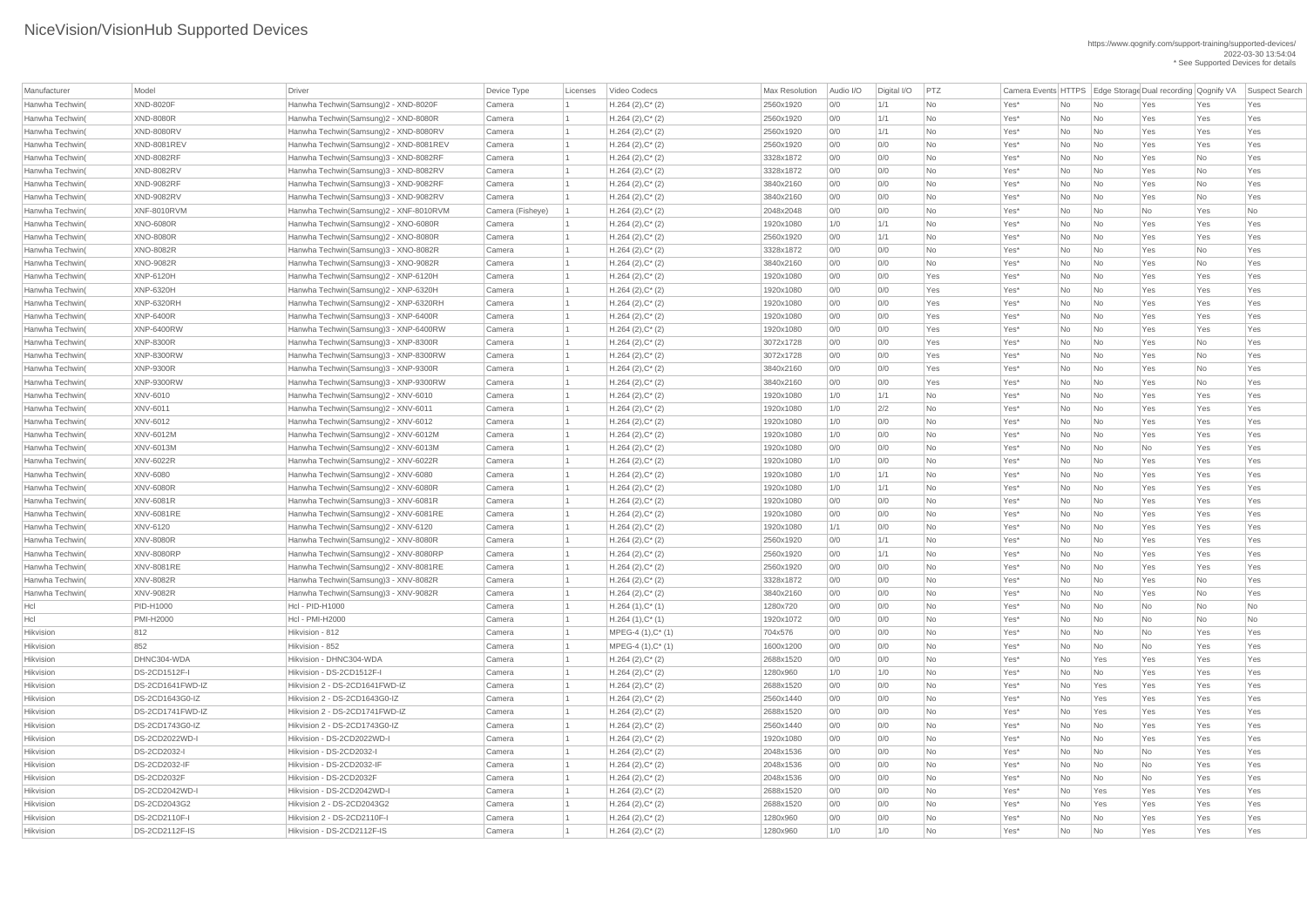| Manufacturer | Model                 | <b>Driver</b>                       | Device Type | Licenses | Video Codecs        | Max Resolution | Audio I/O | Digital I/O | PTZ       |      |    |                             | Camera Events HTTPS   Edge Storage Dual recording   Qognify VA |     | Suspect Search |
|--------------|-----------------------|-------------------------------------|-------------|----------|---------------------|----------------|-----------|-------------|-----------|------|----|-----------------------------|----------------------------------------------------------------|-----|----------------|
| Hikvision    | <b>DS-2CD2120F-I</b>  | Hikvision - DS-2CD2120F-I           | Camera      |          | $H.264 (2), C^*(2)$ | 1920x1080      | 0/0       | 0/0         | No        | Yes* | No | $\overline{\mathsf{No}}$    | Yes                                                            | Yes | Yes            |
| Hikvision    | DS-2CD2121G0-I        | Hikvision 2 - DS-2CD2121G0-I        | Camera      |          | $H.264 (2), C^*(2)$ | 1920x1080      | 0/0       | 0/0         | <b>No</b> | Yes* | No | $\overline{\mathsf{No}}$    | Yes                                                            | Yes | Yes            |
| Hikvision    | DS-2CD2122FWD-I       | Hikvision - DS-2CD2122FWD-I         | Camera      |          | $H.264 (2), C^*(2)$ | 1920x1080      | 0/0       | 1/0         | <b>No</b> | Yes* | No | Yes                         | Yes                                                            | Yes | Yes            |
| Hikvision    | DS-2CD2123G0-I        | Hikvision 2 - DS-2CD2123G0-I        | Camera      |          | $H.264 (2), C^*(2)$ | 1920x1080      | 0/0       | 0/0         | <b>No</b> | Yes* | No | Yes                         | Yes                                                            | Yes | Yes            |
| Hikvision    | DS-2CD2132-I          | Hikvision - DS-2CD2132-I            | Camera      |          | $H.264 (2), C^*(2)$ | 2048x1536      | 0/0       | 0/0         | No        | Yes* | No | $\overline{\mathsf{No}}$    | No                                                             | Yes | Yes            |
| Hikvision    | <b>DS-2CD2132F-I</b>  | Hikvision - DS-2CD2132F-I           | Camera      |          | $H.264 (2), C^*(2)$ | 2048x1536      | 0/0       | 0/0         | No        | Yes* | No | $\overline{\mathsf{No}}$    | No                                                             | Yes | Yes            |
| Hikvision    | DS-2CD2135FWD-I       | Hikvision 2 - DS-2CD2135FWD-I       | Camera      |          | $H.264 (2), C^*(2)$ | 2048x1536      | 0/0       | 0/0         | <b>No</b> | Yes* | No | No                          | No                                                             | Yes | Yes            |
| Hikvision    | DS-2CD2142FWD/-I      | Hikvision - DS-2CD2142FWD/-I        | Camera      |          | $H.264 (2), C^*(2)$ | 2680x1520      | 0/0       | 0/0         | <b>No</b> | Yes* | No | Yes                         | Yes                                                            | Yes | Yes            |
| Hikvision    | DS-2CD2143G0-I        | Hikvision 2 - DS-2CD2143G0-I        | Camera      |          | $H.264 (2), C^*(2)$ | 2688x1520      | 0/0       | 0/0         | <b>No</b> | Yes* | No | Yes                         | Yes                                                            | Yes | Yes            |
| Hikvision    | DS-2CD2143G0-IS       | Hikvision 3 - DS-2CD2143G0-IS       | Camera      |          | $H.264 (2), C^*(2)$ | 2688x1520      | 0/0       | 0/0         | <b>No</b> | Yes* | No | Yes                         | Yes                                                            | Yes | Yes            |
| Hikvision    | DS-2CD2143G2-I        | Hikvision 2 - DS-2CD2143G2-I        | Camera      |          | $H.264 (2), C^*(2)$ | 2688x1520      | 0/0       | 0/0         | No        | Yes* | No | Yes                         | Yes                                                            | Yes | Yes            |
| Hikvision    | DS-2CD2145FWD-I       | Hikvision 2 - DS-2CD2145FWD-I       | Camera      |          | $H.264(2),C^*(2)$   | 2560x1440      | 0/0       | 0/0         | No        | Yes* | No | Yes                         | Yes                                                            | Yes | Yes            |
| Hikvision    | DS-2CD2342WD/-I       | Hikvision - DS-2CD2342WD/-I         | Camera      |          | $H.264 (2), C^*(2)$ | 2680x1520      | 0/0       | 0/0         | No        | Yes* | No | Yes                         | Yes                                                            | Yes | Yes            |
| Hikvision    | <b>DS-2CD2420F-I</b>  | Hikvision 2 - DS-2CD2420F-I         | Camera      |          | $H.264 (2), C^*(2)$ | 1920x1080      | 0/0       | 0/0         | <b>No</b> | Yes* | No | $\overline{\mathsf{No}}$    | Yes                                                            | Yes | Yes            |
| Hikvision    | DS-2CD2422FWD-IW      | Hikvision 2 - DS-2CD2422FWD-IW      | Camera      |          | $H.264(2),C^*(2)$   | 1920x1080      | 1/0       | 0/0         | <b>No</b> | Yes* | No | $\overline{\mathsf{No}}$    | Yes                                                            | Yes | Yes            |
| Hikvision    | DS-2CD2512F-IS        | Hikvision - DS-2CD2512F-IS          | Camera      |          | $H.264 (2), C^*(2)$ | 1280x960       | 1/0       | 1/0         | No        | Yes* | No | No                          | Yes                                                            | Yes | Yes            |
| Hikvision    | <b>DS-2CD2520F</b>    | Hikvision - DS-2CD2520F             | Camera      |          | $H.264 (2), C^*(2)$ | 1920x1080      | 0/0       | 0/0         | <b>No</b> | Yes* | No | $\overline{\mathsf{No}}$    | No                                                             | Yes | Yes            |
| Hikvision    | <b>DS-2CD2532F-I</b>  | Hikvision - DS-2CD2532F-I           | Camera      |          | $H.264 (2), C^*(2)$ | 2048x1536      | 0/0       | 0/0         | No        | Yes* | No | $\overline{\mathsf{No}}$    | Yes                                                            | Yes | Yes            |
| Hikvision    | DS-2CD2532F-IS        | Hikvision - DS-2CD2532F-IS          | Camera      |          | $H.264 (2), C^*(2)$ | 2048x1536      | 1/0       | 0/0         | No        | Yes* | No | No                          | <b>No</b>                                                      | Yes | Yes            |
| Hikvision    | DS-2CD2542FWD-IS/-IWS | Hikvision - DS-2CD2542FWD-IS/-IWS   | Camera      |          | $H.264 (2), C^*(2)$ | 2688x1520      | 0/0       | 0/0         | <b>No</b> | Yes* | No | Yes                         | Yes                                                            | Yes | Yes            |
| Hikvision    | DS-2CD2543G0-I        | Hikvision 2 - DS-2CD2543G0-I        | Camera      |          | $H.264 (2), C^*(2)$ | 2688x1520      | 0/0       | 0/0         | <b>No</b> | Yes* | No | Yes                         | Yes                                                            | Yes | Yes            |
| Hikvision    | <b>DS-2CD2620F-I</b>  | Hikvision 2 - DS-2CD2620F-I         | Camera      |          | $H.264 (2), C^*(2)$ | 1920x1080      | 0/0       | 0/0         | <b>No</b> | Yes* | No | No                          | Yes                                                            | Yes | Yes            |
| Hikvision    | DS-2CD2622FWD-IS      | Hikvision - DS-2CD2622FWD-IS        | Camera      |          | $H.264 (2), C^*(2)$ | 1920x1080      | 0/0       | 1/0         | <b>No</b> | Yes* | No | Yes                         | Yes                                                            | Yes | Yes            |
| Hikvision    | DS-2CD2625FWD-IZS     | Hikvision 2 - DS-2CD2625FWD-IZS     | Camera      |          | $H.264 (2), C^*(2)$ | 1920x1080      | 0/0       | 0/0         | No        | Yes* | No | Yes                         | Yes                                                            | Yes | Yes            |
| Hikvision    | <b>DS-2CD2632F-I</b>  | Hikvision - DS-2CD2632F-I           | Camera      |          | $H.264 (2), C^*(2)$ | 2048x1536      | 0/0       | 0/0         | <b>No</b> | Yes* | No | No                          | No                                                             | Yes | Yes            |
| Hikvision    | DS-2CD2635FWD-IZS     | Hikvision 2 - DS-2CD2635FWD-IZS     | Camera      |          | $H.264 (2), C^*(2)$ | 2048x1536      | 0/0       | 0/0         | No        | Yes* | No | $\overline{\mathsf{No}}$    | Yes                                                            | Yes | Yes            |
| Hikvision    | DS-2CD2642FWD-IML     | Hikvision - DS-2CD2642FWD-IML       | Camera      |          | $H.264 (2), C^*(2)$ | 2688x1520      | 0/0       | 0/0         | <b>No</b> | Yes* | No | Yes                         | Yes                                                            | Yes | Yes            |
| Hikvision    | DS-2CD2643G0-IZS      | Hikvision 2 - DS-2CD2643G0-IZS      | Camera      |          | $H.264(2),C^*(2)$   | 2688x1520      | 0/0       | 0/0         | <b>No</b> | Yes* | No | Yes                         | Yes                                                            | Yes | Yes            |
| Hikvision    | DS-2CD2645FWD-IZS     | Hikvision 2 - DS-2CD2645FWD-IZS     | Camera      |          | $H.264 (2), C^*(2)$ | 2688x1520      | 0/0       | 0/0         | <b>No</b> | Yes* | No | Yes                         | Yes                                                            | Yes | Yes            |
| Hikvision    | DS-2CD2646G1-IZ       | Hikvision 2 - DS-2CD2646G1-IZ       | Camera      |          | $H.264 (2), C^*(2)$ | 2688x1520      | 0/0       | 0/0         | No        | Yes* | No | Yes                         | Yes                                                            | Yes | Yes            |
| Hikvision    | DS-2CD2646G2-IZS      | Hikvision 2 - DS-2CD2646G2-IZS      | Camera      |          | $H.264 (2), C^*(2)$ | 2592x1944      | 0/0       | 1/0         | No        | Yes* | No | Yes                         | Yes                                                            | Yes | Yes            |
| Hikvision    | <b>DS-2CD2652F-I</b>  | Hikvision 2 - DS-2CD2652F-I         | Camera      |          | $H.264 (2), C^*(2)$ | 2560x1920      | 0/0       | 0/0         | <b>No</b> | Yes* | No | Yes                         | Yes                                                            | Yes | Yes            |
| Hikvision    | DS-2CD2655FWD-IZS 6MP | Hikvision 2 - DS-2CD2655FWD-IZS 6MP | Camera      |          | $H.264 (2), C^*(2)$ | 3072x2048      | 0/0       | 0/0         | <b>No</b> | Yes* | No | No                          | Yes                                                            | No  | No             |
| Hikvision    | DS-2CD2665G0-IZS 6MP  | Hikvision 2 - DS-2CD2665G0-IZS 6MP  | Camera      |          | $H.264 (2), C^*(2)$ | 3072x2048      | 0/0       | 0/0         | <b>No</b> | Yes* | No | No                          | Yes                                                            | No  | No             |
| Hikvision    | DS-2CD2685FWD-IZS     | Hikvision 2 - DS-2CD2685FWD-IZS     | Camera      |          | $H.264 (2), C^*(2)$ | 3840x2160      | 0/0       | 0/0         | <b>No</b> | Yes* | No | $\overline{\mathsf{No}}$    | Yes                                                            | Yes | Yes            |
| Hikvision    | <b>DS-2CD2710F-I</b>  | Hikvision 2 - DS-2CD2710F-I         | Camera      |          | $H.264 (2), C^*(2)$ | 1280x960       | 0/0       | 0/0         | No        | Yes* | No | $\overline{\mathsf{No}}$    | Yes                                                            | Yes | Yes            |
| Hikvision    | <b>DS-2CD2712F-I</b>  | Hikvision - DS-2CD2712F-I           | Camera      |          | $H.264 (2), C^*(2)$ | 1280x960       | 0/0       | 0/0         | No        | Yes* | No | No                          | Yes                                                            | Yes | Yes            |
| Hikvision    | DS-2CD2712F-IS        | Hikvision - DS-2CD2712F-IS          | Camera      |          | $H.264 (2), C^*(2)$ | 1280x960       | 1/0       | 1/0         | <b>No</b> | Yes* | No | $\overline{\mathsf{No}}$    | Yes                                                            | Yes | Yes            |
| Hikvision    | <b>DS-2CD2720F-I</b>  | Hikvision - DS-2CD2720F-I           | Camera      |          | $H.264 (2), C^*(2)$ | 1920x1080      | 0/0       | 0/0         | <b>No</b> | Yes* | No | $\overline{\mathsf{No}}$    | Yes                                                            | Yes | Yes            |
| Hikvision    | DS-2CD2721G0-I        | Hikvision 2 - DS-2CD2721G0-I        | Camera      |          | $H.264(2),C^*(2)$   | 1920x1080      | 0/0       | 1/0         | <b>No</b> | Yes* | No | $\overline{\mathsf{No}}$    | Yes                                                            | Yes | Yes            |
| Hikvision    | DS-2CD2721G0-IZ       | Hikvision 2 - DS-2CD2721G0-IZ       | Camera      |          | $H.264 (2), C^*(2)$ | 1920x1080      | 0/0       | 1/0         | <b>No</b> | Yes* | No | $\overline{\mathsf{No}}$    | Yes                                                            | Yes | Yes            |
| Hikvision    | DS-2CD2722FWD-I/IZ    | Hikvision - DS-2CD2722FWD-I/IZ      | Camera      |          | $H.264(2),C^*(2)$   | 1920x1080      | 0/0       | 1/0         | No        | Yes* | No | Yes                         | Yes                                                            | Yes | Yes            |
| Hikvision    | DS-2CD2723G0-IZS      | Hikvision 2 - DS-2CD2723G0-IZS      | Camera      |          | $H.264 (2), C^*(2)$ | 1920x1080      | 0/0       | 0/0         | No        | Yes* | No | No                          | Yes                                                            | Yes | Yes            |
| Hikvision    | DS-2CD2725FWD-IZS     | Hikvision 2 - DS-2CD2725FWD-IZS     | Camera      |          | $H.264 (2), C^*(2)$ | 1920x1080      | 0/0       | 0/0         | <b>No</b> | Yes* | No | Yes                         | Yes                                                            | Yes | Yes            |
| Hikvision    | <b>DS-2CD2732F-I</b>  | Hikvision - DS-2CD2732F-I           | Camera      |          | $H.264 (2), C^*(2)$ | 2048x1536      | 0/0       | 0/0         | <b>No</b> | Yes* | No | $\overline{\mathsf{No}}$    | No                                                             | Yes | Yes            |
| Hikvision    | DS-2CD2735FWD-IZS     | Hikvision 2 - DS-2CD2735FWD-IZS     | Camera      |          | $H.264 (2), C^*(2)$ | 2048x1536      | 0/0       | 0/0         | <b>No</b> | Yes* | No | $\overline{\mathsf{No}}$    | Yes                                                            | Yes | Yes            |
| Hikvision    | DS-2CD2742FWD-I/IS    | Hikvision - DS-2CD2742FWD-I/IS      | Camera      |          | $H.264 (2), C^*(2)$ | 2680x1520      | 0/0       | 0/0         | No        | Yes* | No | Yes                         | Yes                                                            | Yes | Yes            |
| Hikvision    | DS-2CD2742FWD-IZS     | Hikvision - DS-2CD2742FWD-IZS       | Camera      |          | $H.264 (2), C^*(2)$ | 2688x1520      | 0/0       | 0/0         | No        | Yes* | No | Yes                         | Yes                                                            | Yes | Yes            |
| Hikvision    | DS-2CD2743G0-IZS      | Hikvision 2 - DS-2CD2743G0-IZS      | Camera      |          | $H.264 (2), C^*(2)$ | 2688x1520      | 0/0       | 0/0         | No        | Yes* | No | Yes                         | Yes                                                            | Yes | Yes            |
| Hikvision    | DS-2CD2743G1-IZS      | Hikvision 2 - DS-2CD2743G1-IZS      | Camera      |          | $H.264 (2), C^*(2)$ | 2688x1520      | 0/0       | 0/0         | <b>No</b> | Yes* | No | Yes                         | Yes                                                            | Yes | Yes            |
| Hikvision    | DS-2CD2745FWD-IZS     | Hikvision 2 - DS-2CD2745FWD-IZS     | Camera      |          | $H.264 (2), C^*(2)$ | 2688x1520      | 0/0       | 0/0         | <b>No</b> | Yes* | No | Yes                         | Yes                                                            | Yes | Yes            |
| Hikvision    | DS-2CD2746G1-IZS      | Hikvision 2 - DS-2CD2746G1-IZS      | Camera      |          | $H.264 (2), C^*(2)$ | 2688x1520      | 0/0       | 0/0         | No        | Yes* | No | Yes                         | Yes                                                            | Yes | Yes            |
| Hikvision    | DS-2CD2746G2-IZS      | Hikvision 2 - DS-2CD2746G2-IZS      | Camera      |          | $H.264 (2), C^*(2)$ | 2688x1520      | 0/0       | 0/0         | No        | Yes* | No | Yes                         | Yes                                                            | Yes | Yes            |
| Hikvision    | DS-2CD2755FWD-IZS     | Hikvision 2 - DS-2CD2755FWD-IZS     | Camera      |          | $H.264 (2), C^*(2)$ | 2944x1656      | 0/0       | 0/0         | No        | Yes* | No | Yes                         | Yes                                                            | Yes | Yes            |
| Hikvision    | DS-2CD2765FWD-IZS 6MP | Hikvision 2 - DS-2CD2765FWD-IZS 6MP | Camera      |          | $H.264(1),C^*(1)$   | 2560x1440      | 0/0       | 1/0         | No        | Yes* | No | $\overline{\phantom{a}}$ No | Yes                                                            | No  | No             |
| Hikvision    | DS-2CD2765G1-IZS 6MP  | Hikvision 2 - DS-2CD2765G1-IZS 6MP  | Camera      |          | $H.264(1),C^*(1)$   | 2560x1440      | 0/0       | 0/0         | <b>No</b> | Yes* | No | $\overline{\mathsf{No}}$    | Yes                                                            | No  | No             |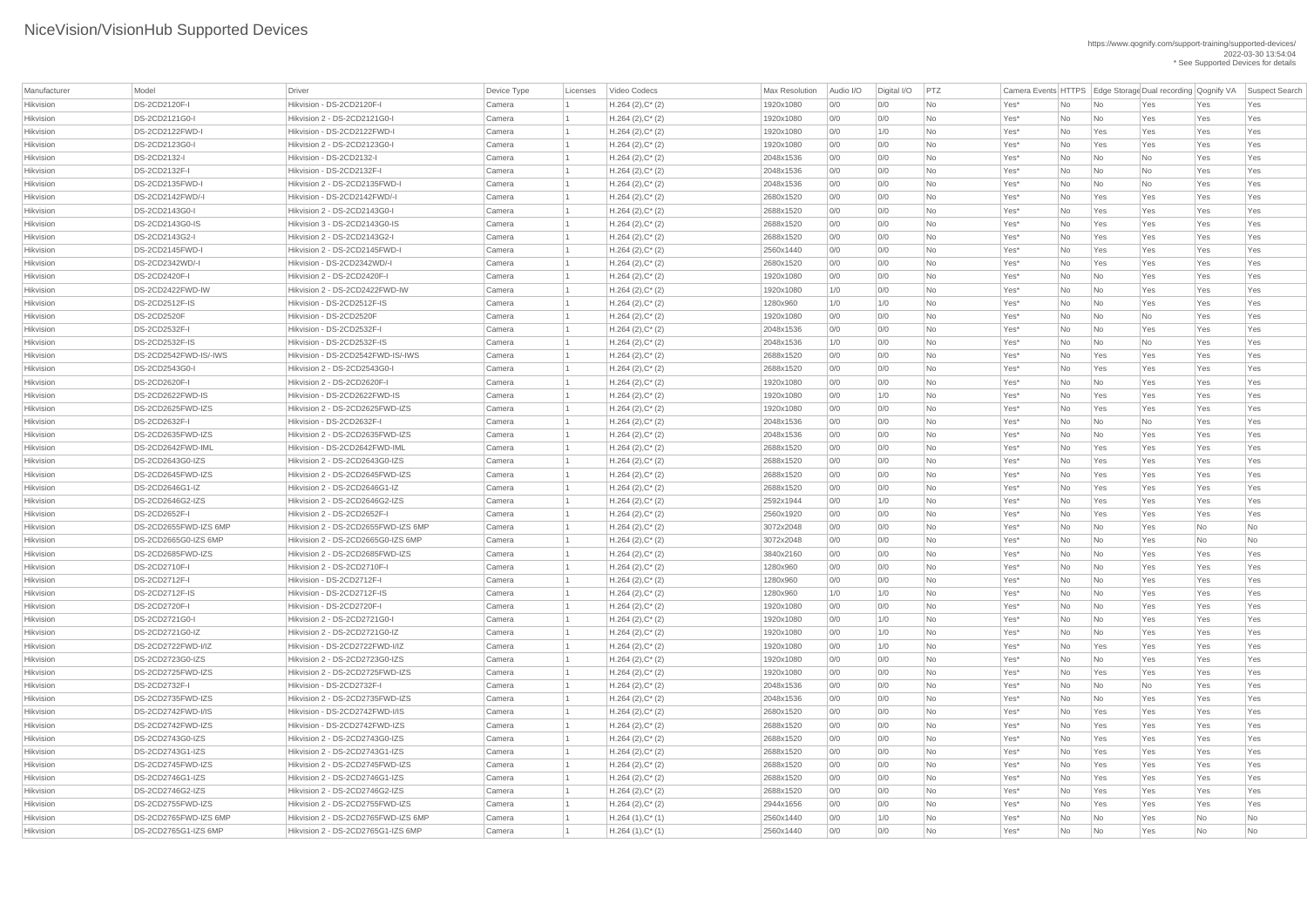| Manufacturer | Model                    | Driver                           | Device Type | Licenses | Video Codecs        | <b>Max Resolution</b> | Audio I/O | Digital I/O | PTZ       | Camera Events HTTPS Edge Storage Dual recording Qognify VA |      |                             |     |     | Suspect Search |
|--------------|--------------------------|----------------------------------|-------------|----------|---------------------|-----------------------|-----------|-------------|-----------|------------------------------------------------------------|------|-----------------------------|-----|-----|----------------|
| Hikvision    | DS-2CD2785FWD-IZS        | Hikvision 2 - DS-2CD2785FWD-IZS  | Camera      |          | $H.264 (2), C^*(2)$ | 3840x2160             | 1/0       | 1/0         | <b>No</b> | Yes*                                                       | No   | $\overline{\mathsf{No}}$    | Yes | Yes | Yes            |
| Hikvision    | DS-2CD2786FWD-IZS        | Hikvision 2 - DS-2CD2786FWD-IZS  | Camera      |          | $H.264 (2), C^*(2)$ | 3840x2160             | 1/0       | 0/0         | <b>No</b> | Yes*                                                       | No   | $\overline{\phantom{a}}$ No | Yes | Yes | Yes            |
| Hikvision    | <b>DS-2CD2820F</b>       | Hikvision - DS-2CD2820F          | Camera      |          | $H.264 (2), C^*(2)$ | 1280x960              | 0/0       | 0/0         | <b>No</b> | Yes*                                                       | No   | Yes                         | Yes | Yes | Yes            |
| Hikvision    | DS-2CD2H35FWD-IZS        | Hikvision 2 - DS-2CD2H35FWD-IZS  | Camera      |          | $H.264 (2), C^*(2)$ | 2048x1536             | O/O       | 0/0         | <b>No</b> | Yes*                                                       | No   | $\overline{\mathsf{No}}$    | Yes | Yes | Yes            |
| Hikvision    | DS-2CD2T42WD             | Hikvision - DS-2CD2T42WD         | Camera      |          | $H.264 (2), C^*(2)$ | 2688x1520             | 0/0       | 0/0         | <b>No</b> | Yes*                                                       | No   | Yes                         | Yes | Yes | Yes            |
| Hikvision    | DS-2CD2T43G0-I5          | Hikvision 2 - DS-2CD2T43G0-I5    | Camera      |          | $H.264 (2), C^*(2)$ | 2688x1520             | 0/0       | 0/0         | <b>No</b> | Yes*                                                       | No   | Yes                         | Yes | Yes | Yes            |
| Hikvision    | DS-2CD2T45FWD-I5         | Hikvision 2 - DS-2CD2T45FWD-I5   | Camera      |          | $H.264 (2), C^*(2)$ | 2688x1520             | 0/0       | 0/0         | <b>No</b> | Yes*                                                       | No   | Yes                         | Yes | Yes | Yes            |
| Hikvision    | DS-2CD2T86G2-2I          | Hikvision 2 - DS-2CD2T86G2-2I    | Camera      |          | $H.264 (2), C^*(2)$ | 3840x2160             | O/O       | 0/0         | <b>No</b> | Yes*                                                       | No   | Yes                         | Yes | Yes | Yes            |
| Hikvision    | DS-2CD3623G0E-IZ         | Hikvision 2 - DS-2CD3623G0E-IZ   | Camera      |          | $H.264 (2), C^*(2)$ | 1920x1080             | 0/0       | 0/0         | <b>No</b> | Yes*                                                       | No   | $\overline{\mathsf{No}}$    | Yes | Yes | Yes            |
| Hikvision    | DS-2CD4020FWD            | Hikvision 2 - DS-2CD4020FWD      | Camera      |          | $H.264 (2), C^*(2)$ | 1920x1080             | 0/0       | 0/0         | <b>No</b> | Yes*                                                       | No   | Yes                         | Yes | Yes | Yes            |
| Hikvision    | DS-2CD4024FWD-A          | Hikvision - DS-2CD4024FWD-A      | Camera      |          | $H.264 (2), C^*(2)$ | 1920x1080             | 0/0       | 0/0         | <b>No</b> | Yes*                                                       | No   | $\overline{\mathsf{No}}$    | Yes | Yes | Yes            |
| Hikvision    | <b>DS-2CD4024TX-UV</b>   | Hikvision - DS-2CD4024TX-UV      | Camera      |          | $H.264 (2), C^*(2)$ | 1920x1080             | 0/0       | 0/0         | <b>No</b> | Yes*                                                       | No   | $\overline{\phantom{a}}$ No | Yes | Yes | Yes            |
| Hikvision    | DS-2CD4035F-IRA          | Hikvision 2 - DS-2CD4035F-IRA    | Camera      |          | $H.264 (2), C^*(2)$ | 2048x1536             | 0/0       | 0/0         | <b>No</b> | Yes*                                                       | No   | Yes                         | Yes | Yes | Yes            |
| Hikvision    | <b>DS-2CD4085F</b>       | Hikvision 2 - DS-2CD4085F        | Camera      |          | $H.264 (2), C^*(2)$ | 4096x2160             | 0/0       | 0/0         | <b>No</b> | Yes*                                                       | No   | $\overline{\mathsf{No}}$    | Yes | Yes | Yes            |
| Hikvision    | DS-2CD4112F-IZ           | Hikvision - DS-2CD4112F-IZ       | Camera      |          | $H.264 (2), C^*(2)$ | 1280x1024             | 0/0       | 0/0         | <b>No</b> | Yes <sup>*</sup>                                           | No   | $\overline{\phantom{a}}$ No | Yes | Yes | Yes            |
| Hikvision    | DS-2CD4112FWD-IZ         | Hikvision - DS-2CD4112FWD-IZ     | Camera      |          | $H.264 (2), C^*(2)$ | 1280x960              | 0/0       | 0/0         | <b>No</b> | Yes*                                                       | No   | $\overline{\mathsf{No}}$    | Yes | Yes | Yes            |
| Hikvision    | <b>DS-2CD4124F-I</b>     | Hikvision - DS-2CD4124F-I        | Camera      |          | $H.264 (2), C^*(2)$ | 1920x1080             | 0/0       | 0/0         | <b>No</b> | Yes*                                                       | No   | $\overline{\mathsf{No}}$    | Yes | Yes | Yes            |
| Hikvision    | DS-2CD4124FWD-IZ         | Hikvision - DS-2CD4124FWD-IZ     | Camera      |          | $H.264 (2), C^*(2)$ | 1920x1080             | 0/0       | 0/0         | <b>No</b> | Yes*                                                       | No   | $\overline{\mathsf{No}}$    | Yes | Yes | Yes            |
| Hikvision    | <b>DS-2CD4124TX-WT</b>   | Hikvision - DS-2CD4124TX-WT      | Camera      |          | $H.264 (2), C^*(2)$ | 1920x1080             | 0/0       | 0/0         | <b>No</b> | Yes <sup>*</sup>                                           | No   | No                          | Yes | Yes | Yes            |
| Hikvision    | DS-2CD4212FWD-I/IZ       | Hikvision - DS-2CD4212FWD-I/IZ   | Camera      |          | $H.264 (2), C^*(2)$ | 1280x960              | O/O       | 0/0         | <b>No</b> | Yes*                                                       | No   | $\overline{\mathsf{No}}$    | Yes | Yes | Yes            |
| Hikvision    | DS-2CD4332FWD-IZS        | Hikvision - DS-2CD4332FWD-IZS    | Camera      |          | $H.264 (2), C^*(2)$ | 2048x1536             | 0/0       | 0/0         | No        | Yes <sup>*</sup>                                           | No   | $\overline{\mathsf{No}}$    | Yes | Yes | Yes            |
| Hikvision    | DS-2CD4635FWD-IZS        | Hikvision - DS-2CD4635FWD-IZS    | Camera      |          | $H.264 (2), C^*(2)$ | 2048x1536             | 0/0       | 0/0         | <b>No</b> | Yes*                                                       | No   | $\overline{\mathsf{No}}$    | Yes | Yes | Yes            |
| Hikvision    | DS-2CD4A26FWD-IZS        | Hikvision - DS-2CD4A26FWD-IZS    | Camera      |          | $H.264 (2), C^*(2)$ | 1920x1080             | O/O       | 0/0         | <b>No</b> | Yes*                                                       | No   | $\overline{\mathsf{No}}$    | Yes | Yes | Yes            |
| Hikvision    | DS-2CD4AC5F-IZ           | Hikvision - DS-2CD4AC5F-IZ       | Camera      |          | $H.264 (2), C^*(2)$ | 4000x3000             | 0/0       | 2/0         | <b>No</b> | Yes*                                                       | No   | Yes                         | Yes | Yes | Yes            |
| Hikvision    | DS-2CD4B26FWD-IZS        | Hikvision - DS-2CD4B26FWD-IZS    | Camera      |          | $H.264 (2), C^*(2)$ | 1920x1080             | 0/0       | 0/0         | <b>No</b> | Yes*                                                       | No   | No                          | Yes | Yes | Yes            |
| Hikvision    | DS-2CD4B36FWD-IZ         | Hikvision 2 - DS-2CD4B36FWD-IZ   | Camera      |          | $H.264 (2), C^*(2)$ | 2048x1536             | 0/0       | 0/0         | <b>No</b> | Yes*                                                       | No.  | $\overline{\mathsf{No}}$    | Yes | Yes | Yes            |
| Hikvision    | DS-2CD4C26FWD-AP         | Hikvision 2 - DS-2CD4C26FWD-AP   | Camera      |          | $H.264 (2), C^*(2)$ | 1920x1080             | 0/0       | 0/0         | No        | Yes <sup>*</sup>                                           | No   | $\overline{\mathsf{No}}$    | Yes | Yes | Yes            |
| Hikvision    | DS-2CD4D26FWD-IZS        | Hikvision 2 - DS-2CD4D26FWD-IZS  | Camera      |          | $H.264 (2), C^*(2)$ | 1920x1080             | 0/0       | 0/0         | No        | Yes*                                                       | No   | $\overline{\mathsf{No}}$    | Yes | Yes | Yes            |
| Hikvision    | <b>DS-2CD4x12</b>        | Hikvision - DS-2CD4x12           | Camera      |          | $H.264 (2), C^*(2)$ | 1280x960              | 0/0       | 0/0         | Yes       | Yes*                                                       | No   | $\overline{\mathsf{No}}$    | No  | Yes | Yes            |
| Hikvision    | DS-2CD4X24FWD            | Hikvision - DS-2CD4X24FWD        | Camera      |          | $H.264 (2), C^*(2)$ | 1920x1080             | 0/0       | 0/0         | No        | Yes*                                                       | No   | $\overline{\mathsf{No}}$    | Yes | Yes | Yes            |
| Hikvision    | DS-2CD4X32FWD            | Hikvision - DS-2CD4X32FWD        | Camera      |          | $H.264 (2), C^*(2)$ | 2048x1536             | 0/0       | 1/0         | No        | Yes*                                                       | No   | $\overline{\mathsf{No}}$    | Yes | Yes | Yes            |
| Hikvision    | DS-2CD5026G0             | Hikvision 2 - DS-2CD5026G0       | Camera      |          | $H.264 (2), C^*(2)$ | 1920x1080             | 0/0       | 0/0         | <b>No</b> | Yes*                                                       | No   | Yes                         | Yes | Yes | Yes            |
| Hikvision    | DS-2CD584GWD-LLY         | Hikvision 3 - DS-2CD584GWD-LLY   | Camera      |          | $H.264 (2), C^*(2)$ | 2560x1440             | 0/0       | 1/0         | No        | Yes <sup>*</sup>                                           | No   | $\overline{\mathsf{No}}$    | Yes | No  | No             |
| Hikvision    | DS-2CD6026FHWD           | Hikvision - DS-2CD6026FHWD       | Camera      |          | $H.264 (2), C^*(2)$ | 1920x1080             | 1/0       | 1/0         | Yes       | Yes*                                                       | No   | $\overline{\mathsf{No}}$    | Yes | Yes | No             |
| Hikvision    | DS-2CD6332FWD-IS 3MP     | Hikvision - DS-2CD6332FWD-IS 3MP | Camera      | - 5      | $H.264(1),C^*(1)$   | 2048x1536             | 0/0       | 0/0         | <b>No</b> | Yes*                                                       | No   | $\overline{\mathsf{No}}$    | Yes | Yes | No             |
| Hikvision    | DS-2CD6362F 6MP          | Hikvision - DS-2CD6362F 6MP      | Camera      | - 5      | $H.264(1),C^*(1)$   | 3072x2048             | 0/0       | 0/0         | No        | Yes*                                                       | No   | $\overline{\mathsf{No}}$    | Yes | No  | No             |
| Hikvision    | DS-2CD6365G0 6MP         | Hikvision 2 - DS-2CD6365G0 6MP   | Camera      | 5        | $H.264(1),C^*(1)$   | 3072x2048             | 0/0       | 0/0         | <b>No</b> | Yes*                                                       | No   | $\overline{\mathsf{No}}$    | Yes | No  | No             |
| Hikvision    | DS-2CD63C2F              | Hikvision 2 - DS-2CD63C2F        | Camera      | -5       | $H.264(1),C^*(1)$   | 2560x2560             | 0/0       | 0/0         | <b>No</b> | Yes*                                                       | No   | $\overline{\mathsf{No}}$    | Yes | No  | No             |
| Hikvision    | <b>DS-2CD63C5G0 12MP</b> | Hikvision 2 - DS-2CD63C5G0 12MP  | Camera      | - 5      | $H.264(1),C^*(1)$   | 4000x3000             | 0/0       | 0/0         | No        | Yes*                                                       | No   | $\overline{\mathsf{No}}$    | Yes | No  | No             |
| Hikvision    | DS-2CD6412FWD-20         | Hikvision - DS-2CD6412FWD-20     | Camera      |          | $H.264 (2), C^*(2)$ | 1280x960              | 0/0       | 0/0         | No        | Yes*                                                       | No   | $\overline{\mathsf{No}}$    | Yes | Yes | Yes            |
| Hikvision    | DS-2CD6424FWD-20         | Hikvision - DS-2CD6424FWD-20     | Camera      |          | $H.264 (2), C^*(2)$ | 1920x1080             | 0/0       | 0/0         | <b>No</b> | Yes*                                                       | No   | $\overline{\mathsf{No}}$    | Yes | Yes | Yes            |
| Hikvision    | <b>DS-2CD6425G0</b>      | Hikvision 2 - DS-2CD6425G0       | Camera      |          | $H.264 (2), C^*(2)$ | 1920x1080             | 0/0       | 0/0         | <b>No</b> | Yes*                                                       | No   | $\overline{\mathsf{No}}$    | Yes | Yes | Yes            |
| Hikvision    | DS-2CD7153-E             | Hikvision - DS-2CD7153-E         | Camera      |          | $H.264 (2), C^*(2)$ | 1600x1200             | 0/0       | 0/0         | No        | Yes*                                                       | No   | $\overline{\mathsf{No}}$    | No  | Yes | Yes            |
| Hikvision    | <b>DS-2CD7164-E</b>      | Hikvision - DS-2CD7164-E         | Camera      |          | $H.264 (2), C^*(2)$ | 1280x960              | 0/0       | 0/0         | <b>No</b> | Yes*                                                       | No   | $\overline{\mathsf{No}}$    | No  | Yes | Yes            |
| Hikvision    | DS-2CD7253F-EZ           | Hikvision - DS-2CD7253F-EZ       | Camera      |          | $H.264 (2), C^*(2)$ | 1600x1200             | 0/0       | 0/0         | No        | Yes*                                                       | No   | $\overline{\mathsf{No}}$    | No  | Yes | Yes            |
| Hikvision    | DS-2CD753F-E             | Hikvision - DS-2CD753F-E         | Camera      |          | $H.264 (2), C^*(2)$ | 1600x1200             | 0/0       | 0/0         | No        | Yes*                                                       | No   | $\overline{\mathsf{No}}$    | No  | Yes | Yes            |
| Hikvision    | DS-2CD753F-EI            | Hikvision - DS-2CD753F-EI        | Camera      |          | $H.264 (2), C^*(2)$ | 1600x1200             | 0/0       | 0/0         | <b>No</b> | Yes*                                                       | No   | $\overline{\mathsf{No}}$    | Yes | Yes | Yes            |
| Hikvision    | DS-2CD793PF-E            | Hikvision - DS-2CD793PF-E        | Camera      |          | $H.264 (2), C^*(2)$ | 704x576               | 0/0       | 0/0         | <b>No</b> | Yes*                                                       | No   | $\overline{\mathsf{No}}$    | No  | Yes | Yes            |
| Hikvision    | DS-2CD793PFWD-E          | Hikvision - DS-2CD793PFWD-E      | Camera      |          | $H.264 (2), C^*(2)$ | 704x576               | 0/0       | 0/0         | <b>No</b> | Yes*                                                       | No   | $\overline{\mathsf{No}}$    | No  | Yes | Yes            |
| Hikvision    | DS-2CD8253F-EI           | Hikvision - DS-2CD8253F-EI       | Camera      |          | $H.264 (2), C^*(2)$ | 1600x1200             | 0/0       | 0/0         | <b>No</b> | Yes*                                                       | No   | $\overline{\mathsf{No}}$    | No  | Yes | Yes            |
| Hikvision    | DS-2CD864FWD-E           | Hikvision - DS-2CD864FWD-E       | Camera      |          | $H.264 (2), C^*(2)$ | 1280x960              | O/O       | 0/0         | No        | Yes*                                                       | No l | $\overline{\mathsf{No}}$    | No  | Yes | Yes            |
| Hikvision    | DS-2DE2A204IW-DE3        | Hikvision 2 - DS-2DE2A204IW-DE3  | Camera      |          | $H.264 (2), C^*(2)$ | 1920x1080             | 0/0       | 0/0         | Yes       | Yes*                                                       | No   | No                          | Yes | Yes | Yes            |
| Hikvision    | DS-2DE3304W-DE           | Hikvision - DS-2DE3304W-DE       | Camera      |          | $H.264 (2), C^*(2)$ | 2048x1536             | 0/0       | 0/0         | Yes       | Yes*                                                       | No   | No                          | Yes | Yes | Yes            |
| Hikvision    | DS-2DE4220W-AE3          | Hikvision 2 - DS-2DE4220W-AE3    | Camera      |          | $H.264 (2), C^*(2)$ | 1920x1080             | 0/0       | 0/0         | Yes       | $Yes^*$                                                    | No   | Yes                         | Yes | Yes | Yes            |
| Hikvision    | DS-2DE4A225IW-DE         | Hikvision 2 - DS-2DE4A225IW-DE   | Camera      |          | $H.264 (2), C^*(2)$ | 1920x1080             | 0/0       | O/O         | No        | Yes*                                                       | No   | Yes                         | Yes | Yes | Yes            |
| Hikvision    | DS-2DE51x6-AE            | Hikvision - DS-2DE51x6-AE        | Camera      |          | $H.264 (2), C^*(2)$ | 1920x1080             | 0/0       | 0/0         | Yes       | Yes*                                                       | No   | $\overline{\mathsf{No}}$    | Yes | Yes | Yes            |
|              |                          |                                  |             |          |                     |                       |           |             |           |                                                            |      |                             |     |     |                |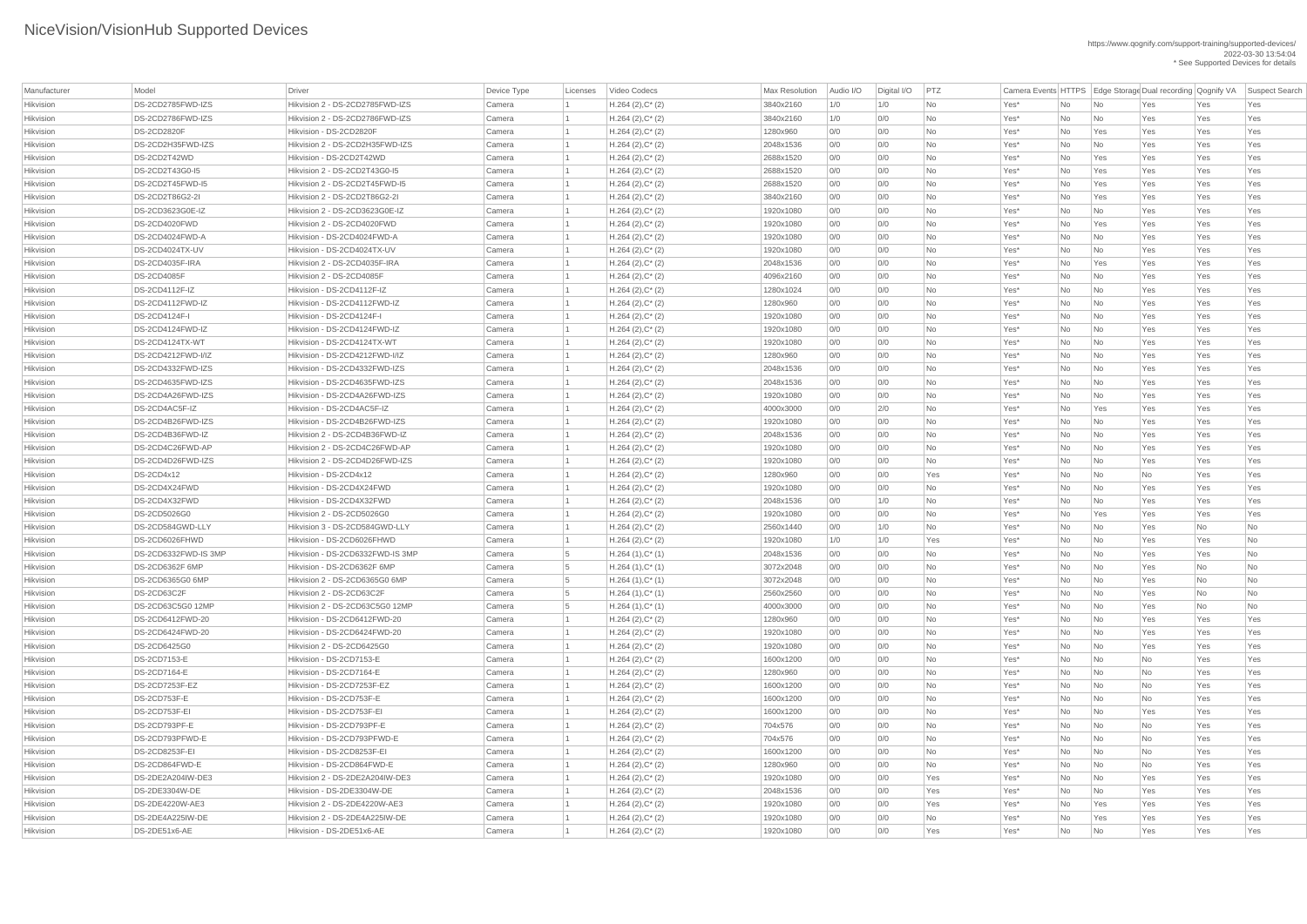| Manufacturer | Model                  | <b>Driver</b>                      | Device Type | Licenses        | Video Codecs           | <b>Max Resolution</b> | Audio I/O | Digital I/O | PTZ       |                  |      |                          |           |     | Camera Events HTTPS Edge Storage Dual recording Qognify VA Suspect Search |
|--------------|------------------------|------------------------------------|-------------|-----------------|------------------------|-----------------------|-----------|-------------|-----------|------------------|------|--------------------------|-----------|-----|---------------------------------------------------------------------------|
| Hikvision    | <b>DS-2DE5220IW-AE</b> | Hikvision 2 - DS-2DE5220IW-AE      | Camera      |                 | $H.264 (2), C^*(2)$    | 1920x1080             | 0/0       | 0/0         | Yes       | Yes*             | No   | $\overline{\mathsf{No}}$ | Yes       | Yes | Yes                                                                       |
| Hikvision    | DS-2DE5225IW-AE        | Hikvision 2 - DS-2DE5225IW-AE      | Camera      |                 | $H.264 (2), C^*(2)$    | 1920x1080             | O/O       | 0/0         | Yes       | Yes*             | No   | $\overline{\mathsf{No}}$ | Yes       | Yes | Yes                                                                       |
| Hikvision    | DS-2DE5230W-AE         | Hikvision - DS-2DE5230W-AE         | Camera      |                 | $H.264 (2), C^*(2)$    | 1920x1080             | 0/0       | 0/0         | Yes       | Yes*             | No   | $\overline{\mathsf{No}}$ | Yes       | Yes | Yes                                                                       |
| Hikvision    | <b>DS-2DE5232W-AE</b>  | Hikvision 2 - DS-2DE5232W-AE       | Camera      |                 | $H.264 (2), C^*(2)$    | 1920x1080             | O/O       | 0/0         | Yes       | Yes*             | No   | $\overline{\mathsf{No}}$ | Yes       | Yes | Yes                                                                       |
| Hikvision    | DS-2DE523TXU-TD        | Hikvision - DS-2DE523TXU-TD        | Camera      |                 | $H.264 (2), C^*(2)$    | 1920x1080             | 0/0       | 0/0         | <b>No</b> | Yes*             | No   | No                       | Yes       | Yes | Yes                                                                       |
| Hikvision    | <b>DS-2DE7174-A</b>    | Hikvision - DS-2DE7174-A           | Camera      |                 | $H.264 (2), C^*(2)$    | 1280x960              | 0/0       | 0/0         | Yes       | Yes*             | No   | $\overline{\mathsf{No}}$ | No        | Yes | Yes                                                                       |
| Hikvision    | <b>DS-2DE7174-AE</b>   | Hikvision - DS-2DE7174-AE          | Camera      |                 | $H.264 (2), C^*(2)$    | 1280x960              | 0/0       | 0/0         | Yes       | Yes <sup>*</sup> | No   | $\overline{\mathsf{No}}$ | No        | Yes | Yes                                                                       |
| Hikvision    | DS-2DE7176-A           | Hikvision - DS-2DE7176-A           | Camera      |                 | $H.264 (2), C^*(2)$    | 1280x960              | O/O       | 0/0         | Yes       | Yes*             | No   | No                       | <b>No</b> | Yes | Yes                                                                       |
| Hikvision    | <b>DS-2DE7184-AE</b>   | Hikvision - DS-2DE7184-AE          | Camera      |                 | $H.264 (2), C^*(2)$    | 1920x1080             | 0/0       | 0/0         | Yes       | Yes*             | No   | $\overline{\mathsf{No}}$ | Yes       | Yes | Yes                                                                       |
| Hikvision    | DS-2DE7186-AEL         | Hikvision 2 - DS-2DE7186-AEL       | Camera      |                 | $H.264 (2), C^*(2)$    | 1920x1080             | 0/0       | 0/0         | Yes       | Yes*             | No   | Yes                      | Yes       | Yes | Yes                                                                       |
| Hikvision    | <b>DS-2DE7220IW-AE</b> | Hikvision 2 - DS-2DE7220IW-AE      | Camera      |                 | $H.264 (2), C^*(2)$    | 1920x1080             |           |             | Yes       | Yes*             |      |                          |           |     | Yes                                                                       |
|              | DS-2DE7232IW-AE        |                                    | Camera      |                 |                        |                       | 0/0       | 0/0         |           |                  | No   | No                       | Yes       | Yes |                                                                           |
| Hikvision    |                        | Hikvision 2 - DS-2DE7232IW-AE      |             |                 | $H.264 (2), C^*(2)$    | 1920x1080             | 0/0       | 0/0         | Yes       | Yes <sup>*</sup> | No   | Yes                      | Yes       | Yes | Yes                                                                       |
| Hikvision    | DS-2DE7330IW-AE        | Hikvision 2 - DS-2DE7330IW-AE      | Camera      |                 | $H.264$ (2), $C^*$ (2) | 2048x1536             | 0/0       | 0/0         | Yes       | Yes*             | No   | $\overline{\mathsf{No}}$ | Yes       | Yes | No                                                                        |
| Hikvision    | DS-2DE8230RW-AP        | Hikvision - DS-2DE8230RW-AP        | Camera      |                 | $H.264 (2), C^*(2)$    | 2048x1536             | 0/0       | 0/0         | Yes       | Yes*             | No   | Yes                      | Yes       | Yes | Yes                                                                       |
| Hikvision    | DS-2DF-51200201        | Hikvision - DS-2DF-51200201        | Camera      |                 | $H.264(2),C^*(2)$      | 704x576               | 0/0       | 0/0         | No        | Yes*             | No   | $\overline{\mathsf{No}}$ | No        | Yes | Yes                                                                       |
| Hikvision    | DS-2DF1-401H           | Hikvision - DS-2DF1-401H           | Camera      |                 | $H.264 (2), C^*(2)$    | 704x576               | 0/0       | 0/0         | <b>No</b> | Yes <sup>*</sup> | No   | $\overline{\mathsf{No}}$ | No        | Yes | Yes                                                                       |
| Hikvision    | DS-2DF5225X-AEL        | Hikvision 2 - DS-2DF5225X-AEL      | Camera      |                 | $H.264 (2), C^*(2)$    | 1920x1080             | 0/0       | 0/0         | Yes       | Yes*             | No   | No                       | Yes       | Yes | Yes                                                                       |
| Hikvision    | DS-2DF5284-AEL         | Hikvision - DS-2DF5284-AEL         | Camera      |                 | $H.264 (2), C^*(2)$    | 1920x1080             | 0/0       | 2/0         | Yes       | Yes*             | No   | Yes                      | Yes       | Yes | Yes                                                                       |
| Hikvision    | <b>DS-2DF5286-A</b>    | Hikvision - DS-2DF5286-A           | Camera      |                 | $H.264 (2), C^*(2)$    | 1920x1080             | 0/0       | 2/0         | Yes       | Yes <sup>*</sup> | No   | Yes                      | Yes       | Yes | Yes                                                                       |
| Hikvision    | DS-2DF6236-AEL         | Hikvision - DS-2DF6236-AEL         | Camera      |                 | $H.264 (2), C^*(2)$    | 1920x1080             | 0/0       | 0/0         | Yes       | Yes*             | No   | $\overline{\mathsf{No}}$ | Yes       | Yes | Yes                                                                       |
| Hikvision    | DS-2DF62XXV-AEL        | Hikvision - DS-2DF62XXV-AEL        | Camera      |                 | $H.264 (2), C^*(2)$    | 1920x1080             | 0/0       | 0/0         | Yes       | Yes*             | No   | $\overline{\mathsf{No}}$ | Yes       | Yes | Yes                                                                       |
| Hikvision    | DS-2DF7286-AEL         | Hikvision - DS-2DF7286-AEL         | Camera      |                 | $H.264 (2), C^*(2)$    | 1920x1080             | 0/0       | 0/0         | Yes       | Yes <sup>*</sup> | No   | $\overline{\mathsf{No}}$ | Yes       | Yes | Yes                                                                       |
| Hikvision    | DS-2DF8223I-AEL/W      | Hikvision - DS-2DF8223I-AEL/W      | Camera      |                 | $H.264 (2), C^*(2)$    | 1920x1080             | O/O       | 2/0         | Yes       | Yes*             | No   | Yes                      | Yes       | Yes | Yes                                                                       |
| Hikvision    | DS-2DF8225IH-AEL       | Hikvision 2 - DS-2DF8225IH-AEL     | Camera      |                 | $H.264 (2), C^*(2)$    | 1920x1080             | 0/0       | 0/0         | Yes       | Yes <sup>*</sup> | No   | $\overline{\mathsf{No}}$ | Yes       | Yes | Yes                                                                       |
| Hikvision    | DS-2DF8236I-AEL/W      | Hikvision - DS-2DF8236I-AEL/W      | Camera      |                 | $H.264 (2), C^*(2)$    | 1920x1080             | 0/0       | 2/0         | Yes       | Yes <sup>*</sup> | No   | Yes                      | Yes       | Yes | Yes                                                                       |
| Hikvision    | DS-2DF8236IX-AEL       | Hikvision 2 - DS-2DF8236IX-AEL     | Camera      |                 | $H.264 (2), C^*(2)$    | 1920x1080             | 0/0       | 0/0         | Yes       | Yes*             | No.  | No                       | Yes       | Yes | Yes                                                                       |
| Hikvision    | DS-2DF8242IX-AEL       | Hikvision 2 - DS-2DF8242IX-AEL     | Camera      |                 | $H.264 (2), C^*(2)$    | 1920x1080             | 0/0       | 0/0         | Yes       | Yes*             | No   | $\overline{\mathsf{No}}$ | Yes       | Yes | Yes                                                                       |
| Hikvision    | DS-2DF8242IX-AELW      | Hikvision 2 - DS-2DF8242IX-AELW    | Camera      |                 | $H.264 (2), C^*(2)$    | 1920x1080             | 0/0       | 0/0         | Yes       | Yes*             | No   | $\overline{\mathsf{No}}$ | Yes       | Yes | Yes                                                                       |
| Hikvision    | DS-2DF8250I5X-AEL      | Hikvision 2 - DS-2DF8250I5X-AEL    | Camera      |                 | $H.264 (2), C^*(2)$    | 1920x1080             | 0/0       | 0/0         | <b>No</b> | Yes*             | No   | No                       | Yes       | Yes | Yes                                                                       |
| Hikvision    | DS-2DF8250I8X-AELW     | Hikvision 2 - DS-2DF8250I8X-AELW   | Camera      |                 | $H.264 (2), C^*(2)$    | 1920x1080             | 0/0       | 0/0         | Yes       | Yes*             | No   | No                       | Yes       | Yes | Yes                                                                       |
| Hikvision    | DS-2DF8336IV-AEL/W     | Hikvision - DS-2DF8336IV-AEL/W     | Camera      |                 | $H.264 (2), C^*(2)$    | 2048x1536             | 0/0       | 4/0         | Yes       | Yes <sup>*</sup> | No   | $\overline{\mathsf{No}}$ | Yes       | Yes | Yes                                                                       |
| Hikvision    | DS-2DF8436IX-AELW      | Hikvision 2 - DS-2DF8436IX-AELW    | Camera      |                 | $H.264 (2), C^*(2)$    | 2560x1440             | 0/0       | 0/0         | Yes       | Yes*             | No   | Yes                      | Yes       | Yes | Yes                                                                       |
| Hikvision    | DS-2DF8442IXS-AEL      | Hikvision 2 - DS-2DF8442IXS-AEL    | Camera      |                 | $H.264 (2), C^*(2)$    | 2560x1440             | 0/0       | 1/0         | Yes       | Yes*             | No   | No                       | Yes       | No  | No                                                                        |
| Hikvision    | DS-2DF8836IV-AELW      | Hikvision - DS-2DF8836IV-AELW      | Camera      |                 | $H.264 (2), C^*(2)$    | 4096x2160             | 0/0       | 4/0         | Yes       | Yes*             | No   | $\overline{\mathsf{No}}$ | Yes       | Yes | Yes                                                                       |
| Hikvision    | <b>DS-2DY7236IW-A</b>  | Hikvision 2 - DS-2DY7236IW-A       | Camera      |                 | $H.264 (2), C^*(2)$    | 1920x1080             | 0/0       | 0/0         | Yes       | Yes <sup>*</sup> | No   | $\overline{\mathsf{No}}$ | Yes       | Yes | Yes                                                                       |
| Hikvision    | DS-2DY9185-Al2         | Hikvision - DS-2DY9185-AI2         | Camera      |                 | $H.264 (2), C^*(2)$    | 1920x1080             | 0/0       | 0/0         | Yes       | Yes*             | No   | No                       | Yes       | Yes | Yes                                                                       |
| Hikvision    | DS-2DY9188-AIA         | Hikvision - DS-2DY9188-AIA         | Camera      |                 | $H.264 (2), C^*(2)$    | 1920x1080             | 0/0       | 0/0         | Yes       | Yes <sup>*</sup> | No   | $\overline{\mathsf{No}}$ | Yes       | Yes | Yes                                                                       |
| Hikvision    | <b>DS-2DY9250IAX-A</b> | Hikvision 2 - DS-2DY9250IAX-A      | Camera      |                 | $H.264 (2), C^*(2)$    | 1920x1080             | 0/0       | 0/0         | Yes       | Yes*             | No   | $\overline{\mathsf{No}}$ | Yes       | Yes | Yes                                                                       |
| Hikvision    | <b>DS-2TD1217B</b>     | Hikvision 2 - DS-2TD1217B          | Camera      |                 | $H.264 (2), C^*(2)$    | 2688x1520             | 0/0       | 0/0         | <b>No</b> | Yes*             | No   | No                       | Yes       | Yes | Yes                                                                       |
| Hikvision    | <b>DS-2TD2166</b>      | Hikvision 2 - DS-2TD2166           | Camera      |                 | $H.264 (2), C^*(2)$    | 1280x720              | 0/0       | 0/0         | <b>No</b> | Yes*             | No   | $\overline{\mathsf{No}}$ | Yes       | Yes | Yes                                                                       |
| Hikvision    | <b>DS-2TD2235D</b>     | Hikvision 2 - DS-2TD2235D          | Camera      | $\vert 2 \vert$ | $H.264 (2), C^*(2)$    | 1920x1080             | 0/0       | 0/0         | <b>No</b> | Yes*             | No   | $\overline{\mathsf{No}}$ | Yes       | Yes | Yes                                                                       |
| Hikvision    | <b>DS-2TD2617</b>      | Hikvision 2 - DS-2TD2617           | Camera      |                 | $H.264 (2), C^*(2)$    | 1920x1080             | 0/0       | 0/0         | <b>No</b> | Yes*             | No   | No                       | Yes       | Yes | Yes                                                                       |
| Hikvision    | <b>DS-2TD2617B</b>     | Hikvision 2 - DS-2TD2617B          | Camera      |                 | $H.264 (2), C^*(2)$    | 1920x1080             | 0/0       | 0/0         | <b>No</b> | Yes <sup>*</sup> | No   | $\overline{\mathsf{No}}$ | Yes       | Yes | Yes                                                                       |
| Hikvision    | <b>DS-2TD2636</b>      | Hikvision 2 - DS-2TD2636           | Camera      | $\vert$ 2       | $H.264 (2), C^*(2)$    | 1920x1080             | 0/0       | 0/0         | <b>No</b> | Yes <sup>*</sup> | No   | $\overline{\mathsf{No}}$ | Yes       | Yes | Yes                                                                       |
| Hikvision    | <b>DS-2TD2636B</b>     | Hikvision 2 - DS-2TD2636B          | Camera      |                 | $H.264 (2), C^*(2)$    | 2688x1520             | 0/0       | 0/0         | <b>No</b> | Yes*             | No   | No                       | Yes       | Yes | Yes                                                                       |
| Hikvision    | <b>DS-2TD2637B</b>     | Hikvision 2 - DS-2TD2637B          | Camera      |                 | $H.264(2),C^*(2)$      | 2688x1520             | 0/0       | 0/0         | No        | Yes*             | No   | $\overline{\mathsf{No}}$ | Yes       | Yes | Yes                                                                       |
| Hikvision    | <b>DS-2TD6266</b>      | Hikvision 2 - DS-2TD6266           | Camera      | $\vert 2 \vert$ | $H.264 (2), C^*(2)$    | 1920x1080             | 0/0       | 1/1         | Yes       | Yes <sup>*</sup> | No   | $\overline{\mathsf{No}}$ | Yes       | Yes | Yes                                                                       |
| Hikvision    | DS-6716HQHI-SATA       | Hikvision - DS-6716HQHI-SATA       | Encoder     | 16              | $H.264 (2), C^*(2)$    | 1920x1080             | 0/0       | 0/0         | Yes       | Yes*             | No   | No                       | Yes       | Yes | Yes                                                                       |
| Hikvision    | DS-7204HGHI-SH         | Hikvision - DS-7204HGHI-SH         | Encoder     |                 | $H.264 (2), C^*(2)$    | 960x576               | 0/0       | 0/0         | Yes       | Yes <sup>*</sup> | No   | $\overline{\mathsf{No}}$ | Yes       | Yes | Yes                                                                       |
| Hikvision    | DS-7204HQHI-SH         | Hikvision - DS-7204HQHI-SH         | Encoder     | $\overline{4}$  | $H.264 (2), C^*(2)$    | 960x576               | O/O       | 0/0         | Yes       | Yes <sup>*</sup> | No   | $\overline{\mathsf{No}}$ | Yes       | Yes | Yes                                                                       |
| Hikvision    | <b>DS-7208HQHI-F1</b>  | Hikvision - DS-7208HQHI-F1         | Encoder     |                 |                        | 1920x1080             | O/O       | 0/0         | Yes       | Yes*             |      |                          | Yes       |     | Yes                                                                       |
|              |                        |                                    |             |                 | $H.264 (2), C^*(2)$    |                       |           |             |           |                  | No l | No                       |           | Yes |                                                                           |
| Hikvision    | DS-7208HWI-SH          | Hikvision - DS-7208HWI-SH          | Encoder     |                 | $H.264 (2), C^*(2)$    | 960x576               | 0/0       | 0/0         | Yes       | Yes*             | No   | No                       | Yes       | Yes | Yes                                                                       |
| Hikvision    | DS-7216HQHI-K2         | Hikvision 2 - DS-7216HQHI-K2       | Encoder     | 16              | $H.264 (2), C^*(2)$    | 960x576               | 0/0       | 0/0         | Yes       | Yes*             | No   | $\overline{\mathsf{No}}$ | Yes       | Yes | Yes                                                                       |
| Hikvision    | <b>DS-7608NI-E2</b>    | Hikvision - DS-7608NI-E2           | Encoder     |                 | $H.264 (2), C^*(2)$    | 4000x3000             | 0/0       | 0/0         | No        | $Yes^*$          | No l | $\overline{\mathsf{No}}$ | Yes       | Yes | Yes                                                                       |
| Hikvision    | <b>DS-7616NI</b>       | Hikvision - DS-7616NI              | Encoder     | 16              | $H.264 (2), C^*(2)$    | 4000x3000             | 0/0       | 0/0         | No        | Yes*             | No   | No                       | Yes       | Yes | Yes                                                                       |
| Hikvision    | IDS-2CD7A26G0/P-IZHS   | Hikvision 2 - iDS-2CD7A26G0/P-IZHS | Camera      |                 | $H.264 (2), C^*(2)$    | 1920x1080             | 0/0       | 0/0         | No        | Yes*             | No   | $\overline{\mathsf{No}}$ | Yes       | Yes | Yes                                                                       |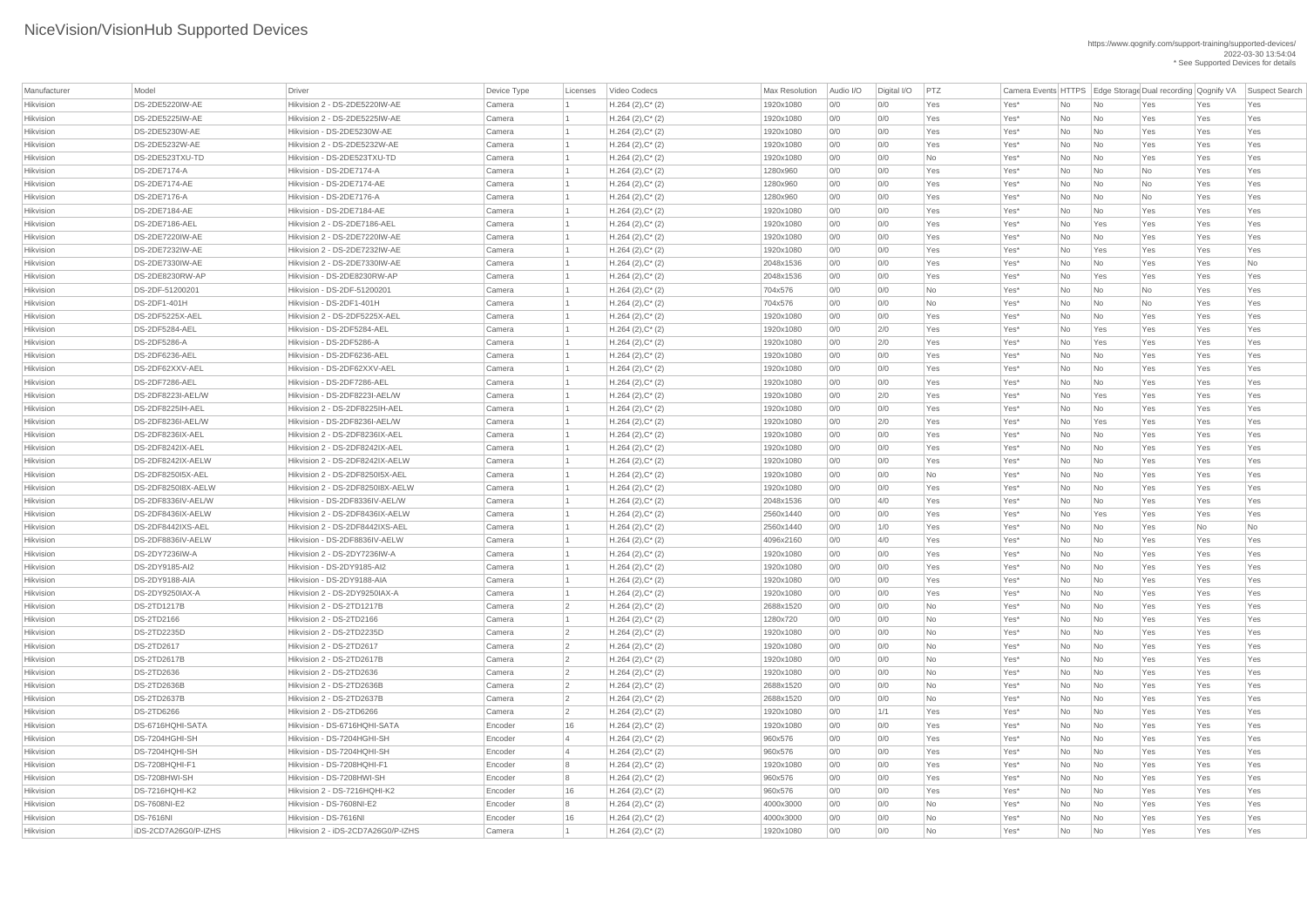| Manufacturer      | Model                  | Driver                               | Device Type | Licenses       | Video Codecs                    | <b>Max Resolution</b> | Audio I/O | Digital I/O | PTZ       |                  |           |                             | Camera Events HTTPS Edge Storage Dual recording Qognify VA |           | Suspect Search |
|-------------------|------------------------|--------------------------------------|-------------|----------------|---------------------------------|-----------------------|-----------|-------------|-----------|------------------|-----------|-----------------------------|------------------------------------------------------------|-----------|----------------|
| Hikvision         | iDS-2SK8ADDHYC-JTLY/PD | Hikvision 3 - iDS-2SK8ADDHYC-JTLY/PD | Camera      | $\overline{2}$ | $H.264 (2), C^*(2)$             | 2560x1440             | 0/0       | 1/0         | Yes       | Yes*             | No        | No                          | Yes                                                        | No        | No             |
| Hikvision         | NC304-TD-2.8           | Hikvision - NC304-TD-2.8             | Camera      |                | $H.264 (2), C^*(2)$             | 2680x1520             | 0/0       | 0/0         | No        | Yes*             | No        | Yes                         | Yes                                                        | Yes       | Yes            |
| Hikvision         | NC304-VDA              | Hikvision - NC304-VDA                | Camera      |                | $H.264 (2), C^*(2)$             | 2680x1520             | 0/0       | 0/0         | No        | Yes*             | No        | Yes                         | Yes                                                        | Yes       | Yes            |
| Hikvision         | NIU D4022-W28          | Hikvision - NIU D4022-W28            | Camera      |                | $H.264 (2), C^*(2)$             | 2680x1520             | 0/0       | 0/0         | No        | Yes*             | No        | Yes                         | Yes                                                        | Yes       | Yes            |
| Hisilicon         | <b>IPC1000</b>         | Hisilicon - IPC1000                  | Camera      |                | $H.264 (2), C^*(2)$             | 1920x1080             | 0/0       | 0/0         | No        | Yes*             | No        | No                          | Yes                                                        | Yes       | Yes            |
| Hitron            | <b>NUT-8224R</b>       | Hitron - NUT-8224R                   | Camera      |                | $H.264(1),C^*(1)$               | 1920x1080             | 0/0       | 0/0         | <b>No</b> | Yes*             | No        | No                          | No                                                         | Yes       | <b>No</b>      |
| Honeywell         | HCD5HIH                | Honeywell2 - HCD5HIH                 | Camera      |                | $H.264 (2), C^*(2)$             | 1920x1080             | 0/0       | 0/0         | No        | Yes*             | No        | No                          | Yes                                                        | No        | No             |
| Honeywell         | HCD5MIH                | Honeywell2 - HCD5MIH                 | Camera      |                | $H.264 (2), C^*(2)$             | 1280x720              | 0/0       | 0/0         | No        | Yes*             | No        | No                          | Yes                                                        | No        | No             |
| Honeywell         | HCD5WIH                | Honeywell2 - HCD5WIH                 | Camera      |                | $H.264 (2), C^*(2)$             | 1280x720              | 0/0       | 0/0         | No        | Yes*             | No        | No                          | Yes                                                        | <b>No</b> | <b>No</b>      |
| Honeywell         | HD3HDIH                | HoneyWell - HD3HDIH                  | Camera      |                | $H.264 (2), C^*(2)$             | 1920x1080             | 0/0       | 0/0         | No        | Yes*             | No        | $\overline{\mathsf{No}}$    | Yes                                                        | Yes       | No             |
| Honeywell         | HD3MDIH                | Honeywell2 - HD3MDIH                 | Camera      |                | $H.264 (2), C^*(2)$             | 1280x720              | 0/0       | 0/0         | No        | Yes*             | No        | $\overline{\phantom{a}}$ No | Yes                                                        | No        | No             |
| Honeywell         | HD3MDIP                | HoneyWell - HD3MDIP                  | Camera      |                | MPEG-4 (1), C* (1)              | 1280x720              | 0/0       | 0/0         | <b>No</b> | Yes*             | No        | No                          | No                                                         | Yes       | <b>No</b>      |
| Honeywell         | HD3MWIH                | Honeywell2 - HD3MWIH                 | Camera      |                | $H.264 (2), C^*(2)$             | 1280x720              | 0/0       | 0/0         | No        | Yes*             | No        | No                          | Yes                                                        | No        | No             |
| Honeywell         | HD44IP                 | Honeywell2 - HD44IP                  | Camera      |                | $H.264 (2), C^*(2)$             | 640x480               | 0/0       | 0/0         | No        | Yes*             | No        | $\overline{\phantom{a}}$ No | Yes                                                        | No        | No             |
| Honeywell         | HD45IP                 | Honeywell2 - HD45IP                  | Camera      |                | $H.264 (2), C^*(2)$             | 1280x720              | 0/0       | 0/0         | No        | Yes*             | No        | No                          | Yes                                                        | <b>No</b> | No             |
| Honeywell         | HD4HDIH                | HoneyWell - HD4HDIH                  | Camera      |                | $H.264$ (2), MPEG-4 (1), C* (2) | 1920x1080             | 0/0       | 0/0         | No        | Yes*             | No        | $\overline{\mathsf{No}}$    | Yes                                                        | No        | No             |
| Honeywell         | HD4MDIH                | Honeywell2 - HD4MDIH                 | Camera      |                | $H.264 (2), C^*(2)$             | 1280x720              | 0/0       | 0/0         | No        | Yes*             | No        | $\overline{\mathsf{No}}$    | Yes                                                        | No        | No             |
| Honeywell         | HD4MDIP                | HoneyWell - HD4MDIP                  | Camera      |                | $MPEG-4 (1), C^*(1)$            | 1280x720              | 0/0       | 0/0         | No        | Yes*             | No        | No                          | No                                                         | No        | No             |
| Honeywell         | HD4MWIH                | Honeywell2 - HD4MWIH                 | Camera      |                | $H.264 (2), C^*(2)$             | 1280x720              | 0/0       | 0/0         | No        | Yes*             | No        | No                          | Yes                                                        | No        | No             |
| Honeywell         | HD54IP                 | Honeywell2 - HD54IP                  | Camera      |                | $H.264 (2), C^*(2)$             | 640x480               | 0/0       | 0/0         | <b>No</b> | Yes*             | No        | $\overline{\mathsf{No}}$    | Yes                                                        | No        | No             |
| Honeywell         | HD55IP                 | Honeywell2 - HD55IP                  | Camera      |                | $H.264 (2), C^*(2)$             | 1280x720              | 0/0       | 0/0         | No        | Yes*             | No        | $\overline{\mathsf{No}}$    | Yes                                                        | No        | No             |
| Honeywell         | <b>HDS3000</b>         | HoneyWell - HDS3000                  | Encoder     |                | $H.264(1),C^*(1)$               | 1280x720              | 0/0       | 0/0         | No        | No               | No        | No                          | No                                                         | No        | No             |
| Honeywell_HI      | <b>HICC-P-2100xv</b>   | Honeywell_HI - HICC-P-2100xv         | Camera      |                | $H.264(1),C^*(1)$               | 1920x1080             | 1/0       | 1/1         | <b>No</b> | Yes*             | No        | $\overline{\mathsf{No}}$    | No                                                         | Yes       | No             |
| Honeywell_HI      | <b>HICC-P-3100</b>     | Honeywell_HI - HICC-P-3100           | Camera      |                | $H.264(1),C^*(1)$               | 2048x1536             | 1/0       | 1/1         | No        | Yes*             | No        | No                          | No                                                         | Yes       | No             |
| Honeywell_HI      | HICC-P-3100IRV         | Honeywell_HI - HICC-P-3100IRV        | Camera      |                | $H.264(1),C^*(1)$               | 2048x1536             | 1/0       | 1/1         | No        | Yes*             | No        | No                          | No                                                         | Yes       | No             |
| Honeywell_HI      | HIDC-P-2100xv10        | Honeywell_HI - HIDC-P-2100xv10       | Camera      |                | $H.264(1),C^*(1)$               | 1920x1080             | 1/0       | 1/1         | No.       | Yes <sup>*</sup> | No.       | $\overline{\mathsf{No}}$    | No                                                         | Yes       | No.            |
| Honeywell_HI      | HIDC-P-2100xv22        | Honeywell_HI - HIDC-P-2100xv22       | Camera      |                | $H.264(1),C^*(1)$               | 1920x1080             | 1/0       | 1/1         | No        | Yes*             | No        | No                          | <b>No</b>                                                  | Yes       | No             |
| Honeywell_HI      | HIDC-P-3100IRV         | Honeywell_HI - HIDC-P-3100IRV        | Camera      |                | $H.264(1),C^*(1)$               | 2048x1536             | 1/0       | 1/1         | No        | Yes*             | No        | $\overline{\mathsf{No}}$    | No                                                         | Yes       | No             |
| Honeywell_HI      | <b>HIDC-P-3100V</b>    | Honeywell_HI - HIDC-P-3100V          | Camera      |                | $H.264(1),C^*(1)$               | 2048x1536             | 1/0       | 1/1         | No        | Yes*             | No        | $\overline{\phantom{a}}$ No | No                                                         | Yes       | No             |
| Honeywell_HI      | HIVDC-P-3100IRV        | Honeywell_HI - HIVDC-P-3100IRV       | Camera      |                | $H.264(1),C^*(1)$               | 2048x1536             | 1/0       | 1/1         | No        | Yes*             | <b>No</b> | No                          | <b>No</b>                                                  | Yes       | <b>No</b>      |
| Huawei            | IPC6125-WDL            | Huawei - IPC6125-WDL                 | Camera      |                | $H.264 (2), C^*(2)$             | 1920x1080             | 0/0       | 8/0         | No        | Yes*             | No        | Yes                         | Yes                                                        | Yes       | Yes            |
| Huawei            | IPC6225-VRZ            | Huawei - IPC6225-VRZ                 | Camera      |                | $H.264 (2), C^*(2)$             | 1920x1080             | 0/0       | 2/0         | No        | Yes*             | No        | Yes                         | Yes                                                        | Yes       | Yes            |
| Huawei            | IPC6625-Z30            | Huawei - IPC6625-Z30                 | Camera      |                | $H.264 (2), C^*(2)$             | 1920x1080             | 0/0       | 8/0         | Yes       | Yes*             | No        | Yes                         | Yes                                                        | Yes       | Yes            |
| <b>INEX-ZAMIR</b> | <b>IZA5850W</b>        | INEX-ZAMIR - IZA5850W                | Camera      | $\overline{2}$ | $H.264(1),C^*(1)$               | 1280x1024             | 0/0       | 0/0         | No        | No               | No        | $\overline{\mathsf{No}}$    | No                                                         | <b>No</b> | No             |
| <b>IPC</b>        | IPG-7930PHS-T7H        | IPC - IPG-7930PHS-T7H                | Camera      |                | $H.264 (2), C^*(2)$             | 2304x1296             | 0/0       | 0/0         | No        | Yes*             | No        | $\overline{\mathsf{No}}$    | Yes                                                        | Yes       | Yes            |
| <b>IQInvision</b> | IQeye 042S             | IQInvision - IQeye 042S              | Camera      |                | $MJPEG (1), C^* (1)$            | 1600x1200             | 0/0       | 0/0         | No        | Yes*             | No        | $\overline{\mathsf{No}}$    | No                                                         | No        | No             |
| <b>IQInvision</b> | IQeye 702              | IQInvision - IQeye 702               | Camera      |                | $MJPEG (1), C^* (1)$            | 1600x1200             | 0/0       | 0/0         | <b>No</b> | Yes*             | No        | No                          | No                                                         | No        | <b>No</b>      |
| <b>IQInvision</b> | IQeye 703              | IQInvision - IQeye 703               | Camera      |                | $MJPEG (1), C^* (1)$            | 2048x1536             | 0/0       | 0/0         | No        | Yes*             | No        | $\overline{\mathsf{No}}$    | No                                                         | No        | No             |
| <b>IQInvision</b> | IQeye 710D             | IQInvision - IQeye 710D              | Camera      |                | $MJPEG (1), C^* (1)$            | 640x480               | 0/0       | 0/0         | No        | Yes*             | No        | $\overline{\mathsf{No}}$    | No                                                         | No        | No             |
| <b>IQInvision</b> | IQeye 711              | IQInvision - IQeye 711               | Camera      |                | $MJPEG (1), C^* (1)$            | 1280x1024             | 0/0       | 0/0         | No        | Yes*             | No        | $\overline{\mathsf{No}}$    | No                                                         | No        | No             |
| <b>IQInvision</b> | IQeye 732              | IQInvision - IQeye 732               | Camera      |                | $H.264(1),C^*(1)$               | 1920x1080             | 0/0       | 0/0         | No        | Yes*             | No        | $\overline{\mathsf{No}}$    | <b>No</b>                                                  | <b>No</b> | No             |
| <b>IQInvision</b> | IQeye 732N             | IQInvision - IQeye 732N              | Camera      |                | $H.264(1),C^*(1)$               | 1920x1080             | 0/0       | 0/0         | <b>No</b> | Yes*             | No        | $\overline{\mathsf{No}}$    | Yes                                                        | No        | <b>No</b>      |
| <b>IQInvision</b> | IQeye 751              | IQInvision - IQeye 751               | Camera      |                | $MJPEG (1), C^* (1)$            | 1280x1024             | 0/0       | 0/0         | No        | Yes*             | No        | No                          | No                                                         | No        | No             |
| <b>IQInvision</b> | IQeye 753              | IQInvision - IQeye 753               | Camera      |                | $MJPEG (1), C^* (1)$            | 2048x1536             | 0/0       | 0/0         | No        | Yes*             | No        | $\overline{\mathsf{No}}$    | No                                                         | No        | No             |
| <b>IQInvision</b> | IQeye 762N             | IQInvision - IQeye 762N              | Camera      |                | $H.264 (2), C^*(2)$             | 1920x1080             | 0/0       | 0/0         | No        | Yes*             | No        | $\overline{\mathsf{No}}$    | No                                                         | Yes       | Yes            |
| <b>IQInvision</b> | IQeye 762W             | IQInvision - IQeye 762W              | Camera      |                | $H.264 (2), C^*(2)$             | 1920x1080             | 0/0       | 1/0         | No        | Yes*             | No        | $\overline{\mathsf{No}}$    | Yes                                                        | Yes       | Yes            |
| <b>IQInvision</b> | IQeye 763N             | IQInvision - IQeye 763N              | Camera      |                | $H.264 (2), C^*(2)$             | 2560x1440             | 0/0       | 0/0         | No        | Yes*             | No        | $\overline{\mathsf{No}}$    | Yes                                                        | Yes       | Yes            |
| <b>IQInvision</b> | IQeye 803              | IQInvision - IQeye 803               | Camera      |                | $MJPEG (1), C^* (1)$            | 2048x1536             | 0/0       | 0/0         | <b>No</b> | Yes*             | No        | $\overline{\mathsf{No}}$    | No                                                         | <b>No</b> | No             |
| <b>IQInvision</b> | IQeye 851              | IQInvision - IQeye 851               | Camera      |                | $MJPEG (1), C^* (1)$            | 1280x1024             | 0/0       | 0/0         | No        | Yes*             | No        | $\overline{\mathsf{No}}$    | No                                                         | No        | No             |
| <b>IQInvision</b> | IQeye 852              | IQInvision - IQeye 852               | Camera      |                | $MJPEG (1), C^*(1)$             | 1600x1200             | 0/0       | 0/0         | No        | Yes*             | No        | $\overline{\mathsf{No}}$    | No                                                         | No        | No             |
| <b>IQInvision</b> | IQeye 853              | IQInvision - IQeye 853               | Camera      |                | $MJPEG (1), C^* (1)$            | 2048x1536             | 0/0       | 0/0         | <b>No</b> | Yes*             | No        | $\overline{\mathsf{No}}$    | No                                                         | <b>No</b> | <b>No</b>      |
| IQInvision        | IQeye 855              | IQInvision - IQeye 855               | Camera      |                | MJPEG (1), C* (1)               | 2560x1920             | 0/0       | 0/0         | <b>No</b> | Yes*             | No        |                             | <b>No</b>                                                  | <b>No</b> | <b>No</b>      |
| <b>IQInvision</b> | IQeye 865N             | IQInvision - IQeye 865N              | Camera      |                | $H.264 (2), C^*(2)$             | 2592x1944             | 0/0       | 1/0         | No        | Yes*             | No        | N <sub>o</sub>              | Yes                                                        | Yes       | Yes            |
| IQInvision        | <b>IQeye A13s</b>      | IQInvision - IQeye A13s              | Camera      |                | $MJPEG (1), C^* (1)$            | 2048x1536             | 0/0       | 0/0         | No        | Yes*             | No        | $\overline{\mathsf{No}}$    | No                                                         | No        | No             |
| <b>IQInvision</b> | IQeye A13SE            | IQInvision - IQeye A13SE             | Camera      |                | $MJPEG (1), C^* (1)$            | 2048x1536             | 0/0       | 0/0         | No        | Yes*             | No        | $\overline{\mathsf{No}}$    | No                                                         | No        | No             |
| <b>IQInvision</b> | IQeye A21              | IQInvision - IQeye A21               | Camera      |                | $MJPEG (1), C^* (1)$            | 640x480               | 0/0       | 0/0         | No        | $Yes^*$          | No        | $\overline{\phantom{a}}$ No | No                                                         | No        | No             |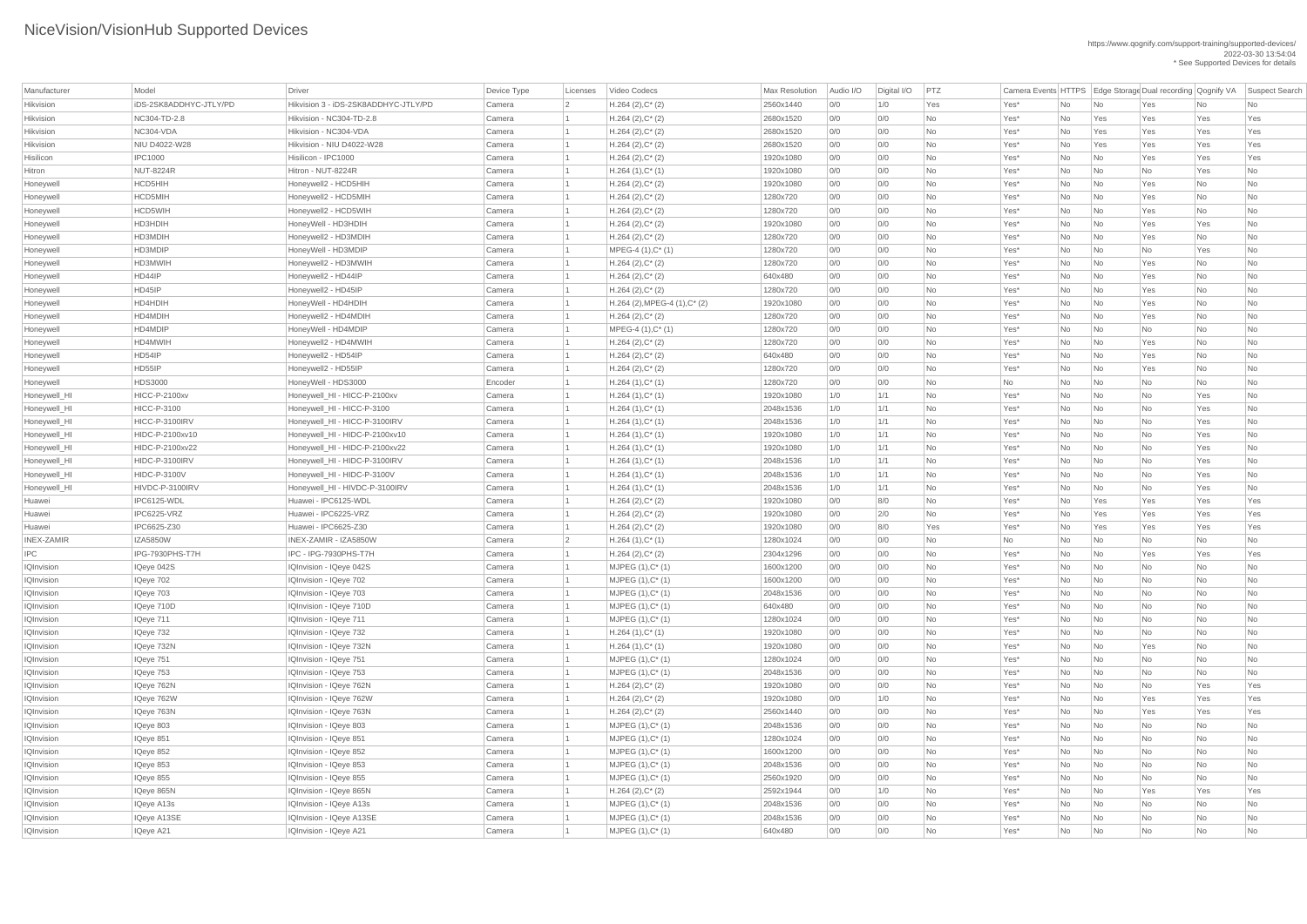| Manufacturer      | Model                    | <b>Driver</b>                     | Device Type | Licenses        | Video Codecs                  | Max Resolution | Audio I/O | Digital I/O | PTZ       |           |           |                             |           |           | Camera Events HTTPS Edge Storage Dual recording Qognify VA Suspect Search |
|-------------------|--------------------------|-----------------------------------|-------------|-----------------|-------------------------------|----------------|-----------|-------------|-----------|-----------|-----------|-----------------------------|-----------|-----------|---------------------------------------------------------------------------|
| <b>IQInvision</b> | IQeye A21S               | IQInvision - IQeye A21S           | Camera      |                 | $H.264(1),C^*(1)$             | 640x480        | 0/0       | O/O         | No        | Yes*      | No        | No                          | No        | No        | No                                                                        |
| <b>IQInvision</b> | IQeye A22S               | IQInvision - IQeye A22S           | Camera      |                 | $MJPEG (1), C^* (1)$          | 1600x1200      | 0/0       | 0/0         | No        | Yes*      | No        | No                          | No        | No        | No                                                                        |
| IQInvision        | <b>IQeye A32N</b>        | IQInvision - IQeye A32N           | Camera      |                 | $H.264 (2), C^*(2)$           | 1920x1080      | 0/0       | O/O         | <b>No</b> | Yes*      | No        | No                          | Yes       | <b>No</b> | <b>No</b>                                                                 |
| Infinova          | V1072                    | Infinova - V1072                  | Camera      |                 | $H.264(1),C^*(1)$             | 2560x1920      | 0/0       | 0/0         | <b>No</b> | Yes*      | No        | No                          | No        | No        | <b>No</b>                                                                 |
| Infinova          | V1072-VA                 | Infinova - V1072-VA               | Camera      |                 | $H.264 (2), C^*(2)$           | 2560x1920      | 0/0       | 0/0         | No        | Yes*      | No        | No                          | No        | Yes       | No                                                                        |
| Infinova          | V1727N-M                 | Infinova - V1727N-M               | Camera      |                 | $MPEG-4 (2), C^*(2)$          | 704x576        | 0/0       | 0/0         | Yes       | Yes*      | No        | No                          | No        | Yes       | <b>No</b>                                                                 |
| Infinova          | <b>V1771N</b>            | Infinova - V1771N                 | Camera      |                 | $MPEG-4 (1), C^*(1)$          | 1280x960       | 0/0       | O/O         | Yes       | Yes*      | No        | No                          | No        | <b>No</b> | <b>No</b>                                                                 |
| Infinova          | <b>V1772N</b>            | Infinova - V1772N                 | Camera      |                 | $H.264 (2), C^*(2)$           | 1920x1080      | 0/0       | 0/0         | Yes       | Yes*      | No        | No                          | No        | Yes       | No                                                                        |
| Infinova          | V6201-N0320              | Infinova - V6201-N0320            | Camera      |                 | $H.264(1),C^*(1)$             | 1920x1080      | 0/0       | O/O         | <b>No</b> | Yes*      | No        | No                          | No        | <b>No</b> | <b>No</b>                                                                 |
| Infinova          | V620x-M                  | Infinova - V620x-M                | Camera      |                 | $MPEG-4 (1), C^*(1)$          | 1280x960       | 0/0       | 0/0         | <b>No</b> | Yes*      | No        | No                          | No        | Yes       | No                                                                        |
| Infinova          | V6821                    | Infinova - V6821                  | Camera      |                 | $MPEG-4 (1), C^*(1)$          | 1280x960       | 0/0       | 0/0         | No        | Yes*      | No        | No                          | No        | Yes       | No                                                                        |
| Infinova          | V6821-N0320PN            | Infinova - V6821-N0320PN          | Camera      |                 | $H.264(1),C^*(1)$             | 1920x1080      | 0/0       | 0/0         | No        | Yes*      | No        | No                          | No        | No        | No                                                                        |
| Infinova          | <b>VH121-A2</b>          | Infinova - VH121-A2               | Camera      |                 | $H.264 (2), C^*(2)$           | 1920x1080      | 0/0       | O/O         | <b>No</b> | <b>No</b> | No        | No                          | Yes       | Yes       | Yes                                                                       |
| Infinova          | VH211-A40B-A0            | Infinova - VH211-A40B-A0          | Camera      |                 | $H.264 (2), C^*(2)$           | 2592x1520      | 0/0       | O/O         | No        | <b>No</b> | No        | Yes                         | Yes       | Yes       | Yes                                                                       |
| Infinova          | VS231-P230-A             | Infinova - VS231-P230-A           | Camera      |                 | $H.264 (2), C^*(2)$           | 1920x1080      | 0/0       | O/O         | Yes       | No        | No        | Yes                         | Yes       | Yes       | Yes                                                                       |
| Infinova          | VS231-P230-C             | Infinova - VS231-P230-C           | Camera      |                 | $H.264 (2), C^*(2)$           | 1920x1080      | 0/0       | 0/0         | Yes       | No        | No        | Yes                         | Yes       | Yes       | Yes                                                                       |
| Infinova          | VT121-A30B-M022          | Infinova - VT121-A30B-M022        | Camera      |                 | $H.264 (2), C^*(2)$           | 2048x1536      | 0/0       | 0/0         | Yes       | Yes*      | No        | No                          | Yes       | Yes       | Yes                                                                       |
| Infinova          | VT210                    | Infinova - VT210                  | Camera      |                 | $H.264 (2), C^*(2)$           | 1920x1080      | 0/0       | 0/0         | Yes       | Yes*      | No        | No                          | Yes       | Yes       | Yes                                                                       |
| Infinova          | VT210-A2-B0              | Infinova - VT210-A2-B0            | Camera      |                 | $H.264 (2), C^*(2)$           | 1920x1080      | 0/0       | 2/0         | <b>No</b> | <b>No</b> | No        | Yes                         | Yes       | Yes       | Yes                                                                       |
| Infinova          | VT210-A2-B0-E0           | Infinova - VT210-A2-B0-E0         | Camera      |                 | $H.264 (2), C^*(2)$           | 2592x1520      | 0/0       | 0/0         | No        | No        | No        | Yes                         | Yes       | Yes       | Yes                                                                       |
| Infinova          | VT211-A2-B               | Infinova - VT211-A2-B             | Camera      |                 | $H.264 (2), C^*(2)$           | 1920x1080      | 0/0       | O/O         | No        | No        | No        | Yes                         | Yes       | Yes       | Yes                                                                       |
| Infinova          | <b>VT231</b>             | Infinova - VT231                  | Camera      |                 | $H.264 (2), C^*(2)$           | 1920x1080      | 0/0       | 0/0         | Yes       | Yes*      | No        | No                          | Yes       | Yes       | No                                                                        |
| Infinova          | VT231-A230-A             | Infinova - VT231-A230-A           | Camera      |                 | $H.264 (2), C^*(2)$           | 1920x1080      | 0/0       | 0/0         | Yes       | No        | No        | Yes                         | Yes       | Yes       | Yes                                                                       |
| loimage           | MMP100DN                 | Ioimage - MMP100DN                | Camera      |                 | $MPEG-4 (2), C^*(2)$          | 704x576        | 0/0       | 1/0         | No        | Yes*      | No        | No                          | No        | Yes       | No                                                                        |
| loimage           | TRK10D                   | loimage - TRK10D                  | Encoder     |                 | $MPEG-4 (2), C^*(2)$          | 704x576        | 0/0       | 1/0         | <b>No</b> | Yes*      | No        | No                          | No        | Yes       | No                                                                        |
| loimage           | <b>TRK200</b>            | Ioimage - TRK200                  | Encoder     | $\vert 2 \vert$ | MPEG-4 (1), C* (1)            | 352x288        | 0/0       | 4/0         | No        | Yes*      | No        | No                          | No        | Yes       | No                                                                        |
| loimage           | XPTZ100DN 18X            | Ioimage - XPTZ100DN 18X           | Camera      |                 | MPEG-4 (2), C* (2)            | 704x576        | 0/0       | 1/0         | No        | Yes*      | No        | No                          | No        | Yes       | No                                                                        |
| loimage           | <b>XPTZ100DN 26X</b>     | loimage - XPTZ100DN 26X           | Camera      |                 | $MPEG-4 (2), C^*(2)$          | 704x576        | 0/0       | 1/0         | No        | Yes*      | No        | No                          | <b>No</b> | Yes       | No                                                                        |
| JVC_Legacy        | <b>VN-V686</b>           | JVC_Legacy - VN-V686              | Camera      |                 | MJPEG (2), MPEG-4 (2), C* (2) | 640x480        | 0/0       | 2/2         | <b>No</b> | Yes*      | No        | No                          | No        | No        | No                                                                        |
| Jvc               | <b>VN-H237</b>           | Jvc - VN-H237                     | Camera      |                 | $H.264(1),C^*(1)$             | 1920x1080      | 0/0       | 0/0         | No        | Yes*      | No        | No                          | No        | Yes       | Yes                                                                       |
| JVC               | <b>VN-H257</b>           | Jvc - VN-H257                     | Camera      |                 | $H.264 (2), C^*(2)$           | 1920x1080      | 0/0       | O/O         | <b>No</b> | Yes*      | <b>No</b> | No                          | <b>No</b> | Yes       | Yes                                                                       |
| Jvc               | <b>VN-H37</b>            | Jvc - VN-H37                      | Camera      |                 | $H.264 (2), C^*(2)$           | 1920x1080      | 0/0       | O/O         | <b>No</b> | Yes*      | No        | No                          | No        | Yes       | Yes                                                                       |
| Jvc               | <b>VN-H557</b>           | Jvc - VN-H557                     | Camera      |                 | $H.264 (2), C^*(2)$           | 1920x1080      | 1/0       | 0/0         | No        | Yes*      | No        | No                          | No        | Yes       | Yes                                                                       |
| Jvc               | <b>VN-H57</b>            | Jvc - VN-H57                      | Camera      |                 | $H.264(1),C^*(1)$             | 1920x1080      | 1/1       | O/O         | <b>No</b> | Yes*      | No        | No                          | <b>No</b> | Yes       | Yes                                                                       |
| JVC               | VN-H57 VA                | Jvc - VN-H57 VA                   | Camera      |                 | $H.264 (2), C^*(2)$           | 1280x960       | 1/1       | 0/0         | No        | Yes*      | No        | No                          | No        | Yes       | Yes                                                                       |
| Jvc               | <b>VN-H657</b>           | Jvc - VN-H657                     | Camera      |                 | $H.264 (2), C^*(2)$           | 1920x1080      | 0/0       | 0/0         | Yes       | Yes*      | No        | No                          | No        | Yes       | No                                                                        |
| Jvc               | VN-T16U                  | Jvc - VN-T16U                     | Camera      |                 | $H.264 (2), C^*(2)$           | 1920x1080      | 0/0       | O/O         | <b>No</b> | Yes*      | <b>No</b> | No                          | No        | Yes       | Yes                                                                       |
| JVC               | <b>VN-T216</b>           | Jvc - VN-T216                     | Camera      |                 | $H.264(1),C^*(1)$             | 1920x1080      | 0/0       | O/O         | <b>No</b> | Yes*      | No        | No                          | No        | Yes       | Yes                                                                       |
| Jvc               | VN-T216VPU               | Jvc - VN-T216VPU                  | Camera      |                 | $H.264 (2), C^*(2)$           | 1920x1080      | 0/0       | 0/0         | No        | Yes*      | No        | No                          | No        | Yes       | Yes                                                                       |
| JVC               | VN-V225VPU               | Jvc - VN-V225VPU                  | Camera      |                 | MJPEG (2), MPEG-4 (2), C* (2) | 640x480        | 0/0       | 2/2         | No        | Yes*      | No        | No                          | No        | Yes       | No                                                                        |
| JVC               | <b>VN-V25U</b>           | Jvc - VN-V25U                     | Camera      |                 | MJPEG (2), MPEG-4 (2), C* (2) | 640x480        | 0/0       | 2/2         | No        | $Yes*$    | No        | No                          | No        | No        | No                                                                        |
| JVC               | <b>VN-V685U</b>          | Jvc - VN-V685U                    | Camera      |                 | $MPEG-4 (1), C^*(1)$          | 640x480        | 0/0       | 0/0         | Yes       | Yes*      | No        | No                          | No        | Yes       | No                                                                        |
| JVC               | VN-V686WPBU              | Jvc - VN-V686WPBU                 | Camera      |                 | $MPEG-4 (1), C^*(1)$          | 640x480        | 0/0       | 0/0         | Yes       | Yes*      | No        | No                          | <b>No</b> | Yes       | No                                                                        |
| Korenix           | <b>JetIO 6550</b>        | Korenix - JetIO 6550              | I/O Module  | $\overline{0}$  | $H.264(1),C^*(1)$             | 704x480        | 0/0       | 14/8        | No        | No        | No        | No                          | No        | Yes       | No                                                                        |
| LeadEX            | JM612-V6                 | LeadEX - JM612-V6                 | Camera      |                 | $H.264 (2), C^*(2)$           | 1920x1080      | 0/0       | 0/0         | Yes       | Yes*      | No        | No                          | Yes       | Yes       | Yes                                                                       |
| Lilin             | IPD2220ES                | Lilin - IPD2220ES                 | Camera      |                 | $H.264 (2), C^*(2)$           | 1920x1080      | 0/0       | O/O         | No        | Yes*      | No        | No                          | Yes       | <b>No</b> | Yes                                                                       |
| Lilin             | IPR320ESX                | Lilin - IPR320ESX                 | Camera      |                 | $H.264 (2), C^*(2)$           | 1920x1080      | 0/0       | 0/0         | No        | No        | No        | No                          | Yes       | <b>No</b> | Yes                                                                       |
| Lilin             | IPR7424/8ESX             | Lilin - IPR7424/8ESX              | Camera      |                 | $H.264 (2), C^*(2)$           | 1920x1080      | 0/0       | 0/0         | No        | No        | No        | No                          | Yes       | <b>No</b> | Yes                                                                       |
| Lilin             | <b>IPS6224M</b>          | Lilin - IPS6224M                  | Camera      |                 | $H.264 (2), C^*(2)$           | 1280x1024      | 0/0       | O/O         | Yes       | No        | No        | No                          | Yes       | <b>No</b> | Yes                                                                       |
| Lilin             | IPS8364/8                | Lilin - IPS8364/8                 | Camera      |                 | $H.264 (2), C^*(2)$           | 960x576        | 0/0       | O/O         | Yes       | No        | No        | No                          | Yes       | <b>No</b> | Yes                                                                       |
| Lumenera          | LE045M-DN                | Lumenera - LE045M-DN              | Camera      |                 | $H.264(1),C^*(1)$             | 704x480        | 0/0       | O/O         | No        | No        | No        | No                          | Yes       | Yes       | No                                                                        |
| Lumenera          | LE578CP-DN               | Lumenera - LE578CP-DN             | Camera      |                 | $MJPEG (1), C^* (1)$          | 2048x1536      | 0/0       | O/O         | No        | Yes*      | No        | $\overline{\mathsf{No}}$    | Yes       | No        | No                                                                        |
| Lumenera          | LI165M-DN                | Lumenera - LI165M-DN              | Camera      |                 | $H.264(1),C^*(1)$             | 704x480        | 0/0       | 0/0         | No        | No        | No        | $\overline{\phantom{a}}$ No | Yes       | Yes       | No                                                                        |
| Lumenera          | LI165MB-DN               | Lumenera - LI165MB-DN             | Camera      |                 | $H.264(1),C^*(1)$             | 704x480        | 0/0       | 0/0         | No l      | No        | No        | $\overline{\mathsf{No}}$    | Yes       | Yes       | No                                                                        |
| Lumenera          | Li175CB                  | Lumenera - Li175CB                | Camera      |                 | $H.264(1),C^*(1)$             | 704x480        | 0/0       | 0/0         | No.       | No        | No        | $\overline{\mathsf{No}}$    | Yes       | Yes       | No                                                                        |
| Matrox            | Maevex 6120 Dual Encoder | Matrox - Maevex 6120 Dual Encoder | Encoder     |                 | $H.264(1),C^*(1)$             | 1920x1080      | 0/0       | 0/0         | No        | No        | No        | $\overline{\mathsf{No}}$    | Yes       | No        | Yes                                                                       |
|                   |                          |                                   |             |                 |                               |                |           |             |           |           |           |                             |           |           |                                                                           |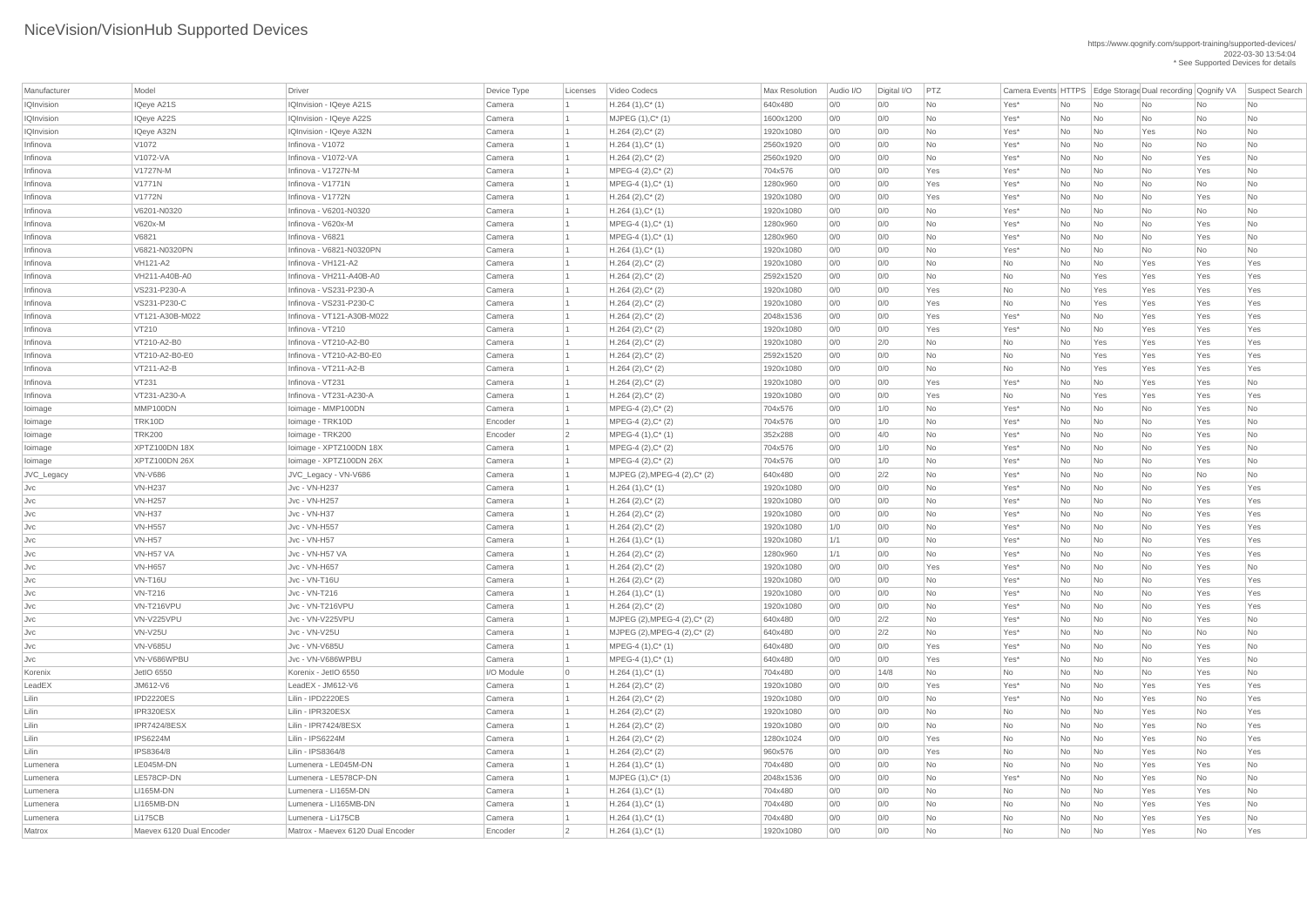| Manufacturer   | Model                           | Driver                                   | Device Type      | Licenses       | Video Codecs                    | <b>Max Resolution</b> | Audio I/O | Digital I/O | PTZ       | Camera Events HTTPS   Edge Storage Dual recording   Qognify VA |                |                             |     |           | Suspect Search |
|----------------|---------------------------------|------------------------------------------|------------------|----------------|---------------------------------|-----------------------|-----------|-------------|-----------|----------------------------------------------------------------|----------------|-----------------------------|-----|-----------|----------------|
| Mavix          | MediaRacer150                   | Mavix - MediaRacer150                    | Encoder          |                | MPEG-4 (2), C* (2)              | 704x576               | 0/0       | 2/2         | <b>No</b> | Yes*                                                           | No             | No                          | No  | No        | <b>No</b>      |
| Mobotix        | C <sub>25</sub>                 | Mobotix - C25                            | Camera           |                | $MJPEG (1), MxPEG (1), C^* (1)$ | 2592x1944             | 1/0       | 0/0         | No        | Yes*                                                           | No             | No                          | No  | No        | No             |
| Mobotix        | D <sub>12</sub> D <sub>MP</sub> | Mobotix - D12D MP                        | Camera           |                | $MJPEG (1), MxPEG (1), C^* (1)$ | 1280x480              | 0/0       | O/O         | No        | Yes*                                                           | No             | $\overline{\mathsf{No}}$    | No  | No        | No             |
| Mobotix        | D12D MP Auto                    | Mobotix - D12D MP Auto                   | Camera           |                | $MJPEG (1), MxPEG (1), C^* (1)$ | 1280x480              | 0/0       | 0/0         | <b>No</b> | Yes*                                                           | No             | No                          | No  | No        | <b>No</b>      |
| Mobotix        | $D12D-IT$                       | Mobotix - D12D-IT                        | Camera           |                | $MJPEG (1), MxPEG (1), C^* (1)$ | 1280x480              | 0/0       | 0/0         | <b>No</b> | Yes*                                                           | No             | No                          | No  | No        | No             |
| Mobotix        | D12D-IT Auto                    | Mobotix - D12D-IT Auto                   | Camera           |                | $MJPEG (1), MxPEG (1), C^* (1)$ | 1280x480              | 0/0       | O/O         | <b>No</b> | Yes*                                                           | No             | No                          | No  | No        | No             |
| Mobotix        | D14D                            | Mobotix - D14D                           | Camera           |                | $MJPEG (1), C^* (1)$            | 2048x1536             | 0/0       | O/O         | <b>No</b> | Yes*                                                           | No             | No                          | No  | No        | <b>No</b>      |
| Mobotix        | $D15-Sec$                       | Mobotix - D15-Sec                        | Camera           |                | $MxPEG (1), C^* (1)$            | 2592x1944             | 0/0       | 0/0         | No        | Yes*                                                           | No             | No                          | No  | No        | No             |
| Mobotix        | D15D                            | Mobotix - D15D                           | Camera           |                | $MJPEG (1), C^* (1)$            | 4096x1536             | 0/0       | O/O         | No        | Yes*                                                           | No             | $\overline{\mathsf{No}}$    | No  | No        | No             |
| Mobotix        | D <sub>15</sub> D Auto          | Mobotix - D15D Auto                      | Camera           |                | $MJPEG (1), C^*(1)$             | 4096x1536             | 0/0       | 0/0         | No        | Yes*                                                           | No             | No                          | No  | No        | No             |
| Mobotix        | $D15D-IT$                       | Mobotix - D15D-IT                        | Camera           |                | $MxPEG (1), C^* (1)$            | 1280x720              | 0/0       | 0/0         | No        | Yes*                                                           | No             | No                          | No  | No        | No             |
| Mobotix        | D <sub>16</sub>                 | Mobotix - D16                            | Camera           |                | $MxPEG (1), C^* (1)$            | 2592x1944             | 0/0       | O/O         | <b>No</b> | Yes*                                                           | No             | No                          | No  | No        | No             |
| Mobotix        | D <sub>22</sub>                 | Mobotix - D22                            | Camera           |                | $MJPEG (1), MxPEG (1), C^* (1)$ | 640x480               | 0/0       | O/O         | <b>No</b> | Yes*                                                           | No             | $\overline{\mathsf{No}}$    | No  | No        | No             |
| Mobotix        | D <sub>24</sub>                 | Mobotix - D24                            | Camera           |                | $MJPEG (1), C^* (1)$            | 2048x1536             | 0/0       | O/O         | <b>No</b> | Yes*                                                           | No             | No                          | No  | No        | <b>No</b>      |
| Mobotix        | D24M MP                         | Mobotix - D24M MP                        | Camera           |                | $MJPEG (1), C^* (1)$            | 2048x1536             | 0/0       | 0/0         | No        | Yes*                                                           | No             | $\overline{\mathsf{No}}$    | No  | No        | No             |
| Mobotix        | M12D MP                         | Mobotix - M12D MP                        | Camera           |                | $MJPEG (1), C^* (1)$            | 2048x1536             | 0/0       | 0/0         | No        | Yes*                                                           | No             | $\overline{\mathsf{No}}$    | No  | No        | No             |
| Mobotix        | M12D VGA                        | Mobotix - M12D VGA                       | Camera           |                | $MJPEG (1), MxPEG (1), C^* (1)$ | 640x480               | 0/0       | 0/0         | <b>No</b> | Yes*                                                           | No             | No                          | No  | No        | <b>No</b>      |
| Mobotix        | <b>M15D</b>                     | Mobotix - M15D                           | Camera           |                | $MJPEG (1), C^* (1)$            | 4096x1536             | 0/0       | 0/0         | No        | Yes*                                                           | No             | No                          | No  | No        | No             |
| Mobotix        | M15D Auto                       | Mobotix - M15D Auto                      | Camera           |                | $MJPEG (1), C^* (1)$            | 4096x1536             | 0/0       | O/O         | <b>No</b> | Yes*                                                           | No             | $\overline{\mathsf{No}}$    | No  | No        | <b>No</b>      |
| Mobotix        | M <sub>16</sub>                 | Mobotix - M16                            | Camera           |                | $MJPEG (1), MxPEG (1), C^* (1)$ | 3072x2048             | 0/0       | 0/0         | <b>No</b> | Yes*                                                           | No             | No                          | No  | No        | <b>No</b>      |
| Mobotix        | M22                             | Mobotix - M22                            | Camera           |                | $MJPEG (1), MxPEG (1), C^* (1)$ | 2048x1536             | 0/0       | 0/0         | No        | Yes*                                                           | No             | No                          | No  | No        | No             |
| Mobotix        | M24                             | Mobotix - M24                            | Camera           |                | MJPEG (1), MxPEG (1), C* (1)    | 2048x1536             | 1/0       | 0/0         | No        | Yes*                                                           | No             | $\overline{\mathsf{No}}$    | No  | No        | No             |
| Mobotix        | M24M MP                         | Mobotix - M24M MP                        | Camera           |                | $MJPEG (1), C^* (1)$            | 2048x1536             | 0/0       | 0/0         | <b>No</b> | Yes*                                                           | No             | No                          | No  | No        | <b>No</b>      |
| Mobotix        | Q24                             | Mobotix - Q24                            | Camera (Fisheye) |                | $MJPEG (1), MxPEG (1), C^* (1)$ | 2048x1536             | 1/0       | 0/0         | No        | Yes*                                                           | No             | No                          | No  | No        | No             |
| Mobotix        | Q24M                            | Mobotix - Q24M                           | Camera (Fisheye) |                | $MJPEG (1), C^* (1)$            | 640x480               | O/O       | 0/0         | <b>No</b> | Yes*                                                           | No             | No                          | No  | <b>No</b> | <b>No</b>      |
| Mobotix        | Q24M MP                         | Mobotix - Q24M MP                        | Camera (Fisheye) |                | MxPEG (1), C* (1)               | 2048x1536             | 0/0       | 0/0         | No        | Yes <sup>*</sup>                                               | No.            | No                          | No  | No        | No             |
| Mobotix        | Q <sub>25</sub>                 | Mobotix - Q25                            | Camera (Fisheye) |                | MJPEG (1), MxPEG (1), C* (1)    | 2592x1944             | 1/0       | 0/0         | No        | Yes*                                                           | No             | $\overline{\mathsf{No}}$    | No  | No        | No             |
| Moog           | MOOG-EXO-HD                     | Moog - MOOG-EXO-HD                       | Camera           |                | $H.264 (2), C^*(2)$             | 1920x1080             | 0/0       | O/O         | Yes       | Yes*                                                           | No             | $\overline{\mathsf{No}}$    | Yes | Yes       | No             |
| Moog           | MOOG-EXO-Thermal                | Moog - MOOG-EXO-Thermal                  | Camera           |                | $H.264 (2), C^*(2)$             | 704x576               | 0/0       | O/O         | Yes       | Yes*                                                           | No             | No                          | Yes | Yes       | No             |
| Motorola       | <b>VPM</b>                      | Motorola - VPM                           | Camera           | $\overline{2}$ | $H.264(1),C^*(1)$               | 704x576               | 4/0       | O/O         | No        | No                                                             | No             | No                          | No  | No        | No             |
| Moxa           | E1214                           | Moxa - E1214                             | I/O Module       | $\overline{0}$ | $H.264(1),C^*(1)$               | 0x0                   | 0/0       | 6/0         | Yes       | No                                                             | No             | $\overline{\mathsf{No}}$    | Yes | No        | No             |
| Moxa           | VPort 461                       | Moxa - VPort 461                         | Encoder          |                | $H.264 (2), C^*(2)$             | 720x576               | 0/0       | 2/0         | Yes       | Yes*                                                           | No             | No                          | Yes | Yes       | Yes            |
| Moxa           | VPort 461A                      | Moxa - VPort 461A                        | Encoder          |                | $H.264 (2), C^*(2)$             | 720x576               | 0/0       | 2/0         | Yes       | No                                                             | Yes            | No                          | Yes | Yes       | Yes            |
| Nista          | IP-Doorphone                    | Nista - IP-Doorphone                     | Intercom         |                | $H.264(1),C^*(1)$               | 1280x720              | 0/0       | O/O         | No        | No                                                             | No             | $\overline{\mathsf{No}}$    | Yes | No        | Yes            |
| NoVus          | NVIP-2DN3020H/IR                | NoVus - NVIP-2DN3020H/IR                 | Camera           |                | $H.264 (2), C^*(2)$             | 1920x1080             | 0/0       | O/O         | No        | No                                                             | No             | No                          | No  | Yes       | <b>No</b>      |
| NoVus          | NVIP-2DN3040V/IR-1P             | NoVus - NVIP-2DN3040V/IR-1P              | Camera           |                | $H.264 (2), C^*(2)$             | 1920x1080             | 0/0       | O/O         | No        | No                                                             | No             | No                          | No  | Yes       | No             |
| NoVus          | NVIP-2DN4001V/IRH-2P            | NoVus - NVIP-2DN4001V/IRH-2P             | Camera           |                | $H.264 (2), C^*(2)$             | 1920x1080             | 0/0       | O/O         | <b>No</b> | Yes*                                                           | No             | $\overline{\mathsf{No}}$    | No  | Yes       | <b>No</b>      |
| NoVus          | NVIP-2DN5001C-1P                | NoVus - NVIP-2DN5001C-1P                 | Camera           |                | $H.264 (2), C^*(2)$             | 1920x1080             | 0/0       | O/O         | <b>No</b> | Yes*                                                           | No             | $\overline{\mathsf{No}}$    | No  | Yes       | <b>No</b>      |
| NoVus          | NVIP-2DN5021V/IR-1P             | NoVus - NVIP-2DN5021V/IR-1P              | Camera           |                | $H.264 (2), C^*(2)$             | 1920x1080             | 0/0       | O/O         | <b>No</b> | No                                                             | No             | No                          | No  | Yes       | No             |
| NoVus          | NVIP-3DN3010H/IRH               | NoVus - NVIP-3DN3010H/IRH                | Camera           |                | $H.264 (2), C^*(2)$             | 2048x1536             | 0/0       | O/O         | <b>No</b> | No                                                             | No             | $\overline{\mathsf{No}}$    | No  | Yes       | No             |
| NoVus          | NVIP-3DN7000C-1P                | NoVus - NVIP-3DN7000C-1P                 | Camera           |                | $H.264 (2), C^*(2)$             | 2048x1536             | 0/0       | 0/0         | No        | Yes*                                                           | No             | No                          | No  | Yes       | <b>No</b>      |
| Oncam Grandeye | Evolution / Mini                | Oncam Grandeye - Evolution Mini          | Camera (Fisheye) |                | $H.264(1),C^*(1)$               | 2144x1952             | 0/0       | O/O         | <b>No</b> | Yes*                                                           | No             | No                          | No  | No        | <b>No</b>      |
| Oncam Grandeye | Evolution 180 Panoramic         | Oncam Grandeye - Evolution 180 Panoramic | Camera (Fisheye) |                | $H.264 (2), C^*(2)$             | 3840x1536             | 0/0       | O/O         | No        | Yes*                                                           | No             | $\overline{\mathsf{No}}$    | Yes | No        | No             |
| Oncam Grandeye | Evolution 360                   | Oncam Grandeye - Evolution 360           | Camera (Fisheye) |                | $H.264 (2), C^*(2)$             | 3200x3000             | 0/0       | O/O         | <b>No</b> | Yes*                                                           | No             | $\overline{\mathsf{No}}$    | Yes | No        | <b>No</b>      |
| Oncam Grandeye | Evolution-05                    | Oncam Grandeye - Evolution-05            | Camera (Fisheye) |                | $H.264(1),C^*(1)$               | 2144x1952             | 0/0       | O/O         | <b>No</b> | Yes*                                                           | No             | No                          | No  | No        | <b>No</b>      |
| Oncam Grandeye | <b>MP</b>                       | Oncam Grandeye - MP                      | Camera (Fisheye) |                | MJPEG (1), H.264 (1), C* (1)    | 1024x1024             | 0/0       | 0/0         | No        | Yes*                                                           | N <sub>o</sub> | $\overline{\mathsf{No}}$    | No  | No        | No             |
| Oncam Grandeye | <b>VCams</b>                    | Oncam Grandeye - VCams                   | Camera (Fisheye) | 4              | MJPEG (1), H.264 (1), C* (1)    | 640x480               | 0/0       | O/O         | No        | Yes*                                                           | No             | $\overline{\mathsf{No}}$    | No  | No        | No             |
| Opgal          | Opgal CompactSec                | Opgal - Opgal CompactSec                 | Camera           |                | $H.264 (2), C^*(2)$             | 720x576               | 0/0       | O/O         | <b>No</b> | Yes*                                                           | No             | No                          | No  | Yes       | <b>No</b>      |
| Opgal          | <b>VUMII Compact Sec</b>        | Opgal - VUMII Compact Sec                | Camera           |                | $H.264 (2), C^*(2)$             | 720x576               | 0/0       | O/O         | <b>No</b> | Yes*                                                           | No             | $\overline{\mathsf{No}}$    | No  | Yes       | No             |
| Opgal          | Vumii Sii AT                    | Opgal - Vumii Sii AT                     | Camera           |                | $H.264 (2), C^*(2)$             | 960x576               | 0/0       | O/O         | No        | Yes*                                                           | No             | $\overline{\mathsf{No}}$    | No  | Yes       | No             |
| Panasonic      | WJ-GXE100                       | Panasonic 3 - WJ-GXE100                  | Encoder          |                | $H.264(1),C^*(1)$               | 640x480               | O/O       | O/O         | <b>No</b> | Yes*                                                           | <b>No</b>      | No                          | Yes | Yes       | Yes            |
| Panasonic      | WJ-GXE500                       | Panasonic - WJ-GXE500                    | Encoder          |                | $H.264(1),C^*(1)$               | 640x480               | 0/0       | 0/0         | No        | Yes <sup>*</sup>                                               | No             | No                          | Yes | Yes       | Yes            |
| Panasonic      | WV-NF284                        | Panasonic - WV-NF284                     | Camera           |                | $MPEG-4 (1), C^*(1)$            | 640x480               | 0/0       | 0/0         | No        | Yes*                                                           | No             | $\overline{\mathsf{No}}$    | No  | Yes       | Yes            |
| Panasonic      | <b>WV-NF302</b>                 | Panasonic - WV-NF302                     | Camera           |                | $MPEG-4 (1), C^*(1)$            | 640x480               | 0/0       | 0/0         | No        | $Yes^*$                                                        | No             | $\overline{\phantom{a}}$ No | No  | Yes       | Yes            |
| Panasonic      | WV-NP240                        | Panasonic - WV-NP240                     | Camera           |                | $MPEG-4 (1), C^*(1)$            | 640x480               | 0/0       | 0/0         | No        | Yes*                                                           | No             | $\overline{\mathsf{No}}$    | No  | Yes       | Yes            |
| Panasonic      | WV-NP244                        | Panasonic - WV-NP244                     | Camera           |                | $MPEG-4 (1), C^*(1)$            | 640x480               | 0/0       | 0/0         | No        | Yes*                                                           | No             | $\overline{\phantom{a}}$ No | No  | Yes       | Yes            |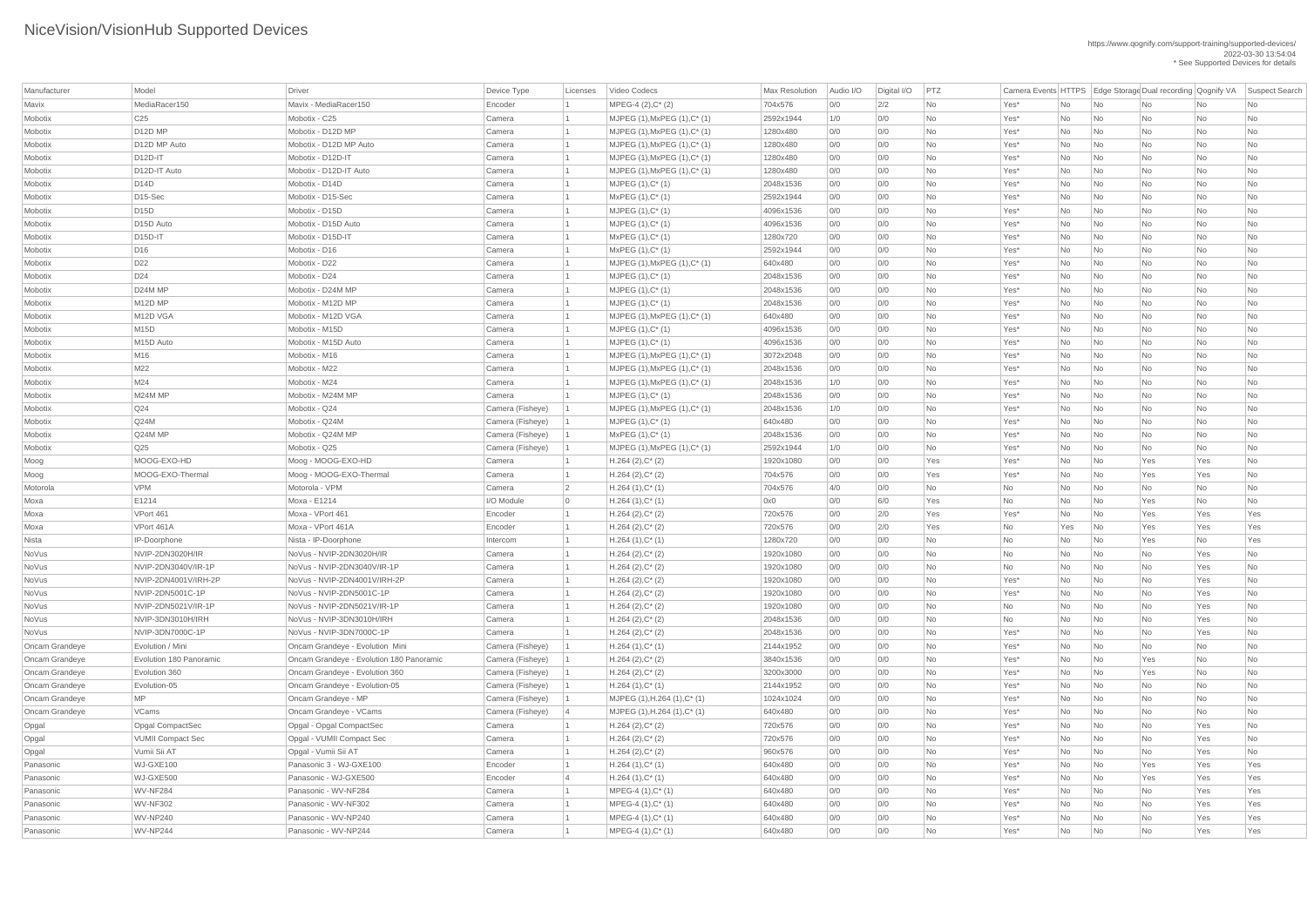| Manufacturer | Model                   | <b>Driver</b>                         | Device Type | Licenses | Video Codecs         | Max Resolution | Audio I/O | Digital I/O | PTZ            |           |                |                             |           |           | Camera Events HTTPS Edge Storage Dual recording Qognify VA Suspect Search |
|--------------|-------------------------|---------------------------------------|-------------|----------|----------------------|----------------|-----------|-------------|----------------|-----------|----------------|-----------------------------|-----------|-----------|---------------------------------------------------------------------------|
| Panasonic    | WV-NP304                | Panasonic - WV-NP304                  | Camera      |          | $MPEG-4 (1), C^*(1)$ | 640x480        | 0/0       | 0/0         | <b>No</b>      | Yes*      | <b>No</b>      | No                          | <b>No</b> | Yes       | Yes                                                                       |
| Panasonic    | <b>WV-NP502</b>         | Panasonic - WV-NP502                  | Camera      |          | $H.264 (2), C^*(2)$  | 1280x960       | 0/0       | 2/1         | <b>No</b>      | Yes*      | No             | No                          | Yes       | Yes       | Yes                                                                       |
| Panasonic    | WV-NS202A               | Panasonic - WV-NS202A                 | Camera      |          | $MPEG-4 (1), C^*(1)$ | 640x480        | O/O       | 0/0         | Yes            | <b>No</b> | No             | No                          | <b>No</b> | Yes       | Yes                                                                       |
| Panasonic    | WV-NS202A VMD           | Panasonic - WV-NS202A VMD             | Camera      |          | $MPEG-4 (1), C^*(1)$ | 640x480        | 0/0       | 0/0         | Yes            | Yes*      | <b>No</b>      | No                          | Yes       | Yes       | Yes                                                                       |
| Panasonic    | WV-NS324                | Panasonic - WV-NS324                  | Camera      |          | $MJPEG (1), C^* (1)$ | 640x480        | O/O       | 0/0         | Yes            | Yes*      | No             | No                          | <b>No</b> | No        | <b>No</b>                                                                 |
| Panasonic    | WV-NS954                | Panasonic - WV-NS954                  | Camera      |          | $MPEG-4 (1), C^*(1)$ | 640x480        | 0/0       | 0/0         | Yes            | Yes*      | No             | No                          | Yes       | Yes       | Yes                                                                       |
| Panasonic    | WV-NW484S               | Panasonic - WV-NW484S                 | Camera      |          | $MPEG-4 (1), C^*(1)$ | 640x480        | 0/0       | 0/0         | Yes            | Yes*      | No             | No                          | Yes       | Yes       | Yes                                                                       |
| Panasonic    | WV-NW502S 1.2MP         | Panasonic - WV-NW502S                 | Camera      |          | $H.264 (2), C^*(2)$  | 1280x960       | 1/0       | 2/1         | <b>No</b>      | Yes*      | No             | No                          | Yes       | Yes       | Yes                                                                       |
| Panasonic    | WV-NW502S 3MP           | Panasonic - WV-NW502S 3MP             | Camera      |          | $H.264 (2), C^*(2)$  | 1920x1080      | 1/0       | 2/1         | <b>No</b>      | Yes*      | No             | No                          | No        | No        | <b>No</b>                                                                 |
| Panasonic    | WV-NW960                | Panasonic - WV-NW960                  | Camera      |          | $MPEG-4 (1), C^*(1)$ | 640x480        | 0/0       | 0/0         | <b>No</b>      | Yes*      | No             | No                          | <b>No</b> | Yes       | Yes                                                                       |
| Panasonic    | WV-NW964                | Panasonic - WV-NW964                  | Camera      |          | $MPEG-4 (1), C^*(1)$ | 640x480        | O/O       | 0/0         | Yes            | Yes*      | No             | No                          | Yes       | Yes       | Yes                                                                       |
| Panasonic    | WV-S1110V 1.3MP 720p    | Panasonic 3 - WV-S1110V 1.3MP 720p    | Camera      |          | $H.264 (2), C^*(2)$  | 1280x720       | 0/0       | 0/0         | <b>No</b>      | Yes*      | No             | No                          | Yes       | Yes       | Yes                                                                       |
| Panasonic    | WV-S1110V 1.3MP SXGA-   | Panasonic 3 - WV-S1110V 1.3MP SXGA-   | Camera      |          | $H.264 (2), C^*(2)$  | 1280x960       | 0/0       | 0/0         | <b>No</b>      | Yes*      | No             | No                          | Yes       | Yes       | Yes                                                                       |
| Panasonic    | WV-S1110VRJ 1.3MP 720p  | Panasonic 3 - WV-S1110VRJ 1.3MP 720p  | Camera      |          | $H.264 (2), C^*(2)$  | 1280x720       | O/O       | 0/0         | N <sub>o</sub> | Yes*      | No             | No                          | Yes       | Yes       | Yes                                                                       |
| Panasonic    | WV-S1110VRJ 1.3MP SXGA- | Panasonic 3 - WV-S1110VRJ 1.3MP SXGA- | Camera      |          | $H.264 (2), C^*(2)$  | 1280x960       | 0/0       | 0/0         | <b>No</b>      | Yes*      | No             | No                          | Yes       | Yes       | Yes                                                                       |
| Panasonic    | WV-S1111 1.3MP 720p     | Panasonic 3 - WV-S1111 1.3MP 720p     | Camera      |          | $H.264 (2), C^*(2)$  | 1280x720       | 0/0       | 0/0         | <b>No</b>      | Yes*      | No             | No                          | Yes       | Yes       | Yes                                                                       |
| Panasonic    | WV-S1111 1.3MP SXGA-    | Panasonic 3 - WV-S1111 1.3MP SXGA-    | Camera      |          | $H.264 (2), C^*(2)$  | 1280x960       | 0/0       | 0/0         | <b>No</b>      | Yes*      | No             | No                          | Yes       | Yes       | Yes                                                                       |
| Panasonic    | WV-S1111D 1.3MP 720p    | Panasonic 3 - WV-S1111D 1.3MP 720p    | Camera      |          | $H.264 (2), C^*(2)$  | 1280x720       | 0/0       | 0/0         | <b>No</b>      | Yes*      | No             | No                          | Yes       | Yes       | Yes                                                                       |
| Panasonic    | WV-S1111D 1.3MP SXGA-   | Panasonic 3 - WV-S1111D 1.3MP SXGA-   | Camera      |          | $H.264 (2), C^*(2)$  | 1280x960       | 0/0       | 0/0         | <b>No</b>      | Yes*      | No             | No                          | Yes       | Yes       | Yes                                                                       |
| Panasonic    | WV-S1112 1.3MP 720p     | Panasonic 3 - WV-S1112 1.3MP 720p     | Camera      |          | $H.264 (2), C^*(2)$  | 1280x720       | 0/0       | 0/0         | <b>No</b>      | Yes*      | No             | No                          | Yes       | Yes       | Yes                                                                       |
| Panasonic    | WV-S1112 1.3MP SXGA-    | Panasonic 3 - WV-S1112 1.3MP SXGA-    | Camera      |          | $H.264 (2), C^*(2)$  | 1280x960       | 0/0       | 0/0         | <b>No</b>      | Yes*      | No             | No                          | Yes       | Yes       | Yes                                                                       |
| Panasonic    | WV-S1130VRJ 2MP         | Panasonic 3 - WV-S1130VRJ 2MP         | Camera      |          | $H.264 (2), C^*(2)$  | 1920x1080      | 1/0       | 0/0         | <b>No</b>      | Yes*      | No             | $\overline{\mathsf{No}}$    | Yes       | Yes       | Yes                                                                       |
| Panasonic    | WV-S1130VRJ3MP          | Panasonic 3 - WV-S1130VRJ 3MP         | Camera      |          | $H.264 (2), C^*(2)$  | 2048x1536      | 1/0       | 0/0         | <b>No</b>      | Yes*      | No             | No                          | Yes       | Yes       | Yes                                                                       |
| Panasonic    | WV-S1130VW 2MP          | Panasonic 3 - WV-S1130VW 2MP          | Camera      |          | $H.264 (2), C^*(2)$  | 1920x1080      | 1/0       | 0/0         | <b>No</b>      | Yes*      | No             | No                          | Yes       | Yes       | Yes                                                                       |
| Panasonic    | WV-S1130VW 3MP          | Panasonic 3 - WV-S1130VW 3MP          | Camera      |          | $H.264 (2), C^*(2)$  | 2048x1536      | 1/0       | 0/0         | <b>No</b>      | Yes*      | No             | No                          | Yes       | Yes       | Yes                                                                       |
| Panasonic    | WV-S1131 2MP            | Panasonic 3 - WV-S1131 2MP            | Camera      |          | $H.264 (2), C^*(2)$  | 1920x1080      | 1/0       | 0/0         | No             | Yes*      | No.            | $\overline{\mathsf{No}}$    | Yes       | Yes       | Yes                                                                       |
| Panasonic    | <b>WV-S1131 3MP</b>     | Panasonic 3 - WV-S1131 3MP            | Camera      |          | $H.264 (2), C^*(2)$  | 2048x1536      | 1/0       | 0/0         | <b>No</b>      | Yes*      | No             | No                          | Yes       | Yes       | Yes                                                                       |
| Panasonic    | WV-S1132 2MP            | Panasonic 3 - WV-S1132 2MP            | Camera      |          | $H.264 (2), C^*(2)$  | 1920x1080      | 1/0       | 0/0         | <b>No</b>      | Yes*      | No             | No                          | Yes       | Yes       | Yes                                                                       |
| Panasonic    | WV-S1132 3MP            | Panasonic 3 - WV-S1132 3MP            | Camera      |          | $H.264 (2), C^*(2)$  | 2048x1536      | 1/0       | 0/0         | <b>No</b>      | Yes*      | No             | No                          | Yes       | Yes       | Yes                                                                       |
| Panasonic    | WV-S1550L/NJ 16:9       | Panasonic 3 - WV-S1550L/NJ 16:9       | Camera      |          | $H.264 (2), C^*(2)$  | 3072x1728      | 1/0       | 1/1         | No             | Yes*      | No             | Yes                         | Yes       | Yes       | Yes                                                                       |
| Panasonic    | WV-S1550L/NJ 4:3        | Panasonic 2 - WV-S1550L/NJ 4:3        | Camera      |          | $H.264 (2), C^*(2)$  | 3072x2304      | 1/0       | 1/1         | <b>No</b>      | Yes*      | N <sub>o</sub> | Yes                         | Yes       | Yes       | Yes                                                                       |
| Panasonic    | WV-S2111L 1.3MP 720p    | Panasonic 2 - WV-S2111L 1.3MP 720p    | Camera      |          | $H.264 (2), C^*(2)$  | 1280x720       | 0/0       | 0/0         | <b>No</b>      | Yes*      | No             | No                          | Yes       | Yes       | Yes                                                                       |
| Panasonic    | WV-S2111L 1.3MP SXGA-   | Panasonic 2 - WV-S2111L 1.3MP SXGA-   | Camera      |          | $H.264 (2), C^*(2)$  | 1280x960       | 0/0       | 0/0         | <b>No</b>      | Yes*      | No             | No                          | Yes       | Yes       | Yes                                                                       |
| Panasonic    | <b>WV-S2131L 2MP</b>    | Panasonic 2 - WV-S2131L 2MP           | Camera      |          | $H.264 (2), C^*(2)$  | 1920x1080      | 0/0       | 1/1         | Yes            | Yes*      | No             | No                          | Yes       | Yes       | Yes                                                                       |
| Panasonic    | <b>WV-S2131L 3MP</b>    | Panasonic 2 - WV-S2131L 3MP           | Camera      |          | $H.264 (2), C^*(2)$  | 2048x1536      | 0/0       | 0/0         | Yes            | Yes*      | No             | No                          | Yes       | Yes       | Yes                                                                       |
| Panasonic    | WV-S2211L 1.3MP 720p    | Panasonic 2 - WV-S2211L 1.3MP 720p    | Camera      |          | $H.264 (2), C^*(2)$  | 1280x720       | 0/0       | 0/0         | No             | Yes*      | No             | No                          | Yes       | Yes       | Yes                                                                       |
| Panasonic    | WV-S2211L 1.3MP SXGA-   | Panasonic 2 - WV-S2211L 1.3MP SXGA-   | Camera      |          | $H.264 (2), C^*(2)$  | 1280x960       | 0/0       | 0/0         | <b>No</b>      | Yes*      | N <sub>o</sub> | No                          | Yes       | Yes       | Yes                                                                       |
| Panasonic    | WV-S2250L 16:9          | Panasonic 3 - WV-S2250L 16:9          | Camera      |          | $H.264 (2), C^*(2)$  | 3072x1728      | 1/0       | 1/1         | <b>No</b>      | Yes*      | No             | Yes                         | Yes       | Yes       | Yes                                                                       |
| Panasonic    | WV-S2250L 4:3           | Panasonic 2 - WV-S2250L 4:3           | Camera      |          | $H.264 (2), C^*(2)$  | 3072x2304      | 1/0       | 1/1         | <b>No</b>      | Yes*      | No             | Yes                         | Yes       | Yes       | Yes                                                                       |
| Panasonic    | <b>WV-S2270L</b>        | Panasonic 2 - WV-S2270L               | Camera      |          | $H.264 (2), C^*(2)$  | 3840x2160      | 0/0       | 0/0         | <b>No</b>      | Yes*      | No             | No                          | Yes       | <b>No</b> | No                                                                        |
| Panasonic    | WV-S2511LN 1.3MP 720p   | Panasonic 2 - WV-S2511LN 1.3MP 720p   | Camera      |          | $H.264 (2), C^*(2)$  | 1280x720       | 0/0       | 0/0         | <b>No</b>      | Yes*      | No             | N <sub>0</sub>              | Yes       | Yes       | Yes                                                                       |
| Panasonic    | WV-S2511LN 1.3MP SXGA-  | Panasonic 2 - WV-S2511LN 1.3MP SXGA-  | Camera      |          | $H.264 (2), C^*(2)$  | 1280x960       | 0/0       | O/O         | <b>No</b>      | Yes*      | No             | No                          | Yes       | Yes       | Yes                                                                       |
| Panasonic    | WV-S2531L/LN 2MP        | Panasonic 2 - WV-S2531L/LN 2MP        | Camera      |          | $H.264 (2), C^*(2)$  | 1920x1080      | 0/0       | 1/1         | <b>No</b>      | Yes*      | No             | Yes                         | Yes       | Yes       | Yes                                                                       |
| Panasonic    | WV-S2531L/LN 3MP        | Panasonic 2 - WV-S2531L/LN 3MP        | Camera      |          | $H.264 (2), C^*(2)$  | 2048x1536      | 0/0       | 0/0         | <b>No</b>      | Yes*      | No             | Yes                         | Yes       | Yes       | Yes                                                                       |
| Panasonic    | <b>WV-S2531LN 2MP</b>   | Panasonic 2 - WV-S2531LN 2MP          | Camera      |          | $H.264 (2), C^*(2)$  | 1920x1080      | 0/0       | 1/1         | Yes            | Yes*      | No             | No                          | Yes       | Yes       | Yes                                                                       |
| Panasonic    | WV-S2531LN 3MP          | Panasonic 2 - WV-S2531LN 3MP          | Camera      |          | $H.264 (2), C^*(2)$  | 2048x1536      | 0/0       | 0/0         | Yes            | Yes*      | No             | No                          | Yes       | Yes       | Yes                                                                       |
| Panasonic    | <b>WV-S2531LT 2MP</b>   | Panasonic 2 - WV-S2531LT 2MP          | Camera      |          | $H.264 (2), C^*(2)$  | 1920x1080      | 0/0       | 1/1         | Yes            | Yes*      | No             | No                          | Yes       | Yes       | Yes                                                                       |
| Panasonic    | WV-S2531LT 3MP          | Panasonic 2 - WV-S2531LT 3MP          | Camera      |          | $H.264 (2), C^*(2)$  | 2048x1536      | 0/0       | 0/0         | Yes            | Yes*      | No             | No                          | Yes       | Yes       | Yes                                                                       |
| Panasonic    | WV-S2531LTN 2MP         | Panasonic 2 - WV-S2531LTN 2MP         | Camera      |          | $H.264 (2), C^*(2)$  | 1920x1080      | 0/0       | 1/1         | Yes            | Yes*      | No             | No                          | Yes       | Yes       | Yes                                                                       |
| Panasonic    | WV-S2531LTN 3MP         | Panasonic 2 - WV-S2531LTN 3MP         | Camera      |          | $H.264 (2), C^*(2)$  | 2048x1536      | 0/0       | 0/0         | Yes            | Yes*      | No             | $\overline{\mathsf{No}}$    | Yes       | Yes       | Yes                                                                       |
| Panasonic    | WV-S2550L/NJ 16:9       | Panasonic 3 - WV-S2550L/NJ 16:9       | Camera      |          | $H.264 (2), C^*(2)$  | 3072x1728      | 1/0       | 1/1         | <b>No</b>      | Yes*      | No.            | Yes                         | Yes       | Yes       | Yes                                                                       |
| Panasonic    | WV-S2550L/NJ 4:3        | Panasonic 2 - WV-S2550L/NJ 4:3        | Camera      |          | $H.264 (2), C^*(2)$  | 3072x2304      | 1/0       | 1/1         | No             | Yes*      | No             | Yes                         | Yes       | Yes       | Yes                                                                       |
| Panasonic    | <b>WV-S2570L</b>        | Panasonic 2 - WV-S2570L               | Camera      |          | $H.264 (2), C^*(2)$  | 3840x2160      | 0/0       | 0/0         | No             | Yes*      | No             | No                          | Yes       | No        | No                                                                        |
| Panasonic    | WV-S3110J 1.3MP 720p    | Panasonic 3 - WV-S3110J 1.3MP 720p    | Camera      |          | $H.264 (2), C^*(2)$  | 1280x720       | 0/0       | 0/0         | No             | $Yes^*$   | No             | $\overline{\phantom{a}}$ No | Yes       | Yes       | Yes                                                                       |
| Panasonic    | WV-S3110J 1.3MP SXGA-   | Panasonic 3 - WV-S3110J 1.3MP SXGA-   | Camera      |          | $H.264 (2), C^*(2)$  | 1280x960       | 0/0       | 0/0         | No             | Yes*      | No             | $\overline{\mathsf{No}}$    | Yes       | Yes       | Yes                                                                       |
| Panasonic    | WV-S3111L 1.3MP 720p    | Panasonic 3 - WV-S3111L 1.3MP 720p    | Camera      |          | $H.264 (2), C^*(2)$  | 1280x720       | 0/0       | 0/0         | No             | Yes*      | No             | $\overline{\mathsf{No}}$    | Yes       | Yes       | Yes                                                                       |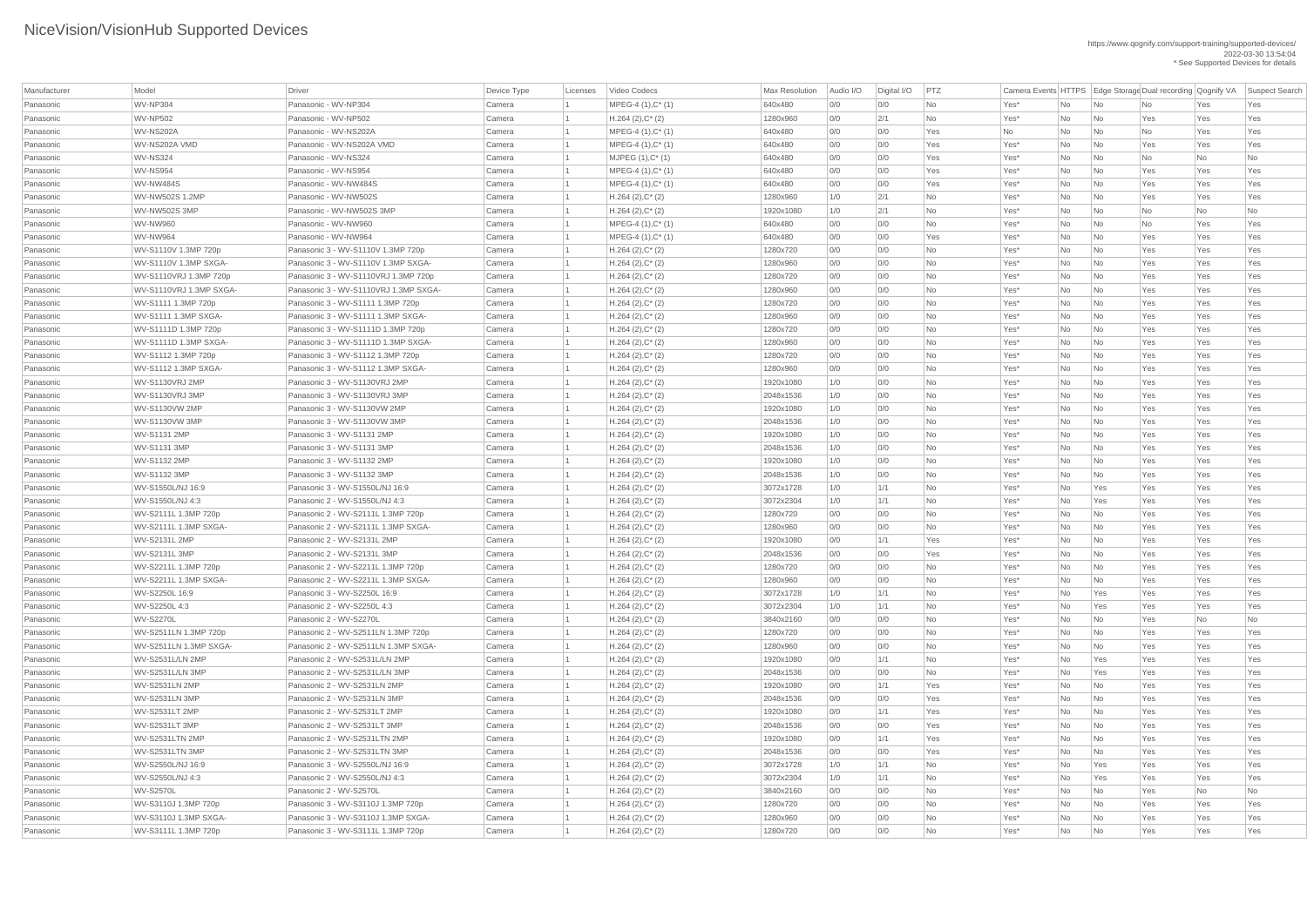| Manufacturer | Model                        | Driver                               | Device Type      | Licenses | Video Codecs                         | Max Resolution | Audio I/O | Digital I/O | PTZ        |      |     |                          |           |            | Camera Events HTTPS   Edge Storage Dual recording   Qognify VA   Suspect Search |
|--------------|------------------------------|--------------------------------------|------------------|----------|--------------------------------------|----------------|-----------|-------------|------------|------|-----|--------------------------|-----------|------------|---------------------------------------------------------------------------------|
| Panasonic    | WV-S3111L 1.3MP SXGA-        | Panasonic 3 - WV-S3111L 1.3MP SXGA-  | Camera           |          | $H.264 (2), C^*(2)$                  | 1280x960       | 0/0       | 0/0         | No         | Yes* | No  | No                       | Yes       | Yes        | Yes                                                                             |
| Panasonic    | WV-S3130J 2MP                | Panasonic 3 - WV-S3130J 2MP          | Camera           |          | $H.264 (2), C^*(2)$                  | 1920x1080      | 1/0       | 0/0         | <b>No</b>  | Yes* | No  | No                       | Yes       | Yes        | Yes                                                                             |
| Panasonic    | WV-S3130J 3MP                | Panasonic 3 - WV-S3130J 3MP          | Camera           |          | $H.264 (2), C^*(2)$                  | 2048x1536      | 1/0       | 0/0         | <b>No</b>  | Yes* | No  | No                       | Yes       | Yes        | Yes                                                                             |
| Panasonic    | WV-S3131 2MP                 | Panasonic 3 - WV-S3131 2MP           | Camera           |          | $H.264 (2), C^*(2)$                  | 1920x1080      | 1/0       | 0/0         | No         | Yes* | No  | No                       | Yes       | Yes        | Yes                                                                             |
| Panasonic    | WV-S3131 3MP                 | Panasonic 3 - WV-S3131 3MP           | Camera           |          | $H.264 (2), C^*(2)$                  | 2048x1536      | 1/0       | 0/0         | No         | Yes* | No  | No                       | Yes       | Yes        | Yes                                                                             |
| Panasonic    | WV-S3510J 1.3MP 720p         | Panasonic 3 - WV-S3510J 1.3MP 720p   | Camera           |          | $H.264 (2), C^*(2)$                  | 1280x720       | 0/0       | 0/0         | No         | Yes* | No  | No                       | Yes       | Yes        | Yes                                                                             |
| Panasonic    | WV-S3510J 1.3MP SXGA-        | Panasonic 3 - WV-S3510J 1.3MP SXGA-  | Camera           |          | $H.264 (2), C^*(2)$                  | 1280x960       | 0/0       | 0/0         | No         | Yes* | No  | No                       | Yes       | Yes        | Yes                                                                             |
| Panasonic    | WV-S3511L 1.3MP 720p         | Panasonic 3 - WV-S3511L 1.3MP 720p   | Camera           |          | $H.264 (2), C^*(2)$                  | 1280x720       | 0/0       | 0/0         | No         | Yes* | No  | No                       | Yes       | Yes        | Yes                                                                             |
| Panasonic    | WV-S3511L 1.3MP SXGA-        | Panasonic 3 - WV-S3511L 1.3MP SXGA-  | Camera           |          | $H.264 (2), C^*(2)$                  | 1280x960       | 0/0       | 0/0         | <b>No</b>  | Yes* | No  | <b>No</b>                | Yes       | Yes        | Yes                                                                             |
| Panasonic    | WV-S3512LM 1.3MP 720p        | Panasonic 3 - WV-S3512LM 1.3MP 720p  | Camera           |          | $H.264 (2), C^*(2)$                  | 1280x720       | 0/0       | 0/0         | No         | Yes* | No. | No                       | Yes       | Yes        | Yes                                                                             |
| Panasonic    | WV-S3512LM 1.3MP SXGA-       | Panasonic 3 - WV-S3512LM 1.3MP SXGA- | Camera           |          | $H.264 (2), C^*(2)$                  | 1280x960       | 0/0       | 0/0         | No         | Yes* | No  | No                       | Yes       | Yes        | Yes                                                                             |
| Panasonic    | WV-S3530J 2MP                | Panasonic 3 - WV-S3530J 2MP          | Camera           |          | $H.264 (2), C^*(2)$                  | 1920x1080      | 1/0       | 0/0         | No         | Yes* | No  | No                       | Yes       | Yes        | Yes                                                                             |
| Panasonic    | WV-S3530J 3MP                | Panasonic 3 - WV-S3530J 3MP          | Camera           |          | $H.264 (2), C^*(2)$                  | 2048x1536      | 1/0       | 0/0         | No         | Yes* | No  | $\overline{\mathsf{No}}$ | Yes       | Yes        | Yes                                                                             |
| Panasonic    | WV-S3531L 2MP                | Panasonic 2 - WV-S3531L 2MP          | Camera           |          | $H.264 (2), C^*(2)$                  | 1920x1080      | 1/0       | 0/0         | <b>No</b>  | Yes* | No  | No                       | Yes       | Yes        | Yes                                                                             |
| Panasonic    | WV-S3531L 3MP                | Panasonic 2 - WV-S3531L 3MP          | Camera           |          | $H.264 (2), C^*(2)$                  | 2048x1536      | 1/0       | 0/0         | <b>No</b>  | Yes* | No  | No                       | Yes       | Yes        | Yes                                                                             |
| Panasonic    | WV-S3532LM 2MP               | Panasonic 3 - WV-S3532LM 2MP         | Camera           |          | $H.264 (2), C^*(2)$                  | 1920x1080      | 1/0       | 0/0         | No         | Yes* | No  | No                       | Yes       | Yes        | Yes                                                                             |
| Panasonic    | WV-S3532LM 3MP               | Panasonic 3 - WV-S3532LM 3MP         | Camera           |          | $H.264 (2), C^*(2)$                  | 2048x1536      | 1/0       | 0/0         | No         | Yes* | No  | No                       | Yes       | Yes        | Yes                                                                             |
| Panasonic    | WV-S6111 1.3MP 720p          | Panasonic 2 - WV-S6111 1.3MP 720p    | Camera           |          | $H.264 (2), C^*(2)$                  | 1280x720       | 0/0       | 2/1         | Yes        | Yes* | No  | No                       | Yes       | Yes        | Yes                                                                             |
| Panasonic    | WV-S6111 1.3MP SXGA-         | Panasonic 2 - WV-S6111 1.3MP SXGA-   | Camera           |          | $H.264 (2), C^*(2)$                  | 1280x960       | 0/0       | 2/1         | Yes        | Yes* | No  | No                       | Yes       | Yes        | Yes                                                                             |
|              |                              | Panasonic 2 - WV-S6130 2MP           |                  |          |                                      |                | 0/0       | 1/1         | Yes        |      |     |                          |           |            |                                                                                 |
| Panasonic    | WV-S6130 2MP<br>WV-S6130 3MP | Panasonic 2 - WV-S6130 3MP           | Camera<br>Camera |          | $H.264 (2), C^*(2)$                  | 1920x1080      | 0/0       |             | Yes        | Yes* | No  | No                       | Yes       | Yes<br>Yes | Yes                                                                             |
| Panasonic    |                              | Panasonic 2 - WV-S6131 2MP           |                  |          | $H.264 (2), C^*(2)$                  | 2048x1536      |           | 0/0         |            | Yes* | No  | No                       | Yes       |            | Yes                                                                             |
| Panasonic    | WV-S6131 2MP                 |                                      | Camera           |          | $H.264 (2), C^*(2)$                  | 1920x1080      | 0/0       | 1/1         | Yes        | Yes* | No. | No                       | Yes       | Yes        | Yes                                                                             |
| Panasonic    | WV-S6131 3MP                 | Panasonic 2 - WV-S6131 3MP           | Camera           |          | $H.264 (2), C^*(2)$                  | 2048x1536      | 0/0       | 0/0         | Yes        | Yes* | No  | No                       | Yes       | Yes        | Yes                                                                             |
| Panasonic    | WV-S6530 2MP                 | Panasonic 2 - WV-S6530 2MP           | Camera           |          | $H.264 (2), C^*(2)$                  | 1920x1080      | 0/0       | 1/1         | Yes        | Yes* | No  | No                       | Yes       | Yes        | Yes                                                                             |
| Panasonic    | WV-S6530 3MP                 | Panasonic 2 - WV-S6530 3MP           | Camera           |          | $H.264 (2), C^*(2)$                  | 2048x1536      | 0/0       | 0/0         | <b>Yes</b> | Yes* | No  | No                       | Yes       | Yes        | Yes                                                                             |
| Panasonic    | <b>WV-S6530N 2MP</b>         | Panasonic 2 - WV-S6530N 2MP          | Camera           |          | $H.264 (2), C^*(2)$                  | 1920x1080      | 0/0       | 1/1         | Yes        | Yes* | No  | No                       | Yes       | Yes        | Yes                                                                             |
| Panasonic    | <b>WV-S6530N 3MP</b>         | Panasonic 2 - WV-S6530N 3MP          | Camera           |          | $H.264 (2), C^*(2)$                  | 2048x1536      | 0/0       | 0/0         | Yes        | Yes* | No  | No                       | Yes       | Yes        | Yes                                                                             |
| Panasonic    | WV-S8530 16:9                | Panasonic 3 - WV-S8530 16:9          | Camera           |          | $H.264 (2), C^*(2)$                  | 1920x1080      | 0/0       | 0/0         | <b>No</b>  | Yes* | No  | No                       | Yes       | No         | No                                                                              |
| Panasonic    | WV-S8530 4:3                 | Panasonic 3 - WV-S8530 4:3           | Camera           |          | $H.264 (2), C^*(2)$                  | 1600x1200      | 0/0       | 0/0         | No         | Yes* | No  | No                       | Yes       | No         | No                                                                              |
| Panasonic    | WV-S8530N 16:9               | Panasonic 3 - WV-S8530N 16:9         | Camera           |          | $H.264 (2), C^*(2)$                  | 1920x1080      | 0/0       | 0/0         | No         | Yes* | No  | No                       | Yes       | No         | No                                                                              |
| Panasonic    | WV-S8530N 4:3                | Panasonic 3 - WV-S8530N 4:3          | Camera           |          | $H.264 (2), C^*(2)$                  | 1600x1200      | 0/0       | 0/0         | <b>No</b>  | Yes* | No  | No                       | Yes       | No         | No                                                                              |
| Panasonic    | WV-SBV131 1080p              | Panasonic 2 - WV-SBV131 1080p        | Camera           |          | $H.264 (2), C^*(2)$                  | 1920x1080      | 0/0       | 1/1         | <b>No</b>  | Yes* | No  | No                       | Yes       | Yes        | Yes                                                                             |
| Panasonic    | WV-SBV131 2MP                | Panasonic 2 - WV-SBV131 2MP          | Camera           |          | $H.264 (2), C^*(2)$                  | 1600x1200      | 0/0       | 1/1         | <b>No</b>  | Yes* | No  | No                       | Yes       | Yes        | Yes                                                                             |
| Panasonic    | WV-SBV131 3MP                | Panasonic 2 - WV-SBV131 3MP          | Camera           |          | $H.264 (2), C^*(2)$                  | 2048x1536      | 0/0       | 0/0         | No         | Yes* | No  | No                       | Yes       | Yes        | Yes                                                                             |
| Panasonic    | WV-SBV131M 1080p             | Panasonic 2 - WV-SBV131M 1080p       | Camera           |          | $H.264 (2), C^*(2)$                  | 1920x1080      | 0/0       | 1/1         | No         | Yes* | No  | No                       | Yes       | Yes        | Yes                                                                             |
| Panasonic    | WV-SBV131M 2MP               | Panasonic 2 - WV-SBV131M 2MP         | Camera           |          | $H.264 (2), C^*(2)$                  | 1600x1200      | 0/0       | 1/1         | No         | Yes* | No  | No                       | Yes       | Yes        | Yes                                                                             |
| Panasonic    | WV-SBV131M 3MP               | Panasonic 2 - WV-SBV131M 3MP         | Camera           |          | $H.264 (2), C^*(2)$                  | 2048x1536      | 0/0       | 0/0         | <b>No</b>  | Yes* | No  | No                       | Yes       | Yes        | Yes                                                                             |
| Panasonic    | WV-SC384                     | Panasonic - WV-SC384                 | Camera           |          | $H.264 (2), C^*(2)$                  | 1280x960       | 0/0       | 0/0         | Yes        | Yes* | No  | No                       | No        | No         | No                                                                              |
| Panasonic    | WV-SC385                     | Panasonic - WV-SC385                 | Camera           |          | $H.264 (2), C^*(2)$                  | 1280x960       | 1/0       | 2/0         | Yes        | Yes* | Yes | No                       | Yes       | No         | No                                                                              |
| Panasonic    | WV-SC386 720p                | Panasonic - WV-SC386 720p            | Camera           |          | $H.264 (2), C^*(2)$                  | 1280x720       | 0/0       | 1/1         | <b>Yes</b> | Yes* | No  | No                       | No        | No         | No                                                                              |
| Panasonic    | WV-SC386 SXGA-               | Panasonic - WV-SC386 SXGA-           | Camera           |          | $H.264 (2), C^*(2)$                  | 1280x960       | 0/0       | 1/1         | Yes        | Yes* | No. | No                       | Yes       | Yes        | Yes                                                                             |
| Panasonic    | WV-SC387/A 720p              | Panasonic 2 - WV-SC387/A 720p        | Camera           |          | $H.264 (2), C^*(2)$                  | 1280x720       | 0/0       | 1/1         | Yes        | Yes* | No  | No                       | Yes       | Yes        | Yes                                                                             |
| Panasonic    | WV-SC387/A SXGA-             | Panasonic 2 - WV-SC387/A SXGA-       | Camera           |          | $H.264 (2), C^*(2)$                  | 1280x960       | 0/0       | 1/1         | Yes        | Yes* | No  | No                       | Yes       | Yes        | Yes                                                                             |
| Panasonic    | WV-SC588/A 2MP               | Panasonic - WV-SC588/A 2MP           | Camera           |          | $H.264 (2), C^*(2)$                  | 1920x1080      | 0/0       | 0/0         | <b>Yes</b> | Yes* | No  | Yes                      | Yes       | Yes        | Yes                                                                             |
| Panasonic    | WV-SC588/A 720p              | Panasonic 2 - WV-SC588/A 720p        | Camera           |          | $H.264 (2), C^*(2)$                  | 1280x720       | 0/0       | 0/0         | Yes        | Yes* | No  | Yes                      | Yes       | Yes        | Yes                                                                             |
| Panasonic    | WV-SC588/A SXGA-             | Panasonic 2 - WV-SC588/A SXGA-       | Camera           |          | $H.264 (2), C^*(2)$                  | 1280x960       | 0/0       | 0/0         | <b>Yes</b> | Yes* | No  | Yes                      | Yes       | Yes        | Yes                                                                             |
| Panasonic    | WV-SF138                     | Panasonic - WV-SF138                 | Camera           |          | $H.264 (2), C^*(2)$                  | 1280x720       | 1/0       | 0/0         | No         | Yes* | No. | No                       | No        | No         | No                                                                              |
| Panasonic    | WV-SF332                     | Panasonic - WV-SF332                 | Camera           |          | $H.264(1),C^*(1)$                    | 640x480        | 0/0       | 0/0         | No         | Yes* | No  | No                       | No        | Yes        | No                                                                              |
| Panasonic    | WV-SF332-E                   | Panasonic - WV-SF332-E               | Camera           |          | $H.264 (2), C^*(2)$                  | 800x600        | 0/0       | 0/0         | No         | Yes* | No  | No                       | No        | No         | No                                                                              |
| Panasonic    | WV-SF335                     | Panasonic - WV-SF335                 | Camera           |          | $H.264 (2), C^*(2)$                  | 1280x960       | 0/0       | 0/0         | No.        | Yes* | No. | No                       | No        | No         | No                                                                              |
| Panasonic    | WV-SF336                     | Panasonic - WV-SF336                 | Camera           |          | $H.264 (2), C^*(2)$                  | 1280x960       | 0/0       | 0/0         | No         | Yes* | No  | No                       | No        | <b>No</b>  | No                                                                              |
| Panasonic    | WV-SF342                     | Panasonic - WV-SF342                 | Camera           |          | MJPEG $(2)$ , H.264 $(2)$ , C* $(2)$ | 800x600        | 0/0       | 0/0         | No         | Yes* | No  | No                       | No        | No         | No                                                                              |
| Panasonic    | WV-SF346                     | Panasonic - WV-SF346                 | Camera           |          | $H.264 (2), C^*(2)$                  | 1280x960       | 0/0       | 0/0         | No         | Yes* | No  | N <sub>o</sub>           | <b>No</b> | No         | <b>No</b>                                                                       |
| Panasonic    | WV-SF438-Double Panorama     | Panasonic - WV-SF438-Double Panorama | Camera (Fisheye) |          | $H.264 (2), C^*(2)$                  | 1920x1080      | 1/0       | 1/1         | No         | Yes* | No  | Yes                      | Yes       | Yes        | Yes                                                                             |
| Panasonic    | WV-SF438-Fisheye             | Panasonic - WV-SF438-Fisheye         | Camera (Fisheye) |          | $H.264 (2), C^*(2)$                  | 1280x960       | 1/0       | 1/1         | No         | Yes* | No  | Yes                      | Yes       | Yes        | Yes                                                                             |
| Panasonic    | WV-SF438-Panorama            | Panasonic - WV-SF438-Panorama        | Camera (Fisheye) |          | $H.264 (2), C^*(2)$                  | 1920x1080      | 1/0       | 1/1         | No         | Yes* | No  | Yes                      | Yes       | Yes        | Yes                                                                             |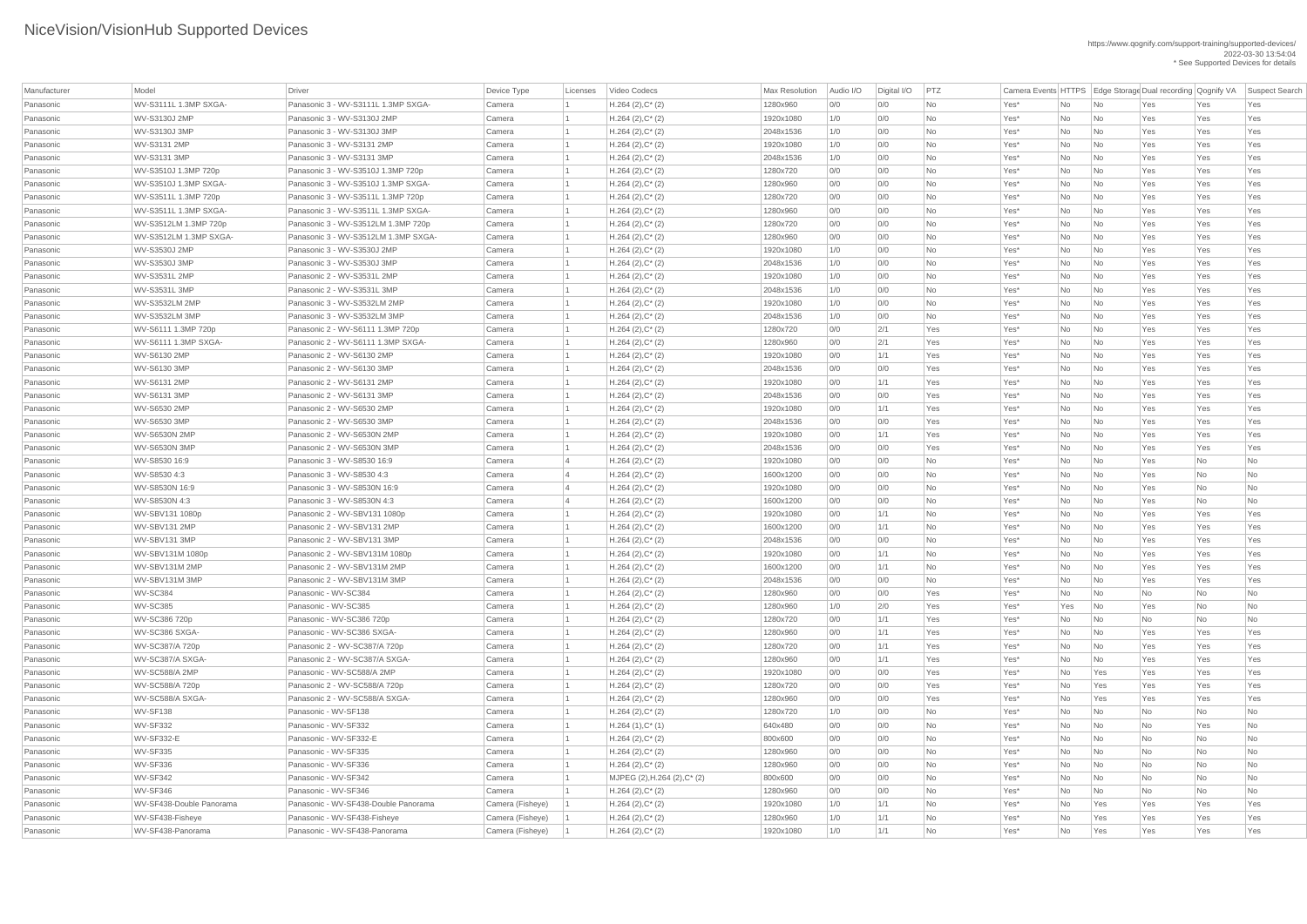| Manufacturer | Model                     | <b>Driver</b>                           | Device Type      | Licenses | Video Codecs           | <b>Max Resolution</b> | Audio I/O | Digital I/O | PTZ       |         |     |                          |           |           | Camera Events HTTPS   Edge Storage Dual recording Qognify VA   Suspect Search |
|--------------|---------------------------|-----------------------------------------|------------------|----------|------------------------|-----------------------|-----------|-------------|-----------|---------|-----|--------------------------|-----------|-----------|-------------------------------------------------------------------------------|
| Panasonic    | WV-SF438-Quad             | Panasonic - WV-SF438-Quad               | Camera (Fisheye) |          | $H.264$ (2), $C^*$ (2) | 1280x960              | 1/0       | 1/1         | <b>No</b> | Yes*    | No  | Yes                      | Yes       | Yes       | Yes                                                                           |
| Panasonic    | WV-SF438-Single           | Panasonic - WV-SF438-Single             | Camera (Fisheye) |          | $H.264 (2), C^*(2)$    | 1280x960              | 1/0       | 1/1         | Yes       | Yes*    | No  | Yes                      | Yes       | Yes       | Yes                                                                           |
| Panasonic    | WV-SF538                  | Panasonic - WV-SF538                    | Camera           |          | $H.264 (2), C^*(2)$    | 1920x1080             | 0/0       | 2/1         | <b>No</b> | Yes*    | No  | No                       | <b>No</b> | <b>No</b> | <b>No</b>                                                                     |
| Panasonic    | WV-SF539                  | Panasonic - WV-SF539                    | Camera           |          | $H.264(2),C^*(2)$      | 1920x1080             | 0/0       | 2/1         | <b>No</b> | Yes*    | No  | No                       | <b>No</b> | <b>No</b> | <b>No</b>                                                                     |
| Panasonic    | WV-SF548 1.3MP            | Panasonic - WV-SF548 1.3MP              | Camera           |          | $H.264 (2), C^*(2)$    | 1280x960              | 0/0       | 0/0         | No        | Yes*    | No  | No                       | Yes       | Yes       | Yes                                                                           |
| Panasonic    | <b>WV-SF548 2MP</b>       | Panasonic - WV-SF548 2MP                | Camera           |          | $H.264 (2), C^*(2)$    | 1920x1080             | 0/0       | O/O         | <b>No</b> | Yes*    | No  | No                       | Yes       | No        | No                                                                            |
| Panasonic    | WV-SF549E                 | Panasonic - WV-SF549E                   | Camera           |          | $H.264 (2), C^*(2)$    | 1280x960              | 0/0       | 0/0         | <b>No</b> | Yes*    | No  | No                       | No        | Yes       | Yes                                                                           |
| Panasonic    | WV-SFN110 720p            | Panasonic 2 - WV-SFN110 720p            | Camera           |          | $H.264 (2), C^*(2)$    | 1280x720              | 0/0       | 0/0         | <b>No</b> | Yes*    | No  | Yes                      | Yes       | Yes       | Yes                                                                           |
| Panasonic    | WV-SFN110 SXGA-           | Panasonic 2 - WV-SFN110 SXGA-           | Camera           |          | $H.264 (2), C^*(2)$    | 1280x960              | 0/0       | 0/0         | <b>No</b> | Yes*    | No  | Yes                      | Yes       | Yes       | Yes                                                                           |
| Panasonic    | WV-SFN130 2MP             | Panasonic 2 - WV-SFN130 2MP             | Camera           |          | $H.264(2),C^*(2)$      | 1920x1080             | 1/0       | 0/0         | <b>No</b> | Yes*    | No  | Yes                      | Yes       | Yes       | Yes                                                                           |
| Panasonic    | WV-SFN130 3MP             | Panasonic 2 - WV-SFN130 3MP             | Camera           |          | $H.264 (2), C^*(2)$    | 2048x1536             | 1/0       | 0/0         | <b>No</b> | Yes*    | No  | Yes                      | Yes       | Yes       | Yes                                                                           |
| Panasonic    | WV-SFN130 UXGA            | Panasonic 2 - WV-SFN130 UXGA            | Camera           |          | $H.264 (2), C^*(2)$    | 1600x1200             | 1/0       | O/O         | <b>No</b> | Yes*    | No  | Yes                      | Yes       | Yes       | Yes                                                                           |
| Panasonic    | WV-SFN310 1.3MP 720p      | Panasonic - WV-SFN310 1.3MP 720p        | Camera           |          | $H.264(2),C^*(2)$      | 1280x720              | 0/0       | 0/0         | <b>No</b> | Yes*    | No  | No                       | Yes       | <b>No</b> | <b>No</b>                                                                     |
| Panasonic    | WV-SFN310 1.3MP SXGA-     | Panasonic - WV-SFN310 1.3MP SXGA-       | Camera           |          | $H.264 (2), C^*(2)$    | 1280x960              | 0/0       | 0/0         | <b>No</b> | Yes*    | No  | No                       | Yes       | Yes       | Yes                                                                           |
| Panasonic    | WV-SFN311 1.3MP 720p      | Panasonic - WV-SFN311 1.3MP 720p        | Camera           |          | $H.264$ (2), $C^*$ (2) | 1280x720              | 0/0       | 0/0         | <b>No</b> | Yes*    | No  | No                       | Yes       | No        | No                                                                            |
| Panasonic    | WV-SFN311 1.3MP SXGA-     | Panasonic - WV-SFN311 1.3MP SXGA-       | Camera           |          | $H.264(2),C^*(2)$      | 1280x960              | 0/0       | 0/0         | <b>No</b> | Yes*    | No  | No                       | Yes       | Yes       | Yes                                                                           |
| Panasonic    | WV-SFN311A 2MP            | Panasonic 2 - WV-SFN311A 2MP            | Camera           |          | $H.264 (2), C^*(2)$    | 1920x1080             | 1/0       | 0/0         | <b>No</b> | Yes*    | No  | Yes                      | Yes       | Yes       | Yes                                                                           |
| Panasonic    | WV-SFN311A 720p           | Panasonic 2 - WV-SFN311A 720p           | Camera           |          | $H.264 (2), C^*(2)$    | 1280x720              | 0/0       | 0/0         | <b>No</b> | Yes*    | No  | Yes                      | Yes       | Yes       | Yes                                                                           |
| Panasonic    | WV-SFN311A SXGA-          | Panasonic 2 - WV-SFN311A SXGA-          | Camera           |          | $H.264 (2), C^*(2)$    | 1280x960              | 0/0       | 0/0         | <b>No</b> | Yes*    | No  | Yes                      | Yes       | Yes       | Yes                                                                           |
| Panasonic    | WV-SFN480 9MP             | Panasonic 2 - WV-SFN480 9MP             | Camera (Fisheye) |          | $H.264$ (2), $C^*$ (2) | 2992x2992             | 0/0       | 0/0         | <b>No</b> | Yes*    | No  | No                       | Yes       | Yes       | Yes                                                                           |
| Panasonic    | WV-SFN480-Double Panorama | Panasonic 2 - WV-SFN480-Double Panorama | Camera (Fisheye) |          | $H.264 (2), C^*(2)$    | 2560x1440             | 1/0       | 1/1         | <b>No</b> | Yes*    | No  | No                       | <b>No</b> | Yes       | Yes                                                                           |
| Panasonic    | WV-SFN480-Panorama        | Panasonic 2 - WV-SFN480-Panorama        | Camera (Fisheye) |          | $H.264(2),C^*(2)$      | 2560x1440             | 1/0       | 1/1         | <b>No</b> | Yes*    | No  | $\overline{\mathsf{No}}$ | <b>No</b> | Yes       | Yes                                                                           |
| Panasonic    | WV-SFN480-Quad            | Panasonic 2 - WV-SFN480-Quad            | Camera (Fisheye) |          | $H.264 (2), C^*(2)$    | 2560x1920             | 1/0       | 1/1         | <b>No</b> | Yes*    | No  | No                       | <b>No</b> | Yes       | Yes                                                                           |
| Panasonic    | WV-SFN480-Single          | Panasonic 2 - WV-SFN480-Single          | Camera (Fisheye) |          | $H.264 (2), C^*(2)$    | 2560x1920             | 1/0       | 1/1         | No        | Yes*    | No  | $\overline{\mathsf{No}}$ | <b>No</b> | Yes       | Yes                                                                           |
| Panasonic    | WV-SFN531 2MP 1080p       | Panasonic - WV-SFN531 2MP 1080p         | Camera           |          | $H.264 (2), C^*(2)$    | 1920x1080             | O/O       | 2/1         | <b>No</b> | Yes*    | No  | No                       | Yes       | No        | <b>No</b>                                                                     |
| Panasonic    | WV-SFN531 2MP UXGA        | Panasonic - WV-SFN531 2MP UXGA          | Camera           |          | $H.264 (2), C^*(2)$    | 1600x1200             | 0/0       | 2/1         | No        | Yes*    | No. | No                       | Yes       | Yes       | Yes                                                                           |
| Panasonic    | WV-SFN531 3MP             | Panasonic - WV-SFN531 3MP               | Camera           |          | $H.264 (2), C^*(2)$    | 2048x1536             | 0/0       | 2/1         | <b>No</b> | Yes*    | No  | $\overline{\mathsf{No}}$ | Yes       | Yes       | Yes                                                                           |
| Panasonic    | WV-SFN611L 1.3MP          | Panasonic - WV-SFN611L 1.3MP            | Camera           |          | $H.264(2),C^*(2)$      | 1280x960              | 1/0       | 0/0         | <b>No</b> | Yes*    | No  | No                       | Yes       | Yes       | Yes                                                                           |
| Panasonic    | WV-SFN631L 2MP            | Panasonic - WV-SFN631L 2MP              | Camera           |          | $H.264 (2), C^*(2)$    | 1920x1080             | 1/0       | 1/1         | <b>No</b> | Yes*    | No  | Yes                      | Yes       | Yes       | Yes                                                                           |
| Panasonic    | WV-SFN631L3MP             | Panasonic - WV-SFN631L 3MP              | Camera           |          | $H.264 (2), C^*(2)$    | 2048x1536             | 1/0       | 1/1         | <b>No</b> | Yes*    | No  | Yes                      | Yes       | Yes       | Yes                                                                           |
| Panasonic    | WV-SFN631LT 2MP           | Panasonic 2 - WV-SFN631LT 2MP           | Camera           |          | $H.264 (2), C^*(2)$    | 1920x1080             | 1/0       | 1/1         | <b>No</b> | Yes*    | No  | Yes                      | Yes       | Yes       | Yes                                                                           |
| Panasonic    | WV-SFN631LT 3MP           | Panasonic 2 - WV-SFN631LT 3MP           | Camera           |          | $H.264 (2), C^*(2)$    | 2048x1536             | 1/0       | 1/1         | <b>No</b> | Yes*    | No  | Yes                      | Yes       | Yes       | Yes                                                                           |
| Panasonic    | WV-SFR631L 2MP            | Panasonic - WV-SFR631L 2MP              | Camera           |          | $H.264 (2), C^*(2)$    | 1920x1080             | 0/0       | 0/0         | <b>No</b> | Yes*    | No  | $\overline{\mathsf{No}}$ | No        | Yes       | Yes                                                                           |
| Panasonic    | WV-SFR631L3MP             | Panasonic - WV-SFR631L 3MP              | Camera           |          | $H.264 (2), C^*(2)$    | 2048x1536             | 1/0       | 0/0         | <b>No</b> | Yes*    | No  | No                       | <b>No</b> | Yes       | Yes                                                                           |
| Panasonic    | WV-SFV110 720p            | Panasonic 2 - WV-SFV110 720p            | Camera           |          | $H.264 (2), C^*(2)$    | 1280x720              | O/O       | 0/0         | <b>No</b> | Yes*    | No  | Yes                      | Yes       | Yes       | Yes                                                                           |
| Panasonic    | WV-SFV110 SXGA-           | Panasonic 2 - WV-SFV110 SXGA-           | Camera           |          | $H.264 (2), C^*(2)$    | 1280x960              | 0/0       | 0/0         | <b>No</b> | Yes*    | No  | Yes                      | Yes       | Yes       | Yes                                                                           |
| Panasonic    | WV-SFV130 2MP             | Panasonic 2 - WV-SFV130 2MP             | Camera           |          | $H.264 (2), C^*(2)$    | 1920x1080             | 1/0       | O/O         | <b>No</b> | Yes*    | No  | Yes                      | Yes       | Yes       | Yes                                                                           |
| Panasonic    | WV-SFV130 3MP             | Panasonic 2 - WV-SFV130 3MP             | Camera           |          | $H.264 (2), C^*(2)$    | 2048x1536             | 1/0       | 0/0         | <b>No</b> | Yes*    | No  | Yes                      | Yes       | Yes       | Yes                                                                           |
| Panasonic    | WV-SFV130 UXGA            | Panasonic 2 - WV-SFV130 UXGA            | Camera           |          | $H.264 (2), C^*(2)$    | 1600x1200             | 1/0       | 0/0         | <b>No</b> | Yes*    | No  | Yes                      | Yes       | Yes       | Yes                                                                           |
| Panasonic    | WV-SFV311A 2MP            | Panasonic 2 - WV-SFV311A 2MP            | Camera           |          | $H.264(2),C^*(2)$      | 1920x1080             | 1/0       | 0/0         | <b>No</b> | Yes*    | No  | Yes                      | Yes       | Yes       | Yes                                                                           |
| Panasonic    | WV-SFV311A 720p           | Panasonic 2 - WV-SFV311A 720p           | Camera           |          | $H.264 (2), C^*(2)$    | 1280x720              | O/O       | 0/0         | <b>No</b> | Yes*    | No  | Yes                      | Yes       | Yes       | Yes                                                                           |
| Panasonic    | WV-SFV311A SXGA-          | Panasonic 2 - WV-SFV311A SXGA-          | Camera           |          | $H.264 (2), C^*(2)$    | 1280x960              | 0/0       | 0/0         | <b>No</b> | Yes*    | No  | Yes                      | Yes       | Yes       | Yes                                                                           |
| Panasonic    | WV-SFV481 9MP Fisheye     | Panasonic 2 - WV-SFV481 9MP Fisheye     | Camera (Fisheye) |          | $H.264 (2), C^*(2)$    | 2992x2992             | 0/0       | O/O         | <b>No</b> | Yes*    | No  | No                       | Yes       | Yes       | Yes                                                                           |
| Panasonic    | WV-SFV481-Double Panorama | Panasonic - WV-SFV481-Double Panorama   | Camera (Fisheye) |          | $H.264 (2), C^*(2)$    | 2560x1440             | 1/0       | 1/1         | <b>No</b> | Yes*    | No  | No                       | No        | Yes       | Yes                                                                           |
| Panasonic    | WV-SFV481-Panorama        | Panasonic - WV-SFV481-Panorama          | Camera (Fisheye) |          | $H.264 (2), C^*(2)$    | 2560x1440             | 1/0       | 1/1         | <b>No</b> | Yes*    | No  | $\overline{\mathsf{No}}$ | No        | Yes       | Yes                                                                           |
| Panasonic    | WV-SFV481-Quad            | Panasonic - WV-SFV481-Quad              | Camera (Fisheye) |          | $H.264 (2), C^*(2)$    | 1280x960              | 1/0       | 1/1         | <b>No</b> | Yes*    | No  | $\overline{\mathsf{No}}$ | <b>No</b> | Yes       | Yes                                                                           |
| Panasonic    | WV-SFV531 2MP 1080p       | Panasonic - WV-SFV531 2MP 1080p         | Camera           |          | $H.264 (2), C^*(2)$    | 1920x1080             | 0/0       | 2/1         | <b>No</b> | Yes*    | No  | N <sub>0</sub>           | Yes       | No        | No                                                                            |
| Panasonic    | WV-SFV531 2MP UXGA        | Panasonic - WV-SFV531 2MP UXGA          | Camera           |          | $H.264 (2), C^*(2)$    | 1600x1200             | 0/0       | 2/1         | <b>No</b> | Yes*    | No  | No                       | Yes       | Yes       | Yes                                                                           |
| Panasonic    | WV-SFV531 3MP             | Panasonic - WV-SFV531 3MP               | Camera           |          | $H.264 (2), C^*(2)$    | 2048x1536             | 0/0       | 2/1         | <b>No</b> | Yes*    | No  | No                       | Yes       | Yes       | Yes                                                                           |
| Panasonic    | WV-SFV611L 1.3MP          | Panasonic - WV-SFV611L 1.3MP            | Camera           |          | $H.264 (2), C^*(2)$    | 1280x960              | 1/0       | 0/0         | <b>No</b> | Yes*    | No  | No                       | Yes       | Yes       | No                                                                            |
| Panasonic    | WV-SFV631L 2MP            | Panasonic - WV-SFV631L 2MP              | Camera           |          | $H.264 (2), C^*(2)$    | 1920x1080             | 1/0       | 2/1         | <b>No</b> | Yes*    | No  | Yes                      | Yes       | Yes       | Yes                                                                           |
| Panasonic    | WV-SFV631L3MP             | Panasonic - WV-SFV631L 3MP              | Camera           |          | $H.264 (2), C^*(2)$    | 2048x1536             | 1/0       | 2/1         | No        | Yes*    | No  | Yes                      | Yes       | Yes       | Yes                                                                           |
| Panasonic    | WV-SFV631LT 2MP           | Panasonic - WV-SFV631LT 2MP             | Camera           |          | $H.264 (2), C^*(2)$    | 1920x1080             | 1/0       | 2/1         | No        | Yes*    | No  | Yes                      | Yes       | Yes       | Yes                                                                           |
| Panasonic    | WV-SFV631LT 3MP           | Panasonic - WV-SFV631LT 3MP             | Camera           |          | $H.264 (2), C^*(2)$    | 2048x1536             | 1/0       | 2/1         | No        | $Yes^*$ | No  | Yes                      | Yes       | Yes       | Yes                                                                           |
| Panasonic    | WV-SFV781L 12MP@HRT       | Panasonic - WV-SFV781L 12MP@HRT         | Camera           |          | $H.264 (2), C^*(2)$    | 4000x3000             | 0/0       | 0/0         | No        | Yes*    | No  | $\overline{\mathsf{No}}$ | Yes       | No        | No                                                                            |
| Panasonic    | WV-SFV781L 4MP            | Panasonic - WV-SFV781L 4MP              | Camera           |          | $H.264 (2), C^*(2)$    | 2560x1440             | 0/0       | 0/0         | No        | Yes*    | No  | $\overline{\mathsf{No}}$ | Yes       | No        | No                                                                            |
|              |                           |                                         |                  |          |                        |                       |           |             |           |         |     |                          |           |           |                                                                               |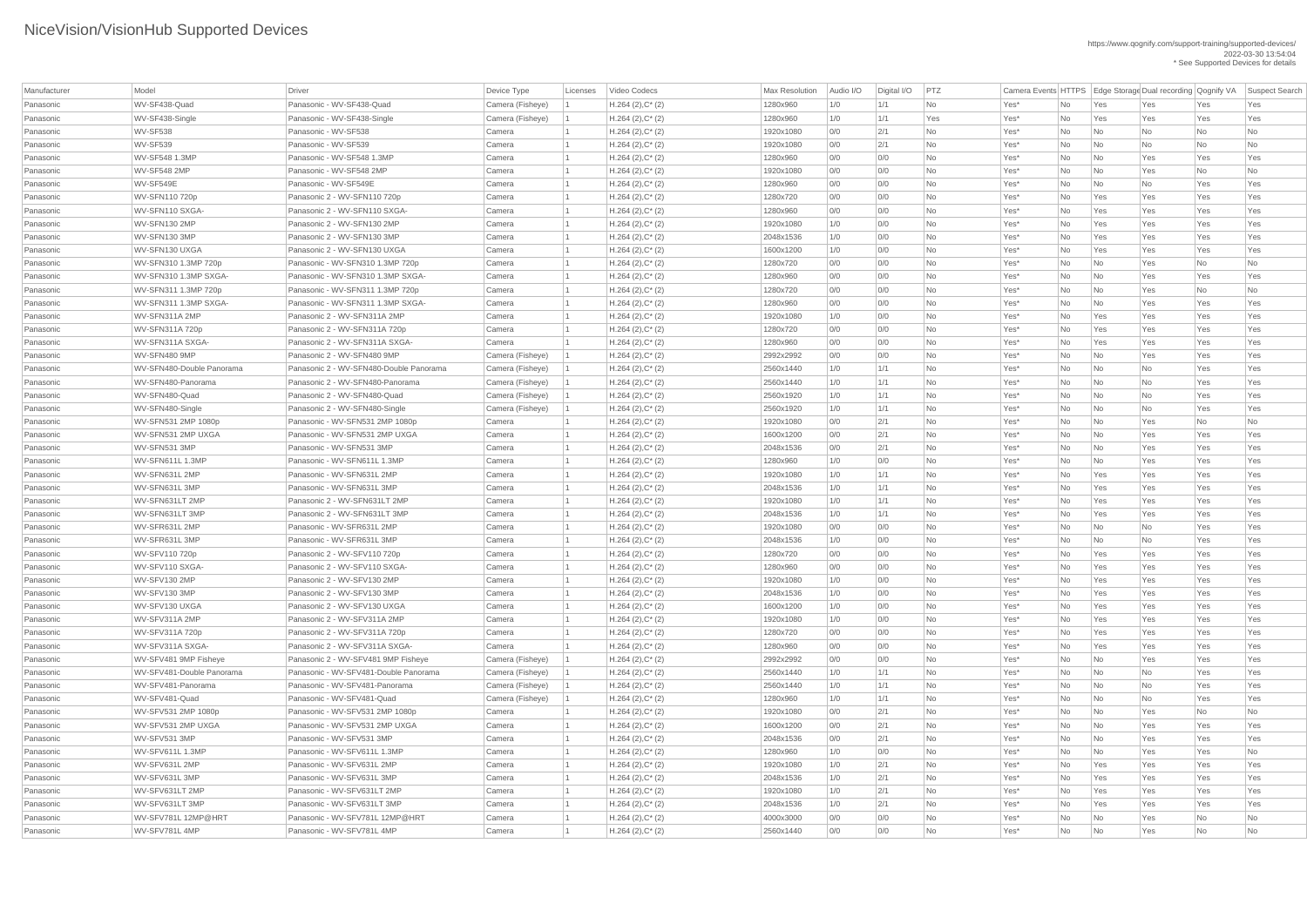| Manufacturer | Model                    | <b>Driver</b>                        | Device Type      | Licenses | Video Codecs          | <b>Max Resolution</b> | Audio I/O | Digital I/O | PTZ       |      |           |                             | Camera Events HTTPS Edge Storage Dual recording Qognify VA |     | Suspect Search |
|--------------|--------------------------|--------------------------------------|------------------|----------|-----------------------|-----------------------|-----------|-------------|-----------|------|-----------|-----------------------------|------------------------------------------------------------|-----|----------------|
| Panasonic    | WV-SFV781L 5MP           | Panasonic - WV-SFV781L 5MP           | Camera           |          | $H.264 (2), C^*(2)$   | 2560x1920             | 0/0       | 0/0         | No        | Yes* | No        | No                          | Yes                                                        | No  | No             |
| Panasonic    | WV-SFV781L 8MP@HRT       | Panasonic - WV-SFV781L 8MP@HRT       | Camera           |          | $H.264 (2), C^*(2)$   | 3840x2160             | 0/0       | 0/0         | <b>No</b> | Yes* | No        | No                          | Yes                                                        | No  | No             |
| Panasonic    | WV-SFV781L 8MP@RT        | Panasonic - WV-SFV781L 8MP@RT        | Camera           |          | $H.264(1),C^*(1)$     | 3840x2160             | 0/0       | 0/0         | No        | Yes* | No        | No                          | Yes                                                        | No  | No             |
| Panasonic    | WV-SP102                 | Panasonic - WV-SP102                 | Camera           |          | $H.264 (2), C^*(2)$   | 1280x960              | 0/0       | 0/0         | <b>No</b> | Yes* | No        | No                          | No                                                         | No  | No             |
| Panasonic    | WV-SP105                 | Panasonic - WV-SP105                 | Camera           |          | $H.264 (2), C^*(2)$   | 1280x960              | 0/0       | 0/0         | <b>No</b> | Yes* | No        | No                          | No                                                         | No  | No             |
| Panasonic    | <b>WV-SP302</b>          | Panasonic - WV-SP302                 | Camera           |          | $H.264 (2), C^*(2)$   | 800x600               | 0/0       | 0/0         | <b>No</b> | Yes* | No        | No                          | No                                                         | No  | No             |
| Panasonic    | WV-SP305                 | Panasonic - WV-SP305                 | Camera           |          | $H.264 (2), C^*(2)$   | 1280x960              | 0/0       | 0/0         | <b>No</b> | Yes* | No        | No                          | Yes                                                        | Yes | Yes            |
| Panasonic    | <b>WV-SP306</b>          | Panasonic - WV-SP306                 | Camera           |          | $H.264 (2), C^*(2)$   | 1280x960              | 0/0       | 0/0         | <b>No</b> | Yes* | No        | No                          | No                                                         | Yes | Yes            |
| Panasonic    | <b>WV-SP509 2MP</b>      | Panasonic - WV-SP509 2MP             | Camera           |          | $H.264(2),C^*(2)$     | 1920x1080             | 0/0       | 0/0         | No        | Yes* | No        | No                          | Yes                                                        | Yes | Yes            |
| Panasonic    | WV-SP509 720p            | Panasonic 2 - WV-SP509 720p          | Camera           |          | $H.264 (2), C^*(2)$   | 1280x720              | 0/0       | 0/0         | No        | Yes* | No        | No                          | Yes                                                        | Yes | Yes            |
| Panasonic    | WV-SP509 SXGA-           | Panasonic 2 - WV-SP509 SXGA-         | Camera           |          | $H.264 (2), C^*(2)$   | 1280x960              | 0/0       | 0/0         | No        | Yes* | No        | $\overline{\mathsf{No}}$    | Yes                                                        | Yes | Yes            |
| Panasonic    | WV-SPN311                | Panasonic - WV-SPN311                | Camera           |          | $H.264 (2), C^*(2)$   | 1280x960              | 1/0       | 2/1         | <b>No</b> | Yes* | No        | No                          | Yes                                                        | Yes | Yes            |
| Panasonic    | WV-SPN311A 2MP           | Panasonic 2 - WV-SPN311A 2MP         | Camera           |          | $H.264 (2), C^*(2)$   | 1920x1080             | 1/0       | 0/0         | <b>No</b> | Yes* | No        | Yes                         | Yes                                                        | Yes | Yes            |
| Panasonic    | WV-SPN311A 720p          | Panasonic 2 - WV-SPN311A 720p        | Camera           |          | $H.264 (2), C^*(2)$   | 1280x720              | 0/0       | 0/0         | <b>No</b> | Yes* | No        | Yes                         | Yes                                                        | Yes | Yes            |
| Panasonic    | WV-SPN311A SXGA-         | Panasonic 2 - WV-SPN311A SXGA-       | Camera           |          | $H.264(2),C^*(2)$     | 1280x960              | 0/0       | 0/0         | No        | Yes* | No        | Yes                         | Yes                                                        | Yes | Yes            |
| Panasonic    | WV-SPN611 1.3MP          | Panasonic - WV-SPN611 1.3MP          | Camera           |          | $H.264 (2), C^*(2)$   | 1280x960              | 1/0       | 0/0         | <b>No</b> | Yes* | No        | No                          | Yes                                                        | Yes | Yes            |
| Panasonic    | WV-SPN631 2MP            | Panasonic - WV-SPN631 2MP            | Camera           |          | $H.264 (2), C^*(2)$   | 1920x1080             | 1/0       | 0/0         | <b>No</b> | Yes* | No        | No                          | No                                                         | Yes | Yes            |
| Panasonic    | WV-SPN631 3MP            | Panasonic - WV-SPN631 3MP            | Camera           |          | $H.264 (2), C^*(2)$   | 2048x1536             | 1/0       | 0/0         | <b>No</b> | Yes* | No        | No                          | No                                                         | Yes | Yes            |
| Panasonic    | WV-SPV781L 12MP@HRT      | Panasonic 2 - WV-SPV781L 12MP@HRT    | Camera           |          | $H.264 (2), C^*(2)$   | 4000x3000             | 0/0       | 0/0         | <b>No</b> | Yes* | <b>No</b> | No                          | Yes                                                        | Yes | Yes            |
| Panasonic    | WV-SPV781L 4MP           | Panasonic 2 - WV-SPV781L 4MP         | Camera           |          | $H.264 (2), C^*(2)$   | 2560x1440             | 0/0       | 0/0         | No        | Yes* | No        | No                          | Yes                                                        | Yes | Yes            |
| Panasonic    | WV-SPV781L 5MP           | Panasonic 2 - WV-SPV781L 5MP         | Camera           |          | $H.264 (2), C^*(2)$   | 2560x1920             | 0/0       | 0/0         | No        | Yes* | No        | No                          | Yes                                                        | Yes | Yes            |
| Panasonic    | WV-SPV781L 8MP@HRT       | Panasonic 2 - WV-SPV781L 8MP@HRT     | Camera           |          | $H.264 (2), C^*(2)$   | 3840x2160             | 0/0       | 0/0         | No        | Yes* | No        | No                          | Yes                                                        | Yes | Yes            |
| Panasonic    | WV-SPV781L 8MP@RT        | Panasonic 2 - WV-SPV781L 8MP@RT      | Camera           |          | $H.264(1),C^*(1)$     | 3840x2160             | 0/0       | 0/0         | No        | Yes* | No        | N <sub>o</sub>              | Yes                                                        | Yes | Yes            |
| Panasonic    | WV-SPW311AL 2MP          | Panasonic - WV-SPW311AL 2MP          | Camera           |          | $H.264 (2), C^*(2)$   | 1920x1080             | 0/0       | 0/0         | No        | Yes* | No        | No                          | Yes                                                        | No  | No             |
| Panasonic    | WV-SPW611L 1.3MP 720p    | Panasonic - WV-SPW611L 1.3MP 720p    | Camera           |          | $H.264 (2), C^*(2)$   | 1280x720              | 0/0       | 0/0         | <b>No</b> | Yes* | No        | No                          | Yes                                                        | No  | No             |
| Panasonic    | WV-SPW611L 1.3MP SXGA-   | Panasonic - WV-SPW611L 1.3MP SXGA-   | Camera           |          | $H.264 (2), C^*(2)$   | 1280x960              | 0/0       | 0/0         | No        | Yes* | No        | No                          | Yes                                                        | Yes | Yes            |
| Panasonic    | WV-SPW631L 2MP           | Panasonic - WV-SPW631L 2MP           | Camera           |          | $H.264 (2), C^*(2)$   | 1920x1080             | 1/0       | 1/1         | No        | Yes* | No        | No                          | No                                                         | No  | No             |
| Panasonic    | WV-SPW631L3MP            | Panasonic - WV-SPW631L 3MP           | Camera           |          | $H.264 (2), C^*(2)$   | 2048x1536             | 1/0       | 1/1         | No        | Yes* | No        | No                          | <b>No</b>                                                  | Yes | Yes            |
| Panasonic    | WV-SPW631LT 2MP          | Panasonic - WV-SPW631LT 2MP          | Camera           |          | $H.264 (2), C^*(2)$   | 1920x1080             | 1/0       | 1/1         | No        | Yes* | No        | No                          | <b>No</b>                                                  | No  | No             |
| Panasonic    | WV-SPW631LT 3MP          | Panasonic - WV-SPW631LT 3MP          | Camera           |          | $H.264 (2), C^*(2)$   | 2048x1536             | 1/0       | 1/1         | No        | Yes* | No        | No                          | No                                                         | Yes | Yes            |
| Panasonic    | WV-SW155                 | Panasonic - WV-SW155                 | Camera           |          | $H.264 (2), C^*(2)$   | 1280x960              | 0/0       | 0/0         | No        | Yes* | No        | No                          | Yes                                                        | Yes | Yes            |
| Panasonic    | <b>WV-SW158</b>          | Panasonic - WV-SW158                 | Camera           |          | $H.264 (2), C^*(2)$   | 1920x1080             | 1/0       | 0/0         | No        | Yes* | No        | No                          | No                                                         | No  | No             |
| Panasonic    | WV-SW316                 | Panasonic 3 - WV-SW316               | Camera           |          | $H.264 (2), C^*(2)$   | 1280x960              | 1/0       | 1/0         | Yes       | Yes* | No        | No                          | No                                                         | Yes | Yes            |
| Panasonic    | WV-SW316L                | Panasonic - WV-SW316L                | Camera           |          | $H.264 (2), C^*(2)$   | 1280x960              | 1/0       | 1/0         | Yes       | Yes* | No        | No                          | <b>No</b>                                                  | Yes | Yes            |
| Panasonic    | <b>WV-SW352</b>          | Panasonic - WV-SW352                 | Camera           |          | $H.264(2),C^*(2)$     | 800x600               | 0/0       | 0/0         | <b>No</b> | Yes* | No        | N <sub>0</sub>              | No                                                         | No  | No             |
| Panasonic    | <b>WV-SW355</b>          | Panasonic - WV-SW355                 | Camera           |          | $H.264 (2), C^*(2)$   | 1280x960              | 1/0       | 0/0         | No        | Yes* | No        | No                          | Yes                                                        | Yes | Yes            |
| Panasonic    | WV-SW395                 | Panasonic - WV-SW395                 | Camera           |          | $H.264 (2), C^*(2)$   | 1280x960              | 0/0       | 0/0         | Yes       | Yes* | No        | No                          | Yes                                                        | Yes | Yes            |
| Panasonic    | WV-SW396                 | Panasonic - WV-SW396                 | Camera           |          | $H.264 (2), C^*(2)$   | 1280x960              | 0/0       | 1/1         | Yes       | Yes* | No        | No                          | Yes                                                        | Yes | Yes            |
| Panasonic    | WV-SW397A SXGA-          | Panasonic - WV-SW397A SXGA-          | Camera           |          | $H.264 (2), C^*(2)$   | 1280x960              | 0/0       | 0/0         | Yes       | Yes* | No        | No                          | Yes                                                        | Yes | Yes            |
| Panasonic    | WV-SW397B 720p           | Panasonic 2 - WV-SW397B 720p         | Camera           |          | $H.264 (2), C^*(2)$   | 1280x720              | 0/0       | 0/0         | Yes       | Yes* | No        | No                          | Yes                                                        | Yes | Yes            |
| Panasonic    | WV-SW458 Panorama        | Panasonic - WV-SW458 Panorama        | Camera (Fisheye) |          | $H.264 (2), C^*(2)$   | 1920x1080             | 0/0       | 0/0         | No        | Yes* | No        | N <sub>0</sub>              | Yes                                                        | Yes | Yes            |
| Panasonic    | WV-SW458-Double Panorama | Panasonic - WV-SW458-Double Panorama | Camera (Fisheye) |          | $H.264 (2), C^*(2)$   | 1920x1080             | 0/0       | 0/0         | No        | Yes* | No        | No                          | Yes                                                        | Yes | Yes            |
| Panasonic    | WV-SW458-Fisheye         | Panasonic - WV-SW458-Fisheye         | Camera (Fisheye) |          | $H.264 (2), C^*(2)$   | 1280x960              | 0/0       | 0/0         | Yes       | Yes* | No        | No                          | Yes                                                        | Yes | Yes            |
| Panasonic    | WV-SW458-Quad            | Panasonic - WV-SW458-Quad            | Camera (Fisheye) |          | $H.264 (2), C^*(2)$   | 1280x960              | 0/0       | 0/0         | Yes       | Yes* | No        | No                          | Yes                                                        | Yes | Yes            |
| Panasonic    | WV-SW458-Single          | Panasonic - WV-SW458-Single          | Camera (Fisheye) |          | $H.264 (2), C^*(2)$   | 1280x960              | 0/0       | 0/0         | Yes       | Yes* | No        | $\overline{\phantom{a}}$ No | Yes                                                        | Yes | Yes            |
| Panasonic    | WV-SW559 /E              | Panasonic - WV-SW559 /E              | Camera           |          | $H.264 (2), C^*(2)$   | 1280x960              | 0/0       | 0/0         | Yes       | Yes* | No        | No                          | Yes                                                        | Yes | Yes            |
| Panasonic    | WV-SW598/A 1.3MP         | Panasonic - WV-SW598/A 1.3MP         | Camera           |          | $H.264 (2), C^*(2)$   | 1280x960              | 0/0       | 2/1         | Yes       | Yes* | No        | N <sub>0</sub>              | Yes                                                        | Yes | Yes            |
| Panasonic    | WV-SW598/A 2MP           | Panasonic - WV-SW598/A 2MP           | Camera           |          | $H.264 (2), C^*(2)$   | 1920x1080             | 0/0       | 2/1         | Yes       | Yes* | No        | $\overline{\phantom{a}}$ No | Yes                                                        | Yes | Yes            |
| Panasonic    | WV-SW598/A 720p          | Panasonic 2 - WV-SW598/A 720p        | Camera           |          | $H.264 (2), C^*(2)$   | 1280x720              | 0/0       | 2/1         | Yes       | Yes* | No        | No                          | Yes                                                        | Yes | Yes            |
| Panasonic    | WV-U1130 1.3MP           | Panasonic 3 - WV-U1130 1.3MP         | Camera           |          | MJPEG (2), C* (2)     | 1600x1200             | 0/0       | 0/0         | <b>No</b> | Yes* | No        | No                          | Yes                                                        | No  | No             |
| Panasonic    | WV-U1130 2MP             | Panasonic 3 - WV-U1130 2MP           | Camera           |          | MJPEG $(2),C^*$ $(2)$ | 1920x1080             | 0/0       | 1/1         | Yes       | Yes* | No        | No                          | Yes                                                        | Yes | Yes            |
| Panasonic    | WV-U1132 1.3MP           | Panasonic 3 - WV-U1132 1.3MP         | Camera           |          | $MJPEG (2), C^*(2)$   | 1600x1200             | 0/0       | 0/0         | No        | Yes* | No        | No                          | Yes                                                        | No  | No             |
| Panasonic    | WV-U1132 2MP             | Panasonic 3 - WV-U1132 2MP           | Camera           |          | $MJPEG (2), C^* (2)$  | 1920x1080             | 0/0       | 1/1         | Yes       | Yes* | No        | N <sub>0</sub>              | Yes                                                        | Yes | Yes            |
| Panasonic    | WV-U1532L 1.3MP          | Panasonic 3 - WV-U1532L 1.3MP        | Camera           |          | $MJPEG (2), C^* (2)$  | 1600x1200             | 0/0       | 0/0         | No        | Yes* | No        | $\overline{\mathsf{No}}$    | Yes                                                        | No  | No             |
| Panasonic    | WV-U1532L 2MP            | Panasonic 3 - WV-U1532L 2MP          | Camera           |          | $MJPEG (2), C^* (2)$  | 1920x1080             | 0/0       | 1/1         | Yes       | Yes* | No        | No                          | Yes                                                        | Yes | Yes            |
| Panasonic    | WV-U2130L 1.3MP          | Panasonic 3 - WV-U2130L 1.3MP        | Camera           |          | MJPEG (2), C* (2)     | 1600x1200             | 0/0       | 0/0         | No        | Yes* | No        | $\overline{\mathsf{No}}$    | Yes                                                        | No  | No             |
|              |                          |                                      |                  |          |                       |                       |           |             |           |      |           |                             |                                                            |     |                |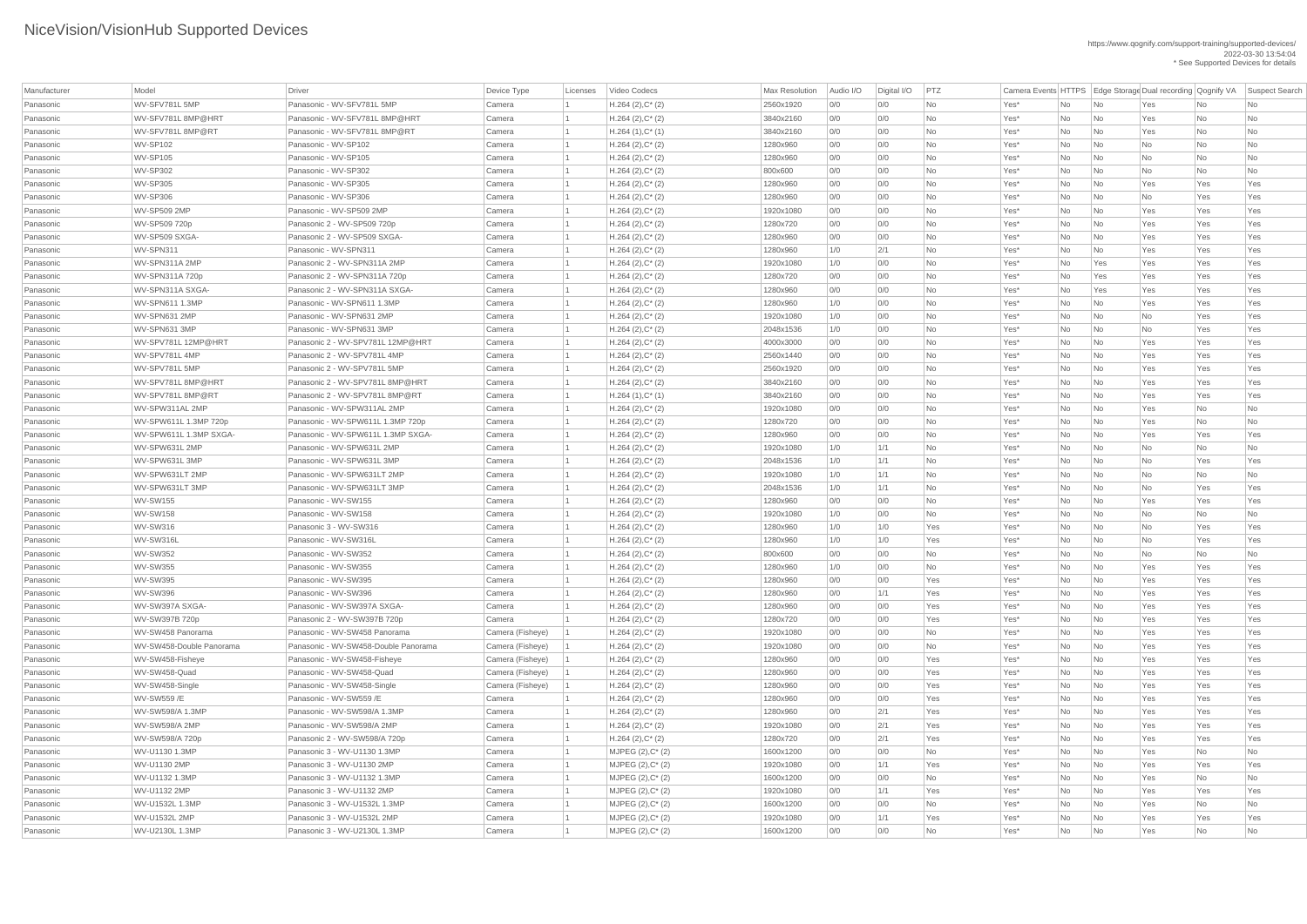| Manufacturer | Model                        | <b>Driver</b>                           | Device Type      | Licenses | Video Codecs          | <b>Max Resolution</b> | Audio I/O | Digital I/O | PTZ       |      |           |                          | Camera Events HTTPS   Edge Storage Dual recording   Qognify VA |     | Suspect Search |
|--------------|------------------------------|-----------------------------------------|------------------|----------|-----------------------|-----------------------|-----------|-------------|-----------|------|-----------|--------------------------|----------------------------------------------------------------|-----|----------------|
| Panasonic    | WV-U2130L 2MP                | Panasonic 3 - WV-U2130L 2MP             | Camera           |          | MJPEG (2), C* (2)     | 1920x1080             | 0/0       | 1/1         | Yes       | Yes* | No        | $\overline{\mathsf{No}}$ | Yes                                                            | Yes | Yes            |
| Panasonic    | WV-U2132L 1.3MP              | Panasonic 3 - WV-U2132L 1.3MP           | Camera           |          | MJPEG (2), C* (2)     | 1600x1200             | 0/0       | 0/0         | <b>No</b> | Yes* | <b>No</b> | $\overline{\mathsf{No}}$ | Yes                                                            | No  | No             |
| Panasonic    | WV-U2132L 2MP                | Panasonic 3 - WV-U2132L 2MP             | Camera           |          | MJPEG (2), C* (2)     | 1920x1080             | 0/0       | 1/1         | Yes       | Yes* | No        | $\overline{\mathsf{No}}$ | Yes                                                            | Yes | Yes            |
| Panasonic    | WV-U2530L 1.3MP              | Panasonic 3 - WV-U2530L 1.3MP           | Camera           |          | MJPEG $(2),C^*$ $(2)$ | 1600x1200             | 0/0       | 0/0         | <b>No</b> | Yes* | No        | $\overline{\mathsf{No}}$ | Yes                                                            | No  | No             |
| Panasonic    | WV-U2530L 2MP                | Panasonic 3 - WV-U2530L 2MP             | Camera           |          | MJPEG $(2),C^*$ $(2)$ | 1920x1080             | 0/0       | 1/1         | Yes       | Yes* | No        | $\overline{\mathsf{No}}$ | Yes                                                            | Yes | Yes            |
| Panasonic    | WV-U2532L 1.3MP              | Panasonic 3 - WV-U2532L 1.3MP           | Camera           |          | MJPEG $(2),C^*$ $(2)$ | 1600x1200             | 0/0       | 0/0         | <b>No</b> | Yes* | No        | No                       | Yes                                                            | No  | No             |
| Panasonic    | WV-U2532L 2MP                | Panasonic 3 - WV-U2532L 2MP             | Camera           |          | MJPEG (2), C* (2)     | 1920x1080             | 0/0       | 1/1         | Yes       | Yes* | No        | $\overline{\mathsf{No}}$ | Yes                                                            | Yes | Yes            |
| Panasonic    | WV-X4170-Double Panorama     | Panasonic 2 - WV-X4170-Double Panorama  | Camera (Fisheye) |          | $H.264 (2), C^*(2)$   | 2560x1440             | 0/0       | 0/0         | <b>No</b> | Yes* | No        | $\overline{\mathsf{No}}$ | No                                                             | Yes | Yes            |
| Panasonic    | WV-X4170-Fisheye             | Panasonic 2 - WV-X4170-Fisheye          | Camera (Fisheye) |          | $H.264 (2), C^*(2)$   | 2992x2992             | O/O       | 0/0         | <b>No</b> | Yes* | No        | $\overline{\mathsf{No}}$ | Yes                                                            | Yes | Yes            |
| Panasonic    | WV-X4170-Panorama            | Panasonic 2 - WV-X4170-Panorama         | Camera (Fisheye) |          | $H.264 (2), C^*(2)$   | 2560x1440             | 0/0       | 0/0         | No        | Yes* | No        | $\overline{\mathsf{No}}$ | No                                                             | Yes | Yes            |
| Panasonic    | WV-X4170-Quad                | Panasonic 2 - WV-X4170-Quad             | Camera (Fisheye) |          | $H.264 (2), C^*(2)$   | 2560x1920             | 0/0       | 0/0         | <b>No</b> | Yes* | No        | $\overline{\mathsf{No}}$ | <b>No</b>                                                      | Yes | Yes            |
| Panasonic    | WV-X4170-Single              | Panasonic 2 - WV-X4170-Single           | Camera (Fisheye) |          | $H.264 (2), C^*(2)$   | 2560x1920             | O/O       | 0/0         | <b>No</b> | Yes* | No        | No                       | No                                                             | Yes | Yes            |
| Panasonic    | WV-X4571L-Double Panorama    | Panasonic 2 - WV-X4571L-Double Panorama | Camera (Fisheye) |          | $H.264 (2), C^*(2)$   | 2560x1440             | 1/0       | 1/1         | <b>No</b> | Yes* | No        | $\overline{\mathsf{No}}$ | No                                                             | Yes | Yes            |
| Panasonic    | WV-X4571L-Fisheye            | Panasonic 2 - WV-X4571L-Fisheye         | Camera (Fisheye) |          | $H.264 (2), C^*(2)$   | 2992x2992             | O/O       | 0/0         | <b>No</b> | Yes* | No        | $\overline{\mathsf{No}}$ | Yes                                                            | Yes | Yes            |
| Panasonic    | WV-X4571L-Panorama           | Panasonic 2 - WV-X4571L-Panorama        | Camera (Fisheye) |          | $H.264 (2), C^*(2)$   | 2560x1440             | 1/0       | 1/1         | <b>No</b> | Yes* | No        | $\overline{\mathsf{No}}$ | No                                                             | Yes | Yes            |
| Panasonic    | WV-X4571L-Quad               | Panasonic 2 - WV-X4571L-Quad            | Camera (Fisheye) |          | $H.264 (2), C^*(2)$   | 2560x1920             | 1/0       | 1/1         | <b>No</b> | Yes* | No        | $\overline{\mathsf{No}}$ | No                                                             | Yes | Yes            |
| Panasonic    | WV-X4571L-Single             | Panasonic 2 - WV-X4571L-Single          | Camera (Fisheye) |          | $H.264 (2), C^*(2)$   | 2560x1920             | 1/0       | 1/1         | <b>No</b> | Yes* | No        | $\overline{\mathsf{No}}$ | No                                                             | Yes | Yes            |
| Panasonic    | WV-X6531 2MP                 | Panasonic 2 - WV-X6531 2MP              | Camera           |          | $H.264 (2), C^*(2)$   | 1920x1080             | 0/0       | 1/1         | Yes       | Yes* | No        | $\overline{\mathsf{No}}$ | Yes                                                            | Yes | Yes            |
| Panasonic    | WV-X6531 3MP                 | Panasonic 2 - WV-X6531 3MP              | Camera           |          | $H.264 (2), C^*(2)$   | 2048x1536             | 0/0       | 0/0         | Yes       | Yes* | No        | $\overline{\mathsf{No}}$ | Yes                                                            | Yes | Yes            |
| Panasonic    | WV-X6531N 2MP                | Panasonic 2 - WV-X6531N 2MP             | Camera           |          | $H.264 (2), C^*(2)$   | 1920x1080             | 0/0       | 1/1         | Yes       | Yes* | No        | $\overline{\mathsf{No}}$ | Yes                                                            | Yes | Yes            |
| Panasonic    | WV-X6531N 3MP                | Panasonic 2 - WV-X6531N 3MP             | Camera           |          | $H.264 (2), C^*(2)$   | 2048x1536             | 0/0       | 0/0         | Yes       | Yes* | No        | $\overline{\mathsf{No}}$ | Yes                                                            | Yes | Yes            |
| Panasonic    | WV-X6531NS 2MP               | Panasonic 2 - WV-X6531NS 2MP            | Camera           |          | $H.264 (2), C^*(2)$   | 1920x1080             | 0/0       | 1/1         | Yes       | Yes* | No        | $\overline{\mathsf{No}}$ | Yes                                                            | Yes | Yes            |
| Panasonic    | WV-X6531NS 3MP               | Panasonic 2 - WV-X6531NS 3MP            | Camera           |          | $H.264 (2), C^*(2)$   | 2048x1536             | 0/0       | 0/0         | Yes       | Yes* | <b>No</b> | $\overline{\mathsf{No}}$ | Yes                                                            | Yes | Yes            |
| Panasonic    | WV-X8570                     | Panasonic 2 - WV-X8570                  | Camera           |          | $H.264 (2), C^*(2)$   | 3840x2160             | 0/0       | 0/0         | <b>No</b> | Yes* | No        | No                       | Yes                                                            | No  | No             |
| Pelco        | <b>Esprit 5230-12N</b>       | Pelco - Esprit 5230-12N                 | Camera           |          | $H.264 (2), C^*(2)$   | 1920x1080             | 0/0       | 0/0         | Yes       | Yes* | No        | $\overline{\mathsf{No}}$ | Yes                                                            | Yes | Yes            |
| Pelco        | Esprit Enhanced ES6230 1080p | Pelco 2 - Esprit Enhanced ES6230 1080p  | Camera           |          | $H.264 (2), C^*(2)$   | 1920x1080             | 0/0       | 0/0         | Yes       | Yes* | Yes       | $\overline{\mathsf{No}}$ | Yes                                                            | No  | No             |
| Pelco        | Esprit Enhanced ES6230 4:3   | Pelco 2 - Esprit Enhanced ES6230 4:3    | Camera           |          | $H.264 (2), C^*(2)$   | 1280x960              | 0/0       | 0/0         | Yes       | Yes* | Yes       | $\overline{\mathsf{No}}$ | Yes                                                            | Yes | Yes            |
| Pelco        | <b>Esprit ES523L</b>         | Pelco - Esprit ES523L                   | Camera           |          | $H.264 (2), C^*(2)$   | 1920x1080             | 0/0       | 0/0         | Yes       | Yes* | No        | $\overline{\mathsf{No}}$ | Yes                                                            | Yes | Yes            |
| Pelco        | <b>Esprit IP</b>             | Pelco - Esprit IP                       | Camera           |          | $H.264 (2), C^*(2)$   | 704x576               | 0/0       | 0/0         | Yes       | Yes* | No        | $\overline{\mathsf{No}}$ | No                                                             | Yes | No             |
| Pelco        | ESTI3                        | Pelco - ESTI3                           | Camera           |          | $H.264 (2), C^*(2)$   | 384x288               | 0/0       | 0/0         | Yes       | Yes* | No        | $\overline{\mathsf{No}}$ | No                                                             | Yes | Yes            |
| Pelco        | <b>ESTI6xx Series</b>        | Pelco - ESTI6xx Series                  | Camera           |          | $H.264 (2), C^*(2)$   | 640x480               | 0/0       | 1/0         | Yes       | Yes* | No        | $\overline{\mathsf{No}}$ | Yes                                                            | Yes | Yes            |
| Pelco        | EXP1230 1080p                | Pelco 2 - EXP1230 1080p                 | Camera           |          | $H.264 (2), C^*(2)$   | 1920x1080             | 0/0       | 0/0         | Yes       | Yes* | No        | $\overline{\mathsf{No}}$ | Yes                                                            | No  | No             |
| Pelco        | EXP1230 4:3                  | Pelco 2 - EXP1230 4:3                   | Camera           |          | $H.264 (2), C^*(2)$   | 1280x960              | 0/0       | 0/0         | Yes       | Yes* | No        | $\overline{\mathsf{No}}$ | Yes                                                            | Yes | Yes            |
| Pelco        | <b>IBD129</b>                | Pelco 2 - IBD129                        | Camera           |          | $H.264 (2), C^*(2)$   | 1280x960              | 1/0       | 0/0         | <b>No</b> | Yes* | No        | $\overline{\mathsf{No}}$ | Yes                                                            | Yes | Yes            |
| Pelco        | <b>IBD329</b>                | Pelco 2 - IBD329                        |                  |          | $H.264 (2), C^*(2)$   | 2048x1536             | 1/0       | 0/0         | No        | Yes* | No        | $\overline{\mathsf{No}}$ | Yes                                                            | Yes | Yes            |
| Pelco        | <b>IBP1110</b>               | Pelco - IBP1110                         | Camera           |          | $H.264 (2), C^*(2)$   | 1280x720              | 0/0       | 0/0         | No        | No   | No        | $\overline{\mathsf{No}}$ | No                                                             | Yes | Yes            |
| Pelco        | <b>IBP121-1R</b>             | Pelco - IBP121-1R                       | Camera           |          | $H.264 (2), C^*(2)$   | 1280x960              | 0/0       | 0/0         | <b>No</b> | Yes* | No        | $\overline{\mathsf{No}}$ | Yes                                                            | Yes | Yes            |
| Pelco        | <b>IBP122-1R</b>             | Pelco - IBP122-1R                       | Camera           |          | $H.264 (2), C^*(2)$   | 1280x960              | 0/0       | 0/0         | <b>No</b> | Yes* | No        | $\overline{\mathsf{No}}$ | Yes                                                            | Yes | Yes            |
| Pelco        | <b>IBP124-1R</b>             | Pelco - IBP124-1R                       | Camera           |          | $H.264 (2), C^*(2)$   | 1280x960              | 0/0       | 0/0         | No        | Yes* | No        | $\overline{\mathsf{No}}$ | Yes                                                            | Yes | Yes            |
| Pelco        | <b>IBP219</b>                | Pelco - IBP219                          | Camera           |          | $H.264 (2), C^*(2)$   | 1920x1080             | 0/0       | 0/0         | <b>No</b> | Yes* | No        | $\overline{\mathsf{No}}$ | Yes                                                            | Yes | Yes            |
| Pelco        | <b>IBP221</b>                | Pelco - IBP221                          | Camera           |          | $H.264 (2), C^*(2)$   | 1920x1080             | 0/0       | 0/0         | <b>No</b> | Yes* | No        | $\overline{\mathsf{No}}$ | Yes                                                            | Yes | Yes            |
| Pelco        | <b>IBP222-1R</b>             | Pelco 2 - IBP222-1R                     | Camera           |          | $H.264 (2), C^*(2)$   | 1920x1080             | 0/0       | 1/0         | No        | Yes* | No        | $\overline{\mathsf{No}}$ | Yes                                                            | Yes | Yes            |
| Pelco        | <b>IBP224-1R</b>             | Pelco 2 - IBP224-1R                     | Camera           |          | $H.264 (2), C^*(2)$   | 1920x1080             | 0/0       | 1/0         | <b>No</b> | Yes* | No        | $\overline{\mathsf{No}}$ | Yes                                                            | Yes | Yes            |
| Pelco        | <b>IBP231-1ER</b>            | Pelco 2 - IBP231-1ER                    | Camera           |          | $H.264 (2), C^*(2)$   | 1920x1080             | 0/0       | 0/0         | <b>No</b> | Yes* | No        | $\overline{\mathsf{No}}$ | Yes                                                            | Yes | Yes            |
| Pelco        | <b>IBP319</b>                | Pelco - IBP319                          | Camera           |          | $H.264 (2), C^*(2)$   | 2048x1536             | 0/0       | 0/0         | <b>No</b> | Yes* | No        | $\overline{\mathsf{No}}$ | Yes                                                            | Yes | Yes            |
| Pelco        | IBP335 16:9                  | Pelco 2 - IBP335 16:9                   | Camera           |          | $H.264 (2), C^*(2)$   | 1920x1080             | 0/0       | 0/0         | <b>No</b> | Yes* | No        | $\overline{\mathsf{No}}$ | Yes                                                            | Yes | Yes            |
| Pelco        | IBP335 4:3                   | Pelco 2 - IBP335 4:3                    | Camera           |          | $H.264 (2), C^*(2)$   | 2048x1536             | 0/0       | 0/0         | <b>No</b> | Yes* | No        | $\overline{\mathsf{No}}$ | Yes                                                            | Yes | Yes            |
| Pelco        | <b>IBP519</b>                | Pelco - IBP519                          | Camera           |          | $H.264 (2), C^*(2)$   | 2592x1944             | 0/0       | 0/0         | No        | Yes* | No        | $\overline{\mathsf{No}}$ | Yes                                                            | Yes | Yes            |
| Pelco        | <b>IBP521-1I</b>             | Pelco - IBP521-1I                       | Camera           |          | $H.264 (2), C^*(2)$   | 2592x1944             | 0/0       | 0/0         | <b>No</b> | Yes* | No        | $\overline{\mathsf{No}}$ | Yes                                                            | Yes | Yes            |
| Pelco        | IL 10-BP                     | Pelco - IL 10-BP                        | Camera           |          | $H.264 (2), C^*(2)$   | 1280x720              | 0/0       | 0/0         | Yes       | Yes* | No        | $\overline{\mathsf{No}}$ | Yes                                                            | No  | No             |
| Pelco        | <b>IME119</b>                | Pelco - IME119                          | Camera           |          | $H.264 (2), C^*(2)$   | 1280x960              | 0/0       | 0/0         | <b>No</b> | Yes* | <b>No</b> | $\overline{\mathsf{No}}$ | Yes                                                            | Yes | Yes            |
| Pelco        | IME129 SXGA-                 | Pelco - IME129 SXGA-                    | Camera           |          | $H.264 (2), C^*(2)$   | 1280x960              | 0/0       | 0/0         | No        | Yes* | No        | N <sub>o</sub>           | Yes                                                            | Yes | Yes            |
| Pelco        | <b>IME219</b>                | Pelco - IME219                          | Camera           |          | $H.264 (2), C^*(2)$   | 1920x1080             | 0/0       | 0/0         | No        | Yes* | No        | N <sub>o</sub>           | Yes                                                            | Yes | Yes            |
| Pelco        | <b>IME229-1ES</b>            | Pelco - IME229-1ES                      | Camera           |          | $H.264 (2), C^*(2)$   | 1920x1080             | 0/0       | 0/0         | No        | Yes* | Yes       | Yes                      | Yes                                                            | Yes | Yes            |
| Pelco        | <b>IME229-1IS</b>            | Pelco - IME229-1IS                      | Camera           |          | $H.264 (2), C^*(2)$   | 1920x1080             | 0/0       | 0/0         | No        | Yes* | Yes       | Yes                      | Yes                                                            | Yes | Yes            |
| Pelco        | <b>IME229-1RS</b>            | Pelco - IME229-1RS                      | Camera           |          | $H.264 (2), C^*(2)$   | 1920x1080             | 0/0       | 0/0         | No        | Yes* | Yes       | Yes                      | Yes                                                            | Yes | Yes            |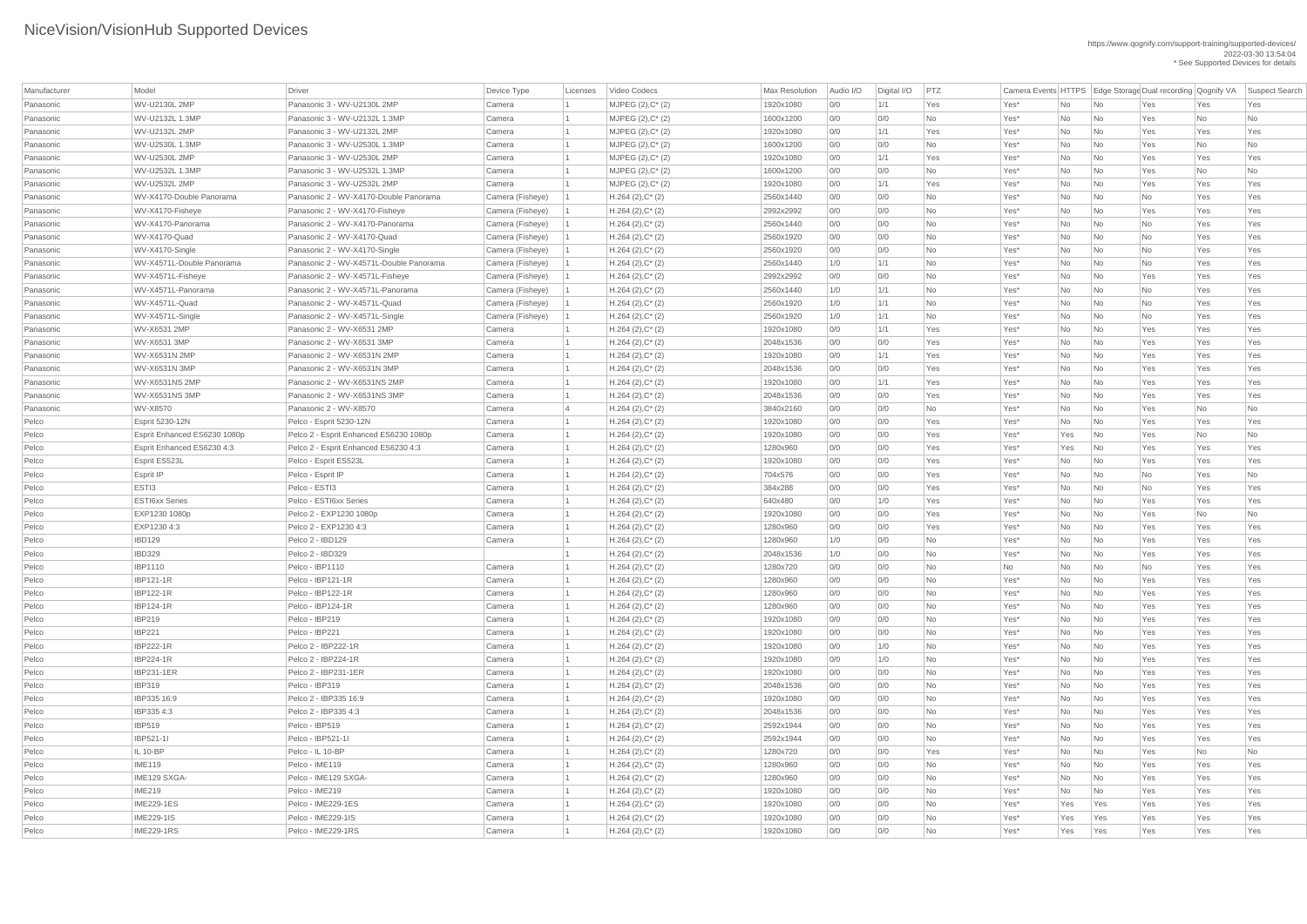| Manufacturer | Model                  | Driver                          | Device Type | Licenses | Video Codecs                    | Max Resolution | Audio I/O | Digital I/O   PTZ |     |              |           |     |     |           | Camera Events HTTPS Edge Storage Dual recording Qognify VA Suspect Search |
|--------------|------------------------|---------------------------------|-------------|----------|---------------------------------|----------------|-----------|-------------------|-----|--------------|-----------|-----|-----|-----------|---------------------------------------------------------------------------|
| Pelco        | <b>IME329-1ES/1IS</b>  | Pelco - IME329-1ES/1IS          | Camera      |          | $H.264 (2), C^*(2)$             | 2048x1536      | 0/0       | 1/0               | No  | Yes*         | No        | Yes | Yes | Yes       | Yes                                                                       |
| Pelco        | IMES <sub>19</sub>     | Pelco - IMES19                  | Camera      |          | $H.264 (2), C^*(2)$             | 800x608        | 0/0       | 0/0               | No  | Yes*         | No        | No  | Yes | Yes       | Yes                                                                       |
| Pelco        | <b>IMP1110</b>         | Pelco - IMP1110                 | Camera      |          | $H.264 (2), C^*(2)$             | 1280x720       | 0/0       | 0/0               | No  | Yes*         | No        | No  | No  | Yes       | Yes                                                                       |
| Pelco        | <b>IMP1110-1EPRI</b>   | Pelco - IMP1110-1EPRI           | Camera      |          | $H.264 (2), C^*(2)$             | 1280x720       | 0/0       | 0/0               | No  | Yes*         | No        | No  | No  | Yes       | Yes                                                                       |
| Pelco        | IMP1110-1I             | Pelco - IMP1110-1I              | Camera      |          | $H.264 (2), C^*(2)$             | 1280x720       | 0/0       | 0/0               | No  | Yes*         | No        | No  | No  | Yes       | Yes                                                                       |
| Pelco        | <b>IMP121-1IS</b>      | Pelco - IMP121-1IS              | Camera      |          | $H.264 (2), C^*(2)$             | 1280x960       | 0/0       | 0/0               | No  | Yes*         | No        | No  | Yes | Yes       | Yes                                                                       |
| Pelco        | <b>IMP219</b>          | Pelco - IMP219                  | Camera      |          | $H.264 (2), C^*(2)$             | 1920x1080      | 0/0       | 0/0               | No  | Yes*         | No        | No  | Yes | Yes       | Yes                                                                       |
| Pelco        | IMP219-1/1E            | Pelco - IMP219-1/1E             | Camera      |          | $H.264 (2), C^*(2)$             | 1920x1080      | 0/0       | 0/0               | No  | Yes*         | No        | No  | Yes | Yes       | Yes                                                                       |
| Pelco        | <b>IMP221-1RS</b>      | Pelco - IMP221-1RS              | Camera      |          | $H.264 (2), C^*(2)$             | 1920x1080      | 0/0       | 0/0               | No  | Yes*         | No        | No  | Yes | Yes       | Yes                                                                       |
| Pelco        | <b>IMP221A-1IS</b>     | Pelco - IMP221A-1IS             | Camera      |          | $H.264 (2), C^*(2)$             | 1920x1080      | 0/0       | 0/0               | No  | Yes*         | No        | No  | Yes | Yes       | Yes                                                                       |
| Pelco        | IMP231-1ERS 16:9       | Pelco 2 - IMP231-1ERS 16:9      | Camera      |          | $H.264 (2), C^*(2)$             | 1920x1080      | 0/0       | 0/0               | No  | Yes*         | No        | No  | Yes | Yes       | Yes                                                                       |
| Pelco        | IMP231-1ERS 4:3        | Pelco 2 - IMP231-1ERS 4:3       | Camera      |          | $H.264 (2), C^*(2)$             | 1280x960       | 0/0       | 0/0               | No  | Yes*         | <b>No</b> | No  | Yes | Yes       | Yes                                                                       |
| Pelco        | <b>IMP319</b>          | Pelco - IMP319                  | Camera      |          | $H.264 (2), C^*(2)$             | 2048x1536      | 0/0       | 0/0               | No  | Yes*         | No        | No  | Yes | Yes       | Yes                                                                       |
| Pelco        | IMP331-1ERS 16:9       | Pelco 2 - IMP331-1ERS 16:9      | Camera      |          | $H.264 (2), C^*(2)$             | 2560x1440      | 0/0       | 0/0               | No  | Yes*         | No        | No  | Yes | Yes       | Yes                                                                       |
| Pelco        | <b>IMP331-1ERS 4:3</b> | Pelco 2 - IMP331-1ERS 4:3       | Camera      |          | $H.264 (2), C^*(2)$             | 2592x1944      | 0/0       | 0/0               | No  | Yes*         | No        | No  | Yes | Yes       | Yes                                                                       |
| Pelco        | <b>IMP521-1ES</b>      | Pelco - IMP521-1ES              | Camera      |          | $H.264 (2), C^*(2)$             | 2592x1944      | 0/0       | 0/0               | No  | Yes*         | No        | No  | Yes | Yes       | Yes                                                                       |
| Pelco        | <b>IMP531-1IS</b>      | Pelco 2 - IMP531-1IS            | Camera      |          | $H.264 (2), C^*(2)$             | 2592x1944      | 1/0       | 0/0               | No  | Yes*         | No        | No  | Yes | Yes       | Yes                                                                       |
| Pelco        | <b>IMPS110-1</b>       | Pelco - IMPS110-1               | Camera      |          | $H.264 (2), C^*(2)$             | 800x600        | 0/0       | 0/0               | No  | Yes*         | No        | No  | Yes | Yes       | Yes                                                                       |
| Pelco        | IMS0DN10               | Pelco 2 - IMSODN10              | Camera      |          | $H.264$ (1), MPEG-4 (2), C* (2) | 800x600        | 0/0       | 0/0               | No  | Yes*         | No        | No  | Yes | Yes       | Yes                                                                       |
| Pelco        | <b>IP110</b>           | Pelco - IP110                   | Camera      |          | $MPEG-4 (2), C^*(2)$            | 704x576        | 0/0       | 0/0               | No  | Yes*         | No        | No  | No  | Yes       | Yes                                                                       |
| Pelco        | <b>IP111</b>           | Pelco - IP111                   | Camera      |          | $MPEG-4 (2), C^*(2)$            | 704x576        | 0/0       | 0/0               | No  | Yes*         | No        | No  | No  | Yes       | Yes                                                                       |
| Pelco        | <b>IWP121-1ES</b>      | Pelco 2 - IWP121-1ES            | Camera      |          | $H.264 (2), C^*(2)$             | 1280x960       | 0/0       | 0/0               | No  | Yes*         | No        | No  | Yes | Yes       | Yes                                                                       |
| Pelco        | <b>IWP221-1ES</b>      | Pelco 2 - IWP221-1ES            | Camera      |          | $H.264 (2), C^*(2)$             | 1920x1080      | 0/0       | 0/0               | No  | Yes*         | No        | No  | Yes | Yes       | Yes                                                                       |
| Pelco        | IXE11 720p             | Pelco - IXE11 720p              | Camera      |          | $H.264 (2), C^*(2)$             | 1280x720       | 0/0       | 0/0               | No  | Yes*         | No        | No  | Yes | Yes       | Yes                                                                       |
| Pelco        | IXE11 SXGA-            | Pelco - IXE11 SXGA-             | Camera      |          | $H.264 (2), C^*(2)$             | 1280x960       | 0/0       | 0/0               | No. | Yes*         | No        | No  | Yes | Yes       | Yes                                                                       |
| Pelco        | IXE12                  | Pelco 2 - IXE12                 | Camera      |          | $H.264$ (2), $C^*$ (2)          | 1280x960       | 0/0       | 0/0               | No  | Yes*         | No.       | No  | Yes | Yes       | Yes                                                                       |
| Pelco        | IXE21 2MP              | Pelco - IXE21 2MP               | Camera      |          | $H.264 (2), C^*(2)$             | 1920x1080      | 0/0       | 0/0               | No  | Yes*         | No        | No  | Yes | Yes       | Yes                                                                       |
| Pelco        | IXE21 SXGA-            | Pelco - IXE21 SXGA-             | Camera      |          | $H.264 (2), C^*(2)$             | 1280x960       | 0/0       | 0/0               | No  | Yes*         | No        | No  | Yes | Yes       | Yes                                                                       |
| Pelco        | IXE22 2MP              | Pelco 2 - IXE22 2MP             | Camera      |          | $H.264 (2), C^*(2)$             | 1920x1080      | 0/0       | O/O               | No  | Yes*         | No        | No  | Yes | Yes       | Yes                                                                       |
| Pelco        | IXE22 SXGA-            | Pelco 2 - IXE22 SXGA-           | Camera      |          | $H.264 (2), C^*(2)$             | 1280x960       | 0/0       | 0/0               | No  | Yes*         | <b>No</b> | No  | Yes | Yes       | Yes                                                                       |
| Pelco        | IXE31 1080p            | Pelco - IXE31 1080p             | Camera      |          | $H.264 (2), C^*(2)$             | 1920x1080      | 0/0       | 0/0               | No  | Yes*         | No        | No  | Yes | Yes       | Yes                                                                       |
| Pelco        | IXE31 3MP              | Pelco - IXE31 3MP               | Camera      |          | $H.264 (2), C^*(2)$             | 2048x1536      | 0/0       | O/O               | No  | Yes*         | No        | No  | Yes | Yes       | Yes                                                                       |
| Pelco        | IXP11                  | Pelco - IXP11                   | Camera      |          | $H.264 (2), C^*(2)$             | 1280x720       | 0/0       | 0/0               | No  | No           | No        | No  | No  | Yes       | Yes                                                                       |
| Pelco        | IXP21                  | Pelco - IXP21                   | Camera      |          | $H.264 (2), C^*(2)$             | 1920x1080      | 0/0       | 0/0               | No  | Yes*         | No        | No  | Yes | Yes       | Yes                                                                       |
| Pelco        | IXP31                  | Pelco - IXP31                   | Camera      |          | $H.264 (2), C^*(2)$             | 2048x1536      | 0/0       | O/O               | No  | Yes*         | <b>No</b> | No  | Yes | Yes       | Yes                                                                       |
| Pelco        | <b>NET 5401</b>        | Pelco - NET 5401                | Encoder     |          | $H.264 (2), C^*(2)$             | 704x576        | 0/0       | 0/0               | Yes | Yes*         | No        | No  | Yes | Yes       | <b>No</b>                                                                 |
| Pelco        | <b>NET 5402</b>        | Pelco - NET 5402                | Encoder     |          | $H.264 (2), C^*(2)$             | 704x576        | 0/0       | 0/0               | Yes | Yes*         | No        | No  | Yes | Yes       | <b>No</b>                                                                 |
| Pelco        | <b>NET 5404</b>        | Pelco - NET 5404                | Encoder     |          | $H.264 (2), C^*(2)$             | 704x576        | 0/0       | 0/0               | Yes | Yes*         | No        | No  | Yes | Yes       | Yes                                                                       |
| Pelco        | <b>NET 5501</b>        | Pelco - NET 5501                | Encoder     |          | $H.264 (2), C^*(2)$             | 720x576        | 0/0       | 0/0               | Yes | Yes*         | Yes       | No  | Yes | Yes       | Yes                                                                       |
| Pelco        | <b>NET 5504</b>        | Pelco - NET 5504                | Encoder     |          | $H.264 (2), C^*(2)$             | 704x576        | 0/0       | 0/0               | Yes | Yes*         | Yes       | No  | Yes | Yes       | Yes                                                                       |
| Pelco        | <b>NET 5508</b>        | Pelco - NET 5508                | Encoder     | 8        | $H.264 (2), C^*(2)$             | 720x576        | 0/0       | 0/0               | Yes | Yes*         | Yes       | No  | Yes | Yes       | Yes                                                                       |
| Pelco        | <b>NET 5516</b>        | Pelco - NET 5516                | Encoder     | 16       | $H.264 (2), C^*(2)$             | 720x576        | 0/0       | 16/0              | Yes | Yes*         | Yes       | No  | Yes | Yes       | Yes                                                                       |
| Pelco        | Optera IMM             | Pelco - Optera IMM              | Camera      | 3        | $H.264(1),C^*(1)$               | 4064x2016      | 0/0       | 0/0               | No  | No           | No        | No  | No  | No        | <b>No</b>                                                                 |
| Pelco        | Optera IMM12018 Tiled  | Pelco 2 - Optera IMM12018 Tiled | Camera      | - 3      | $H.264(1),C^*(1)$               | 2560x1600      | 1/0       | 0/0               | No  | No           | No        | No  | No  | No        | <b>No</b>                                                                 |
| Pelco        | Optera IMM270          | Pelco - Optera IMM270           | Camera      | 5        | $H.264(1),C^*(1)$               | 2176x1632      | 0/0       | 0/0               | No  | No           | No        | No  | No  | <b>No</b> | <b>No</b>                                                                 |
| Pelco        | Optera IMM270 Tiled    | Pelco 2 - Optera IMM270 Tiled   | Camera      |          | $H.264(1),C^*(1)$               | 2176x1632      | 1/0       | 0/0               | No  | No           | No        | No  | No  | No        | <b>No</b>                                                                 |
| Pelco        | Optera IMM360          | Pelco - Optera IMM360           | Camera      |          | $H.264(1),C^*(1)$               | 2048x1152      | 1/0       | 0/0               | No  | No           | No        | No  | No  | <b>No</b> | <b>No</b>                                                                 |
| Pelco        | P1220                  | Pelco - P1220                   | Camera      |          | $H.264 (2), C^*(2)$             | 1920x1080      | 0/0       |                   | Yes |              | No        | No  | Yes | Yes       | Yes                                                                       |
| Pelco        | P2230                  | Pelco 2 - P2230                 | Camera      |          | $H.264 (2), C^*(2)$             | 1920x1080      | 0/0       | 0/0<br>0/0        | Yes | Yes*<br>Yes* | Yes       | No  | Yes | Yes       | Yes                                                                       |
| Pelco        | P2230L                 | Pelco 2 - P2230L                | Camera      |          | $H.264 (2), C^*(2)$             | 1920x1080      | 1/0       | 1/0               | Yes | Yes*         | Yes       | No  | Yes | Yes       | Yes                                                                       |
|              | PX20DN                 | Pelco - PX20DN                  |             |          |                                 |                |           |                   |     |              |           |     |     |           |                                                                           |
| Pelco        |                        |                                 | Camera      |          | $H.264 (2), C^*(2)$             | 1920x1080      | 0/0       | 0/0               | No  | Yes*         | <b>No</b> | No  | Yes | Yes       | Yes                                                                       |
| Pelco        | Sarix 0.5MP            | Pelco - Sarix 0.5MP             | Camera      |          | H.264 (2),MPEG-4 (2),C* (2)     | 704x576        | 1/0       | 1/0               | No  | Yes*         | No        | No. | Yes | Yes       | Yes                                                                       |
| Pelco        | Sarix 0.5MP SVGA       | Pelco - Sarix 0.5MP SVGA        | Camera      |          | $H.264 (2), C^*(2)$             | 800x600        | 0/0       | 0/0               | No  | Yes*         | No        | No  | No  | Yes       | Yes                                                                       |
| Pelco        | Sarix 1.2MP            | Pelco - Sarix 1.2MP             | Camera      |          | $H.264 (2), C^*(2)$             | 1280x960       | 0/0       | 0/0               | No  | Yes*         | No        | No  | Yes | Yes       | Yes                                                                       |
| Pelco        | Sarix 1.3MP            | Pelco - Sarix 1.3MP             | Camera      |          | $H.264 (2), C^*(2)$             | 1280x1024      | 1/0       | 0/0               | No  | Yes*         | No        | No  | Yes | Yes       | Yes                                                                       |
| Pelco        | Sarix 2.1MP            | Pelco - Sarix 2.1MP             | Camera      |          | $H.264(1),C^*(1)$               | 1920x1080      | 0/0       | 1/0               | No  | Yes*         | No        | No  | Yes | Yes       | Yes                                                                       |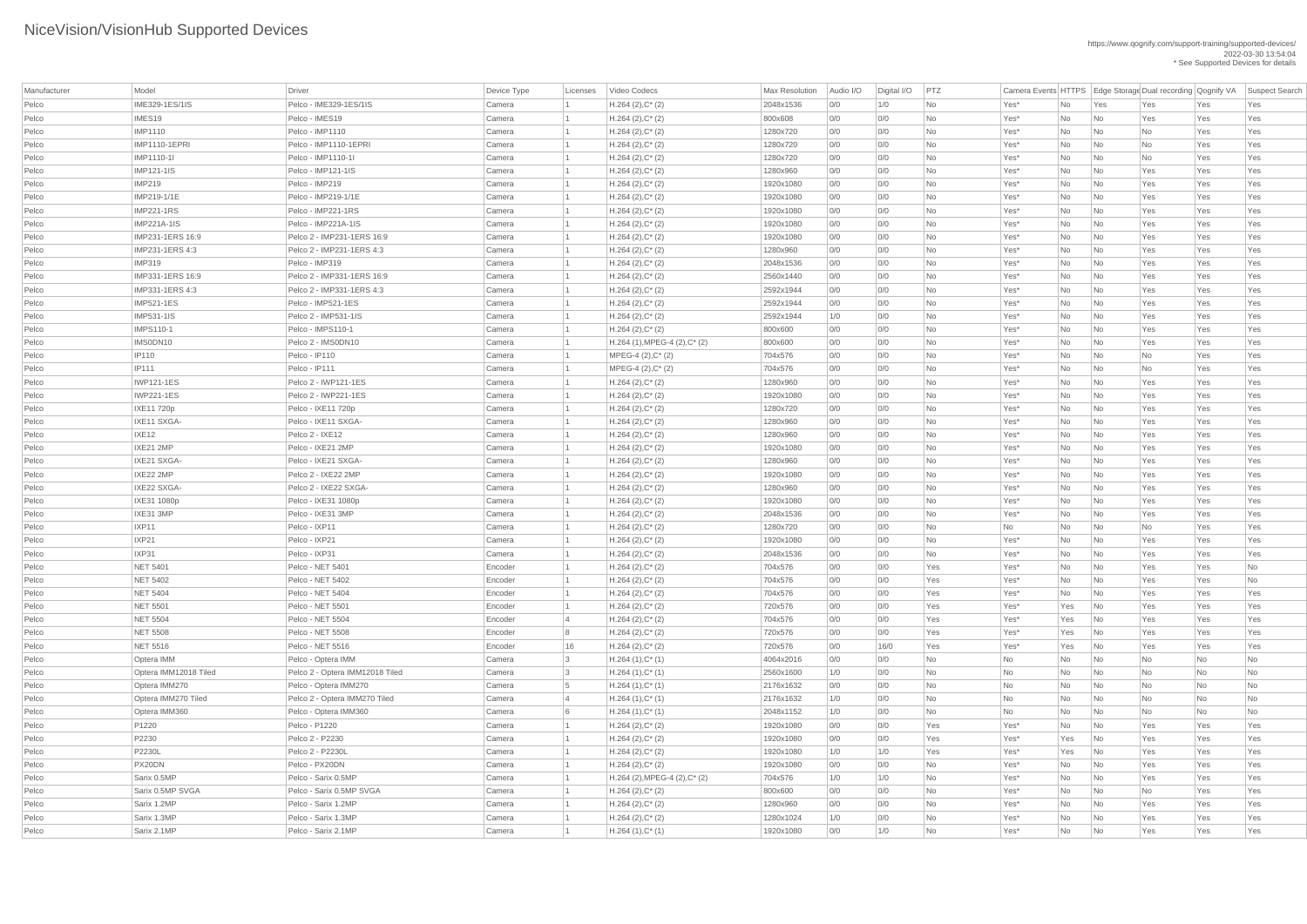| Manufacturer       | Model                          | Driver                                 | Device Type  | Licenses        | Video Codecs                                | <b>Max Resolution</b> | Audio I/O | Digital I/O | PTZ       |                  |                             |                             | Camera Events HTTPS Edge Storage Dual recording Qognify VA |            | Suspect Search |
|--------------------|--------------------------------|----------------------------------------|--------------|-----------------|---------------------------------------------|-----------------------|-----------|-------------|-----------|------------------|-----------------------------|-----------------------------|------------------------------------------------------------|------------|----------------|
| Pelco              | Sarix 3.1MP                    | Pelco - Sarix 3.1MP                    | Camera       |                 | $H.264 (2), C^*(2)$                         | 2048x1536             | 0/0       | 1/0         | <b>No</b> | Yes*             | No                          | No                          | Yes                                                        | Yes        | Yes            |
| Pelco              | Sarix 3.1MP VA                 | Pelco - Sarix 3.1MP VA                 | Camera       |                 | $H.264 (2), C^*(2)$                         | 1280x960              | 0/0       | O/O         | <b>No</b> | Yes*             | No                          | No                          | Yes                                                        | Yes        | Yes            |
| Pelco              | Sarix IBP321-1RS               | Pelco - Sarix IBP321-1RS               | Camera       |                 | $H.264 (2), C^*(2)$                         | 2048x1536             | 0/0       | 1/0         | <b>No</b> | Yes*             | No                          | $\overline{\mathsf{No}}$    | Yes                                                        | Yes        | Yes            |
| Pelco              | Sarix IE10DN-1                 | Pelco - Sarix IE10DN-1                 | Camera       |                 | $H.264(1),C^*(1)$                           | 1280x1024             | 0/0       | 0/0         | <b>No</b> | Yes*             | No                          | No                          | No                                                         | Yes        | No             |
| Pelco              | Sarix IME3122                  | Pelco - Sarix IME3122                  | Camera       |                 | $H.264 (2), C^*(2)$                         | 2048x1536             | 0/0       | 1/0         | <b>No</b> | Yes*             | No                          | No                          | Yes                                                        | Yes        | Yes            |
| Pelco              | Sarix IME319                   | Pelco - Sarix IME319                   | Camera       |                 | $H.264 (2), C^*(2)$                         | 2048x1536             | 0/0       | 1/0         | <b>No</b> | Yes*             | No                          | No                          | Yes                                                        | Yes        | Yes            |
| Pelco              | Sarix IME322                   | Pelco - Sarix IME322                   | Camera       |                 | $H.264 (2), C^*(2)$                         | 2048x1536             | 0/0       | 1/0         | <b>No</b> | Yes*             | No                          | Yes                         | Yes                                                        | Yes        | Yes            |
| Pelco              | Sarix IMP321-1RS               | Pelco - Sarix IMP321-1RS               | Camera       |                 | $H.264 (2), C^*(2)$                         | 2048x1536             | 0/0       | 1/0         | No        | Yes*             | No                          | No                          | Yes                                                        | Yes        | Yes            |
| Pelco              | Sarix IMSs0C10                 | Pelco - Sarix IMSs0C10                 | Camera       |                 | $H.264$ (1), MPEG-4 (2), C* (2)             | 704x576               | 0/0       | O/O         | <b>No</b> | Yes*             | No                          | No                          | Yes                                                        | Yes        | Yes            |
| Pelco              | Sarix IXS0DN                   | Pelco - Sarix IXSODN                   | Camera       |                 | $H.264$ (2), MPEG-4 (2), C <sup>*</sup> (2) | 704x576               | 0/0       | 0/0         | No        | Yes*             | No                          | $\overline{\mathsf{No}}$    | Yes                                                        | Yes        | Yes            |
| Pelco              | Sarix Tl <sub>2</sub>          | Pelco - Sarix Tl2                      | Camera       |                 | $H.264 (2), C^*(2)$                         | 240x184               | 0/0       | O/O         | <b>No</b> | Yes*             | No                          | No                          | Yes                                                        | No         | No             |
| Pelco              | Spectra D220L/S6220-EGL0 2MP   | Pelco - Spectra D220L/S6220-EGL0 2MP   | Camera       |                 | $H.264 (2), C^*(2)$                         | 1920x1080             | 0/0       | O/O         | Yes       | Yes*             | Yes                         | No                          | Yes                                                        | Yes        | Yes            |
| Pelco              | Spectra D220L/S6220-EGL0 SXGA- | Pelco - Spectra D220L/S6220-EGL0 SXGA- | Camera       |                 | $H.264 (2), C^*(2)$                         | 1280x960              | 0/0       | 0/0         | Yes       | Yes*             | No                          | $\overline{\mathsf{No}}$    | Yes                                                        | Yes        | Yes            |
| Pelco              | Spectra D6220 2MP              | Pelco - Spectra D6220 2MP              | Camera       |                 | $H.264 (2), C^*(2)$                         | 1920x1080             | 0/0       | O/O         | Yes       | Yes*             | Yes                         | No                          | Yes                                                        | Yes        | Yes            |
| Pelco              | Spectra D6220 SXGA-            | Pelco - Spectra D6220 SXGA-            | Camera       |                 | $H.264 (2), C^*(2)$                         | 1280x960              | 0/0       | O/O         | Yes       | Yes*             | No                          | No                          | Yes                                                        | Yes        | Yes            |
| Pelco              | Spectra D6230 2MP              | Pelco - Spectra D6230 2MP              | Camera       |                 | $H.264 (2), C^*(2)$                         | 1920x1080             | 0/0       | 0/0         | Yes       | Yes*             | Yes                         | N <sub>0</sub>              | Yes                                                        | Yes        | Yes            |
| Pelco              | Spectra D6230 SXGA-            | Pelco - Spectra D6230 SXGA-            | Camera       |                 | $H.264 (2), C^*(2)$                         | 1280x960              | 0/0       | O/O         | Yes       | Yes*             | No                          | No                          | Yes                                                        | Yes        | Yes            |
| Pelco              | Spectra D6230L 2MP             | Pelco - Spectra D6230L 2MP             | Camera       |                 | $H.264 (2), C^*(2)$                         | 1920x1080             | 0/0       | O/O         | Yes       | Yes*             | Yes                         | No                          | Yes                                                        | Yes        | Yes            |
| Pelco              | Spectra D6230L SXGA-           | Pelco - Spectra D6230L SXGA-           | Camera       |                 | $H.264 (2), C^*(2)$                         | 1280x960              | 0/0       | 0/0         | Yes       | Yes*             | No                          | $\overline{\mathsf{No}}$    | Yes                                                        | Yes        | Yes            |
| Pelco              | Spectra Enhanced 7230L 1080p   | Pelco 2 - Spectra Enhanced 7230L 1080p | Camera       |                 | $H.264 (2), C^*(2)$                         | 1920x1080             | 0/0       | O/O         | Yes       | Yes*             | Yes                         | No                          | Yes                                                        | No         | <b>No</b>      |
| Pelco              | Spectra Enhanced 7230L SXGA    | Pelco 2 - Spectra Enhanced 7230L SXGA- | Camera       |                 | $H.264 (2), C^*(2)$                         | 1440x1080             | 0/0       | O/O         | Yes       | Yes*             | Yes                         | No                          | Yes                                                        | No         | <b>No</b>      |
| Pelco              | Spectra Enhanced HD 1080p      | Pelco - Spectra Enhanced HD 1080p      | Camera       |                 | $H.264 (2), C^*(2)$                         | 1920x1080             | 0/0       | 0/0         | Yes       | Yes*             | Yes                         | N <sub>0</sub>              | Yes                                                        | No         | No             |
| Pelco              | Spectra HD 1080p               | Pelco - Spectra HD 1080p               | Camera       |                 | $H.264 (2), C^*(2)$                         | 1920x1080             | 0/0       | 1/0         | Yes       | Yes*             | No                          | No                          | Yes                                                        | Yes        | Yes            |
| Pelco              | Spectra HD 720p                | Pelco - Spectra HD 720p                | Camera       |                 | $H.264 (2), C^*(2)$                         | 1280x960              | 0/0       | 1/0         | Yes       | Yes*             | No                          | No                          | Yes                                                        | Yes        | Yes            |
| Pelco              | Spectra HD D5118               | Pelco - Spectra HD D5118               | Camera       |                 | $H.264 (2), C^*(2)$                         | 1280x960              | 0/0       | 1/0         | Yes       | Yes*             | <b>No</b>                   | No                          | Yes                                                        | Yes        | Yes            |
| Pelco              | SPECTRA IV H264                | Pelco - SPECTRA IV H264                | Camera       |                 | H.264 (2), MPEG-4 (2), C* (2)               | 720x576               | 0/0       | 7/0         | Yes       | Yes*             | No.                         | No                          | Yes                                                        | Yes        | Yes            |
| Pelco              | Spectra Mini IP                | Pelco - Spectra Mini IP                | Camera       |                 | $MPEG-4 (1), C^*(1)$                        | 704x576               | 0/0       | O/O         | Yes       | Yes*             | No                          | $\overline{\mathsf{No}}$    | No                                                         | Yes        | Yes            |
| Pelco              | SpectralV IP                   | Pelco - Spectral VIP                   | Camera       |                 | $MPEG-4 (2), C^*(2)$                        | 704x576               | 0/0       | 1/0         | Yes       | Yes*             | No                          | $\overline{\mathsf{No}}$    | Yes                                                        | Yes        | Yes            |
| Pelco              | <b>TI6xx Series</b>            | Pelco - TI6xx Series                   | Camera       |                 | $H.264 (2), C^*(2)$                         | 640x480               | 0/0       | 1/0         | No        | Yes*             | No                          | $\overline{\mathsf{No}}$    | Yes                                                        | Yes        | Yes            |
| Provision          | I4-340ip5vf                    | Provision - I4-340ip5vf                | Camera       |                 | $H.264 (2), C^*(2)$                         | 2592x1520             | 0/0       | O/O         | <b>No</b> | Yes*             | No                          | No                          | Yes                                                        | Yes        | Yes            |
| Qognify            | <b>NVE1001</b>                 | Qognify - NVE1001                      | Encoder      |                 | $MPEG-4 (2), C^*(2)$                        | 704x576               | 1/1       | 1/0         | No        | Yes*             | No                          | $\overline{\mathsf{No}}$    | No                                                         | Yes        | No             |
| Qognify            | <b>NVE1002</b>                 | Qognify - NVE1002                      | Encoder      | $\overline{2}$  | MPEG-4 (2), C* (2)                          | 704x576               | 1/1       | 2/2         | No        | Yes*             | No                          | $\overline{\mathsf{No}}$    | Yes                                                        | Yes        | <b>No</b>      |
| Qognify            | NVE1002-1                      | Qognify - NVE1002-1                    | Encoder      | $\overline{2}$  | $MPEG-4 (2), C^*(2)$                        | 704x576               | 1/1       | 2/2         | <b>No</b> | Yes*             | No                          | $\overline{\mathsf{No}}$    | Yes                                                        | Yes        | No             |
|                    | <b>NVE1002/CA</b>              | Qognify - NVE1002/CA                   | Encoder      | $\overline{2}$  | $MPEG-4 (2), C^*(2)$                        | 704x576               | 1/1       | 2/2         | No        | Yes*             | No                          | $\overline{\mathsf{No}}$    | Yes                                                        | Yes        | No             |
| Qognify            | <b>NVE1002S</b>                | Qognify - NVE1002S                     | Encoder      | $\vert 2 \vert$ | $MPEG-4 (2), C^*(2)$                        | 704x576               | 1/1       | 2/2         | No        | Yes*             | No                          | $\overline{\mathsf{No}}$    | Yes                                                        | Yes        | No             |
| Qognify<br>Qognify | <b>NVE1002XT</b>               | Qognify - NVE1002XT                    | Encoder      | $\overline{2}$  | $MPEG-4 (2), C^*(2)$                        | 704x576               | 1/1       | 2/2         | No        | Yes*             | No                          | $\overline{\mathsf{No}}$    | Yes                                                        | Yes        | No             |
|                    | NVE1002XT/CA                   | Qognify - NVE1002XT/CA                 | Encoder      | $\overline{2}$  |                                             | 704x576               | 1/1       | 2/2         | <b>No</b> | Yes*             | No                          | No                          | Yes                                                        | Yes        | No             |
| Qognify            | NVE1008                        |                                        |              |                 | $MPEG-4 (2), C^*(2)$                        | 704x576               |           |             | No        |                  |                             |                             |                                                            |            |                |
| Qognify            | NVE1016 Dual Baseline          | Qognify - NVE1008                      | Encoder      | 8               | $H.264$ (2), MPEG-4 (2), C* (2)             | 704x576               | 8/0       | 8/0<br>16/0 | <b>No</b> | Yes*             | No                          | $\overline{\mathsf{No}}$    | Yes                                                        | Yes<br>Yes | Yes            |
| Qognify            |                                | Qognify - NVE1016 Dual Baseline        | Encoder      | 16              | $H.264 (2), C^*(2)$                         |                       | 16/0      |             |           | Yes*             | No                          | $\overline{\mathsf{No}}$    | Yes                                                        |            | Yes            |
| Qognify            | NVE1016 Single Baseline        | Qognify - NVE1016 Single Baseline      | Encoder      | 16              | $H.264(1),C^*(1)$                           | 704x576               | 16/0      | 16/0        | No        | Yes*             | No                          | No                          | Yes                                                        | Yes        | Yes            |
| Qognify            | <b>NVE2016</b>                 | Qognify - NVE2016                      | Encoder      | 16              | $H.264 (2), C^*(2)$                         | 704x576               | 16/0      | 16/0        | No        | Yes*             | Yes                         | $\overline{\mathsf{No}}$    | Yes                                                        | Yes        | Yes            |
| Qognify            | <b>NVE3016</b>                 | Qognify - NVE3016                      | Encoder      | 16              | $H.264 (2), C^*(2)$                         | 928x576               | 4/1       | 16/4        | Yes       | Yes*             | Yes                         | No                          | Yes                                                        | Yes        | Yes            |
| Qognify            | <b>NVE3016 HD</b>              | Qognify - NVE3016 HD                   | Encoder      | 16              | $H.264 (2), C^*(2)$                         | 2560x1440             | 4/1       | 16/4        | Yes       | Yes*             | Yes                         | $\overline{\mathsf{No}}$    | Yes                                                        | Yes        | Yes            |
| Qognify            | NVF-SIM                        | Qognify - NVF-SIM                      | Camera       |                 | $MPEG-4 (1), C^*(1)$                        | 704x576               | 1/1       | 1/1         | No        | Yes*             | No                          | $\overline{\mathsf{No}}$    | No                                                         | Yes        | No             |
| Qognify            | <b>Onboard Soundcard</b>       | Qognify - Onboard Soundcard            | Audio Device | $\overline{0}$  | $MPEG-4 (1), C^*(1)$                        | 0x0                   | 0/1       | O/O         | No        | No               | No                          | $\overline{\mathsf{No}}$    | No                                                         | Yes        | No             |
| Qognify            | Screen Encoder Set 1           | Qognify - Screen Encoder Set 1         | Encoder      |                 | $H.264(1),C^*(1)$                           | 1280x1024             | 1/1       | 0/0         | <b>No</b> | No               | No                          | No                          | Yes                                                        | No         | <b>No</b>      |
| Qognify            | Screen Encoder Set 2           | Qognify - Screen Encoder Set 2         | Encoder      |                 | $H.264(1),C^*(1)$                           | 1920x1440             | 1/1       | 0/0         | No        | No               | No                          | $\overline{\mathsf{No}}$    | Yes                                                        | No         | No             |
| Qognify            | Screen Encoder Set 3           | Qognify - Screen Encoder Set 3         | Encoder      |                 | $H.264(1),C^*(1)$                           | 2048x2048             | 1/1       | O/O         | No        | No               | No                          | No                          | Yes                                                        | No         | <b>No</b>      |
| Qognify            | Screen Encoder Set 4           | Qognify - Screen Encoder Set 4         | Encoder      |                 | $H.264(1),C^*(1)$                           | 1680x1050             | 1/1       | O/O         | <b>No</b> | No               | No                          | No                          | Yes                                                        | No         | <b>No</b>      |
| Qognify            | Screen Encoder Set 5           | Qognify - Screen Encoder Set 5         | Encoder      |                 | $H.264(1),C^*(1)$                           | 1920x1200             | 1/1       | 0/0         | No        | No               | No                          | $\overline{\mathsf{No}}$    | Yes                                                        | No         | No             |
| Qognify            | Screen Encoder Set 6           | Qognify - Screen Encoder Set 6         | Encoder      |                 | $H.264(1),C^*(1)$                           | 2560x1600             | 0/0       | O/O         | <b>No</b> | Yes*             | No                          | No                          | Yes                                                        | <b>No</b>  | No             |
| RedVision          | RVX-IP30-IRWL-W                | RedVision - RVX-IP30-IRWL-W            | Camera       |                 | $H.264 (2), C^*(2)$                         | 1920x1080             | O/O       | 0/0         | Yes       | Yes*             | No                          | <b>No</b>                   | No                                                         | Yes        | <b>No</b>      |
| Sanyo              | HD2100                         | Sanyo - HD2100                         | Camera       |                 | $H.264(1),C^*(1)$                           | 1920x1080             | 0/0       | 0/0         | <b>No</b> | Yes*             | No                          | $\overline{\phantom{a}}$ No | No                                                         | No         | No             |
| Sanyo              | HD2300                         | Sanyo - HD2300                         | Camera       |                 | $H.264(1),C^*(1)$                           | 1920x1080             | 0/0       | 0/0         | No        | $Yes*$           | No                          | $\overline{\mathsf{No}}$    | No                                                         | No         | No             |
| Sanyo              | HD2500                         | Sanyo - HD2500                         | Camera       |                 | $H.264(1),C^*(1)$                           | 1920x1080             | 0/0       | 1/0         | No        | Yes*             | No                          | $\overline{\mathsf{No}}$    | No                                                         | No         | No             |
| Sanyo              | HD3100                         | Sanyo - HD3100                         | Camera       |                 | $H.264(1),C^*(1)$                           | 1920x1080             | 0/0       | 0/0         | No        | Yes <sup>*</sup> | $\overline{\phantom{1}}$ No | $\overline{\phantom{a}}$ No | No                                                         | No         | No             |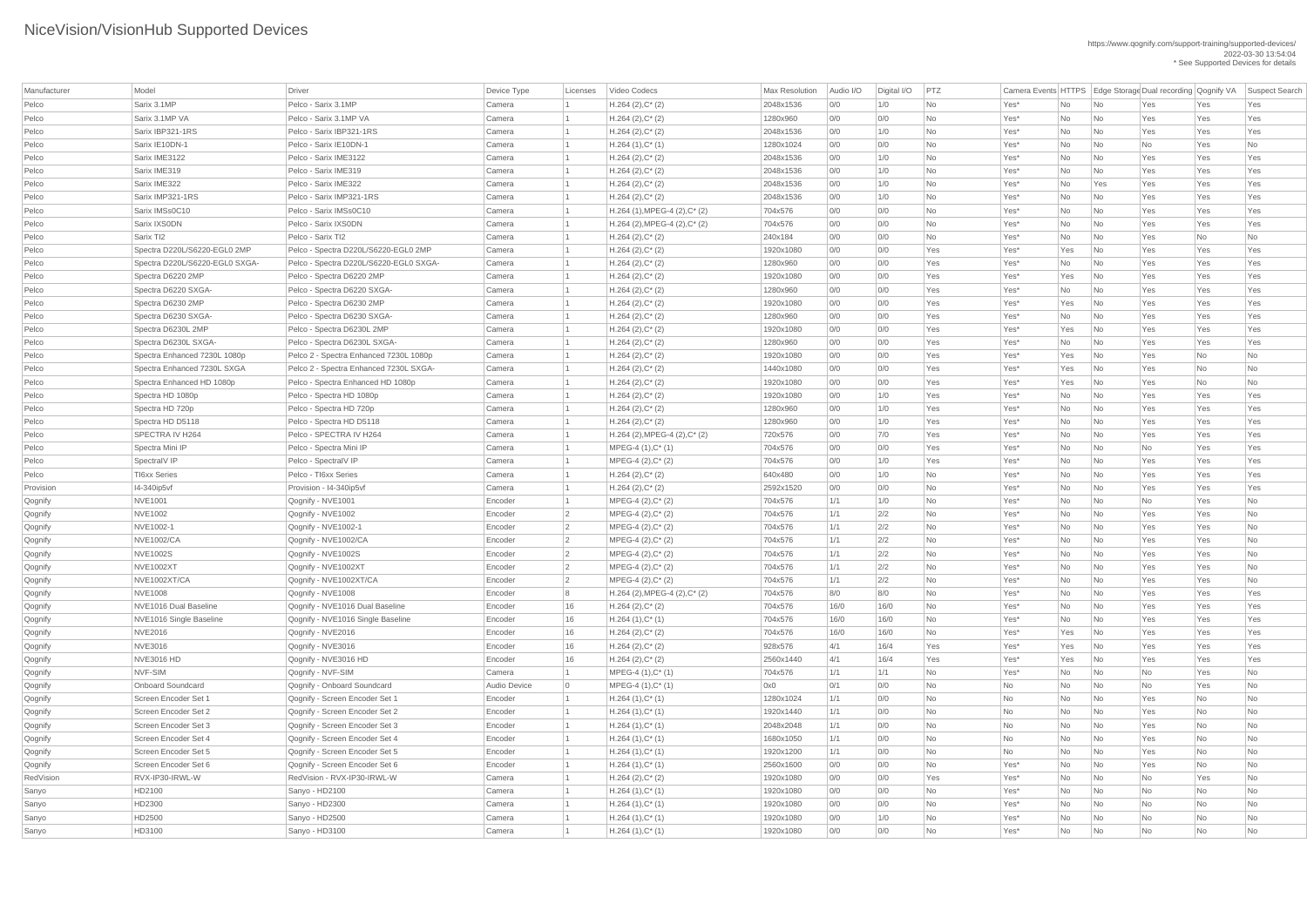| Manufacturer | Model                       | <b>Driver</b>                        | Device Type       | Licenses   | Video Codecs                                | <b>Max Resolution</b> | Audio I/O  | Digital I/O | PTZ       |      |     |                             |           |           | Camera Events HTTPS   Edge Storage Dual recording   Qognify VA   Suspect Search |
|--------------|-----------------------------|--------------------------------------|-------------------|------------|---------------------------------------------|-----------------------|------------|-------------|-----------|------|-----|-----------------------------|-----------|-----------|---------------------------------------------------------------------------------|
| Sanyo        | HD3500                      | Sanyo - HD3500                       | Camera            |            | $H.264(1),C^*(1)$                           | 1920x1080             | 0/0        | 0/0         | <b>No</b> | Yes* | No  | <b>No</b>                   | <b>No</b> | No        | No                                                                              |
| Sanyo        | HD4000                      | Sanyo - HD4000                       | Camera            |            | $H.264(1),C^*(1)$                           | 1280x720              | 0/0        | 0/0         | <b>No</b> | Yes* | No  | No                          | No        | No        | No                                                                              |
| Sanyo        | HD4600                      | Sanyo - HD4600                       | Camera            |            | $H.264(1),C^*(1)$                           | 1600x1200             | 1/1        | 0/0         | No        | Yes* | No  | No                          | No        | Yes       | No                                                                              |
| Sanyo        | HD5600(16:9)                | Sanyo - HD5600(16:9)                 | Camera            |            | $H.264 (2), C^*(2)$                         | 1920x1080             | 0/0        | 0/0         | No        | Yes* | No  | No                          | No        | No        | No                                                                              |
| Sanyo        | HD5600(4:3)                 | Sanyo - HD5600(4:3)                  | Camera            |            | $H.264 (2), C^*(2)$                         | 1600x1200             | 0/0        | 0/0         | <b>No</b> | Yes* | No  | No                          | No        | Yes       | No                                                                              |
| Scallop      | D7-180                      | Scallop - D7-180                     | Camera            |            | $H.264 (2), C^*(2)$                         | 5120x1280             | 0/0        | 0/0         | <b>No</b> | No   | No  | No                          | Yes       | No        | No                                                                              |
| Secura       | HIC7421X20/SIP-20SH5206-V1  | Secura - HIC7421X20/SIP-20SH5206-V1  | Camera            |            | $H.264 (2), C^*(2)$                         | 1920x1080             | 0/0        | 0/0         | Yes       | Yes* | No  | No                          | Yes       | Yes       | Yes                                                                             |
| Secura       | IPC2322EBR/SIP-20EH537W-B3S | Secura - IPC2322EBR/SIP-20EH537W-B3S | Camera            |            | $H.264 (2), C^*(2)$                         | 1920x1080             | 0/0        | 0/0         | <b>No</b> | Yes* | No  | Yes                         | Yes       | Yes       | Yes                                                                             |
| Secura       | IPC2322EBR5-P-C             | Secura - IPC2322EBR5-P-C             | Camera            |            | $H.264 (2), C^*(2)$                         | 1920x1080             | 0/0        | 0/0         | <b>No</b> | Yes* | No  | No                          | Yes       | Yes       | Yes                                                                             |
| Secura       | IPC268ER9/SIP-80EH5107W-B3  | Secura - IPC268ER9/SIP-80EH5107W-B3  | Camera            |            | $H.264 (2), C^*(2)$                         | 3840x2160             | 0/0        | 0/0         | No        | Yes* | No  | Yes                         | Yes       | Yes       | Yes                                                                             |
| Secura       | IPC562E/SIP-20EH5W-BO4      | Secura - IPC562E/SIP-20EH5W-BO4      | Camera            |            | $H.264 (2), C^*(2)$                         | 1920x1080             | 0/0        | 0/0         | <b>No</b> | Yes* | No  | Yes                         | Yes       | Yes       | Yes                                                                             |
| Secura       | IPC568E-G/SIP-20EH5W-BO2    | Secura - IPC568E-G/SIP-20EH5W-BO2    | Camera            |            | $H.264 (2), C^*(2)$                         | 1920x1080             | 0/0        | 0/0         | No        | Yes* | No  | No                          | Yes       | Yes       | Yes                                                                             |
| Secura       | IPC6252SR/SIP-20SH5336W-P5S | Secura - IPC6252SR/SIP-20SH5336W-P5S | Camera            |            | $H.264 (2), C^*(2)$                         | 1920x1080             | 0/0        | 0/0         | Yes       | Yes* | No  | Yes                         | Yes       | Yes       | Yes                                                                             |
| Secura       | SIP-120EH5-BO5S             | Secura 2 - SIP-120EH5-BO5S           | Camera            |            | $H.264 (2), C^*(2)$                         | 4096x2160             | O/O        | 0/0         | No        | Yes* | No  | No                          | Yes       | Yes       | Yes                                                                             |
| Secura       | SIP-20EH4W-BO2              | Secura - SIP-20EH4W-BO2              | Camera            |            | $H.264 (2), C^*(2)$                         | 1920x1080             | 0/0        | 0/0         | <b>No</b> | Yes* | No. | Yes                         | Yes       | Yes       | Yes                                                                             |
| Secura       | SIP-20EH537W-B3S            | Secura - SIP-20EH537W-B3S            | Camera            |            | $H.264 (2), C^*(2)$                         | 1920x1080             | 0/0        | 0/0         | <b>No</b> | Yes* | No  | Yes                         | Yes       | Yes       | Yes                                                                             |
| Secura       | SIP-20EH537W-D4             | Secura - SIP-20EH537W-D4             | Camera            |            | $H.264 (2), C^*(2)$                         | 1920x1080             | 0/0        | 0/0         | <b>No</b> | Yes* | No  | Yes                         | Yes       | Yes       | Yes                                                                             |
| Secura       | SIP-20EH5W-BO2              | Secura - SIP-20EH5W-BO2              | Camera            |            | $H.264 (2), C^*(2)$                         | 1920x1080             | 0/0        | 0/0         | <b>No</b> | Yes* | No  | No                          | Yes       | Yes       | Yes                                                                             |
| Secura       | SIP-20EH5W-BO4              | Secura - SIP-20EH5W-BO4              | Camera            |            | $H.264 (2), C^*(2)$                         | 1920x1080             | 0/0        | 0/0         | <b>No</b> | Yes* | No  | Yes                         | Yes       | Yes       | Yes                                                                             |
| Secura       | SIP-20EH5W-BO4(ANPR)        | Secura 2 - SIP-20EH5W-BO4(ANPR)      | Camera            |            | $H.264(2),C^*(2)$                           | 1920x1080             | 0/0        | 0/0         | No        | Yes* | No  | No                          | Yes       | Yes       | Yes                                                                             |
| Secura       | SIP-20SH5206-V1             | Secura - SIP-20SH5206-V1             | Camera            |            | $H.264 (2), C^*(2)$                         | 1920x1080             | 0/0        | 0/0         | Yes       | Yes* | No  | No                          | Yes       | Yes       | Yes                                                                             |
| Secura       | SIP-20SH5336W-P5S           | Secura - SIP-20SH5336W-P5S           | Camera            |            | $H.264 (2), C^*(2)$                         | 1920x1080             | 0/0        | 0/0         | Yes       | Yes* | No  | Yes                         | Yes       | Yes       | Yes                                                                             |
| Secura       | SIP-80EH5107W-B3            | Secura - SIP-80EH5107W-B3            | Camera            |            | $H.264 (2), C^*(2)$                         | 3840x2160             | 0/0        | 0/0         | <b>No</b> | Yes* | No  | Yes                         | Yes       | Yes       | Yes                                                                             |
| Secura       | SIP-ESPD203S                | Secura - SIP-ESPD203S                | Camera            |            | $H.264 (2), C^*(2)$                         | 1920x1080             | 0/0        | 0/0         | Yes       | Yes* | No  | Yes                         | Yes       | Yes       | Yes                                                                             |
| Sentry360    | <b>FS-IP3000</b>            | Sentry360 - FS-IP3000                | Camera (Fisheye)  |            | MJPEG (1), C* (1)                           | 2048x1536             | 0/0        | 0/0         | <b>No</b> | Yes* | No. | No.                         | No        | No        | No                                                                              |
| Sentry360    | FS-IP5000(A050)             | Sentry360 - FS-IP5000(A050)          | Camera (Fisheye)  |            | $H.264(1),C^*(1)$                           | 2560x1920             | 0/0        | 0/0         | No        | No   | No  | No                          | No        | No        | No                                                                              |
| Sentry360    | FS-IP5000(A051)             | Sentry360 - FS-IP5000(A051)          | Camera (Fisheye)  |            | $H.264(1),C^*(1)$                           | 2560x1920             | 0/0        | 0/0         | No        | No   | No  | No                          | No        | No        | No                                                                              |
| Sentry360    | <b>FS-IP5000-DN</b>         | Sentry360 - FS-IP5000-DN             | Camera (Fisheye)  |            | $H.264(1),C^*(1)$                           | 2560x1920             | 0/0        | 0/0         | <b>No</b> | No   | No  | No                          | No        | No        | No                                                                              |
| Sentry360    | <b>FS-IP8180</b>            | Sentry360 - FS-IP8180                | Camera (Fisheye)  |            | $H.264(1),C^*(1)$                           | 3200x2400             | 0/0        | 0/0         | No        | No   | No  | No                          | No        | No        | No                                                                              |
| Seorim       | SVC-3030                    | Seorim - SVC-3030                    | Camera            |            | $MPEG-4 (1), C^*(1)$                        | 704x576               | 0/0        | 0/0         | <b>No</b> | Yes* | No  | No                          | No        | Yes       | No                                                                              |
| Siemens      | <b>CCID1410-ST</b>          | Siemens - CCID1410-ST                | Camera            |            | MPEG-4 (1), C* (1)                          | 640x480               | 0/0        | 0/0         | Yes       | Yes* | No  | No                          | No        | Yes       | No                                                                              |
| Siemens      | CCMC1315-LP                 | Siemens - CCMC1315-LP                | Camera            |            | MPEG-4 (1), C* (1)                          | 640x480               | 0/0        | 0/0         | <b>No</b> | Yes* | No  | No                          | No        | Yes       | No                                                                              |
| Siemens      | W1345                       | Siemens - W1345                      | Camera            |            | MPEG-4 (1), C* (1)                          | 704x576               | 0/0        | 0/0         | No        | No   | No  | No                          | No        | No        | No                                                                              |
| SightLogix   | HD220-220                   | SightLogix - HD220-220               | Camera            |            | $H.264(1),C^*(1)$                           | 1920x1080             | O/O        | 0/0         | No        | Yes* | No  | No                          | Yes       | Yes       | No                                                                              |
| SightLogix   | HD236-220                   | SightLogix - HD236-220               | Camera            |            | $H.264(1),C^*(1)$                           | 1920x1080             | 0/0        | 0/0         | <b>No</b> | Yes* | No  | No                          | Yes       | Yes       | No                                                                              |
| SightLogix   | HD324-220                   | SightLogix - HD324-220               | Camera            |            | $H.264(1),C^*(1)$                           | 1920x1080             | 0/0        | 0/0         | No        | Yes* | No  | No                          | Yes       | Yes       | No                                                                              |
| SightLogix   | HD332-220                   | SightLogix - HD332-220               | Camera            |            | $H.264(1),C^*(1)$                           | 1920x1080             | O/O        | 0/0         | No        | Yes* | No  | No                          | Yes       | Yes       | No                                                                              |
| SightLogix   | HD355-220                   | SightLogix - HD355-220               | Camera            |            | $H.264(1),C^*(1)$                           | 1920x1080             | 0/0        | 0/0         | No        | Yes* | No  | No                          | Yes       | Yes       | No                                                                              |
| SightLogix   | Sensor DS100                | SightLogix - Sensor DS100            | Camera            |            | MPEG-4 (1), C* (1)                          | 640x240               | 0/0        | 0/0         | No        | Yes* | No  | No                          | No        | Yes       | No                                                                              |
| SightLogix   | Sensor DS200                | SightLogix - Sensor DS200            | Camera            |            | MPEG-4 $(1),C^*$ $(1)$                      | 640x240               | O/O        | 0/0         | No        | Yes* | No  | No                          | No        | Yes       | No                                                                              |
| SightLogix   | Sensor DS300                | SightLogix - Sensor DS300            | Camera            |            | $MPEG-4 (1), C^*(1)$                        | 640x240               | 0/0        | 0/0         | No        | Yes* | No  | No                          | No        | Yes       | No                                                                              |
| SightLogix   | Sensor DS800                | SightLogix - Sensor DS800            | Camera            |            | MPEG-4 (1), C* (1)                          | 640x240               | 0/0        | 0/0         | No        | Yes* | No  | No                          | No        | Yes       | No                                                                              |
| SightLogix   | <b>Sight Tracker</b>        | SightLogix - Sight Tracker           | Camera            |            | MPEG-4 (1), C* (1)                          | 640x480               | O/O        | 0/0         | No        | Yes* | No  | No                          | No        | Yes       | <b>No</b>                                                                       |
| SightLogix   | <b>Thermal Sight Sensor</b> | SightLogix - Thermal Sight Sensor    | Camera            |            | $H.264$ (1), MPEG-4 (1), C <sup>*</sup> (1) | 1920x1080             | 0/0        | 0/0         | <b>No</b> | Yes* | No  | No                          | Yes       | Yes       | No                                                                              |
| SightLogix   | Visible Sight Sensor        | SightLogix - Visible Sight Sensor    | Camera            |            | MPEG-4 (1), C* (1)                          | 640x240               | 0/0        | 0/0         | No        | Yes* | No  | No                          | No        | Yes       | No                                                                              |
| Siqura       | A-80                        | Siqura - A-80                        | Encoder           | $\bigcirc$ | $H.264(1),C^*(1)$                           | 0x0                   | 8/0        | 8/0         | <b>No</b> | No   | No  | No                          | No        | No        | No                                                                              |
| Siqura       | C-60 E-MC                   | Siqura - C-60 E-MC                   | Encoder           |            | $H.264$ (2), MPEG-4 (2), C* (2)             | 704x576               | 0/0        | 0/0         | <b>No</b> | Yes* | No  | No                          | No        | Yes       | No                                                                              |
|              | <b>HSD626</b>               | Siqura - HSD626                      |                   |            |                                             | 704x576               |            |             |           |      |     |                             |           |           |                                                                                 |
| Siqura       | S-60 E                      |                                      | Camera<br>Encoder |            | $H.264 (2), C^*(2)$                         |                       | 0/0<br>O/O | 0/0<br>0/0  | Yes<br>No | Yes* | No  | No                          | No        | Yes       | No                                                                              |
| Siqura       |                             | Siqura - S-60 E                      |                   |            | $H.264(1),C^*(1)$                           | 640x480               |            |             |           | Yes* | No  | No                          | No        | Yes       | No                                                                              |
| Siqura       | S-64 E                      | Siqura - S-64 E                      | Encoder           |            | $H.264 (2), C^*(2)$                         | 640x480               | 0/0        | 0/0         | <b>No</b> | Yes* | No  | No                          | No        | Yes       | No                                                                              |
| Siqura       | S-68 E                      | Siqura - S-68 E                      | Encoder           |            | $H.264(1),C^*(1)$                           | 640x480               | 0/0        | 0/0         | <b>No</b> | Yes* | No  | No                          | No        | Yes       | No                                                                              |
| Sony         | SNC-CH110                   | Sony - SNC-CH110                     | Camera            |            | $H.264 (2), C^*(2)$                         | 1280x960              | O/O        | 0/0         | No        | Yes* | No  | No                          | Yes       | Yes       | No                                                                              |
| Sony         | SNC-CH120 (720p)            | Sony - SNC-CH120 (720p)              | Camera            |            | $H.264(1),C^*(1)$                           | 1280x1024             | 0/0        | 0/0         | <b>No</b> | Yes* | No  | N <sub>o</sub>              | No        | <b>No</b> | No                                                                              |
| Sony         | SNC-CH120 All resolutions   | Sony 2 - SNC-CH120 All resolutions   | Camera            |            | $H.264 (2), C^*(2)$                         | 1280x1024             | 0/0        | 0/0         | No        | Yes* | No  | $\overline{\mathsf{No}}$    | No        | Yes       | Yes                                                                             |
| Sony         | SNC-CH120 non VMD           | Sony - SNC-CH120 non VMD             | Camera            |            | $H.264 (2), C^*(2)$                         | 1280x1024             | 0/0        | 0/0         | <b>No</b> | Yes* | No  | N <sub>o</sub>              | No        | Yes       | No                                                                              |
| Sony         | SNC-CH120(SXGA, SVGA, VGA)  | Sony - SNC-CH120(SXGA, SVGA, VGA)    | Camera            |            | $H.264(1),C^*(1)$                           | 1280x1024             | 0/0        | 0/0         | No        | Yes* | No  | $\overline{\phantom{a}}$ No | No        | Yes       | No                                                                              |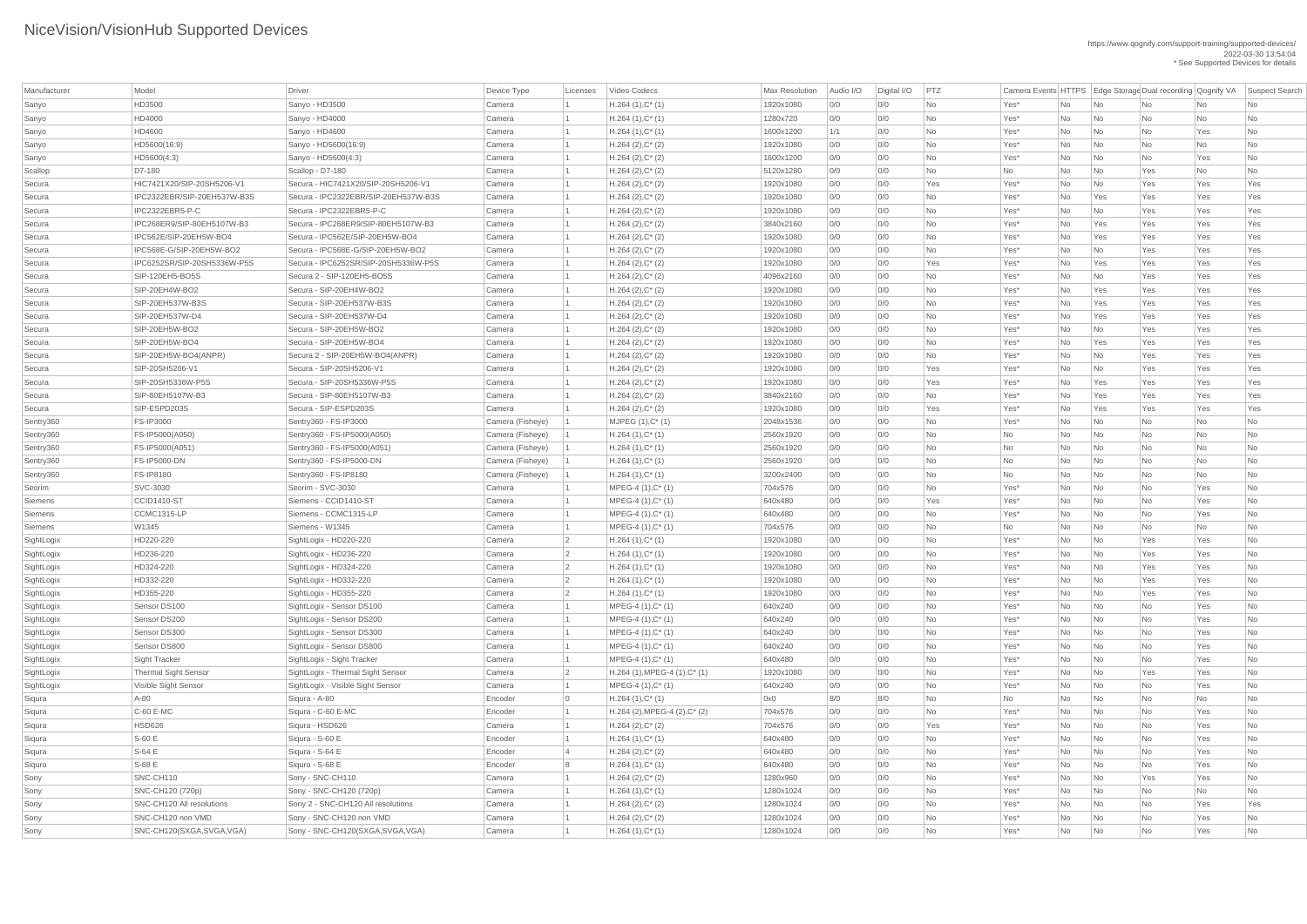| Manufacturer | Model                       | Driver                             | Device Type | Licenses | Video Codecs                           | <b>Max Resolution</b> | Audio I/O | Digital I/O | PTZ       |         |           |                             | Camera Events HTTPS   Edge Storage Dual recording Qognify VA |           | Suspect Search |
|--------------|-----------------------------|------------------------------------|-------------|----------|----------------------------------------|-----------------------|-----------|-------------|-----------|---------|-----------|-----------------------------|--------------------------------------------------------------|-----------|----------------|
| Sony         | SNC-CH120(WSVGA, 4CIF, CIF) | Sony - SNC-CH120(WSVGA, 4CIF, CIF) | Camera      |          | $H.264(1),C^*(1)$                      | 1280x720              | 0/0       | 0/0         | No        | Yes*    | No        | $\overline{\mathsf{No}}$    | No                                                           | Yes       | No             |
| Sony         | SNC-CH140                   | Sony - SNC-CH140                   | Camera      |          | $H.264 (2), C^*(2)$                    | 1280x1024             | 0/0       | 0/0         | <b>No</b> | Yes*    | Yes       | $\overline{\mathsf{No}}$    | <b>No</b>                                                    | Yes       | No             |
| Sony         | SNC-CH160                   | Sony - SNC-CH160                   | Camera      |          | $H.264 (2), C^*(2)$                    | 1280x1024             | 0/0       | 1/0         | No        | Yes*    | No        | $\overline{\mathsf{No}}$    | Yes                                                          | Yes       | No             |
| Sony         | SNC-CH180                   | Sony - SNC-CH180                   | Camera      |          | $H.264 (2), C^*(2)$                    | 1280x1024             | 0/0       | 0/0         | No        | Yes*    | No        | $\overline{\mathsf{No}}$    | No                                                           | Yes       | No             |
| Sony         | SNC-CH210                   | Sony - SNC-CH210                   | Camera      |          | $H.264 (2), C^*(2)$                    | 1600x1200             | 0/0       | 0/0         | No        | Yes*    | Yes       | $\overline{\mathsf{No}}$    | No                                                           | Yes       | Yes            |
| Sony         | SNC-CH220                   | Sony 2 - SNC-CH220                 | Camera      |          | $H.264 (2), C^*(2)$                    | 1920x1080             | 0/0       | 0/0         | No        | Yes*    | No        | No                          | Yes                                                          | Yes       | No             |
| Sony         | SNC-CH240                   | Sony - SNC-CH240                   | Camera      |          | $H.264 (2), C^*(2)$                    | 1920x1440             | 0/0       | 0/0         | No        | Yes*    | No        | $\overline{\mathsf{No}}$    | Yes                                                          | Yes       | No             |
| Sony         | SNC-CH260                   | Sony 2 - SNC-CH260                 | Camera      |          | $H.264 (2), C^*(2)$                    | 1920x1080             | 0/0       | 0/0         | No        | Yes*    | No        | No                          | No                                                           | Yes       | No             |
| Sony         | SNC-CH280                   | Sony - SNC-CH280                   | Camera      |          | $H.264(1),C^*(1)$                      | 1920x1080             | 0/0       | 0/0         | No        | Yes*    | No        | $\overline{\mathsf{No}}$    | No                                                           | <b>No</b> | <b>No</b>      |
| Sony         | <b>SNC-CH280(3MP)</b>       | Sony - SNC-CH280(3MP)              | Camera      |          | $H.264(1),C^*(1)$                      | 1920x1440             | 0/0       | 0/0         | No        | Yes*    | No        | $\overline{\mathsf{No}}$    | No                                                           | No        | No             |
| Sony         | SNC-CM120                   | Sony - SNC-CM120                   | Camera      |          | MJPEG (1), MPEG-4 (1), C* (1)          | 640x480               | 0/0       | 0/0         | No        | Yes*    | No        | $\overline{\mathsf{No}}$    | No                                                           | Yes       | No             |
| Sony         | SNC-CM120 MP                | Sony - SNC-CM120 MP                | Camera      |          | $MJPEG (1), C^* (1)$                   | 1280x960              | 0/0       | 0/0         | No        | Yes*    | No        | $\overline{\mathsf{No}}$    | No                                                           | No        | No             |
| Sony         | SNC-CS10                    | Sony - SNC-CS10                    | Camera      |          | $MPEG-4 (1), C^*(1)$                   | 640x480               | 0/0       | 0/0         | No        | Yes*    | No        | $\overline{\mathsf{No}}$    | No                                                           | Yes       | No             |
| Sony         | SNC-CS11                    | Sony - SNC-CS11                    | Camera      |          | $MPEG-4 (1), C^*(1)$                   | 640x480               | 0/0       | 0/0         | No        | Yes*    | No        | No                          | No                                                           | Yes       | <b>No</b>      |
| Sony         | SNC-CS20                    | Sony - SNC-CS20                    | Camera      |          | MJPEG (1), MPEG-4 (1), C* (1)          | 640x480               | 0/0       | 0/0         | No        | Yes*    | No        | No                          | No                                                           | Yes       | No             |
| Sony         | SNC-CS3                     | Sony - SNC-CS3                     | Camera      |          | $MJPEG (1), C^* (1)$                   | 640x480               | 0/0       | 1/0         | <b>No</b> | Yes*    | No        | $\overline{\mathsf{No}}$    | <b>No</b>                                                    | <b>No</b> | No             |
| Sony         | SNC-CS50                    | Sony - SNC-CS50                    | Camera      |          | MJPEG (1), MPEG-4 (1), C* (1)          | 640x480               | 0/0       | 2/2         | No        | Yes*    | No        | $\overline{\mathsf{No}}$    | <b>No</b>                                                    | Yes       | No             |
| Sony         | SNC-CS50 Audio              | Sony - SNC-CS50 Audio              | Camera      |          | $MPEG-4 (1), C^*(1)$                   | 640x480               | 1/1       | 2/2         | No        | Yes*    | No        | $\overline{\phantom{a}}$ No | No                                                           | Yes       | No             |
| Sony         | SNC-CX600                   | Sony 2 - SNC-CX600                 | Camera      |          | $H.264 (2), C^*(2)$                    | 1280x720              | 0/0       | 0/0         | No        | Yes*    | No        | $\overline{\mathsf{No}}$    | Yes                                                          | Yes       | Yes            |
| Sony         | SNC-CX600W                  | Sony 2 - SNC-CX600W                | Camera      |          | $H.264 (2), C^*(2)$                    | 1280x720              | 0/0       | 0/0         | <b>No</b> | Yes*    | No        | No                          | Yes                                                          | Yes       | Yes            |
| Sony         | SNC-DF40                    | Sony - SNC-DF40                    | Camera      |          | MJPEG (1), MPEG-4 (1), C* (1)          | 640x480               | 0/0       | 1/0         | No        | Yes*    | No        | No                          | No                                                           | Yes       | No             |
| Sony         | SNC-DF40 Audio              | Sony - SNC-DF40 Audio              | Camera      |          | $MPEG-4 (1), C^*(1)$                   | 640x480               | 1/1       | 1/0         | No        | Yes*    | No        | $\overline{\mathsf{No}}$    | No                                                           | Yes       | No             |
| Sony         | SNC-DF50                    | Sony - SNC-DF50                    | Camera      |          | MJPEG (1), H.264 (1), MPEG-4 (1), C* ( | 640x480               | 0/0       | 1/2         | <b>No</b> | Yes*    | No        | $\overline{\mathsf{No}}$    | Yes                                                          | Yes       | No             |
| Sony         | SNC-DF70                    | Sony - SNC-DF70                    | Camera      |          | $MJPEG (1), MPEG-4 (1), C^* (1)$       | 640x480               | 0/0       | 1/0         | No        | Yes*    | No        | $\overline{\mathsf{No}}$    | No                                                           | Yes       | No             |
| Sony         | SNC-DF80                    | Sony - SNC-DF80                    | Camera      |          | MJPEG (1), H.264 (1), MPEG-4 (1), C*   | 640x480               | 0/0       | 1/2         | No        | Yes*    | No        | No                          | Yes                                                          | Yes       | No             |
| Sony         | SNC-DF85                    | Sony - SNC-DF85                    | Camera      |          | MPEG-4 (1), C* (1)                     | 640x480               | 0/0       | 0/0         | No        | Yes*    | No        | $\overline{\mathsf{No}}$    | No                                                           | Yes       | No             |
| Sony         | SNC-DH110                   | Sony - SNC-DH110                   | Camera      |          | $H.264 (2), C^*(2)$                    | 1280x960              | 0/0       | 0/0         | No        | Yes*    | Yes       | $\overline{\mathsf{No}}$    | No                                                           | Yes       | No             |
| Sony         | SNC-DH110(720p)             | Sony - SNC-DH110(720p)             | Camera      |          | $H.264(1),C^*(1)$                      | 1280x720              | 0/0       | 0/0         | No        | Yes*    | Yes       | $\overline{\mathsf{No}}$    | No                                                           | No        | No             |
| Sony         | SNC-DH120                   | Sony - SNC-DH120                   | Camera      |          | $H.264 (2), C^*(2)$                    | 1280x1024             | 0/0       | 0/0         | No        | Yes*    | Yes       | $\overline{\mathsf{No}}$    | Yes                                                          | No        | No             |
| Sony         | SNC-DH120/T                 | Sony - SNC-DH120/T                 | Camera      |          | $H.264 (2), C^*(2)$                    | 1280x720              | 0/0       | 0/0         | No        | Yes*    | Yes       | $\overline{\mathsf{No}}$    | Yes                                                          | Yes       | No             |
| Sony         | SNC-DH140                   | Sony - SNC-DH140                   | Camera      |          | $H.264 (2), C^*(2)$                    | 1280x1024             | 1/0       | 0/0         | No        | Yes*    | Yes       | $\overline{\mathsf{No}}$    | Yes                                                          | Yes       | No             |
| Sony         | SNC-DH140 (800x480)         | Sony - SNC-DH140 (800x480)         | Camera      |          | $H.264(1),C^*(1)$                      | 800x480               | 1/0       | 0/0         | No        | Yes*    | Yes       | No                          | Yes                                                          | No        | No             |
| Sony         | SNC-DH160                   | Sony - SNC-DH160                   | Camera      |          | $H.264 (2), C^*(2)$                    | 1280x1024             | 0/0       | 1/0         | No        | Yes*    | Yes       | $\overline{\mathsf{No}}$    | Yes                                                          | Yes       | No             |
| Sony         | SNC-DH160(720p)             | Sony - SNC-DH160(720p)             | Camera      |          | $H.264(1),C^*(1)$                      | 1280x720              | 0/0       | 1/0         | No        | Yes*    | Yes       | $\overline{\mathsf{No}}$    | Yes                                                          | <b>No</b> | <b>No</b>      |
| Sony         | SNC-DH180                   | Sony - SNC-DH180                   | Camera      |          | $H.264 (2), C^*(2)$                    | 1280x1024             | 0/0       | 0/0         | No        | Yes*    | No        | $\overline{\mathsf{No}}$    | No                                                           | Yes       | No             |
| Sony         | SNC-DH210                   | Sony - SNC-DH210                   | Camera      |          | $H.264(1),C^*(1)$                      | 1920x1080             | 0/0       | 0/0         | No        | Yes*    | No        | $\overline{\mathsf{No}}$    | No                                                           | No        | No             |
| Sony         | SNC-DH220                   | Sony - SNC-DH220                   | Camera      |          | $H.264(1),C^*(1)$                      | 1920x1440             | 0/0       | 0/0         | <b>No</b> | Yes*    | No        | $\overline{\mathsf{No}}$    | <b>No</b>                                                    | <b>No</b> | No             |
| Sony         | SNC-DH240                   | Sony - SNC-DH240                   | Camera      |          | $H.264 (2), C^*(2)$                    | 1920x1080             | 0/0       | 0/0         | No        | Yes*    | Yes       | $\overline{\mathsf{No}}$    | Yes                                                          | Yes       | No             |
| Sony         | SNC-DH260                   | Sony - SNC-DH260                   | Camera      |          | $H.264 (2), C^*(2)$                    | 1920x1080             | 0/0       | 0/0         | No        | Yes*    | No        | $\overline{\mathsf{No}}$    | No                                                           | Yes       | No             |
| Sony         | SNC-DH280                   | Sony - SNC-DH280                   | Camera      |          | $H.264 (2), C^*(2)$                    | 1920x1080             | 0/0       | 0/0         | No        | Yes*    | Yes       | $\overline{\mathsf{No}}$    | Yes                                                          | Yes       | No             |
| Sony         | SNC-DM110                   | Sony - SNC-DM110                   | Camera      |          | MJPEG (1), MPEG-4 (1), C* (1)          | 640x480               | 0/0       | 0/0         | No        | Yes*    | No        | $\overline{\mathsf{No}}$    | No                                                           | Yes       | No             |
| Sony         | SNC-DM110 MP                | Sony - SNC-DM110 MP                | Camera      |          | $MJPEG (1), C^* (1)$                   | 1280x960              | 0/0       | 0/0         | No        | Yes*    | No        | $\overline{\mathsf{No}}$    | No                                                           | No        | No             |
| Sony         | SNC-DM160                   | Sony - SNC-DM160                   | Camera      |          | MJPEG (1), MPEG-4 (1), C* (1)          | 640x480               | 0/0       | 0/0         | No        | Yes*    | No        | $\overline{\mathsf{No}}$    | No                                                           | Yes       | No             |
| Sony         | SNC-DM160 MP                | Sony - SNC-DM160 MP                | Camera      |          | $MJPEG (1), C^* (1)$                   | 1280x960              | 0/0       | 0/0         | No        | Yes*    | No        | $\overline{\mathsf{No}}$    | <b>No</b>                                                    | No        | <b>No</b>      |
| Sony         | SNC-DS10                    | Sony - SNC-DS10                    | Camera      |          | MJPEG (1), MPEG-4 (1), C* (1)          | 640x480               | 0/0       | 0/0         | No        | Yes*    | No        | $\overline{\mathsf{No}}$    | No                                                           | Yes       | No             |
| Sony         | SNC-DS60                    | Sony - SNC-DS60                    | Camera      |          | MJPEG (1), MPEG-4 (1), C* (1)          | 640x480               | 0/0       | 0/0         | No        | Yes*    | No        | $\overline{\mathsf{No}}$    | No                                                           | Yes       | No             |
| Sony         | SNC-EB520                   | Sony - SNC-EB520                   | Camera      |          | $H.264 (2), C^*(2)$                    | 800x600               | 0/0       | 0/0         | No        | Yes*    | No        | $\overline{\mathsf{No}}$    | No                                                           | Yes       | Yes            |
| Sony         | SNC-EB600                   | Sony - SNC-EB600                   | Camera      |          | $H.264 (2), C^*(2)$                    | 1280x1024             | 0/0       | 0/0         | No        | Yes*    | No        | $\overline{\mathsf{No}}$    | Yes                                                          | Yes       | Yes            |
| Sony         | SNC-EB600B                  | Sony - SNC-EB600B                  | Camera      |          | $H.264 (2), C^*(2)$                    | 1280x1024             | 0/0       | 0/0         | No        | Yes*    | No        | No                          | Yes                                                          | Yes       | Yes            |
| Sony         | SNC-EB602R                  | Sony 2 - SNC-EB602R                | Camera      |          | $H.264 (2), C^*(2)$                    | 1280x1024             | 0/0       | 0/0         | No        | Yes*    | No        | No                          | Yes                                                          | Yes       | Yes            |
| Sony         | SNC-EB630                   | Sony - SNC-EB630                   | Camera      |          | $H.264 (2), C^*(2)$                    | 1920x1080             | 0/0       | 0/0         | No        | Yes*    | <b>No</b> | No                          | Yes                                                          | Yes       | Yes            |
| Sony         | SNC-EB630B                  | Sony - SNC-EB630B                  | Camera      |          | $H.264 (2), C^*(2)$                    | 1920x1080             | 0/0       | 0/0         | No        | Yes*    | No        | $\overline{\mathsf{No}}$    | Yes                                                          | Yes       | Yes            |
| Sony         | SNC-EB632R                  | Sony 2 - SNC-EB632R                | Camera      |          | $H.264 (2), C^*(2)$                    | 1920x1080             | 0/0       | 0/0         | Yes       | Yes*    | No        | N <sub>o</sub>              | Yes                                                          | Yes       | Yes            |
| Sony         | SNC-EB640                   | Sony 2 - SNC-EB640                 | Camera      |          | $H.264 (2), C^*(2)$                    | 1920x1080             | 1/0       | 0/0         | No        | Yes*    | No        | $\overline{\mathsf{No}}$    | Yes                                                          | Yes       | Yes            |
| Sony         | SNC-EB642R                  | Sony 2 - SNC-EB642R                | Camera      |          | $H.264 (2), C^*(2)$                    | 1920x1080             | 1/0       | 0/0         | No        | Yes*    | No        | $\overline{\mathsf{No}}$    | Yes                                                          | Yes       | Yes            |
| Sony         | SNC-EM520                   | Sony - SNC-EM520                   | Camera      |          | $H.264 (2), C^*(2)$                    | 800x600               | 0/0       | 0/0         | Yes       | $Yes^*$ | No        | $\overline{\mathsf{No}}$    | No                                                           | Yes       | Yes            |
|              |                             |                                    |             |          |                                        |                       |           |             |           |         |           |                             |                                                              |           |                |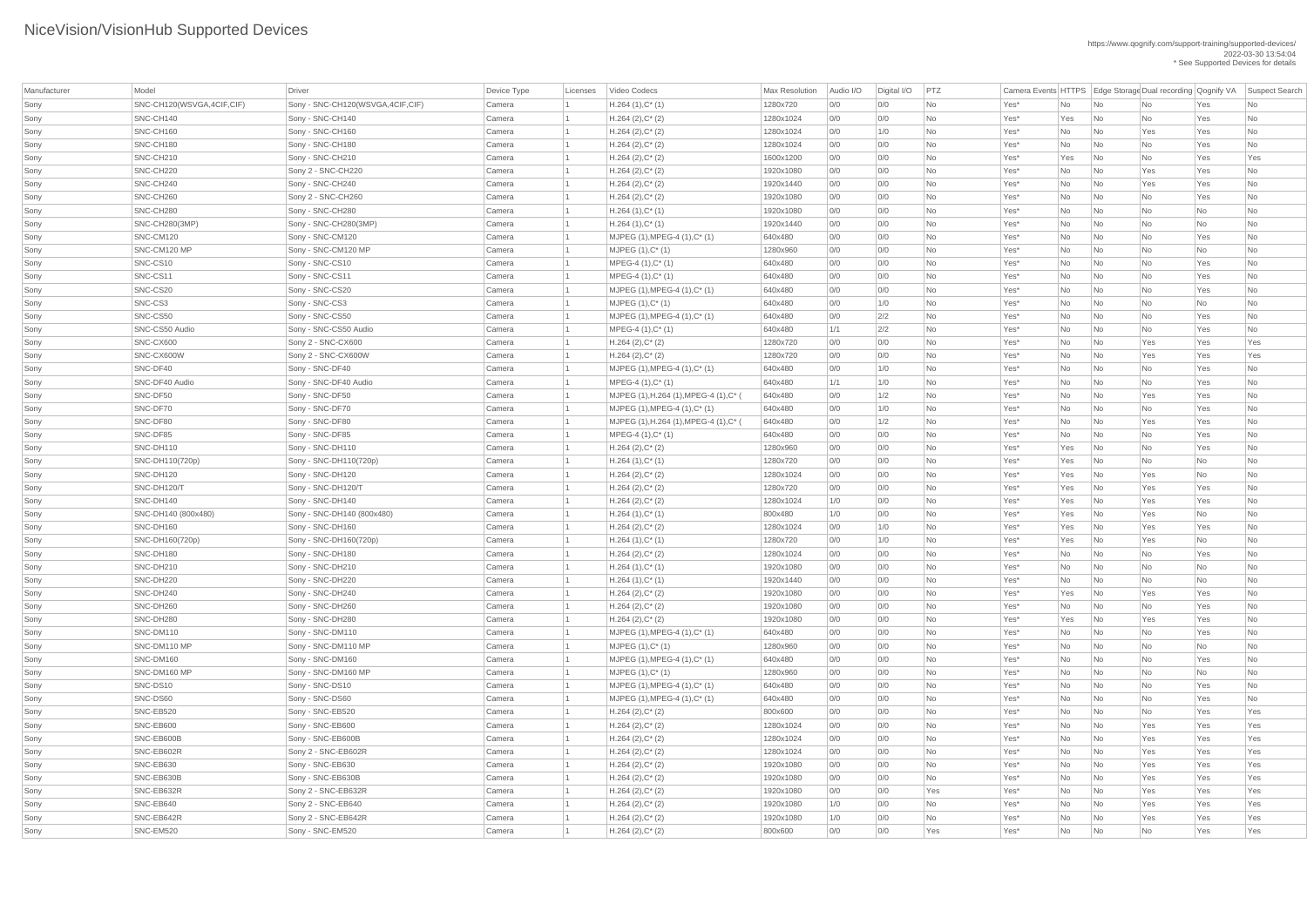| Manufacturer | Model                      | Driver                              | Device Type      | Licenses       | Video Codecs                                | Max Resolution | Audio I/O | Digital I/O | PTZ       | Camera Events HTTPS   Edge Storage Dual recording   Qognify VA |           |                             |           |           | Suspect Search |
|--------------|----------------------------|-------------------------------------|------------------|----------------|---------------------------------------------|----------------|-----------|-------------|-----------|----------------------------------------------------------------|-----------|-----------------------------|-----------|-----------|----------------|
|              |                            |                                     |                  |                |                                             |                |           |             |           |                                                                |           |                             |           |           |                |
| Sony         | SNC-EM521                  | Sony - SNC-EM521                    | Camera           |                | $H.264(1),C^*(1)$                           | 800x600        | 0/0       | 0/0         | Yes       | Yes*                                                           | No        | $\overline{\mathsf{No}}$    | <b>No</b> | Yes       | Yes            |
| Sony         | SNC-EM600                  | Sony - SNC-EM600                    | Camera           |                | $H.264 (2), C^*(2)$                         | 1280x1024      | 0/0       | 0/0         | <b>No</b> | Yes*                                                           | Yes       | $\overline{\mathsf{No}}$    | Yes       | Yes       | Yes            |
| Sony         | SNC-EM601                  | Sony 2 - SNC-EM601                  | Camera           |                | $H.264 (2), C^*(2)$                         | 1280x1024      | 0/0       | 0/0         | <b>No</b> | Yes*                                                           | No        | $\overline{\mathsf{No}}$    | Yes       | Yes       | Yes            |
| Sony         | SNC-EM602R                 | Sony - SNC-EM602R                   | Camera           |                | $H.264 (2), C^*(2)$                         | 1280x1024      | 0/0       | 0/0         | <b>No</b> | Yes*                                                           | Yes       | $\overline{\mathsf{No}}$    | Yes       | Yes       | Yes            |
| Sony         | SNC-EM602R/RC-Split        | Sony 2 - SNC-EM602RRC-Split         | Camera           | $\overline{2}$ | $H.264(1),C^*(1)$                           | 1280x1024      | 0/0       | 0/0         | No        | Yes*                                                           | No        | $\overline{\mathsf{No}}$    | Yes       | Yes       | No             |
| Sony         | SNC-EM630                  | Sony - SNC-EM630                    | Camera           |                | $H.264 (2), C^*(2)$                         | 1920x1080      | 0/0       | 0/0         | <b>No</b> | Yes*                                                           | No        | $\overline{\mathsf{No}}$    | Yes       | Yes       | Yes            |
| Sony         | SNC-EM631                  | Sony 2 - SNC-EM631                  | Camera           |                | $H.264 (2), C^*(2)$                         | 1920x1080      | 0/0       | 0/0         | <b>No</b> | Yes*                                                           | No        | $\overline{\mathsf{No}}$    | Yes       | Yes       | Yes            |
| Sony         | SNC-EM632R/RC              | Sony - SNC-EM632R/RC                | Camera           |                | $H.264 (2), C^*(2)$                         | 1920x1080      | 0/0       | 0/0         | No        | Yes*                                                           | No        | $\overline{\mathsf{No}}$    | Yes       | Yes       | Yes            |
| Sony         | SNC-EM641                  | Sony 2 - SNC-EM641                  | Camera           |                | $H.264 (2), C^*(2)$                         | 1920x1080      | 1/0       | 0/0         | <b>No</b> | Yes*                                                           | No        | $\overline{\mathsf{No}}$    | Yes       | Yes       | Yes            |
| Sony         | SNC-EM642R                 | Sony 2 - SNC-EM642R                 | Camera           |                | $H.264 (2), C^*(2)$                         | 1920x1080      | 1/0       | 0/0         | <b>No</b> | Yes*                                                           | No        | $\overline{\mathsf{No}}$    | Yes       | Yes       | Yes            |
| Sony         | SNC-EP520                  | Sony - SNC-EP520                    | Camera           |                | $H.264(1),C^*(1)$                           | 720x576        | 1/1       | 2/0         | Yes       | Yes*                                                           | No        | $\overline{\mathsf{No}}$    | No        | Yes       | Yes            |
| Sony         | SNC-EP521                  | Sony - SNC-EP521                    | Camera           |                | $H.264(1),C^*(1)$                           | 720x576        | 0/0       | 0/0         | Yes       | Yes*                                                           | Yes       | $\overline{\mathsf{No}}$    | No        | Yes       | Yes            |
| Sony         | SNC-EP550                  | Sony - SNC-EP550                    | Camera           |                | $H.264(1),C^*(1)$                           | 1280x720       | 0/0       | 0/0         | Yes       | Yes*                                                           | No        | $\overline{\mathsf{No}}$    | No        | Yes       | Yes            |
| Sony         | SNC-EP580                  | Sony - SNC-EP580                    | Camera           |                | $H.264 (2), C^*(2)$                         | 1920x1080      | 0/0       | 0/0         | Yes       | Yes*                                                           | No        | $\overline{\mathsf{No}}$    | No        | Yes       | No             |
| Sony         | SNC-ER520                  | Sony - SNC-ER520                    | Camera           |                | $H.264 (2), C^*(2)$                         | 720x480        | 1/1       | 1/1         | Yes       | Yes*                                                           | No        | $\overline{\mathsf{No}}$    | Yes       | Yes       | Yes            |
| Sony         | SNC-ER521                  | Sony - SNC-ER521                    | Camera           |                | $H.264 (2), C^*(2)$                         | 720x576        | 1/1       | 1/1         | Yes       | Yes*                                                           | No        | $\overline{\mathsf{No}}$    | Yes       | Yes       | No             |
| Sony         | SNC-ER550                  | Sony - SNC-ER550                    | Camera           |                | $H.264 (2), C^*(2)$                         | 1280x720       | 0/0       | 0/0         | Yes       | Yes*                                                           | No        | $\overline{\mathsf{No}}$    | Yes       | Yes       | Yes            |
| Sony         | SNC-ER550 VA               | Sony 2 - SNC-ER550 VA               | Camera           |                | $H.264 (2), C^*(2)$                         | 1280x720       | 0/0       | 0/0         | Yes       | Yes*                                                           | No        | $\overline{\mathsf{No}}$    | Yes       | Yes       | No             |
| Sony         | SNC-ER550(1024x576,720p)   | Sony - SNC-ER550(1024x576,720p)     | Camera           |                | $H.264(1),C^*(1)$                           | 1280x720       | 0/0       | 0/0         | Yes       | Yes*                                                           | No        | $\overline{\mathsf{No}}$    | Yes       | Yes       | Yes            |
| Sony         | SNC-ER580                  | Sony - SNC-ER580                    | Camera           |                | $H.264 (2), C^*(2)$                         | 1920x1080      | 1/1       | 0/0         | Yes       | Yes*                                                           | No        | $\overline{\mathsf{No}}$    | No        | Yes       | No             |
| Sony         | SNC-ER585                  | Sony - SNC-ER585                    | Camera           |                | $H.264 (2), C^*(2)$                         | 1920x1080      | 0/0       | 0/0         | Yes       | Yes*                                                           | No        | $\overline{\mathsf{No}}$    | Yes       | Yes       | Yes            |
| Sony         | SNC-ER585(1024x576,720p)   | Sony - SNC-ER585(1024x576,720p)     | Camera           |                | $H.264(1),C^*(1)$                           | 1280x720       | 0/0       | 0/0         | Yes       | Yes*                                                           | No        | $\overline{\mathsf{No}}$    | Yes       | Yes       | Yes            |
| Sony         | SNC-HM662                  | Sony 2 - SNC-HM662                  | Camera (Fisheye) |                | $H.264 (2), C^*(2)$                         | 2560x1920      | 0/0       | 0/0         | <b>No</b> | No                                                             | No        | $\overline{\mathsf{No}}$    | No        | Yes       | No             |
| Sony         | SNC-HMX70                  | Sony 2 - SNC-HMX70                  | Camera (Fisheye) |                | $H.264 (2), C^*(2)$                         | 2640x2640      | 0/0       | 0/0         | No        | Yes*                                                           | No        | Yes                         | Yes       | No        | Yes            |
| Sony         | SNC-HMX70 Corridor         | Sony 2 - SNC-HMX70 Corridor         | Camera (Fisheye) |                | $H.264 (2), C^*(2)$                         | 1600x1200      | 0/0       | 0/0         | <b>No</b> | Yes*                                                           | No        | Yes                         | Yes       | No        | Yes            |
| Sony         | SNC-HMX70 Double Panoramic | Sony 2 - SNC-HMX70 Double Panoramic | Camera (Fisheye) |                |                                             | 1920x1080      | 0/0       | 0/0         | <b>No</b> |                                                                | <b>No</b> | Yes                         |           |           | Yes            |
|              |                            |                                     |                  |                | $H.264 (2), C^*(2)$                         |                |           |             |           | Yes*                                                           |           |                             | Yes       | No        |                |
| Sony         | <b>SNC-HMX70 Panoramic</b> | Sony 2 - SNC-HMX70 Panoramic        | Camera (Fisheye) |                | $H.264 (2), C^*(2)$                         | 2688x800       | 0/0       | 0/0         | <b>No</b> | Yes*                                                           | No        | Yes                         | Yes       | No        | Yes            |
| Sony         | SNC-HMX70 Quad             | Sony 2 - SNC-HMX70 Quad             | Camera (Fisheye) |                | $H.264 (2), C^*(2)$                         | 1536x864       | 0/0       | 0/0         | <b>No</b> | Yes*                                                           | No        | Yes                         | Yes       | No        | Yes            |
| Sony         | SNC-RH124                  | Sony - SNC-RH124                    | Camera           |                | $H.264 (2), C^*(2)$                         | 1280x720       | 0/0       | 0/0         | Yes       | Yes*                                                           | Yes       | $\overline{\mathsf{No}}$    | Yes       | Yes       | <b>No</b>      |
| Sony         | SNC-RH164                  | Sony - SNC-RH164                    | Camera           |                | $H.264 (2), C^*(2)$                         | 1280x720       | 0/0       | 0/0         | Yes       | Yes*                                                           | No        | $\overline{\mathsf{No}}$    | Yes       | Yes       | <b>No</b>      |
| Sony         | SNC-RS44                   | Sony - SNC-RS44                     | Camera           |                | $H.264 (2), C^*(2)$                         | 720x576        | 0/0       | 0/0         | Yes       | Yes*                                                           | No        | $\overline{\mathsf{No}}$    | No        | No        | No             |
| Sony         | SNC-RS46                   | Sony - SNC-RS46                     | Camera           |                | $H.264 (2), C^*(2)$                         | 720x576        | 0/0       | 0/0         | Yes       | Yes*                                                           | No        | $\overline{\mathsf{No}}$    | <b>No</b> | Yes       | No             |
| Sony         | SNC-RS84                   | Sony - SNC-RS84                     | Camera           |                | $H.264 (2), C^*(2)$                         | 720x576        | 0/0       | 0/0         | Yes       | Yes*                                                           | No        | $\overline{\mathsf{No}}$    | No        | Yes       | Yes            |
| Sony         | SNC-RS86                   | Sony - SNC-RS86                     | Camera           |                | $H.264 (2), C^*(2)$                         | 720x576        | 0/0       | 0/0         | Yes       | Yes*                                                           | No        | $\overline{\mathsf{No}}$    | No        | Yes       | No             |
| Sony         | SNC-RX530                  | Sony - SNC-RX530                    | Camera           |                | MJPEG (1), H.264 (1), MPEG-4 (1), C*        | 640x480        | 0/0       | 2/0         | Yes       | Yes*                                                           | No        | $\overline{\mathsf{No}}$    | No        | Yes       | No             |
| Sony         | <b>SNC-RX550</b>           | Sony - SNC-RX550                    | Camera           |                | MJPEG (1), H.264 (1), MPEG-4 (1), C* (      | 640x480        | 0/0       | 2/0         | Yes       | Yes*                                                           | No        | $\overline{\mathsf{No}}$    | <b>No</b> | Yes       | No             |
| Sony         | SNC-RX570                  | Sony - SNC-RX570                    | Camera           |                | $H.264$ (1), MPEG-4 (1), C <sup>*</sup> (1) | 640x480        | 0/0       | 0/0         | Yes       | Yes*                                                           | No        | $\overline{\mathsf{No}}$    | No        | Yes       | No             |
| Sony         | SNC-RZ25                   | Sony - SNC-RZ25                     | Camera           |                | $MPEG-4 (1), C^*(1)$                        | 640x480        | 1/1       | 0/0         | Yes       | Yes*                                                           | No        | $\overline{\mathsf{No}}$    | No        | Yes       | No             |
| Sony         | SNC-RZ30                   | Sony - SNC-RZ30                     | Camera           |                | $MJPEG (1), C^* (1)$                        | 640x480        | O/O       | 3/0         | Yes       | Yes*                                                           | No        | $\overline{\mathsf{No}}$    | No        | <b>No</b> | No             |
| Sony         | SNC-RZ50                   | Sony - SNC-RZ50                     | Camera           |                | $MJPEG (1), MPEG-4 (1), C^* (1)$            | 640x480        | 0/0       | 2/0         | Yes       | Yes*                                                           | No        | $\overline{\mathsf{No}}$    | No        | Yes       | No             |
| Sony         | SNC-VB600                  | Sony - SNC-VB600                    | Camera           |                | $H.264 (2), C^*(2)$                         | 1280x1024      | 0/0       | 0/0         | <b>No</b> | Yes*                                                           | No        | $\overline{\mathsf{No}}$    | No        | Yes       | Yes            |
| Sony         | <b>SNC-VB630</b>           | Sony - SNC-VB630                    | Camera           |                | $H.264 (2), C^*(2)$                         | 1920x1080      | 0/0       | 0/0         | <b>No</b> | Yes*                                                           | No        | $\overline{\mathsf{No}}$    | Yes       | Yes       | Yes            |
| Sony         | SNC-VB632D                 | Sony 2 - SNC-VB632D                 | Camera           |                | $H.264 (2), C^*(2)$                         | 1920x1080      | 0/0       | 0/0         | Yes       | Yes*                                                           | No        | $\overline{\mathsf{No}}$    | Yes       | Yes       | Yes            |
| Sony         | SNC-VB635                  | Sony 2 - SNC-VB635                  | Camera           |                | $H.264 (2), C^*(2)$                         | 1920x1080      | 1/1       | 0/0         | <b>No</b> | Yes*                                                           | No        | $\overline{\mathsf{No}}$    | Yes       | Yes       | No             |
| Sony         | SNC-VB640                  | Sony 2 - SNC-VB640                  | Camera           |                | $H.264 (2), C^*(2)$                         | 1920x1080      | 1/1       | O/O         | <b>No</b> | Yes*                                                           | No        | $\overline{\mathsf{No}}$    | Yes       | Yes       | Yes            |
| Sony         | SNC-VB642D                 | Sony 2 - SNC-VB642D                 | Camera           |                | $H.264 (2), C^*(2)$                         | 1920x1080      | 1/1       | 0/0         | <b>No</b> | Yes*                                                           | No        | $\overline{\mathsf{No}}$    | Yes       | Yes       | No             |
| Sony         | SNC-VB770 1080p            | Sony 2 - SNC-VB770 1080p            | Camera           |                | $H.264(1),C^*(1)$                           | 1920x1080      | 1/0       | 0/0         | <b>No</b> | Yes*                                                           | No        | $\overline{\mathsf{No}}$    | Yes       | No        | No             |
| Sony         | SNC-VB770 1440x1080        | Sony 2 - SNC-VB770 1440x1080        | Camera           |                | $H.264(1),C^*(1)$                           | 1440x1080      | 1/0       | 0/0         | <b>No</b> | Yes*                                                           | No        | $\overline{\mathsf{No}}$    | Yes       | <b>No</b> | <b>No</b>      |
| Sony         | SNC-VB770 7MP              | Sony 2 - SNC-VB770 7MP              | Camera           |                | $H.264(1),C^*(1)$                           | 2880x2160      | 1/0       | 0/0         | <b>No</b> | Yes*                                                           | No        | $\overline{\mathsf{No}}$    | Yes       | <b>No</b> | No             |
|              |                            |                                     |                  |                |                                             |                |           |             |           |                                                                |           |                             |           |           | No             |
| Sony         | SNC-VB770 7Mp Multi        | Sony 2 - SNC-VB770 7Mp Multi        | Camera           |                | $H.264 (2), C^*(2)$                         | 2880x2160      | 1/0       | 0/0         | No        | Yes*                                                           | No        | $\overline{\mathsf{No}}$    | Yes       | No        |                |
| Sony         | SNC-VB770 9MP              | Sony 2 - SNC-VB770 9MP              | Camera           |                | $H.264(1),C^*(1)$                           | 3840x2160      | 1/0       | O/O         | <b>No</b> | Yes*                                                           | No        | $\overline{\mathsf{No}}$    | Yes       | No        | No             |
| Sony         | SNC-VB770 9MP Multi        | Sony 2 - SNC-VB770 9MP Multi        | Camera           |                | $H.264 (2), C^*(2)$                         | 3840x2160      | 1/0       | 0/0         | <b>No</b> | Yes*                                                           | <b>No</b> | $\overline{\mathsf{No}}$    | Yes       | No        | No             |
| Sony         | SNC-VM600                  | Sony - SNC-VM600                    | Camera           |                | $H.264 (2), C^*(2)$                         | 1280x720       | 0/0       | 0/0         | <b>No</b> | Yes*                                                           | No        | $\overline{\mathsf{No}}$    | No        | Yes       | Yes            |
| Sony         | SNC-VM600B                 | Sony - SNC-VM600B                   | Camera           |                | $H.264 (2), C^*(2)$                         | 1280x1024      | 0/0       | 0/0         | No        | Yes*                                                           | No        | $\overline{\mathsf{No}}$    | Yes       | Yes       | Yes            |
| Sony         | SNC-VM601                  | Sony 2 - SNC-VM601                  | Camera           |                | $H.264 (2), C^*(2)$                         | 1280x1024      | 0/0       | 0/0         | No        | Yes*                                                           | No        | $\overline{\mathsf{No}}$    | Yes       | Yes       | Yes            |
| Sony         | SNC-VM601(SXGA, XGA, QVGA) | Sony 2 - SNC-VM601(SXGA, XGA, QVGA) | Camera           |                | $H.264 (2), C^*(2)$                         | 1280x1024      | 0/0       | 0/0         | No        | Yes*                                                           | No        | $\overline{\phantom{a}}$ No | Yes       | Yes       | Yes            |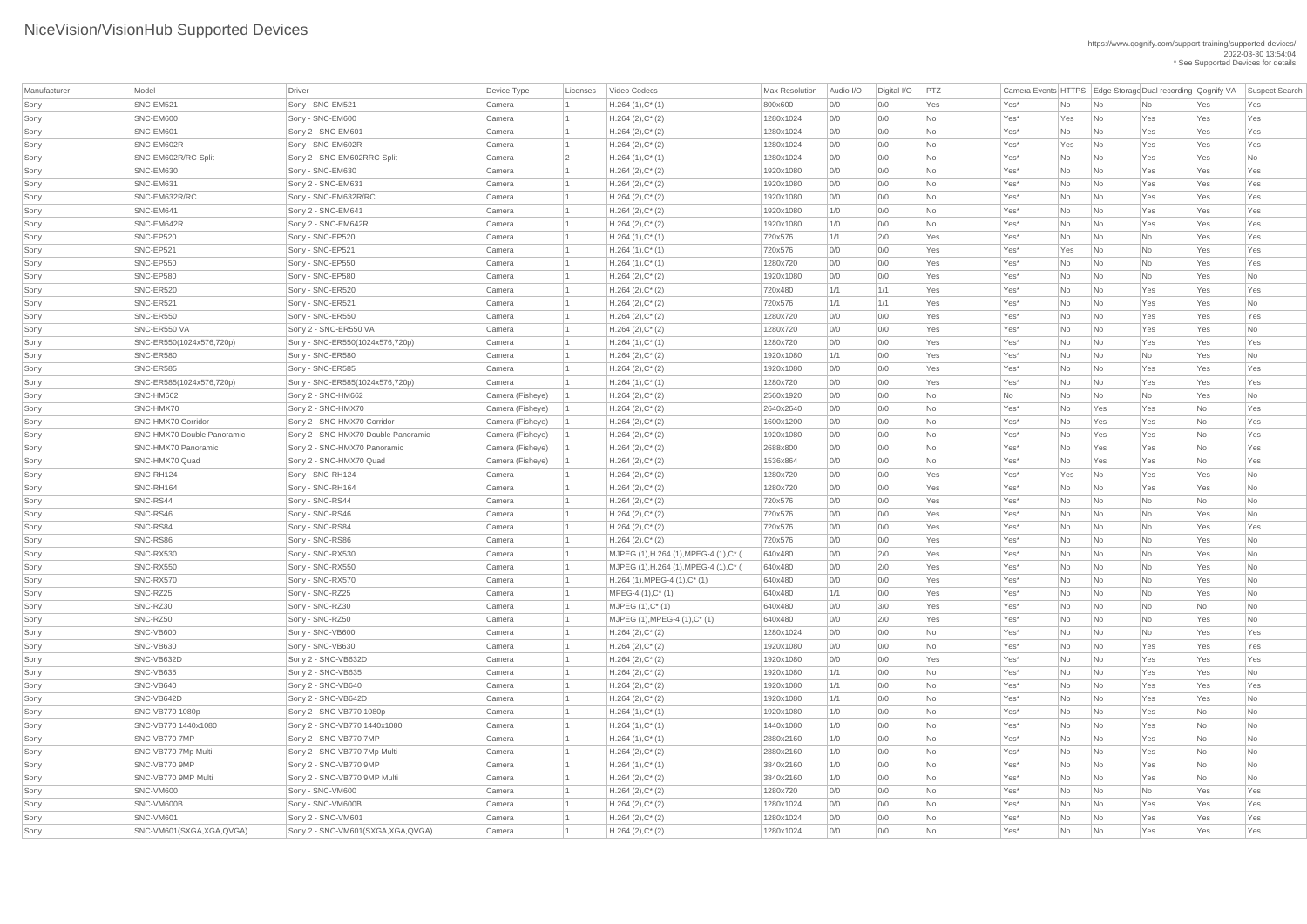| Manufacturer | Model                      | <b>Driver</b>                        | Device Type | Licenses | Video Codecs                               | Max Resolution | Audio I/O | Digital I/O | PTZ       | Camera Events HTTPS   Edge Storage Dual recording   Qognify VA |           |                             |            |           | <b>Suspect Search</b> |
|--------------|----------------------------|--------------------------------------|-------------|----------|--------------------------------------------|----------------|-----------|-------------|-----------|----------------------------------------------------------------|-----------|-----------------------------|------------|-----------|-----------------------|
| Sony         | SNC-VM601B                 | Sony - SNC-VM601B                    | Camera      |          | $H.264 (2), C^*(2)$                        | 1280x1024      | 0/0       | 0/0         | <b>No</b> | Yes*                                                           | No        | No                          | Yes        | Yes       | Yes                   |
| Sony         | SNC-VM601B(720p, XGA, D1)  | Sony - SNC-VM601B(720p, XGA, D1)     | Camera      |          | $H.264 (2), C^*(2)$                        | 1280x720       | 0/0       | 0/0         | No        | Yes*                                                           | No        | No                          | Yes        | No        | No                    |
| Sony         | SNC-VM602R                 | Sony - SNC-VM602R                    | Camera      |          | $H.264 (2), C^*(2)$                        | 1280x1024      | 0/0       | 0/0         | <b>No</b> | Yes*                                                           | No        | No                          | Yes        | Yes       | Yes                   |
| Sony         | SNC-VM602R(720p,XGA,D1)    | Sony - SNC-VM602R(720p,XGA,D1)       | Camera      |          | $H.264 (2), C^*(2)$                        | 1280x720       | 0/0       | 0/0         | <b>No</b> | Yes*                                                           | No        | No                          | Yes        | No        | No                    |
| Sony         | SNC-VM630                  | Sony - SNC-VM630                     | Camera      |          | $H.264 (2), C^*(2)$                        | 1920x1080      | 0/0       | 0/0         | <b>No</b> | Yes*                                                           | No        | No                          | Yes        | Yes       | Yes                   |
| Sony         | SNC-VM631                  | Sony 2 - SNC-VM631                   | Camera      |          | $H.264 (2), C^*(2)$                        | 1920x1080      | 1/1       | 0/0         | <b>No</b> | Yes*                                                           | No        | No                          | Yes        | Yes       | Yes                   |
| Sony         | SNC-VM632R                 | Sony 2 - SNC-VM632R                  | Camera      |          | $H.264 (2), C^*(2)$                        | 1920x1080      | 0/0       | 2/0         | <b>No</b> | Yes*                                                           | No        | No                          | Yes        | Yes       | No                    |
| Sony         | SNC-VM641                  | Sony 2 - SNC-VM641                   | Camera      |          | $H.264 (2), C^*(2)$                        | 1920x1080      | 1/1       | 0/0         | <b>No</b> | Yes*                                                           | No        | No                          | Yes        | Yes       | Yes                   |
| Sony         | SNC-VM642D                 | Sony 2 - SNC-VM642D                  | Camera      |          | $H.264 (2), C^*(2)$                        | 1920x1080      | 1/1       | 0/0         | <b>No</b> | Yes*                                                           | No        | No                          | Yes        | Yes       | Yes                   |
| Sony         | SNC-VM642R                 | Sony 2 - SNC-VM642R                  | Camera      |          | $H.264 (2), C^*(2)$                        | 1920x1080      | 1/1       | 0/0         | No        | Yes*                                                           | No        | No                          | Yes        | Yes       | Yes                   |
| Sony         | SNC-VM772R 4K 6MP          | Sony 2 - SNC-VM772R 4K 6MP           | Camera      |          | $H.264(1),C^*(1)$                          | 2880x2160      | 0/0       | 0/0         | No        | Yes*                                                           | No        | No                          | Yes        | No        | Yes                   |
| Sony         | SNC-VM772R 4K 8MP          | Sony 2 - SNC-VM772R 4K 8MP           | Camera      |          | $H.264 (2), C^*(2)$                        | 3840x2160      | 0/0       | 0/0         | <b>No</b> | Yes*                                                           | No        | No                          | Yes        | No        | Yes                   |
| Sony         | SNC-VM772R 4K Multi 6MP    | Sony 2 - SNC-VM772R 4K Multi 6MP     | Camera      |          | $H.264 (2), C^*(2)$                        | 2880x2160      | 0/0       | 0/0         | <b>No</b> | Yes*                                                           | No        | No                          | Yes        | No        | Yes                   |
| Sony         | SNC-VM772R 4K Multi 8MP    | Sony 2 - SNC-VM772R 4K Multi 8MP     | Camera      |          | $H.264 (2), C^*(2)$                        | 3840x2160      | 0/0       | 0/0         | No        | Yes*                                                           | <b>No</b> | No                          | Yes        | <b>No</b> | Yes                   |
| Sony         | <b>SNC-VM772R MJEPG</b>    | Sony 2 - SNC-VM772R MJEPG            | Camera      |          | MJPEG (2), C* (2)                          | 5472x3648      | 0/0       | 0/0         | <b>No</b> | Yes*                                                           | No        | No                          | Yes        | No        | No                    |
| Sony         | <b>SNC-WR600</b>           | Sony 2 - SNC-WR600                   | Camera      |          | $H.264 (2), C^*(2)$                        | 1280x720       | 0/0       | 0/0         | Yes       | Yes*                                                           | No        | No                          | Yes        | Yes       | No                    |
| Sony         | SNC-WR602/C                | Sony 2 - SNC-WR602C                  | Camera      |          | $H.264 (2), C^*(2)$                        | 1280x720       | 0/0       | 0/0         | Yes       | Yes*                                                           | No        | No                          | Yes        | Yes       | Yes                   |
| Sony         | SNC-WR630                  | Sony 2 - SNC-WR630                   | Camera      |          | $H.264 (2), C^*(2)$                        | 1920x1080      | 1/1       | 0/0         | Yes       | Yes*                                                           | No        | No                          | Yes        | Yes       | No                    |
| Sony         | SNC-WR630(720p, WSVGA, D1) | Sony 2 - SNC-WR630(720p, WSVGA, D1)  | Camera      |          | $H.264 (2), C^*(2)$                        | 1280x720       | 1/1       | 0/0         | Yes       | Yes*                                                           | No        | No                          | Yes        | No        | No                    |
| Sony         | SNC-WR632(720p, WSVGA, D1) | Sony 2 - SNC-WR632(720p, WSVGA, D1)  | Camera      |          | $H.264 (2), C^*(2)$                        | 1280x720       | 1/1       | 0/0         | Yes       | Yes*                                                           | <b>No</b> | No                          | Yes        | No        | No                    |
| Sony         | SNC-WR632/C                | Sony 2 - SNC-WR632C                  | Camera      |          | $H.264 (2), C^*(2)$                        | 1920x1080      | 1/1       | 0/0         | Yes       | Yes*                                                           | No        | No                          | Yes        | Yes       | Yes                   |
| Sony         | SNC-XM631                  | Sony 2 - SNC-XM631                   | Camera      |          | $H.264 (2), C^*(2)$                        | 1920x1080      | 0/0       | 0/0         | No        | Yes*                                                           | Yes       | No                          | Yes        | Yes       | Yes                   |
| Sony         | SNC-XM632                  | Sony 2 - SNC-XM632                   | Camera      |          | $H.264 (2), C^*(2)$                        | 1920x1080      | 1/0       | 0/0         | <b>No</b> | Yes*                                                           | No        | No                          | Yes        | Yes       | No                    |
| Sony         | SNC-Z20                    | Sony - SNC-Z20                       | Camera      |          | $MJPEG (1), C^*(1)$                        | 640x480        | 0/0       | 1/0         | <b>No</b> | Yes*                                                           | No        | No                          | No         | No        | No                    |
| Sony         | SNC-ZB550                  | Sony - SNC-ZB550                     | Camera      |          | $H.264 (2), C^*(2)$                        | 1280x1024      | 0/0       | 0/0         | <b>No</b> | Yes*                                                           | No        | No                          | <b>No</b>  | Yes       | Yes                   |
| Sony         | <b>SNC-ZM550</b>           | Sony - SNC-ZM550                     | Camera      |          |                                            | 1280x1024      | 1/0       | 0/0         |           |                                                                |           | No                          |            |           |                       |
| Sony         | SNC-ZM551                  | Sony 2 - SNC-ZM551                   | Camera      |          | $H.264 (2), C^*(2)$<br>$H.264 (2), C^*(2)$ | 1280x720       |           | 0/0         | No<br>No  | Yes*                                                           | No        |                             | Yes        | Yes       | Yes<br>Yes            |
|              | SNC-ZR550                  |                                      |             |          |                                            |                | 0/0       | 0/0         |           | Yes*                                                           | No        | No                          | Yes        | Yes       |                       |
| Sony         | SNT-EP154                  | Sony - SNC-ZR550                     | Camera      |          | $H.264 (2), C^*(2)$                        | 1280x720       | 0/0       |             | Yes       | Yes*                                                           | No        | No                          | No         | Yes       | Yes                   |
| Sony         | SNT-EX104                  | Sony - SNT-EP154<br>Sony - SNT-EX104 | Encoder     |          | $H.264 (2), C^*(2)$                        | 640x320        | 0/0       | 0/0         | No<br>Yes | Yes*                                                           | No        | No                          | Yes<br>Yes | Yes       | No                    |
| Sony         |                            |                                      | Encoder     |          | $H.264 (2), C^*(2)$                        | 640x480        | 1/0       | 4/0         |           | Yes*                                                           | No        | No                          |            | Yes       | No                    |
| Sony         | SNT-EX154                  | Sony - SNT-EX154                     | Encoder     |          | $H.264 (2), C^*(2)$                        | 640x480        | 0/0       | 4/0         | Yes       | Yes*                                                           | No        | No                          | Yes        | Yes       | No                    |
| Sony         | SRG-360SHE<br>XIS-32NT     | Sony 2 - SRG-360SHE                  | Camera      |          | $H.264 (2), C^*(2)$                        | 1920x1080      | 0/0       | 0/0         | Yes       | Yes <sup>*</sup>                                               | No        | No                          | Yes        | No        | Yes                   |
| Sony         |                            | Sony 2 - XIS-32NT                    | Camera      |          | $H.264(1),C^*(1)$                          | 640x480        | 0/0       | 0/0         | Yes       | No                                                             | No        | No                          | No         | No        | No                    |
| Sony         | XIS-70HM                   | Sony 2 - XIS-70HM                    | Camera      |          | $H.264(1),C^*(1)$                          | 1920x1080      | 0/0       | 0/0         | Yes       | No                                                             | No        | No                          | No         | No        | No                    |
| Sparsh       | ipnc<br>SC-IS22BP          | Sparsh - ipnc                        | Camera      |          | $H.264 (2), C^*(2)$                        | 1920x1080      | 0/0       | 0/0         | Yes       | Yes*                                                           | No        | No                          | Yes        | Yes       | Yes                   |
| Sparsh       |                            | Sparsh - SC-IS22BP                   | Camera      |          | $H.264 (2), C^*(2)$                        | 2560x1440      | 0/0       | 0/0         | No        | Yes*                                                           | No        | No                          | Yes        | Yes       | Yes                   |
| Sparsh       | SS-ES313P                  | Sparsh - SS-ES313P                   |             |          | $H.264 (2), C^*(2)$                        | 1920x1080      | 0/0       | 0/0         | Yes       | Yes*                                                           | No        | No                          | No         | Yes       | Yes                   |
| Stardot      | SDH500B                    | Stardot - SDH500B                    | Camera      |          | $H.264(1),C^*(1)$                          | 2560x1944      | 0/0       | 0/0         | No        | Yes*                                                           | No        | No                          | No         | No        | No                    |
| Stardot      | SDH500B (HD)               | Stardot - SDH500B (HD)               | Camera      |          | $H.264(1),C^*(1)$                          | 1920x1080      | 0/0       | 0/0         | No        | Yes*                                                           | No        | No                          | <b>No</b>  | No        | No                    |
| Stardot      | SDH500BN-NL                | Stardot - SDH500BN-NL                | Camera      |          | $H.264(1),C^*(1)$                          | 2560x1944      | 0/0       | 0/0         | No        | Yes*                                                           | No        | No                          | No         | Yes       | Yes                   |
| Stardot      | SDH500VN (Set A)           | Stardot - SDH500VN (Set A)           | Camera      |          | $H.264(1),C^*(1)$                          | 2560x1920      | 0/0       | 0/0         | No        | Yes*                                                           | No        | No                          | No         | Yes       | Yes                   |
| Stardot      | SDH500VN (Set B)           | Stardot - SDH500VN (Set B)           | Camera      |          | $H.264(1),C^*(1)$                          | 2560x1440      | 0/0       | 0/0         | No        | Yes*                                                           | No        | No                          | No         | Yes       | Yes                   |
| Surveon      | CAM3365                    | Surveon - CAM3365                    | Camera      |          | $H.264 (2), C^*(2)$                        | 2048x1536      | 0/0       | 0/0         | Yes       | Yes*                                                           | No        | Yes                         | No         | Yes       | No                    |
| Surveon      | CAM4365                    | Surveon - CAM4365                    | Camera      |          | $H.264 (2), C^*(2)$                        | 2048x1536      | 0/0       | 0/0         | Yes       | Yes*                                                           | No        | Yes                         | No         | Yes       | No                    |
| Surveon      | CAM4471HEM                 | Surveon - CAM4471HEM                 | Camera      |          | $H.264 (2), C^*(2)$                        | 2048x1536      | 0/0       | 0/0         | Yes       | Yes*                                                           | No        | Yes                         | No         | Yes       | No                    |
| Surveon      | CAM6351                    | Surveon - CAM6351                    | Camera      |          | $H.264 (2), C^*(2)$                        | 1920x1080      | 0/0       | 0/0         | Yes       | Yes*                                                           | No        | No                          | No         | Yes       | No                    |
| Teleste      | Teleste-MPCE1              | Teleste - Teleste-MPCE1              | Encoder     |          | MPEG-4 (2), C* (2)                         | 704x576        | 0/0       | 0/0         | No        | No                                                             | No        | No                          | No         | No        | No                    |
| Teleste      | Teleste-MPX-E8             | Teleste - Teleste-MPX-E8             | Encoder     |          | $MPEG-4 (2), C^*(2)$                       | 704x576        | 0/0       | 0/0         | No        | No                                                             | No        | No                          | No         | No        | No                    |
| Truen        | HD-3000 1080p              | Truen - HD-3000 1080p                | Encoder     |          | $H.264 (2), C^*(2)$                        | 1920x1080      | 1/1       | 2/2         | <b>No</b> | Yes*                                                           | No        | No                          | Yes        | Yes       | Yes                   |
| Truen        | HD-3000 2048p              | Truen - HD-3000 2048p                | Encoder     |          | $H.264 (2), C^*(2)$                        | 2048x2048      | 1/1       | 2/2         | No        | Yes*                                                           | No        | No                          | Yes        | Yes       | Yes                   |
| Truen        | TCS-3000 1080p             | Truen - TCS-3000 1080p               | Encoder     |          | $H.264 (2), C^*(2)$                        | 1920x1080      | 1/1       | 2/2         | No        | Yes*                                                           | No        | No                          | Yes        | Yes       | Yes                   |
| Truen        | TCS-3000 2048p             | Truen - TCS-3000 2048p               | Encoder     |          | $H.264 (2), C^*(2)$                        | 2048x2048      | 1/1       | 2/2         | No        | Yes*                                                           | <b>No</b> | $\overline{\mathsf{No}}$    | Yes        | Yes       | Yes                   |
| Truvision    | TVD-N245V-2-P              | Truvision - TVD-N245V-2-P            | Camera      |          | $H.264 (2), C^*(2)$                        | 704x576        | 0/0       | 0/0         | No        | Yes*                                                           | No        | $\overline{\mathsf{No}}$    | No         | Yes       | No                    |
| <b>UDP</b>   | <b>IPE3500</b>             | UDP - IPE3500                        | Camera      |          | $H.264 (2), C^*(2)$                        | 720x576        | 0/0       | 0/0         | No        | Yes*                                                           | No        | $\overline{\mathsf{No}}$    | No         | Yes       | No                    |
| <b>UDP</b>   | <b>IPE6500</b>             | <b>UDP - IPE6500</b>                 | Camera      |          | $H.264 (2), C^*(2)$                        | 720x576        | 0/0       | 0/0         | <b>No</b> | $Yes^*$                                                        | No        | $\overline{\mathsf{No}}$    | No         | Yes       | No                    |
| <b>UDP</b>   | <b>IPE7500</b>             | <b>UDP - IPE7500</b>                 | Camera      |          | $H.264 (2), C^*(2)$                        | 720x576        | 0/0       | 0/0         | No        | Yes*                                                           | No        | $\overline{\phantom{a}}$ No | No         | Yes       | No                    |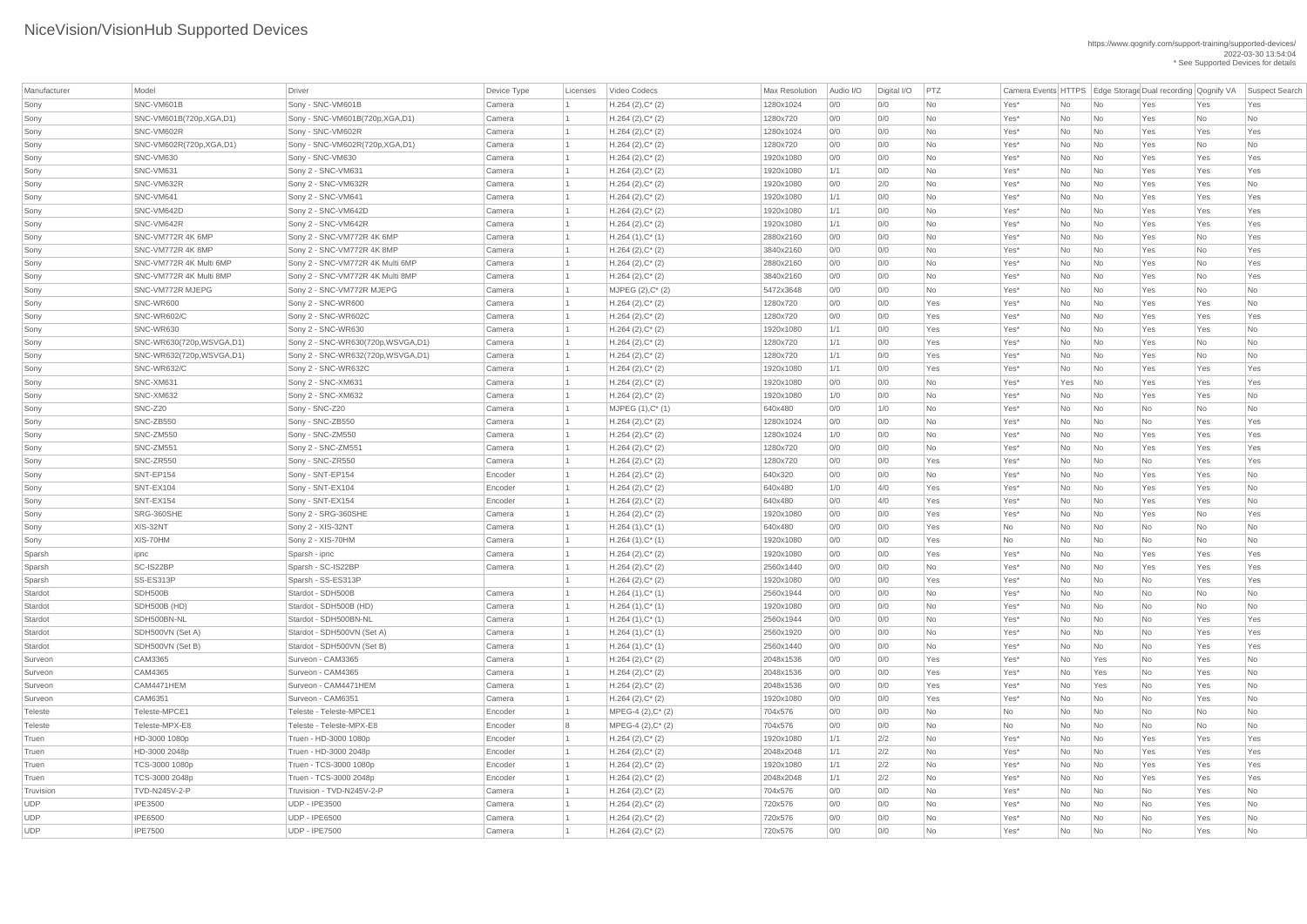| Manufacturer | Model                 | Driver                    | Device Type      | Licenses       | Video Codecs                                | <b>Max Resolution</b> | Audio I/O | Digital I/O | PTZ       |                          |    |                             | Camera Events HTTPS Edge Storage Dual recording Qognify VA |     | Suspect Search |
|--------------|-----------------------|---------------------------|------------------|----------------|---------------------------------------------|-----------------------|-----------|-------------|-----------|--------------------------|----|-----------------------------|------------------------------------------------------------|-----|----------------|
| <b>UDP</b>   | IPN3502HD             | UDP - IPN3502HD           | Camera           |                | $H.264 (2), C^*(2)$                         | 1920x1080             | 0/0       | 0/0         | No        | Yes*                     | No | No                          | No                                                         | No  | No             |
| <b>UDP</b>   | IPN3502HDIR           | UDP - IPN3502HDIR         | Camera           |                | $H.264 (2), C^*(2)$                         | 1920x1080             | 0/0       | 0/0         | No        | Yes*                     | No | No                          | <b>No</b>                                                  | No  | No             |
| <b>UDP</b>   | <b>NVC1000</b>        | <b>UDP - NVC1000</b>      | Encoder          |                | $H.264 (2), C^*(2)$                         | 720x576               | 0/0       | 0/0         | No        | Yes*                     | No | No                          | No                                                         | Yes | No             |
| <b>UDP</b>   | NVC4000               | <b>UDP - NVC4000</b>      | Encoder          |                | $H.264 (2), C^*(2)$                         | 720x576               | 0/0       | 0/0         | No        | Yes*                     | No | No                          | <b>No</b>                                                  | Yes | No             |
| Usag         | US-AVC4-MDNT-I2       | Usag - US-AVC4-MDNT-I2    | Camera           |                | $H.264$ (1), MPEG-4 (1), C <sup>*</sup> (1) | 704x576               | 0/0       | 0/0         | No        | Yes*                     | No | No                          | <b>No</b>                                                  | Yes | No             |
| Vanderbilt   | CVMS1310-IR           | Vanderbilt - CVMS1310-IR  | Camera           |                | $H.264 (2), C^*(2)$                         | 1280x960              | 0/0       | 0/0         | No        | Yes*                     | No | Yes                         | Yes                                                        | Yes | Yes            |
| Vanderbilt   | <b>CVMS2010</b>       | Vanderbilt - CVMS2010     | Camera           |                | $H.264 (2), C^*(2)$                         | 1920x1080             | 0/0       | 0/0         | No        | Yes*                     | No | Yes                         | Yes                                                        | Yes | Yes            |
| Vanderbilt   | CVMW4010-VIR          | Vanderbilt - CVMW4010-VIR | Camera           |                | $H.264 (2), C^*(2)$                         | 2688x1520             | 0/0       | 0/0         | No        | Yes*                     | No | Yes                         | Yes                                                        | Yes | Yes            |
| Verint       | 1708e                 | Verint - 1708e            | Encoder          |                | $MPEG-4 (2), C^*(2)$                        | 640x480               | 0/0       | 0/0         | No        | Yes*                     | No | No                          | No                                                         | No  | No             |
| Verint       | S1712e                | Verint - S1712e           | Encoder          | 12             | $MPEG-4 (2), C^*(2)$                        | 640x480               | 0/0       | 0/0         | No        | Yes*                     | No | $\overline{\mathsf{No}}$    | <b>No</b>                                                  | No  | No             |
| Verint       | S1900E                | Verint - S1900E           | Encoder          |                | $MPEG-4 (2), C^*(2)$                        | 704x576               | 0/0       | 0/0         | No        | Yes*                     | No | No                          | <b>No</b>                                                  | No  | No             |
| VideoIQ      | VIQ-CID100            | VideoIQ - VIQ-CID100      | Camera           |                | $H.264(1),C^*(1)$                           | 640x480               | 0/0       | 0/0         | <b>No</b> | Yes*                     | No | Yes                         | No                                                         | Yes | Yes            |
| VideoIQ      | VIQ-CID116            | VideoIQ - VIQ-CID116      | Camera           |                | $H.264(1),C^*(1)$                           | 704x480               | 0/0       | 0/0         | No        | Yes*                     | No | Yes                         | No                                                         | Yes | Yes            |
| VideoIQ      | VIQ-CID150            | VideoIQ - VIQ-CID150      | Camera           |                | $H.264(1),C^*(1)$                           | 640x480               | 0/0       | 0/0         | <b>No</b> | Yes*                     | No | Yes                         | <b>No</b>                                                  | Yes | Yes            |
| VideoIQ      | VIQ-CID200            | VideoIQ - VIQ-CID200      | Camera           |                | $H.264(1),C^*(1)$                           | 704x480               | 0/0       | 0/0         | No        | Yes*                     | No | Yes                         | No                                                         | Yes | Yes            |
| VideoIQ      | VIQ-CRD216            | VideoIQ - VIQ-CRD216      | Camera           |                | $H.264(1),C^*(1)$                           | 704x480               | 0/0       | 0/0         | No        | Yes*                     | No | Yes                         | <b>No</b>                                                  | Yes | Yes            |
| VideoIQ      | VIQ-CRD232            | VideoIQ - VIQ-CRD232      | Camera           |                | $H.264(1),C^*(1)$                           | 704x480               | 1/1       | 2/0         | No        | Yes*                     | No | Yes                         | <b>No</b>                                                  | Yes | Yes            |
| VideoIQ      | VIQ-CRD250            | VideoIQ - VIQ-CRD250      | Camera           |                | $H.264(1),C^*(1)$                           | 704x480               | 1/1       | 2/0         | <b>No</b> | Yes*                     | No | Yes                         | No                                                         | Yes | Yes            |
| VideoIQ      | <b>VIQ-E1016</b>      | VideoIQ - VIQ-E1016       | Encoder          |                | $H.264(1),C^*(1)$                           | 704x576               | 0/0       | 0/0         | No        | Yes*                     | No | No                          | Yes                                                        | Yes | Yes            |
| VideoIQ      | <b>VIQ-E1050</b>      | VideoIQ - VIQ-E1050       | Encoder          |                | $H.264(1),C^*(1)$                           | 704x576               | 0/0       | 0/0         | <b>No</b> | Yes*                     | No | No                          | Yes                                                        | Yes | Yes            |
| VideoIQ      | VIQ-HD-CRD200         | VideoIQ - VIQ-HD-CRD200   | Camera           |                | $H.264(1),C^*(1)$                           | 1920x1080             | 1/1       | 2/0         | No        | Yes*                     | No | Yes                         | No                                                         | No  | No             |
| VideoIQ      | VIQ-HD-CRD225         | VideoIQ - VIQ-HD-CRD225   | Camera           |                | $H.264(1),C^*(1)$                           | 1920x1080             | 1/1       | 2/0         | No        | Yes*                     | No | Yes                         | <b>No</b>                                                  | No  | No             |
| VideoIQ      | VIQ-HD-CRD232         | VideoIQ - VIQ-HD-CRD232   | Camera           |                | $H.264(1),C^*(1)$                           | 1920x1080             | 1/1       | 2/0         | No        | Yes*                     | No | Yes                         | <b>No</b>                                                  | No  | Yes            |
| VideoIQ      | VIQ-HD-CRD250         | VideoIQ - VIQ-HD-CRD250   | Camera           |                | $H.264(1),C^*(1)$                           | 1920x1080             | 1/1       | 2/0         | No        | Yes*                     | No | Yes                         | No                                                         | No  | No             |
| VideoIQ      | VIQ-HD-CRD275         | VideoIQ - VIQ-HD-CRD275   | Camera           |                | $H.264(1),C^*(1)$                           | 1920x1080             | 1/1       | 2/0         | <b>No</b> | Yes <sup>*</sup>         | No | Yes                         | No                                                         | No  | No             |
| VideoIQ      | VIQ-HD-CRD500         | VideoIQ - VIQ-HD-CRD500   | Camera           |                | $H.264(1),C^*(1)$                           | 1920x1080             | 1/1       | 2/0         | No        | Yes*                     | No | No                          | No                                                         | No. | No             |
| VideoIQ      | VIQ-HD-CRD750         | VideoIQ - VIQ-HD-CRD750   | Camera           |                | $H.264(1),C^*(1)$                           | 1920x1080             | 0/0       | 0/0         | No        | Yes*                     | No | No                          | No                                                         | No  | No             |
| VideoIQ      | VIQ-MP225             | VideoIQ - VIQ-MP225       | Camera           |                | $H.264(1),C^*(1)$                           | 1920x1080             | 0/0       | 0/0         | No        | Yes*                     | No | No                          | No                                                         | No  | No             |
| VideoIQ      | VIQ-MPD200            | VideoIQ - VIQ-MPD200      | Camera           |                | $H.264(1),C^*(1)$                           | 1920x1080             | 0/0       | 0/0         | No        | Yes*                     | No | No                          | No                                                         | No  | No             |
| VideoIQ      | VIQ-MPD250            | VideoIQ - VIQ-MPD250      | Camera           |                | $H.264(1),C^*(1)$                           | 1920x1080             | 0/0       | 0/0         | No        | Yes*                     | No | No                          | No                                                         | No  | No             |
| VideoIQ      | VIQ-RA4               | VideoIQ - VIQ-RA4         | Encoder          | $\overline{4}$ | $H.264(1),C^*(1)$                           | 704x480               | 2/2       | 4/4         | Yes       | Yes*                     | No | Yes                         | No                                                         | Yes | Yes            |
| VideoIQ      | VIQ-RI4               | VideoIQ - VIQ-RI4         | Encoder          | $\overline{4}$ | $H.264(1),C^*(1)$                           | 1920x1080             | 2/2       | 4/4         | Yes       | Yes*                     | No | Yes                         | No                                                         | Yes | Yes            |
| VideoTec     | <b>Ulisee Compact</b> | VideoTec - Ulisee Compact | Camera           |                | MPEG-4 (1), C* (1)                          | 704x576               | 0/0       | 0/0         | No        | Yes*                     | No | No                          | No                                                         | Yes | No             |
| VideoTec     | <b>Ulisee UC2P</b>    | VideoTec - Ulisee UC2P    | Camera           |                | $H.264 (2), C^*(2)$                         | 720x576               | 0/0       | 0/0         | Yes       | Yes*                     | No | No                          | No                                                         | Yes | Yes            |
| VideoTec     | Ulisee UC2P HD        | VideoTec - Ulisee UC2P HD | Camera           |                | $H.264 (2), C^*(2)$                         | 1920x1080             | 0/0       | 1/1         | Yes       | Yes*                     | No | No                          | No                                                         | Yes | Yes            |
| Vista        | VK2-1080XVRDPTZF      | Vista - VK2-1080XVRDPTZF  | Camera           |                | $H.264 (2), C^*(2)$                         | 1920x1080             | 0/0       | 0/0         | Yes       | Yes*                     | No | No                          | Yes                                                        | Yes | No             |
| Vivotek      | CC8130                | Vivotek - CC8130          | Camera           |                | $H.264 (2), C^*(2)$                         | 1280x800              | 0/0       | 0/0         | No        | Yes*                     | No | No                          | No                                                         | No  | No             |
| Vivotek      | CC8370-HV             | Vivotek - CC8370-HV       | Camera           |                | $H.264 (2), C^*(2)$                         | 2048x1536             | 0/0       | 0/0         | No        | Yes*                     | No | No                          | Yes                                                        | Yes | Yes            |
| Vivotek      | CC9381-HV             | Vivotek - CC9381-HV       | Camera           |                | $H.264 (2), C^*(2)$                         | 2560x1920             | 0/0       | 0/0         | No        | No                       | No | No                          | Yes                                                        | Yes | Yes            |
| Vivotek      | FD8134                | Vivotek - FD8134          | Camera           |                | $H.264(1),C^*(1)$                           | 1280x800              | 0/0       | 0/0         | No        | No                       | No | No                          | No                                                         | No  | Yes            |
| Vivotek      | <b>FD8136</b>         | Vivotek - FD8136          | Camera           |                | $H.264(1),C^*(1)$                           | 1280x800              | 0/0       | 0/0         | No        | No                       | No | No                          | No                                                         | No  | Yes            |
| Vivotek      | <b>FD8151V</b>        | Vivotek - FD8151V         | Camera           |                | $H.264 (2), C^*(2)$                         | 1280x1024             | 0/0       | 0/0         | <b>No</b> | Yes*                     | No | No                          | No                                                         | No  | No             |
| Vivotek      | FD8162                | Vivotek - FD8162          | Camera           |                | $H.264(1),C^*(1)$                           | 1920x1080             | 0/0       | 0/0         | No        | No                       | No | No                          | No                                                         | No  | Yes            |
| Vivotek      | <b>FD8164-V</b>       | Vivotek - FD8164-V        | Camera           |                | $H.264 (2), C^*(2)$                         | 1920x1080             | 0/0       | 0/0         | No        | $Yes*$                   | No | No                          | No                                                         | No  | No             |
| Vivotek      | <b>FD816C-HF2</b>     | Vivotek - FD816C-HF2      | Camera           |                | $H.264 (2), C^*(2)$                         | 1920x1080             | 0/0       | 0/0         | No        | Yes*                     | No | No                          | Yes                                                        | Yes | Yes            |
| Vivotek      | <b>FD8335H</b>        | Vivotek - FD8335H         | Camera           |                | $H.264(1),C^*(1)$                           | 1280x720              | 0/0       | 0/0         | No        | No                       | No | No                          | No                                                         | Yes | Yes            |
| Vivotek      | <b>FD8361</b>         | Vivotek - FD8361          | Camera           |                | $H.264(1),C^*(1)$                           | 1600x1200             | 0/0       | 0/0         | No        | No                       | No | No                          | No                                                         | No  | Yes            |
| Vivotek      | FD8372                | Vivotek - FD8372          | Camera           |                | $H.264 (2), C^*(2)$                         | 1600x1200             | 0/0       | 0/0         | No        | Yes*                     | No | No                          | No                                                         | No  | No             |
| Vivotek      | <b>FD9167-HT</b>      | Vivotek - FD9167-HT       | Camera           |                | $H.264 (2), C^*(2)$                         | 1920x1080             | 1/1       | 0/0         | No        | No                       | No | No                          | Yes                                                        | Yes | Yes            |
| Vivotek      | <b>FD9371-HTV</b>     | Vivotek - FD9371-HTV      | Camera           |                | $H.264 (2), C^*(2)$                         | 2048x1536             | 0/0       | 0/0         | No        | Yes <sup>*</sup>         | No | No                          | Yes                                                        | Yes | Yes            |
| Vivotek      | <b>FE8171V</b>        | Vivotek - FE8171V         | Camera (Fisheye) |                | $H.264(1),C^*(1)$                           | 1536x1536             | 0/0       | 0/0         | No        | No                       | No | No                          | No                                                         | No  | Yes            |
| Vivotek      | FE8172                | Vivotek - FE8172          | Camera (Fisheye) |                | $H.264(1),C^*(1)$                           | 1920x1080             | 0/0       | 0/0         | <b>No</b> | <b>No</b>                | No | No                          | No                                                         | No  | Yes            |
| Vivotek      | FE8172 Fisheye        | Vivotek - FE8172 Fisheye  | Camera (Fisheye) |                | $H.264(1),C^*(1)$                           | 1920x1920             | 0/0       | 0/0         | No        | No                       | No | $\overline{\mathsf{No}}$    | No                                                         | No  | Yes            |
| Vivotek      | FE8174                | Vivotek - FE8174          | Camera (Fisheye) |                | $H.264 (2), C^*(2)$                         | 1920x1920             | 0/0       | 0/0         | <b>No</b> | $Yes*$                   | No | $\overline{\mathsf{No}}$    | Yes                                                        | No  | Yes            |
| Vivotek      | FE9181-H              | Vivotek - FE9181-H        | Camera (Fisheye) |                | $H.264 (2), C^*(2)$                         | 1920x1920             | 0/0       | 0/0         | No        | Yes*                     | No | $\overline{\mathsf{No}}$    | Yes                                                        | No  | Yes            |
| Vivotek      | <b>IP7151</b>         | Vivotek - IP7151          | Camera           |                | $MPEG-4 (1), C^*(1)$                        | 640x480               | 0/0       | 1/1         | <b>No</b> | $\overline{\mathsf{No}}$ | No | $\overline{\phantom{a}}$ No | No                                                         | Yes | Yes            |
|              |                       |                           |                  |                |                                             |                       |           |             |           |                          |    |                             |                                                            |     |                |